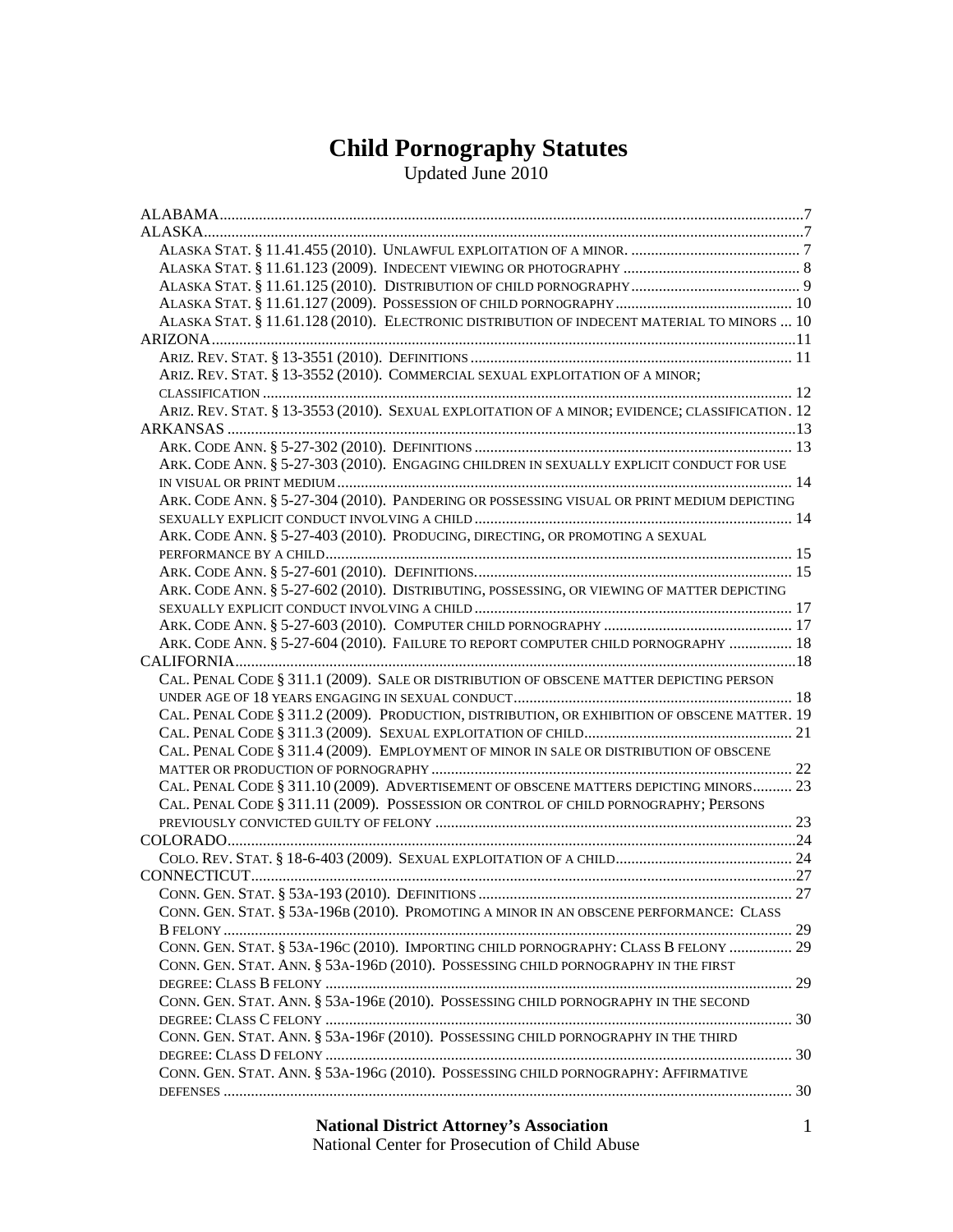| DEL. CODE ANN. TIT. 11, § 1108 (2010). SEXUAL EXPLOITATION OF A CHILD; CLASS B FELONY  30    |  |
|----------------------------------------------------------------------------------------------|--|
| DEL. CODE ANN. TIT. 11, § 1109 (2010). DEALING IN CHILD PORNOGRAPHY; CLASS B FELONY 31       |  |
| DEL. CODE ANN. TIT. 11, § 1110 (2010). SUBSEQUENT CONVICTIONS OF § 1108 OR § 1109 OF THIS    |  |
|                                                                                              |  |
| DEL. CODE ANN. TIT. 11, § 1111 (2010). POSSESSION OF CHILD PORNOGRAPHY; CLASS F FELONY  32   |  |
|                                                                                              |  |
|                                                                                              |  |
|                                                                                              |  |
|                                                                                              |  |
| D.C. CODE ANN. § 22-3104 (2010). AFFIRMATIVE DEFENSES [FORMERLY § 22-2014]  34               |  |
|                                                                                              |  |
| FLA. STAT. ANN. § 827.071 (2010). SEXUAL PERFORMANCE BY A CHILD; PENALTIES  35               |  |
| FLA. STAT. ANN. § 847.012 (2010). HARMFUL MATERIALS; SALE OR DISTRIBUTION TO MINORS OR       |  |
|                                                                                              |  |
| FLA. STAT. § 847.0135 (2009). COMPUTER PORNOGRAPHY; TRAVELING TO MEET MINOR; PENALTIES  38   |  |
| FLA. STAT. ANN. § 847.0137 (2009). TRANSMISSION OF PORNOGRAPHY BY ELECTRONIC DEVICE OR       |  |
|                                                                                              |  |
|                                                                                              |  |
| GA. CODE ANN. § 16-12-100 (2010). SEXUAL EXPLOITATION OF CHILDREN; REPORTING VIOLATION;      |  |
|                                                                                              |  |
| GA. CODE ANN. § 16-12-100.2 (2009). COMPUTER OR ELECTRONIC PORNOGRAPHY AND CHILD             |  |
|                                                                                              |  |
|                                                                                              |  |
| HAW. REV. STAT. ANN. § 707-750 (2010). PROMOTING CHILD ABUSE IN THE FIRST DEGREE  47         |  |
| HAW. REV. STAT. ANN. § 707-751 (2010). PROMOTING CHILD ABUSE IN THE SECOND DEGREE  49        |  |
| HAW. REV. STAT. ANN. § 707-752 (2010). PROMOTING CHILD ABUSE IN THE THIRD DEGREE 50          |  |
| HAW. REV. STAT. ANN. § 707-753 (2010). AFFIRMATIVE DEFENSE TO PROMOTING CHILD ABUSE 52       |  |
|                                                                                              |  |
| IDAHO CODE ANN. § 18-1506 (2010). SEXUAL ABUSE OF A CHILD UNDER THE AGE OF SIXTEEN YEARS 52  |  |
|                                                                                              |  |
| IDAHO CODE ANN. § 18-1507A (2010). POSSESSION OF SEXUALLY EXPLOITATIVE MATERIAL FOR          |  |
|                                                                                              |  |
|                                                                                              |  |
| 325 ILL. COMP. STAT. ANN. § 720 ILCS 5/11-20.1 (2010). CHILD PORNOGRAPHY  55                 |  |
| 325 ILL. COMP. STAT. ANN. § 720 ILCS 5/11-20.3 (2010). AGGRAVATED CHILD PORNOGRAPHY  60      |  |
| 325 ILL. COMP. STAT. ANN. § 720 ILCS 5/11-23 (2010). POSTING OF IDENTIFYING OR GRAPHIC       |  |
| INFORMATION ON A PORNOGRAPHIC INTERNET SITE OR POSSESSING GRAPHIC INFORMATION WITH           |  |
|                                                                                              |  |
|                                                                                              |  |
|                                                                                              |  |
|                                                                                              |  |
|                                                                                              |  |
|                                                                                              |  |
|                                                                                              |  |
|                                                                                              |  |
|                                                                                              |  |
| KY. REV. STAT. ANN. § 510.155 (2010). UNLAWFUL USE OF ELECTRONIC MEANS TO INDUCE A MINOR     |  |
| TO ENGAGE IN SEXUAL OR OTHER PROHIBITED ACTIVITIES -- PROHIBITION OF MULTIPLE CONVICTIONS    |  |
|                                                                                              |  |
| KY. REV. STAT. ANN. § 531.300 (2010). DEFINITIONS FOR KRS 531.080 AND 531.310 TO 531.370  71 |  |
| KY. REV. STAT. ANN. § 531.310 (2010). USE OF A MINOR IN A SEXUAL PERFORMANCE 72              |  |
| KY. REV. STAT. ANN. § 531.320 (2010). PROMOTING A SEXUAL PERFORMANCE BY A MINOR.  72         |  |
| KY. REV. STAT. ANN. § 531.340 (2010). DISTRIBUTION OF MATTER PORTRAYING A SEXUAL             |  |
|                                                                                              |  |
|                                                                                              |  |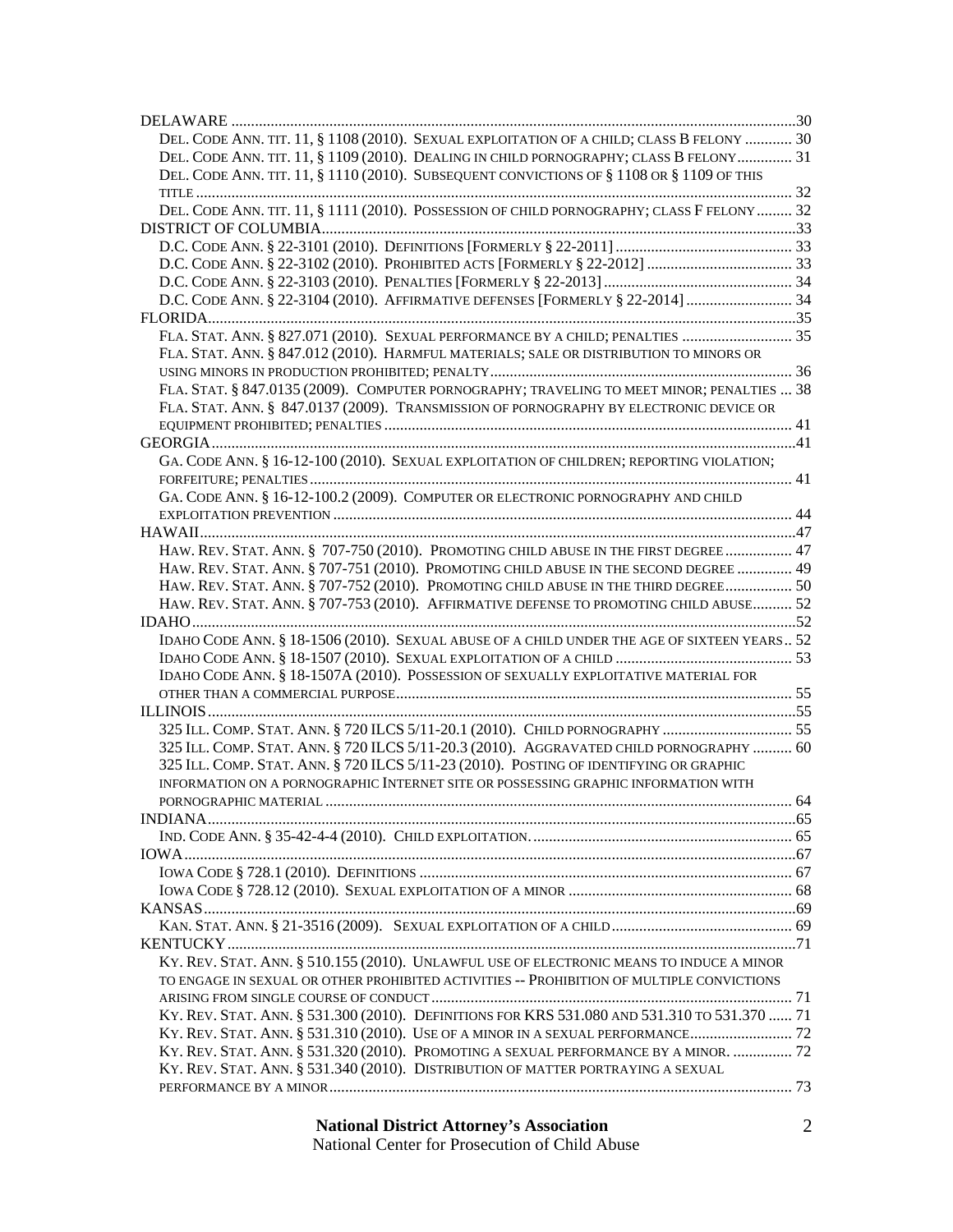| <b>National District Attorney's Association</b>                                           | 3 |
|-------------------------------------------------------------------------------------------|---|
|                                                                                           |   |
|                                                                                           |   |
|                                                                                           |   |
|                                                                                           |   |
|                                                                                           |   |
| MO. REV. STAT. § 573.050 (2009). EVIDENCE IN OBSCENITY AND CHILD PORNOGRAPHY CASES  104   |   |
|                                                                                           |   |
| MO. REV. STAT. § 573.035 (2010). PROMOTING CHILD PORNOGRAPHY IN THE SECOND DEGREE 103     |   |
| MO. REV. STAT. § 573.025 (2010). PROMOTING CHILD PORNOGRAPHY IN THE FIRST DEGREE 103      |   |
|                                                                                           |   |
|                                                                                           |   |
| MISS. CODE ANN. § 97-5-37 (2009). EXPLOITATION OF CHILDREN; OTHER REMEDIES  99            |   |
|                                                                                           |   |
| MISS. CODE ANN. § 97-5-33 (2009). EXPLOITATION OF CHILDREN; PROHIBITIONS  98              |   |
|                                                                                           |   |
|                                                                                           |   |
| MINN. STAT. § 617.247 (2009). POSSESSION OF PORNOGRAPHIC WORK INVOLVING MINORS  95        |   |
| MINN. STAT. § 617.246 (2009). USE OF MINORS IN SEXUAL PERFORMANCE PROHIBITED  93          |   |
|                                                                                           |   |
| MINN. STAT. § 617.241 (2009). OBSCENE MATERIALS AND PERFORMANCES; DISTRIBUTION AND        |   |
|                                                                                           |   |
|                                                                                           |   |
| MICH. COMP. LAWS SERV. § 752.365 (2010). OBSCENITY; ELEMENTS; MISDEMEANOR; PENALTY;       |   |
| ENACTMENT OR ENFORCEMENT OF ORDINANCES, RULES, OR REGULATIONS PROHIBITED  87              |   |
| ENFORCEMENT AGENCY BY COMPUTER TECHNICIAN; APPLICABILITY AND UNIFORMITY OF SECTION;       |   |
| DEFENSES; ACTS OF COMMERCIAL FILM OR PHOTOGRAPHIC PRINT PROCESSOR; REPORT TO LAW          |   |
| MATERIAL; PENALTIES; POSSESSION OF CHILD SEXUALLY ABUSIVE MATERIAL; EXPERT TESTIMONY;     |   |
| MICH. COMP. LAWS SERV. § 750.145c (2010). DEFINITIONS; CHILD SEXUALLY ABUSIVE ACTIVITY OR |   |
|                                                                                           |   |
| MASS. ANN. LAWS CH. 272, § 30D (2010). INJUNCTION AGAINST CHILD PORNOGRAPHY  87           |   |
|                                                                                           |   |
| MASS. ANN. LAWS CH. 272, § 29C (2010). CHILD PORNOGRAPHY; PURCHASE OR POSSESSION OF       |   |
|                                                                                           |   |
| MASS. ANN. LAWS CH. 272, § 29B (2010). CHILD PORNOGRAPHY; DISSEMINATION OF MATERIAL       |   |
|                                                                                           |   |
| MASS. ANN. LAWS CH. 272, § 29A (2010). CHILD PORNOGRAPHY; ENTICEMENT, SOLICITATION,       |   |
|                                                                                           |   |
|                                                                                           |   |
| MD. CODE ANN., CRIM. LAW § 11-208 (2009). POSSESSION OF VISUAL REPRESENTATION OF CHILD    |   |
|                                                                                           |   |
|                                                                                           |   |
|                                                                                           |   |
| ME. REV. STAT. ANN. 17-A § 284 (2009). POSSESSION OF SEXUALLY EXPLICIT MATERIAL  80       |   |
| ME. REV. STAT. ANN. 17-A § 283 (2009). DISSEMINATION OF SEXUALLY EXPLICIT MATERIAL  79    |   |
|                                                                                           |   |
|                                                                                           |   |
|                                                                                           |   |
|                                                                                           |   |
| LA. REV. STAT. ANN. § 14:81.5 (2010). UNLAWFUL POSSESSION OF VIDEOTAPE OF PROTECTED       |   |
| LA. REV. STAT. ANN. § 14:81.1 (2010). PORNOGRAPHY INVOLVING JUVENILES  74                 |   |
|                                                                                           |   |
|                                                                                           |   |
| KY. REV. STAT. ANN. § 531.335 (2010). POSSESSION OF MATTER PORTRAYING A SEXUAL            |   |
|                                                                                           |   |
| KY. REV. STAT. ANN. § 531.370 (2010). USING MINORS TO DISTRIBUTE MATERIAL PORTRAYING A    |   |
|                                                                                           |   |
| KY. REV. STAT. ANN. § 531.350 (2010). PROMOTING SALE OF MATERIAL PORTRAYING A SEXUAL      |   |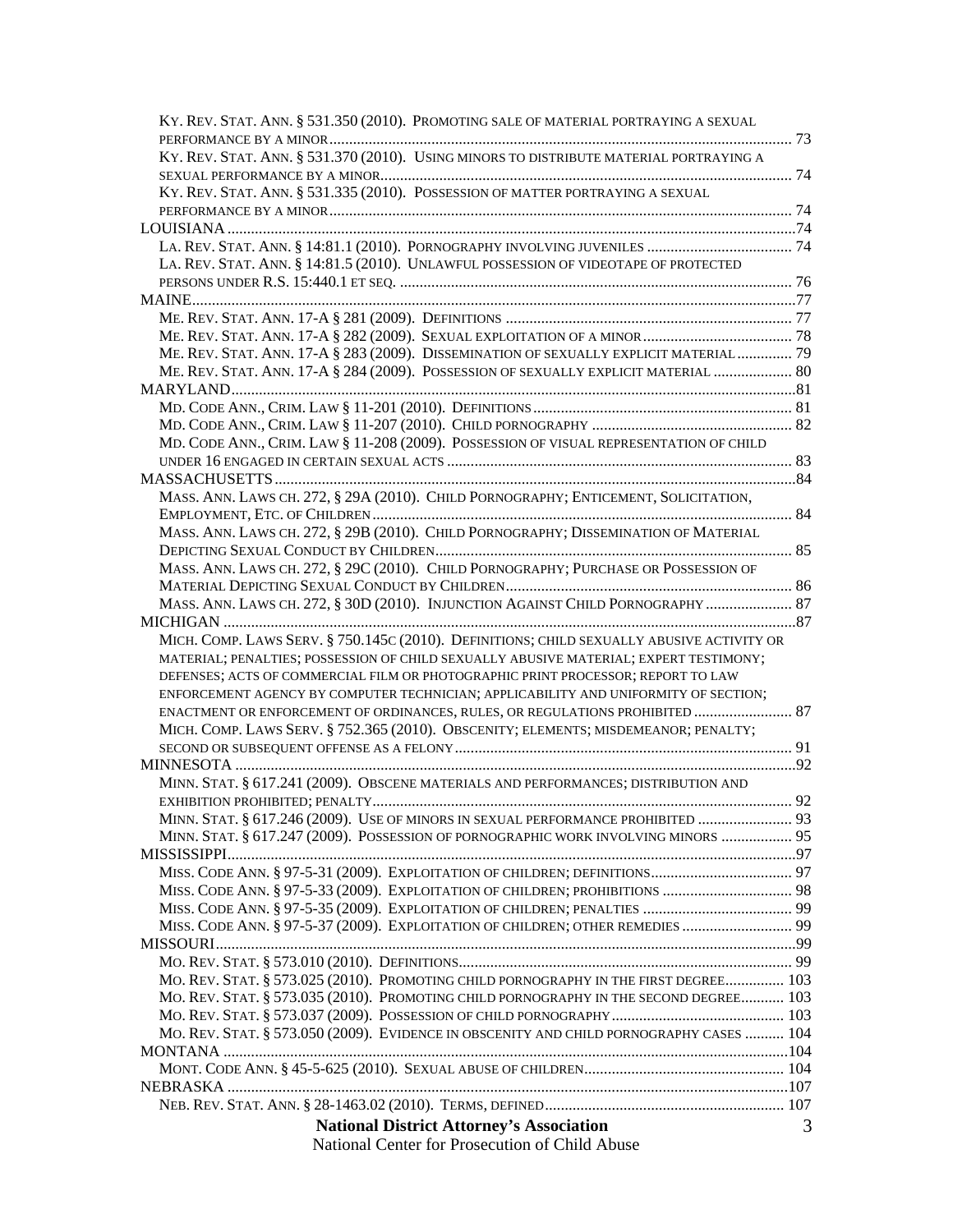| <b>National District Attorney's Association</b>                                           |                |
|-------------------------------------------------------------------------------------------|----------------|
|                                                                                           | $\overline{4}$ |
|                                                                                           |                |
|                                                                                           |                |
| OKLA. STAT. ANN. TIT. 21, § 1021.2 (2010). MINORS--PROCURING FOR PARTICIPATION IN         |                |
|                                                                                           |                |
| OKLA. STAT. ANN. TIT. 21, § 1021.1 (2010). PERSONS TO WHOM ACT DOES NOT APPLY--CIVIL OR   |                |
|                                                                                           |                |
| OKLA. STAT. ANN. TIT. 21, § 1021 (2010). INDECENT EXPOSURE--INDECENT EXHIBITIONS--OBSCENE |                |
|                                                                                           |                |
|                                                                                           |                |
| OHIO REV. CODE ANN. § 2907.323 (2010). ILLEGAL USE OF MINOR IN NUDITY-ORIENTED MATERIAL   |                |
|                                                                                           |                |
| OHIO REV. CODE ANN. § 2907.322 (2010). PANDERING SEXUALLY ORIENTED MATTER INVOLVING A     |                |
|                                                                                           |                |
|                                                                                           |                |
| N.D. CENT. CODE § 12.1-27.2-05 (2009). SEXUAL PERFORMANCE BY A MINOR - AFFIRMATIVE        |                |
|                                                                                           |                |
| N.D. CENT. CODE § 12.1-27.2-04.2 (2009). SEXUAL PERFORMANCE BY A MINOR - ENHANCED         |                |
| N.D. CENT. CODE § 12.1-27.2-04.1 (2009). POSSESSION OF CERTAIN MATERIALS PROHIBITED 123   |                |
| N.D. CENT. CODE § 12.1-27.2-04 (2010). PROMOTING A SEXUAL PERFORMANCE BY A MINOR 123      |                |
|                                                                                           |                |
|                                                                                           |                |
| N.C. GEN. STAT. § 14-190.17A (2010). THIRD DEGREE SEXUAL EXPLOITATION OF A MINOR 122      |                |
| N.C. GEN. STAT. § 14-190.17 (2010). SECOND DEGREE SEXUAL EXPLOITATION OF A MINOR 121      |                |
| N.C. GEN. STAT. § 14-190.16 (2010). FIRST DEGREE SEXUAL EXPLOITATION OF A MINOR 120       |                |
|                                                                                           |                |
| N.Y. PENAL LAW § 263.20 (2010). SEXUAL PERFORMANCE BY A CHILD; AFFIRMATIVE DEFENSES  120  |                |
| N.Y. PENAL LAW § 263.15 (2010). PROMOTING A SEXUAL PERFORMANCE BY A CHILD 120             |                |
|                                                                                           |                |
|                                                                                           |                |
|                                                                                           |                |
|                                                                                           |                |
|                                                                                           |                |
|                                                                                           |                |
|                                                                                           |                |
| N.H. REV. STAT. ANN. § 649-B:3 (2010). COMPUTER PORNOGRAPHY PROHIBITED  114               |                |
|                                                                                           |                |
|                                                                                           |                |
| N.H. REV. STAT. ANN. § 649-A:3-B (2010). MANUFACTURE OF CHILD SEXUAL ABUSE IMAGES  113    |                |
| N.H. REV. STAT. ANN. § 649-A:3-A (2010). DISTRIBUTION OF CHILD SEXUAL ABUSE IMAGES 113    |                |
| N.H. REV. STAT. ANN. § 649-A:3 (2010). POSSESSION OF CHILD SEXUAL ABUSE IMAGES 112        |                |
|                                                                                           |                |
|                                                                                           |                |
| NEV. REV. STAT. ANN. § 200.735 (2009). EXEMPTION FOR PURPOSES OF LAW ENFORCEMENT 111      |                |
|                                                                                           |                |
| NEV. REV. STAT. ANN. § 200.730 (2009). POSSESSION OF VISUAL PRESENTATION DEPICTING SEXUAL |                |
|                                                                                           |                |
| NEV. REV. STAT. ANN. § 200.725 (2009). PREPARING, ADVERTISING OR DISTRIBUTING MATERIALS   |                |
| NEV. REV. STAT. ANN. § 200.720 (2009). PROMOTION OF SEXUAL PERFORMANCE OF MINOR           |                |
|                                                                                           |                |
|                                                                                           |                |
|                                                                                           |                |
| NEB. REV. STAT. ANN. § 28-1463.05 (2010). VISUAL DEPICTION OF SEXUALLY EXPLICIT ACTS      |                |
|                                                                                           |                |
|                                                                                           |                |
| NEB. REV. STAT. ANN. § 28-1463.03 (2010). VISUAL DEPICTION OF SEXUALLY EXPLICIT CONDUCT;  |                |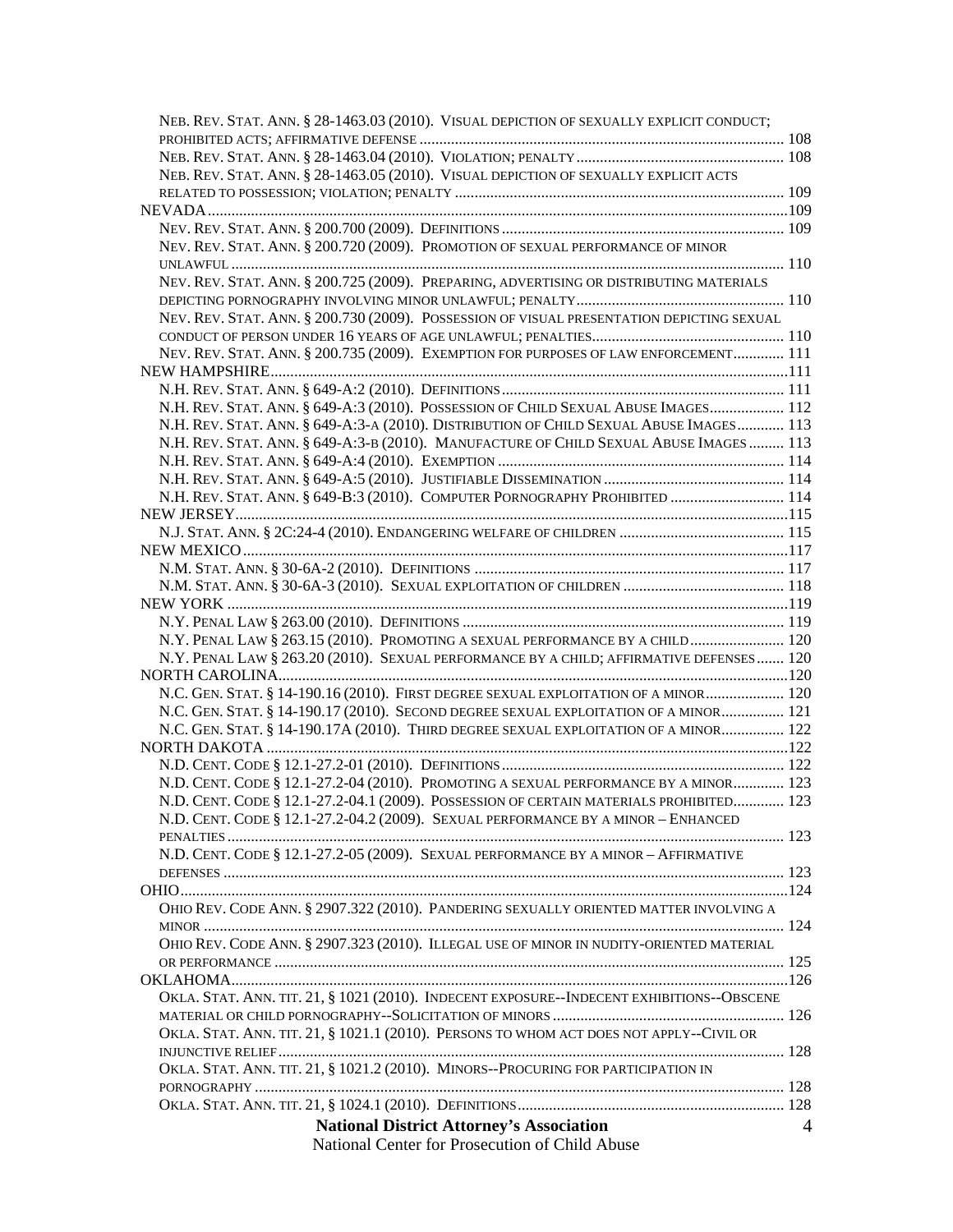| OKLA. STAT. TIT. 21, § 1024.2 (2010). PURCHASE, PROCUREMENT, OR POSSESSION OF CHILD        |   |
|--------------------------------------------------------------------------------------------|---|
|                                                                                            |   |
| OKLA. STAT. ANN. TIT. 21, § 1040.8 (2010). PUBLICATION, DISTRIBUTION OR PARTICIPATION IN   |   |
| PREPARATION OF OBSCENE MATERIAL OR CHILD PORNOGRAPHY--UNSOLICITED MAILINGS  130            |   |
|                                                                                            |   |
|                                                                                            |   |
|                                                                                            |   |
| OR. REV. STAT. § 163.676 (2010). EXEMPTION FROM PROSECUTION UNDER ORS 163.684  132         |   |
|                                                                                            |   |
| OR. REV. STAT. § 163.684 (2010). ENCOURAGING CHILD SEXUAL ABUSE IN THE FIRST DEGREE  133   |   |
| OR. REV. STAT. § 163.686 (2010). ENCOURAGING CHILD SEXUAL ABUSE IN THE SECOND DEGREE 133   |   |
| OR. REV. STAT. § 163.687 (2010). ENCOURAGING CHILD SEXUAL ABUSE IN THE THIRD DEGREE 134    |   |
| OR. REV. STAT. § 163.688 (2010). POSSESSION OF MATERIALS DEPICTING SEXUALLY EXPLICIT       |   |
|                                                                                            |   |
| OR. REV. STAT. § 163.689 (2010). POSSESSION OF MATERIALS DEPICTING SEXUALLY EXPLICIT       |   |
|                                                                                            |   |
|                                                                                            |   |
|                                                                                            |   |
|                                                                                            |   |
| R.I. GEN. LAWS § 11-9-1.1 (2010). CHILD NUDITY PROHIBITED IN PUBLICATIONS  137             |   |
|                                                                                            |   |
|                                                                                            |   |
| S.C. CODE ANN. § 16-3-820 (2009). PRODUCING, DIRECTING OR PROMOTING SEXUAL PERFORMANCE     |   |
|                                                                                            |   |
| S.C. CODE ANN. § 16-15-375 (2009). DEFINITIONS APPLICABLE TO § § 16-15-385 THROUGH         |   |
|                                                                                            |   |
| S.C. CODE ANN. § 16-15-395 (2009). FIRST DEGREE SEXUAL EXPLOITATION OF A MINOR DEFINED;    |   |
|                                                                                            |   |
| S.C. CODE ANN. § 16-15-405 (2009). SECOND DEGREE SEXUAL EXPLOITATION OF A MINOR DEFINED;   |   |
|                                                                                            |   |
| S.C. CODE ANN. § 16-15-410 (2009). THIRD DEGREE SEXUAL EXPLOITATION OF A MINOR DEFINED;    |   |
|                                                                                            |   |
|                                                                                            |   |
| S.D. CODIFIED LAWS § 22-24A-1 (2009). SALE OF CHILD PORNOGRAPHY -- PENALTY  143            |   |
|                                                                                            |   |
| S.D. CODIFIED LAWS § 22-24A-3 (2009). POSSESSION, MANUFACTURE, OR DISTRIBUTION OF CHILD    |   |
|                                                                                            |   |
|                                                                                            |   |
|                                                                                            |   |
| TENN. CODE ANN. § 39-17-1003 (2010). OFFENSE OF SEXUAL EXPLOITATION OF A MINOR 148         |   |
| TENN. CODE ANN. § 39-17-1004 (2010). OFFENSE OF AGGRAVATED SEXUAL EXPLOITATION OF A        |   |
|                                                                                            |   |
| TENN. CODE ANN. § 39-17-1005 (2010). OFFENSE OF ESPECIALLY AGGRAVATED SEXUAL               |   |
|                                                                                            |   |
|                                                                                            |   |
|                                                                                            |   |
| TEX. PENAL CODE ANN. § 43.25 (2010). SEXUAL PERFORMANCE BY A CHILD 152                     |   |
| TEX. PENAL CODE ANN. § 43.26 (2010). POSSESSION OR PROMOTION OF CHILD PORNOGRAPHY  154     |   |
|                                                                                            |   |
|                                                                                            |   |
| UTAH CODE ANN. § 76-5A-3 (2010). SEXUAL EXPLOITATION OF A MINOR -- OFFENSES  156           |   |
| UTAH CODE ANN. § 76-10-1206 (2010). DEALING IN MATERIAL HARMFUL TO A MINOR -- PENALTIES -- |   |
|                                                                                            |   |
|                                                                                            |   |
|                                                                                            |   |
| VT. STAT. ANN. TIT. 13, § 2822 (2010). USE OF A CHILD IN A SEXUAL PERFORMANCE  160         |   |
|                                                                                            |   |
| <b>National District Attorney's Association</b>                                            | 5 |
| National Center for Prosecution of Child Abuse                                             |   |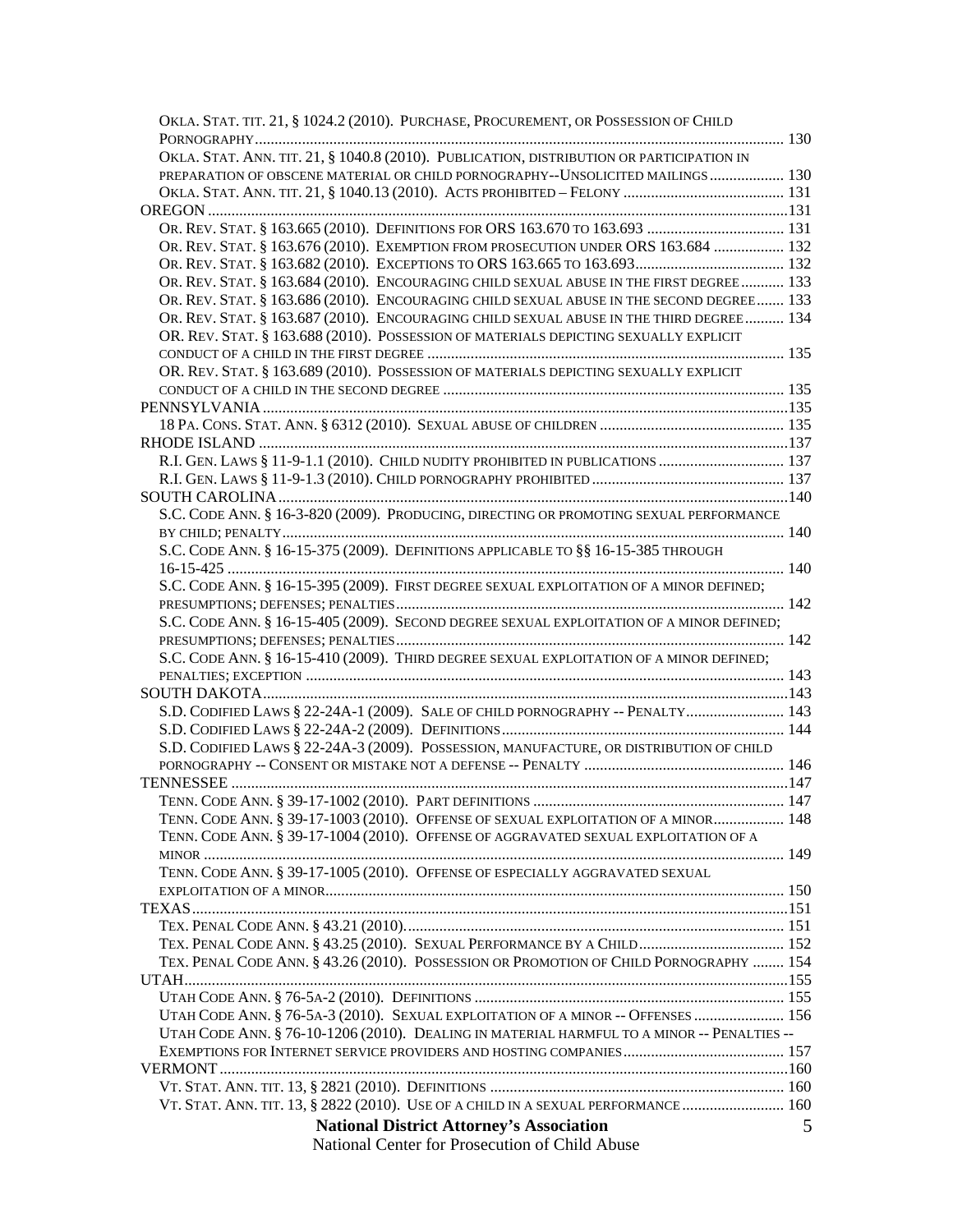| VT. STAT. ANN. TIT. 13, § 2824 (2010). PROMOTING A RECORDING OF SEXUAL CONDUCT 161             |  |
|------------------------------------------------------------------------------------------------|--|
|                                                                                                |  |
|                                                                                                |  |
| VA. CODE ANN. § 18.2-374.1 (2010). PRODUCTION, PUBLICATION, SALE, FINANCING, ETC., OF CHILD    |  |
|                                                                                                |  |
| VA. CODE ANN. § 18.2-374.1:1 (2010). POSSESSION, REPRODUCTION, DISTRIBUTION, AND               |  |
|                                                                                                |  |
|                                                                                                |  |
|                                                                                                |  |
| WASH. REV. CODE ANN. § 9.68A.050 (2010). DEALING IN DEPICTIONS OF MINOR ENGAGED IN             |  |
|                                                                                                |  |
| WASH. REV. CODE ANN. § 9.68A.060 (2010). SENDING, BRINGING INTO STATE DEPICTIONS OF MINOR      |  |
|                                                                                                |  |
| WASH. REV. CODE ANN. § 9.68A.070 (2010). POSSESSION OF MINOR ENGAGED IN SEXUALLY EXPLICIT      |  |
|                                                                                                |  |
| WASH. REV. CODE ANN. § 9.68A.080 (2010). REPORTING OF DEPICTIONS OF MINOR ENGAGED IN           |  |
|                                                                                                |  |
|                                                                                                |  |
|                                                                                                |  |
| W. VA. CODE ANN. § 61-8C-3 (2010). DISTRIBUTION AND EXHIBITING OF MATERIAL DEPICTING           |  |
|                                                                                                |  |
| W. VA. CODE ANN. § 61-8D-6 (2010). SENDING, DISTRIBUTING, EXHIBITING, POSSESSING, DISPLAYING   |  |
| OR TRANSPORTING MATERIAL BY A PARENT, GUARDIAN OR CUSTODIAN, DEPICTING A CHILD ENGAGED         |  |
|                                                                                                |  |
|                                                                                                |  |
|                                                                                                |  |
|                                                                                                |  |
|                                                                                                |  |
| WYO. STAT. ANN. § 6-4-303 (2010). SEXUAL EXPLOITATION OF CHILDREN; PENALTIES; DEFINITIONS. 169 |  |
|                                                                                                |  |
|                                                                                                |  |
| 18 U.S.C.S. § 2252 (2010). CERTAIN ACTIVITIES RELATING TO MATERIAL INVOLVING THE SEXUAL        |  |
|                                                                                                |  |
| 18 U.S.C.S. § 2252A (2010). CERTAIN ACTIVITIES RELATING TO MATERIAL CONSTITUTING OR            |  |
|                                                                                                |  |
|                                                                                                |  |
| AM. SAMOA CODE ANN. § 46.4402 (2007). PROMOTING PORNOGRAPHY IN THE FIRST DEGREE  178           |  |
| AM. SAMOA CODE ANN. § 46.4403 (2007). PROMOTING PORNOGRAPHY IN THE SECOND DEGREE  179          |  |
|                                                                                                |  |
|                                                                                                |  |
| GUAM CODE ANN. TIT. 9, § 28.80 (2009). PHOTOGRAPHY OF MINOR'S SEXUAL ACTS: PUNISHED 180        |  |
|                                                                                                |  |
|                                                                                                |  |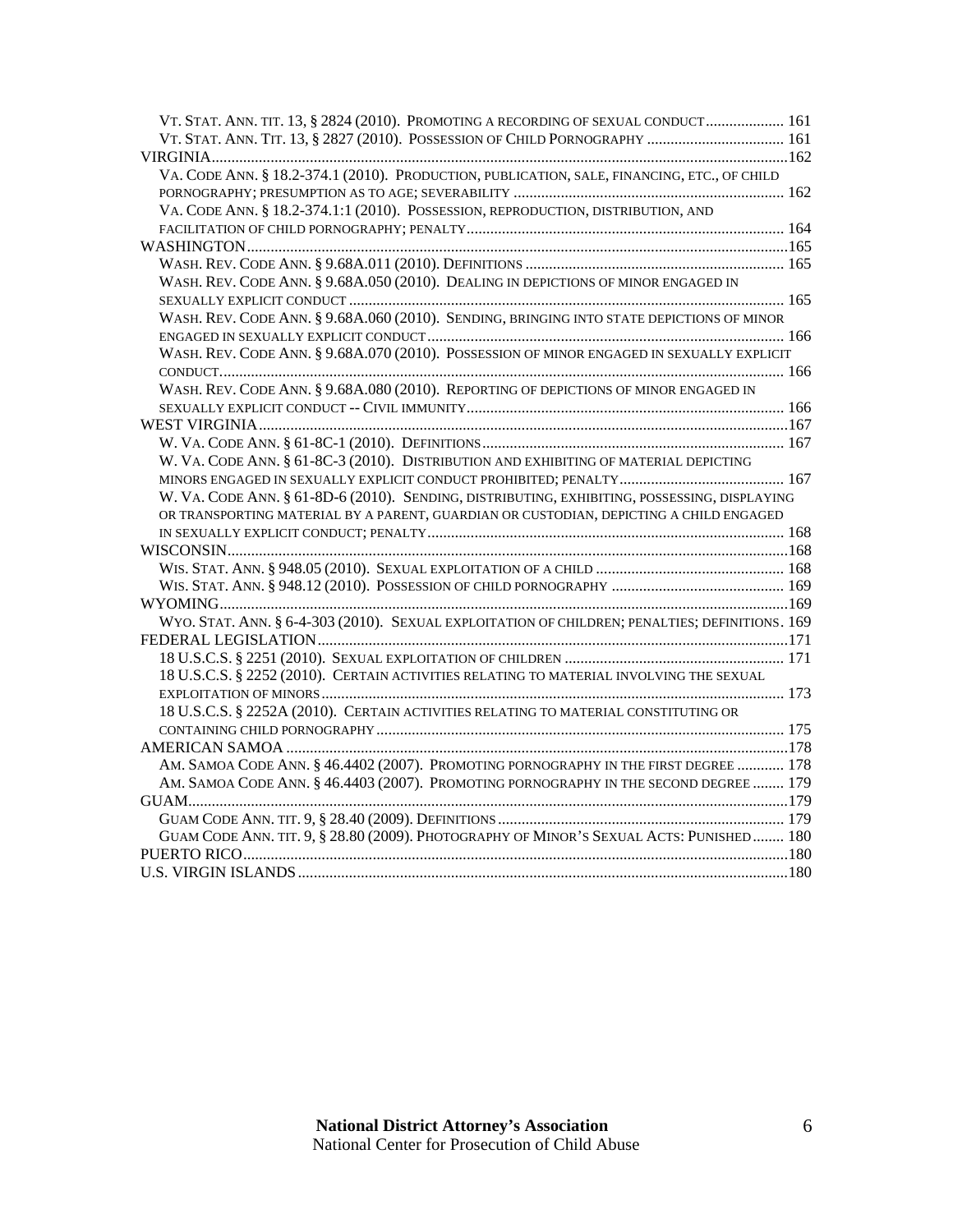# **ALABAMA**

No distinction between obscenity laws and child pornography.

# **ALASKA**

# **ALASKA STAT. § 11.41.455 (2010). Unlawful exploitation of a minor.**

(a) A person commits the crime of unlawful exploitation of a minor if, in the state and with the intent of producing a live performance, film, audio, video, electronic, or electromagnetic recording, photograph, negative, slide, book, newspaper, magazine, or other material that visually or aurally depicts the conduct listed in (1) -- (7) of this subsection, the person knowingly induces or employs a child under 18 years of age to engage in, or photographs, films, records, or televises a child under 18 years of age engaged in, the following actual or simulated conduct:

- (1) sexual penetration;
- (2) the lewd touching of another person's genitals, anus, or breast;
- (3) the lewd touching by another person of the child's genitals, anus, or breast;
- (4) masturbation;
- (5) bestiality;
- (6) the lewd exhibition of the child's genitals; or
- (7) sexual masochism or sadism.

(b) A parent, legal guardian, or person having custody or control of a child under 18 years of age commits the crime of unlawful exploitation of a minor if, in the state, the person permits the child to engage in conduct described in (a) of this section knowing that the conduct is intended to be used in producing a live performance, film, audio, video, electronic, or electromagnetic recording, photograph, negative, slide, book, newspaper, magazine, or other material that visually or aurally depicts the conduct.

- (c) Unlawful exploitation of a minor is a
	- (1) class B felony; or
	- (2) class A felony if the person has been previously convicted of unlawful exploitation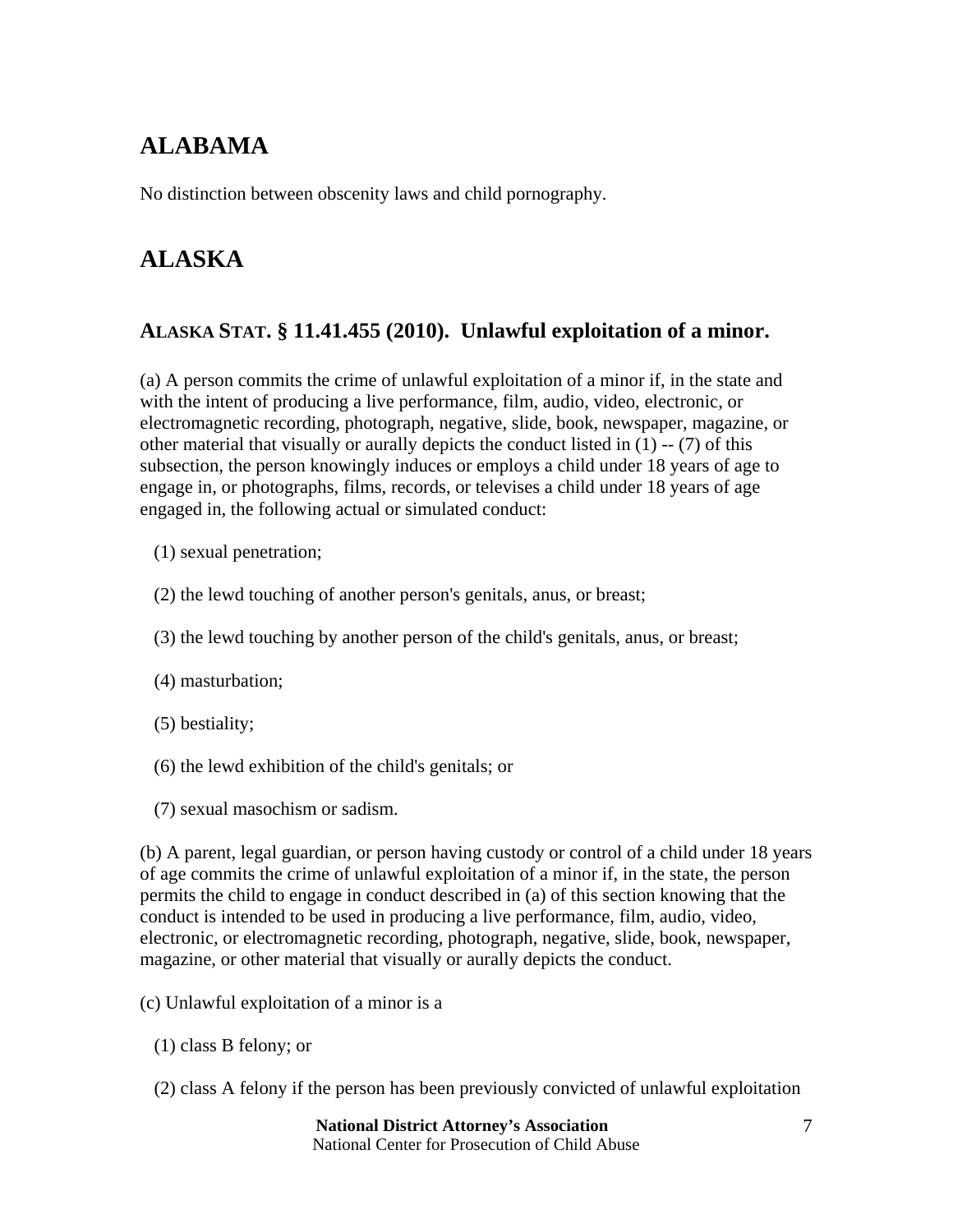of a minor in this jurisdiction or a similar crime in this or another jurisdiction.

(d) In this section, "audio recording" means a nonbook prerecorded item without a visual component, and includes a record, tape, cassette, and compact disc.

### **ALASKA STAT. § 11.61.123 (2009). Indecent viewing or photography**

(a) A person commits the crime of indecent viewing or photography if, in the state, the person knowingly views, or produces a picture of, the private exposure of the genitals, anus, or female breast of another person and the view or production is without the knowledge or consent of

 (1) the parent or guardian of the person viewed, or who is shown in the picture, if the person who is viewed or shown is under 16 years of age; and

 (2) the person viewed or shown in the picture, if the person viewed or shown is at least 13 years of age.

(b) Each viewing of a person, and each production of a picture of a person, whose genitals, anus, or female breast are viewed or are shown in a picture constitutes a separate violation of this section.

(c) This section does not apply to viewing or photography conducted by a law enforcement agency for a law enforcement purpose.

(d) In a prosecution under this section, it is an affirmative defense that the viewing or photography was conducted as a security surveillance system, notice of the viewing or photography was posted, and any viewing or use of pictures produced is done only in the interest of crime prevention or prosecution.

(e) In this section,

 (1) "picture" means a film, photograph, negative, slide, book, newspaper, or magazine, whether in print, electronic, magnetic, or digital format; and

 (2) "private exposure" means that a person has exposed the person's body or part of the body in a place, and under circumstances, that the person reasonably believed would not result in the person's body or body parts being (A) viewed by the defendant; or (B) produced in a picture; "private exposure" does not include the exposure of a person's body or body parts in a law enforcement facility, correctional facility, designated treatment facility, or a juvenile detention facility; in this paragraph, "correctional facility" has the meaning given in AS 33.30.901, "designated treatment facility" has the meaning given in AS 47.30.915, and "juvenile detention facility" has the meaning given in AS 47.12.990.

(f) Indecent viewing or photography is a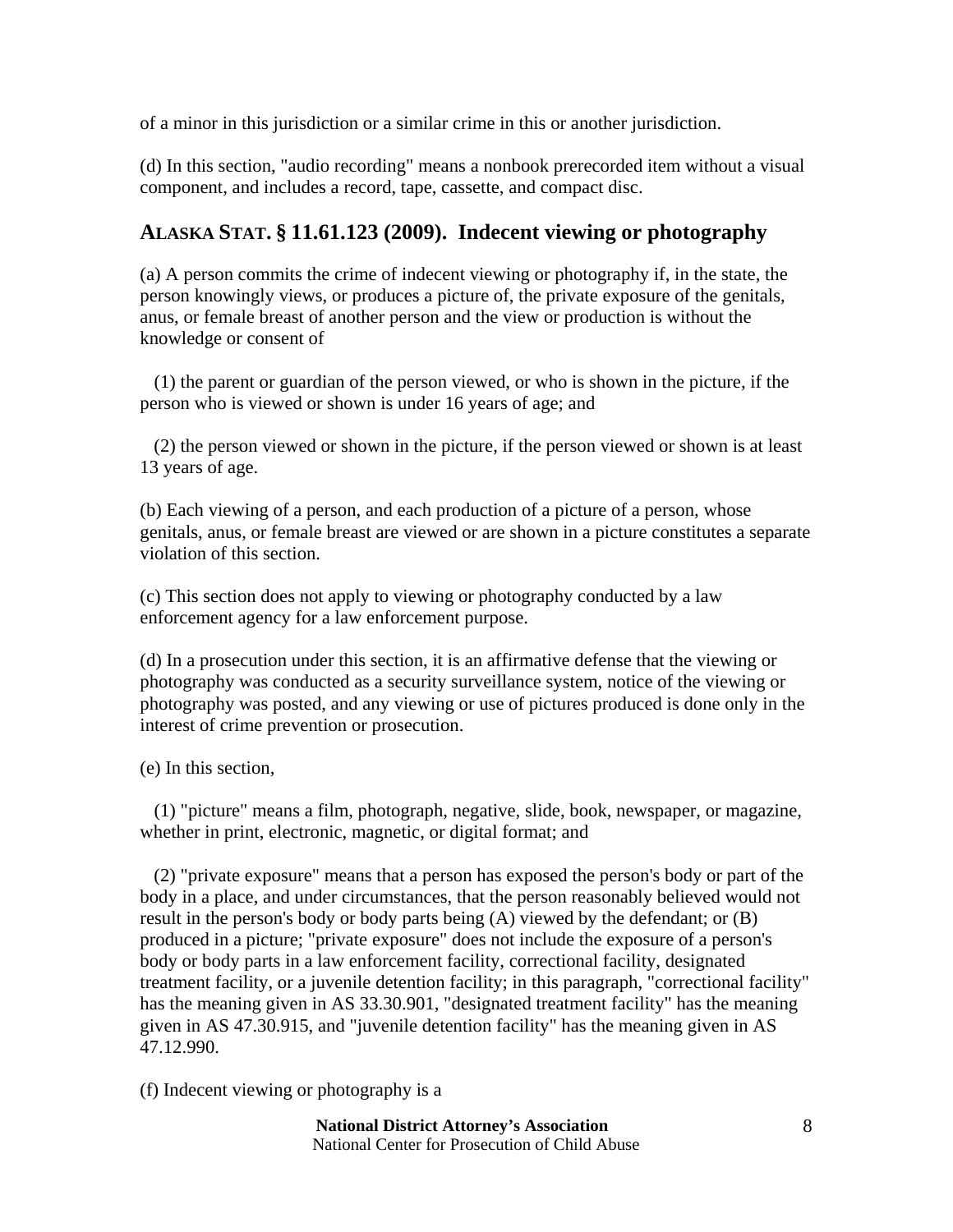(1) class C felony if the person viewed or shown in a picture was, at the time of the viewing or production of the picture, a minor;

 (2) class A misdemeanor if the person viewed or shown in a picture was, at the time of the viewing or production of the picture, an adult.

### **ALASKA STAT. § 11.61.125 (2010). Distribution of child pornography**

(a) A person commits the crime of distribution of child pornography if the person brings or causes to be brought into the state for distribution, or in the state distributes, or in the state possesses, prepares, publishes, or prints with intent to distribute, any material that visually or aurally depicts conduct described in AS 11.41.455(a), knowing that the production of the material involved the use of a child under 18 years of age who engaged in the conduct.

(b) This section does not apply to acts that are an integral part of the exhibition or performance of a motion picture if the acts are performed within the scope of employment by a motion picture operator or projectionist employed by the owner or manager of a theater or other place for the showing of motion pictures, unless the motion picture operator or projectionist

(1) has a financial interest in the theater or place in which employed; or

 (2) causes the performance or motion picture to be performed or exhibited without the consent of the manager or owner of the theater or other place of showing.

(c) The possession of 100 or more films, audio, video, electronic, or electromagnetic recordings, photographs, negatives, slides, books, newspapers, magazines, or other materials, including a combination of these items totaling 100 or more, is prima facie evidence of distribution and intent to distribute under (a) of this section.

(d) In this section, "distribution" includes the following, whether or not for monetary or other consideration: delivering, selling, renting, leasing, lending, giving, circulating, exhibiting, presenting, providing, exchanging, placing on a computer network or computer system, and providing billing collection, or other ancillary services for or otherwise supporting these activities.

(e) Distribution of child pornography is a

(1) class B felony; or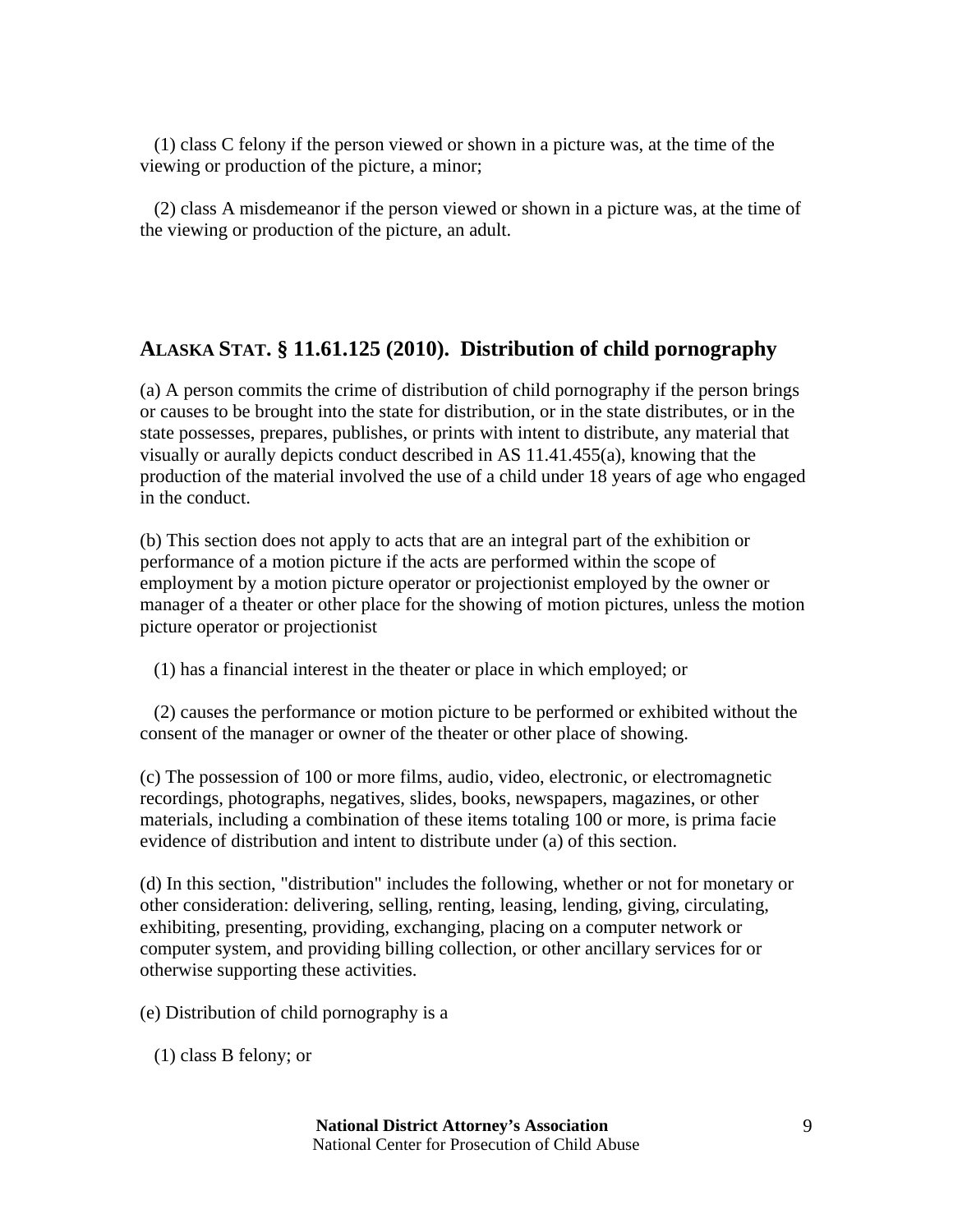(2) class A felony if the person has been previously convicted of distribution of child pornography in this jurisdiction or a similar crime in this or another jurisdiction.

## **ALASKA STAT. § 11.61.127 (2009). Possession of child pornography**

(a) A person commits the crime of possession of child pornography if the person knowingly possesses any material that visually or aurally depicts conduct described in AS 11.41.455(a) knowing that the production of the material involved the use of a child under 18 years of age who engaged in the conduct.

(b) This section does not apply to persons providing plethysmograph assessments in the course of a sex offender treatment program that meets the minimum standards under AS 33.30.011(5).

(c) Each film, audio, video, electronic, or electromagnetic recording, photograph, negative, slide, book, newspaper, magazine, or other material that visually or aurally depicts conduct described in AS 11.41.455(a) that is possessed by a person knowing that the production of the material involved the use of a child under 18 years of age that engaged in the conduct is a separate violation of this section.

(d) Possession of child pornography is a class C felony.

### **ALASKA STAT. § 11.61.128 (2010). Electronic distribution of indecent material to minors**

(a) A person commits the crime of electronic distribution of indecent material to minors if

 (1) the person, being 18 years of age or older, knowingly distributes to another person by computer any material that depicts the following actual or simulated conduct:

- (A) sexual penetration;
- (B) the lewd touching of a person's genitals, anus, or female breast;
- (C) masturbation;
- (D) bestiality;
- (E) the lewd exhibition of a person's genitals, anus, or female breast; or
- (F) sexual masochism or sadism; and
- (2) either
	- (A) the other person is a child under 16 years of age; or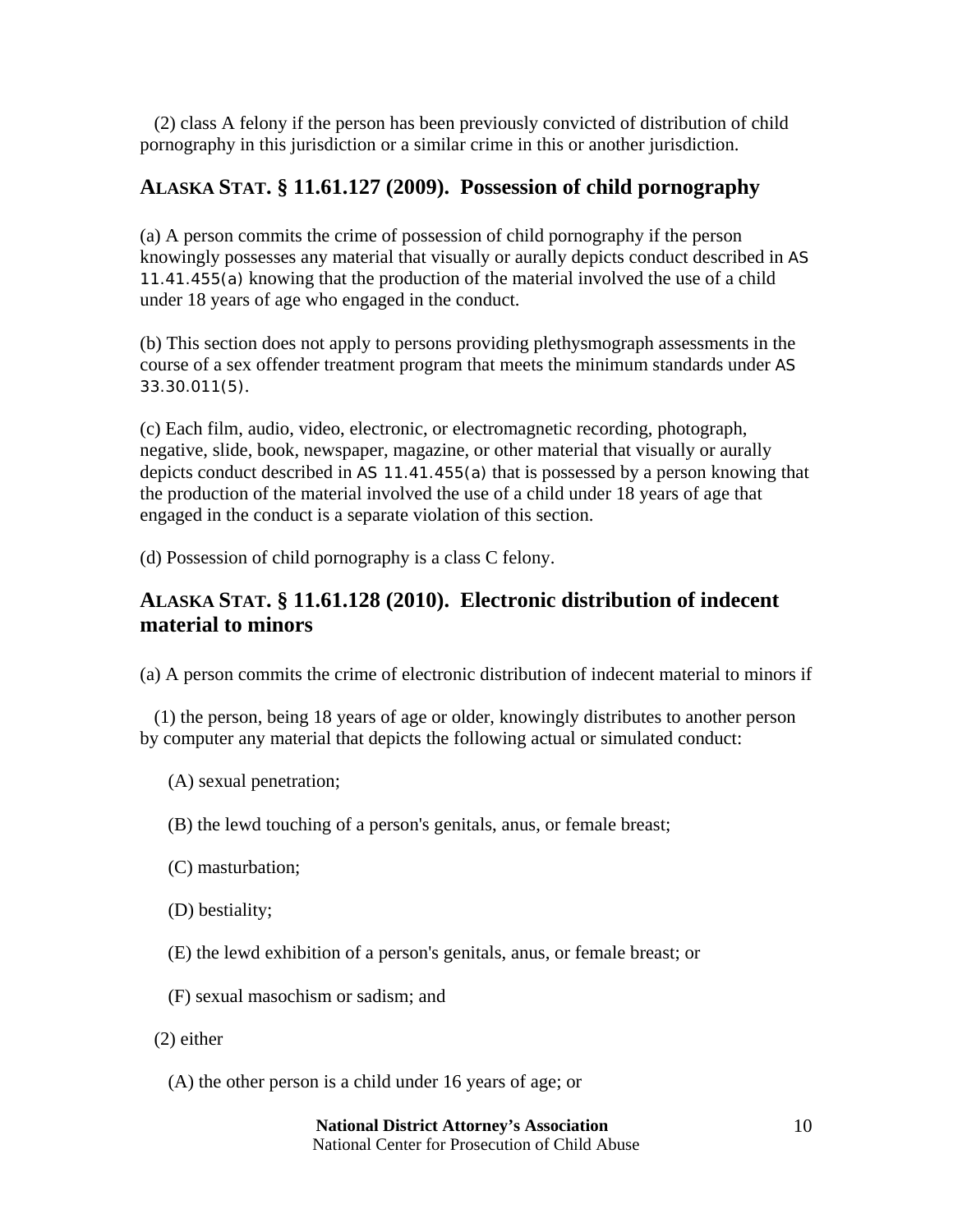(B) the person believes that the other person is a child under 16 years of age.

(b) In this section, it is not a defense that the victim was not actually under 16 years of age.

(c) Except as provided in (d) of this section, electronic distribution of indecent material to minors is a class C felony.

(d) Electronic distribution of indecent material to minors is a class B felony if the defendant was, at the time of the offense, required to register as a sex offender or child kidnapper under AS 12.63 or a similar law of another jurisdiction.

# **ARIZONA**

## **ARIZ. REV. STAT. § 13-3551 (2010). Definitions**

In this chapter, unless the context otherwise requires:

 1. "Communication service provider" has the same meaning prescribed in section 13- 3001.

2. "Computer" has the same meaning prescribed in section 13-2301, Subsection E.

 3. "Computer system" has the same meaning prescribed in section 13-2301, Subsection E.

 4. "Exploitive exhibition" means the actual or simulated exhibition of the genitals or pubic or rectal areas of any person for the purpose of sexual stimulation of the viewer.

 5. "Minor" means a person or persons who were under eighteen years of age at the time a visual depiction was created, adapted or modified.

6. "Network" has the same meaning prescribed in section 13-2301, Subsection E.

 7. "Producing" means financing, directing, manufacturing, issuing, publishing or advertising for pecuniary gain.

8. "Remote computing service" has the same meaning prescribed in section 13-3001.

9. "Sexual conduct" means actual or simulated:

 (a) Sexual intercourse, including genital-genital, oral-genital, anal-genital or oralanal, whether between persons of the same or opposite sex.

 (b) Penetration of the vagina or rectum by any object except when done as part of a recognized medical procedure.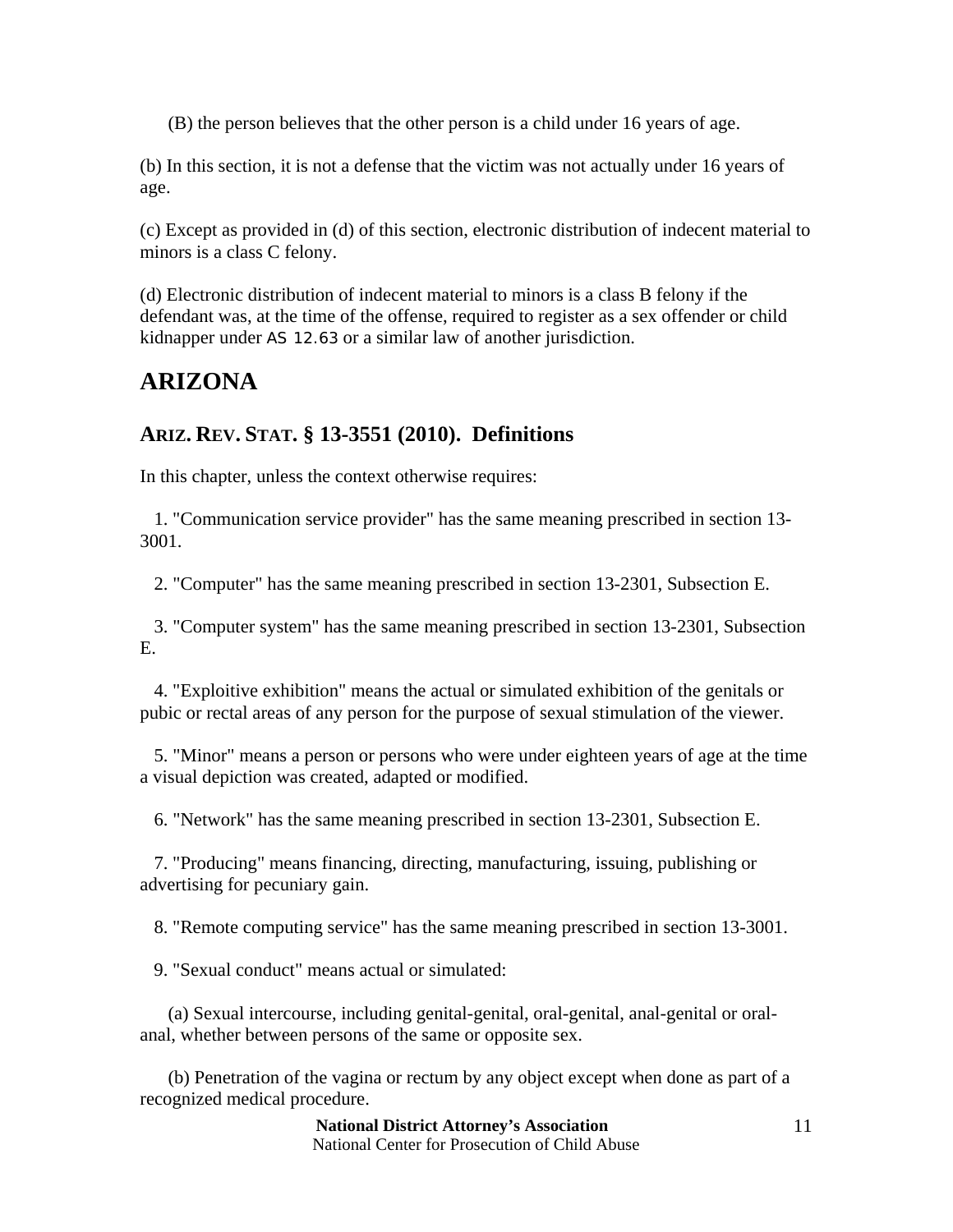(c) Sexual bestiality.

(d) Masturbation, for the purpose of sexual stimulation of the viewer.

(e) Sadomasochistic abuse for the purpose of sexual stimulation of the viewer.

(f) Defecation or urination for the purpose of sexual stimulation of the viewer.

 10. "Simulated" means any depicting of the genitals or rectal areas that gives the appearance of sexual conduct or incipient sexual conduct.

 11. "Visual depiction" includes each visual image that is contained in an undeveloped film, videotape or photograph or data stored in any form and that is capable of conversion into a visual image.

#### **ARIZ. REV. STAT. § 13-3552 (2010). Commercial sexual exploitation of a minor; classification**

A. A person commits commercial sexual exploitation of a minor by knowingly:

 1. Using, employing, persuading, enticing, inducing or coercing a minor to engage in or assist others to engage in exploitive exhibition or other sexual conduct for the purpose of producing any visual depiction or live act depicting such conduct.

 2. Using, employing, persuading, enticing, inducing or coercing a minor to expose the genitals or anus or the areola or nipple of the female breast for financial or commercial gain.

 3. Permitting a minor under the person's custody or control to engage in or assist others to engage in exploitive exhibition or other sexual conduct for the purpose of producing any visual depiction or live act depicting such conduct.

 4. Transporting or financing the transportation of any minor through or across this state with the intent that the minor engage in prostitution, exploitive exhibition or other sexual conduct for the purpose of producing a visual depiction or live act depicting such conduct.

B. Commercial sexual exploitation of a minor is a class 2 felony and if the minor is under fifteen years of age it is punishable pursuant to section 13-705.

### **ARIZ. REV. STAT. § 13-3553 (2010). Sexual exploitation of a minor; evidence; classification**

A. A person commits sexual exploitation of a minor by knowingly: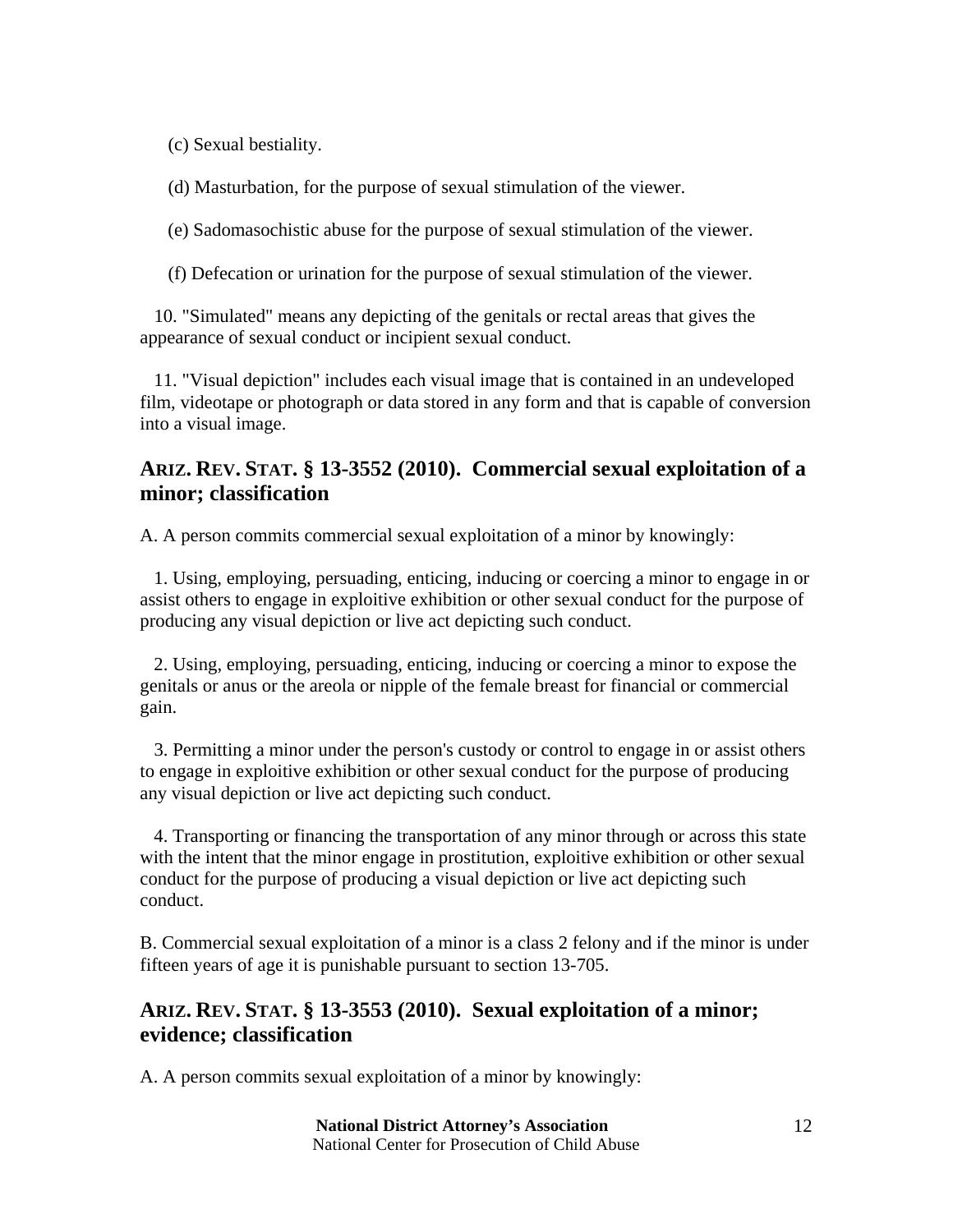1. Recording, filming, photographing, developing or duplicating any visual depiction in which a minor is engaged in exploitive exhibition or other sexual conduct.

 2. Distributing, transporting, exhibiting, receiving, selling, purchasing, electronically transmitting, possessing or exchanging any visual depiction in which a minor is engaged in exploitive exhibition or other sexual conduct.

B. If any visual depiction of sexual exploitation of a minor is admitted into evidence, the court shall seal that evidence at the conclusion of any grand jury proceeding, hearing or trial.

C. Sexual exploitation of a minor is a class 2 felony and if the minor is under fifteen years of age it is punishable pursuant to section 13-705.

# **ARKANSAS**

## **ARK. CODE ANN. § 5-27-302 (2010). Definitions**

As used in this subchapter:

(1) "Child" means any person under seventeen (17) years of age;

 (2) "Commercial exploitation" means having monetary or other material gain as a direct or indirect goal;

 (3) "Producing" means producing, directing, manufacturing, issuing, publishing, or advertising;

(4) "Sexually explicit conduct" means actual or simulated:

 (A) Sexual intercourse, including genital-genital, oral-genital, anal-genital, or oralanal, whether between persons of the same or opposite sex;

(B) Bestiality;

(C) Masturbation;

(D) Sadomasochistic abuse for the purpose of sexual stimulation; or

(E) Lewd exhibition of:

(i) The genitals or pubic area of any person; or

(ii) The breast of a female; and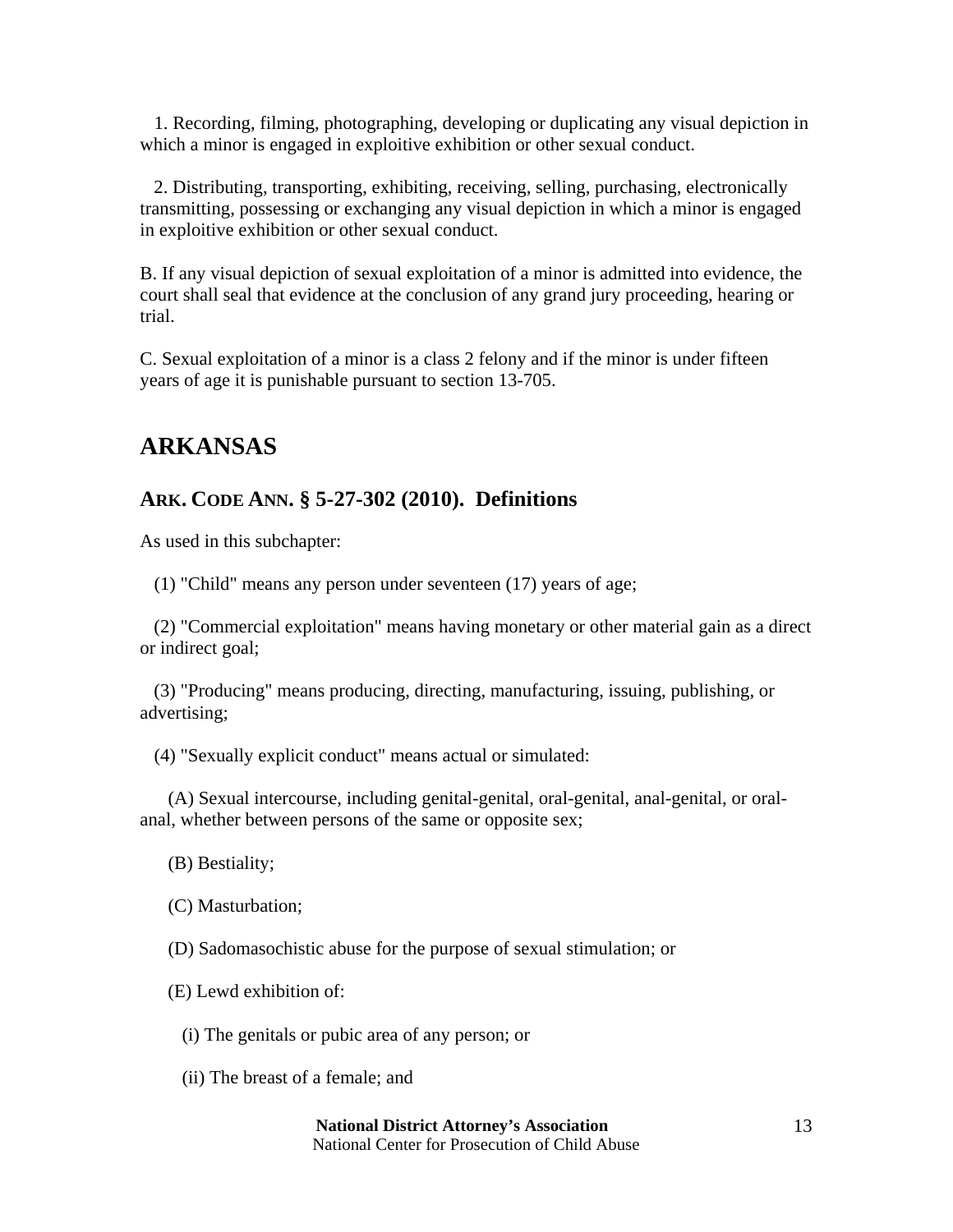(5) "Visual or print medium" means any film, photograph, negative, slide, book, magazine, or other visual or print medium other than material specifically used by a licensed medical professional or mental health professional, or both, for the purpose of assessment, evaluation, and treatment of a sex offender.

# **ARK. CODE ANN. § 5-27-303 (2010). Engaging children in sexually explicit conduct for use in visual or print medium**

(a) Any person who employs, uses, persuades, induces, entices, or coerces any child to engage in or who has a child assist any other person to engage in any sexually explicit conduct for the purpose of producing any visual or print medium depicting the sexually explicit conduct is guilty of a:

- (1) Class B felony for the first offense; and
- (2) Class A felony for a subsequent offense.

(b) Any parent, legal guardian, or person having custody or control of a child who knowingly permits the child to engage in or to assist any other person to engage in sexually explicit conduct for the purpose of producing any visual or print medium depicting the sexually explicit conduct is guilty of a:

- (1) Class B felony for the first offense; and
- (2) Class A felony for a subsequent offense.

### **ARK. CODE ANN. § 5-27-304 (2010). Pandering or possessing visual or print medium depicting sexually explicit conduct involving a child**

(a) With knowledge of the character of the visual or print medium involved, no person shall do any of the following:

 (1) Knowingly advertise for sale or distribution, sell, distribute, transport, ship, exhibit, display, or receive for the purpose of sale or distribution any visual or print medium depicting a child participating or engaging in sexually explicit conduct; or

 (2) Knowingly solicit, receive, purchase, exchange, possess, view, distribute, or control any visual or print medium depicting a child participating or engaging in sexually explicit conduct.

(b) Any person who violates subdivisions (a)(1) or (2) of this section is guilty of a:

(1) Class C felony for the first offense; and

(2) Class B felony for a subsequent offense.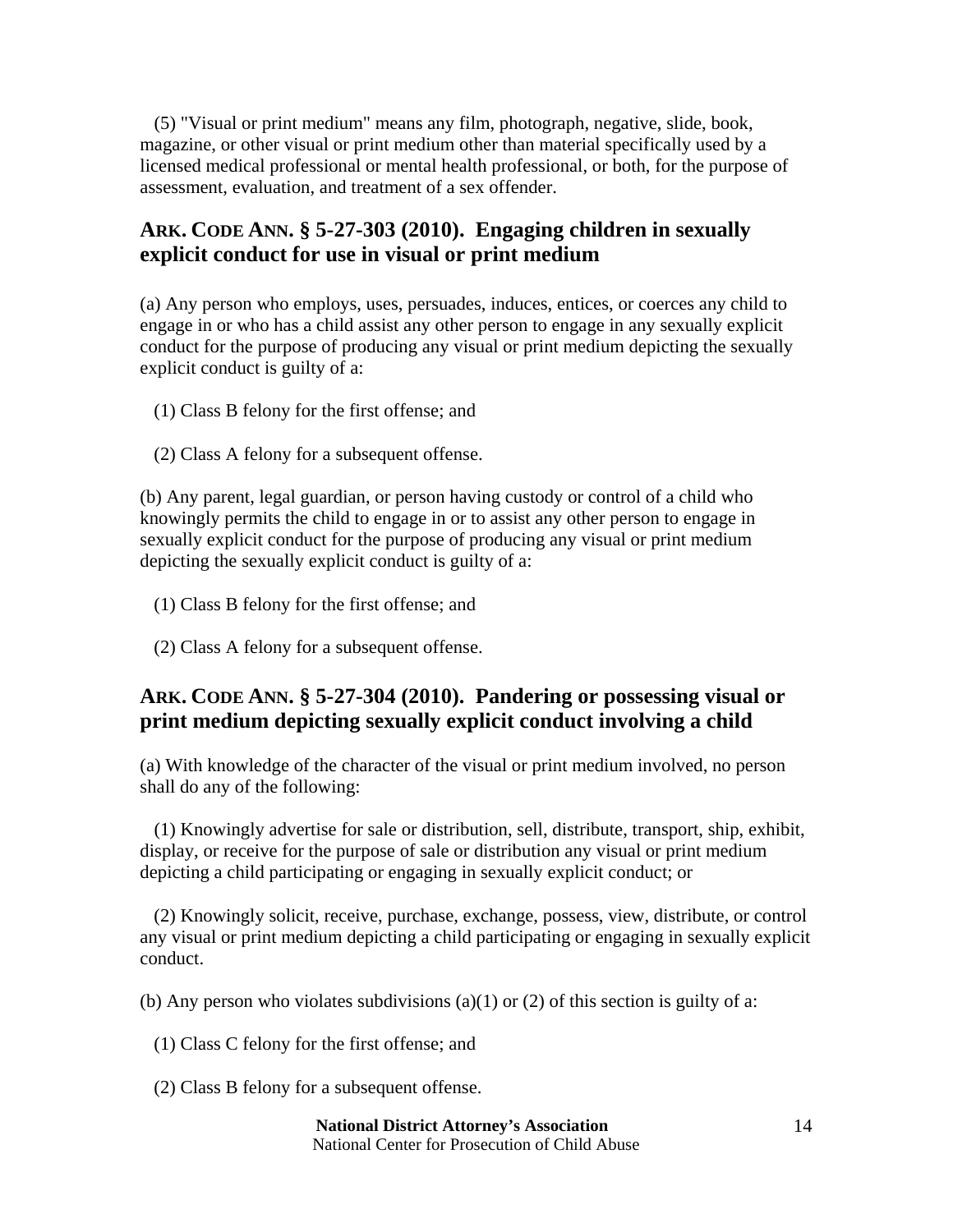# **ARK. CODE ANN. § 5-27-403 (2010). Producing, directing, or promoting a sexual performance by a child**

(a) It is unlawful for any person, knowing the character and content of the material, to produce, direct, or promote a performance that includes sexual conduct by a child under seventeen (17) years of age.

(b) Any person violating this section is guilty of a Class B felony. **ARK. CODE ANN. § 5-27-601 (2010). Definitions.**

As used in this subchapter:

(1) "Child" means any person under seventeen (17) years of age;

 (2) (A) "Computer" means an electronic, magnetic, electrochemical, or other highspeed data processing device performing a logical, arithmetic, or storage function and includes any data storage facility or communications facility directly related to or operating in conjunction with the device.

 (B) "Computer" also includes any online service, internet service, or local bulletin board, any electronic storage device, including a floppy disk or other magnetic storage device, or any compact disk that has read-only memory and the capacity to store audio, video, or written material;

 (3) "Computer network" means an interconnection of a communications line with a computer through a remote terminal or a complex consisting of two (2) or more interconnected computers;

 (4) "Computer program" means a set of instructions, statements, or related data that, in actual or modified form, is capable of causing a computer or a computer system to perform a specified function;

 (5) "Computer software" means one (1) or more computer programs, existing in any form, or any associated operational procedure, manual, or other documentation;

 (6) "Computer system" means a set of related, connected, or unconnected computers, other devices, and software;

 (7) "Deviate sexual activity" means any act involving the penetration, however slight, of the:

(A) Anus or mouth of a person by the penis of another person; or

(B) Labia majora or anus of a person by any body member or foreign instrument

**National District Attorney's Association**  National Center for Prosecution of Child Abuse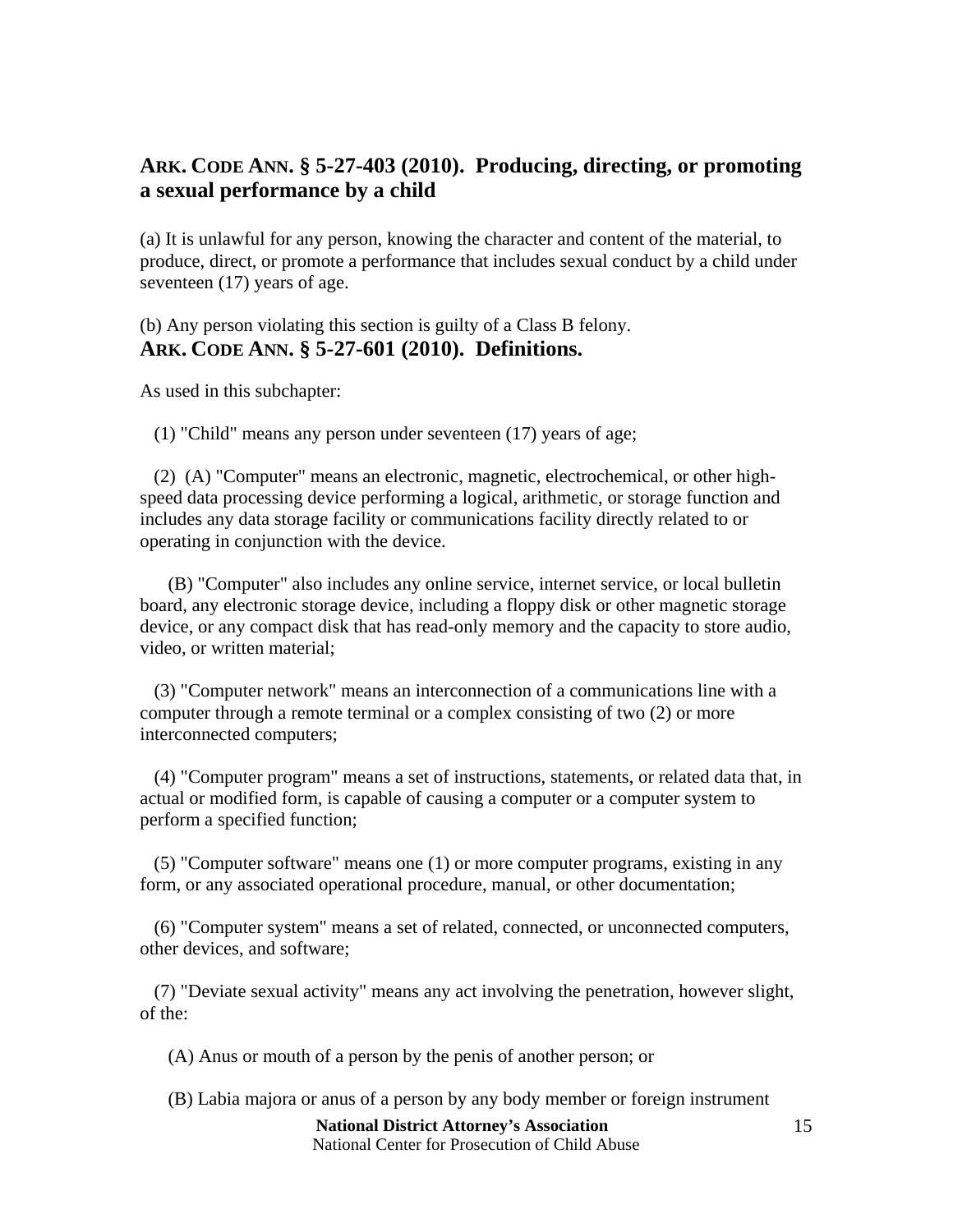manipulated by another person;

 (8) "Electronic mail" means an electronic message, file, data, or other information that is transmitted:

 (A) Between two (2) or more computers, computer networks, or electronic terminals; or

(B) Within or between computer networks;

(9) "Electronic mail service provider" means a person that:

 (A) Is an intermediary in the transmission of electronic mail from the sender to the recipient; or

 (B) Provides to an end user of electronic mail service the ability to send and receive electronic mail;

 (10) "Interactive computer service" means an information service, system, or access software provider that provides or enables computer access by multiple users to a computer server, including specifically a service or system that provides access to the internet and also a system operated or service offered by a library or educational institution;

 (11) "Internet" means the international computer network of both federal and nonfederal interoperable packet switched data networks;

 (12) "Performance" means any play, dance, act, drama, piece, interlude, pantomime, show, scene, or other three-dimensional presentation or a part, whether:

(A) Performed live or photographed;

(B) Filmed;

(C) Videotaped; or

 (D) Visually depicted by any other photographic, cinematic, magnetic, or electronic means;

(13) "Reproduction" includes, but is not limited to, a computer-generated image;

 (14) "Sexual intercourse" means penetration, however slight, of the labia majora by a penis; and

(15) "Sexually explicit conduct" means actual or simulated: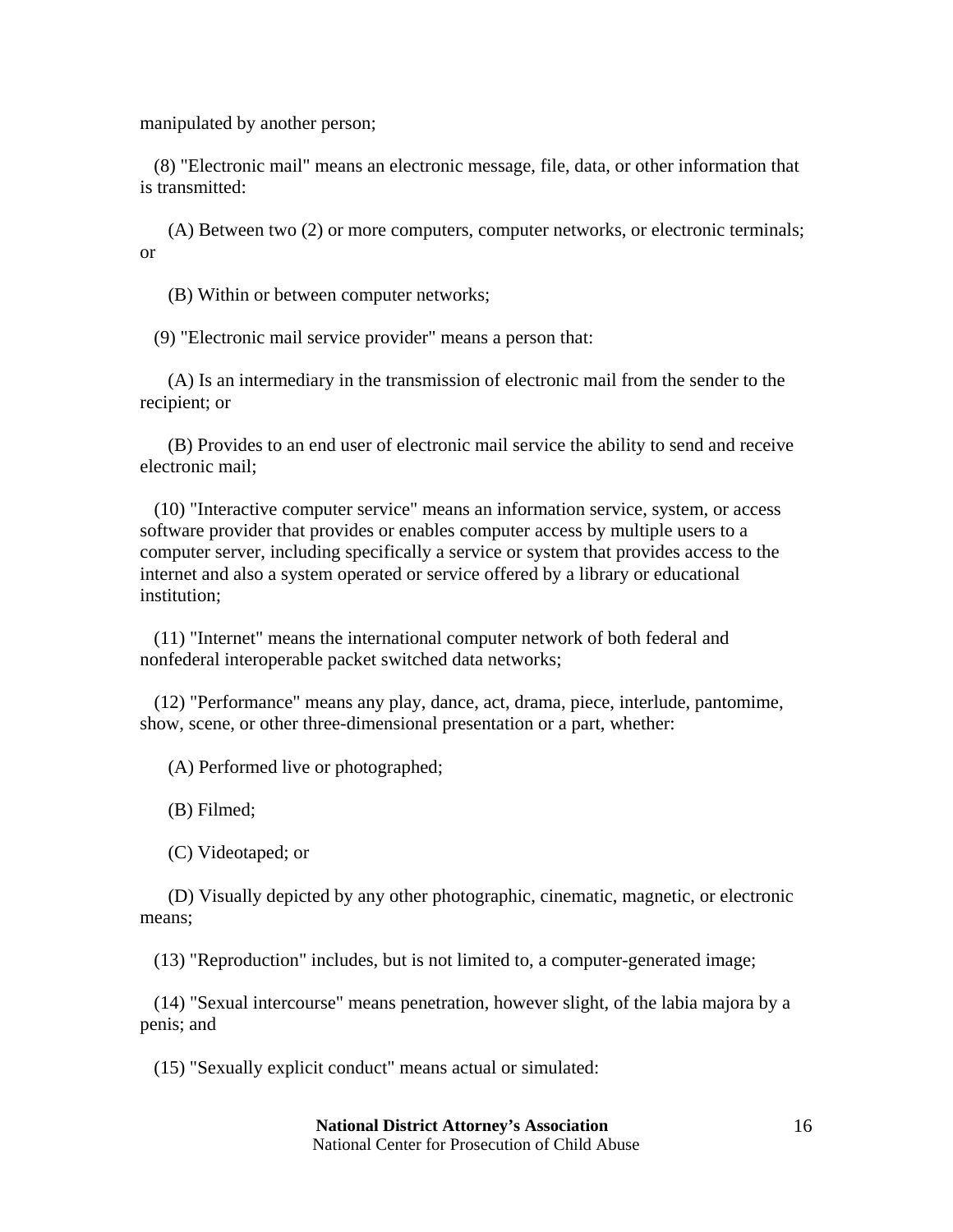- (A) Sexual intercourse;
- (B) Deviate sexual activity;
- (C) Bestiality;
- (D) Masturbation;
- (E) Sadomasochistic abuse for the purpose of sexual stimulation; or
- (F) Lewd exhibition of the:
	- (i) Genitals or pubic area of any person; or
	- (ii) Breast of a female.

### **ARK. CODE ANN. § 5-27-602 (2010). Distributing, possessing, or viewing of matter depicting sexually explicit conduct involving a child**

(a) A person commits distributing, possessing, or viewing of matter depicting sexually explicit conduct involving a child if the person knowingly:

 (1) Receives for the purpose of selling or knowingly sells, procures, manufactures, gives, provides, lends, trades, mails, delivers, transfers, publishes, distributes, circulates, disseminates, presents, exhibits, advertises, offers, or agrees to offer through any means, including the internet, any photograph, film, videotape, computer program or file, video game, or any other reproduction or reconstruction that depicts a child or incorporates the image of a child engaging in sexually explicit conduct; or

 (2) Possesses or views through any means, including on the internet, any photograph, film, videotape, computer program or file, computer-generated image, video game, or any other reproduction that depicts a child or incorporates the image of a child engaging in sexually explicit conduct.

(b) Distributing, possessing, or viewing of matter depicting sexually explicit conduct involving a child is a:

- (1) Class C felony for the first offense; and
- (2) Class B felony for any subsequent offense.

(c) It is an affirmative defense to a prosecution under this section that the defendant in good faith reasonably believed that the person depicted in the matter was seventeen (17) years of age or older.

#### **ARK. CODE ANN. § 5-27-603 (2010). Computer child pornography**

**National District Attorney's Association**  National Center for Prosecution of Child Abuse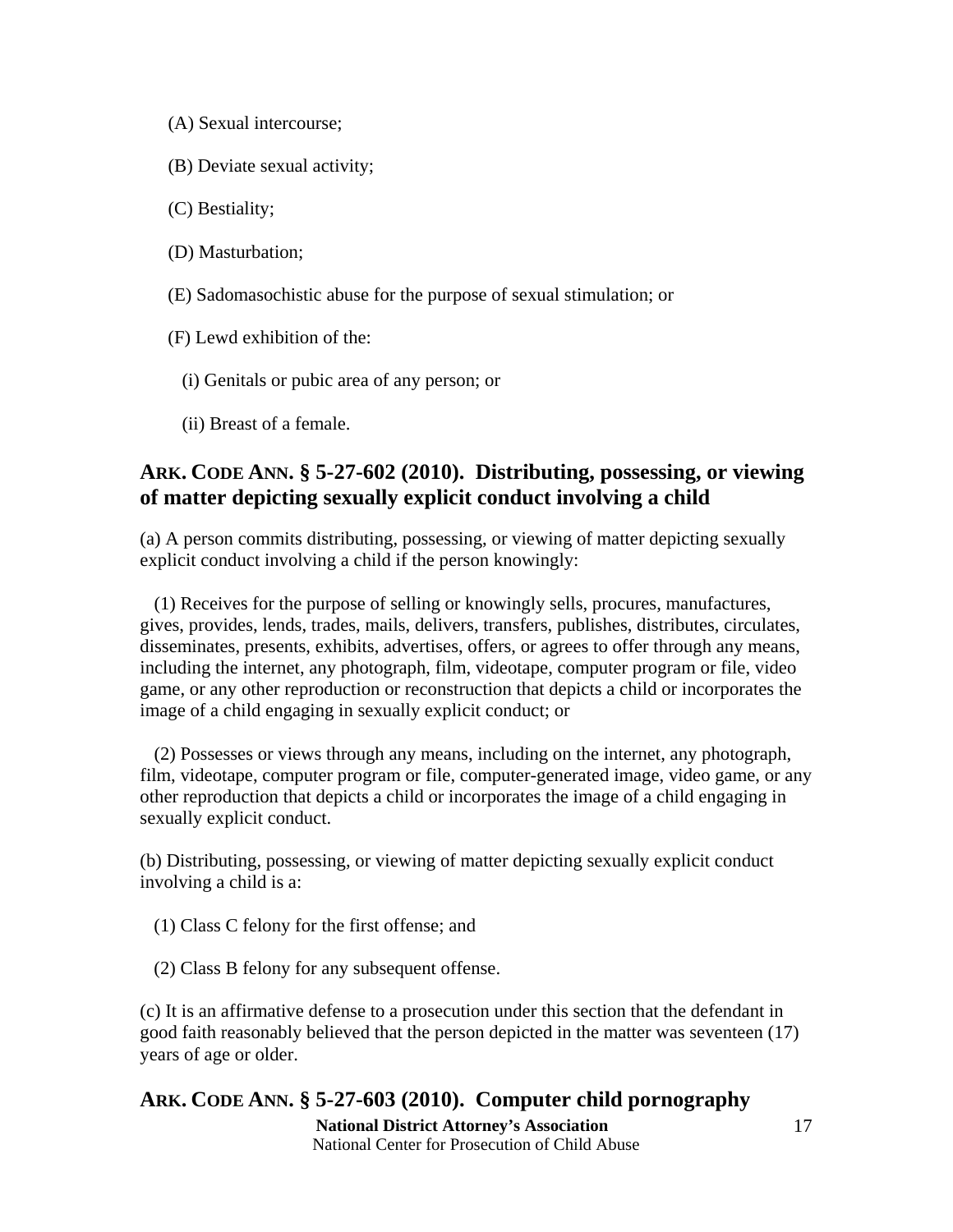(a) A person commits computer child pornography if the person knowingly:

 (1) Compiles, enters into, or transmits by means of computer, makes, prints, publishes, or reproduces by other computerized means, knowingly causes or allows to be entered into or transmitted by means of computer or buys, sells, receives, exchanges, or disseminates any notice, statement, or advertisement or any child's name, telephone number, place of residence, physical characteristics, or other descriptive or identifying information for purposes of facilitating, encouraging, offering, or soliciting sexually explicit conduct of or with any child or another individual believed by the person to be a child, or the visual depiction of the conduct; or

 (2) Utilizes a computer online service, internet service, or local bulletin board service to seduce, solicit, lure, or entice or attempt to seduce, solicit, lure, or entice a child or another individual believed by the person to be a child, to engage in sexually explicit conduct.

(b) Computer child pornography is a Class B felony.

### **ARK. CODE ANN. § 5-27-604 (2010). Failure to report computer child pornography**

(a) A person commits failure to report computer child pornography if the person:

 (1) Is the owner, operator, or employee of a computer online service, internet service, or bulletin board service; and

 (2) Knowingly fails to notify a law enforcement official that a subscriber is using the computer online service, internet service, or bulletin board service to commit a violation of § 5-27-603.

(b) Failure to report computer child pornography is a Class A misdemeanor.

# **CALIFORNIA**

### **CAL. PENAL CODE § 311.1 (2009). Sale or distribution of obscene matter depicting person under age of 18 years engaging in sexual conduct**

(a) Every person who knowingly sends or causes to be sent, or brings or causes to be brought, into this state for sale or distribution, or in this state possesses, prepares, publishes, produces, develops, duplicates, or prints any representation of information, data, or image, including, but not limited to, any film, filmstrip, photograph, negative, slide, photocopy, videotape, video laser disc, computer hardware, computer software,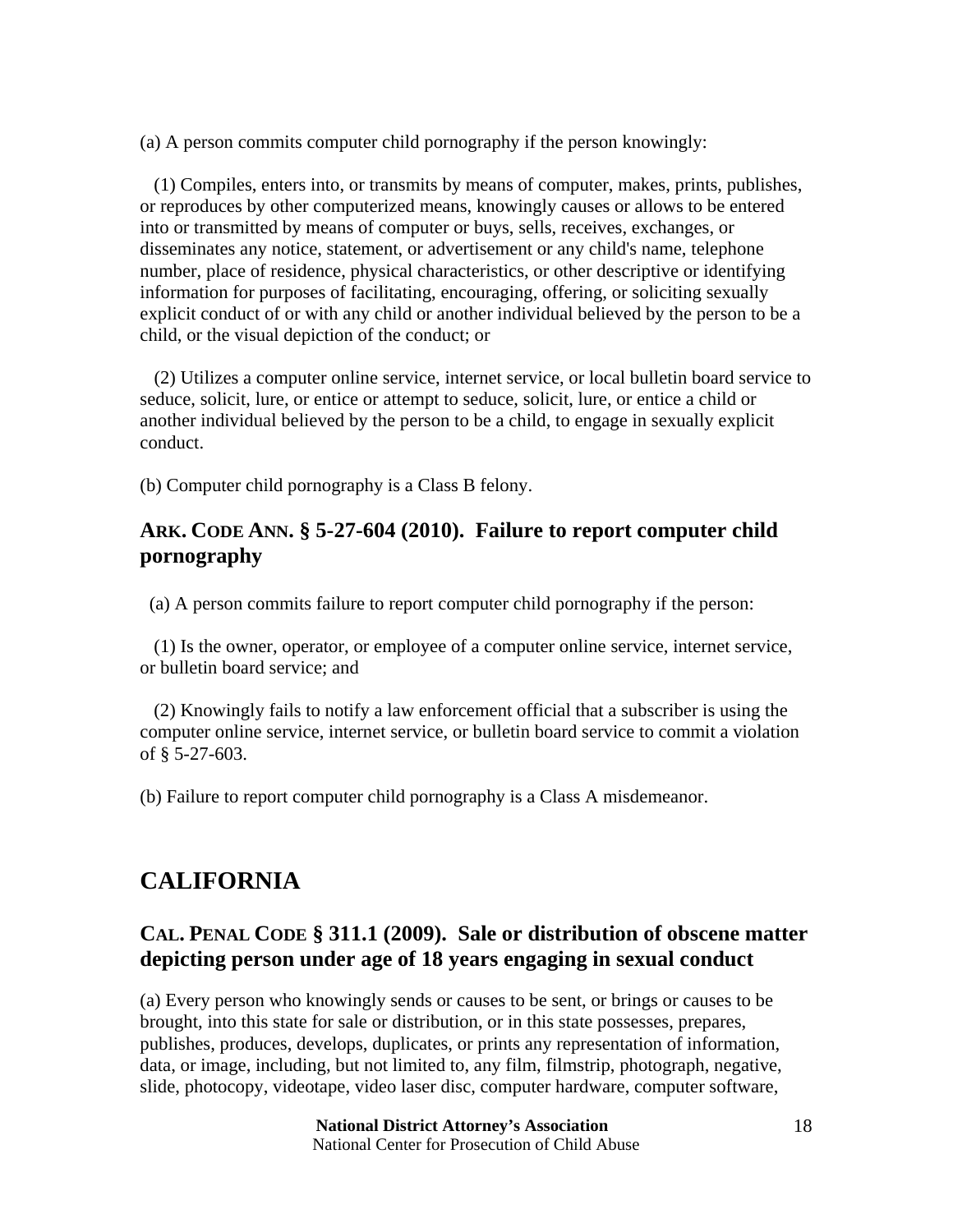computer floppy disc, data storage media, CD-ROM, or computer-generated equipment or any other computer-generated image that contains or incorporates in any manner, any film or filmstrip, with intent to distribute or to exhibit to, or to exchange with, others, or who offers to distribute, distributes, or exhibits to, or exchanges with, others, any obscene matter, knowing that the matter depicts a person under the age of 18 years personally engaging in or personally simulating sexual conduct, as defined in Section 311.4, shall be punished either by imprisonment in the county jail for up to one year, by a fine not to exceed one thousand dollars (\$1,000), or by both the fine and imprisonment, or by imprisonment in the state prison, by a fine not to exceed ten thousand dollars (\$10,000), or by the fine and imprisonment.

(b) This section does not apply to the activities of law enforcement and prosecuting agencies in the investigation and prosecution of criminal offenses or to legitimate medical, scientific, or educational activities, or to lawful conduct between spouses.

(c) This section does not apply to matter which depicts a child under the age of 18, which child is legally emancipated, including lawful conduct between spouses when one or both are under the age of 18.

(d) It does not constitute a violation of this section for a telephone corporation, as defined by Section 234 of the Public Utilities Code, to carry or transmit messages described in this chapter or perform related activities in providing telephone services.

### **CAL. PENAL CODE § 311.2 (2009). Production, distribution, or exhibition of obscene matter**

(a) Every person who knowingly sends or causes to be sent, or brings or causes to be brought, into this state for sale or distribution, or in this state possesses, prepares, publishes, produces, or prints, with intent to distribute or to exhibit to others, or who offers to distribute, distributes, or exhibits to others, any obscene matter is for a first offense, guilty of a misdemeanor. If the person has previously been convicted of any violation of this section, the court may, in addition to the punishment authorized in Section 311.9, impose a fine not exceeding fifty thousand dollars (\$50,000).

(b) Every person who knowingly sends or causes to be sent, or brings or causes to be brought, into this state for sale or distribution, or in this state possesses, prepares, publishes, produces, develops, duplicates, or prints any representation of information, data, or image, including, but not limited to, any film, filmstrip, photograph, negative, slide, photocopy, videotape, video laser disc, computer hardware, computer software, computer floppy disc, data storage media, CD-ROM, or computer-generated equipment or any other computer-generated image that contains or incorporates in any manner, any film or filmstrip, with intent to distribute or to exhibit to, or to exchange with, others for commercial consideration, or who offers to distribute, distributes, or exhibits to, or exchanges with, others for commercial consideration, any obscene matter, knowing that the matter depicts a person under the age of 18 years personally engaging in or personally simulating sexual conduct, as defined in Section 311.4, is guilty of a felony and shall be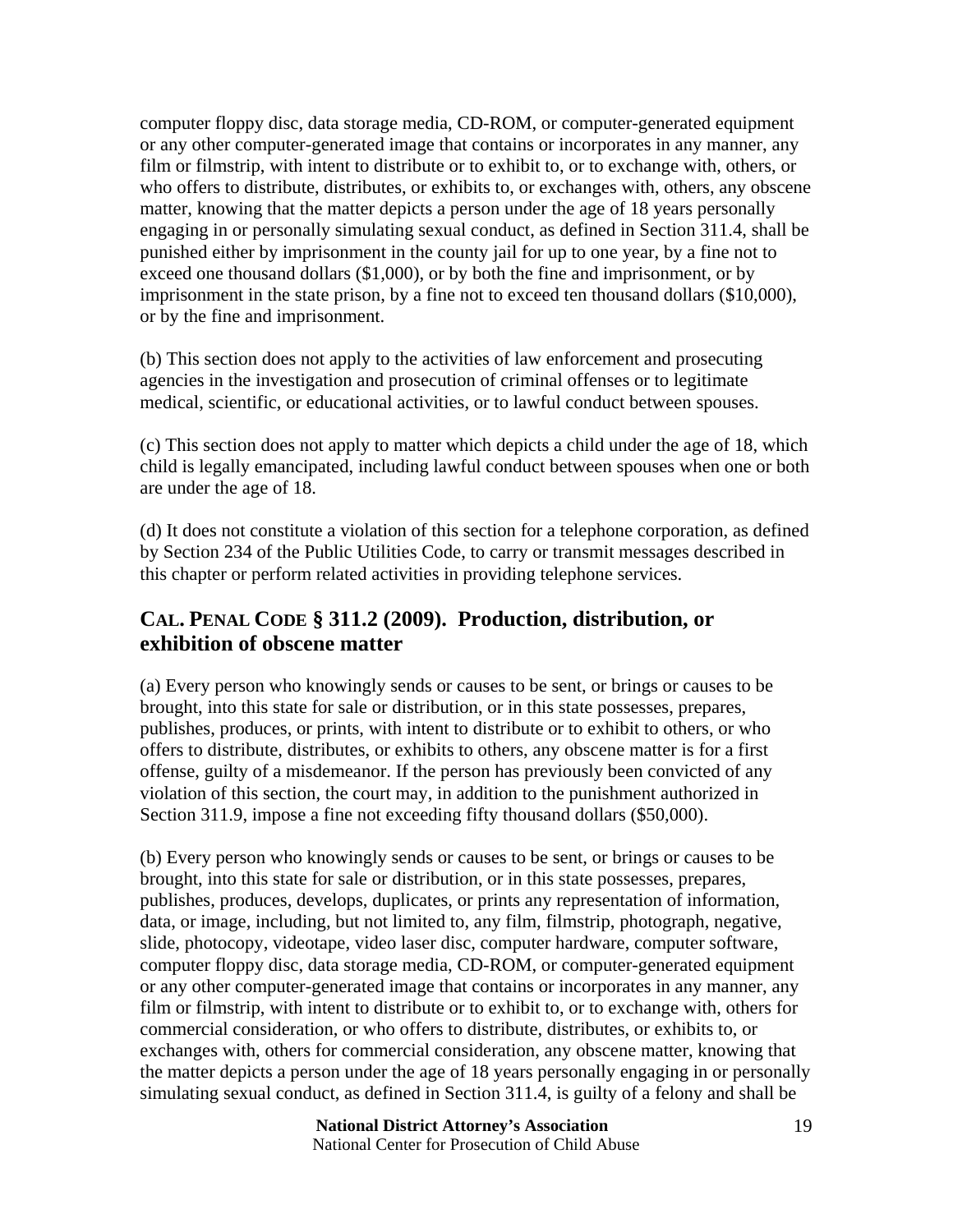punished by imprisonment in the state prison for two, three, or six years, or by a fine not exceeding one hundred thousand dollars (\$100,000), in the absence of a finding that the defendant would be incapable of paying that fine, or by both that fine and imprisonment.

(c) Every person who knowingly sends or causes to be sent, or brings or causes to be brought, into this state for sale or distribution, or in this state possesses, prepares, publishes, produces, develops, duplicates, or prints any representation of information, data, or image, including, but not limited to, any film, filmstrip, photograph, negative, slide, photocopy, videotape, video laser disc, computer hardware, computer software, computer floppy disc, data storage media, CD-ROM, or computer-generated equipment or any other computer-generated image that contains or incorporates in any manner, any film or filmstrip, with intent to distribute or exhibit to, or to exchange with, a person 18 years of age or older, or who offers to distribute, distributes, or exhibits to, or exchanges with, a person 18 years of age or older any matter, knowing that the matter depicts a person under the age of 18 years personally engaging in or personally simulating sexual conduct, as defined in Section 311.4, shall be punished by imprisonment in the county jail for up to one year, or by a fine not exceeding two thousand dollars (\$2,000), or by both that fine and imprisonment, or by imprisonment in the state prison. It is not necessary to prove commercial consideration or that the matter is obscene in order to establish a violation of this subdivision. If a person has been previously convicted of a violation of this subdivision, he or she is guilty of a felony.

(d) Every person who knowingly sends or causes to be sent, or brings or causes to be brought, into this state for sale or distribution, or in this state possesses, prepares, publishes, produces, develops, duplicates, or prints any representation of information, data, or image, including, but not limited to, any film, filmstrip, photograph, negative, slide, photocopy, videotape, video laser disc, computer hardware, computer software, computer floppy disc, data storage media, CD-ROM, or computer-generated equipment or any other computer-generated image that contains or incorporates in any manner, any film or filmstrip, with intent to distribute or exhibit to, or to exchange with, a person under 18 years of age, or who offers to distribute, distributes, or exhibits to, or exchanges with, a person under 18 years of age any matter, knowing that the matter depicts a person under the age of 18 years personally engaging in or personally simulating sexual conduct, as defined in Section 311.4, is guilty of a felony. It is not necessary to prove commercial consideration or that the matter is obscene in order to establish a violation of this subdivision.

(e) Subdivisions (a) to (d), inclusive, do not apply to the activities of law enforcement and prosecuting agencies in the investigation and prosecution of criminal offenses, to legitimate medical, scientific, or educational activities, or to lawful conduct between spouses.

(f) This section does not apply to matter that depicts a legally emancipated child under the age of 18 years or to lawful conduct between spouses when one or both are under the age of 18 years.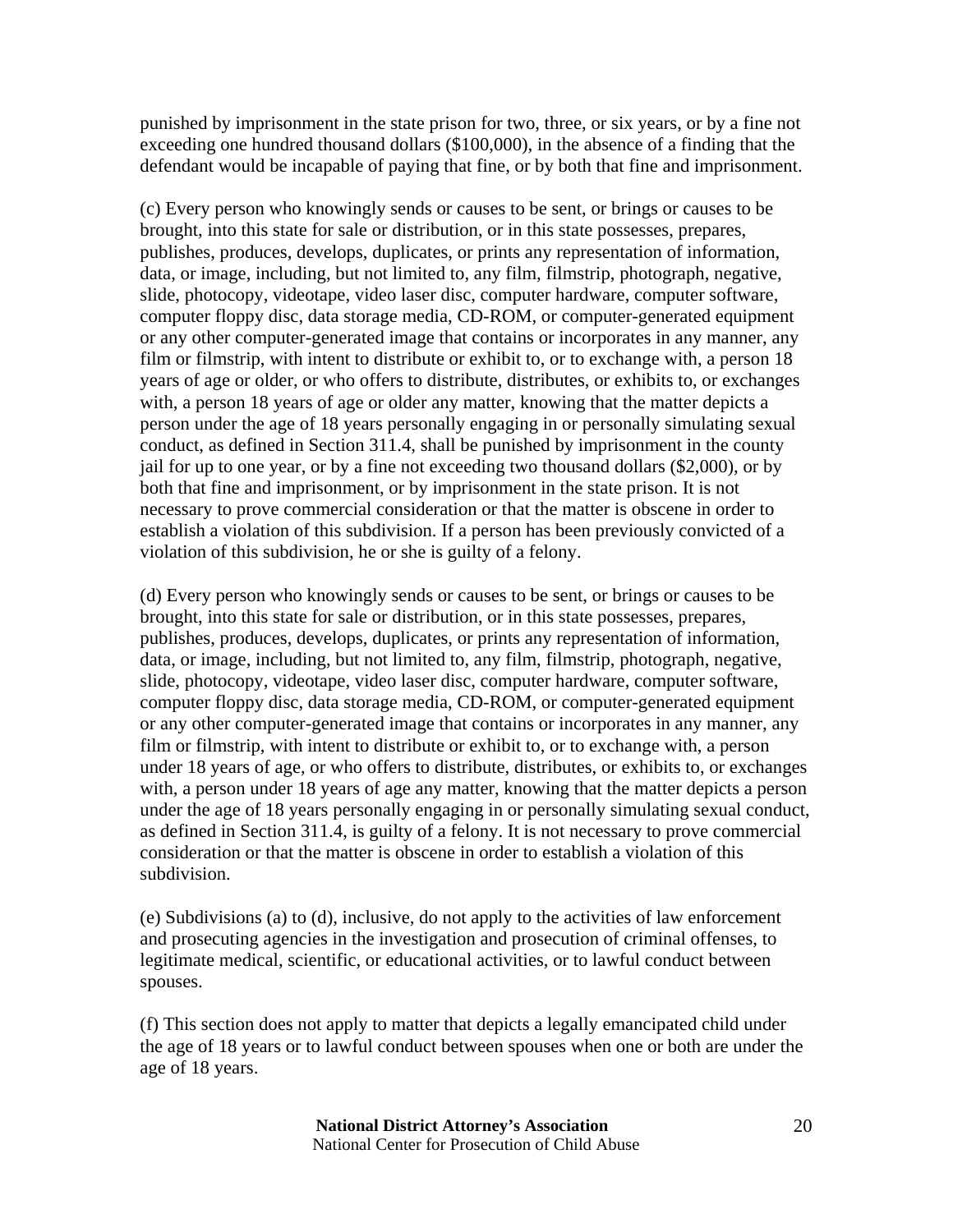(g) It does not constitute a violation of this section for a telephone corporation, as defined by Section 234 of the Public Utilities Code, to carry or transmit messages described in this chapter or to perform related activities in providing telephone services.

# **CAL. PENAL CODE § 311.3 (2009). Sexual exploitation of child**

(a) A person is guilty of sexual exploitation of a child if he or she knowingly develops, duplicates, prints, or exchanges any representation of information, data, or image, including, but not limited to, any film, filmstrip, photograph, negative, slide, photocopy, videotape, video laser disc, computer hardware, computer software, computer floppy disc, data storage media, CD-ROM, or computer-generated equipment or any other computer-generated image that contains or incorporates in any manner, any film or filmstrip that depicts a person under the age of 18 years engaged in an act of sexual conduct.

(b) As used in this section, "sexual conduct" means any of the following:

 (1) Sexual intercourse, including genital-genital, oral-genital, anal-genital, or oral-anal, whether between persons of the same or opposite sex or between humans and animals.

(2) Penetration of the vagina or rectum by any object.

(3) Masturbation for the purpose of sexual stimulation of the viewer.

(4) Sadomasochistic abuse for the purpose of sexual stimulation of the viewer.

 (5) Exhibition of the genitals or the pubic or rectal area of any person for the purpose of sexual stimulation of the viewer.

(6) Defecation or urination for the purpose of sexual stimulation of the viewer.

(c) Subdivision (a) does not apply to the activities of law enforcement and prosecution agencies in the investigation and prosecution of criminal offenses or to legitimate medical, scientific, or educational activities, or to lawful conduct between spouses.

(d) Every person who violates subdivision (a) shall be punished by a fine of not more than two thousand dollars (\$2,000) or by imprisonment in a county jail for not more than one year, or by both that fine and imprisonment. If the person has been previously convicted of a violation of subdivision (a) or any section of this chapter, he or she shall be punished by imprisonment in the state prison.

(e) The provisions of this section do not apply to an employee of a commercial film developer who is acting within the scope of his or her employment and in accordance with the instructions of his or her employer, provided that the employee has no financial interest in the commercial developer by which he or she is employed.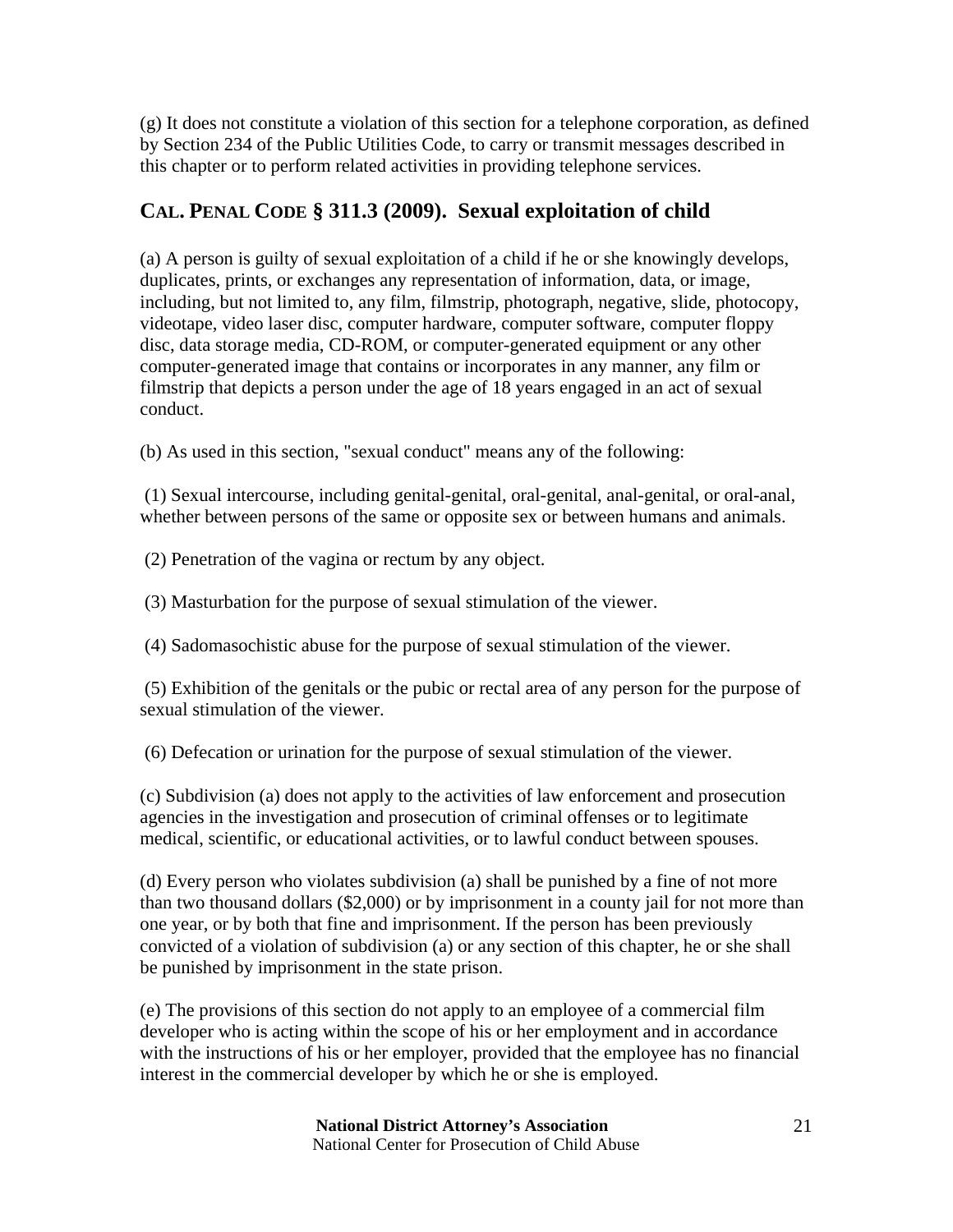(f) Subdivision (a) does not apply to matter that is unsolicited and is received without knowledge or consent through a facility, system, or network over which the person or entity has no control.

### **CAL. PENAL CODE § 311.4 (2009). Employment of minor in sale or distribution of obscene matter or production of pornography**

(a) Every person who, with knowledge that a person is a minor, or who, while in possession of any facts on the basis of which he or she should reasonably know that the person is a minor, hires, employs, or uses the minor to do or assist in doing any of the acts described in Section 311.2, shall be punished by imprisonment in the county jail for up to one year, or by a fine not exceeding two thousand dollars (\$2,000), or by both that fine and imprisonment, or by imprisonment in the state prison. If the person has previously been convicted of any violation of this section, the court may, in addition to the punishment authorized in Section 311.9, impose a fine not exceeding fifty thousand dollars (\$50,000).

(b) Every person who, with knowledge that a person is a minor under the age of 18 years, or who, while in possession of any facts on the basis of which he or she should reasonably know that the person is a minor under the age of 18 years, knowingly promotes, employs, uses, persuades, induces, or coerces a minor under the age of 18 years, or any parent or guardian of a minor under the age of 18 years under his or her control who knowingly permits the minor, to engage in or assist others to engage in either posing or modeling alone or with others for purposes of preparing any representation of information, data, or image, including, but not limited to, any film, filmstrip, photograph, negative, slide, photocopy, videotape, video laser disc, computer hardware, computer software, computer floppy disc, data storage media, CD-ROM, or computer-generated equipment or any other computer-generated image that contains or incorporates in any manner, any film, filmstrip, or a live performance involving, sexual conduct by a minor under the age of 18 years alone or with other persons or animals, for commercial purposes, is guilty of a felony and shall be punished by imprisonment in the state prison for three, six, or eight years.

(c) Every person who, with knowledge that a person is a minor under the age of 18 years, or who, while in possession of any facts on the basis of which he or she should reasonably know that the person is a minor under the age of 18 years, knowingly promotes, employs, uses, persuades, induces, or coerces a minor under the age of 18 years, or any parent or guardian of a minor under the age of 18 years under his or her control who knowingly permits the minor, to engage in or assist others to engage in either posing or modeling alone or with others for purposes of preparing any representation of information, data, or image, including, but not limited to, any film, filmstrip, photograph, negative, slide, photocopy, videotape, video laser disc, computer hardware, computer software, computer floppy disc, data storage media, CD-ROM, or computer-generated equipment or any other computer-generated image that contains or incorporates in any manner, any film, filmstrip, or a live performance involving, sexual conduct by a minor under the age of 18 years alone or with other persons or animals, is guilty of a felony. It

> **National District Attorney's Association**  National Center for Prosecution of Child Abuse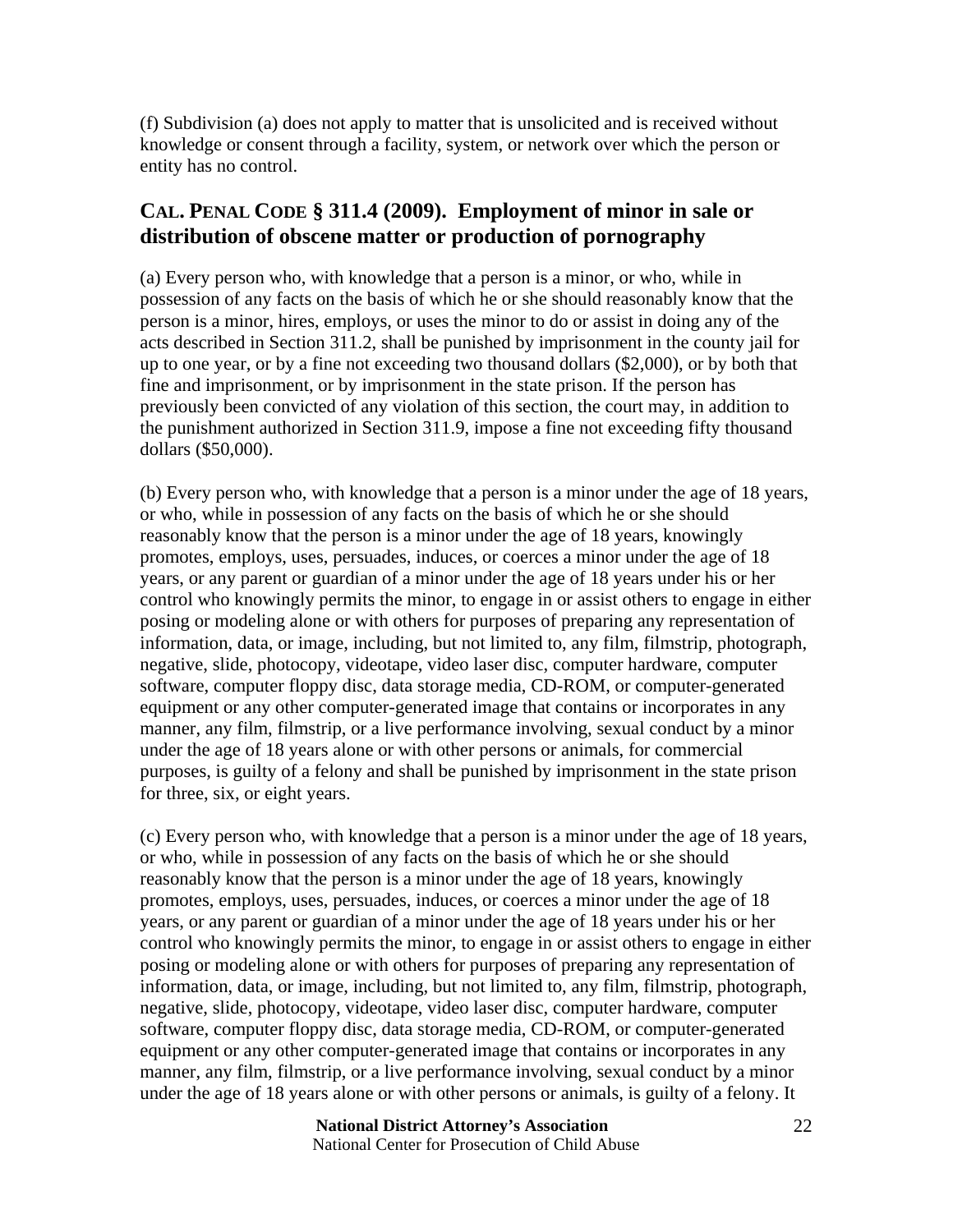is not necessary to prove commercial purposes in order to establish a violation of this subdivision.

#### (d)

 (1) As used in subdivisions (b) and (c), "sexual conduct" means any of the following, whether actual or simulated: sexual intercourse, oral copulation, anal intercourse, anal oral copulation, masturbation, bestiality, sexual sadism, sexual masochism, penetration of the vagina or rectum by any object in a lewd or lascivious manner, exhibition of the genitals or pubic or rectal area for the purpose of sexual stimulation of the viewer, any lewd or lascivious sexual act as defined in Section 288, or excretory functions performed in a lewd or lascivious manner, whether or not any of the above conduct is performed alone or between members of the same or opposite sex or between humans and animals. An act is simulated when it gives the appearance of being sexual conduct.

 (2) As used in subdivisions (b) and (c), "matter" means any film, filmstrip, photograph, negative, slide, photocopy, videotape, video laser disc, computer hardware, computer software, computer floppy disc, or any other computer-related equipment or computergenerated image that contains or incorporates in any manner, any film, filmstrip, photograph, negative, slide, photocopy, videotape, or video laser disc.

(e) This section does not apply to a legally emancipated minor or to lawful conduct between spouses if one or both are under the age of 18.

(f) In every prosecution under this section involving a minor under the age of 14 years at the time of the offense, the age of the victim shall be pled and proven for the purpose of the enhanced penalty provided in Section 647.6. Failure to plead and prove that the victim was under the age of 14 years at the time of the offense is not a bar to prosecution under this section if it is proven that the victim was under the age of 18 years at the time of the offense.

## **CAL. PENAL CODE § 311.10 (2009). Advertisement of obscene matters depicting minors**

(a) Any person who advertises for sale or distribution any obscene matter knowing that it depicts a person under the age of 18 years personally engaging in or personally simulating sexual conduct, as defined in Section 311.4, is guilty of a felony and is punishable by imprisonment in the state prison for two, three, or four years, or in a county jail not exceeding one year, or by a fine not exceeding fifty thousand dollars (\$50,000), or by both such fine and imprisonment.

(b) Subdivision (a) shall not apply to the activities of law enforcement and prosecution agencies in the investigation and prosecution of criminal offenses.

# **CAL. PENAL CODE § 311.11 (2009). Possession or control of child pornography; Persons previously convicted guilty of felony**

**National District Attorney's Association**  National Center for Prosecution of Child Abuse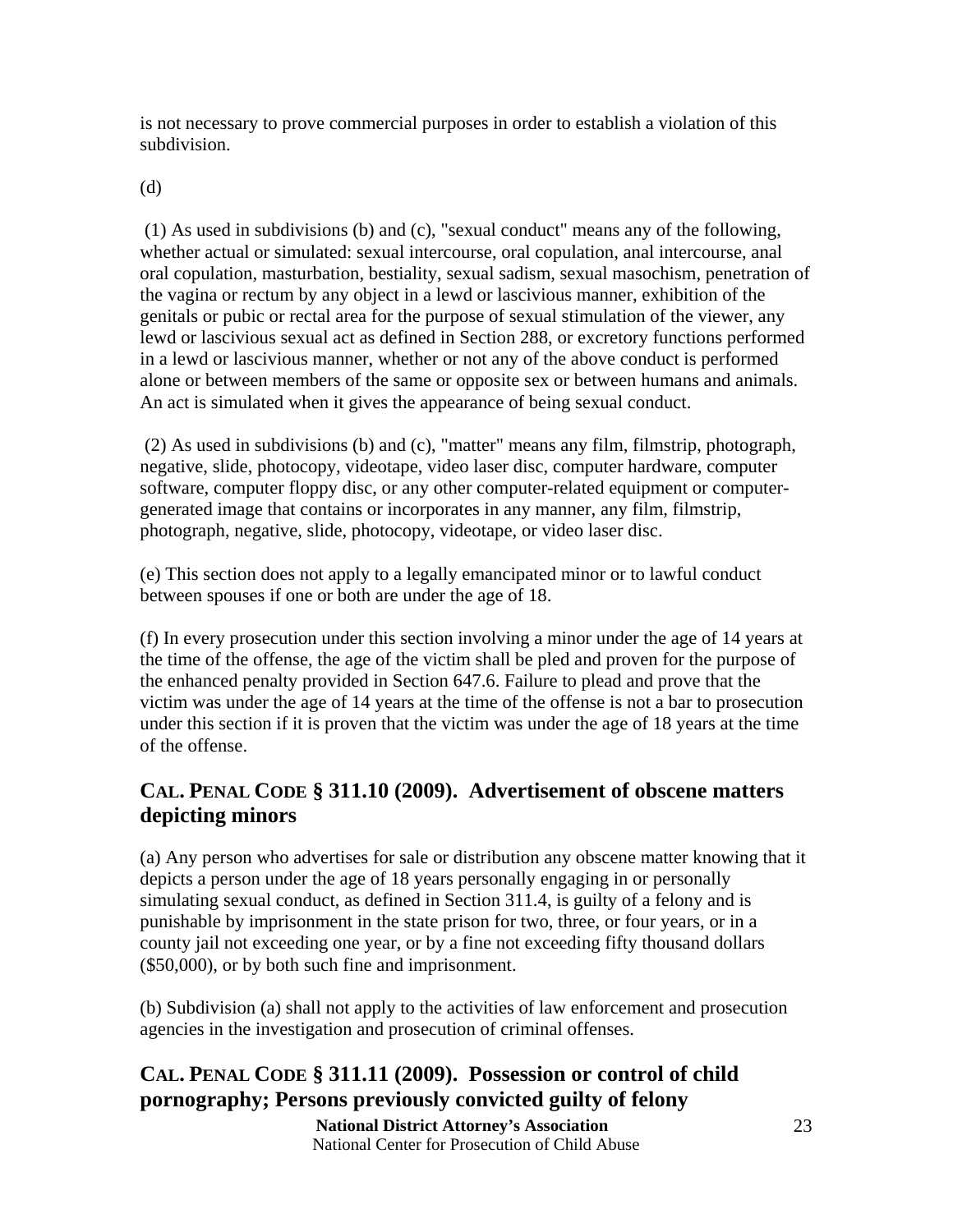(a) Every person who knowingly possesses or controls any matter, representation of information, data, or image, including, but not limited to, any film, filmstrip, photograph, negative, slide, photocopy, videotape, video laser disc, computer hardware, computer software, computer floppy disc, data storage media, CD-ROM, or computer-generated equipment or any other computer-generated image that contains or incorporates in any manner, any film or filmstrip, the production of which involves the use of a person under the age of 18 years, knowing that the matter depicts a person under the age of 18 years personally engaging in or simulating sexual conduct, as defined in subdivision (d) of Section 311.4, is guilty of a felony and shall be punished by imprisonment in the state prison, or a county jail for up to one year, or by a fine not exceeding two thousand five hundred dollars (\$2,500), or by both the fine and imprisonment.

(b) Every person who commits a violation of subdivision (a), and who has been previously convicted of a violation of this section, an offense requiring registration under the Sex Offender Registration Act, or an attempt to commit any of the above-mentioned offenses, is guilty of a felony and shall be punished by imprisonment in the state prison for two, four, or six years.

(c) It is not necessary to prove that the matter is obscene in order to establish a violation of this section.

(d) This section does not apply to drawings, figurines, statues, or any film rated by the Motion Picture Association of America, nor does it apply to live or recorded telephone messages when transmitted, disseminated, or distributed as part of a commercial transaction.

# **COLORADO**

# **COLO. REV. STAT. § 18-6-403 (2009). Sexual exploitation of a child**

(1) The general assembly hereby finds and declares: That the sexual exploitation of children constitutes a wrongful invasion of the child's right of privacy and results in social, developmental, and emotional injury to the child; that a child below the age of eighteen years is incapable of giving informed consent to the use of his or her body for a sexual purpose; and that to protect children from sexual exploitation it is necessary to prohibit the production of material which involves or is derived from such exploitation and to exclude all such material from the channels of trade and commerce.

(1.5) The general assembly further finds and declares that the mere possession or control of any sexually exploitative material results in continuing victimization of our children by the fact that such material is a permanent record of an act or acts of sexual abuse of a child; that each time such material is shown or viewed, the child is harmed; that such material is used to break down the will and resistance of other children to encourage them to participate in similar acts of sexual abuse; that laws banning the production and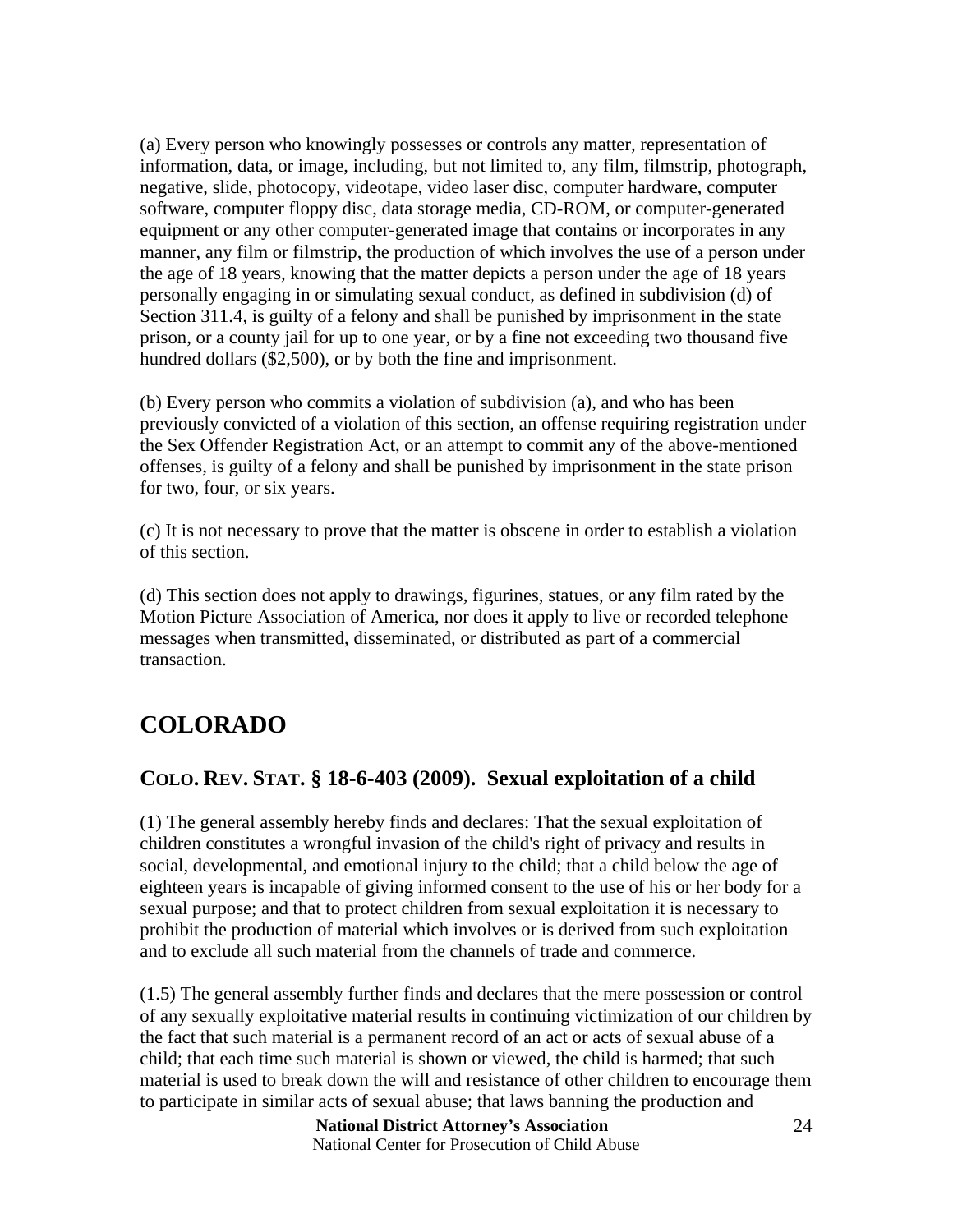distribution of such material are insufficient to halt this abuse; that in order to stop the sexual exploitation and abuse of our children, it is necessary for the state to ban the possession of any sexually exploitative materials; and that the state has a compelling interest in outlawing the possession of any sexually exploitative materials in order to protect society as a whole, and particularly the privacy, health, and emotional welfare of its children.

(2) As used in this section, unless the context otherwise requires:

(a) "Child" means a person who is less than eighteen years of age.

(b) (Deleted by amendment, L. 2003, p. 1882, § 1, effective July 1, 2003.)

(c) "Erotic fondling" means touching a person's clothed or unclothed genitals or pubic area, developing or undeveloped genitals or pubic area (if the person is a child), buttocks, breasts, or developing or undeveloped breast area (if the person is a child), for the purpose of real or simulated overt sexual gratification or stimulation of one or more of the persons involved. "Erotic fondling" shall not be construed to include physical contact, even if affectionate, which is not for the purpose of real or simulated overt sexual gratification or stimulation of one or more of the persons involved.

(d) "Erotic nudity" means the display of the human male or female genitals or pubic area, the undeveloped or developing genitals or pubic area of the human male or female child, the human breasts, or the undeveloped or developing breast area of the human child, for the purpose of real or simulated overt sexual gratification or stimulation of one or more of the persons involved.

(e) "Explicit sexual conduct" means sexual intercourse, erotic fondling, erotic nudity, masturbation, sadomasochism, or sexual excitement.

(f) "Masturbation" means the real or simulated touching, rubbing, or otherwise stimulating of a person's own clothed or unclothed genitals or pubic area, developing or undeveloped genitals or pubic area (if the person is a child), buttocks, breasts, or developing or undeveloped breast area (if the person is a child), by manual manipulation or self-induced or with an artificial instrument, for the purpose of real or simulated overt sexual gratification or arousal of the person.

(g) "Sadomasochism" means:

(I) Real or simulated flagellation or torture for the purpose of real or simulated sexual stimulation or gratification; or

(II) The real or simulated condition of being fettered, bound, or otherwise physically restrained for sexual stimulation or gratification of a person.

(h) "Sexual excitement" means the real or simulated condition of human male or female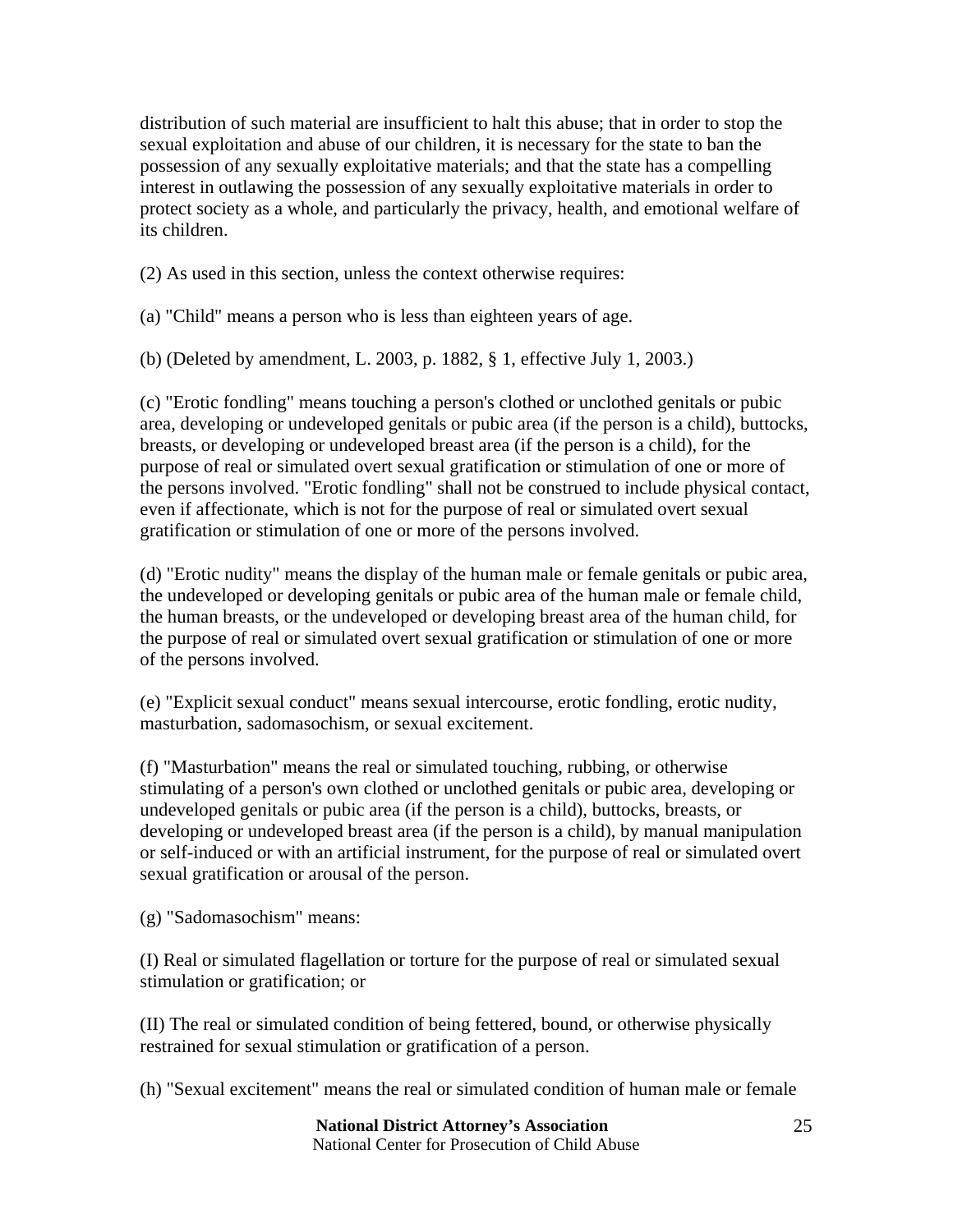genitals when in a state of real or simulated overt sexual stimulation or arousal.

(i) "Sexual intercourse" means real or simulated intercourse, whether genital-genital, oral-genital, anal-genital, or oral-anal, between persons of the same or opposite sex, or between a human and an animal, or with an artificial genital.

(j) "Sexually exploitative material" means any photograph, motion picture, video, video tape, print, negative, slide, or other mechanically, electronically, chemically, or digitally reproduced visual material that depicts a child engaged in, participating in, observing, or being used for explicit sexual conduct.

(k) "Video", "video tape", or "motion picture" means any material that depicts a moving image of a child engaged in, participating in, observing, or being used for explicit sexual conduct.

(3) A person commits sexual exploitation of a child if, for any purpose, he or she knowingly:

(a) Causes, induces, entices, or permits a child to engage in, or be used for, any explicit sexual conduct for the making of any sexually exploitative material; or

(b) Prepares, arranges for, publishes, including but not limited to publishing through digital or electronic means, produces, promotes, makes, sells, finances, offers, exhibits, advertises, deals in, or distributes, including but not limited to distributing through digital or electronic means, any sexually exploitative material; or

(b.5) Possesses or controls any sexually exploitative material for any purpose; except that this paragraph (b.5) does not apply to peace officers or court personnel in the performance of their official duties, nor does it apply to physicians, psychologists, therapists, or social workers, so long as such persons are licensed in the state of Colorado and the persons possess such materials in the course of a bona fide treatment or evaluation program at the treatment or evaluation site; or

(c) Possesses with the intent to deal in, sell, or distribute, including but not limited to distributing through digital or electronic means, any sexually exploitative material; or

(d) Causes, induces, entices, or permits a child to engage in, or be used for, any explicit sexual conduct for the purpose of producing a performance.

(4) (Deleted by amendment, L. 2003, p. 1882, § 1, effective July 1, 2003.)

(5) (a) Except as provided in paragraph (b) of this subsection (5), sexual exploitation of a child is a class 3 felony.

(b) Sexual exploitation of a child by possession of sexually exploitative material pursuant to paragraph (b.5) of subsection (3) of this section is a class 6 felony; except that said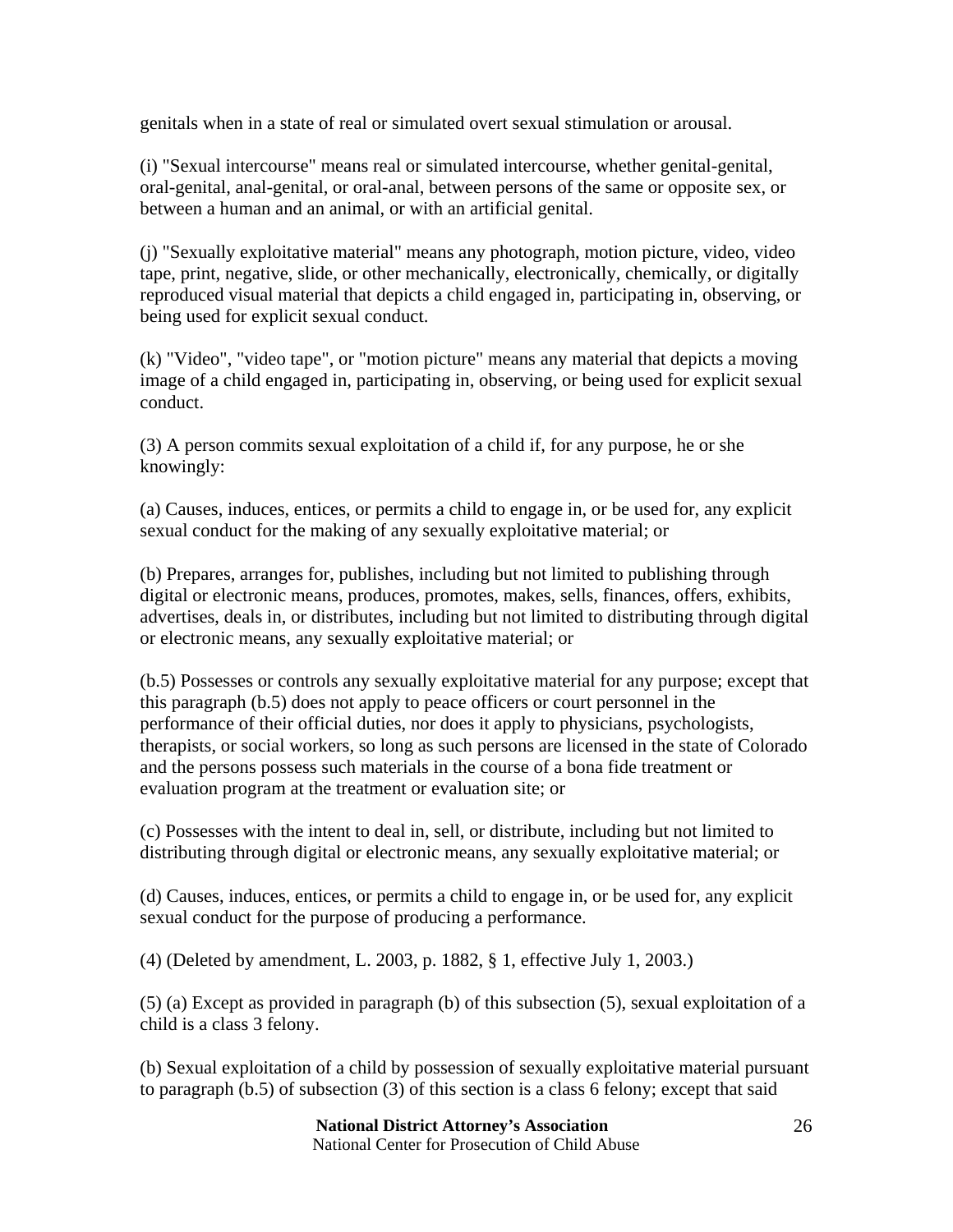offense is a class 4 felony if:

(I) It is a second or subsequent offense; or

(II) The possession is of a video, video tape, or motion picture or more than twenty different items qualifying as sexually exploitative material.

(6) If any provision of this section or the application thereof to any person or circumstances is held invalid, such invalidity shall not affect other provisions or applications of this section which can be given effect without the invalid provision or application, and to this end the provisions of this section are declared to be severable.

# **CONNECTICUT**

# **CONN. GEN. STAT. § 53a-193 (2010). Definitions**

The following definitions are applicable to this section and sections 53a-194 to 53a-210, inclusive:

(1) Any material or performance is "obscene" if, (A) taken as a whole, it predominantly appeals to the prurient interest, (B) it depicts or describes in a patently offensive way a prohibited sexual act, and (C) taken as a whole, it lacks serious literary, artistic, educational, political or scientific value. Predominant appeal shall be judged with reference to ordinary adults unless it appears from the character of the material or performance or the circumstances of its dissemination to be designed for some other specially susceptible audience. Whether a material or performance is obscene shall be judged by ordinary adults applying contemporary community standards. In applying contemporary community standards, the state of Connecticut is deemed to be the community.

(2) Material or a performance is "obscene as to minors" if it depicts a prohibited sexual act and, taken as a whole, it is harmful to minors. For purposes of this subdivision: (A) "Minor" means any person less than seventeen years old as used in section 53a-196 and less than sixteen years old as used in sections 53a-196a and 53a-196b, and (B) "harmful to minors" means that quality of any description or representation, in whatever form, of a prohibited sexual act, when (i) it predominantly appeals to the prurient, shameful or morbid interest of minors, (ii) it is patently offensive to prevailing standards in the adult community as a whole with respect to what is suitable material for minors, and (iii) taken as a whole, it lacks serious literary, artistic, educational, political or scientific value for minors.

(3) "Prohibited sexual act" means erotic fondling, nude performance, sexual excitement, sado-masochistic abuse, masturbation or sexual intercourse.

**National District Attorney's Association**  National Center for Prosecution of Child Abuse 27 (4) "Nude performance" means the showing of the human male or female genitals, pubic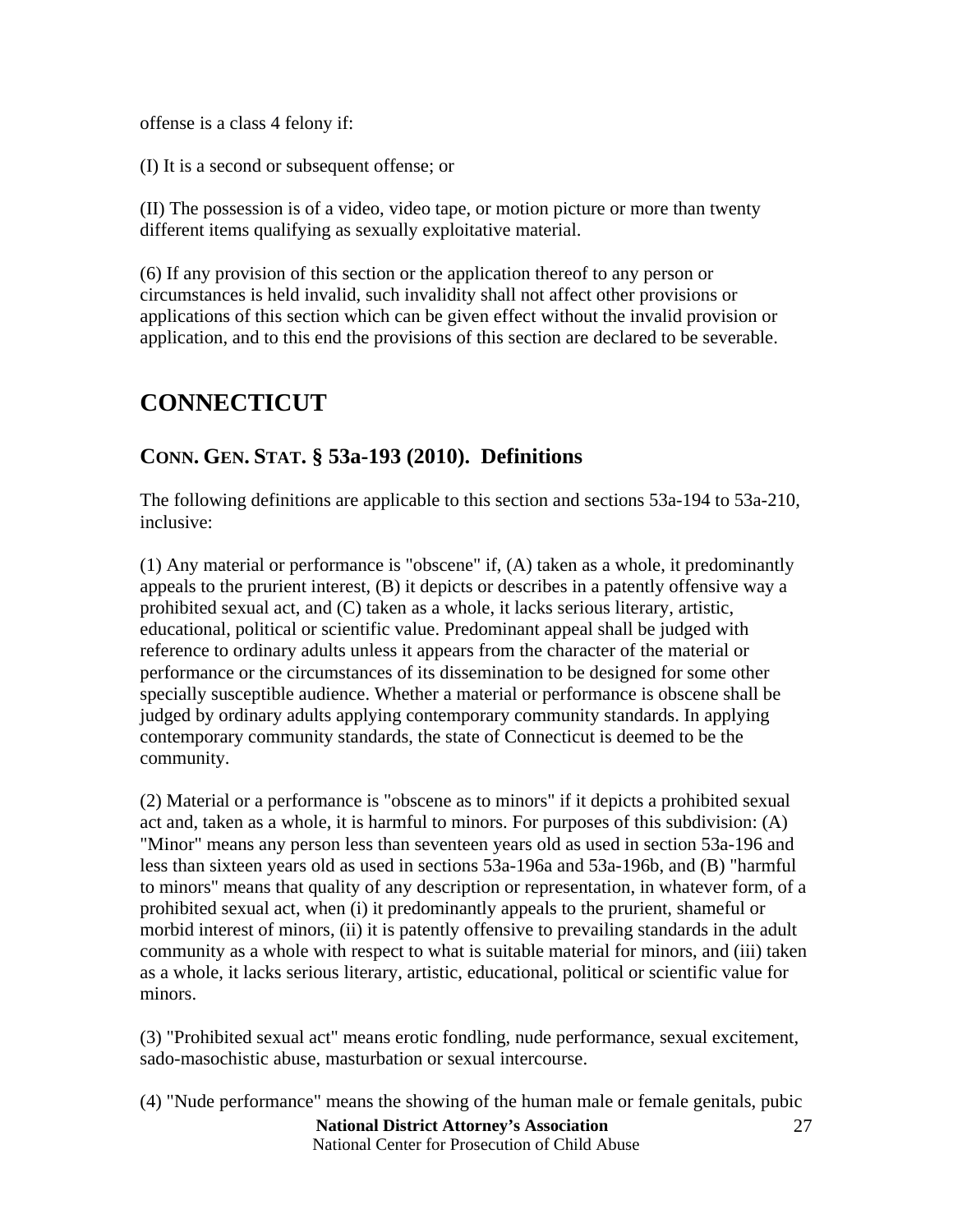area or buttocks with less than a fully opaque covering, or the showing of the female breast with less than a fully opaque covering of any portion thereof below the top of the nipple, or the depiction of covered male genitals in a discernibly turgid state in any play, motion picture, dance or other exhibition performed before an audience.

(5) "Erotic fondling" means touching a person's clothed or unclothed genitals, pubic area, buttocks, or if such person is a female, breast.

(6) "Sexual excitement" means the condition of human male or female genitals when in a state of sexual stimulation or arousal.

(7) "Sado-masochistic abuse" means flagellation or torture by or upon a person clad in undergarments, a mask or bizarre costume, or the condition of being fettered, bound or otherwise physically restrained on the part of one so clothed.

(8) "Masturbation" means the real or simulated touching, rubbing or otherwise stimulating a person's own clothed or unclothed genitals, pubic area, buttocks, or, if the person is female, breast, either by manual manipulation or with an artificial instrument.

(9) "Sexual intercourse" means intercourse, real or simulated, whether genital-genital, oral-genital, anal-genital or oral-anal, whether between persons of the same or opposite sex or between a human and an animal, or with an artificial genital.

(10) "Material" means anything tangible which is capable of being used or adapted to arouse prurient, shameful or morbid interest, whether through the medium of reading, observation, sound or in any other manner. Undeveloped photographs, molds, printing plates, and the like, may be deemed obscene notwithstanding that processing or other acts may be required to make the obscenity patent or to disseminate it.

(11) "Performance" means any play, motion picture, dance or other exhibition performed before an audience.

(12) "Promote" means to manufacture, issue, sell, give, provide, lend, mail, deliver, transfer, transmit, publish, distribute, circulate, disseminate, present, exhibit, advertise, produce, direct or participate in.

(13) "Child pornography" means any visual depiction including any photograph, film, videotape, picture or computer-generated image or picture, whether made or produced by electronic, mechanical or other means, of sexually explicit conduct, where the production of such visual depiction involves the use of a person under sixteen years of age engaging in sexually explicit conduct, provided whether the subject of a visual depiction was a person under sixteen years of age at the time the visual depiction was created is a question to be decided by the trier of fact.

(14) "Sexually explicit conduct" means actual or simulated (A) sexual intercourse, including genital-genital, oral-genital, anal-genital or oral-anal physical contact, whether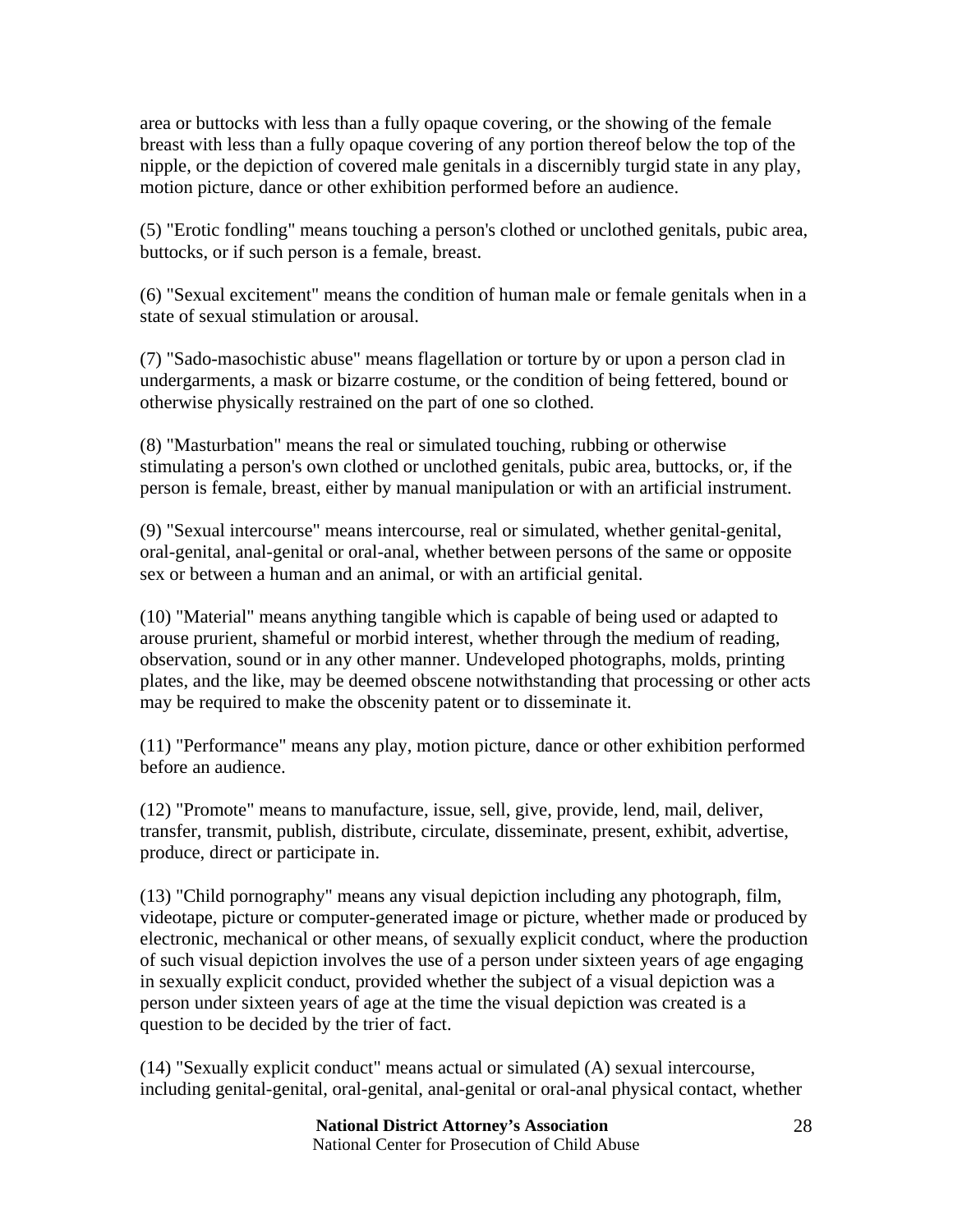between persons of the same or opposite sex, or with an artificial genital, (B) bestiality, (C) masturbation, (D) sadistic or masochistic abuse, or (E) lascivious exhibition of the genitals or pubic area of any person.

(15) "Visual depiction" includes undeveloped film and videotape and data, as defined in subdivision (8) of section 53a-250, that is capable of conversion into a visual image and includes encrypted data.

# **CONN. GEN. STAT. § 53a-196b (2010). Promoting a minor in an obscene performance: Class B felony**

(a) A person is guilty of promoting a minor in an obscene performance when he knowingly promotes any material or performance in which a minor is employed, whether or not such minor receives any consideration, and such material or performance is obscene as to minors notwithstanding that such material or performance is intended for an adult audience.

(b) For purposes of this section, "knowingly" means having general knowledge of or reason to know or a belief or ground for belief which warrants further inspection or inquiry as to (1) the character and content of any material or performance which is reasonably susceptible of examination by such person and (2) the age of the minor employed.

(c) Promoting a minor in an obscene performance is a class B felony.

## **CONN. GEN. STAT. § 53a-196c (2010). Importing child pornography: Class B felony**

(a) A person is guilty of importing child pornography when, with intent to promote child pornography, such person knowingly imports or causes to be imported into the state three or more visual depictions of child pornography of known content and character.

(b) Importing child pornography is a class B felony and any person found guilty under this section shall be sentenced to a term of imprisonment of which five years of the sentence imposed may not be suspended or reduced by the court.

# **CONN. GEN. STAT. ANN. § 53a-196d (2010). Possessing child pornography in the first degree: Class B felony**

(a) A person is guilty of possessing child pornography in the first degree when such person knowingly possesses fifty or more visual depictions of child pornography.

(b) Possessing child pornography in the first degree is a class B felony and any person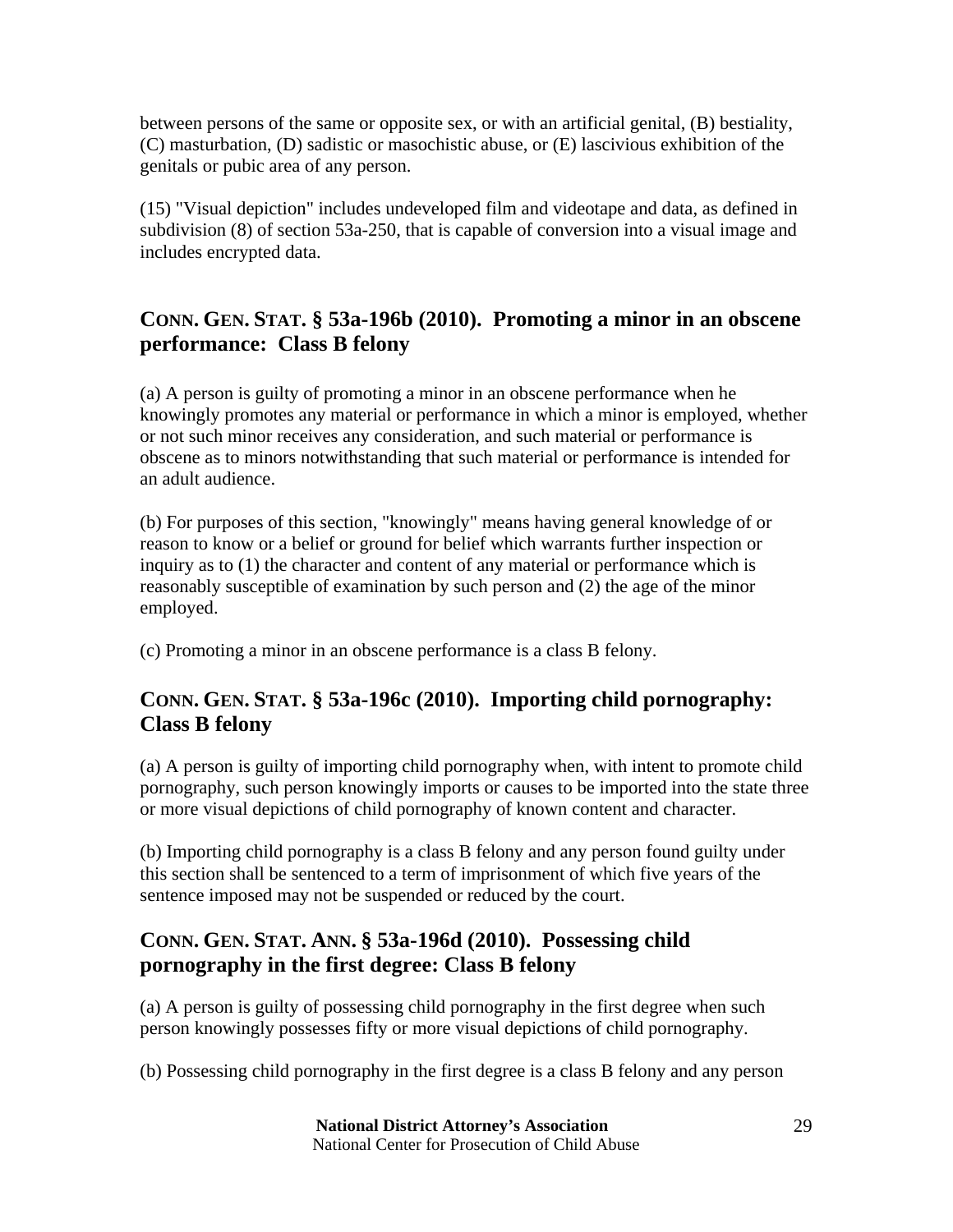found guilty under this section shall be sentenced to a term of imprisonment of which five years of the sentence imposed may not be suspended or reduced by the court.

### **CONN. GEN. STAT. ANN. § 53a-196e (2010). Possessing child pornography in the second degree: Class C felony**

(a) A person is guilty of possessing child pornography in the second degree when such person knowingly possesses twenty or more but fewer than fifty visual depictions of child pornography.

(b) Possessing child pornography in the second degree is a class C felony and any person found guilty under this section shall be sentenced to a term of imprisonment of which two years of the sentence imposed may not be suspended or reduced by the court.

# **CONN. GEN. STAT. ANN. § 53a-196f (2010). Possessing child pornography in the third degree: Class D felony**

(a) A person is guilty of possessing child pornography in the third degree when such person knowingly possesses fewer than twenty visual depictions of child pornography.

(b) Possessing child pornography in the third degree is a class D felony and any person found guilty under this section shall be sentenced to a term of imprisonment of which one year of the sentence imposed may not be suspended or reduced by the court.

# **CONN. GEN. STAT. ANN. § 53a-196g (2010). Possessing child pornography: Affirmative defenses**

In any prosecution for a violation of section 53a-196d, 53a-196e or 53a-196f, it shall be an affirmative defense that  $(1)$  the defendant  $(A)$  possessed fewer than three visual depictions of child pornography, (B) did not knowingly purchase, procure, solicit or request such visual depictions or knowingly take any other action to cause such visual depictions to come into the defendant's possession, and (C) promptly and in good faith, and without retaining or allowing any person, other than a law enforcement agency, to access any visual depiction or copy thereof, took reasonable steps to destroy each such visual depiction or reported the matter to a law enforcement agency and afforded that agency access to each such visual depiction, or (2) the defendant possessed a visual depiction of a nude person under sixteen years of age for a bona fide artistic, medical, scientific, educational, religious, governmental or judicial purpose.

# **DELAWARE**

### **DEL. CODE ANN. tit. 11, § 1108 (2010). Sexual exploitation of a child; class B felony**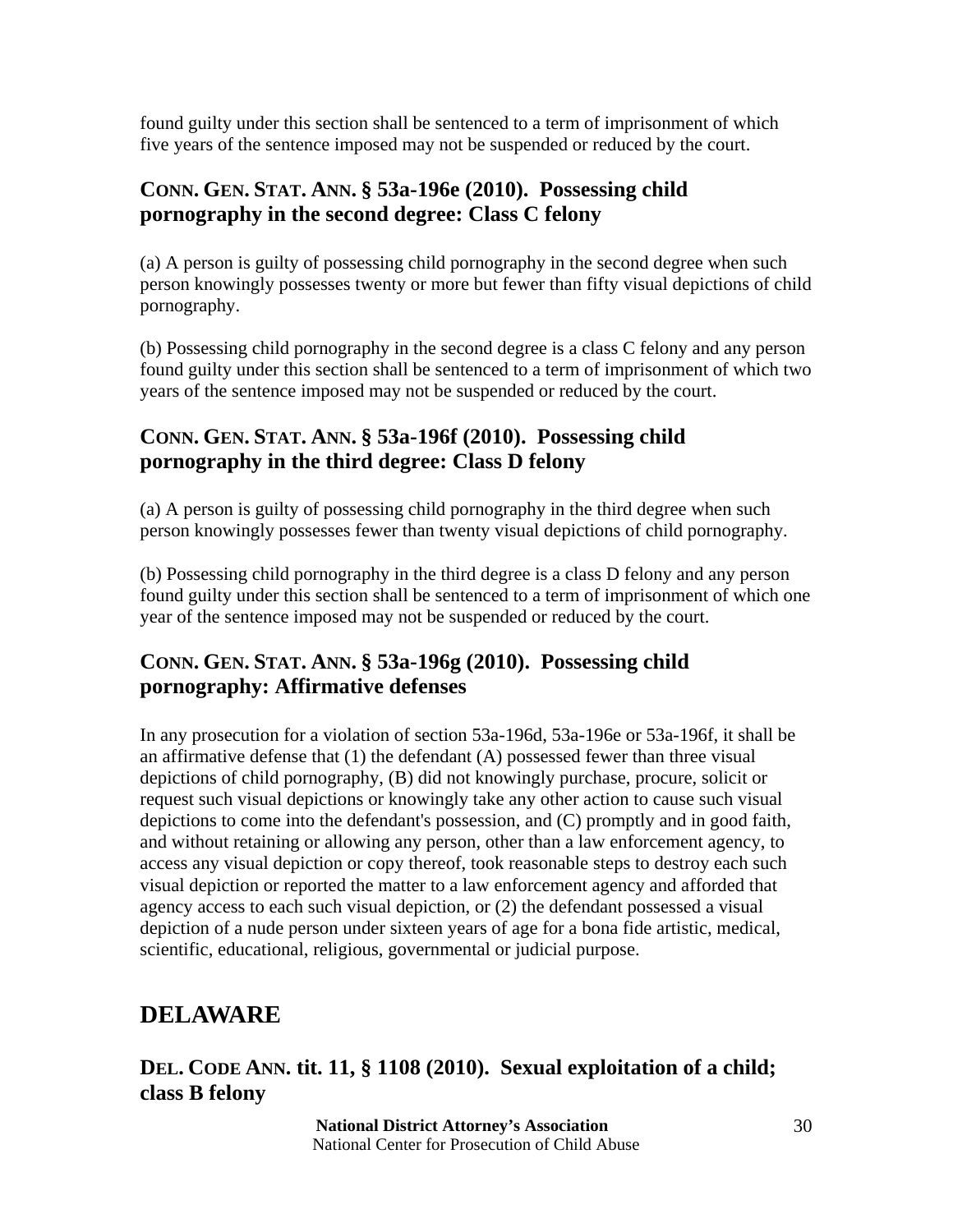A person is guilty of sexual exploitation of a child when:

 (1) The person knowingly, photographs or films a child engaging in a prohibited sexual act or in the simulation of such an act, or otherwise knowingly creates a visual depiction of a child engaging in a prohibited sexual act or in the simulation of such an act; or

 (2) The person knowingly, finances or produces any motion picture, video or other visual depiction of a child engaging in a prohibited sexual act or in the simulation of such an act; or

 (3) The person knowingly publishes or makes available for public distribution or sale by any means, including but not limited to computer, any book, magazine, periodical, pamphlet, photograph, Internet site or web page which depicts a child engaging in a prohibited sexual act or in the simulation of such an act, or knowingly publishes or makes available for public distribution or sale by any means, including computer, any other visual depiction of a child engaging in a prohibited sexual act or in the simulation of such an act; or

 (4) The person permits, causes, promotes, facilitates, finances, produces or otherwise advances an exhibition, display or performances of a child engaging in a prohibited sexual act or the simulation of such an act.

Sexual exploitation of a child is a class B felony.

#### **DEL. CODE ANN. tit. 11, § 1109 (2010). Dealing in child pornography; class B felony**

A person is guilty of dealing in child pornography when:

 (1) The person knowingly ships, transmits, mails or transports by any means, including by computer or any other electronic or digital method, any "book, magazine, periodical, pamphlet, video or film depicting a child engaging in a prohibited sexual act or in the simulation of such an act, or knowingly ships, transmits, mails or transports by any means, including by computer or any other electronic or digital method, any other visual depiction of a child engaging in a prohibited sexual act or in the simulation of such an act;

 (2) The person knowingly receives for the purpose of selling or sells any magazine, photograph or film which depicts a child engaging in a prohibited sexual act or in the simulation of such an act, or knowingly receives for the purpose of selling or sells any other visual depiction of a child engaging in a prohibited sexual act or in the simulation of such an act;

 (3) The person knowingly distributes or disseminates, by means of computer or any other electronic or digital method, or by shows or viewings, any motion picture, video or other visual depiction of a child engaging in a prohibited sexual act or the simulation of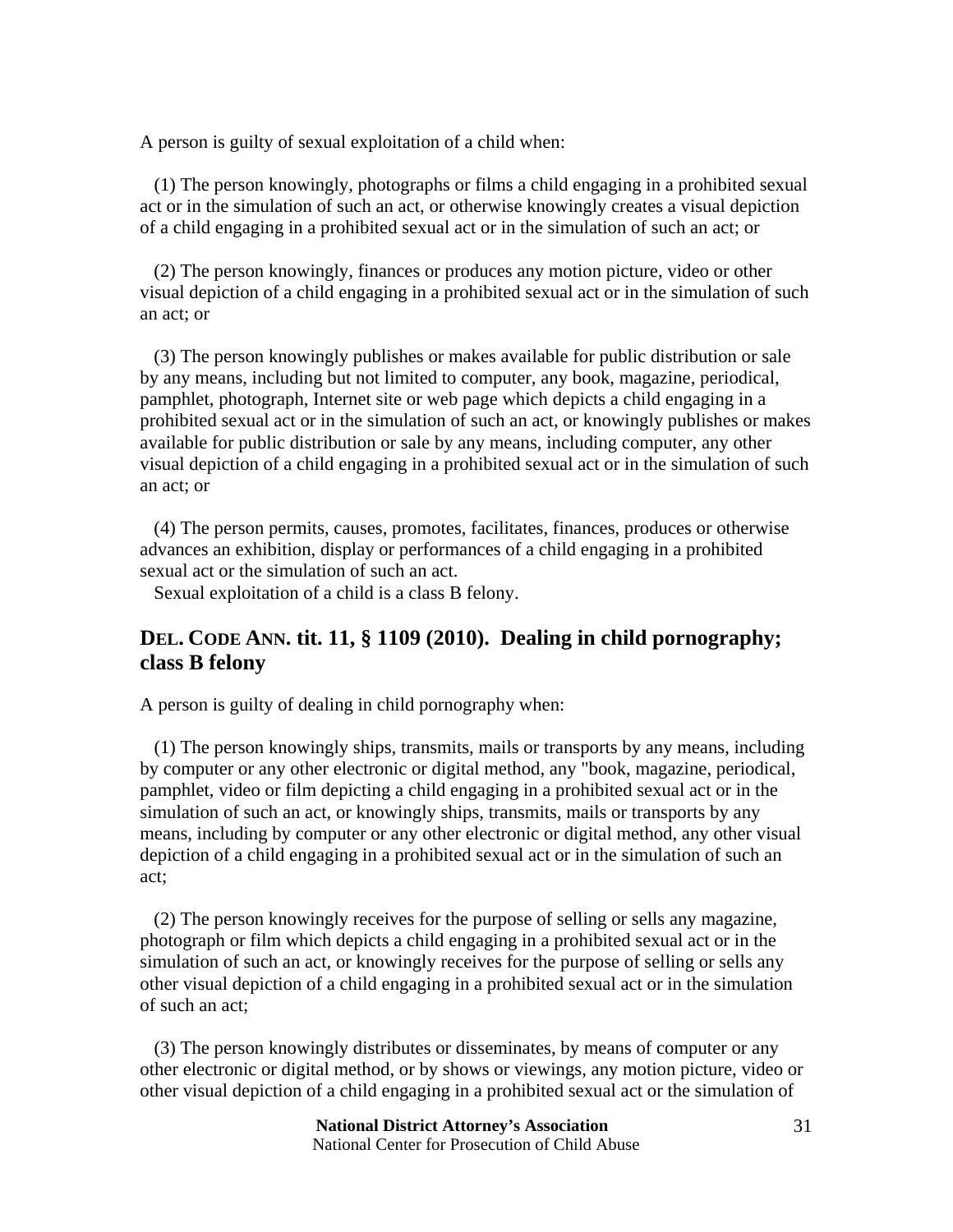such an act. The possession or showing of such motion pictures shall create a rebuttable presumption of ownership thereof for the purposes of distribution or dissemination;

 (4) The person, intentionally compiles, enters, accesses, transmits, receives, exchanges, disseminates, stores, makes, prints, reproduces or otherwise possesses any photograph, image, file, data or other visual depiction of a child engaging in a prohibited sexual act or in the simulation of such an act. For the purposes of this subsection, conduct occurring outside the State shall be sufficient to constitute this offense if such conduct is within the terms of § 204 of this title, or if such photograph, image, file or data was compiled, entered, accessed, transmitted, received, exchanged, disseminated, stored, made, printed, reproduced or otherwise possessed by, through or with any computer located within Delaware and the person was aware of circumstances which rendered the presence of such computer within Delaware a reasonable possibility; or

 (5) The person knowingly advertises, promotes, presents, describes, transmits or distributes any visual depiction, exhibition, display or performance with intent to create or convey the impression that such visual depiction, exhibition, display or performance is or contains a depiction of a child engaging in a prohibited sexual act or in the simulation of such an act.

Unlawfully dealing in child pornography is a class B felony.

#### **DEL. CODE ANN. tit. 11, § 1110 (2010). Subsequent convictions of § 1108 or § 1109 of this title**

Any person convicted under § 1109 of this title who is convicted of a second or subsequent violation of that section shall, upon such second or subsequent conviction, be guilty of a class B felony. Any person convicted under § 1108 of this title who is convicted of a second or subsequent violation of that section shall, upon such second or subsequent conviction, be sentenced to life imprisonment.

#### **DEL. CODE ANN. tit. 11, § 1111 (2010). Possession of child pornography; class F felony**

A person is guilty of possession of child pornography when:

 (1) the person knowingly possesses any visual depiction of a child engaging in a prohibited sexual act or in the simulation of such an act; or

 (2) the person knowingly possesses any visual depiction which has been created, adapted, modified or edited so as to appear that a child is engaging in a prohibited sexual act or in the simulation of such an act.

Possession of child pornography is a class F felony.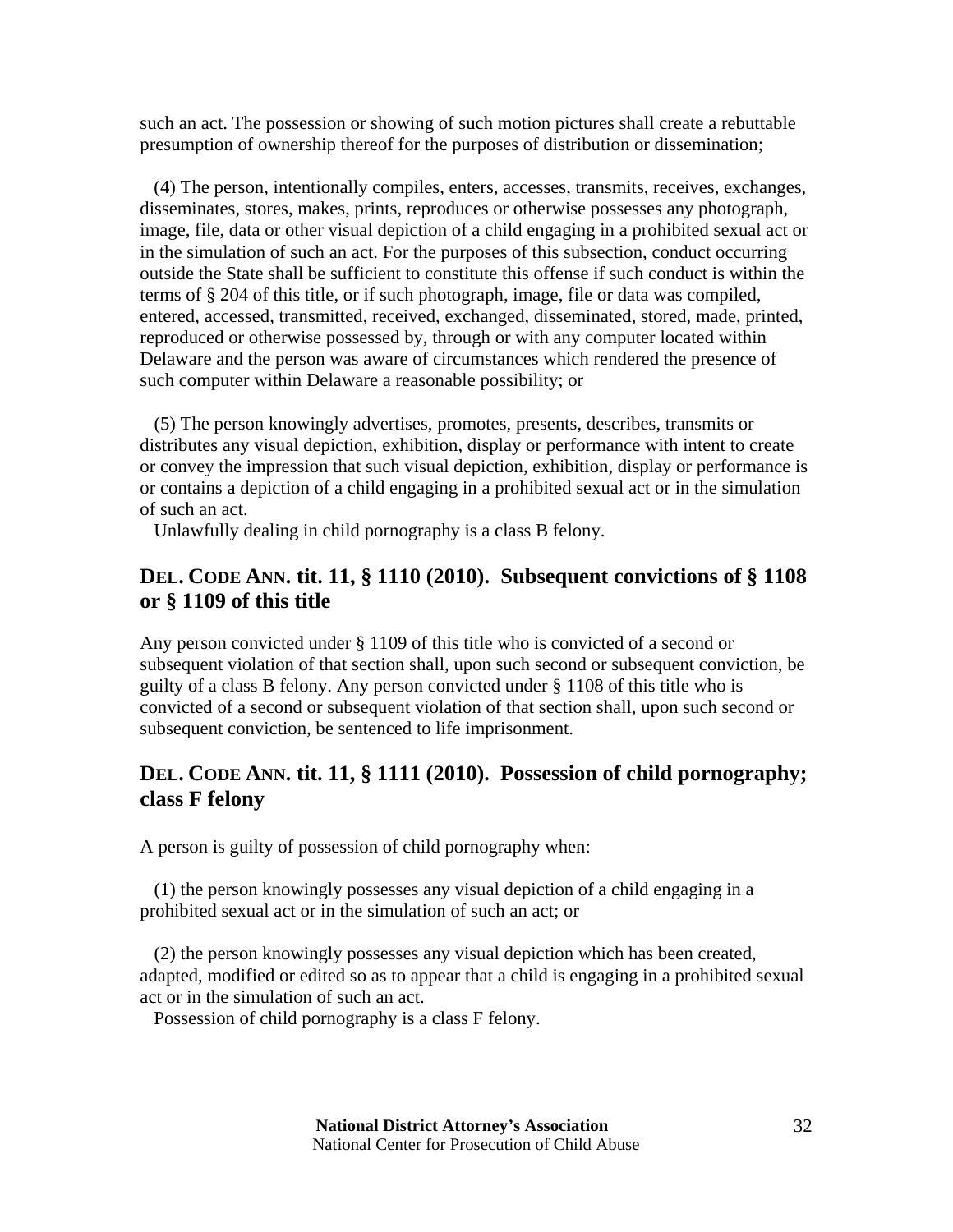# **DISTRICT OF COLUMBIA**

### **D.C. CODE ANN. § 22-3101 (2010). Definitions [Formerly § 22-2011]**

For the purposes of this chapter, the term:

 (1) "Knowingly" means having general knowledge of, or reason to know or a belief or ground for belief which warrants further inspection or inquiry, or both.

(2) "Minor" means any person under 16 years of age.

 (3) "Performance" means any play, motion picture, photograph, electronic representation, dance, or any other visual presentation or exhibition.

 (4) "Promote" means to procure, manufacture, issue, sell, give, provide, lend, mail, deliver, transfer, transmute, publish or distribute, circulate, disseminate, present, exhibit, or advertise, or to offer or agree to do the same.

(5) "Sexual conduct" means:

(A) Actual or simulated sexual intercourse:

(i) Between the penis and the vulva, anus, or mouth;

(ii) Between the mouth and the vulva or anus; or

 (iii) Between an artificial sexual organ or other object or instrument used in the manner of an artificial sexual organ and the anus or vulva;

(B) Masturbation;

(C) Sexual bestiality;

(D) Sadomasochistic sexual activity for the purpose of sexual stimulation; or

(E) Lewd exhibition of the genitals.

 (6) "Sexual performance" means any performance or part thereof which includes sexual conduct by a person under 16 years of age.

#### **D.C. CODE ANN. § 22-3102 (2010). Prohibited acts [Formerly § 22-2012]**

It shall be unlawful in the District of Columbia for a person knowingly to use a minor in a sexual performance or to promote a sexual performance by a minor.

**National District Attorney's Association**  National Center for Prosecution of Child Abuse (1) A person is guilty of the use of a minor in a sexual performance if knowing the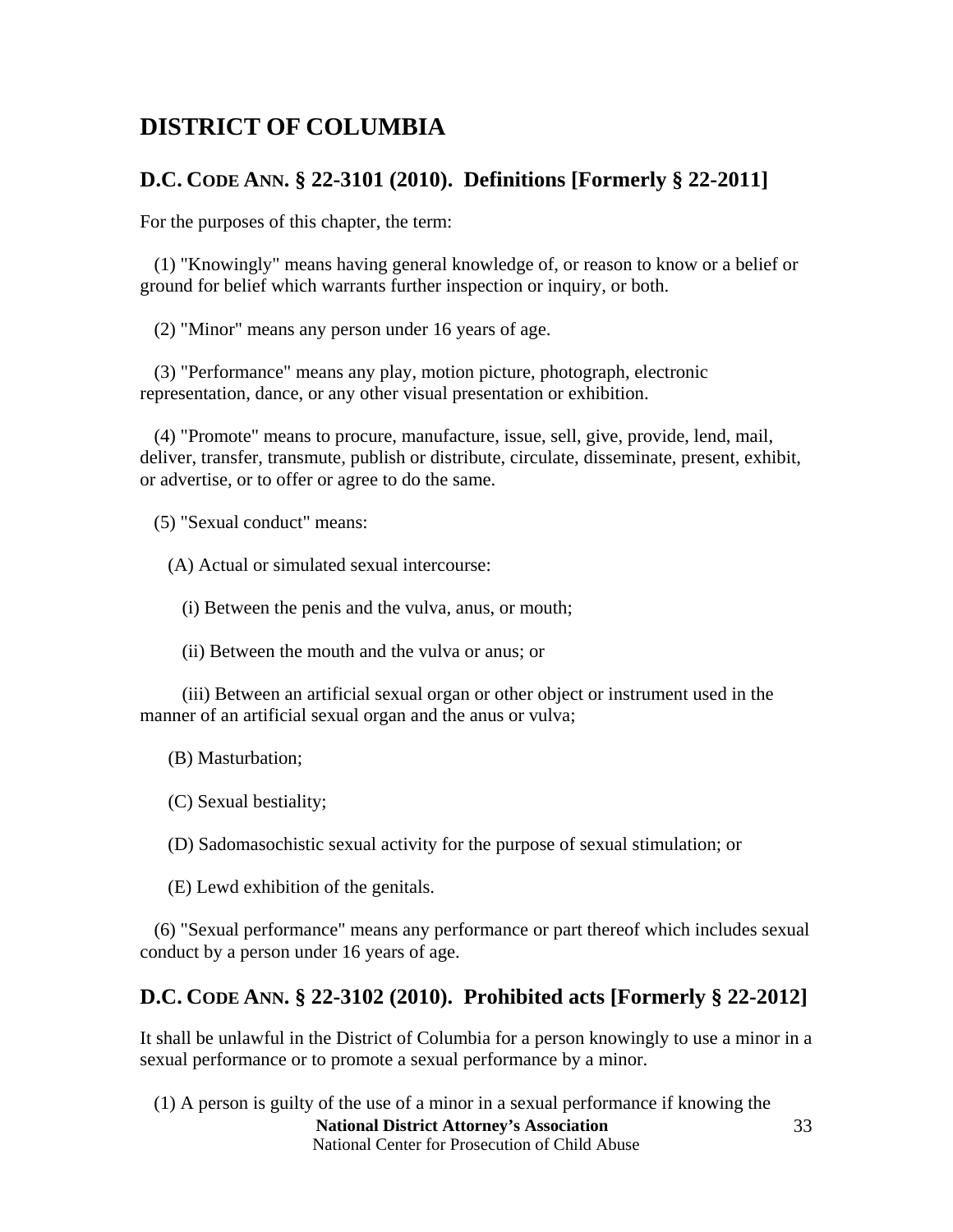character and content thereof, he or she employs, authorizes, or induces a person under 16 years of age to engage in a sexual performance or being the parent, legal guardian, or custodian of a minor, he or she consents to the participation by a minor in a sexual performance.

 (2) A person is guilty of promoting a sexual performance by a minor when, knowing the character and content thereof, he or she produces, directs, or promotes any performance which includes sexual conduct by a person under 16 years of age.

### **D.C. CODE ANN. § 22-3103 (2010). Penalties [Formerly § 22-2013]**

Violation of this chapter shall be a felony and shall be punished by:

 (1) A fine of not more than \$ 5,000 or imprisonment for not more than 10 years, or both for the first offense; or

 (2) A fine of not more than \$ 15,000 or imprisonment for not more than 20 years, or both for the 2nd and each subsequent offense.

### **D.C. CODE ANN. § 22-3104 (2010). Affirmative defenses [Formerly § 22- 2014]**

(a) Under this chapter it shall be an affirmative defense that the defendant in good faith reasonably believed the person appearing in the performance was 16 years of age or over.

(b) (1) Except as provided in paragraph (2) of this subsection, in any prosecution for an offense pursuant to  $\S 22-3102(2)$  it shall be an affirmative defense that the person so charged was:

(A) A librarian engaged in the normal course of his or her employment; or

 (B) A motion picture projectionist, stage employee or spotlight operator, cashier, doorman, usher, candy stand attendant, porter, or in any other nonmanagerial or nonsupervisory capacity in a motion picture theater.

 (2) The affirmative defense provided by paragraph (1) of this subsection shall not apply if the person described therein has a financial interest (other than his or her employment, which employment does not encompass compensation based upon any proportion of the gross receipts) in:

(A) The promotion of a sexual performance for sale, rental, or exhibition;

(B) The direction of any sexual performance; or

(C) The acquisition of the performance for sale, retail, or exhibition.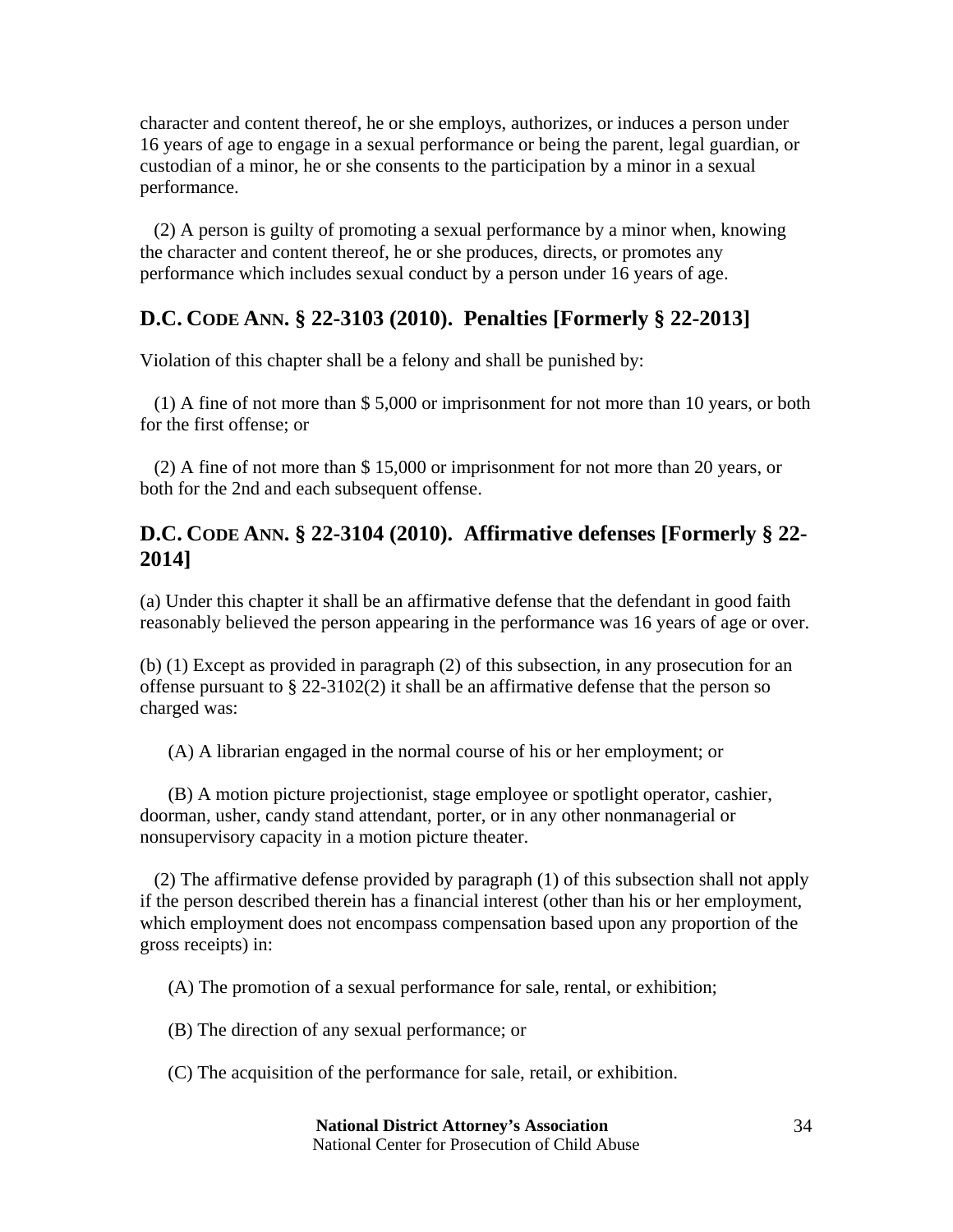# **FLORIDA**

### **FLA. STAT. ANN. § 827.071 (2010). Sexual performance by a child; penalties**

(1) As used in this section, the following definitions shall apply:

 (a) "Deviate sexual intercourse" means sexual conduct between persons not married to each other consisting of contact between the penis and the anus, the mouth and the penis, or the mouth and the vulva.

 (b) "Performance" means any play, motion picture, photograph, or dance or any other visual representation exhibited before an audience.

 (c) "Promote" means to procure, manufacture, issue, sell, give, provide, lend, mail, deliver, transfer, transmute, publish, distribute, circulate, disseminate, present, exhibit, or advertise or to offer or agree to do the same.

 (d) "Sadomasochistic abuse" means flagellation or torture by or upon a person, or the condition of being fettered, bound, or otherwise physically restrained, for the purpose of deriving sexual satisfaction from inflicting harm on another or receiving such harm oneself.

 (e) "Sexual battery" means oral, anal, or vaginal penetration by, or union with, the sexual organ of another or the anal or vaginal penetration of another by any other object; however, "sexual battery" does not include an act done for a bona fide medical purpose.

 (f) "Sexual bestiality" means any sexual act between a person and an animal involving the sex organ of the one and the mouth, anus, or vagina of the other.

 (g) "Sexual conduct" means actual or simulated sexual intercourse, deviate sexual intercourse, sexual bestiality, masturbation, or sadomasochistic abuse; actual lewd exhibition of the genitals; actual physical contact with a person's clothed or unclothed genitals, pubic area, buttocks, or, if such person is a female, breast, with the intent to arouse or gratify the sexual desire of either party; or any act or conduct which constitutes sexual battery or simulates that sexual battery is being or will be committed. A mother's breastfeeding of her baby does not under any circumstance constitute "sexual conduct."

 (h) "Sexual performance" means any performance or part thereof which includes sexual conduct by a child of less than 18 years of age.

 (i) "Simulated" means the explicit depiction of conduct set forth in paragraph (g) which creates the appearance of such conduct and which exhibits any uncovered portion of the breasts, genitals, or buttocks.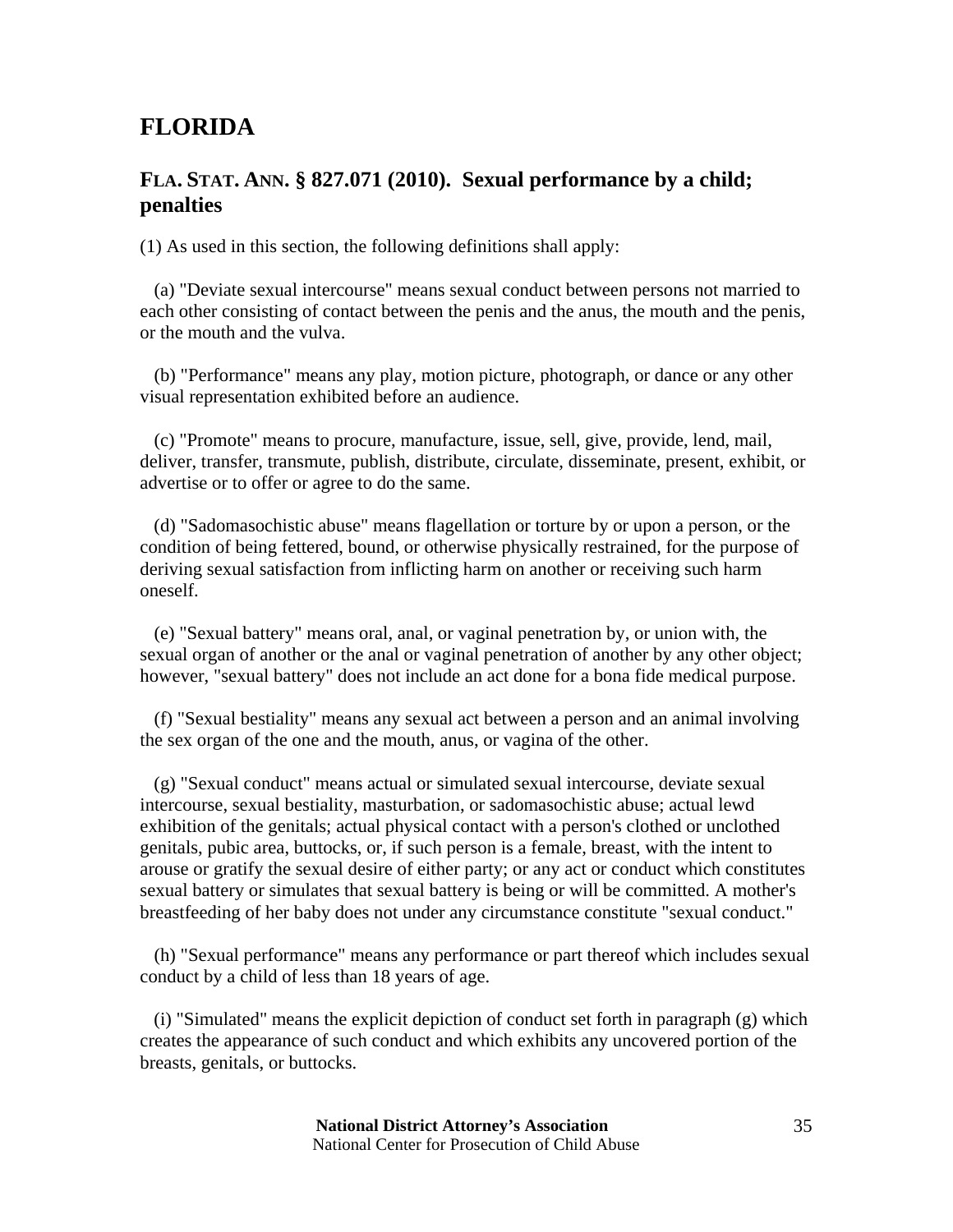(2) A person is guilty of the use of a child in a sexual performance if, knowing the character and content thereof, he or she employs, authorizes, or induces a child less than 18 years of age to engage in a sexual performance or, being a parent, legal guardian, or custodian of such child, consents to the participation by such child in a sexual performance. Whoever violates this subsection is guilty of a felony of the second degree, punishable as provided in s. 775.082, s. 775.083, or s. 775.084.

(3) A person is guilty of promoting a sexual performance by a child when, knowing the character and content thereof, he or she produces, directs, or promotes any performance which includes sexual conduct by a child less than 18 years of age. Whoever violates this subsection is guilty of a felony of the second degree, punishable as provided in s. 775.082, s. 775.083, or s. 775.084.

(4) It is unlawful for any person to possess with the intent to promote any photograph, motion picture, exhibition, show, representation, or other presentation which, in whole or in part, includes any sexual conduct by a child. The possession of three or more copies of such photograph, motion picture, representation, or presentation is prima facie evidence of an intent to promote. Whoever violates this subsection is guilty of a felony of the second degree, punishable as provided in s. 775.082, s. 775.083, or s. 775.084.

(5) It is unlawful for any person to knowingly possess a photograph, motion picture, exhibition, show, representation, or other presentation which, in whole or in part, he or she knows to include any sexual conduct by a child. The possession of each such photograph, motion picture, exhibition, show, representation, or presentation is a separate offense. Whoever violates this subsection is guilty of a felony of the third degree, punishable as provided in s. 775.082, s. 775.083, or s. 775.084.

(6) Prosecution of any person for an offense under this section shall not prohibit prosecution of that person in this state for a violation of any law of this state, including a law providing for greater penalties than prescribed in this section or any other crime punishing the sexual performance or the sexual exploitation of children.

## **FLA. STAT. ANN. § 847.012 (2010). Harmful materials; sale or distribution to minors or using minors in production prohibited; penalty**

(1) As used in this section, "knowingly" means having the general knowledge of, reason to know, or a belief or ground for belief which warrants further inspection or inquiry of both:

 (a) The character and content of any material described in this section which is reasonably susceptible of examination by the defendant; and

(b) The age of the minor.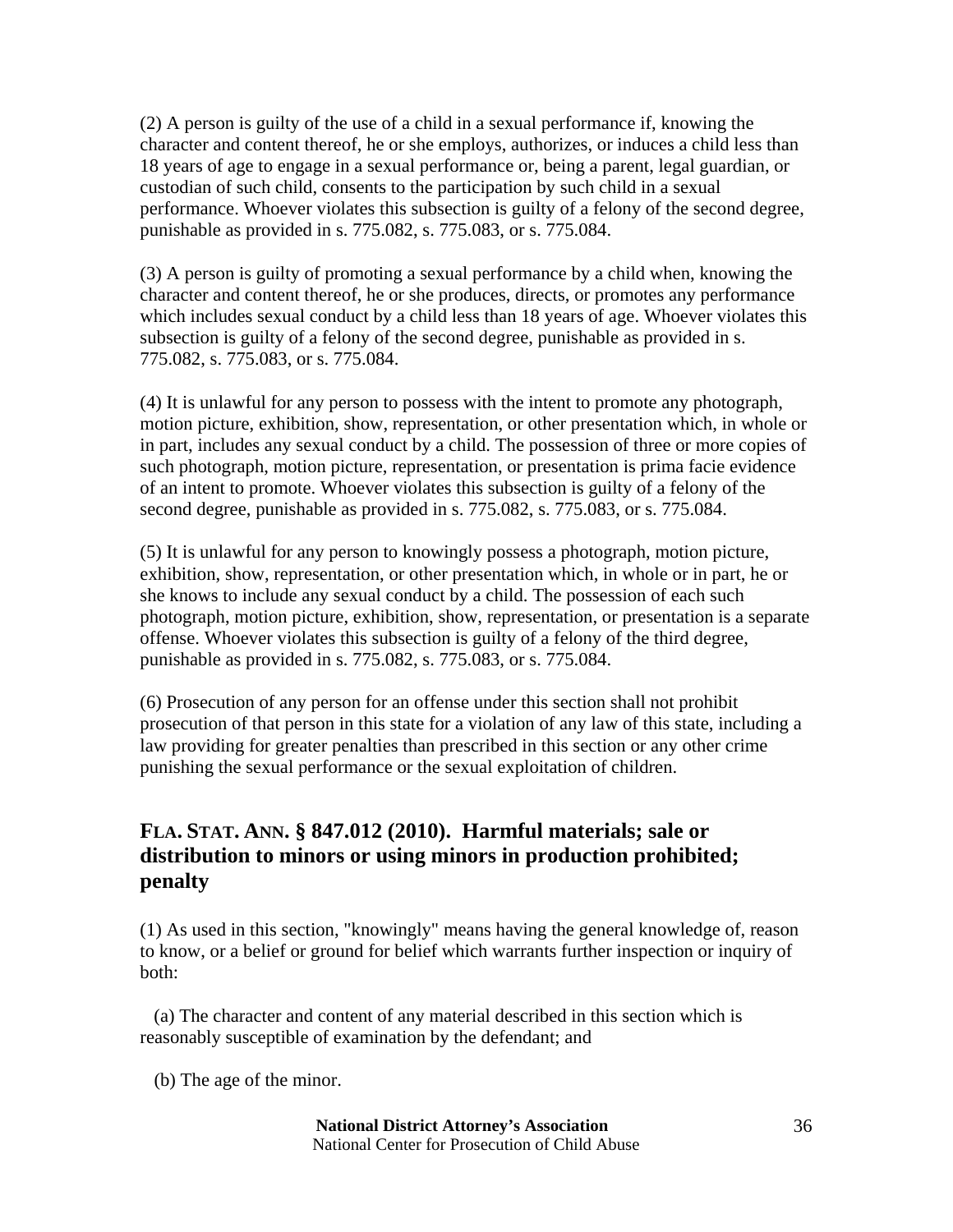(2) A person's ignorance of a minor's age, a minor's misrepresentation of his or her age, a bona fide belief of a minor's age, or a minor's consent may not be raised as a defense in a prosecution for a violation of this section.

(3) A person may not knowingly sell, rent, or loan for monetary consideration to a minor:

 (a) Any picture, photograph, drawing, sculpture, motion picture film, videocassette, or similar visual representation or image of a person or portion of the human body which depicts nudity or sexual conduct, sexual excitement, sexual battery, bestiality, or sadomasochistic abuse and which is harmful to minors; or

 (b) Any book, pamphlet, magazine, printed matter however reproduced, or sound recording that contains any matter defined in s. 847.001, explicit and detailed verbal descriptions or narrative accounts of sexual excitement, or sexual conduct and that is harmful to minors.

(4) A person may not knowingly use a minor in the production of any material described in subsection (3), regardless of whether the material is intended for distribution to minors or is actually distributed to minors.

(5) Any person violating any provision of this section commits a felony of the third degree, punishable as provided in s. 775.082, s. 775.083, or s. 775.084.

(6) Every act, thing, or transaction forbidden by this section constitutes a separate offense and is punishable as such.

(7) (a) The circuit court has jurisdiction to enjoin a violation of this section upon complaint filed by the state attorney in the name of the state upon the relation of such state attorney.

 (b) After the filing of such a complaint, the judge to whom it is presented may grant an order restraining the person complained of until final hearing or further order of the court. Whenever the relator state attorney requests a judge of such court to set a hearing upon an application for a restraining order, the judge shall set the hearing for a time within 3 days after the making of the request. The order may not be made unless the judge is satisfied that sufficient notice of the application therefor has been given to the party restrained of the time when and place where the application for the restraining order is to be made.

 (c) The person sought to be enjoined is entitled to a trial of the issues within 1 day after joinder of issue, and a decision shall be rendered by the court within 2 days after the conclusion of the trial.

 (d) If a final decree of injunction is entered, it must contain a provision directing the defendant having the possession, custody, or control of the materials, matters, articles, or things affected by the injunction to surrender the same to the sheriff and requiring the sheriff to seize and destroy the same. The sheriff shall file a certificate of her or his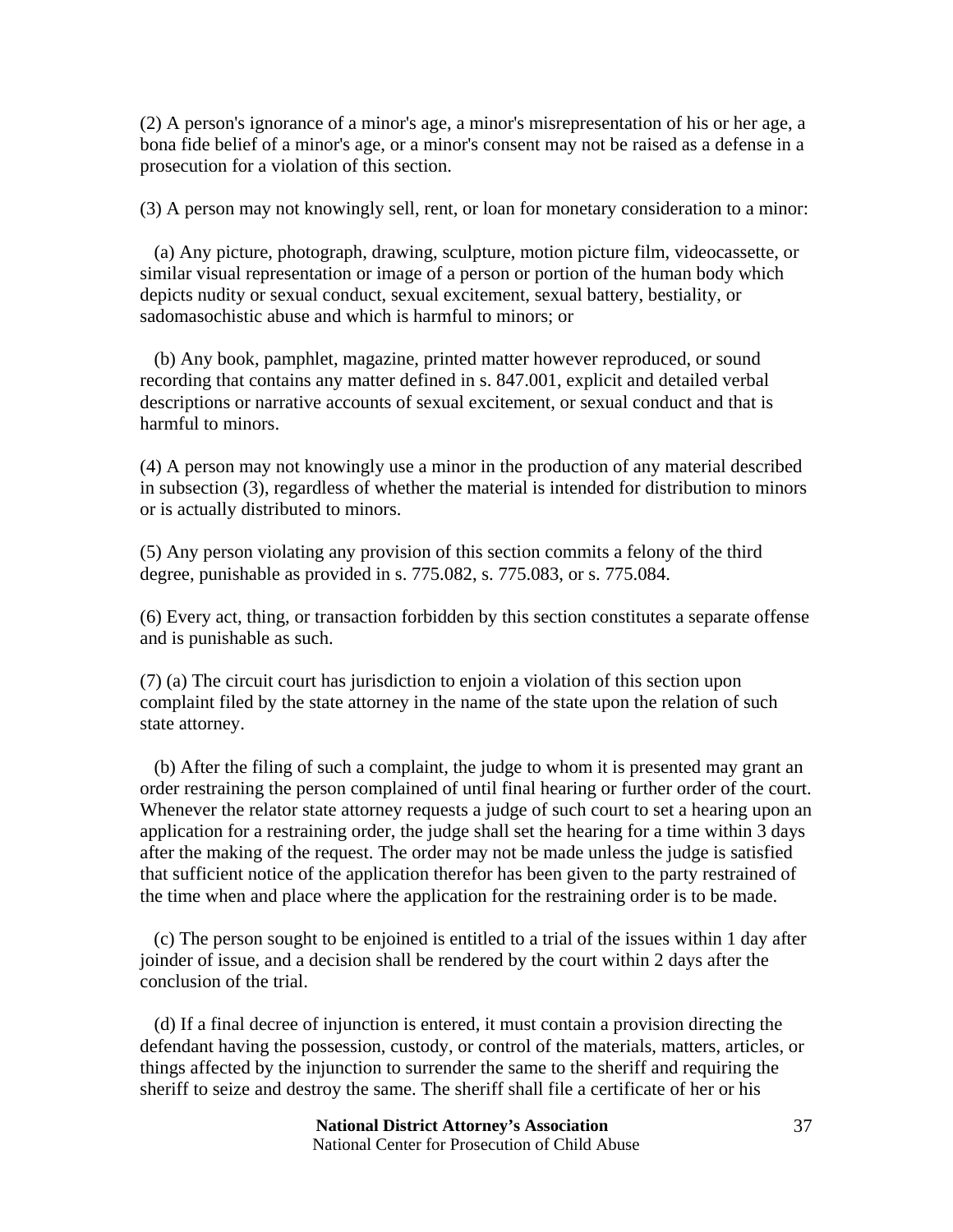compliance.

 (e) In any action brought as provided in this section, a bond or undertaking may not be required of the state or the state attorney before the issuance of a restraining order provided for by paragraph (b), and the state or the state attorney may not be held liable for costs or for damages sustained by reason of the restraining order in any case where a final decree is rendered in favor of the person sought to be enjoined.

 (f) Every person who has possession, custody, or control of, or otherwise deals with, any of the materials, matters, articles, or things described in this section, after the service upon her or him of a summons and complaint in an action for injunction brought under this section, is chargeable with knowledge of the contents and character thereof.

(8) The several sheriffs and state attorneys shall vigorously enforce this section within their respective jurisdictions.

(9) This section does not apply to the exhibition of motion pictures, shows, presentations, or other representations regulated under s. 847.013.

#### **FLA. STAT. § 847.0135 (2009). Computer pornography; traveling to meet minor; penalties**

(1) SHORT TITLE. --This section shall be known and may be cited as the "Computer Pornography and Child Exploitation Prevention Act."

(2) COMPUTER PORNOGRAPHY. --A person who:

- (a) Knowingly compiles, enters into, or transmits by use of computer;
- (b) Makes, prints, publishes, or reproduces by other computerized means;
- (c) Knowingly causes or allows to be entered into or transmitted by use of computer; or
- (d) Buys, sells, receives, exchanges, or disseminates,

any notice, statement, or advertisement of any minor's name, telephone number, place of residence, physical characteristics, or other descriptive or identifying information for purposes of facilitating, encouraging, offering, or soliciting sexual conduct of or with any minor, or the visual depiction of such conduct, commits a felony of the third degree, punishable as provided in s. 775.082, s. 775.083, or s. 775.084. The fact that an undercover operative or law enforcement officer was involved in the detection and investigation of an offense under this section shall not constitute a defense to a prosecution under this section.

(3) CERTAIN USES OF COMPUTER SERVICES OR DEVICES PROHIBITED. --

**National District Attorney's Association**  National Center for Prosecution of Child Abuse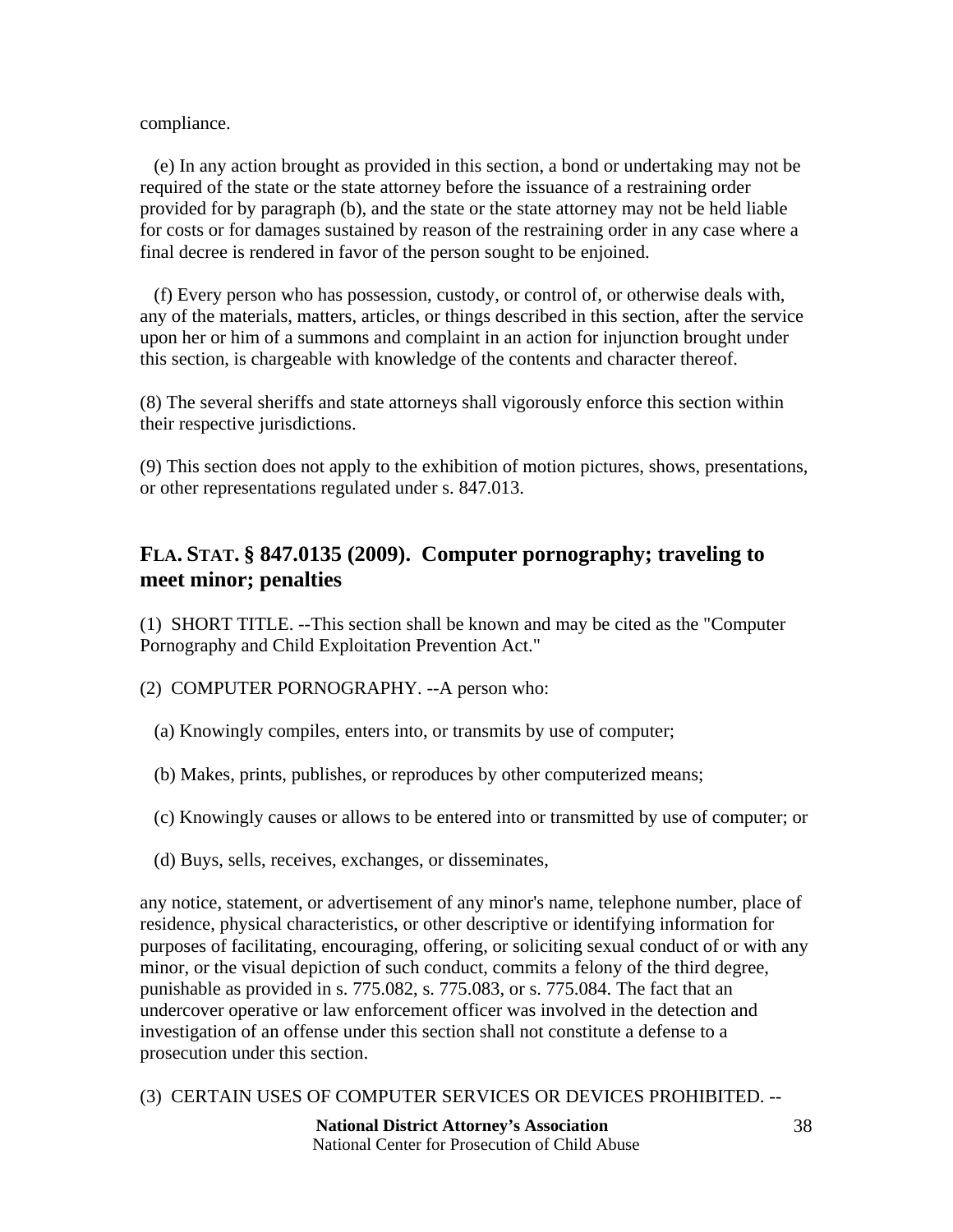Any person who knowingly uses a computer online service, Internet service, local bulletin board service, or any other device capable of electronic data storage or transmission to:

 (a) Seduce, solicit, lure, or entice, or attempt to seduce, solicit, lure, or entice, a child or another person believed by the person to be a child, to commit any illegal act described in chapter 794, chapter 800, or chapter 827, or to otherwise engage in any unlawful sexual conduct with a child or with another person believed by the person to be a child; or

 (b) Solicit, lure, or entice, or attempt to solicit, lure, or entice a parent, legal guardian, or custodian of a child or a person believed to be a parent, legal guardian, or custodian of a child to consent to the participation of such child in any act described in chapter 794, chapter 800, or chapter 827, or to otherwise engage in any sexual conduct,

commits a felony of the third degree, punishable as provided in s. 775.082, s. 775.083, or s. 775.084. Any person who, in violating this subsection, misrepresents his or her age, commits a felony of the second degree, punishable as provided in s. 775.082, s. 775.083, or s. 775.084. Each separate use of a computer online service, Internet service, local bulletin board service, or any other device capable of electronic data storage or transmission wherein an offense described in this section is committed may be charged as a separate offense.

(4) TRAVELING TO MEET A MINOR. --Any person who travels any distance either within this state, to this state, or from this state by any means, who attempts to do so, or who causes another to do so or to attempt to do so for the purpose of engaging in any illegal act described in chapter 794, chapter 800, or chapter 827, or to otherwise engage in other unlawful sexual conduct with a child or with another person believed by the person to be a child after using a computer online service, Internet service, local bulletin board service, or any other device capable of electronic data storage or transmission to:

 (a) Seduce, solicit, lure, or entice or attempt to seduce, solicit, lure, or entice a child or another person believed by the person to be a child, to engage in any illegal act described in chapter 794, chapter 800, or chapter 827, or to otherwise engage in other unlawful sexual conduct with a child; or

 (b) Solicit, lure, or entice or attempt to solicit, lure, or entice a parent, legal guardian, or custodian of a child or a person believed to be a parent, legal guardian, or custodian of a child to consent to the participation of such child in any act described in chapter 794, chapter 800, or chapter 827, or to otherwise engage in any sexual conduct,

commits a felony of the second degree, punishable as provided in s. 775.082, s. 775.083, or s. 775.084.

#### (5) CERTAIN COMPUTER TRANSMISSIONS PROHIBITED..

(a) A person who: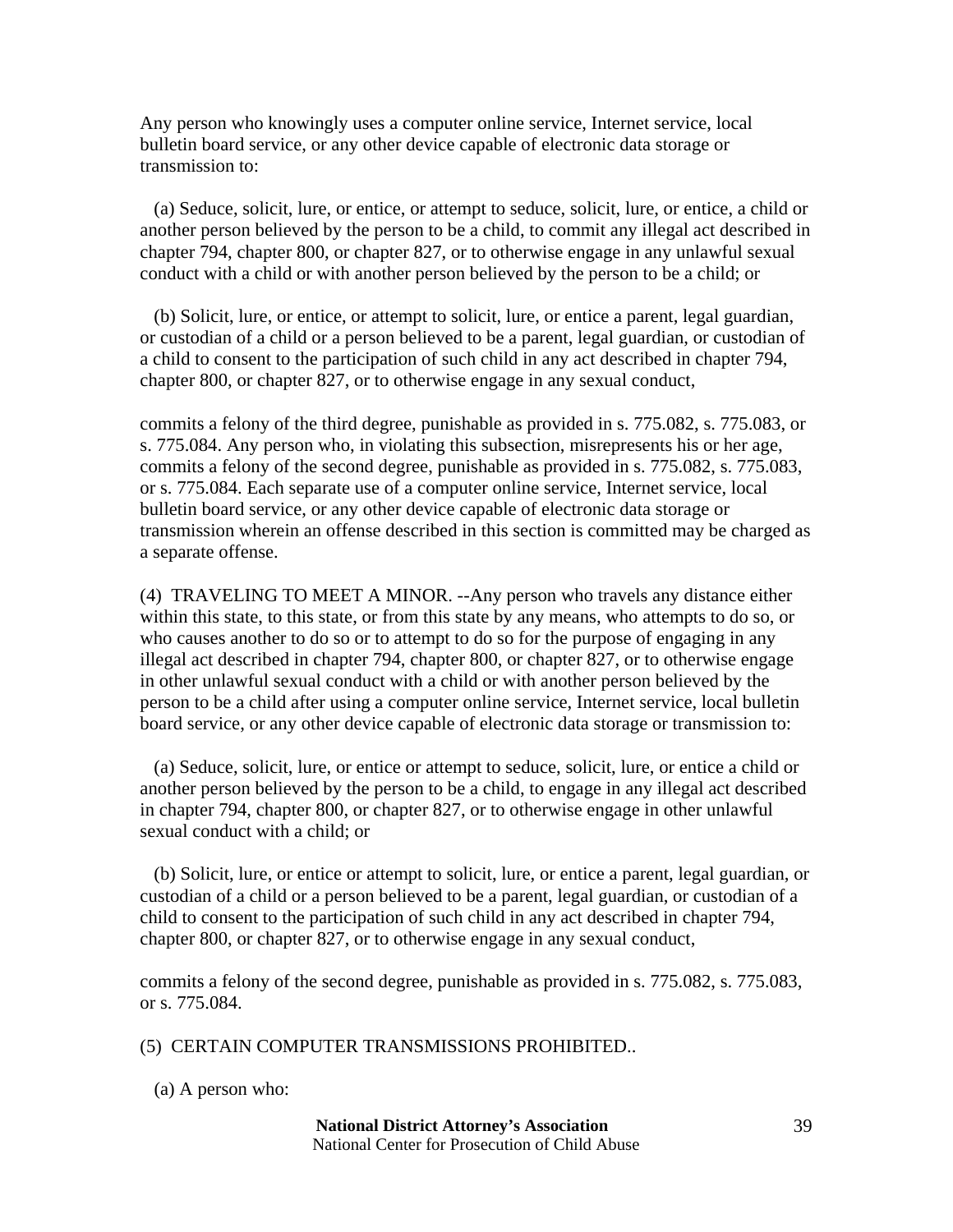1. Intentionally masturbates;

2. Intentionally exposes the genitals in a lewd or lascivious manner; or

 3. Intentionally commits any other sexual act that does not involve actual physical or sexual contact with the victim, including, but not limited to, sadomasochistic abuse, sexual bestiality, or the simulation of any act involving sexual activity live over a computer online service, Internet service, or local bulletin board service and who knows or should know or has reason to believe that the transmission is viewed on a computer or television monitor by a victim in this state who is less than 16 years of age, commits lewd or lascivious exhibition in violation of this subsection. The fact that an undercover operative or law enforcement officer was involved in the detection and investigation of an offense under this subsection shall not constitute a defense to a prosecution under this subsection.

 (b) An offender 18 years of age or older who commits a lewd or lascivious exhibition using a computer commits a felony of the second degree, punishable as provided in s. 775.082, s. 775.083, or s. 775.084.

 (c) An offender less than 18 years of age who commits a lewd or lascivious exhibition using a computer commits a felony of the third degree, punishable as provided in s. 775.082, s. 775.083, or s. 775.084.

 (d) A mother's breastfeeding of her baby does not under any circumstance constitute a violation of this subsection.

(6) OWNERS OR OPERATORS OF COMPUTER SERVICES LIABLE.. --It is unlawful for any owner or operator of a computer online service, Internet service, or local bulletin board service knowingly to permit a subscriber to use the service to commit a violation of this section. Any person who violates this section commits a misdemeanor of the first degree, punishable by a fine not exceeding \$ 2,000.

(7) STATE CRIMINAL JURISDICTION,. --A person is subject to prosecution in this state pursuant to chapter 910 for any conduct proscribed by this section which the person engages in, while either within or outside this state, if by such conduct the person commits a violation of this section involving a child residing in this state, a child's guardian, or another person believed by the person to be a child or a child's guardian residing in this state.

(8) EFFECT OF PROSECUTION.. --Prosecution of any person for an offense under this section shall not prohibit prosecution of that person in this state or another jurisdiction for a violation of any law of this state, including a law providing for greater penalties than prescribed in this section or any other crime punishing the sexual performance or the sexual exploitation of children.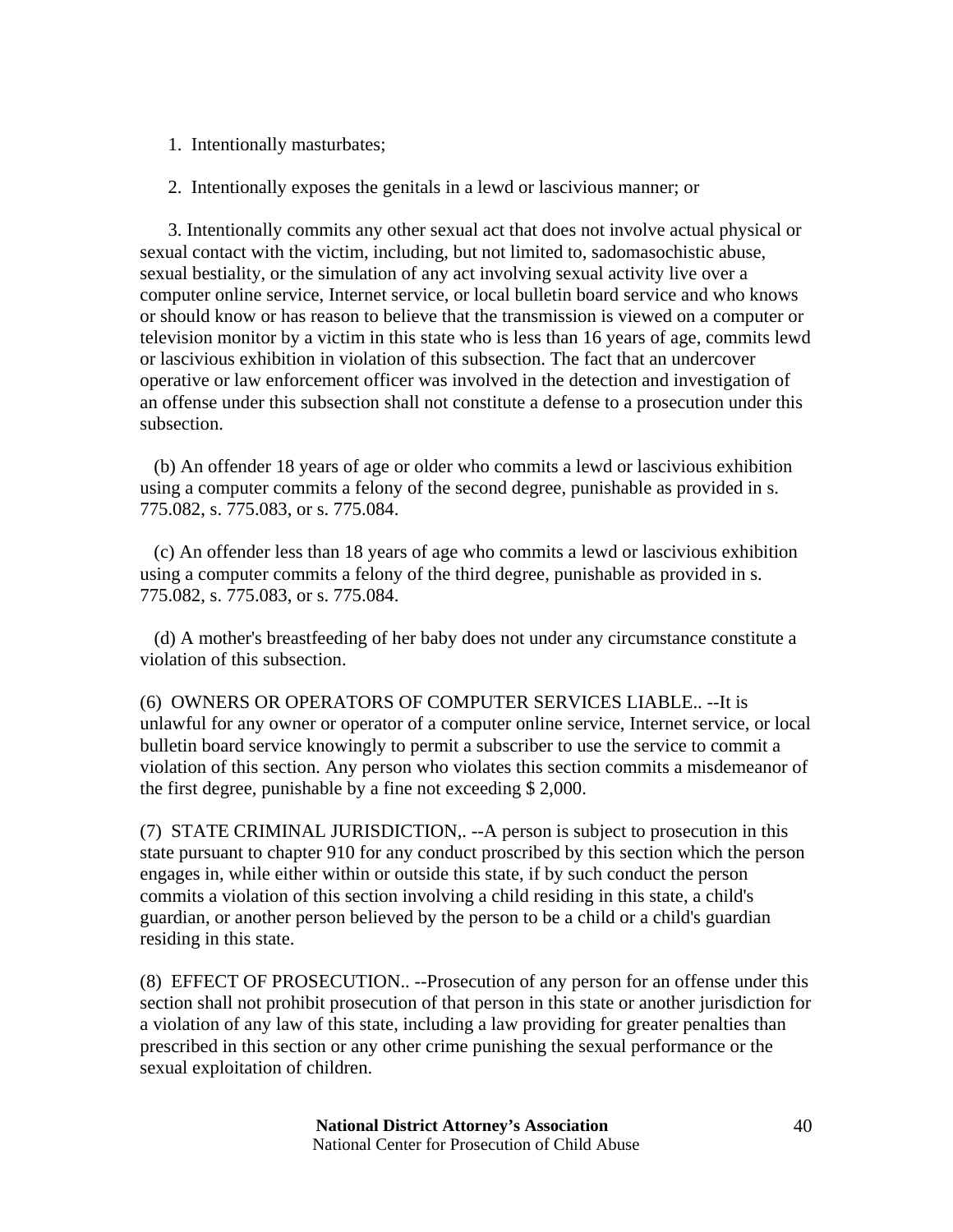#### **FLA. STAT. ANN. § 847.0137 (2009). Transmission of pornography by electronic device or equipment prohibited; penalties**

(1) For purposes of this section:

(a) "Minor" means any person less than 18 years of age.

 (b) "Transmit" means the act of sending and causing to be delivered any image, information, or data from one or more persons or places to one or more other persons or places over or through any medium, including the Internet, by use of any electronic equipment or device.

(2) Notwithstanding ss. 847.012 and 847.0133, any person in this state who knew or reasonably should have known that he or she was transmitting child pornography, as defined in s. 847.001, to another person in this state or in another jurisdiction commits a felony of the third degree, punishable as provided in s. 775.082, s. 775.083, or s. 775.084.

(3) Notwithstanding ss. 847.012 and 847.0133, any person in any jurisdiction other than this state who knew or reasonably should have known that he or she was transmitting child pornography, as defined in s. 847.001, to any person in this state commits a felony of the third degree, punishable as provided in s. 775.082, s. 775.083, or s. 775.084.

(4) This section shall not be construed to prohibit prosecution of a person in this state or another jurisdiction for a violation of any law of this state, including a law providing for greater penalties than prescribed in this section, for the transmission of child pornography, as defined in s. 847.001, to any person in this state.

(5) A person is subject to prosecution in this state pursuant to chapter 910 for any act or conduct proscribed by this section, including a person in a jurisdiction other than this state, if the act or conduct violates subsection (3).

The provisions of this section do not apply to subscription-based transmissions such as list servers.

# **GEORGIA**

### **GA. CODE ANN. § 16-12-100 (2010). Sexual exploitation of children; reporting violation; forfeiture; penalties**

(a) As used in this Code section, the term:

- (1) "Minor" means any person under the age of 18 years.
- (2) "Performance" means any play, dance, or exhibit to be shown to or viewed by an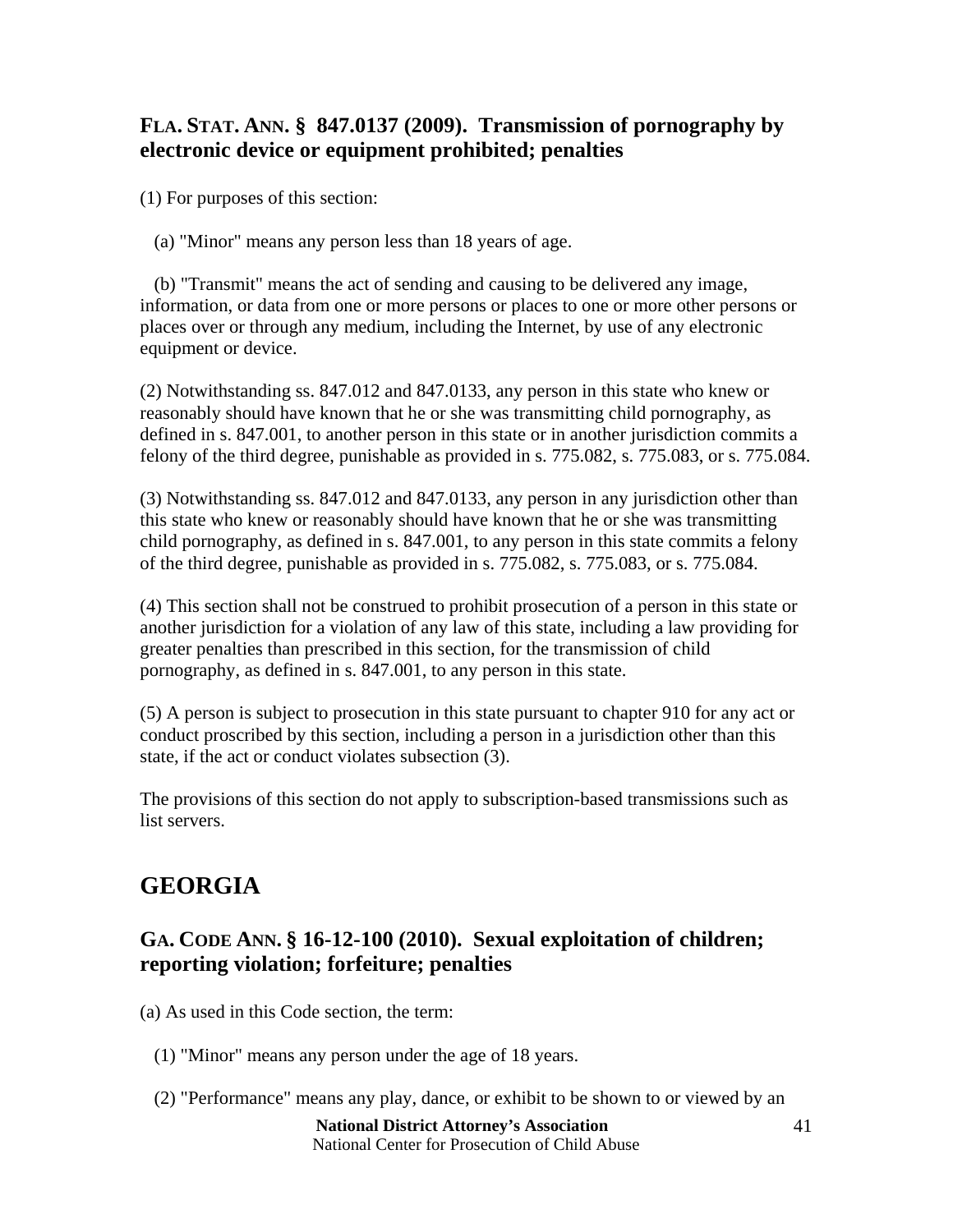audience.

(3) "Producing" means producing, directing, manufacturing, issuing, or publishing.

(4) "Sexually explicit conduct" means actual or simulated:

 (A) Sexual intercourse, including genital-genital, oral-genital, anal-genital, or oralanal, whether between persons of the same or opposite sex;

(B) Bestiality;

(C) Masturbation;

(D) Lewd exhibition of the genitals or pubic area of any person;

(E) Flagellation or torture by or upon a person who is nude;

 (F) Condition of being fettered, bound, or otherwise physically restrained on the part of a person who is nude;

 (G) Physical contact in an act of apparent sexual stimulation or gratification with any person's unclothed genitals, pubic area, or buttocks or with a female's nude breasts;

(H) Defecation or urination for the purpose of sexual stimulation of the viewer; or

 (I) Penetration of the vagina or rectum by any object except when done as part of a recognized medical procedure.

 (5) "Visual medium" means any film, photograph, negative, slide, magazine, or other visual medium.

 (b)(1) It is unlawful for any person knowingly to employ, use, persuade, induce, entice, or coerce any minor to engage in or assist any other person to engage in any sexually explicit conduct for the purpose of producing any visual medium depicting such conduct.

 (2) It is unlawful for any parent, legal guardian, or person having custody or control of a minor knowingly to permit the minor to engage in or to assist any other person to engage in sexually explicit conduct for the purpose of producing any visual medium depicting such conduct.

 (3) It is unlawful for any person knowingly to employ, use, persuade, induce, entice, or coerce any minor to engage in or assist any other person to engage in any sexually explicit conduct for the purpose of any performance.

 (4) It is unlawful for any parent, legal guardian, or person having custody or control of a minor knowingly to permit the minor to engage in or to assist any other person to engage in sexually explicit conduct for the purpose of any performance.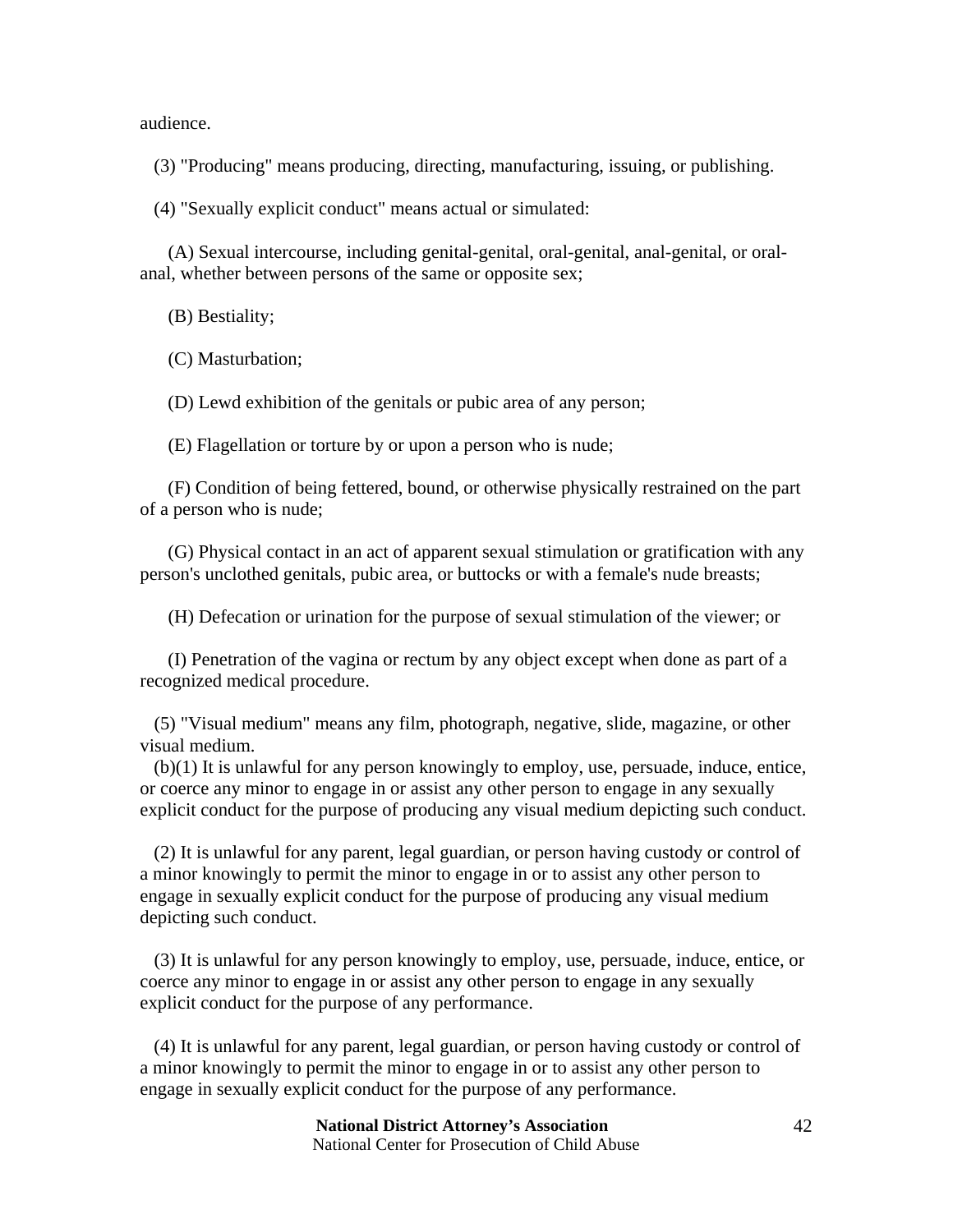(5) It is unlawful for any person knowingly to create, reproduce, publish, promote, sell, distribute, give, exhibit, or possess with intent to sell or distribute any visual medium which depicts a minor or a portion of a minor's body engaged in any sexually explicit conduct.

 (6) It is unlawful for any person knowingly to advertise, sell, purchase, barter, or exchange any medium which provides information as to where any visual medium which depicts a minor or a portion of a minor's body engaged in any sexually explicit conduct can be found or purchased.

 (7) It is unlawful for any person knowingly to bring or cause to be brought into this state any material which depicts a minor or a portion of a minor's body engaged in any sexually explicit conduct.

 (8) It is unlawful for any person knowingly to possess or control any material which depicts a minor or a portion of a minor's body engaged in any sexually explicit conduct.

(c) A person who, in the course of processing or producing visual or printed matter either privately or commercially, has reasonable cause to believe that the visual or printed matter submitted for processing or producing depicts a minor engaged in sexually explicit conduct shall immediately report such incident, or cause a report to be made, to the Georgia Bureau of Investigation or the law enforcement agency for the county in which such matter is submitted. Any person participating in the making of a report or causing a report to be made pursuant to this subsection or participating in any judicial proceeding or any other proceeding resulting therefrom shall in so doing be immune from any civil or criminal liability that might otherwise be incurred or imposed, providing such participation pursuant to this subsection is made in good faith.

(d) The provisions of subsection (b) of this Code section shall not apply to the activities of law enforcement and prosecution agencies in the investigation and prosecution of criminal offenses or to legitimate medical, scientific, or educational activities.

 (e)(1) A person who is convicted of an offense under this Code section shall forfeit to the State of Georgia such interest as the person may have in:

 (A) Any property constituting or directly derived from gross profits or other proceeds obtained from such offense; and

(B) Any property used, or intended to be used, to commit such offense.

 (2) In any action under this Code section, the court may enter such restraining orders or take other appropriate action, including acceptance of performance bonds, in connection with any interest that is subject to forfeiture.

 (3) The court shall order forfeiture of property referred to in paragraph (1) of this subsection if the trier of fact determines, beyond a reasonable doubt, that such property is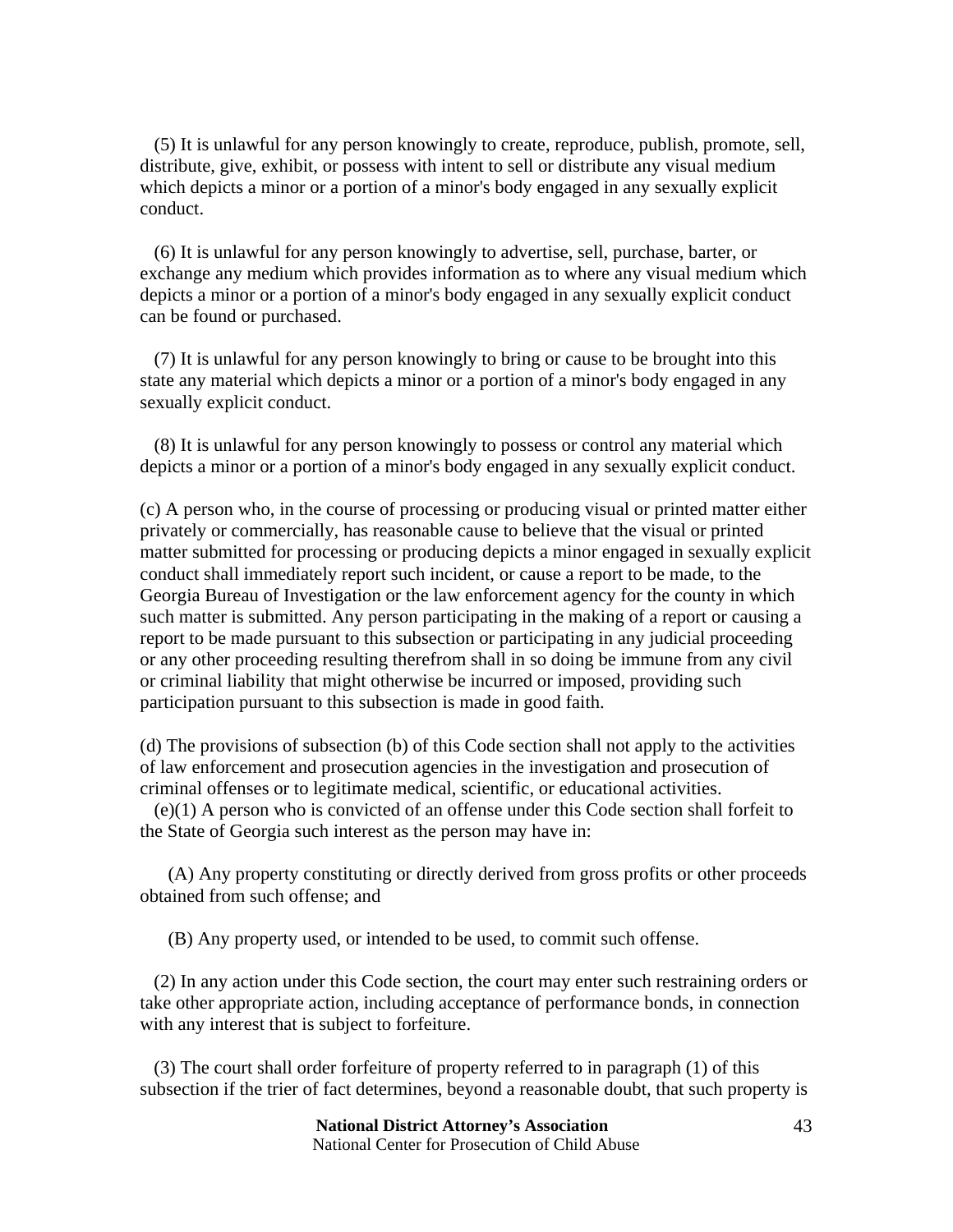subject to forfeiture.

 (4) The provisions of subsection (u) of Code Section 16-13-49 shall apply for the disposition of any property forfeited under this subsection. In any disposition of property under this subsection, a convicted person shall not be permitted to acquire property forfeited by such person.

(f)(1) The following property shall be subject to forfeiture to the State of Georgia:

 (A) Any material or equipment used, or intended for use, in producing, reproducing, transporting, shipping, or receiving any visual medium in violation of this Code section;

 (B) Any visual medium produced, transported, shipped, or received in violation of this Code section, or any material containing such depiction; provided, however, that any such property so forfeited shall be destroyed by the appropriate law enforcement agency after it is no longer needed in any court proceedings; or

 (C) Any property constituting or directly derived from gross profits or other proceeds obtained from a violation of this Code section; except that no property of any owner shall be forfeited under this paragraph, to the extent of the interest of such owner, by reason of an act or omission established by such owner to have been committed or omitted without knowledge or consent of such owner.

 (2) The procedure for forfeiture and disposition of forfeited property under this subsection shall be as provided for forfeitures under Code Section 16-13-49.

 $(g)(1)$  Except as otherwise provided in paragraph (2) of this subsection, any person who violates a provision of this Code section shall be guilty of a felony and, upon conviction thereof, shall be punished by imprisonment for not less than five nor more than 20 years and by a fine of not more than \$100,000.00. In the event, however, that the person so convicted is a member of the immediate family of the victim, no fine shall be imposed.

 (2) Any person who violates subsection (c) of this Code section shall be guilty of a misdemeanor.

#### **GA. CODE ANN. § 16-12-100.2 (2009). Computer or electronic pornography and child exploitation prevention**

(a) This Code section shall be known and may be cited as the "Computer or Electronic Pornography and Child Exploitation Prevention Act of 2007."

(b) As used in this Code section, the term:

(1) "Child" means any person under the age of 16 years.

 (2) "Electronic device" means any device used for the purpose of communicating with a child for sexual purposes or any device used to visually depict a child engaged in sexually explicit conduct, store any image or audio of a child engaged in sexually explicit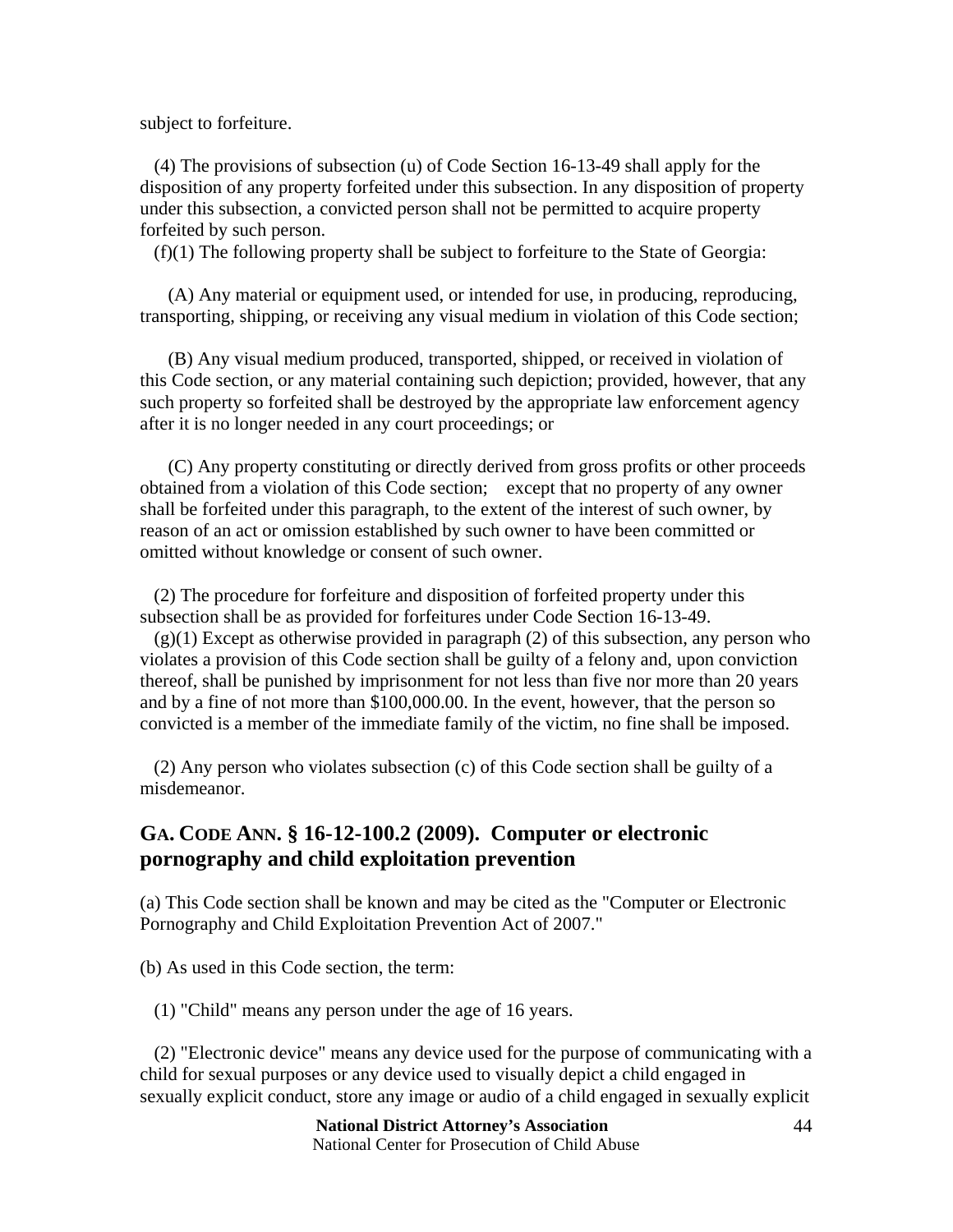conduct, or transmit any audio or visual image of a child for sexual purposes. Such term may include, but shall not be limited to, a computer, cellular phone, thumb drive, video game system, or any other electronic device that can be used in furtherance of exploiting a child for sexual purposes;

(3) "Identifiable child" means a person:

 (A) Who was a child at the time the visual depiction was created, adapted, or modified or whose image as a child was used in creating, adapting, or modifying the visual depiction; and

 (B) Who is recognizable as an actual person by the person's face, likeness, or other distinguishing characteristic, such as a unique birthmark or other recognizable feature or by electronic or scientific means as may be available. The term shall not be construed to require proof of the actual identity of the child.

 (4) "Sadomasochistic abuse" has the same meaning as provided in Code Section 16-12- 100.1.

(5) "Sexual conduct" has the same meaning as provided in Code Section 16-12-100.1.

 (6) "Sexual excitement" has the same meaning as provided in Code Section 16-12- 100.1.

 (7) "Sexually explicit nudity" has the same meaning as provided in Code Section 16- 12-102.

 (8) "Visual depiction" means any image and includes undeveloped film and video tape and data stored on computer disk or by electronic means which is capable of conversion into a visual image or which has been created, adapted, or modified to show an identifiable child engaged in sexually explicit conduct.

(c) (1) A person commits the offense of computer or electronic pornography if such person intentionally or willfully:

(A) Compiles, enters into, or transmits by computer or other electronic device;

 (B) Makes, prints, publishes, or reproduces by other computer or other electronic device;

 (C) Causes or allows to be entered into or transmitted by computer or other electronic device; or

 (D) Buys, sells, receives, exchanges, or disseminates any notice, statement, or advertisement, or any child's name, telephone number, place of residence, physical characteristics, or other descriptive or identifying information for the purpose of offering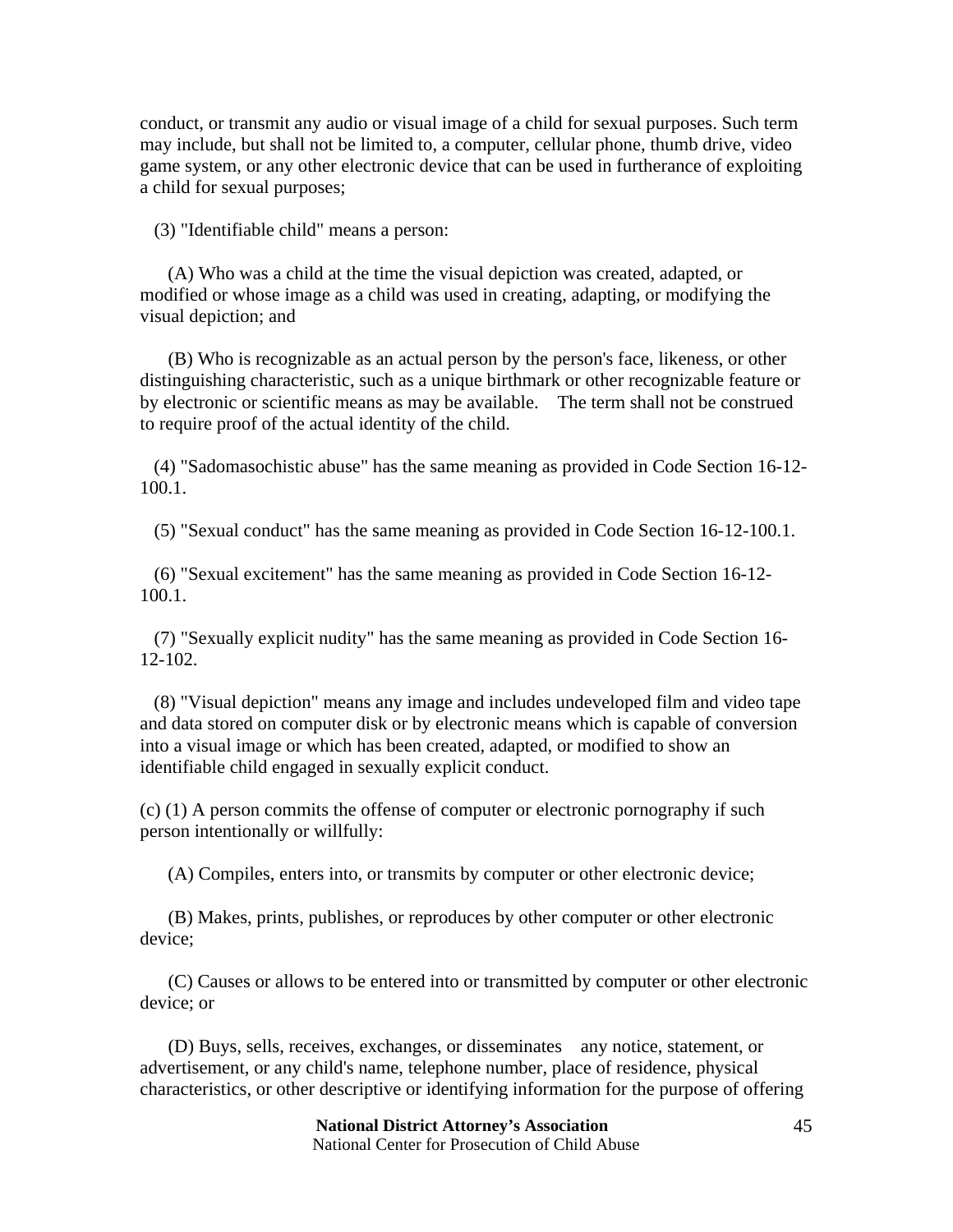or soliciting sexual conduct of or with an identifiable child or the visual depiction of such conduct.

 (2) Any person convicted of violating paragraph (1) of this subsection shall be punished by a fine of not more than \$10,000.00 and by imprisonment for not less than one nor more than 20 years.

(d) (1) It shall be unlawful for any person intentionally or willfully to utilize a computer on-line service or Internet service, including but not limited to a local bulletin board service, Internet chat room, e-mail, on-line messaging service, or other electronic device, to seduce, solicit, lure, or entice, or attempt to seduce, solicit, lure, or entice a child or another person believed by such person to be a child to commit any illegal act described in Code Section 16-6-2, relating to the offense of sodomy or aggravated sodomy; Code Section 16-6-4, relating to the offense of child molestation or aggravated child molestation; Code Section 16-6-5, relating to the offense of enticing a child for indecent purposes; or Code Section 16-6-8, relating to the offense of public indecency or to engage in any conduct that by its nature is an unlawful sexual offense against a child.

 (2) Any person who violates paragraph (1) of this subsection shall be guilty of a felony and, upon conviction thereof, shall be punished by imprisonment for not less than one nor more than 20 years and by a fine of not more than \$25,000.00; provided, however, that, if at the time of the offense the victim was 14 or 15 years of age and the defendant was no more than three years older than the victim, then the defendant shall be guilty of a misdemeanor of a high and aggravated nature.

(e) (1) A person commits the offense of obscene Internet contact with a child if he or she has contact with someone he or she knows to be a child or with someone he or she believes to be a child via a computer on-line service or Internet service, including but not limited to a local bulletin board service, Internet chat room, e-mail, or on-line messaging service, and the contact involves any matter containing explicit verbal descriptions or narrative accounts of sexually explicit nudity, sexual conduct, sexual excitement, or sadomasochistic abuse that is intended to arouse or satisfy the sexual desire of either the child or the person, provided that no conviction shall be had for a violation of this subsection on the unsupported testimony of a child.

 (2) Any person who violates paragraph (1) of this subsection shall be guilty of a felony and, upon conviction thereof, shall be punished by imprisonment for not less than one nor more than ten years or by a fine of not more than \$10,000.00; provided, however, that, if at the time of the offense the victim was 14 or 15 years of age and the defendant was no more than three years older than the victim, then the defendant shall be guilty of a misdemeanor of a high and aggravated nature.

(f) (1) It shall be unlawful for any owner or operator of a computer on-line service, Internet service, local bulletin board service, or other electronic device that is in the business of providing a service that may be used to sexually exploit a child to intentionally or willfully to permit a subscriber to utilize the service to commit a violation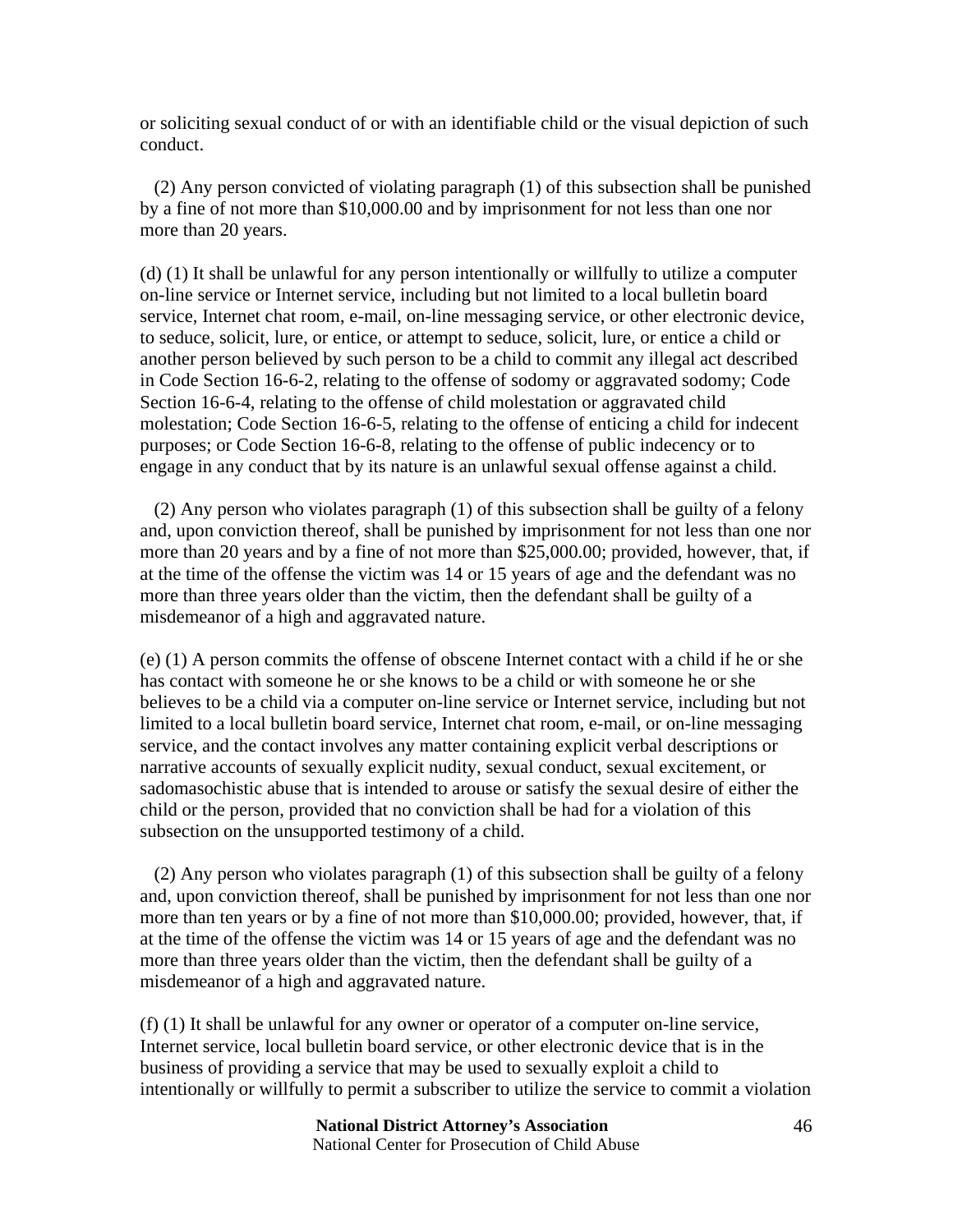of this Code section, knowing that such person intended to utilize such service to violate this Code section. No owner or operator of a public computer on-line service, Internet service, local bulletin board service, or other electronic device that is in the business of providing a service that may be used to sexually exploit a child shall be held liable on account of any action taken in good faith in providing the aforementioned services.

 (2) Any person who violates paragraph (1) of this subsection shall be guilty of a misdemeanor of a high and aggravated nature.

(g) The sole fact that an undercover operative or law enforcement officer was involved in the detection and investigation of an offense under this Code section shall not constitute a defense to prosecution under this Code section.

(h) A person is subject to prosecution in this state pursuant to Code Section 17-2-1, relating to jurisdiction over crimes and persons charged with commission of crimes generally, for any conduct made unlawful by this Code section which the person engages in while:

 (1) Either within or outside of this state if, by such conduct, the person commits a violation of this Code section which involves a child who resides in this state or another person believed by such person to be a child residing in this state; or

 (2) Within this state if, by such conduct, the person commits a violation of this Code section which involves a child who resides within or outside this state or another person believed by such person to be a child residing within or outside this state.

(i) Any violation of this Code section shall constitute a separate offense.

## **HAWAII**

#### **HAW. REV. STAT. ANN. § 707-750 (2010). Promoting child abuse in the first degree**

(1) A person commits the offense of promoting child abuse in the first degree if, knowing or having reason to know its character and content, the person:

(a) Produces or participates in the preparation of child pornography;

 (b) Produces or participates in the preparation of pornographic material that employs, uses, or otherwise contains a minor engaging in or assisting others to engage in sexual conduct; or

 (c) Engages in a pornographic performance that employs, uses, or otherwise contains a minor engaging in or assisting others to engage in sexual conduct.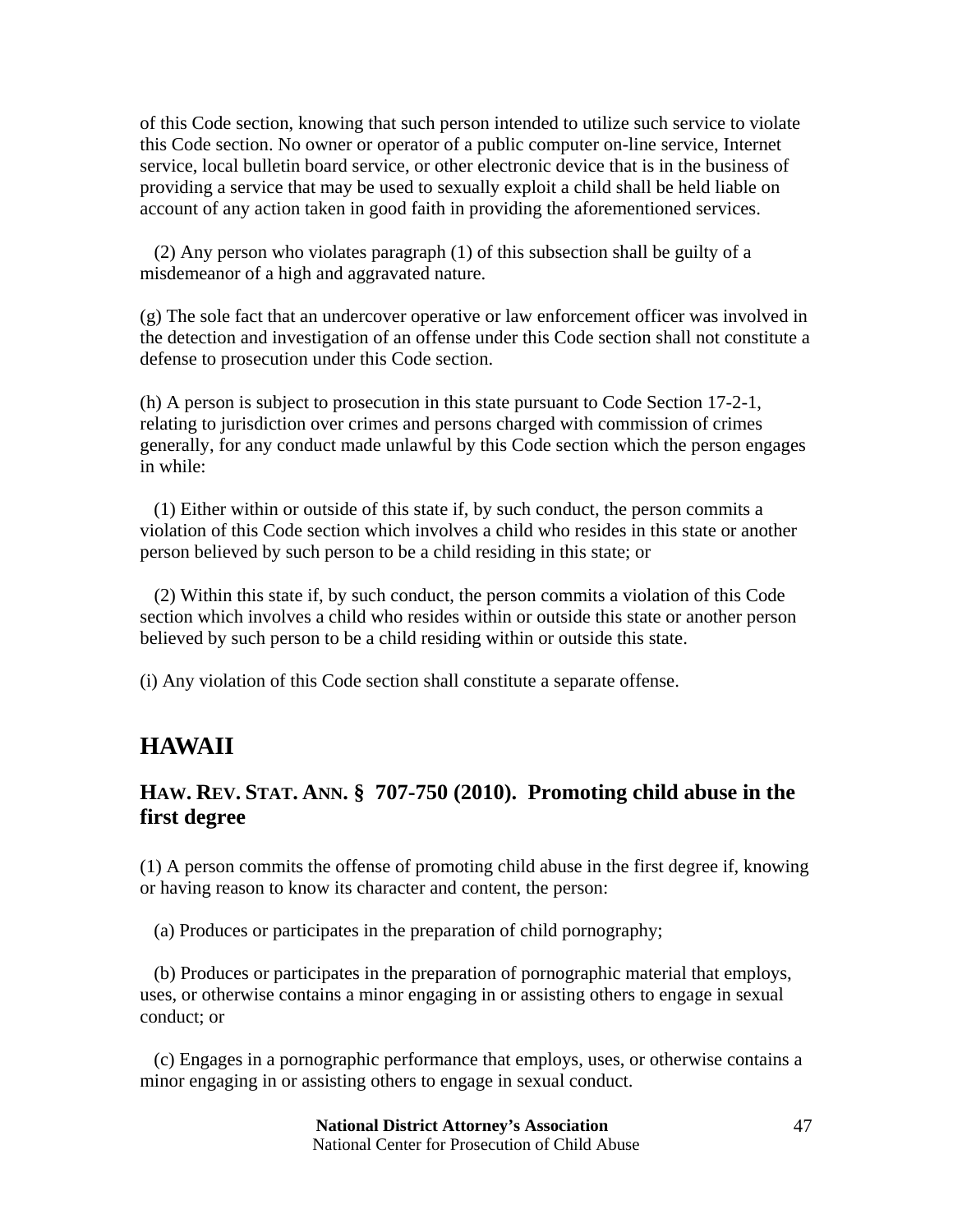(2) As used in this section:

 "Child pornography" means any pornographic visual representation, including any photograph, film, video, picture, or computer or computer-generated image or picture, whether made or produced by electronic, mechanical, or other means, of sexual conduct, if:

 (a) The pornographic production of such visual representation involves the use of a minor engaging in sexual conduct; or

 (b) The pornographic visual representation has been created, adapted, or modified to appear that an identifiable minor is engaging in sexual conduct.

"Community standards" means the standards of the State.

"Computer" shall have the same meaning as in section 708-890.

 "Lascivious" means tending to incite lust, to deprave the morals in respect to sexual relations, or to produce voluptuous or lewd emotions in the average person, applying contemporary community standards.

 "Material" means any printed matter, visual representation, or sound recording and includes, but is not limited to, books, magazines, motion picture films, pamphlets, newspapers, pictures, photographs, and tape or wire recordings.

"Minor" means any person less than eighteen years old.

 "Performance" means any play, motion picture film, dance, or other exhibition performed before any audience.

"Pornographic" shall have the same meaning as in section 712-1210.

"Produces" means to produce, direct, manufacture, issue, publish, or advertise.

 "Sadomasochistic abuse" means flagellation or torture by or upon a person as an act of sexual stimulation or gratification.

 "Sexual conduct" means acts of masturbation, homosexuality, lesbianism, bestiality, sexual penetration, deviate sexual intercourse, sadomasochistic abuse, or lascivious exhibition of the genital or pubic area of a minor.

 "Visual representation" refers to, but is not limited to, undeveloped film and videotape and data stored on computer disk or by electronic means that are capable of conversion into a visual image.

(3) The fact that a person engaged in the conduct specified by this section is prima facie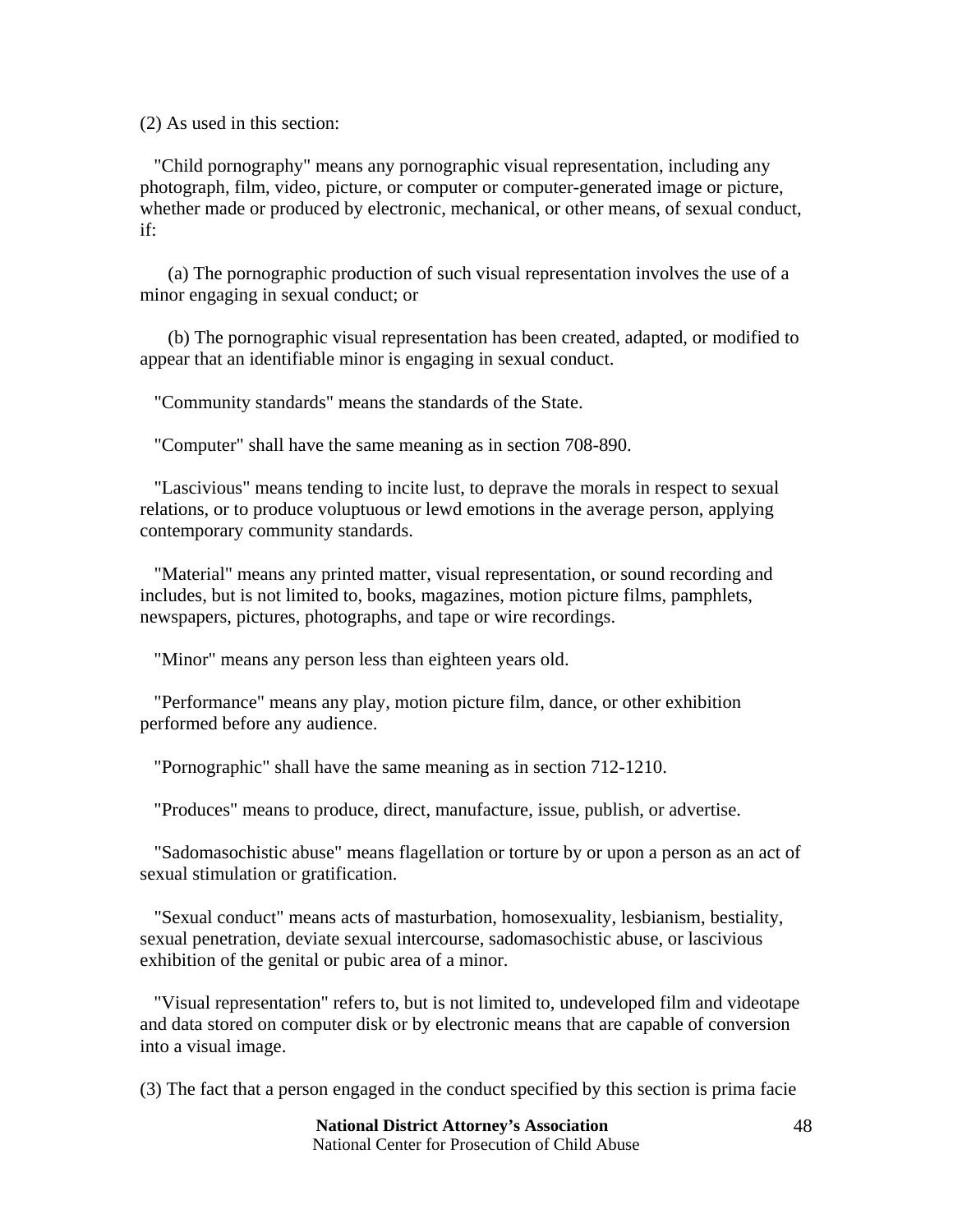evidence that the person engaged in that conduct with knowledge of the character and content of the material or the performance produced, directed, or participated in. The fact that the person who was employed, used, or otherwise contained in the pornographic material or performance, was at that time, a minor, is prima facie evidence that the defendant knew the person to be a minor.

(4) Promoting child abuse in the first degree is a class A felony.

#### **HAW. REV. STAT. ANN. § 707-751 (2010). Promoting child abuse in the second degree**

(1) A person commits the offense of promoting child abuse in the second degree if, knowing or having reason to know its character and content, the person:

(a) Disseminates child pornography;

(b) Reproduces child pornography with intent to disseminate;

 (c) Disseminates any book, magazine, periodical, film, videotape, computer disk, or any other material that contains an image of child pornography; or

 (d) Disseminates any pornographic material which employs, uses, or otherwise contains a minor engaging in or assisting others to engage in sexual conduct.

(2) As used in this section:

 "Child pornography" means any pornographic visual representation, including any photograph, film, video, picture, or computer or computer-generated image or picture, whether made or produced by electronic, mechanical, or other means, of sexual conduct, if:

 (a) The pornographic production of such visual representation involves the use of a minor engaging in sexual conduct; or

 (b) The pornographic visual representation has been created, adapted, or modified to appear that an identifiable minor is engaging in sexual conduct.

"Community standards" means the standards of the State.

"Computer" shall have the same meaning as in section 708-890.

 "Disseminate" means to publish, sell, distribute, transmit, exhibit, present material, mail, ship, or transport by any means, including by computer, or to offer or agree to do the same.

**National District Attorney's Association**  National Center for Prosecution of Child Abuse "Lascivious" means tending to incite lust, to deprave the morals in respect to sexual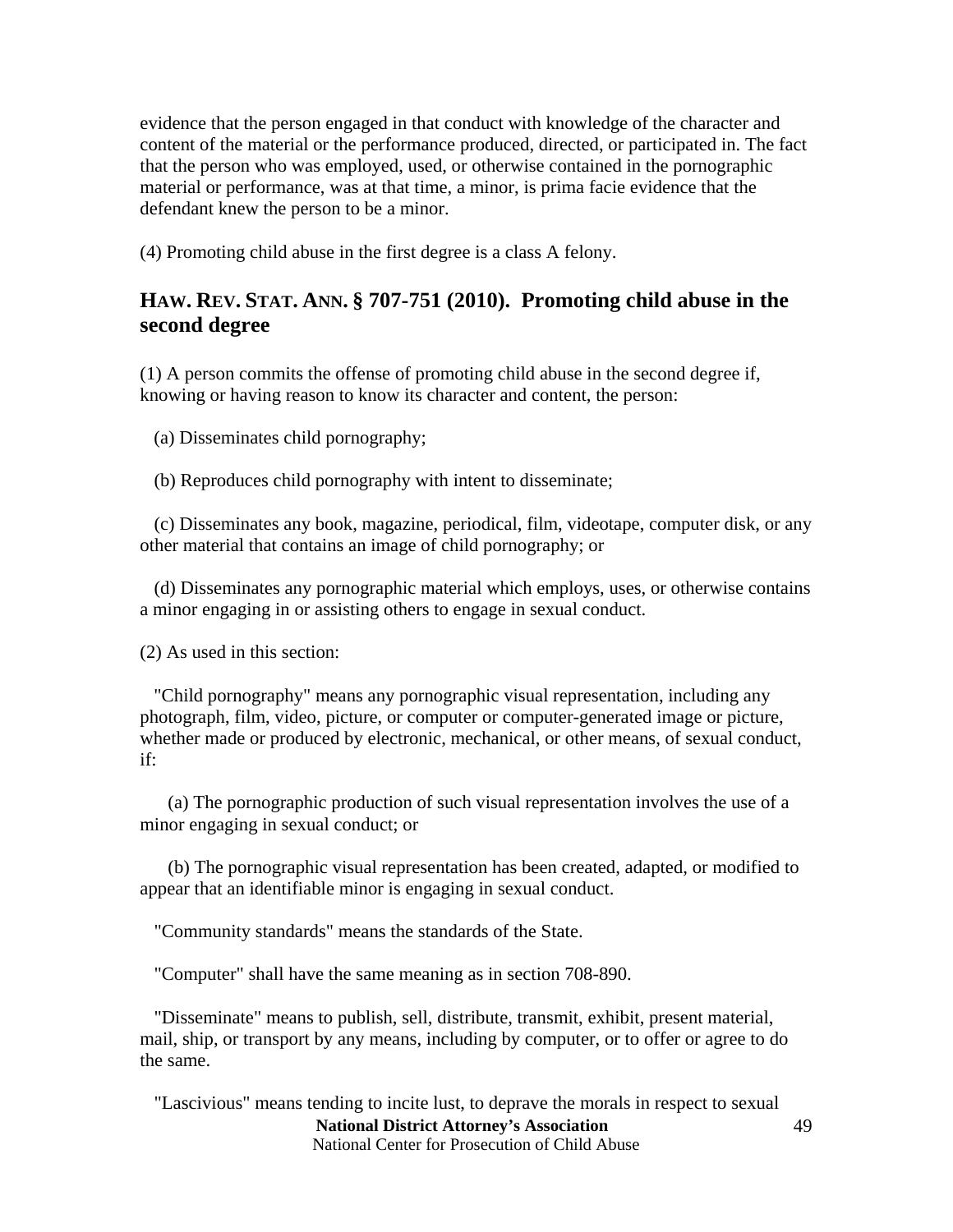relations, or to produce voluptuous or lewd emotions in the average person, applying contemporary community standards.

 "Material" means any printed matter, visual representation, or sound recording and includes, but is not limited to, books, magazines, motion picture films, pamphlets, newspapers, pictures, photographs, and tape or wire recordings.

"Minor" means any person less than eighteen years old.

"Pornographic" shall have the same meaning as in section 712-1210.

 "Sadomasochistic abuse" means flagellation or torture by or upon a person as an act of sexual stimulation or gratification.

 "Sexual conduct" means acts of masturbation, homosexuality, lesbianism, bestiality, sexual penetration, deviate sexual intercourse, sadomasochistic abuse, or lascivious exhibition of the genital or pubic area of a minor.

 "Visual representation" refers to, but is not limited to, undeveloped film and videotape, and data stored on computer disk or by electronic means that are capable of conversion into a visual image.

(3) The fact that a person engaged in the conduct specified by this section is prima facie evidence that the person engaged in that conduct with knowledge of the character and content of the material. The fact that the person who was employed, used, or otherwise contained in the pornographic material was at that time, a minor, is prima facie evidence that the defendant knew the person to be a minor.

(4) Promoting child abuse in the second degree is a class B felony.

#### **HAW. REV. STAT. ANN. § 707-752 (2010). Promoting child abuse in the third degree**

(1) A person commits the offense of promoting child abuse in the third degree if, knowing or having reason to know its character and content, the person possesses:

(a) Child pornography;

 (b) Any book, magazine, periodical, film, videotape, computer disk, electronically stored data, or any other material that contains an image of child pornography; or

 (c) Any pornographic material that employs, uses, or otherwise contains a minor engaging in or assisting others to engage in sexual conduct.

(2) As used in this section: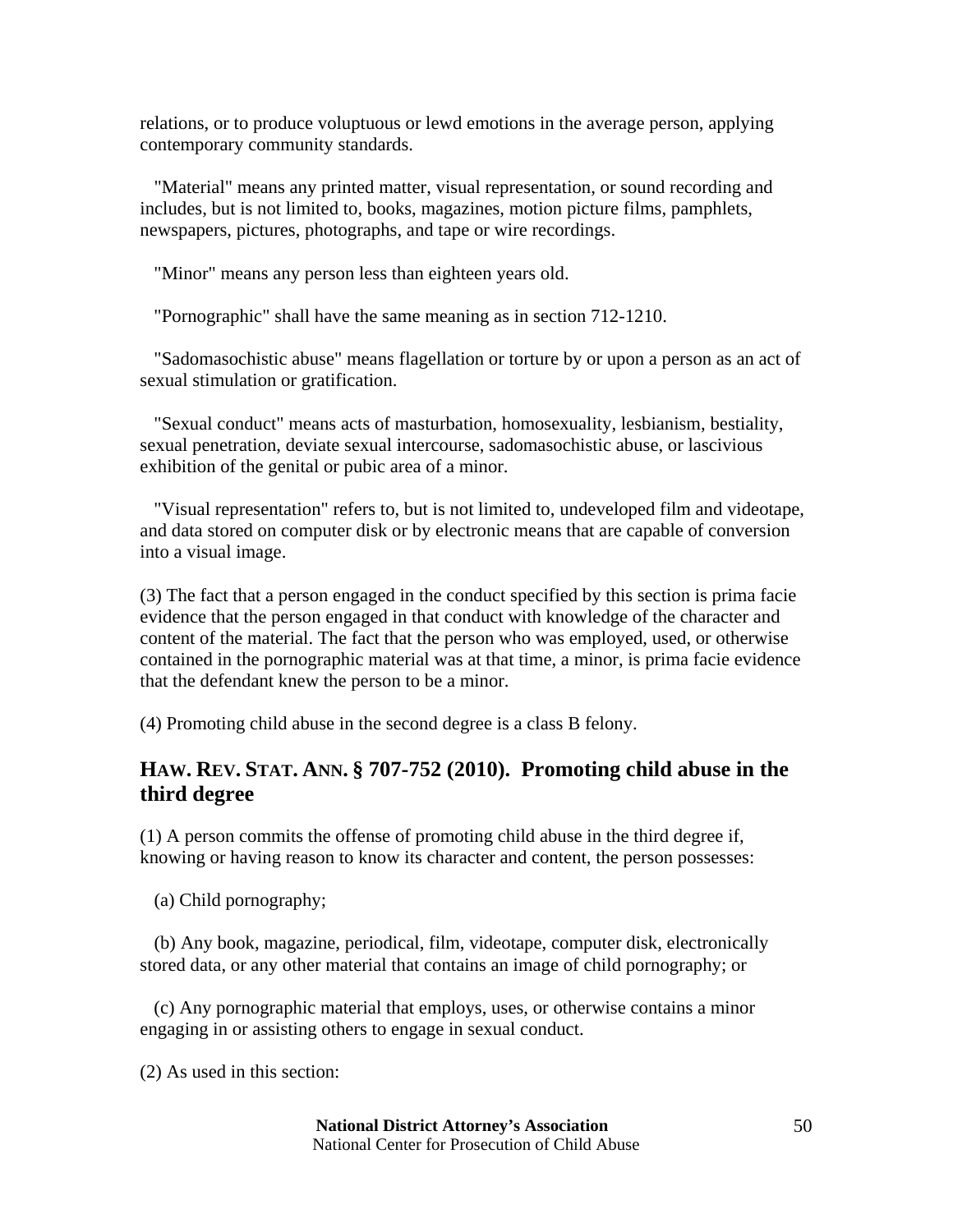"Child pornography" means any pornographic visual representation, including any photograph, film, video, picture, or computer or computer-generated image or picture, whether made or produced by electronic, mechanical, or other means, of sexual conduct, if:

 (a) The pornographic production of the visual representation involves the use of a minor engaging in sexual conduct; or

 (b) The pornographic visual representation has been created, adapted, or modified to appear that an identifiable minor is engaging in sexual conduct.

"Community standards" means the standards of the State.

"Computer" shall have the same meaning as in section 708-890.

 "Lascivious" means tending to incite lust, to deprave the morals with respect to sexual relations, or to produce voluptuous or lewd emotions in the average person, applying contemporary community standards.

 "Material" means any printed matter, visual representation, or sound recording and includes, but is not limited to, books, magazines, motion picture films, pamphlets, newspapers, pictures, photographs, and tape or wire recordings.

"Minor" means any person less than eighteen years old.

"Pornographic" shall have the same meaning as in section 712-1210.

 "Sadomasochistic abuse" means flagellation or torture by or upon a person as an act of sexual stimulation or gratification.

 "Sexual conduct" means acts of masturbation, homosexuality, lesbianism, bestiality, sexual penetration, deviate sexual intercourse, sadomasochistic abuse, or lascivious exhibition of the genital or pubic area of a minor.

 "Visual representation" includes but is not limited to undeveloped film and videotape and data stored on computer disk or by electronic means that are capable of conversion into a visual image.

(3) The fact that a person engaged in the conduct specified by this section is prima facie evidence that the person engaged in that conduct with knowledge of the character and content of the material. The fact that the person who was employed, used, or otherwise contained in the pornographic material was, at that time, a minor is prima facie evidence that the defendant knew the person to be a minor.

(4) Promoting child abuse in the third degree is a class C felony.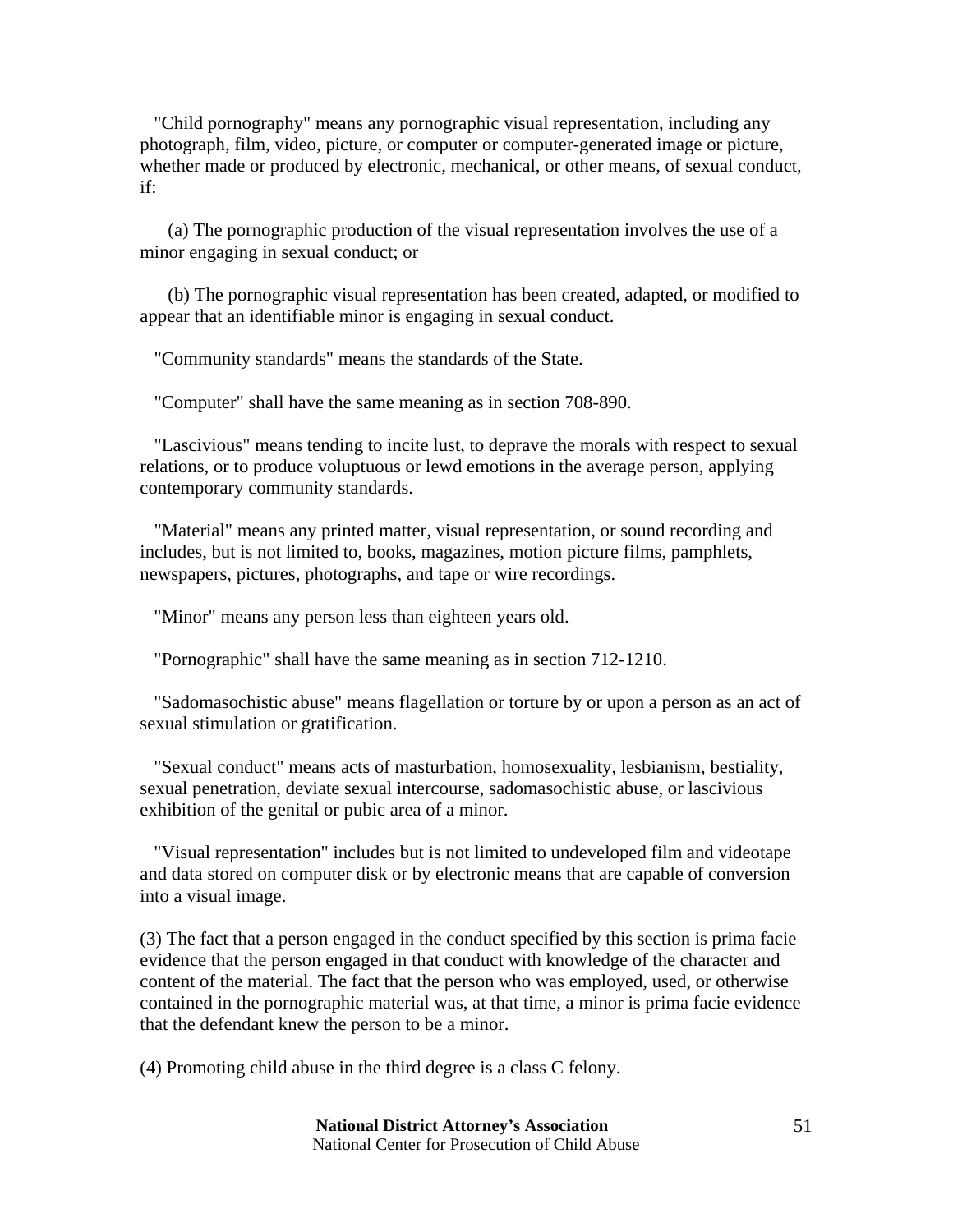#### **HAW. REV. STAT. ANN. § 707-753 (2010). Affirmative defense to promoting child abuse**

It shall be an affirmative defense to a charge of promoting child abuse in the third degree that the defendant:

(a) Possessed less than three images of child pornography; and

 (b) Promptly and in good faith, and without retaining or allowing any person, other than a law enforcement agency, to access any image or copy thereof:

(i) Took reasonable steps to destroy each such image; or

 (ii) Reported the matter to a law enforcement agency and afforded that agency access to each such image.

# **IDAHO**

#### **IDAHO CODE ANN. § 18-1506 (2010). Sexual abuse of a child under the age of sixteen years**

(1) It is a felony for any person eighteen (18) years of age or older, with the intent to gratify the lust, passions, or sexual desire of the actor, minor child or third party, to:

 (a) Solicit a minor child under the age of sixteen (16) years to participate in a sexual act;

 (b) Cause or have sexual contact with such minor child, not amounting to lewd conduct as defined in section 18-1508, Idaho Code;

(c) Make any photographic or electronic recording of such minor child; or

(d) Induce, cause or permit a minor child to witness an act of sexual conduct.

(2) For the purposes of this section "solicit" means any written, verbal, or physical act which is intended to communicate to such minor child the desire of the actor or third party to participate in a sexual act or participate in sexual foreplay, by the means of sexual contact, photographing or observing such minor child engaged in sexual contact.

(3) For the purposes of this section "sexual contact" means any physical contact between such minor child and any person, which is caused by the actor, or the actor causing such minor child to have self contact.

(4) For the purposes of this section "sexual conduct" means human masturbation, sexual intercourse, sadomasochistic abuse, or any touching of the genitals or pubic areas of the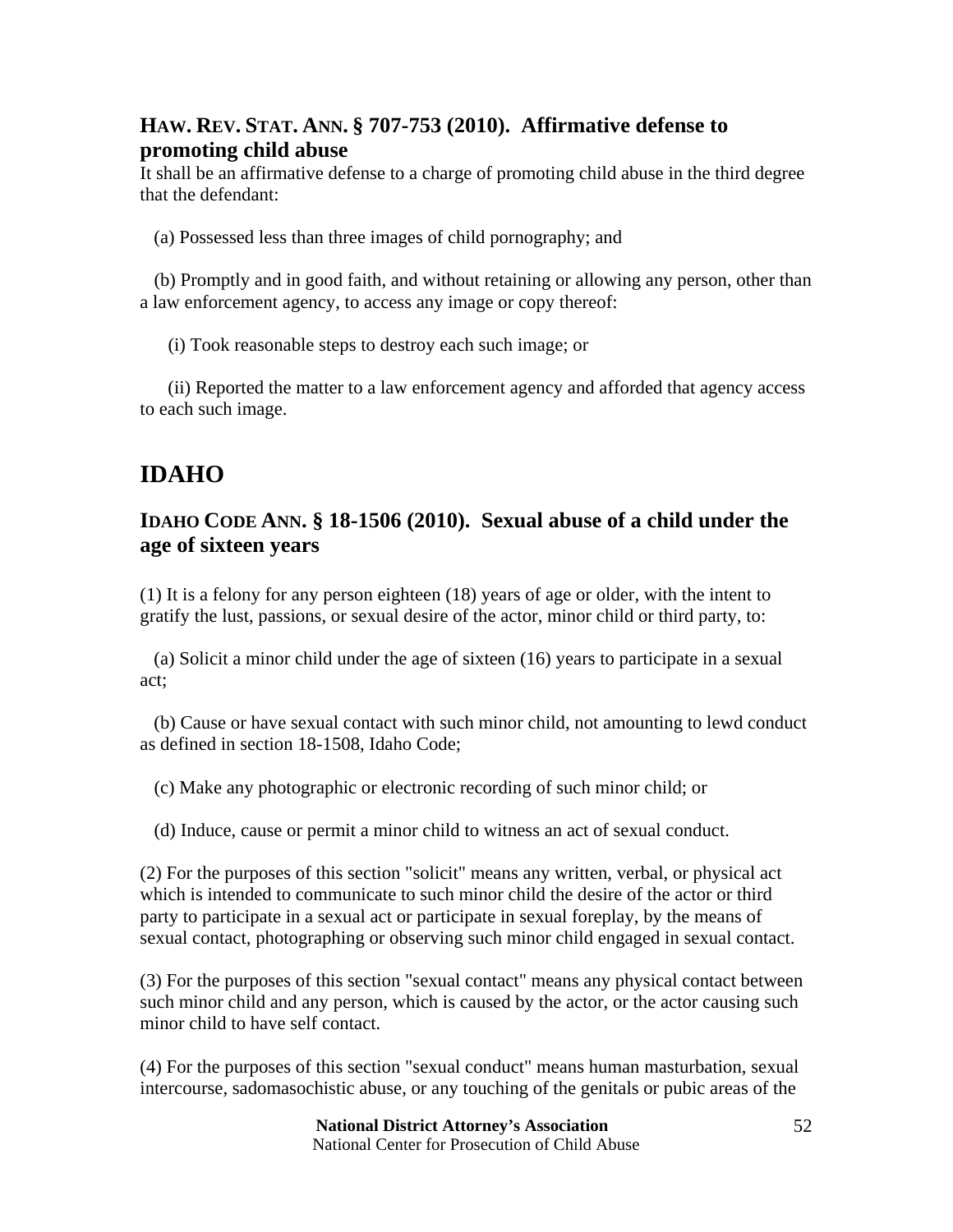human male or female, or the breasts of the female, whether alone or between members of the same or opposite sex or between humans and animals in an act of apparent sexual stimulation or gratification.

(5) Any person guilty of a violation of the provisions of this section shall be imprisoned in the state prison for a period not to exceed twenty-five (25) years.

#### **IDAHO CODE ANN. § 18-1507 (2010). Sexual exploitation of a child**

(1) The legislature hereby finds and declares that the commercial sexual exploitation of children constitutes a wrongful invasion of the child's right of privacy and results in social, developmental, and emotional injury to the child; that a child below the age of eighteen (18) years is incapable of giving informed consent to the use of his or her body for a commercial purpose; and that to protect children from commercial sexual exploitation it is necessary to prohibit the production for trade or commerce of material which involves or is derived from such exploitation and to exclude all such material from the channels of trade and commerce.

(2) As used in this section, unless the context otherwise requires:

 (a) "Bestiality" means a sexual connection in any manner between a human being and any animal.

(b) "Child" means a person who is less than eighteen (18) years of age.

 (c) "Commercial purpose" means the intention, objective, anticipation, or expectation of monetary gain or other material consideration, compensation, remuneration, or profit.

 (d) "Erotic fondling" means touching a person's clothed or unclothed genitals or pubic area, developing or undeveloped genitals or pubic area (if the person is a child), buttocks, breasts (if the person is a female), or developing or undeveloped breast area (if the person is a female child), for the purpose of real or simulated overt sexual gratification or stimulation of one (1) or more of the persons involved. "Erotic fondling" shall not be construed to include physical contact, even if affectionate, which is not for the purpose of real or simulated overt sexual gratification or stimulation of one (1) or more of the persons involved.

 (e) "Erotic nudity" means the display of the human male or female genitals or pubic area, the undeveloped or developing genitals or pubic area of the human male or female child, the human female breasts, or the undeveloped or developing breast area of the human female child, for the purpose of real or simulated overt sexual gratification or stimulation of one (1) or more of the persons involved.

 (f) "Explicit sexual conduct" means sexual intercourse, erotic fondling, erotic nudity, masturbation, sadomasochism, sexual excitement, or bestiality.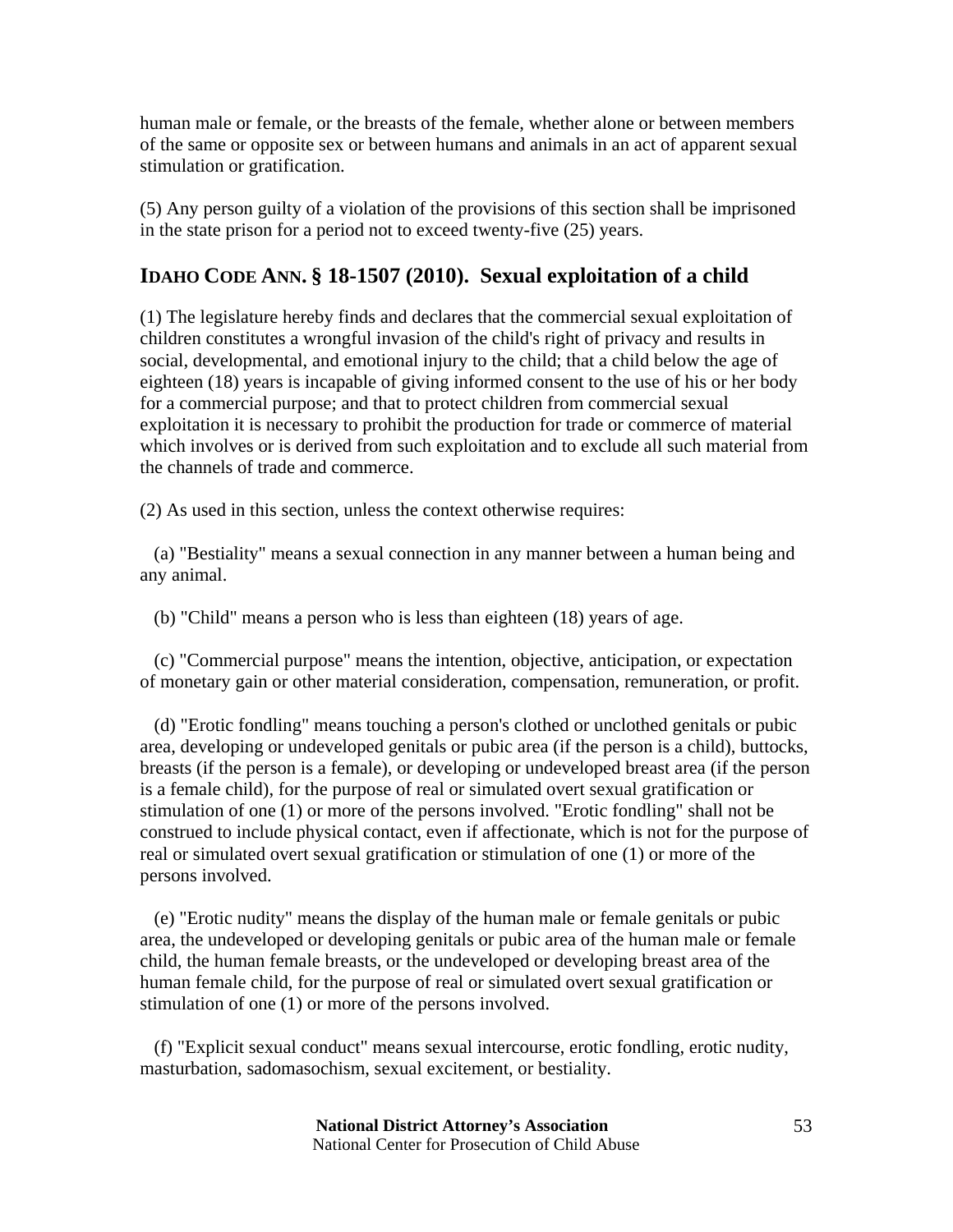(g) "Masturbation" means the real or simulated touching, rubbing, or otherwise stimulating of a person's own clothed or unclothed genitals or pubic area, developing or undeveloped genitals or pubic area (if the person is a child), buttocks, breasts (if the person is a female), or developing or undeveloped breast area (if the person is a female child), by manual manipulation or self-induced or with an artificial instrument, for the purpose of real or simulated overt sexual gratification or arousal of the person.

(h) "Sadomasochism" means:

 (i) Real or simulated flagellation or torture for the purpose of real or simulated sexual stimulation or gratification; or

 (ii) The real or simulated condition of being fettered, bound, or otherwise physically restrained for sexual stimulation or gratification of a person.

 (i) "Sexual excitement" means the real or simulated condition of human male or female genitals when in a state of real or simulated overt sexual stimulation or arousal.

 (j) "Sexual intercourse" means real or simulated intercourse, whether genital-genital, oral-genital, anal-genital, or oral-anal, between persons of the same or opposite sex, or between a human and an animal, or with an artificial genital.

 (k) "Sexually exploitative material" means any photograph, motion picture, videotape, print, negative, slide, or other mechanically, electronically, or chemically reproduced visual material which depicts a child engaged in, participating in, observing, or being used for explicit sexual conduct.

(3) A person commits sexual exploitation of a child if, for any commercial purpose, he knowingly:

 (a) Causes, induces, or permits a child to engage in, or be used for, any explicit sexual conduct; or

 (b) Prepares, arranges for, publishes, produces, promotes, makes, sells, finances, offers, exhibits, advertises, deals in, possesses, or distributes any sexually exploitative material.

(4) The possession by any person of three (3) or more identical copies of any sexually exploitative material shall create a presumption that such possession is for a commercial purpose.

(5) The sexual exploitation of a child is a felony and shall be punishable by imprisonment in the state prison for a term not to exceed thirty (30) years or by a fine not to exceed fifty thousand dollars (\$ 50,000) or by both such fine and imprisonment.

(6) If any provision of this section or the application thereof to any person or circumstance is held invalid, such invalidity shall not affect other provisions or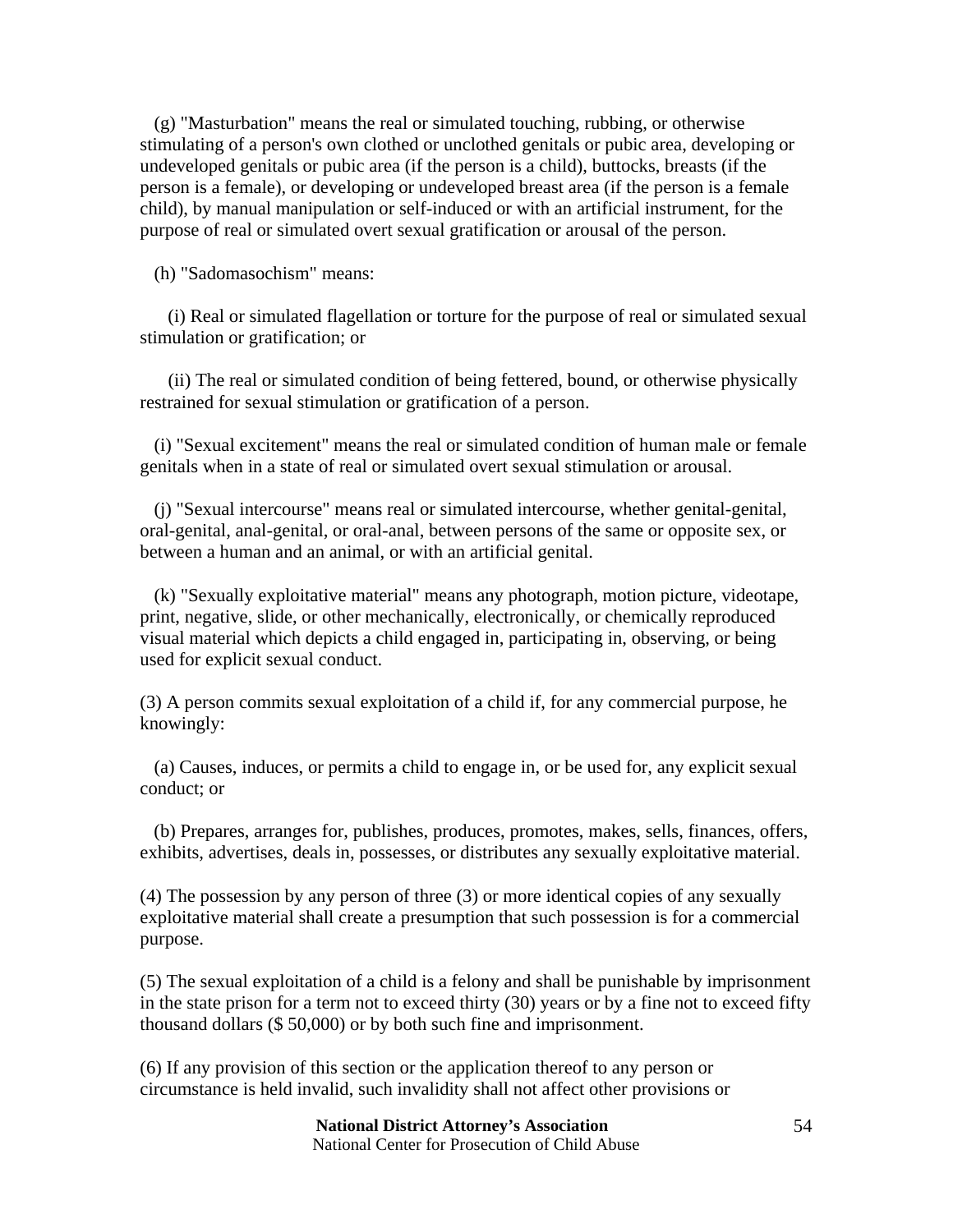applications of this section which can be given effect without the invalid provision or application, and to this end the provisions of this section are declared to be severable.

#### **IDAHO CODE ANN. § 18-1507A (2010). Possession of sexually exploitative material for other than a commercial purpose**

(1) It is the policy of the legislature in enacting this section to protect children from the physical and psychological damage caused by their being used in photographic representations of sexual conduct which involves children. It is, therefore, the intent of the legislature to penalize possession of photographic representations of sexual conduct which involves children in order to protect the identity of children who are victimized by involvement in the photographic representations, and to protect children from future involvement in photographic representations of sexual conduct.

(2) Every person who knowingly and willfully has in his possession any sexually exploitative material as defined in section 18-1507, Idaho Code, for other than a commercial purpose, is guilty of a felony, and shall be punished by imprisonment in the state prison for a period not to exceed ten (10) years and by a fine not to exceed ten thousand dollars (\$ 10,000).

# **ILLINOIS**

### **325 ILL. COMP. STAT. ANN. § 720 ILCS 5/11-20.1 (2010). Child pornography**

(a) A person commits the offense of child pornography who:

(1) films, videotapes, photographs, or otherwise depicts or portrays by means of any similar visual medium or reproduction or depicts by computer any child whom he knows or reasonably should know to be under the age of 18 or any severely or profoundly mentally retarded person where such child or severely or profoundly mentally retarded person is:

 (i) actually or by simulation engaged in any act of sexual penetration or sexual conduct with any person or animal; or

 (ii) actually or by simulation engaged in any act of sexual penetration or sexual conduct involving the sex organs of the child or severely or profoundly mentally retarded person and the mouth, anus, or sex organs of another person or animal; or which involves the mouth, anus or sex organs of the child or severely or profoundly mentally retarded person and the sex organs of another person or animal; or

(iii) actually or by simulation engaged in any act of masturbation; or

**National District Attorney's Association**  National Center for Prosecution of Child Abuse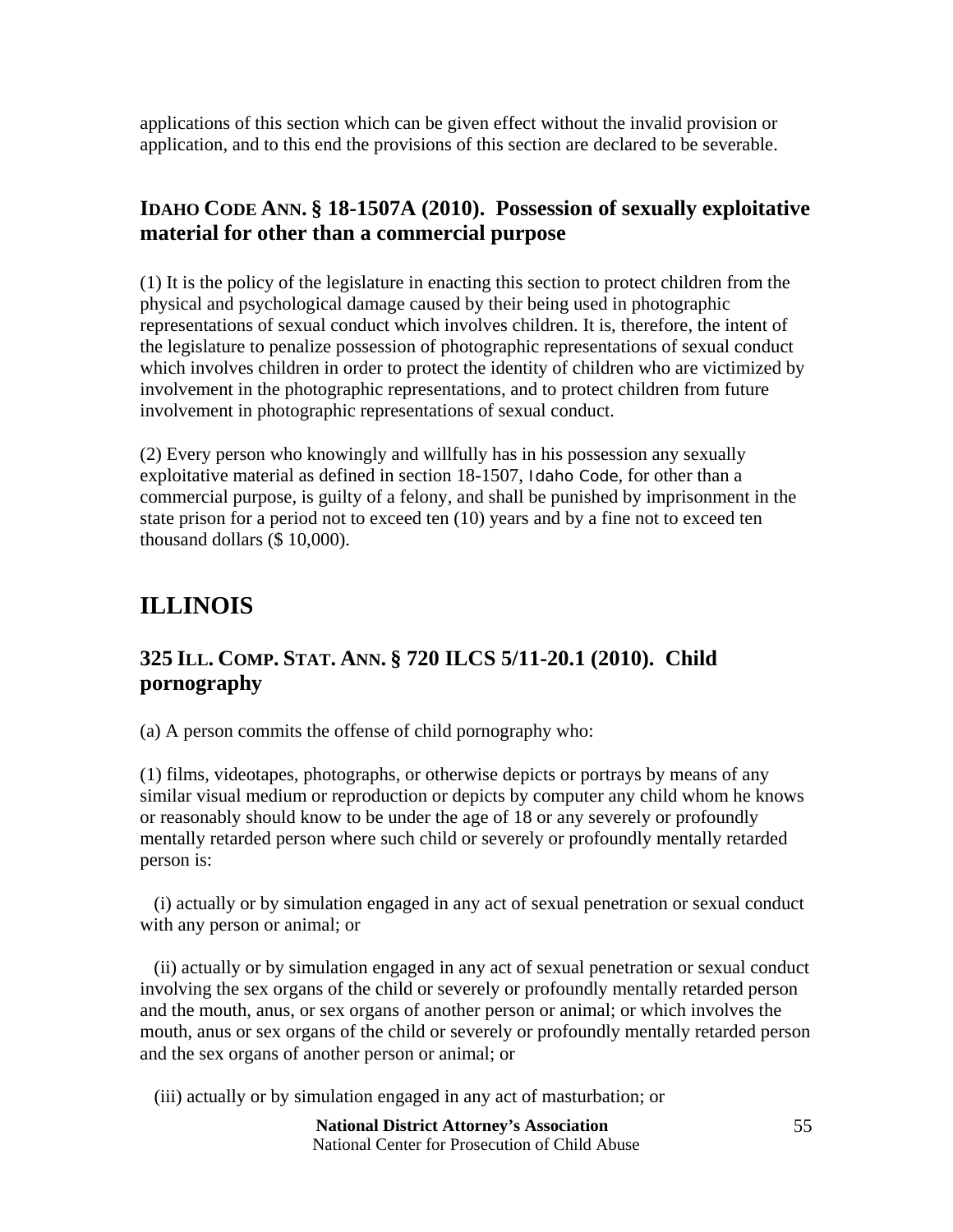(iv) actually or by simulation portrayed as being the object of, or otherwise engaged in, any act of lewd fondling, touching, or caressing involving another person or animal; or

 (v) actually or by simulation engaged in any act of excretion or urination within a sexual context; or

 (vi) actually or by simulation portrayed or depicted as bound, fettered, or subject to sadistic, masochistic, or sadomasochistic abuse in any sexual context; or

 (vii) depicted or portrayed in any pose, posture or setting involving a lewd exhibition of the unclothed or transparently clothed genitals, pubic area, buttocks, or, if such person is female, a fully or partially developed breast of the child or other person; or

(2) with the knowledge of the nature or content thereof, reproduces, disseminates, offers to disseminate, exhibits or possesses with intent to disseminate any film, videotape, photograph or other similar visual reproduction or depiction by computer of any child or severely or profoundly mentally retarded person whom the person knows or reasonably should know to be under the age of 18 or to be a severely or profoundly mentally retarded person, engaged in any activity described in subparagraphs (i) through (vii) of paragraph (1) of this subsection; or

(3) with knowledge of the subject matter or theme thereof, produces any stage play, live performance, film, videotape or other similar visual portrayal or depiction by computer which includes a child whom the person knows or reasonably should know to be under the age of 18 or a severely or profoundly mentally retarded person engaged in any activity described in subparagraphs (i) through (vii) of paragraph (1) of this subsection; or

(4) solicits, uses, persuades, induces, entices, or coerces any child whom he knows or reasonably should know to be under the age of 18 or a severely or profoundly mentally retarded person to appear in any stage play, live presentation, film, videotape, photograph or other similar visual reproduction or depiction by computer in which the child or severely or profoundly mentally retarded person is or will be depicted, actually or by simulation, in any act, pose or setting described in subparagraphs (i) through (vii) of paragraph (1) of this subsection; or

(5) is a parent, step-parent, legal guardian or other person having care or custody of a child whom the person knows or reasonably should know to be under the age of 18 or a severely or profoundly mentally retarded person and who knowingly permits, induces, promotes, or arranges for such child or severely or profoundly mentally retarded person to appear in any stage play, live performance, film, videotape, photograph or other similar visual presentation, portrayal or simulation or depiction by computer of any act or activity described in subparagraphs (i) through (vii) of paragraph (1) of this subsection; or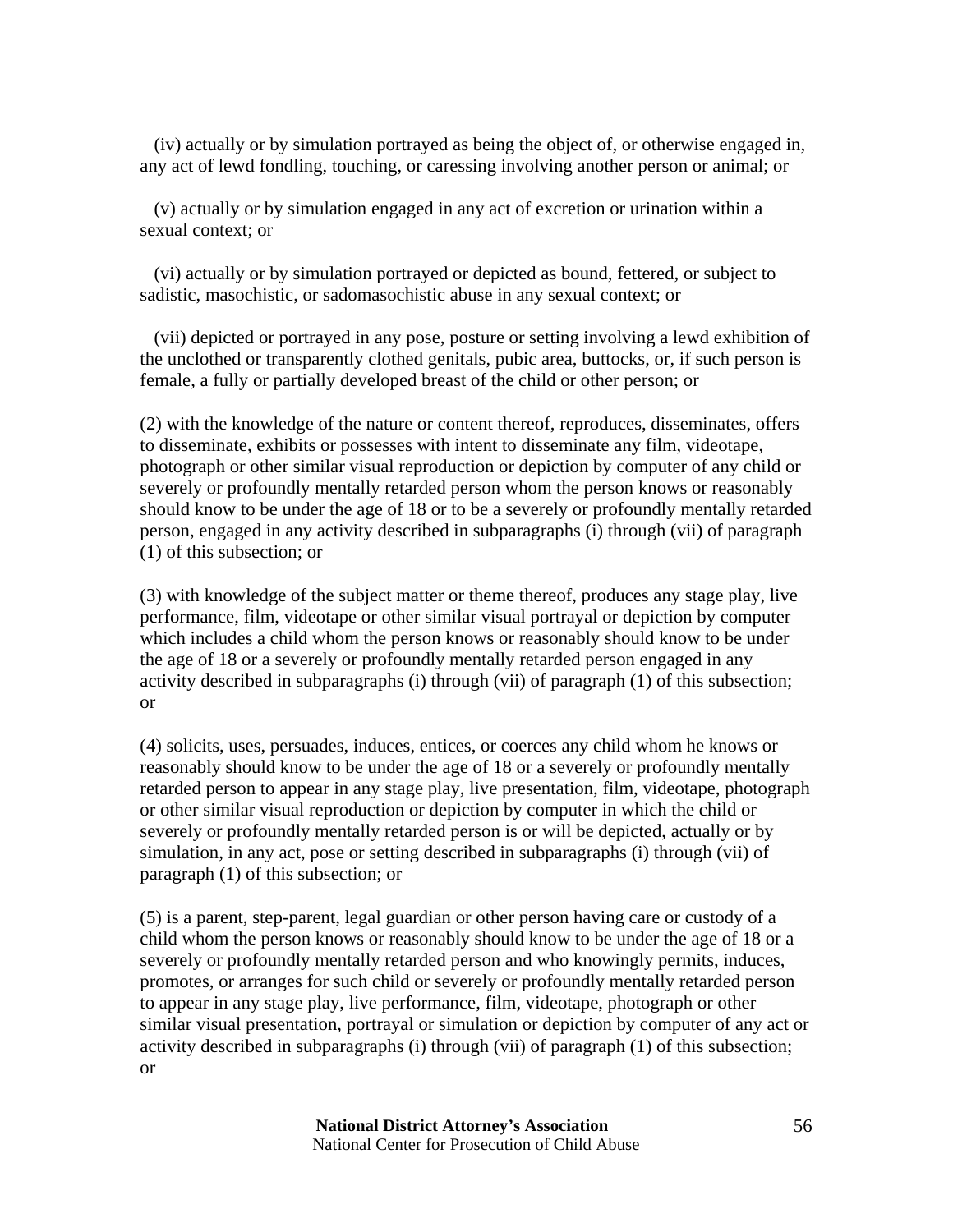(6) with knowledge of the nature or content thereof, possesses any film, videotape, photograph or other similar visual reproduction or depiction by computer of any child or severely or profoundly mentally retarded person whom the person knows or reasonably should know to be under the age of 18 or to be a severely or profoundly mentally retarded person, engaged in any activity described in subparagraphs (i) through (vii) of paragraph (1) of this subsection; or

(7) solicits, uses, persuades, induces, entices, or coerces a person to provide a child under the age of 18 or a severely or profoundly mentally retarded person to appear in any videotape, photograph, film, stage play, live presentation, or other similar visual reproduction or depiction by computer in which the child or severely or profoundly mentally retarded person will be depicted, actually or by simulation, in any act, pose, or setting described in subparagraphs (i) through (vii) of paragraph (1) of this subsection.

(b)(1) It shall be an affirmative defense to a charge of child pornography that the defendant reasonably believed, under all of the circumstances, that the child was 18 years of age or older or that the person was not a severely or profoundly mentally retarded person but only where, prior to the act or acts giving rise to a prosecution under this Section, he took some affirmative action or made a bonafide inquiry designed to ascertain whether the child was 18 years of age or older or that the person was not a severely or profoundly mentally retarded person and his reliance upon the information so obtained was clearly reasonable.

(2) (Blank).

(3) The charge of child pornography shall not apply to the performance of official duties by law enforcement or prosecuting officers or persons employed by law enforcement or prosecuting agencies, court personnel or attorneys, nor to bonafide treatment or professional education programs conducted by licensed physicians, psychologists or social workers.

(4) Possession by the defendant of more than one of the same film, videotape or visual reproduction or depiction by computer in which child pornography is depicted shall raise a rebuttable presumption that the defendant possessed such materials with the intent to disseminate them.

(5) The charge of child pornography does not apply to a person who does not voluntarily possess a film, videotape, or visual reproduction or depiction by computer in which child pornography is depicted. Possession is voluntary if the defendant knowingly procures or receives a film, videotape, or visual reproduction or depiction for a sufficient time to be able to terminate his or her possession.

(c) Violation of paragraph  $(1)$ ,  $(4)$ ,  $(5)$ , or  $(7)$  of subsection  $(a)$  is a Class 1 felony with a mandatory minimum fine of \$ 2,000 and a maximum fine of \$ 100,000. Violation of paragraph (3) of subsection (a) is a Class 1 felony with a mandatory minimum fine of  $$$ 1500 and a maximum fine of \$ 100,000. Violation of paragraph (2) of subsection (a) is a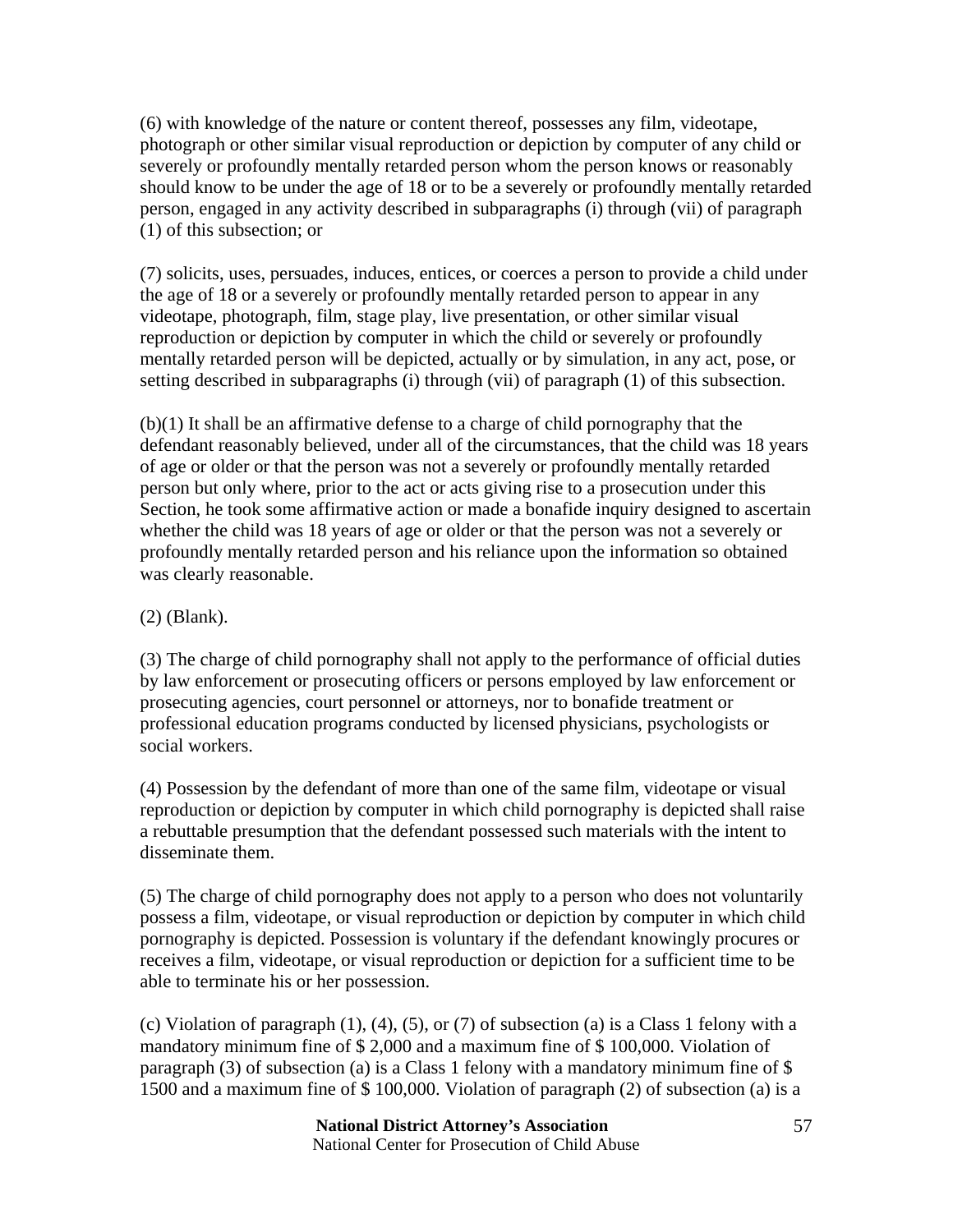Class 1 felony with a mandatory minimum fine of \$ 1000 and a maximum fine of \$ 100,000. Violation of paragraph (6) of subsection (a) is a Class 3 felony with a mandatory minimum fine of \$ 1000 and a maximum fine of \$ 100,000.

(d) If a person is convicted of a second or subsequent violation of this Section within 10 years of a prior conviction, the court shall order a presentence psychiatric examination of the person. The examiner shall report to the court whether treatment of the person is necessary.

(e) Any film, videotape, photograph or other similar visual reproduction or depiction by computer which includes a child under the age of 18 or a severely or profoundly mentally retarded person engaged in any activity described in subparagraphs (i) through (vii) or paragraph 1 of subsection (a), and any material or equipment used or intended for use in photographing, filming, printing, producing, reproducing, manufacturing, projecting, exhibiting, depiction by computer, or disseminating such material shall be seized and forfeited in the manner, method and procedure provided by Section 36-1 of this Code [720 ILCS 5/36-1] for the seizure and forfeiture of vessels, vehicles and aircraft.

(e-5) Upon the conclusion of a case brought under this Section, the court shall seal all evidence depicting a victim or witness that is sexually explicit. The evidence may be unsealed and viewed, on a motion of the party seeking to unseal and view the evidence, only for good cause shown and in the discretion of the court. The motion must expressly set forth the purpose for viewing the material. The State's attorney and the victim, if possible, shall be provided reasonable notice of the hearing on the motion to unseal the evidence. Any person entitled to notice of a hearing under this subsection (e-5) may object to the motion.

(f) Definitions. For the purposes of this Section:

(1) "Disseminate" means (i) to sell, distribute, exchange or transfer possession, whether with or without consideration or (ii) to make a depiction by computer available for distribution or downloading through the facilities of any telecommunications network or through any other means of transferring computer programs or data to a computer.

(2) "Produce" means to direct, promote, advertise, publish, manufacture, issue, present or show.

(3) "Reproduce" means to make a duplication or copy.

(4) "Depict by computer" means to generate or create, or cause to be created or generated, a computer program or data that, after being processed by a computer either alone or in conjunction with one or more computer programs, results in a visual depiction on a computer monitor, screen, or display.

(5) "Depiction by computer" means a computer program or data that, after being processed by a computer either alone or in conjunction with one or more computer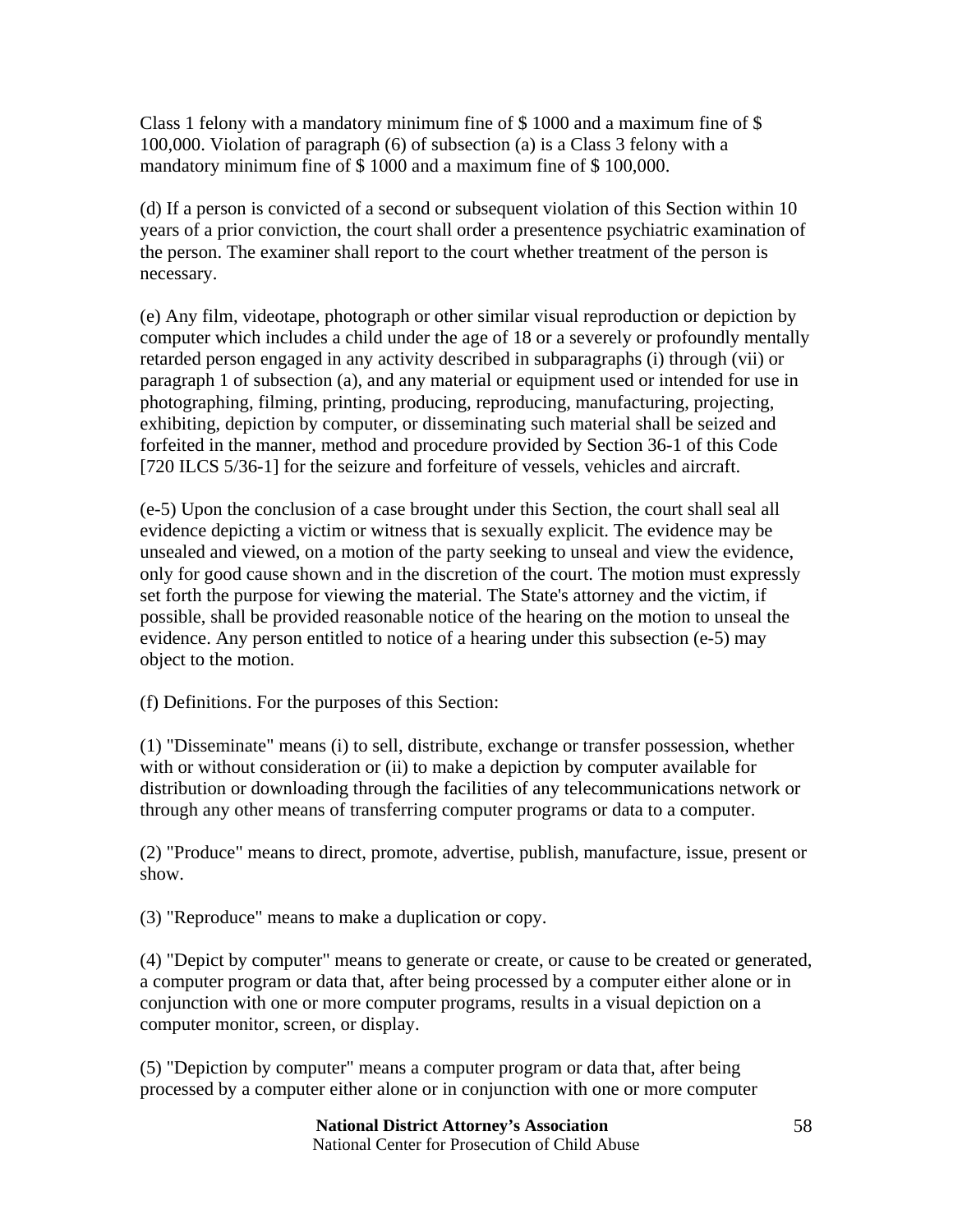programs, results in a visual depiction on a computer monitor, screen, or display.

(6) "Computer", "computer program", and "data" have the meanings ascribed to them in Section 16D-2 of this Code [720 ILCS 5/16D-2].

(7) "Child" includes a film, videotape, photograph, or other similar visual medium or reproduction or depiction by computer that is, or appears to be, that of a person, either in part, or in total, under the age of 18, regardless of the method by which the film, videotape, photograph, or other similar visual medium or reproduction or depiction by computer is created, adopted, or modified to appear as such. "Child" also includes a film, videotape, photograph, or other similar visual medium or reproduction or depiction by computer that is advertised, promoted, presented, described, or distributed in such a manner that conveys the impression that the film, videotape, photograph, or other similar visual medium or reproduction or depiction by computer is of a person under the age of 18.

(8) "Sexual penetration" and "sexual conduct" have the meanings ascribed to them in Section 12-12 of this Code [720 ILCS 5/12-12].

(g) Re-enactment; findings; purposes.

(1) The General Assembly finds and declares that:

 (i) Section 50-5 of Public Act 88-680, effective January 1, 1995, contained provisions amending the child pornography statute, Section 11-20.1 of the Criminal Code of 1961 [720 ILCS 5/11-20.1]. Section 50-5 also contained other provisions [720 ILCS 5/50-5].

 (ii) In addition, Public Act 88-680 was entitled "AN ACT to create a Safe Neighborhoods Law". (A) Article 5 was entitled JUVENILE JUSTICE and amended the Juvenile Court Act of 1987 [705 ILCS 405/1-1 et seq.]. (B) Article 15 was entitled GANGS and amended various provisions of the Criminal Code of 1961 [720 ILCS 5/1-1 et seq.] and the Unified Code of Corrections [730 ILCS 5/1-1-1 et seq.]. (C) Article 20 was entitled ALCOHOL ABUSE and amended various provisions of the Illinois Vehicle Code [625 ILCS 5/1-100 et seq.]. (D) Article 25 was entitled DRUG ABUSE and amended the Cannabis Control Act [720 ILCS 550/1 et seq.] and the Illinois Controlled Substances Act [720 ILCS 570/100 et seq.]. (E) Article 30 was entitled FIREARMS and amended the Criminal Code of 1961 [720 ILCS 5/1-1 et seq.] and the Code of Criminal Procedure of 1963 [725 ILCS 5/100-1 et seq.]. (F) Article 35 amended the Criminal Code of 1961 [720 ILCS 5/1-1 et seq.], the Rights of Crime Victims and Witnesses Act [725 ILCS 120/1 et seq.], and the Unified Code of Corrections [730 ILCS 5/1-1-1 et seq.]. (G) Article 40 amended the Criminal Code of 1961 [720 ILCS 5/1-1 et seq.] to increase the penalty for compelling organization membership of persons. (H) Article 45 created the Secure Residential Youth Care Facility Licensing Act [730 ILCS 175/45-1 et seq.] and amended the State Finance Act [30 ILCS 105/1 et seq.], the Juvenile Court Act of 1987 [705 ILCS 405/1-1 et seq.], the Unified Code of Corrections [730 ILCS 5/1-1-1 et seq.], and the Private Correctional Facility Moratorium Act [730 ILCS 140/1 et seq.]. (I)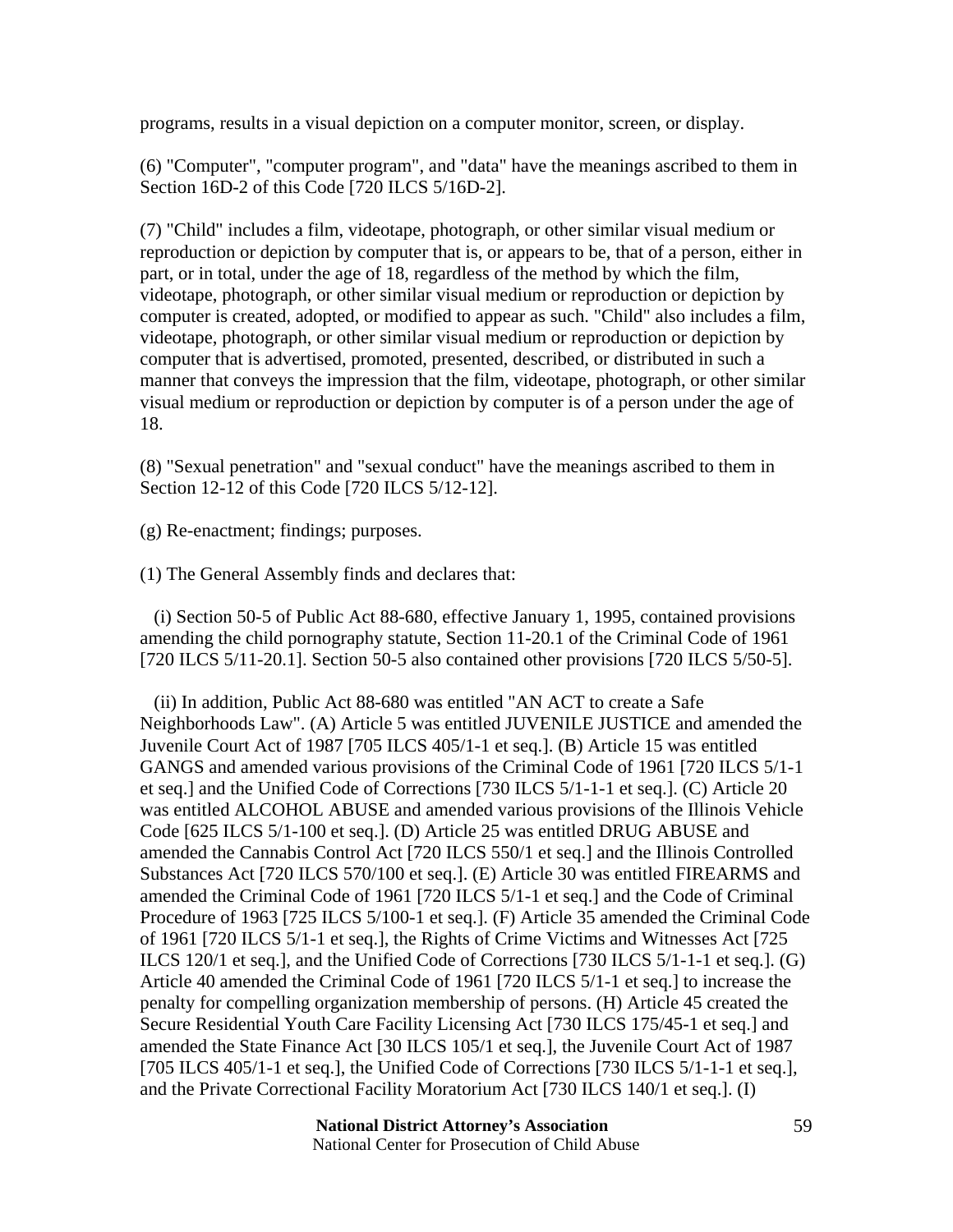Article 50 amended the WIC Vendor Management Act [410 ILCS 255/1 et seq.], the Firearm Owners Identification Card Act [430 ILCS 65/0.01 et seq.], the Juvenile Court Act of 1987 [705 ILCS 405/1-1 et seq.], the Criminal Code of 1961 [720 ILCS 5/1-1 et seq.], the Wrongs to Children Act [720 ILCS 150/0.01 et seq.], and the Unified Code of Corrections [730 ILCS 5/1-1-1 et seq.].

 (iii) On September 22, 1998, the Third District Appellate Court in People v. Dainty, 701 N.E. 2d 118, ruled that Public Act 88-680 violates the single subject clause of the Illinois Constitution (Article IV, Section 8 (d)) and was unconstitutional in its entirety. As of the time this amendatory Act of 1999 [P.A. 91-54] was prepared, People v. Dainty was still subject to appeal.

 (iv) Child pornography is a vital concern to the people of this State and the validity of future prosecutions under the child pornography statute of the Criminal Code of 1961 [720 ILCS 5/1-1 et seq.] is in grave doubt.

(2) It is the purpose of this amendatory Act of 1999 [P.A. 91-54] to prevent or minimize any problems relating to prosecutions for child pornography that may result from challenges to the constitutional validity of Public Act 88-680 by re-enacting the Section relating to child pornography that was included in Public Act 88-680.

(3) This amendatory Act of 1999 [P.A. 91-54] re-enacts Section 11-20.1 of the Criminal Code of 1961 [720 ILCS 5/11-20.1], as it has been amended. This re-enactment is intended to remove any question as to the validity or content of that Section; it is not intended to supersede any other Public Act that amends the text of the Section as set forth in this amendatory Act of 1999 [P.A. 91-54]. The material is shown as existing text (i.e., without underscoring) because, as of the time this amendatory Act of 1999 [P.A. 91-54] was prepared, People v. Dainty was subject to appeal to the Illinois Supreme Court.

(4) The re-enactment by this amendatory Act of 1999 [P.A. 91-54] of Section 11-20.1 of the Criminal Code of 1961 [720 ILCS 5/11-20.1] relating to child pornography that was amended by Public Act 88-680 is not intended, and shall not be construed, to imply that Public Act 88-680 is invalid or to limit or impair any legal argument concerning whether those provisions were substantially re-enacted by other Public Acts.

#### **325 ILL. COMP. STAT. ANN. § 720 ILCS 5/11-20.3 (2010). Aggravated child pornography**

(a) A person commits the offense of aggravated child pornography who:

(1) films, videotapes, photographs, or otherwise depicts or portrays by means of any similar visual medium or reproduction or depicts by computer any child whom he or she knows or reasonably should know to be under the age of 13 years where such child is:

 (i) actually or by simulation engaged in any act of sexual penetration or sexual conduct with any person or animal; or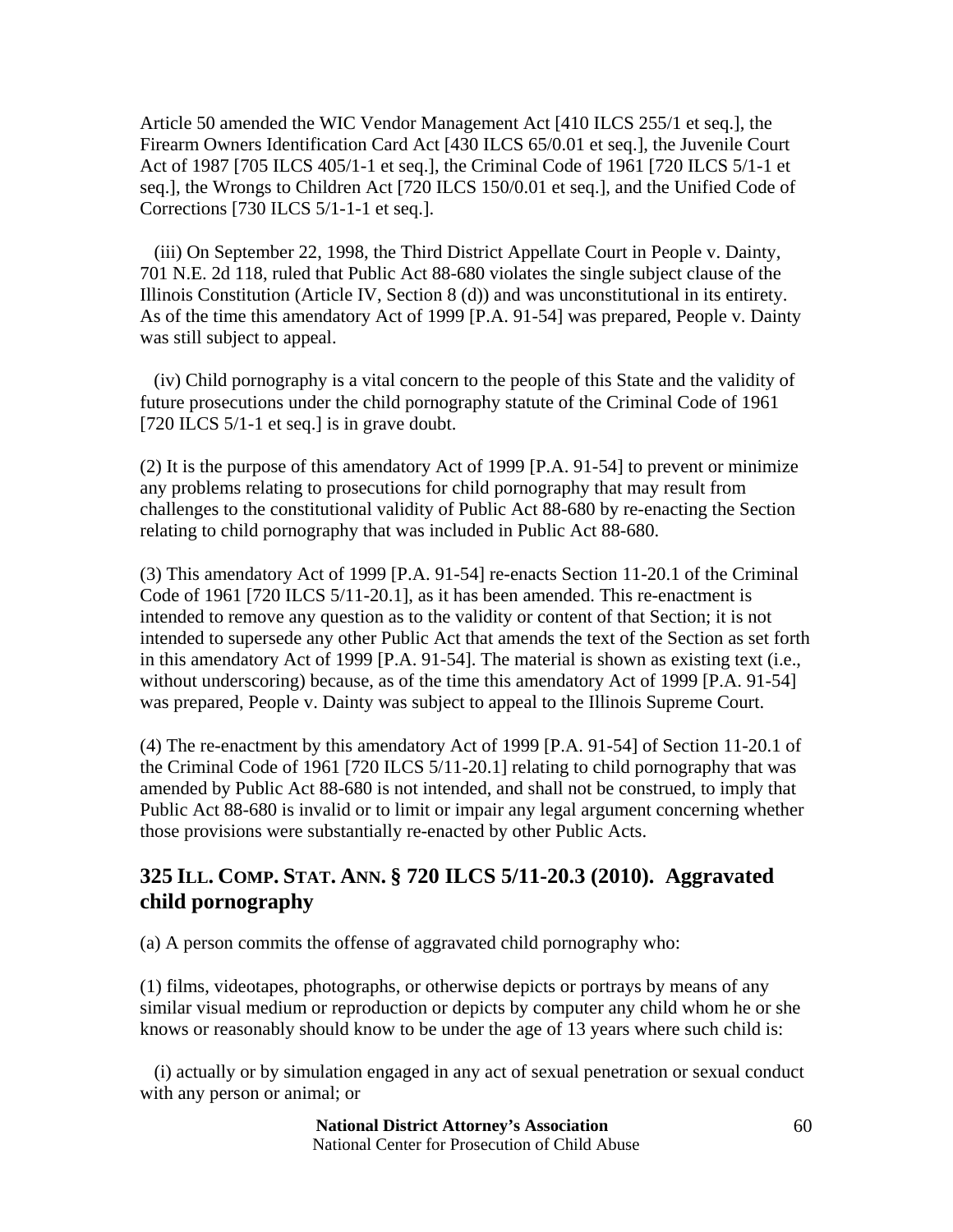(ii) actually or by simulation engaged in any act of sexual penetration or sexual conduct involving the sex organs of the child and the mouth, anus, or sex organs of another person or animal; or which involves the mouth, anus or sex organs of the child and the sex organs of another person or animal; or

(iii) actually or by simulation engaged in any act of masturbation; or

 (iv) actually or by simulation portrayed as being the object of, or otherwise engaged in, any act of lewd fondling, touching, or caressing involving another person or animal; or

 (v) actually or by simulation engaged in any act of excretion or urination within a sexual context; or

 (vi) actually or by simulation portrayed or depicted as bound, fettered, or subject to sadistic, masochistic, or sadomasochistic abuse in any sexual context; or

 (vii) depicted or portrayed in any pose, posture or setting involving a lewd exhibition of the unclothed or transparently clothed genitals, pubic area, buttocks, or, if such person is female, a fully or partially developed breast of the child or other person; or

(2) with the knowledge of the nature or content thereof, reproduces, disseminates, offers to disseminate, exhibits or possesses with intent to disseminate any film, videotape, photograph or other similar visual reproduction or depiction by computer of any child whom the person knows or reasonably should know to be under the age of 13 engaged in any activity described in subparagraphs (i) through (vii) of paragraph (1) of this subsection; or

(3) with knowledge of the subject matter or theme thereof, produces any stage play, live performance, film, videotape or other similar visual portrayal or depiction by computer which includes a child whom the person knows or reasonably should know to be under the age of 13 engaged in any activity described in subparagraphs (i) through (vii) of paragraph (1) of this subsection; or

(4) solicits, uses, persuades, induces, entices, or coerces any child whom he or she knows or reasonably should know to be under the age of 13 to appear in any stage play, live presentation, film, videotape, photograph or other similar visual reproduction or depiction by computer in which the child or severely or profoundly mentally retarded person is or will be depicted, actually or by simulation, in any act, pose or setting described in subparagraphs (i) through (vii) of paragraph (1) of this subsection; or

(5) is a parent, step-parent, legal guardian or other person having care or custody of a child whom the person knows or reasonably should know to be under the age of 13 and who knowingly permits, induces, promotes, or arranges for such child to appear in any stage play, live performance, film, videotape, photograph or other similar visual presentation, portrayal or simulation or depiction by computer of any act or activity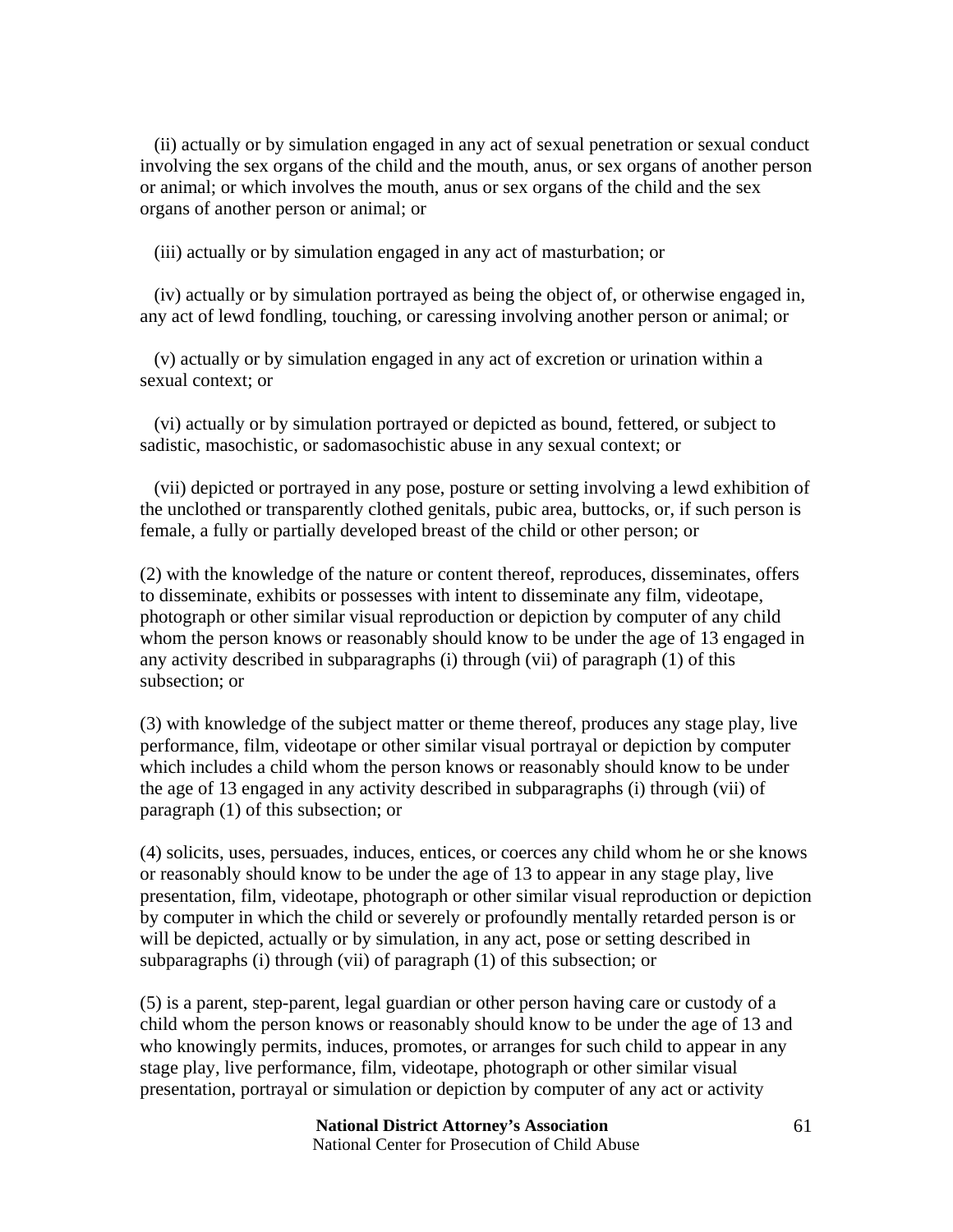described in subparagraphs (i) through (vii) of paragraph (1) of this subsection; or

(6) with knowledge of the nature or content thereof, possesses any film, videotape, photograph or other similar visual reproduction or depiction by computer of any child whom the person knows or reasonably should know to be under the age of 13 engaged in any activity described in subparagraphs (i) through (vii) of paragraph (1) of this subsection; or

(7) solicits, or knowingly uses, persuades, induces, entices, or coerces a person to provide a child under the age of 13 to appear in any videotape, photograph, film, stage play, live presentation, or other similar visual reproduction or depiction by computer in which the child will be depicted, actually or by simulation, in any act, pose, or setting described in subparagraphs (i) through (vii) of paragraph (1) of this subsection.

(b)(1) It shall be an affirmative defense to a charge of aggravated child pornography that the defendant reasonably believed, under all of the circumstances, that the child was 13 years of age or older, but only where, prior to the act or acts giving rise to a prosecution under this Section, he or she took some affirmative action or made a bonafide inquiry designed to ascertain whether the child was 13 years of age or older and his or her reliance upon the information so obtained was clearly reasonable.

(2) The charge of aggravated child pornography shall not apply to the performance of official duties by law enforcement or prosecuting officers or persons employed by law enforcement or prosecuting agencies, court personnel or attorneys, nor to bonafide treatment or professional education programs conducted by licensed physicians, psychologists or social workers.

(3) If the defendant possessed more than 3 of the same film, videotape or visual reproduction or depiction by computer in which aggravated child pornography is depicted, then the trier of fact may infer that the defendant possessed such materials with the intent to disseminate them.

(4) The charge of aggravated child pornography does not apply to a person who does not voluntarily possess a film, videotape, or visual reproduction or depiction by computer in which aggravated child pornography is depicted. Possession is voluntary if the defendant knowingly procures or receives a film, videotape, or visual reproduction or depiction for a sufficient time to be able to terminate his or her possession.

(c) Sentence: (1) A person who commits a violation of paragraph  $(1)$ ,  $(2)$ ,  $(3)$ ,  $(4)$ ,  $(5)$ , or (7) of subsection (a) is guilty of a Class X felony with a mandatory minimum fine of \$ 2,000 and a maximum fine of \$ 100,000.

(2) A person who commits a violation of paragraph (6) of subsection (a) is guilty of a Class 2 felony with a mandatory minimum fine of \$ 1000 and a maximum fine of \$ 100,000.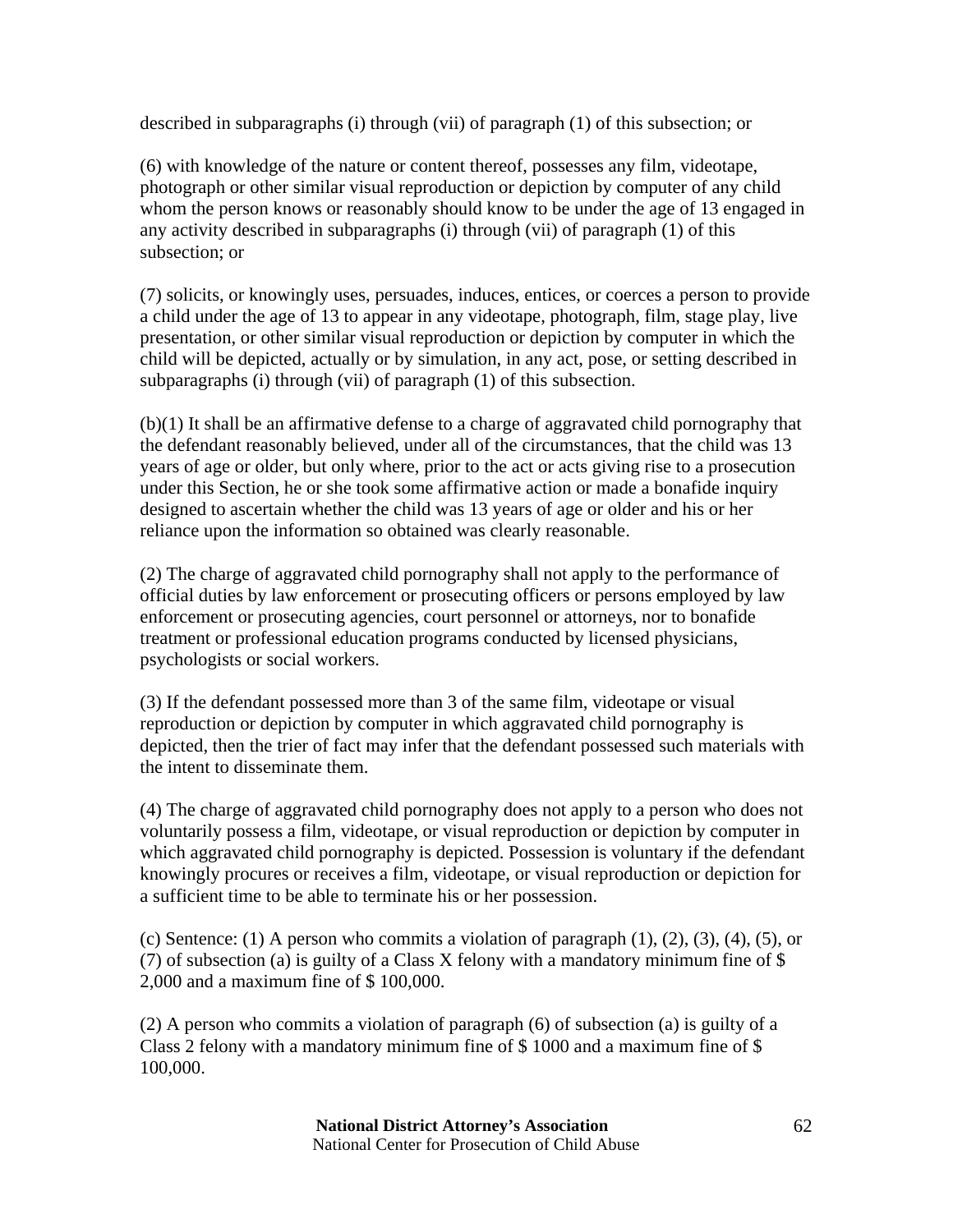$(3)$  A person who commits a violation of paragraph  $(1)$ ,  $(2)$ ,  $(3)$ ,  $(4)$ ,  $(5)$ , or  $(7)$  of subsection (a) where the defendant has previously been convicted under the laws of this State or any other state of the offense of child pornography, aggravated child pornography, aggravated criminal sexual abuse, aggravated criminal sexual assault, predatory criminal sexual assault of a child, or any of the offenses formerly known as rape, deviate sexual assault, indecent liberties with a child, or aggravated indecent liberties with a child where the victim was under the age of 18 years or an offense that is substantially equivalent to those offenses, is guilty of a Class X felony for which the person shall be sentenced to a term of imprisonment of not less than 9 years with a mandatory minimum fine of \$ 2,000 and a maximum fine of \$ 100,000.

(4) A person who commits a violation of paragraph (6) of subsection (a) where the defendant has previously been convicted under the laws of this State or any other state of the offense of child pornography, aggravated child pornography, aggravated criminal sexual abuse, aggravated criminal sexual assault, predatory criminal sexual assault of a child, or any of the offenses formerly known as rape, deviate sexual assault, indecent liberties with a child, or aggravated indecent liberties with a child where the victim was under the age of 18 years or an offense that is substantially equivalent to those offenses, is guilty of a Class 1 felony with a mandatory minimum fine of \$ 1000 and a maximum fine of \$ 100,000.

(d) If a person is convicted of a second or subsequent violation of this Section within 10 years of a prior conviction, the court shall order a presentence psychiatric examination of the person. The examiner shall report to the court whether treatment of the person is necessary.

(e) Any film, videotape, photograph or other similar visual reproduction or depiction by computer which includes a child under the age of 13 engaged in any activity described in subparagraphs (i) through (vii) of paragraph (1) of subsection (a), and any material or equipment used or intended for use in photographing, filming, printing, producing, reproducing, manufacturing, projecting, exhibiting, depiction by computer, or disseminating such material shall be seized and forfeited in the manner, method and procedure provided by Section 36-1 of this Code [720 ILCS 5/36-1] for the seizure and forfeiture of vessels, vehicles and aircraft.

(e-5) Upon the conclusion of a case brought under this Section, the court shall seal all evidence depicting a victim or witness that is sexually explicit. The evidence may be unsealed and viewed, on a motion of the party seeking to unseal and view the evidence, only for good cause shown and in the discretion of the court. The motion must expressly set forth the purpose for viewing the material. The State's attorney and the victim, if possible, shall be provided reasonable notice of the hearing on the motion to unseal the evidence. Any person entitled to notice of a hearing under this subsection (e-5) may object to the motion.

(f) Definitions. For the purposes of this Section: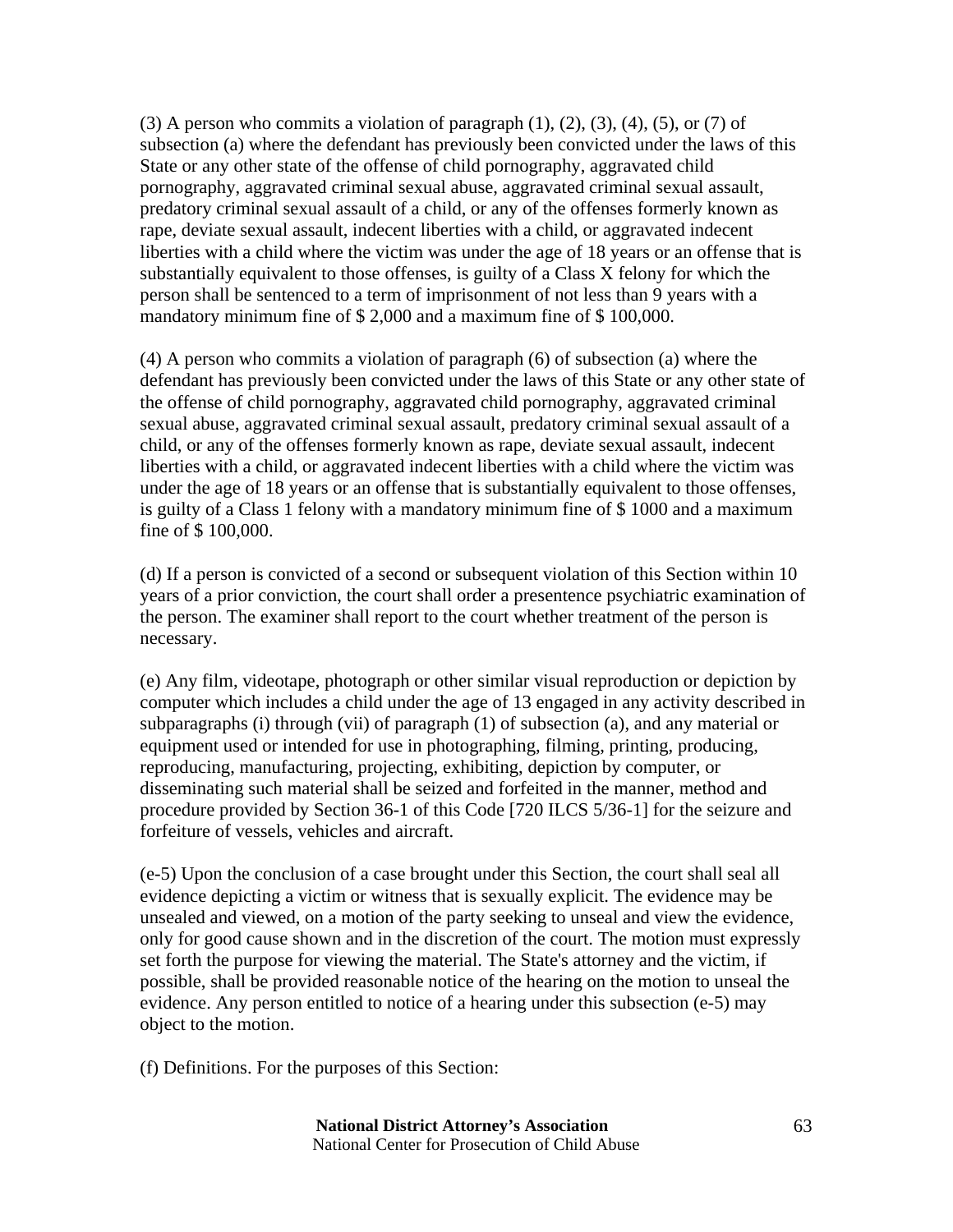(1) "Disseminate" means (i) to sell, distribute, exchange or transfer possession, whether with or without consideration or (ii) to make a depiction by computer available for distribution or downloading through the facilities of any telecommunications network or through any other means of transferring computer programs or data to a computer.

(2) "Produce" means to direct, promote, advertise, publish, manufacture, issue, present or show.

(3) "Reproduce" means to make a duplication or copy.

(4) "Depict by computer" means to generate or create, or cause to be created or generated, a computer program or data that, after being processed by a computer either alone or in conjunction with one or more computer programs, results in a visual depiction on a computer monitor, screen, or display.

(5) "Depiction by computer" means a computer program or data that, after being processed by a computer either alone or in conjunction with one or more computer programs, results in a visual depiction on a computer monitor, screen, or display.

(6) "Computer", "computer program", and "data" have the meanings ascribed to them in Section 16D-2 of this Code [720 ILCS 5/16D-2].

(7) For the purposes of this Section, "child" means a person, either in part or in total, under the age of 13, regardless of the method by which the film, videotape, photograph, or other similar visual medium or reproduction or depiction by computer is created, adopted, or modified to appear as such.

(8) "Sexual penetration" and "sexual conduct" have the meanings ascribed to them in Section 12-12 of this Code [720 ILCS 5/12-12].

(g) When a charge of aggravated child pornography is brought, the age of the child is an element of the offense to be resolved by the trier of fact as either exceeding or not exceeding the age in question. The trier of fact can rely on its own everyday observations and common experiences in making this determination.

#### **325 ILL. COMP. STAT. ANN. § 720 ILCS 5/11-23 (2010). Posting of identifying or graphic information on a pornographic Internet site or possessing graphic information with pornographic material**

Sec. 11-23. Posting of identifying or graphic information on a pornographic Internet site or possessing graphic information with pornographic material. (a) A person at least 17 years of age who discloses on an adult obscenity or child pornography Internet site the name, address, telephone number, or e-mail address of a person under 17 years of age at the time of the commission of the offense or of a person at least 17 years of age without the consent of the person at least 17 years of age is guilty of the offense of posting of identifying information on a pornographic Internet site.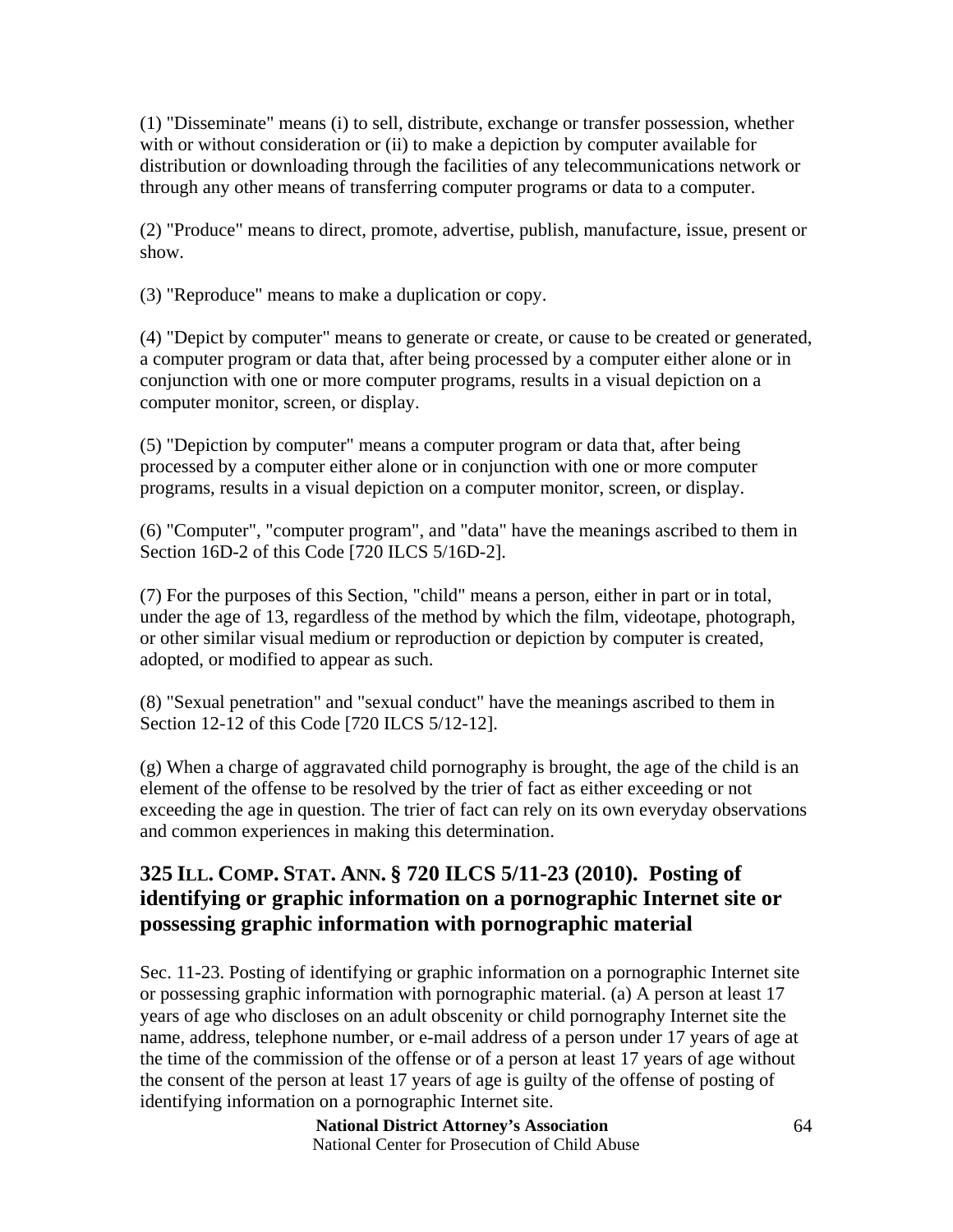(a-5) Any person who places, posts, reproduces, or maintains on an adult obscenity or child pornography Internet site a photograph, video, or digital image of a person under 18 years of age that is not child pornography under Section 11-20.1 [720 ILCS 5/11-201.], without the knowledge and consent of the person under 18 years of age, is guilty of the offense of posting of graphic information on a pornographic Internet site. This provision applies even if the person under 18 years of age is fully or properly clothed in the photograph, video, or digital image.

(a-10) Any person who places, posts, reproduces, or maintains on an adult obscenity or child pornography Internet site, or possesses with obscene or child pornographic material a photograph, video, or digital image of a person under 18 years of age in which the child is posed in a suggestive manner with the focus or concentration of the image on the child's clothed genitals, clothed pubic area, clothed buttocks area, or if the child is female, the breast exposed through transparent clothing, and the photograph, video, or digital image is not child pornography under Section 11-20.1 [720 ILCS 5/11-201.], is guilty of posting of graphic information on a pornographic Internet site or possessing graphic information with pornographic material.

(b) Sentence. A person who violates subsection (a) of this Section is guilty of a Class 4 felony if the victim is at least years of age at the time of the offense and a Class 3 felony if the victim is under 17 years of age at the time of the offense. A person who violates subsection (a-5) of this Section is guilty of a Class 4 felony. A person who violates subsection (a-10) of this Section is guilty of a Class 3 felony.

(c) Definitions. For purposes of this Section:

(1) "Adult obscenity or child pornography Internet site" means a site on the Internet that contains material that is obscene as defined in Section 11-20 of this Code [720 ILCS 5/11-20] or that is child pornography as defined in Section 11-20.1 of this Code [720 ILCS 5/11-20.1].

(2) "Internet" includes the World Wide Web, electronic mail, a news group posting, or Internet file transfer.

## **INDIANA**

### **IND. CODE ANN. § 35-42-4-4 (2010). Child exploitation.**

(a) As used in this section:

"Disseminate" means to transfer possession for free or for a consideration.

"Matter" has the same meaning as in IC 35-49-1-3.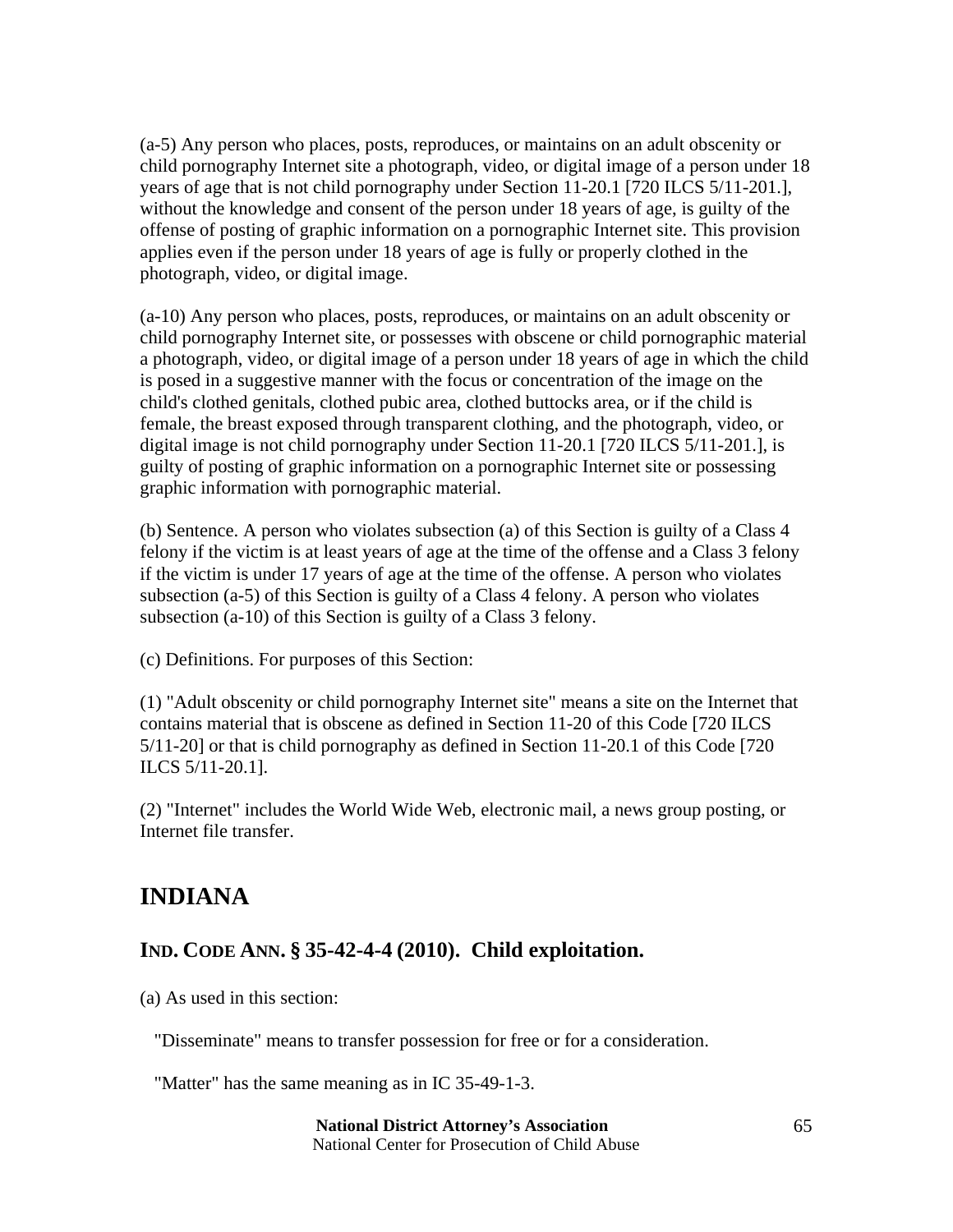"Performance" has the same meaning as in IC 35-49-1-7.

 "Sexual conduct" means sexual intercourse, deviate sexual conduct, exhibition of the uncovered genitals intended to satisfy or arouse the sexual desires of any person, sadomasochistic abuse, sexual intercourse or deviate sexual conduct with an animal, or any fondling or touching of a child by another person or of another person by a child intended to arouse or satisfy the sexual desires of either the child or the other person.

(b) A person who knowingly or intentionally:

 (1) manages, produces, sponsors, presents, exhibits, photographs, films, videotapes, or creates a digitized image of any performance or incident that includes sexual conduct by a child under eighteen (18) years of age;

 (2) disseminates, exhibits to another person, offers to disseminate or exhibit to another person, or sends or brings into Indiana for dissemination or exhibition matter that depicts or describes sexual conduct by a child under eighteen (18) years of age; or

 (3) makes available to another person a computer, knowing that the computer's fixed drive or peripheral device contains matter that depicts or describes sexual conduct by a child less than eighteen (18) years of age;

commits child exploitation, a Class C felony.

(c) A person who knowingly or intentionally possesses:

- (1) a picture;
- (2) a drawing;
- (3) a photograph;
- (4) a negative image;
- (5) undeveloped film;
- (6) a motion picture;
- (7) a videotape;
- (8) a digitized image; or
- (9) any pictorial representation;

that depicts or describes sexual conduct by a child who the person knows is less than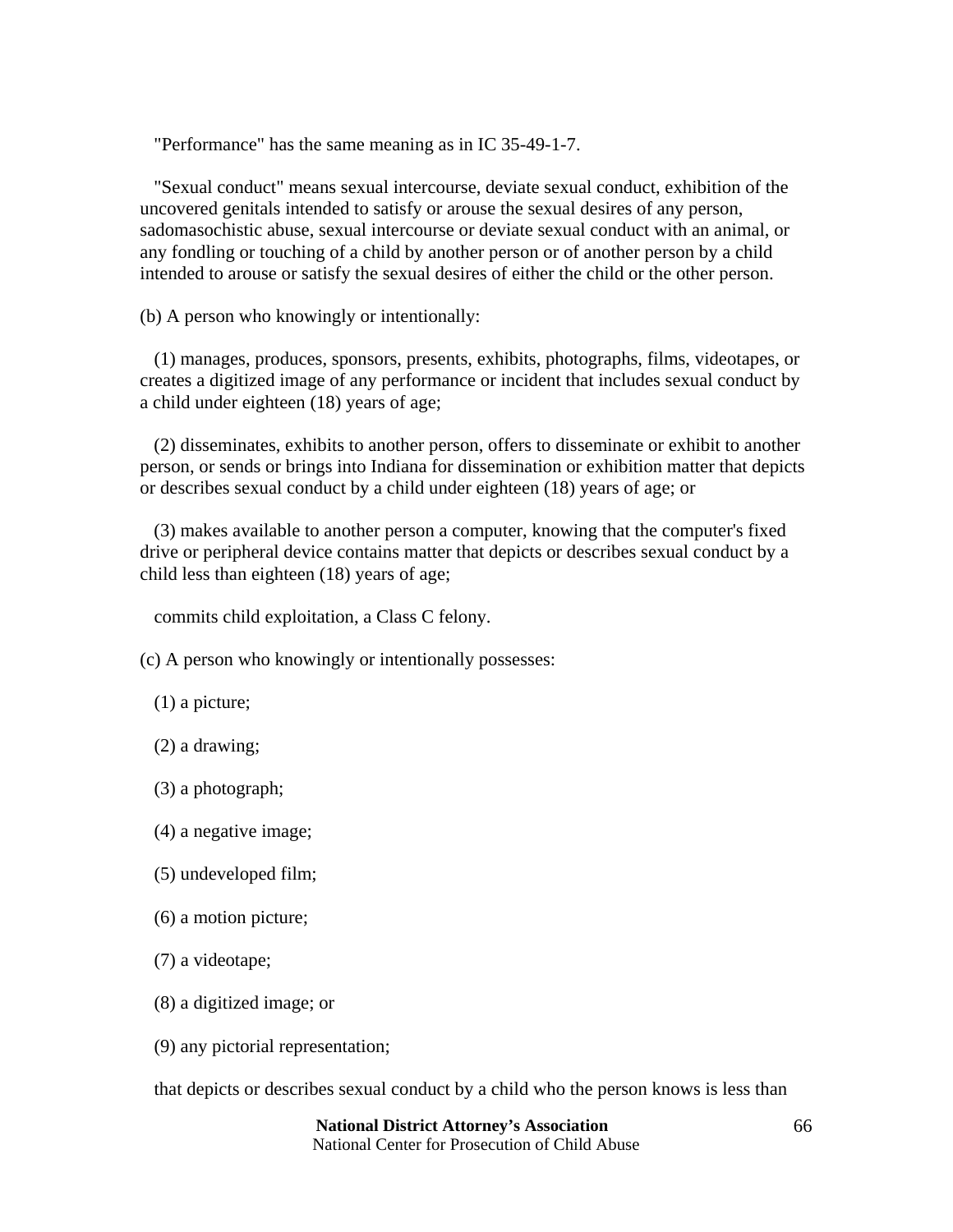sixteen (16) years of age or who appears to be less than sixteen (16) years of age, and that lacks serious literary, artistic, political, or scientific value commits possession of child pornography, a Class D felony.

(d) Subsections (b) and (c) do not apply to a bona fide school, museum, or public library that qualifies for certain property tax exemptions under IC 6-1.1-10, or to an employee of such a school, museum, or public library acting within the scope of the employee's employment when the possession of the listed materials is for legitimate scientific or educational purposes.

# **IOWA**

### **IOWA CODE § 728.1 (2010). Definitions**

As used in this chapter, unless the context otherwise requires:

1. "Disseminate" means to transfer possession, with or without consideration.

2. "Knowingly" means being aware of the character of the matter.

3. "Material" means any book, magazine, newspaper or other printed or written material or any picture, drawing, photograph, motion picture, or other pictorial representation or any statue or other figure, or any recording, transcription or mechanical, chemical or electrical reproduction or any other articles, equipment, machines or materials.

4. "Minor" means any person under the age of eighteen.

5. "Obscene material" is any material depicting or describing the genitals, sex acts, masturbation, excretory functions or sadomasochistic abuse which the average person, taking the material as a whole and applying contemporary community standards with respect to what is suitable material for minors, would find appeals to the prurient interest and is patently offensive; and the material, taken as a whole, lacks serious literary, scientific, political or artistic value.

6. "Place of business" means the premises of a business required to obtain a sales tax permit pursuant to chapter 423, the premises of a nonprofit or not-for-profit organization, and the premises of an establishment which is open to the public at large or where entrance is limited by a cover charge or membership requirement.

7. Unless otherwise provided, "prohibited sexual act" means any of the following:

a. A sex act as defined in section 702.17.

b. An act of bestiality involving a minor.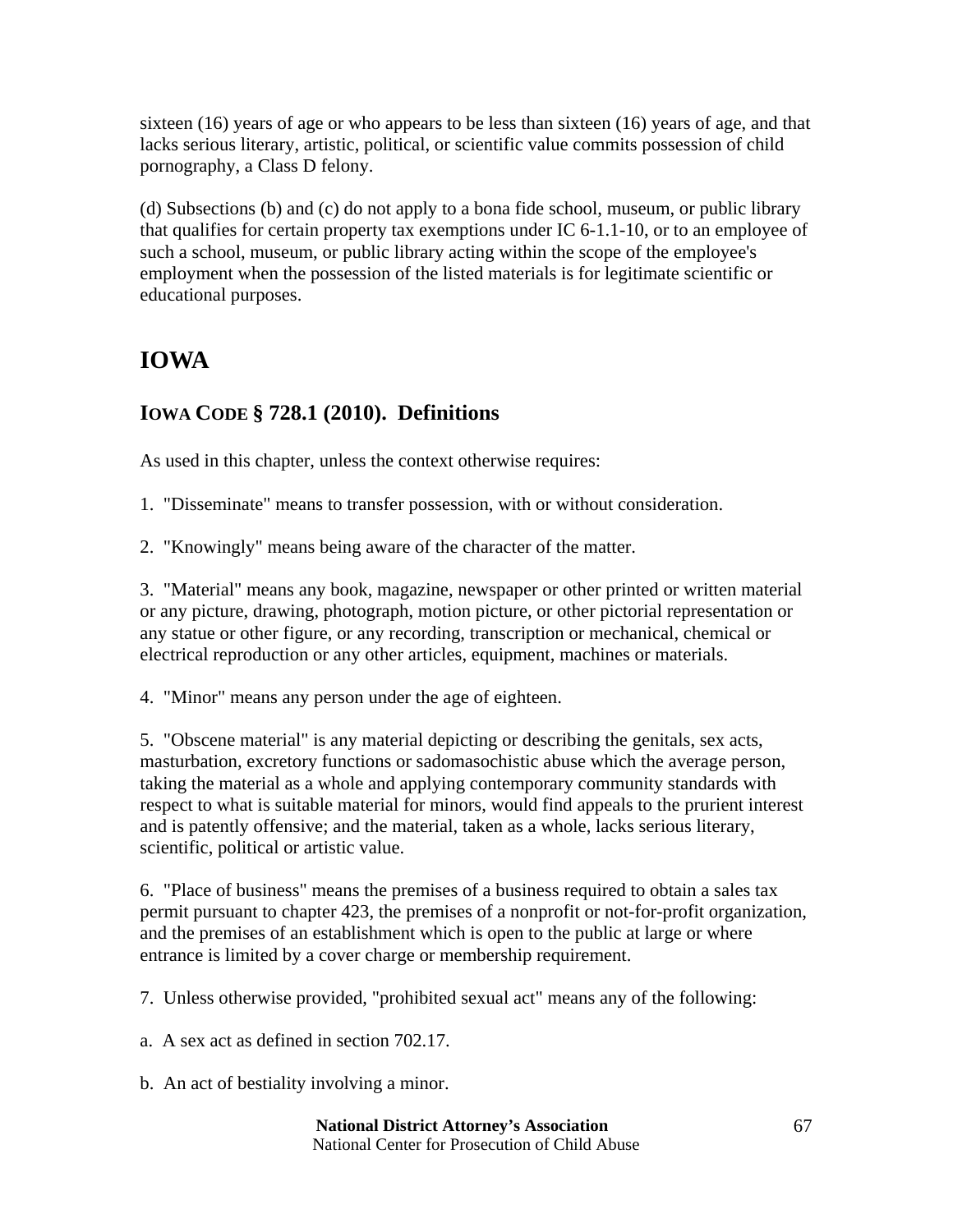c. Fondling or touching the pubes or genitals of a minor.

d. Fondling or touching the pubes or genitals of a person by a minor.

e. Sadomasochistic abuse of a minor for the purpose of arousing or satisfying the sexual desires of a person who may view a depiction of the abuse.

f. Sadomasochistic abuse of a person by a minor for the purpose of arousing or satisfying the sexual desires of a person who may view a depiction of the abuse.

g. Nudity of a minor for the purpose of arousing or satisfying the sexual desires of a person who may view a depiction of the nude minor.

8. "Promote" means to procure, manufacture, issue, sell, give, provide, lend, mail, deliver, transfer, transmute, transmit, publish, distribute, circulate, disseminate, present, exhibit, or advertise, or to offer or agree to do any of these acts.

9. "Sadomasochistic abuse" means the infliction of physical or mental pain upon a person or the condition of a person being fettered, bound or otherwise physically restrained.

10. "Sex act" means any sexual contact, actual or simulated, either natural or deviate, between two or more persons, or between a person and an animal, by penetration of the penis into the vagina or anus, or by contact between the mouth or tongue and genitalia or anus, or by contact between a finger of one person and the genitalia of another person or by use of artificial sexual organs or substitutes therefor in contact with the genitalia or anus.

### **IOWA CODE § 728.12 (2010). Sexual exploitation of a minor**

1. It shall be unlawful to employ, use, persuade, induce, entice, coerce, solicit, knowingly permit, or otherwise cause or attempt to cause a minor to engage in a prohibited sexual act or in the simulation of a prohibited sexual act. A person must know, or have reason to know, or intend that the act or simulated act may be photographed, filmed, or otherwise preserved in a negative, slide, book, magazine, computer, computer disk, or other print or visual medium, or be preserved in an electronic, magnetic, or optical storage system, or in any other type of storage system. A person who commits a violation of this subsection commits a class "C" felony. Notwithstanding section 902.9, the court may assess a fine of not more than fifty thousand dollars for each offense under this subsection in addition to imposing any other authorized sentence.

2. It shall be unlawful to knowingly promote any material visually depicting a live performance of a minor engaging in a prohibited sexual act or in the simulation of a prohibited sexual act. A person who commits a violation of this subsection commits a class "D" felony. Notwithstanding section 902.9, the court may assess a fine of not more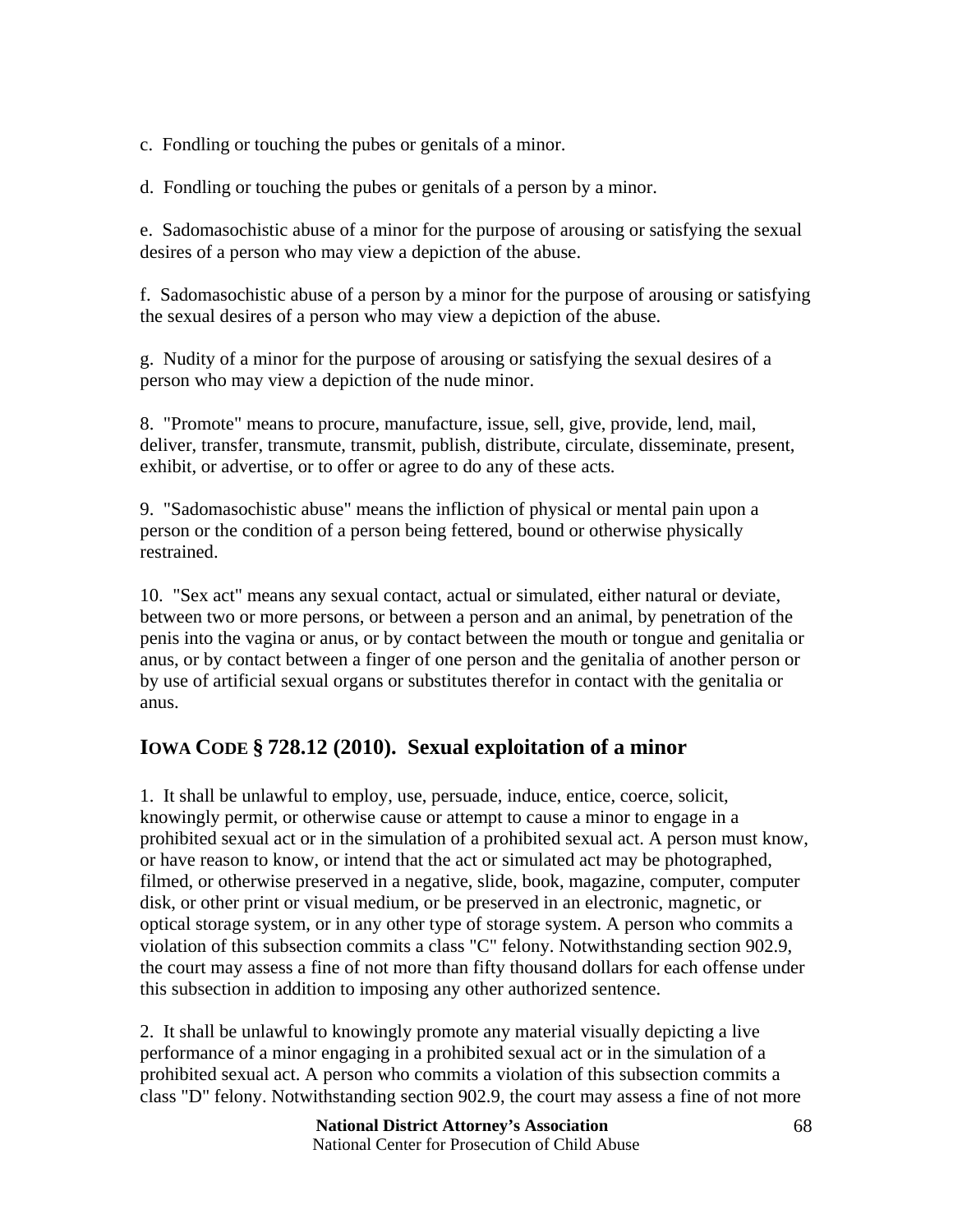than twenty-five thousand dollars for each offense under this subsection in addition to imposing any other authorized sentence.

3. It shall be unlawful to knowingly purchase or possess a negative, slide, book, magazine, computer, computer disk, or other print or visual medium, or an electronic, magnetic, or optical storage system, or any other type of storage system which depicts a minor engaging in a prohibited sexual act or the simulation of a prohibited sexual act. A person who commits a violation of this subsection commits an aggravated misdemeanor for a first offense and a class "D" felony for a second or subsequent offense. For purposes of this subsection, an offense is considered a second or subsequent offense if, prior to the person's having been convicted under this subsection, any of the following apply:

a. The person has a prior conviction or deferred judgment under this subsection.

b. The person has a prior conviction, deferred judgment, or the equivalent of a deferred judgment in another jurisdiction for an offense substantially similar to the offense defined in this subsection. The court shall judicially notice the statutes of other states that define offenses substantially similar to the offense defined in this subsection and that therefore can be considered corresponding statutes.

4. This section does not apply to law enforcement officers, court personnel, licensed physicians, licensed psychologists, or attorneys in the performance of their official duties.

# **KANSAS**

### **KAN. STAT. ANN. § 21-3516 (2009). Sexual exploitation of a child**

(a) Sexual exploitation of a child is:

(1) Except as provided in subsection (a) $(5)$ , employing, using, persuading, inducing, enticing or coercing a child under 18 years of age to engage in sexually explicit conduct for the purpose of promoting any performance;

(2) possessing any visual depiction, including any photograph, film, video picture, digital or computer generated image or picture, whether made or produced by electronic, mechanical or other means, where such visual depiction of a child under 18 years of age is shown or heard engaging in sexually explicit conduct with intent to arouse or satisfy the sexual desires or appeal to the prurient interest of the offender, the child or another;

(3) being a parent, guardian or other person having custody or control of a child under 18 years of age and knowingly permitting such child to engage in, or assist another to engage in, sexually explicit conduct for any purpose described in subsection (a)(1) or (2);

 $(4)$  except as provided in subsection  $(a)(6)$ , promoting any performance that includes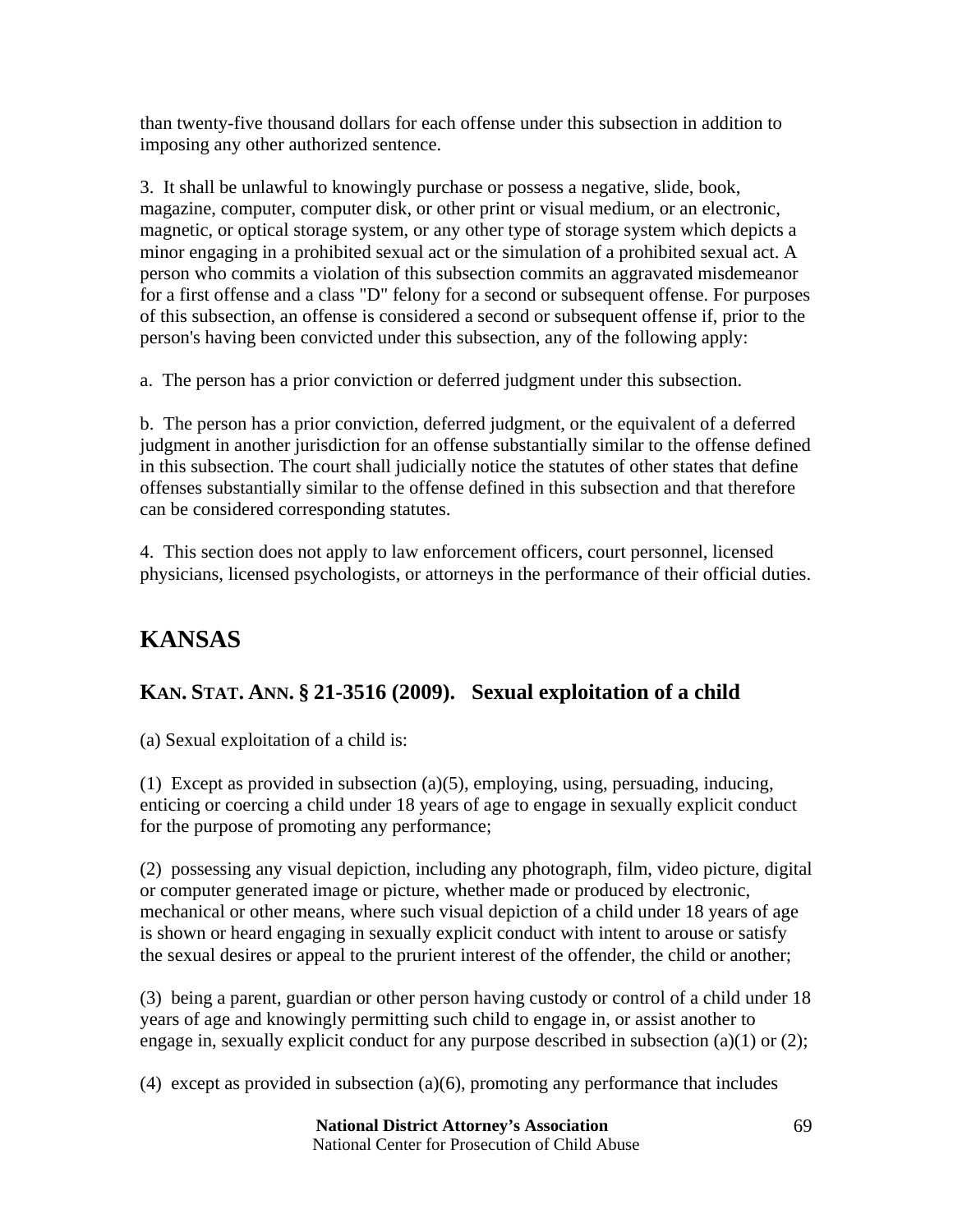sexually explicit conduct by a child under 18 years of age, knowing the character and content of the performance;

(5) employing, using, persuading, inducing, enticing or coercing a child under 14 years of age to engage in sexually explicit conduct for the purpose of promoting any performance; or

(6) promoting any performance that includes sexually explicit conduct by a child under 14 years of age, knowing the character and content of the performance.

(b) As used in this section:

(1) "Sexually explicit conduct" means actual or simulated: Exhibition in the nude; sexual intercourse or sodomy, including genital-genital, oral-genital, anal-genital or oral-anal contact, whether between persons of the same or opposite sex; masturbation; sadomasochistic abuse for the purpose of sexual stimulation; or lewd exhibition of the genitals, female breasts or pubic area of any person.

(2) "Promoting" means procuring, selling, providing, lending, mailing, delivering, transferring, transmitting, distributing, circulating, disseminating, presenting, producing, directing, manufacturing, issuing, publishing, displaying, exhibiting or advertising:

(A) For pecuniary profit; or

(B) with intent to arouse or gratify the sexual desire or appeal to the prurient interest of the offender, the child or another.

(3) "Performance" means any film, photograph, negative, slide, book, magazine or other printed or visual medium, any audio tape recording or any photocopy, video tape, video laser disk, computer hardware, software, floppy disk or any other computer related equipment or computer generated image that contains or incorporates in any manner any film, photograph, negative, photocopy, video tape or video laser disk or any play or other live presentation.

(4) "Nude" means any state of undress in which the human genitals, pubic region, buttock or female breast, at a point below the top of the areola, is less than completely and opaquely covered.

(c) Except as provided further, sexual exploitation of a child is a severity level 5, person felony. Sexual exploitation of a child as described in subsection (a)(5) or (a)(6) when the offender is 18 years of age or older is an off-grid person felony.

(d) This section shall be part of and supplemental to the Kansas criminal code.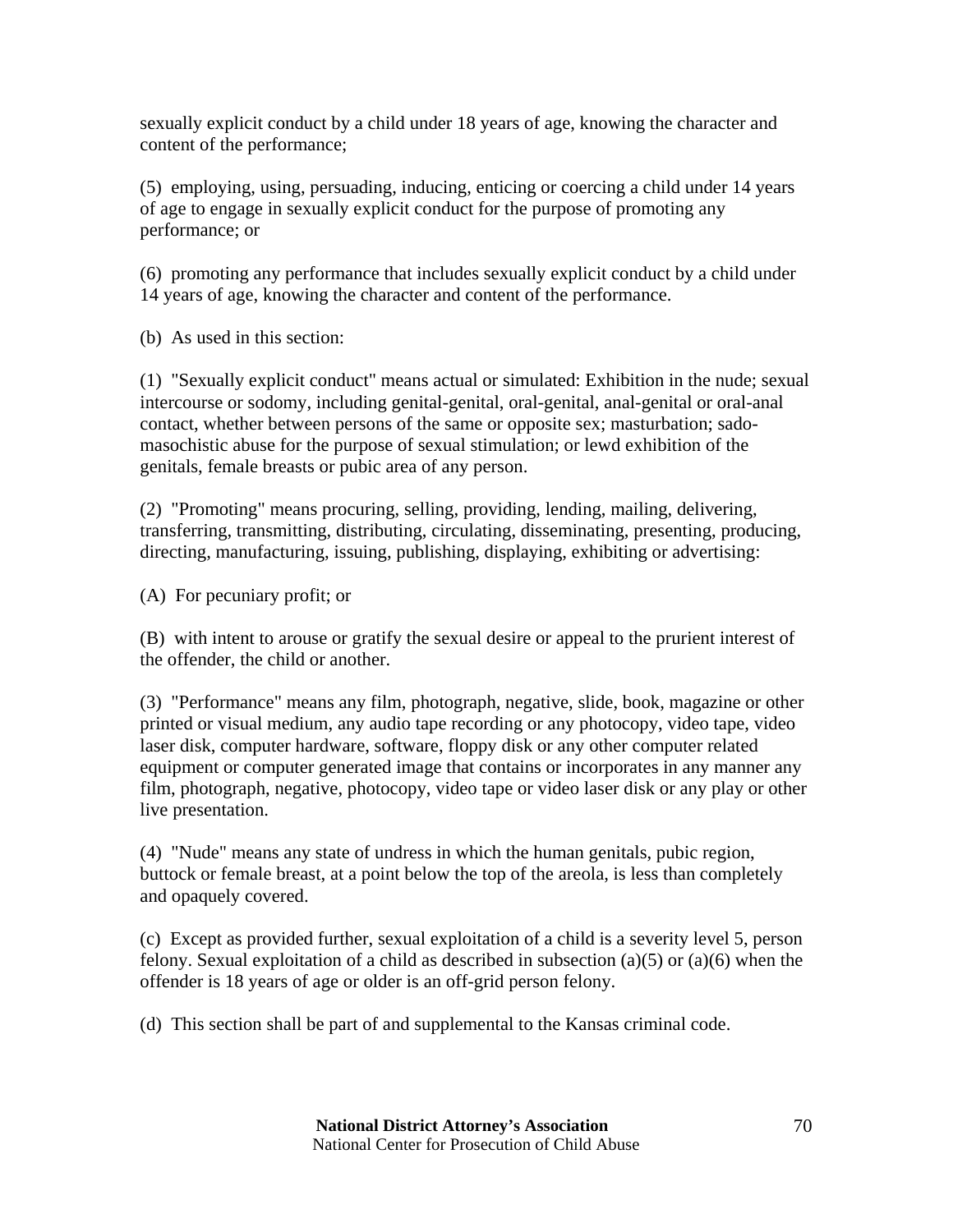# **KENTUCKY**

### **KY. REV. STAT. ANN. § 510.155 (2010). Unlawful use of electronic means to induce a minor to engage in sexual or other prohibited activities -- Prohibition of multiple convictions arising from single course of conduct**

(1) It shall be unlawful for any person to knowingly use a communications system, including computers, computer networks, computer bulletin boards, cellular telephones, or any other electronic means, for the purpose of procuring or promoting the use of a minor, or a peace officer posing as a minor if the person believes that the peace officer is a minor or is wanton or reckless in that belief, for any activity in violation of KRS 510.040, 510.050, 510.060, 510.070, 510.080, 510.090, 529.100 where that offense involves commercial sexual activity, or 530.064(1)(a), or KRS Chapter 531.

(2) No person shall be convicted of this offense and an offense specified in KRS 506.010, 506.030, 506.040, or 506.080 for a single course of conduct intended to consummate in the commission of the same offense with the same minor or peace officer.

(3) A violation of this section is punishable as a Class D felony.

#### **KY. REV. STAT. ANN. § 531.300 (2010). Definitions for KRS 531.080 and 531.310 to 531.370**

As used in KRS 531.080 and 531.310 to 531.370:

(1) "Distribute" means to transfer possession of, whether with or without consideration;

 (2) "Matter" means any book, magazine, newspaper, or other printed or written material or any picture, drawing, photograph, motion picture, or other pictorial representation or any statue or other figure, or any recording transcription or mechanical, chemical or electrical reproduction or any other articles, equipment, machines, or materials;

 (3) "Obscene" means the predominate appeal of the matter taken as a whole is to a prurient interest in sexual conduct involving minors;

(4) "Sexual conduct by a minor" means:

 (a) Acts of masturbation, homosexuality, lesbianism, beastiality, sexual intercourse, or deviant sexual intercourse, actual or simulated;

(b) Physical contact with, or willful or intentional exhibition of the genitals;

(c) Flagellation or excretion for the purpose of sexual stimulation or gratification; or

(d) The exposure, in an obscene manner, of the unclothed or apparently unclothed

#### **National District Attorney's Association**  National Center for Prosecution of Child Abuse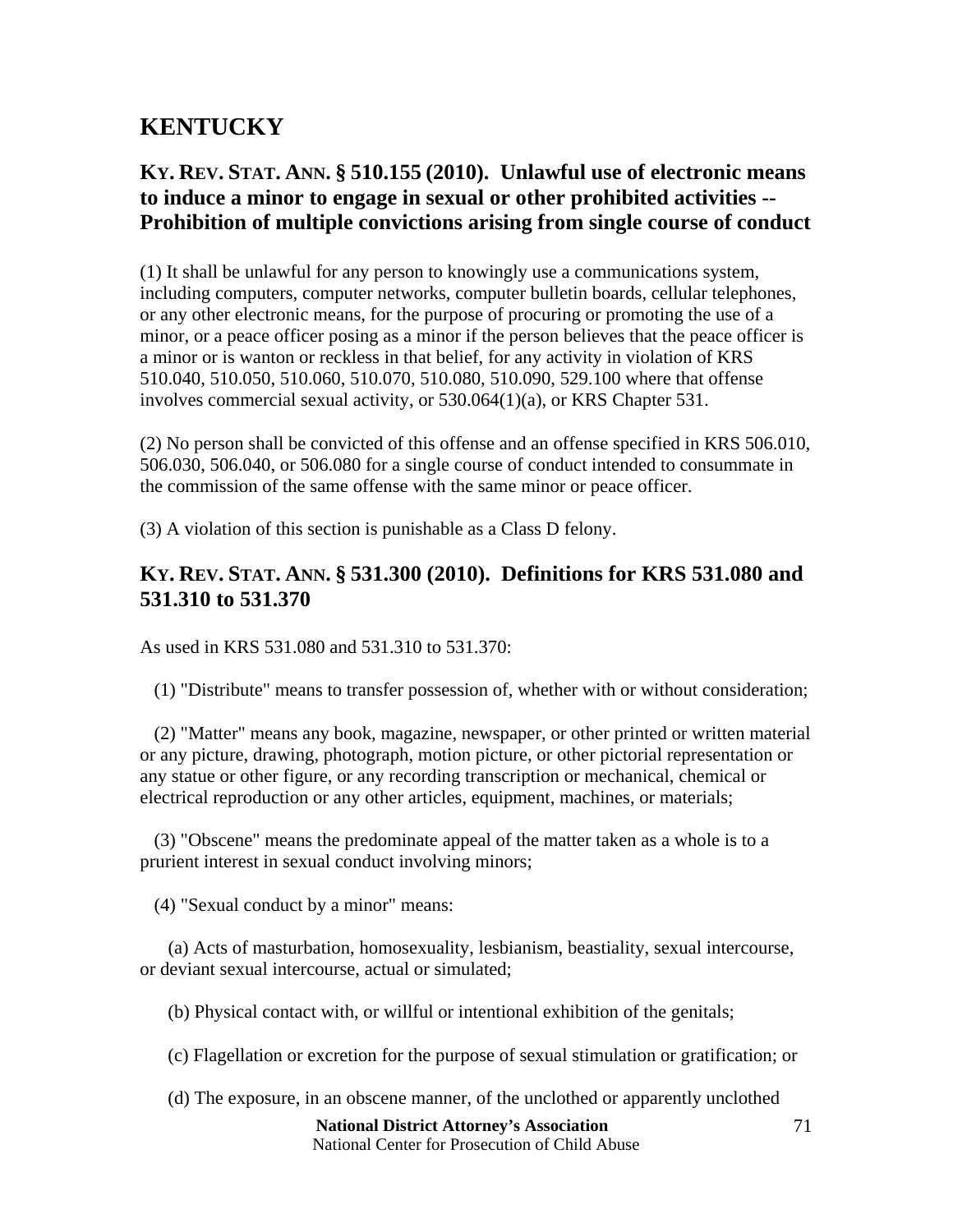human male or female genitals, pubic area or buttocks, or the female breast, whether or not subsequently obscured by a mark placed thereon, or otherwise altered, in any resulting motion picture, photograph or other visual representation, exclusive of exposure portrayed in matter of a private, family nature not intended for distribution outside the family;

 (5) "Performance" means any play, motion picture, photograph or dance. Performance also means any other visual representation exhibited before an audience;

 (6) "Sexual performance" means any performance or part thereof which includes sexual conduct by a minor; and

 (7) "Promote" means to prepare, publish, print, procure or manufacture, or to offer or agree to do the same.

#### **KY. REV. STAT. ANN. § 531.310 (2010). Use of a minor in a sexual performance**

 (1) A person is guilty of the use of a minor in a sexual performance if he employs, consents to, authorizes or induces a minor to engage in a sexual performance.

(2) Use of a minor in a sexual performance is:

 (a) A Class C felony if the minor so used is less than eighteen (18) years old at the time the minor engages in the prohibited activity;

 (b) A Class B felony if the minor so used is less than sixteen (16) years old at the time the minor engages in the prohibited activity; and

(c) A Class A felony if the minor so used incurs physical injury thereby.

#### **KY. REV. STAT. ANN. § 531.320 (2010). Promoting a sexual performance by a minor.**

(1) A person is guilty of promoting a sexual performance by a minor when, knowing the character and content thereof, he produces, directs or promotes any performance which includes sexual conduct by a minor.

(2) Promoting a sexual performance by a minor is:

 (a) A Class C felony if the minor involved in the sexual performance is less than eighteen (18) years old at the time the minor engages in the prohibited activity;

 (b) A Class B felony if the minor involved in the sexual performance is less than sixteen (16) years old at the time the minor engages in the prohibited activity; and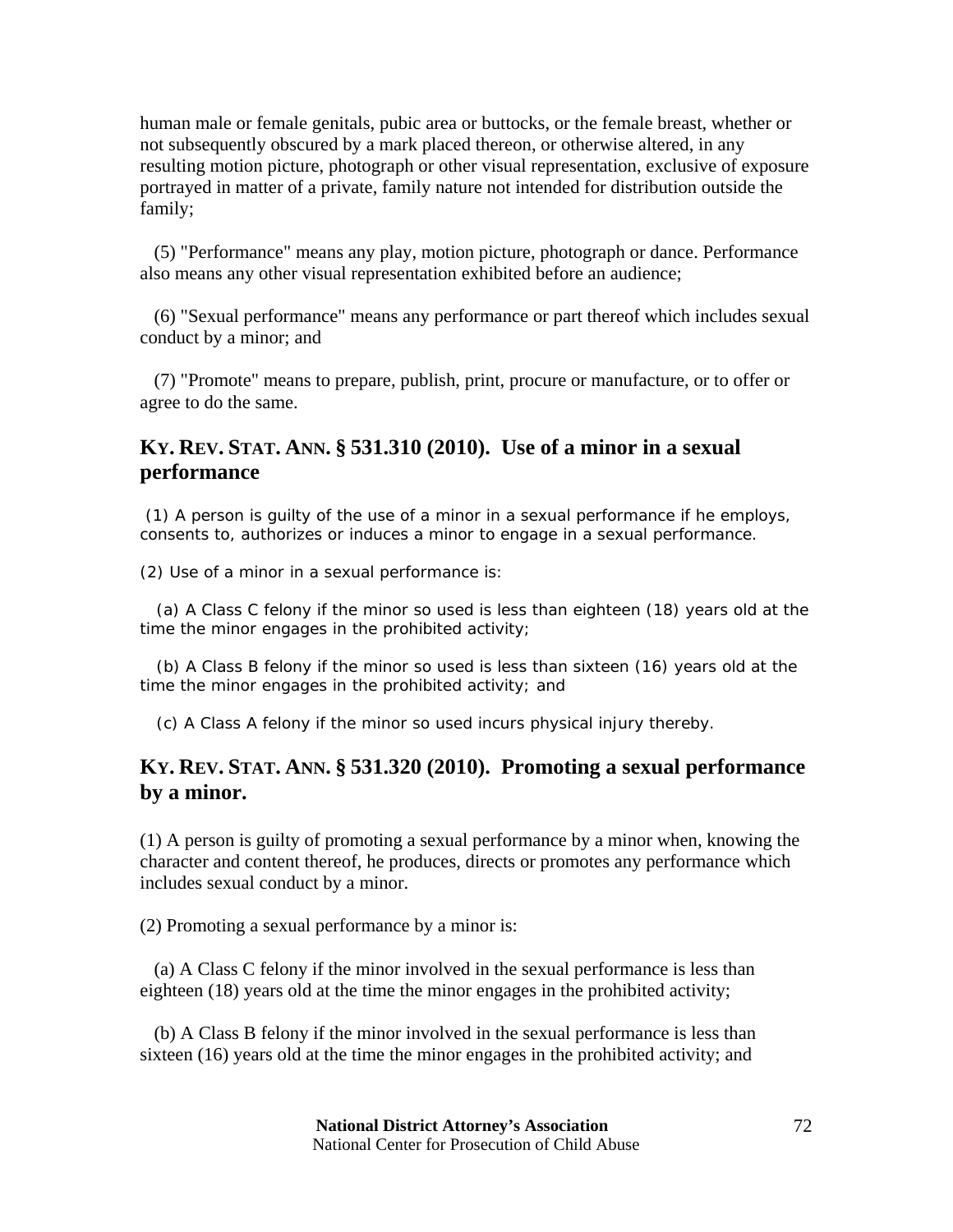(c) A Class A felony if the minor involved in the sexual performance incurs physical injury thereby.

### **KY. REV. STAT. ANN. § 531.340 (2010). Distribution of matter portraying a sexual performance by a minor**

(1) A person is guilty of distribution of matter portraying a sexual performance by a minor when, having knowledge of its content and character, he or she:

(a) Sends or causes to be sent into this state for sale or distribution; or

- (b) Brings or causes to be brought into this state for sale or distribution; or
- (c) In this state, he or she:
	- 1. Exhibits for profit or gain; or
	- 2. Distributes; or
	- 3. Offers to distribute; or

 4. Has in his or her possession with intent to distribute, exhibit for profit or gain or offer to distribute, any matter portraying a sexual performance by a minor.

(2) Any person who has in his or her possession more than one (1) unit of material coming within the provision of KRS 531.300(2) shall be rebuttably presumed to have such material in his or her possession with the intent to distribute it.

(3) Distribution of matter portraying a sexual performance by a minor is a Class D felony for the first offense and a Class C felony for each subsequent offense.

## **KY. REV. STAT. ANN. § 531.350 (2010). Promoting sale of material portraying a sexual performance by a minor**

(1) A person is guilty of promoting sale of material portraying a sexual performance by a minor when he knowingly, as a condition to a sale, allocation, consignment, or delivery for resale of any paper, magazine, book, periodical, publication or other merchandise, requires that the purchaser or consignee receive any matter portraying a sexual performance by a minor, or he denies or threatens to deny a franchise, revokes or threatens to revoke, or imposes any penalty, financial or otherwise, by reason of the failure of any person to accept such matter, or by reason of the return of such matter.

(2) Promoting sale of matter portraying a sexual performance by a minor is a Class A misdemeanor for the first offense, a Class D felony for the second offense, and a Class C felony for each subsequent offense.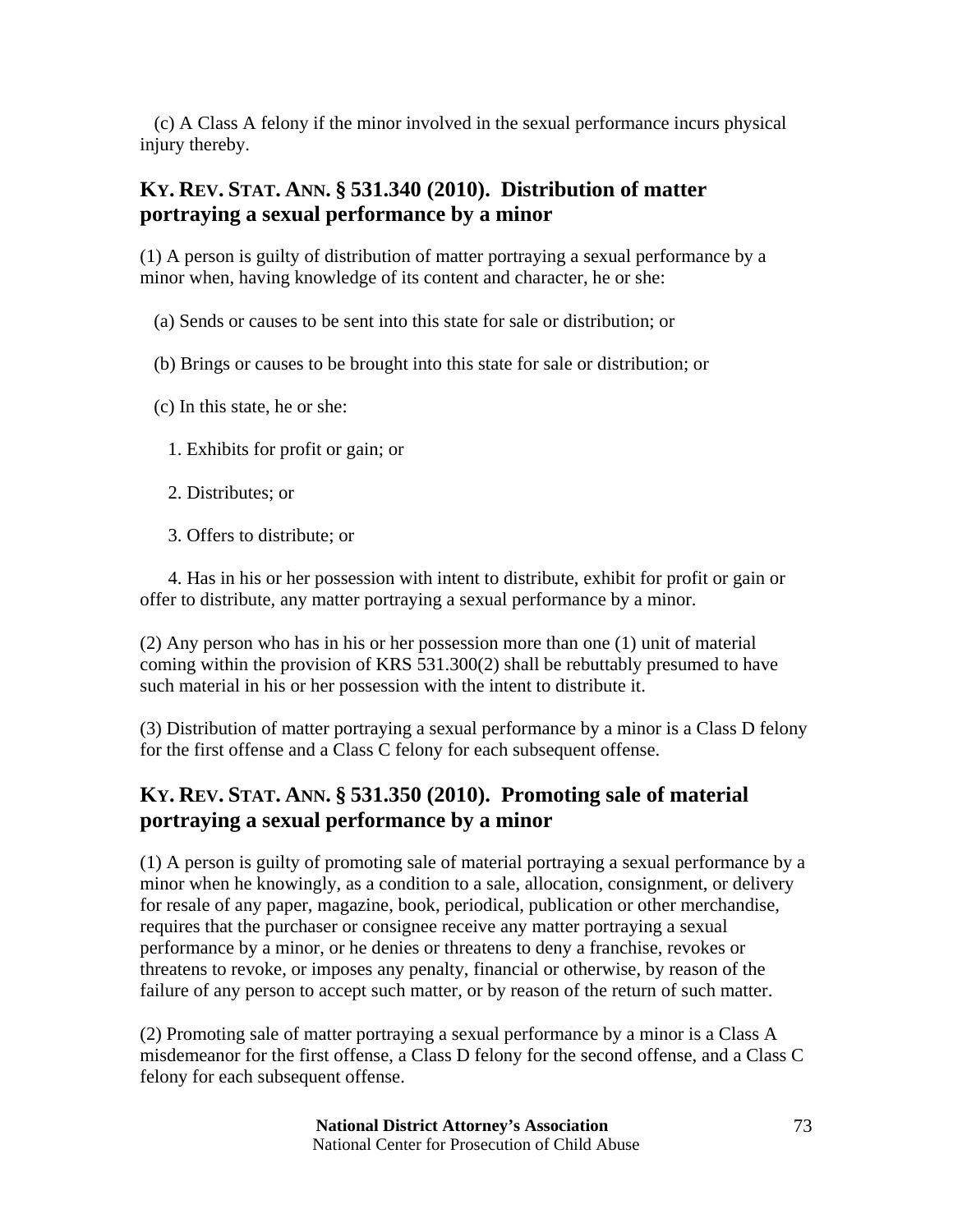## **KY. REV. STAT. ANN. § 531.370 (2010). Using minors to distribute material portraying a sexual performance by a minor**

(1) A person is guilty of using minors to distribute material portraying a sexual performance by a minor when knowing a person to be a minor, or having possession of such facts that he should reasonably know such person is a minor, and knowing of the content and character of the material, he knowingly:

- (a) Hires; or
- (b) Employs; or
- (c) Uses,

a minor to do or assist in doing any of the acts prohibited by KRS 531.340.

(2) Using minors to distribute material portraying a sexual performance by a minor is a Class D felony unless the defendant has previously been convicted of violation of this section or KRS 531.030, in which case it shall be a Class C felony.

### **KY. REV. STAT. ANN. § 531.335 (2010). Possession of matter portraying a sexual performance by a minor**

(1) A person is guilty of possession of matter portraying a sexual performance by a minor when, having knowledge of its content, character, and that the sexual performance is by a minor, he or she knowingly has in his or her possession or control any matter which visually depicts an actual sexual performance by a minor person.

(2) Possession of matter portraying a sexual performance by a minor is a Class D felony.

# **LOUISIANA**

### **LA. REV. STAT. ANN. § 14:81.1 (2010). Pornography involving juveniles**

A. Pornography involving juveniles is any of the following:

 (1) The photographing, videotaping, filming, or otherwise reproducing visually of any sexual performance involving a child under the age of seventeen.

 (2) The solicitation, promotion, or coercion of any child under the age of seventeen for the purpose of photographing, videotaping, filming, or otherwise reproducing visually any sexual performance involving a child under the age of seventeen.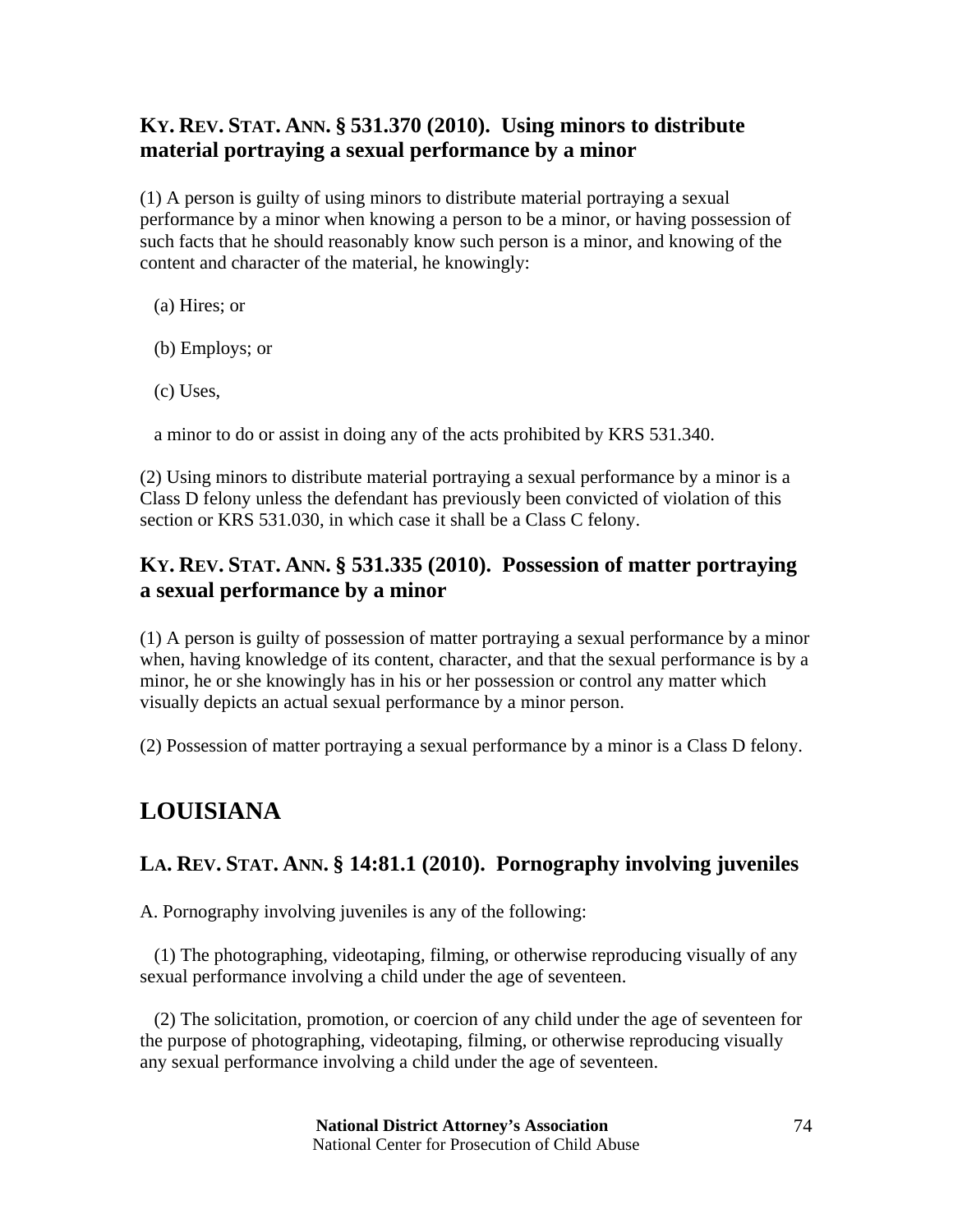(3) The intentional possession, sale, distribution, or possession with intent to sell or distribute of any photographs, films, videotapes, or other visual reproductions of any sexual performance involving a child under the age of seventeen.

 (4) The consent of a parent, legal guardian, or custodian of a child under the age of seventeen for the purpose of photographing, videotaping, filming, or otherwise reproducing visually any sexual performance involving the child.

B. For purposes of this Section the following definitions shall apply:

 (1) "Sexual performance" means any performance or part thereof that includes sexual conduct involving a child under the age of seventeen.

 (2) "Performance" means any play, motion picture, photograph, dance, or other visual presentation.

 (3) "Sexual conduct" means actual or simulated sexual intercourse, deviate sexual intercourse, sexual bestiality, masturbation, sadomasochistic abuse, or lewd exhibition of the genitals.

 (4) "Promote" means to procure, manufacture, issue, sell, give, provide, lend, mail, deliver, transfer, transmute, publish, distribute, circulate, disseminate, prevent, exhibit, or advertise, or to offer or agree to do the same.

C. Possession of three or more of the same photographs, films, videotapes, or other visual reproductions shall be prima facie evidence of intent to sell or distribute.

D. Lack of knowledge of the juvenile's age shall not be a defense.

E. (1) Whoever commits the crime of pornography involving juveniles shall be fined not more than ten thousand dollars and be imprisoned at hard labor for not less than two years or more than ten years, without benefit of parole, probation, or suspension of sentence.

 (2) Whoever commits the crime of pornography involving juveniles by violating the provisions of Paragraph (A)(2) of this Section on a victim under the age of thirteen years when the offender is seventeen years of age or older shall be punished by imprisonment at hard labor for not less than twenty-five years nor more than ninety-nine years. At least twenty-five years of the sentence imposed shall be served without benefit of parole, probation, or suspension of sentence.

 (3) Upon completion of the term of imprisonment imposed in accordance with Paragraph (2) of this Subsection, the offender shall be monitored by the Department of Public Safety and Corrections through the use of electronic monitoring equipment for the remainder of his natural life.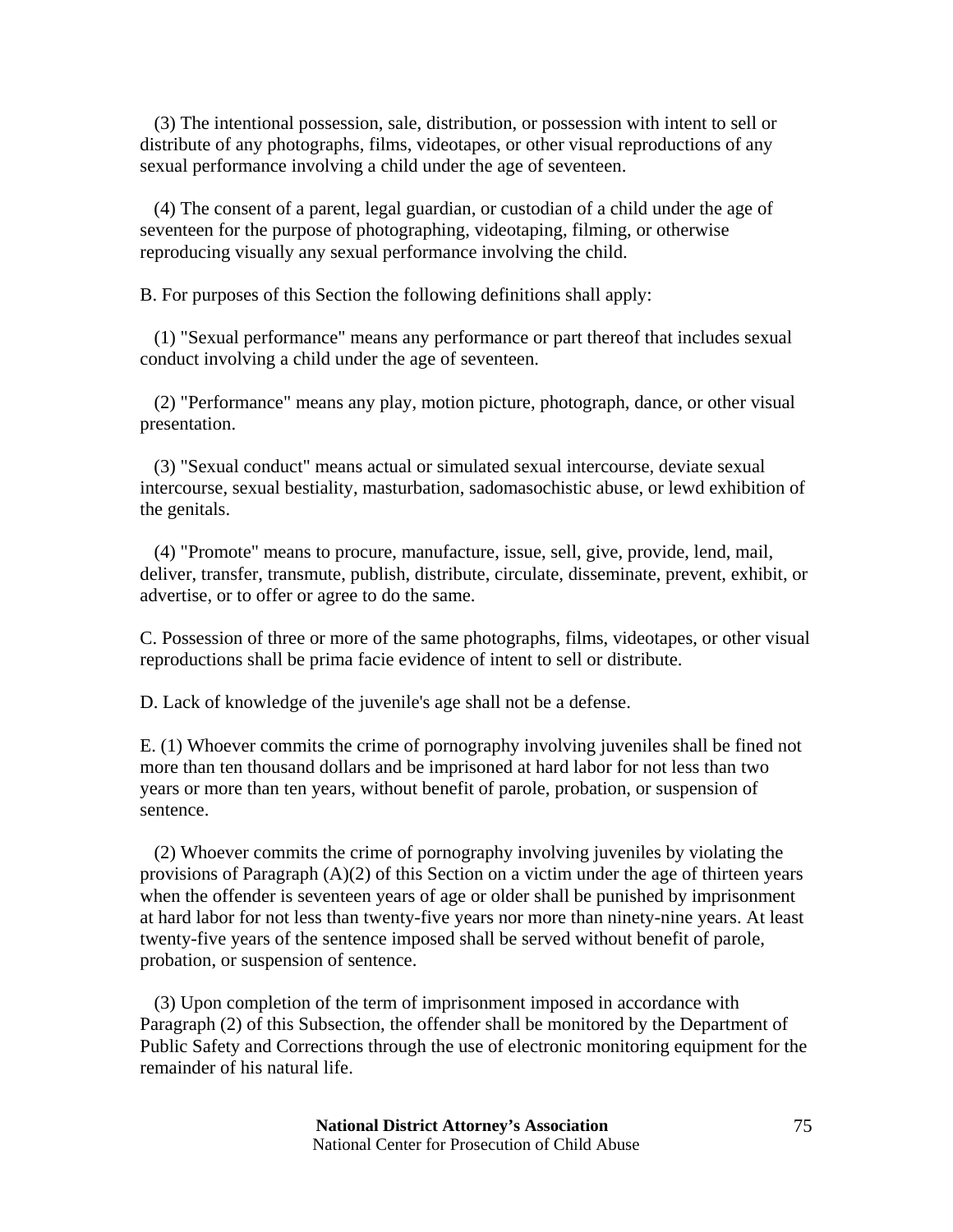(4) Unless it is determined by the Department of Public Safety and Corrections, pursuant to rules adopted in accordance with the provisions of this Subsection, that a sexual offender is unable to pay all or any portion of such costs, each sexual offender to be electronically monitored shall pay the cost of such monitoring.

 (5) The costs attributable to the electronic monitoring of an offender who has been determined unable to pay shall be borne by the department if, and only to the degree that sufficient funds are made available for such purpose whether by appropriation of state funds or from any other source.

 (6) The Department of Public Safety and Corrections shall develop, adopt, and promulgate rules in the manner provided in the Administrative Procedure Act, that provide for the payment of such costs. Such rules shall contain specific guidelines which shall be used to determine the ability of the offender to pay the required costs and shall establish the reasonable costs to be charged. Such rules may provide for a sliding scale of payment so that an offender who is able to pay a portion, but not all, of such costs may be required to pay such portion.

F. Any evidence of pornography involving a child under the age of seventeen shall be contraband. Such contraband shall be seized in accordance with law and shall be disposed of in accordance with R.S. 46:1845.

G. In prosecutions for violations of this Section, the trier of fact may determine, utilizing the following factors, whether or not the person displayed or depicted in any photograph, videotape, film, or other video reproduction introduced in evidence was under the age of seventeen years at the time of filming or recording:

(1) The general body growth, bone structure, and bone development of the person.

(2) The development of pubic or body hair on the person.

(3) The development of the person's sexual organs.

 (4) The context in which the person is placed or the age attributed to the person in any accompanying video, printed, or text material.

 (5) Available expert testimony and opinion as to the chronological age or degree of physical or mental maturity or development of the person.

 (6) Such other information, factors, and evidence available to the trier of fact which the court determines is probative and reasonably reliable.

## **LA. REV. STAT. ANN. § 14:81.5 (2010). Unlawful possession of videotape of protected persons under R.S. 15:440.1 et seq.**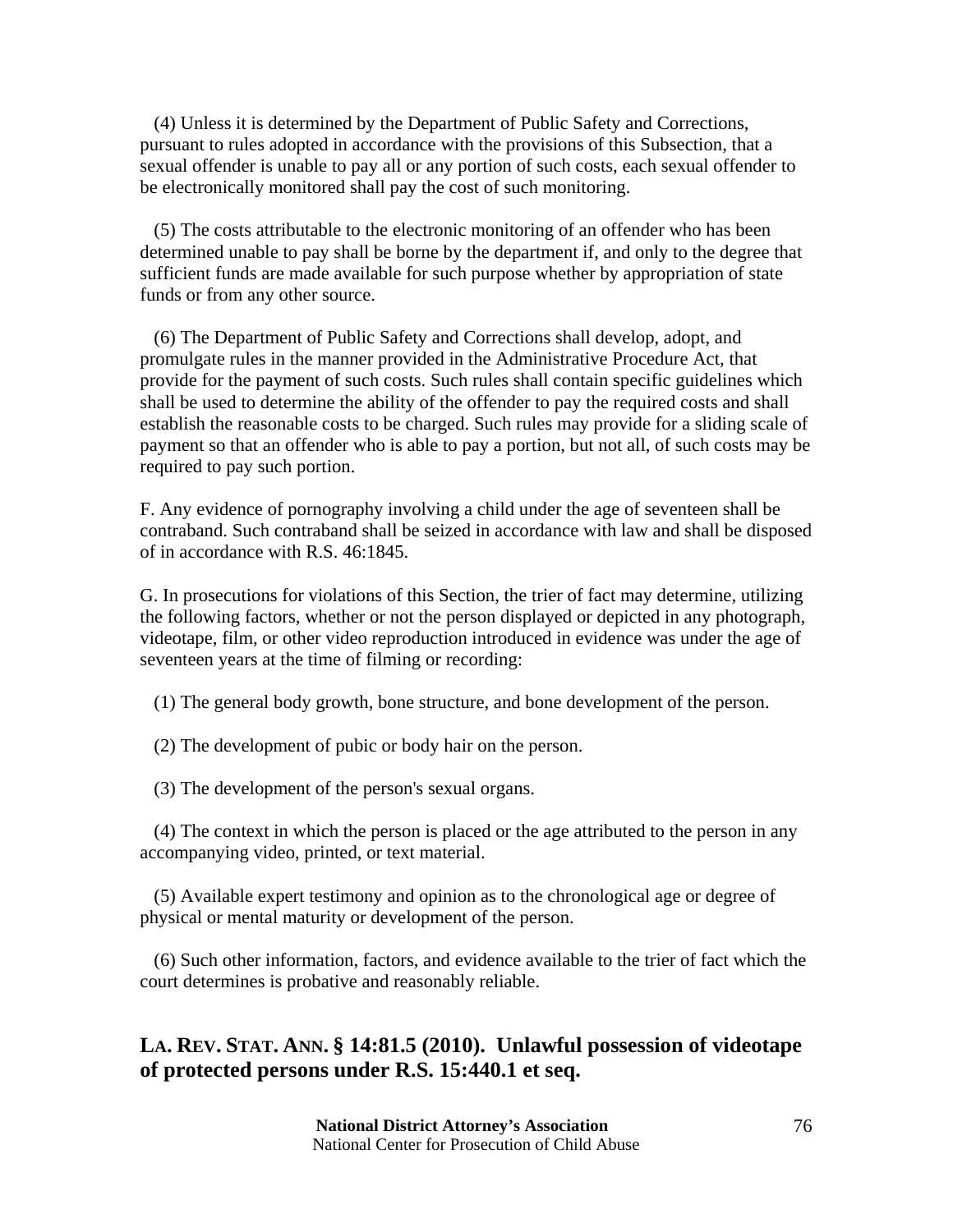A. It is unlawful for any person to knowingly and intentionally possess, sell, duplicate, distribute, transfer, or copy any films, recordings, videotapes, audio tapes, or other visual, audio, or written reproductions, of any recording of videotapes of protected persons provided in R.S. 15:440.1 through 440.6.

B. For purposes of this Section, "videotape" means the visual recording on a magnetic tape, film, videotape, compact disc, digital versatile disc, digital video disc, audio tape, written visual or audio reproduction or by other electronic means together with the associated oral record.

C. The provisions of this statute shall not apply to persons acting pursuant to a court order or exempted by R.S. 15:440.5 or by persons who in the course and scope of their employment are in possession of the videotape, including the office of community services, any law enforcement agency or its authorized agents and personnel, the office of the district attorney and its assistant district attorneys and authorized personnel, and the agency or organization producing the videotape, including Children Advocacy Centers.

D. Whoever violates the provisions of this Section shall be fined not more than five hundred dollars or imprisoned for not more than six months, or both.

# **MAINE**

### **ME. REV. STAT. ANN. 17-A § 281 (2009). Definitions**

As used in this chapter, unless the context otherwise indicates, the following terms have the following meanings.

 1. "Disseminate" means to manufacture, publish, send, promulgate, distribute, exhibit, issue, furnish, sell or transfer or to offer or agree to do any of these acts.

2. "Minor" means a person who has not attained 18 years of age.

 3. "Photograph" means to make, capture, generate or save a print, negative, slide, motion picture, computer data file, videotape or other mechanically, electronically or chemically reproduced visual image or material.

4. "Sexually explicit conduct" means any of the following acts:

A. A sexual act;

B. Bestiality;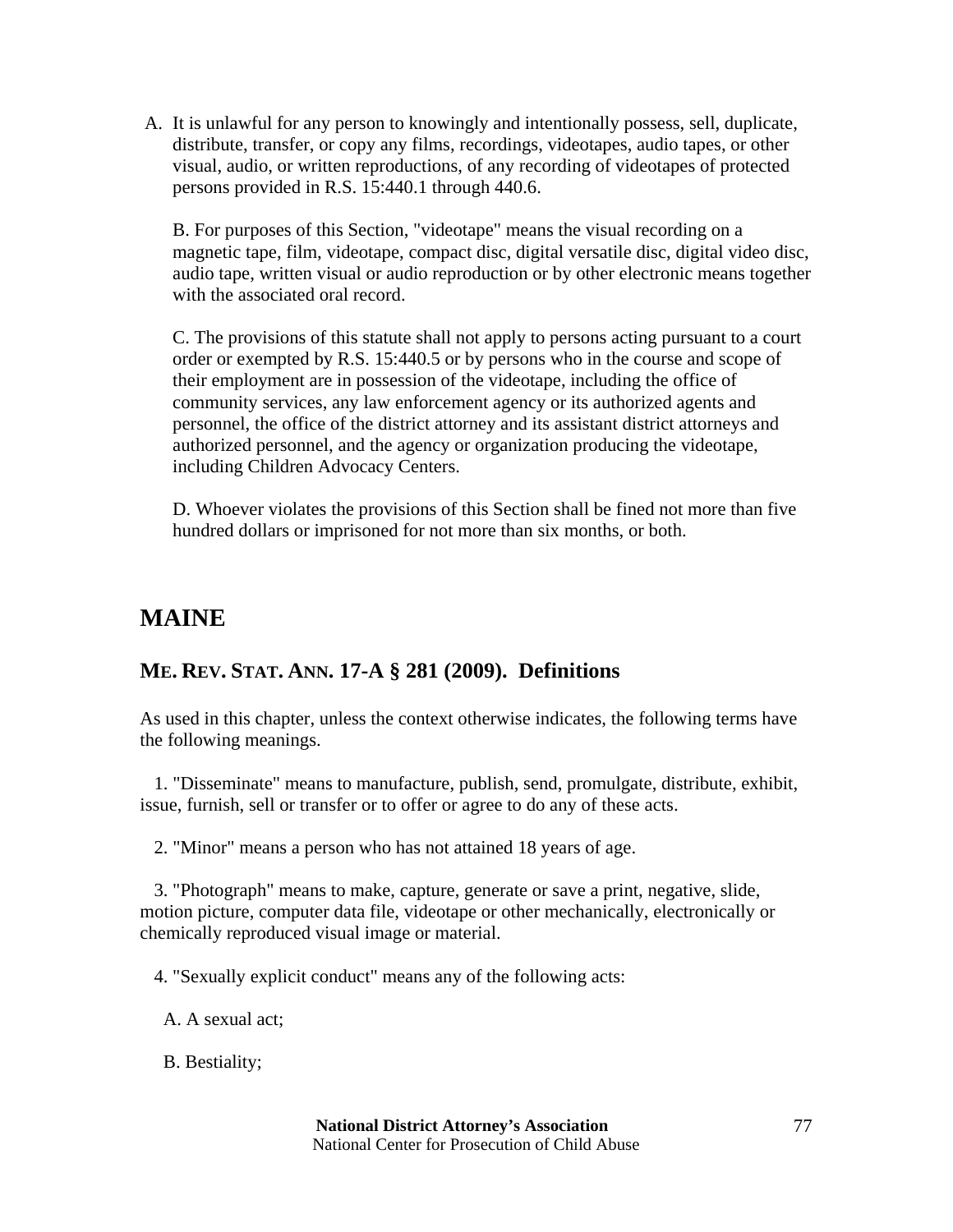C. Masturbation;

D. Sadomasochistic abuse for the purpose of sexual stimulation;

 E. Lewd exhibition of the genitals, anus or pubic area of a person. An exhibition is considered lewd if the exhibition is designed for the purpose of eliciting or attempting to elicit a sexual response in the intended viewer; or

 F. Conduct that creates the appearance of the acts in paragraphs A to D and also exhibits any uncovered or covered portions of the genitals, anus or pubic area.

### **ME. REV. STAT. ANN. 17-A § 282 (2009). Sexual exploitation of a minor**

1. A person is guilty of sexual exploitation of a minor if:

 A. Knowing or intending that the conduct will be photographed, the person intentionally or knowingly employs, solicits, entices, persuades, uses or compels another person, not that person's spouse, who is in fact a minor, to engage in sexually explicit conduct. Violation of this paragraph is a Class B crime;

 B. The person violates paragraph A and, at the time of the offense, the person has one or more prior convictions under this section or for engaging in substantially similar conduct to that contained in this section in another jurisdiction. Violation of this paragraph is a Class A crime;

 C. The person violates paragraph A and the minor has not in fact attained 12 years of age. Violation of this paragraph is a Class A crime;

 D. Being a parent, legal guardian or other person having care or custody of another person who is in fact a minor, that person knowingly or intentionally permits that minor to engage in sexually explicit conduct, knowing or intending that the conduct will be photographed. Violation of this paragraph is a Class B crime;

 E. The person violates paragraph D and, at the time of the offense, the person has one or more prior convictions under this section or for engaging in substantially similar conduct to that contained in this section in another jurisdiction. Violation of this paragraph is a Class A crime; or

 F. The person violates paragraph D and the minor has not in fact attained 12 years of age. Violation of this paragraph is a Class A crime.

 2. The following mandatory minimum terms of imprisonment apply to sexual exploitation of a minor.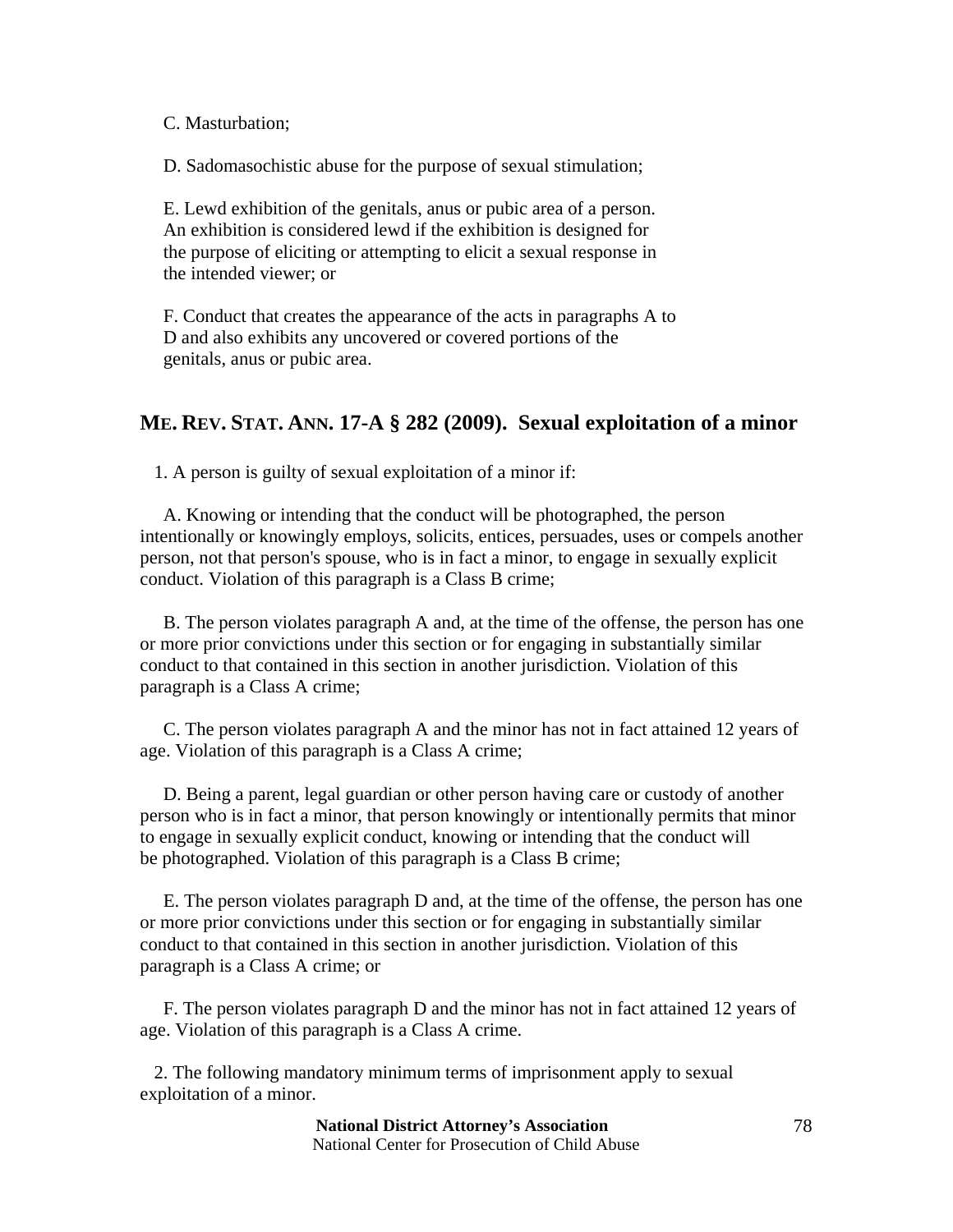A. A court shall impose upon a person convicted under subsection 1, paragraph A or D a sentencing alternative involving a term of imprisonment of at least 5 years.

 B. A court shall impose upon a person convicted under subsection 1, paragraph B or E a sentencing alternative involving a term of imprisonment of at least 10 years.

The court may not suspend a minimum term of imprisonment imposed under this section unless it sets forth in detail, in writing, the reasons for suspending the sentence. The court shall consider the nature and circumstances of the crime, the physical and mental wellbeing of the minor and the history and character of the defendant and may only suspend the minimum term if the court is of the opinion that the exceptional features of the case justify the imposition of another sentence. Section 9-A governs the use of prior convictions when determining a sentence.

### **ME. REV. STAT. ANN. 17-A § 283 (2009). Dissemination of sexually explicit material**

1. A person is guilty of dissemination of sexually explicit material if:

 A. The person intentionally or knowingly disseminates or possesses with intent to disseminate any book, magazine, newspaper, print, negative, slide, motion picture, videotape, computer data file or other mechanically, electronically or chemically reproduced visual image or material that depicts any minor who the person knows or has reason to know is a minor engaging in sexually explicit conduct. Violation of this paragraph is a Class C crime;

 B. The person violates paragraph A and, at the time of the offense, has one or more prior convictions under this section or for engaging in substantially similar conduct to that contained in this section in another jurisdiction. Violation of this paragraph is a Class B crime;

 C. The person intentionally or knowingly disseminates or possesses with intent to disseminate any book, magazine, newspaper, print, negative, slide, motion picture, videotape, computer data file or other mechanically, electronically or chemically reproduced visual image or material that depicts any minor who is less than 12 years of age who the person knows or has reason to know is a minor less than 12 years of age engaging in sexually explicit conduct. Violation of this paragraph is a Class B crime; or

 D. The person violates paragraph C and, at the time of the offense, has one or more prior convictions under this section or for engaging in substantially similar conduct to that contained in this section in another jurisdiction. Violation of this paragraph is a Class A crime.

Section 9-A governs the use of prior convictions when determining a sentence.

**National District Attorney's Association**  National Center for Prosecution of Child Abuse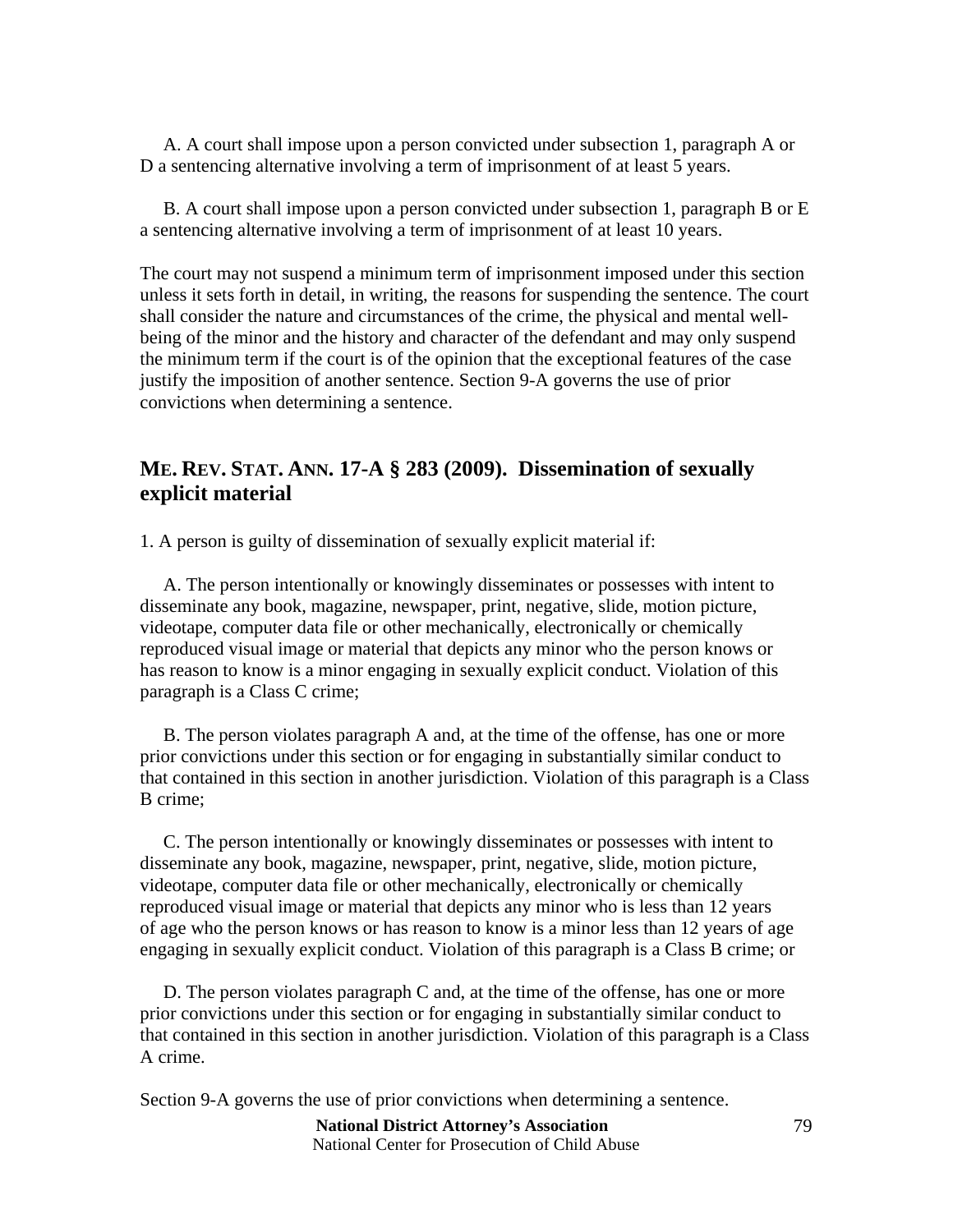2. For the purposes of this section, possession of 10 or more copies of any of the materials as described in subsection 1 gives rise to a permissible inference under the Maine Rules of Evidence, Rule 303 that the person possesses those items with intent to disseminate.

### **ME. REV. STAT. ANN. 17-A § 284 (2009). Possession of sexually explicit material**

1. A person is guilty of possession of sexually explicit material if that person:

 A. Intentionally or knowingly transports, exhibits, purchases or possesses any book, magazine, newspaper, print, negative, slide, motion picture, computer data file, videotape or other mechanically, electronically or chemically reproduced visual image or material that the person knows or should know depicts another person engaging in sexually explicit conduct, and:

1) The other person has not in fact attained 16 years of age; or

 2) The person knows or has reason to know that the other person has not attained 16 years of age.

Violation of this paragraph is a Class D crime;

 B. Violates paragraph A and, at the time of the offense, has one or more prior convictions under this section or for engaging in substantially similar conduct to that contained in this section in another jurisdiction. Violation of this paragraph is a Class C crime;

 C. Intentionally or knowingly transports, exhibits, purchases or possesses any book, magazine, newspaper, print, negative, slide, motion picture, computer data file, videotape or other mechanically, electronically or chemically reproduced visual image or material that the person knows or should know depicts another person engaging in sexually explicit conduct, and:

1) The other person has not in fact attained 12 years of age; or

 2) The person knows or has reason to know that the other person has not attained 12 years of age.

Violation of this paragraph is a Class C crime; or

 D. Violates paragraph C and, at the time of the offense, has one or more prior convictions under this section or for engaging in substantially similar conduct to that contained in this section in another jurisdiction. Violation of this paragraph is a Class B crime.

> **National District Attorney's Association**  National Center for Prosecution of Child Abuse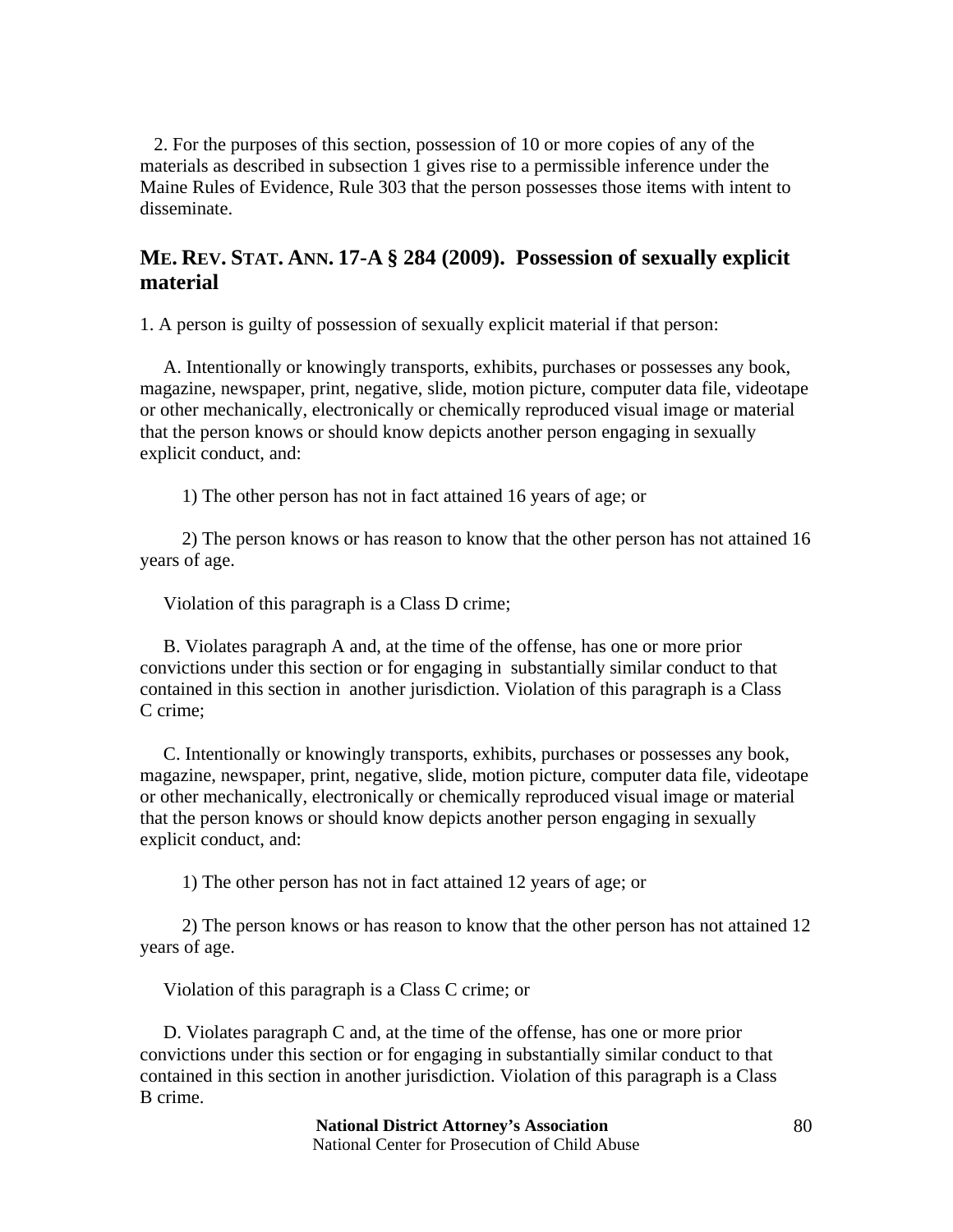Section 9-A governs the use of prior convictions when determining a sentence.

 2. It is a defense to a prosecution under this section that the person depicted was the spouse of the person possessing the sexually explicit material at the time the material was produced.

 3. The age of the person depicted and that the person depicted is an actual person may be reasonably inferred from the depiction. Competent medical evidence or other expert testimony may be used to establish the age and authenticity of the person depicted.

 4. Any material that depicts a person who has not attained 16 years of age engaging in sexually explicit conduct is declared to be contraband and may be seized by the State.

## **MARYLAND**

#### **MD. CODE ANN., CRIM. LAW § 11-201 (2010). Definitions**

(a) In general. -- In this subtitle the following words have the meanings indicated.  $**$ REVISOR'S NOTE

 This subsection is new language derived without substantive change from the introductory language of former Art. 27, § 417.

(b) Distribute. -- "Distribute" means to transfer possession. \*\* REVISOR'S NOTE

 This subsection is new language derived without substantive change from former Art. 27, § 417(3). \*\* REVISOR'S NOTE

 The former phrase "whether with or without consideration" is deleted because it does not limit the transfers that are included in the scope of the definition.

(c) Knowingly. -- "Knowingly" means having knowledge of the character and content of the matter. \*\* REVISOR'S NOTE

 This subsection is new language derived without substantive change from former Art. 27, § 417(4).

(d) Matter. -- "Matter" means:

(1) a book, magazine, newspaper, or other printed or written material;

(2) a picture, drawing, photograph, motion picture, or other pictorial representation;

(3) a statue or other figure;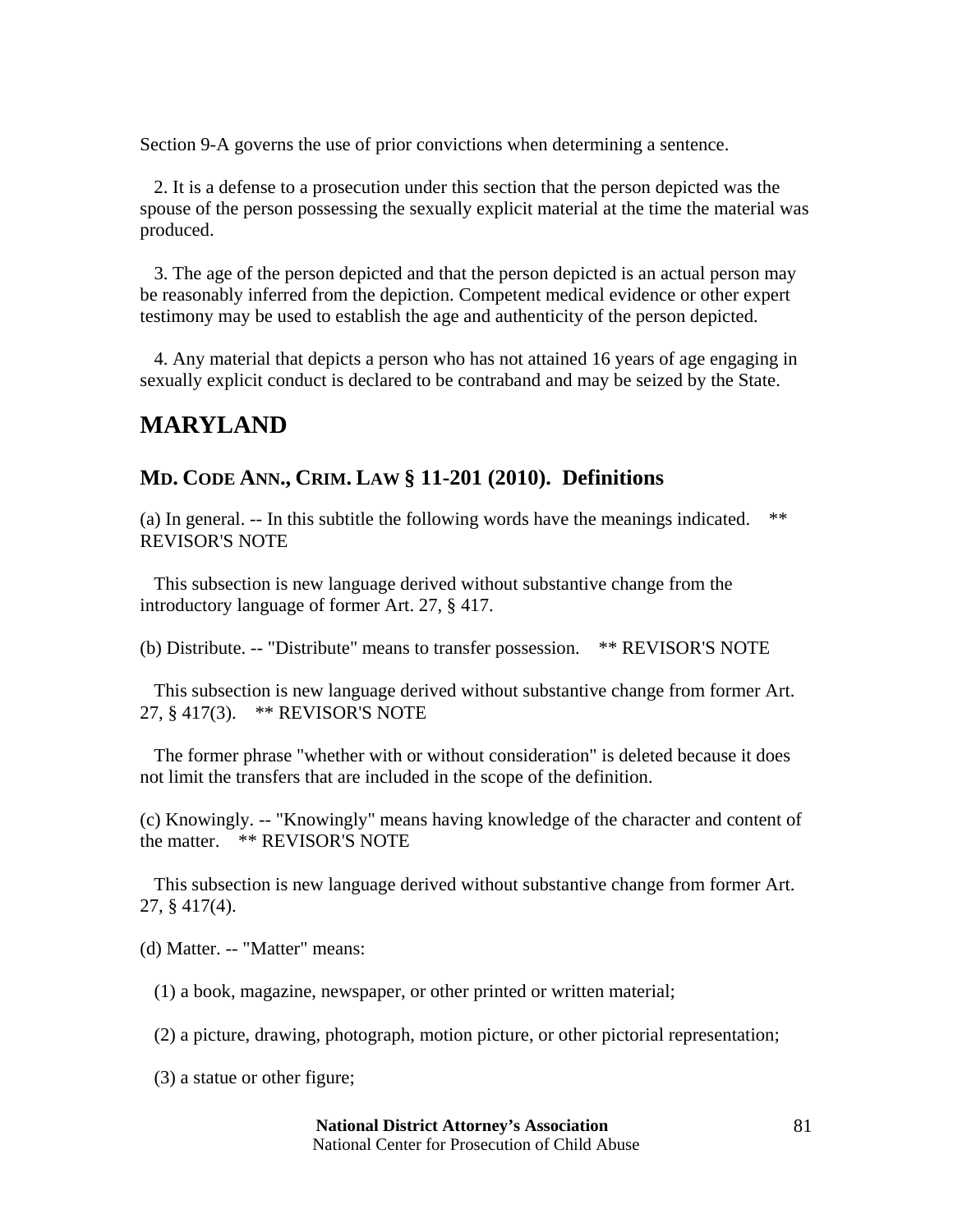(4) a recording, transcription, or mechanical, chemical, or electrical reproduction; or

(5) any other article, equipment, machine, or material. \*\* REVISOR'S NOTE

 This subsection is new language derived without substantive change from former Art. 27, § 417(1).

(e) Sadomasochistic abuse. -- "Sadomasochistic abuse" has the meaning stated in § 11- 101 of this title. \*\* REVISOR'S NOTE

 This subsection is new language derived without substantive change from the references in former Art. 27,  $\S$  $\S$  419A(b), (c), (d), (e), and (g) and 419B(a) to the definitions in former Art. 27, § 416A -- now § 11-101 of this title -- to avoid repetition of the phrase "as defined in § 11-101 of this title".

(f) Sexual conduct. -- "Sexual conduct" has the meaning stated in § 11-101 of this title. \*\* REVISOR'S NOTE

 This subsection is new language derived without substantive change from the references in former Art. 27,  $\S$  $\S$  419A(b), (c), (d), (e), and (g) and 419B(a) to the definitions in former § 416A -- now § 11-101 of this title -- to avoid repetition of the phrase "as defined in § 11-101 of this title".

(g) Sexual excitement. -- "Sexual excitement" has the meaning stated in § 11-101 of this title. \*\* REVISOR'S NOTE

 This subsection is new language derived without substantive change from former Art. 27, § 419B(a) as it related to a definition of "sexual excitement".

### **MD. CODE ANN., CRIM. LAW § 11-207 (2010). Child pornography**

(a) Prohibited. -- A person may not:

 (1) cause, induce, solicit, or knowingly allow a minor to engage as a subject in the production of obscene matter or a visual representation or performance that depicts a minor engaged as a subject in sadomasochistic abuse or sexual conduct;

 (2) photograph or film a minor engaging in an obscene act, sadomasochistic abuse, or sexual conduct;

 (3) use a computer to depict or describe a minor engaging in an obscene act, sadomasochistic abuse, or sexual conduct;

 (4) knowingly promote, distribute, or possess with the intent to distribute any matter, visual representation, or performance that depicts a minor engaged as a subject in sadomasochistic abuse or sexual conduct; or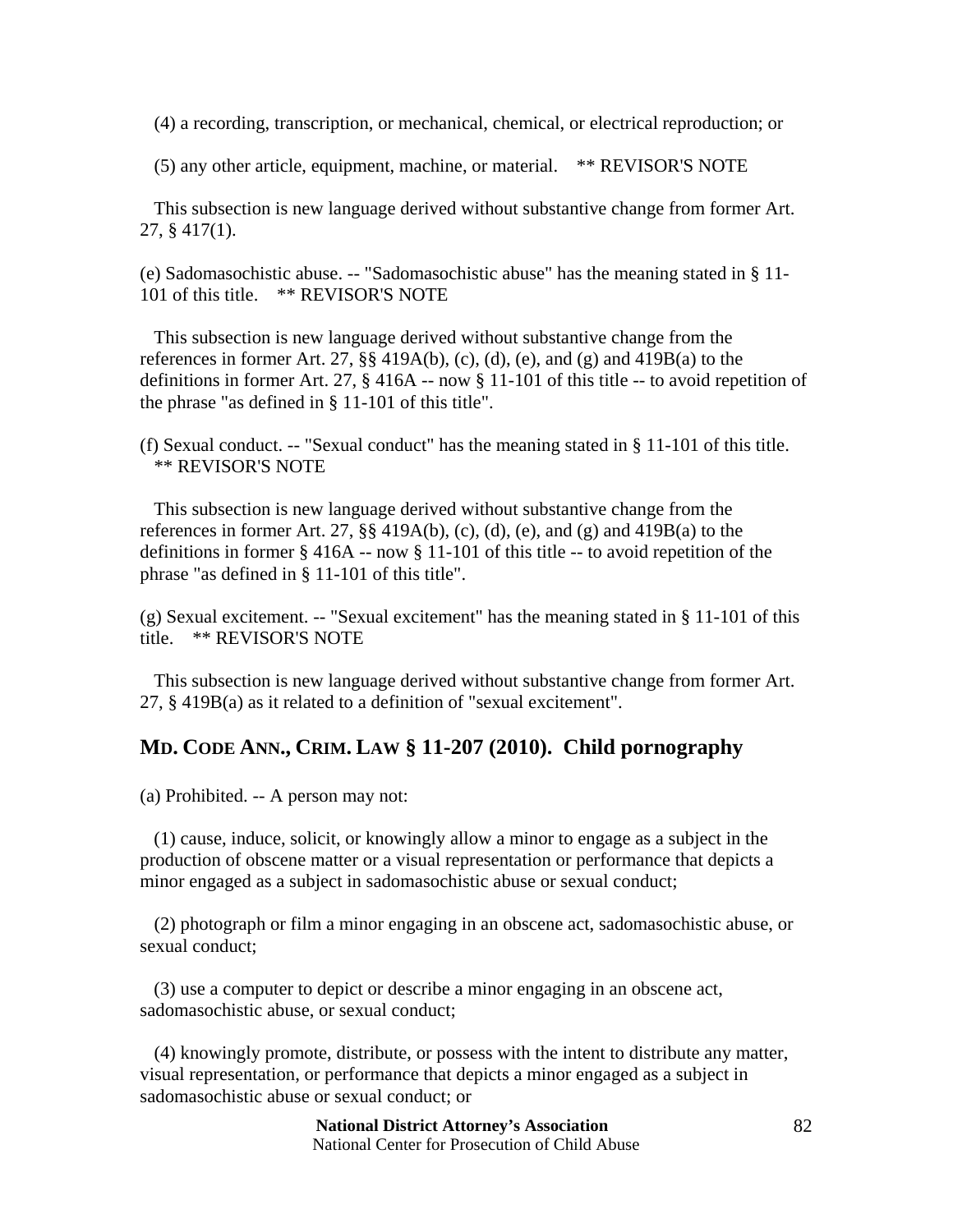(5) use a computer to knowingly compile, enter, transmit, make, print, publish, reproduce, cause, allow, buy, sell, receive, exchange, or disseminate any notice, statement, advertisement, or minor's name, telephone number, place of residence, physical characteristics, or other descriptive or identifying information for the purpose of engaging in, facilitating, encouraging, offering, or soliciting unlawful sadomasochistic abuse or sexual conduct of or with a minor.

(b) Penalty. -- A person who violates this section is guilty of a felony and on conviction is subject to:

 (1) for a first violation, imprisonment not exceeding 10 years or a fine not exceeding \$ 25,000 or both; and

 (2) for each subsequent violation, imprisonment not exceeding 20 years or a fine not exceeding \$ 50,000 or both.

(c) Evidence. --

 (1) (i) This paragraph applies only if the minor's identity is unknown or the minor is outside the jurisdiction of the State.

 (ii) In an action brought under this section, the State is not required to identify or produce testimony from the minor who is depicted in the obscene matter or in any visual representation or performance that depicts the minor engaged as a subject in sadomasochistic abuse or sexual conduct.

 (2) The trier of fact may determine whether an individual who is depicted in an obscene matter, or any visual representation or performance as the subject in sadomasochistic abuse or sexual conduct, was a minor by:

(i) observation of the matter depicting the individual;

 (ii) oral testimony by a witness to the production of the matter, representation, or performance;

(iii) expert medical testimony; or

 (iv) any other method authorized by an applicable provision of law or rule of evidence.

#### **MD. CODE ANN., CRIM. LAW § 11-208 (2009). Possession of visual representation of child under 16 engaged in certain sexual acts**

(a) Prohibited. -- A person may not knowingly possess and intentionally retain a film, videotape, photograph, or other visual representation showing an actual child under the

> **National District Attorney's Association**  National Center for Prosecution of Child Abuse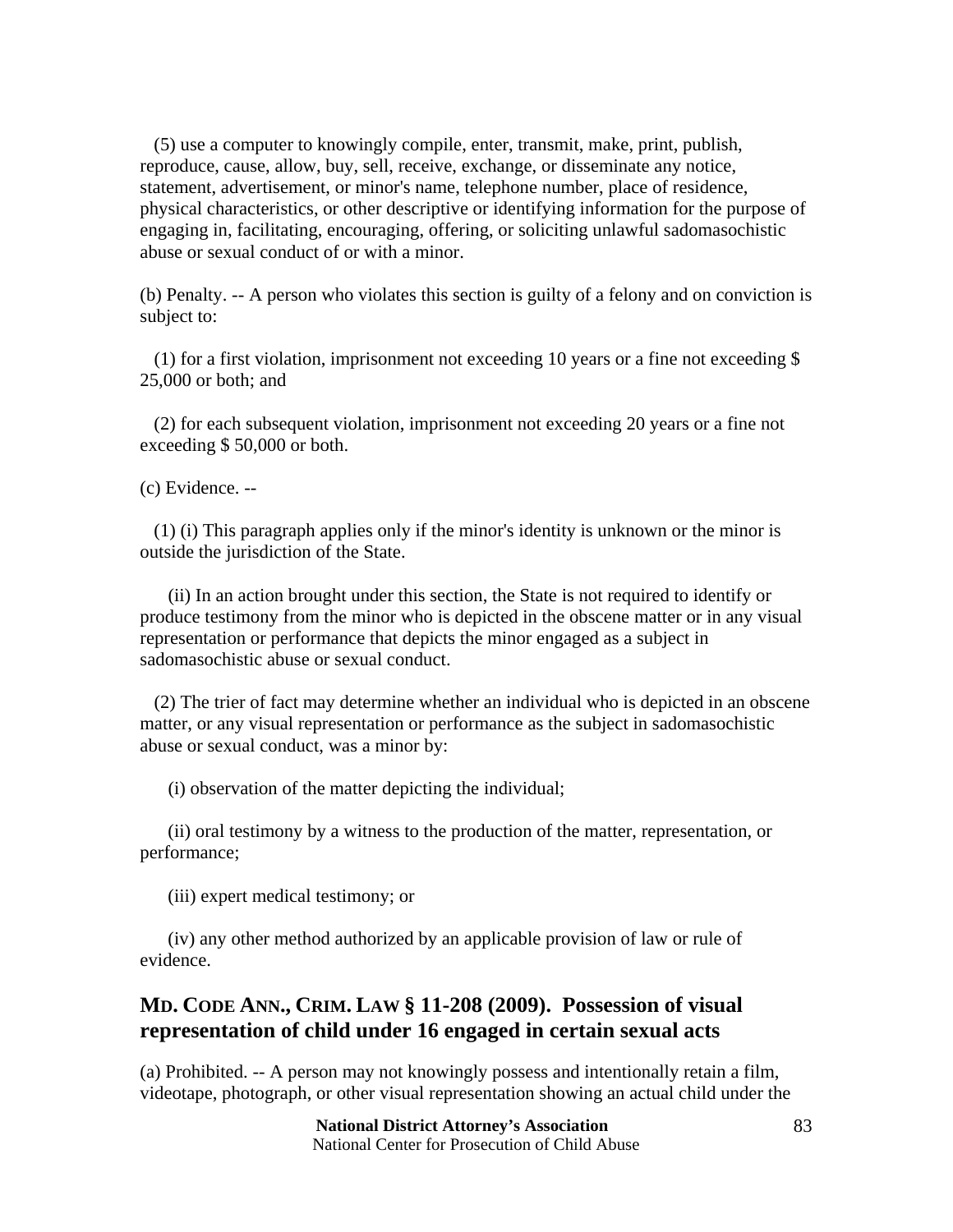age of 16 years:

(1) engaged as a subject of sadomasochistic abuse;

(2) engaged in sexual conduct; or

(3) in a state of sexual excitement.

(b) Penalty. --

 (1) Except as provided in paragraph (2) of this subsection, a person who violates this section is guilty of a misdemeanor and on conviction is subject to imprisonment not exceeding 5 years or a fine not exceeding \$ 2,500 or both.

 (2) A person who violates this section, having previously been convicted under this section, is guilty of a felony and on conviction is subject to imprisonment not exceeding 10 years or a fine not exceeding \$ 10,000 or both.

(c) Exemption. -- Nothing in this section may be construed to prohibit a parent from possessing visual representations of the parent's own child in the nude unless the visual representations show the child engaged:

(1) as a subject of sadomasochistic abuse; or

(2) in sexual conduct and in a state of sexual excitement.

(d) Affirmative defense. -- It is an affirmative defense to a charge of violating this section that the person promptly and in good faith:

(1) took reasonable steps to destroy each visual representation; or

(2) reported the matter to a law enforcement agency.

# **MASSACHUSETTS**

### **MASS. ANN. LAWS ch. 272, § 29A (2010). Child Pornography; Enticement, Solicitation, Employment, Etc. of Children**

(a) Whoever, either with knowledge that a person is a child under eighteen years of age or while in possession of such facts that he should have reason to know that such person is a child under eighteen years of age, and with lascivious intent, hires, coerces, solicits or entices, employs, procures, uses, causes, encourages, or knowingly permits such child to pose or be exhibited in a state of nudity, for the purpose of representation or reproduction in any visual material, shall be punished by imprisonment in the state prison for a term of not less than ten nor more than twenty years, or by a fine of not less than ten thousand nor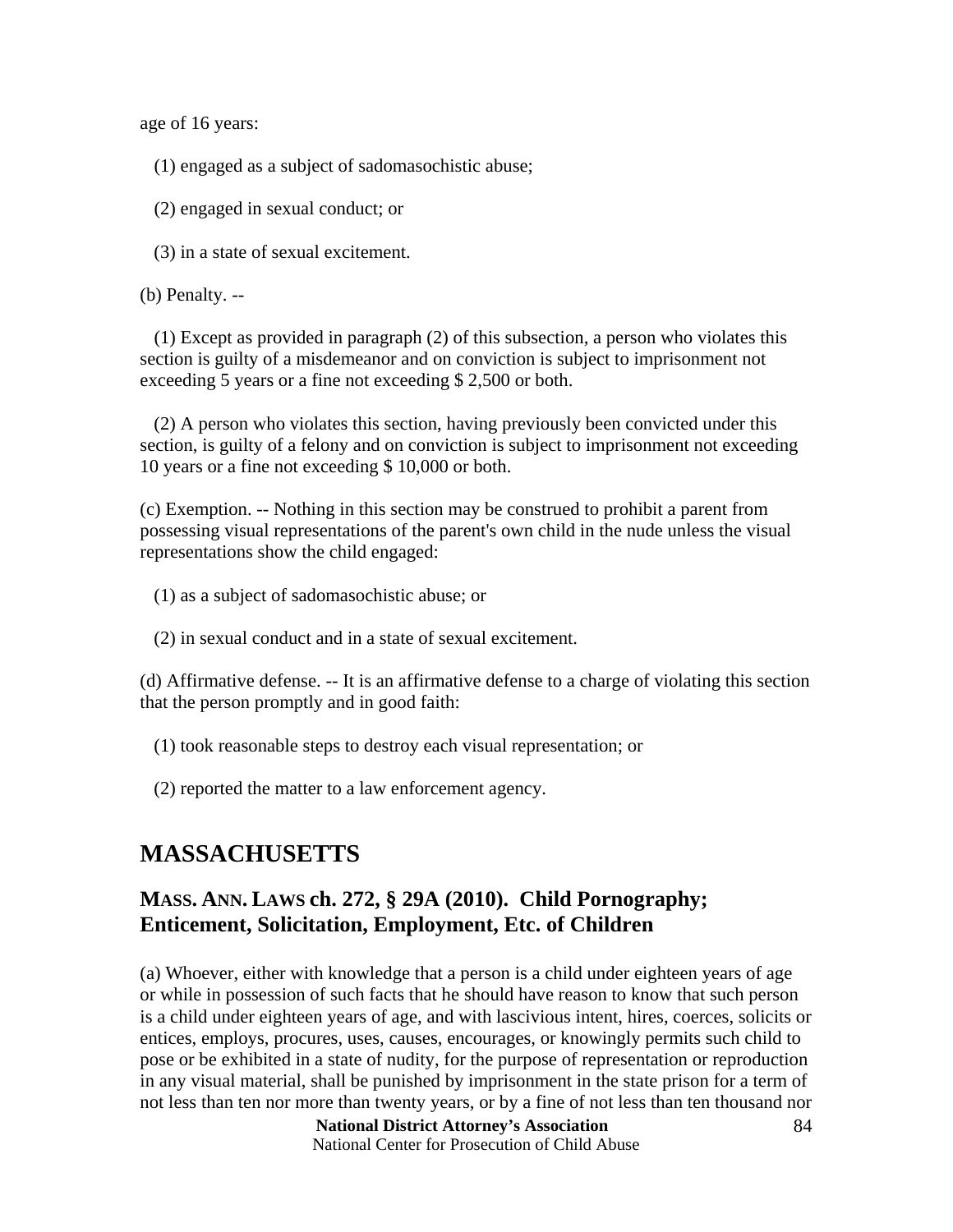more than fifty thousand dollars, or by both such fine and imprisonment.

(b) Whoever, either with knowledge that a person is a child under eighteen years of age or while in possession of such facts that he should have reason to know that such person is a child under eighteen years of age, hires, coerces, solicits or entices, employs, procures, uses, causes, encourages, or knowingly permits such child to participate or engage in any act that depicts, describes, or represents sexual conduct for the purpose of representation or reproduction in any visual material, or to engage in any live performance involving sexual conduct, shall be punished by imprisonment in the state prison for a term of not less than ten nor more than twenty years, or by a fine of not less than ten thousand nor more than fifty thousand dollars, or by both such fine and imprisonment.

(c) In a prosecution under this section, a minor shall be deemed incapable of consenting to any conduct of the defendant for which said defendant is being prosecuted.

(d) For the purposes of this section, the determination whether the person in any visual material prohibited hereunder is under eighteen years of age may be made by the personal testimony of such person, by the testimony of a person who produced, processed, published, printed or manufactured such visual material that the child therein was known to him to be under eighteen years of age, or by expert medical testimony as to the age of the person based upon the person's physical appearance, by inspection of the visual material, or by any other method authorized by any general or special law or by any applicable rule of evidence.

# **MASS. ANN. LAWS ch. 272, § 29B (2010). Child Pornography; Dissemination of Material Depicting Sexual Conduct by Children**

(a) Whoever, with lascivious intent, disseminates any visual material that contains a representation or reproduction of any posture or exhibition in a state of nudity involving the use of a child who is under eighteen years of age, knowing the contents of such visual material or having sufficient facts in his possession to have knowledge of the contents thereof, or has in his possession any such visual material knowing the contents or having sufficient facts in his possession to have knowledge of the contents thereof, with the intent to disseminate the same, shall be punished in the state prison for a term of not less than ten nor more than twenty years or by a fine of not less than ten thousand nor more than fifty thousand dollars or three times the monetary value of any economic gain derived from said dissemination, whichever is greater, or by both such fine and imprisonment.

(b) Whoever with lascivious intent disseminates any visual material that contains a representation or reproduction of any act that depicts, describes, or represents sexual conduct participated or engaged in by a child who is under eighteen years of age, knowing the contents of such visual material or having sufficient facts in his possession to have knowledge of the contents thereof, or whoever has in his possession any such visual material knowing the contents or having sufficient facts in his possession to have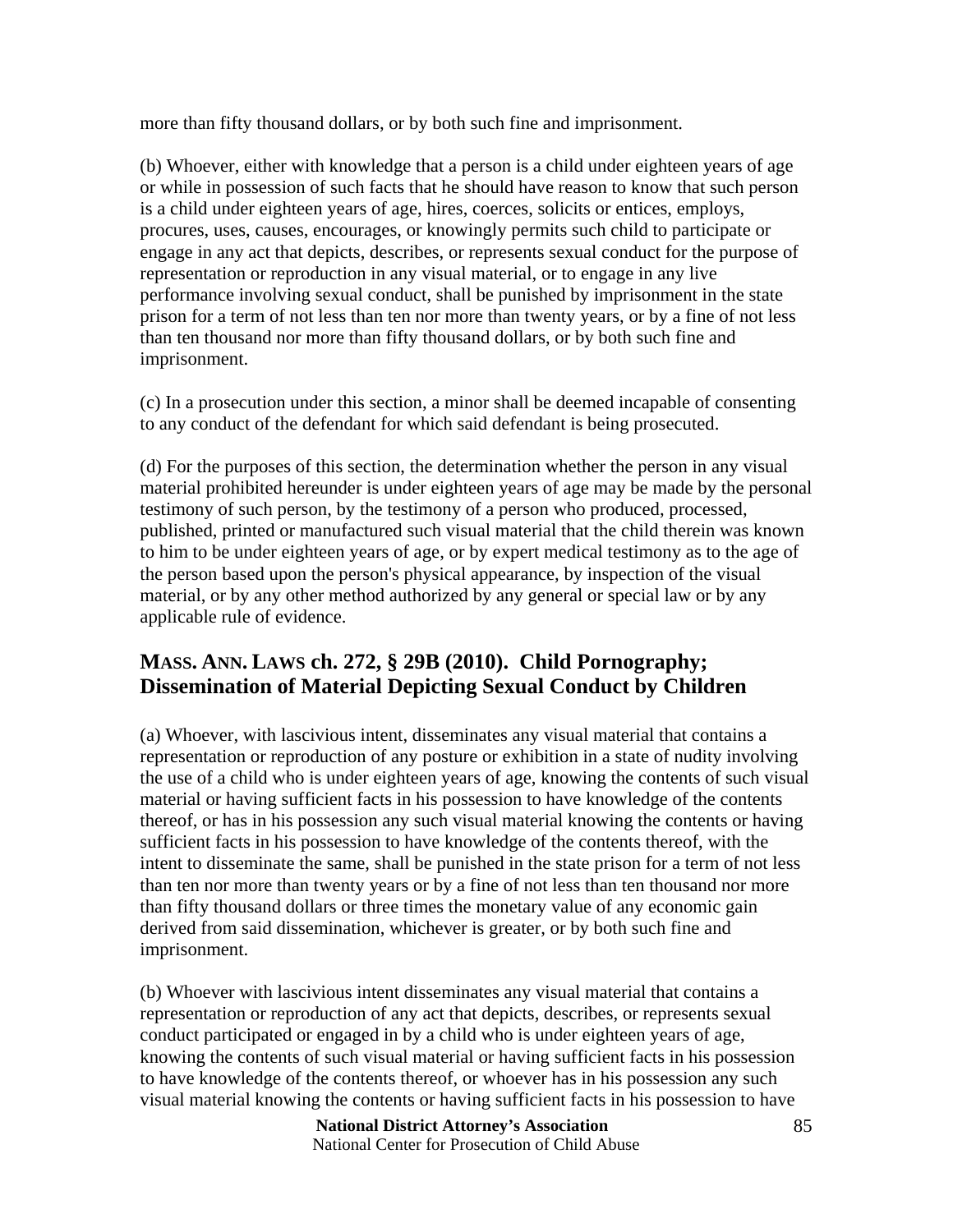knowledge of the contents thereof, with the intent to disseminate the same, shall be punished in the state prison for a term of not less than ten nor more than twenty years or by a fine of not less than ten thousand nor more than fifty thousand dollars or three times the monetary value of any economic gain derived from said dissemination, whichever is greater, or by both such fine and imprisonment.

(c) For the purposes of this section, the determination whether the child in any visual material prohibited hereunder is under eighteen years of age may be made by the personal testimony of such child, by the testimony of a person who produced, processed, published, printed or manufactured such visual material that the child therein was known to him to be under eighteen years of age, by testimony of a person who observed the visual material, or by expert medical testimony as to the age of the child based upon the child's physical appearance, by inspection of the visual material, or by any other method authorized by any general or special law or by any applicable rule of evidence.

(d) In a prosecution under this section, a minor shall be deemed incapable of consenting to any conduct of the defendant for which said defendant is being prosecuted.

(e) Pursuant to this section, proof that dissemination of any visual material that contains a representation or reproduction of sexual conduct or of any posture or exhibition in a state of nudity involving the use of a child who is under eighteen years of age was for a bona fide scientific, medical, or educational purpose for a bona fide school, museum, or library may be considered as evidence of a lack of lascivious intent.

### **MASS. ANN. LAWS ch. 272, § 29C (2010). Child Pornography; Purchase or Possession of Material Depicting Sexual Conduct by Children**

Whoever knowingly purchases or possesses a negative, slide, book, magazine, film, videotape, photograph or other similar visual reproduction, or depiction by computer, of any child whom the person knows or reasonably should know to be under the age of 18 years of age and such child is:

 (i) actually or by simulation engaged in any act of sexual intercourse with any person or animal;

 (ii) actually or by simulation engaged in any act of sexual contact involving the sex organs of the child and the mouth, anus or sex organs of the child and the sex organs of another person or animal;

(iii) actually or by simulation engaged in any act of masturbation;

 (iv) actually or by simulation portrayed as being the object of, or otherwise engaged in, any act of lewd fondling, touching, or caressing involving another person or animal;

 (v) actually or by simulation engaged in any act of excretion or urination within a sexual context;

> **National District Attorney's Association**  National Center for Prosecution of Child Abuse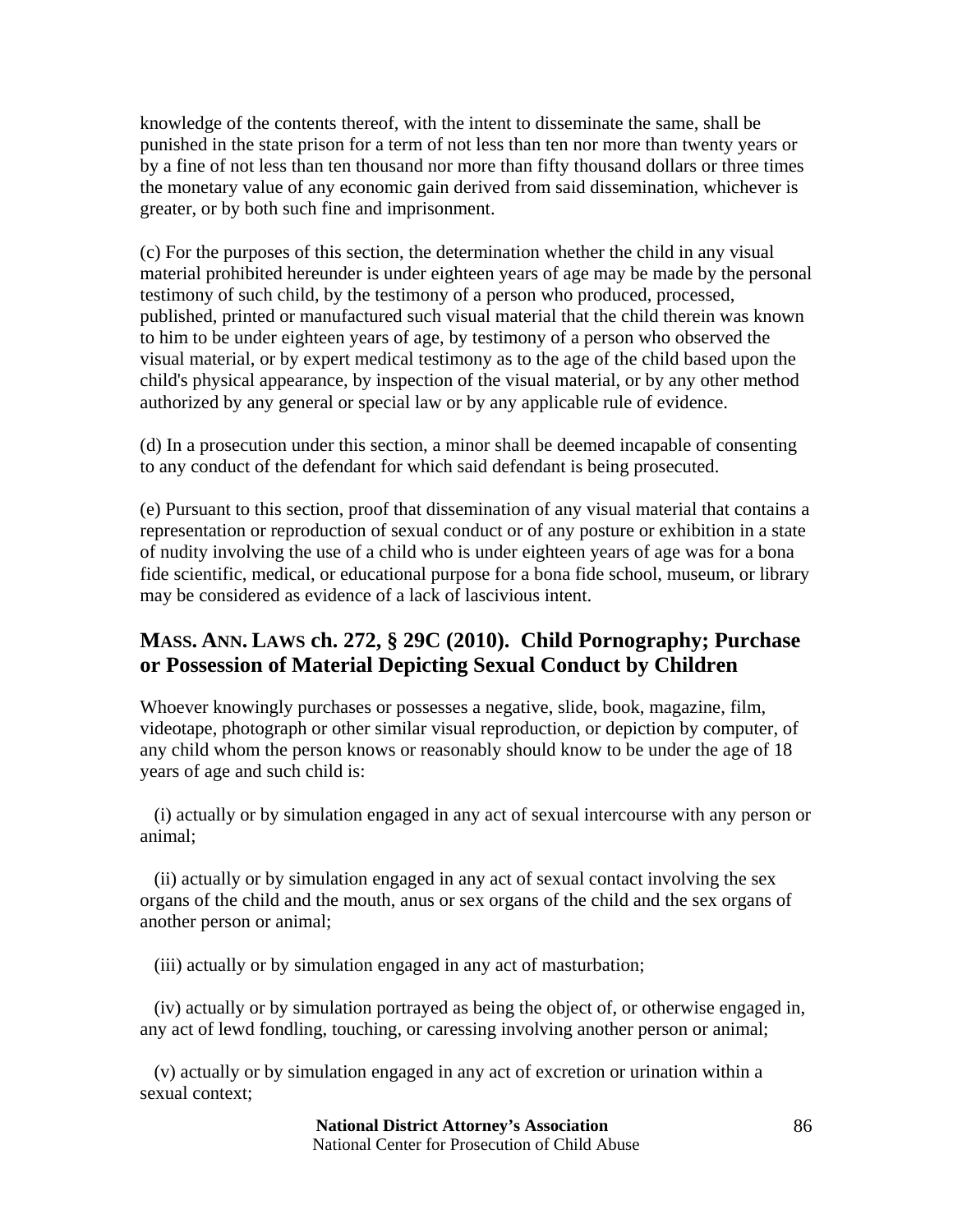(vi) actually or by simulation portrayed or depicted as bound, fettered, or subject to sadistic, masochistic, or sadomasochistic abuse in any sexual context; or

 (vii) depicted or portrayed in any pose, posture or setting involving a lewd exhibition of the unclothed genitals, pubic area, buttocks or, if such person is female, a fully or partially developed breast of the child; with knowledge of the nature or content thereof shall be punished by imprisonment in the state prison for not more than five years or in a jail or house of correction for not more than two and one-half years or by a fine of not less than \$1,000 nor more than \$10,000, or by both such fine and imprisonment for the first offense, not less than five years in a state prison or by a fine of not less than \$5,000 nor more than \$20,000, or by both such fine and imprisonment for the second offense, not less than 10 years in a state prison or by a fine of not less than \$10,000 nor more than \$30,000, or by both such fine and imprisonment for the third and subsequent offenses.

A prosecution commenced under this section shall not be continued without a finding nor placed on file.

The provisions of this section shall not apply to a law enforcement officer, licensed physician, licensed psychologist, attorney or officer of the court who is in possession of such materials in the lawful performance of his official duty. Nor shall the provisions of this section apply to an employee of a bona fide enterprise, the purpose of which enterprise is to filter or otherwise restrict access to such materials, who possesses examples of computer depictions of such material for the purposes of furthering the legitimate goals of such enterprise.

## **MASS. ANN. LAWS ch. 272, § 30D (2010). Injunction Against Child Pornography**

The superior court shall also have jurisdiction to enjoin the dissemination of any visual material that contains a representation or reproduction of any posture or exhibition in a state of nudity or of any act that depicts, describes, or represents sexual conduct participated or engaged in by a child who is under eighteen years of age. The procedures for issuance of such injunction shall be the same as those provided in section thirty, and are in addition to other criminal proceedings initiated under any provisions of the General Laws, and not a condition precedent thereto.

# **MICHIGAN**

**MICH. COMP. LAWS SERV. § 750.145c (2010). Definitions; child sexually abusive activity or material; penalties; possession of child sexually abusive material; expert testimony; defenses; acts of commercial film or photographic print processor; report to law enforcement agency by**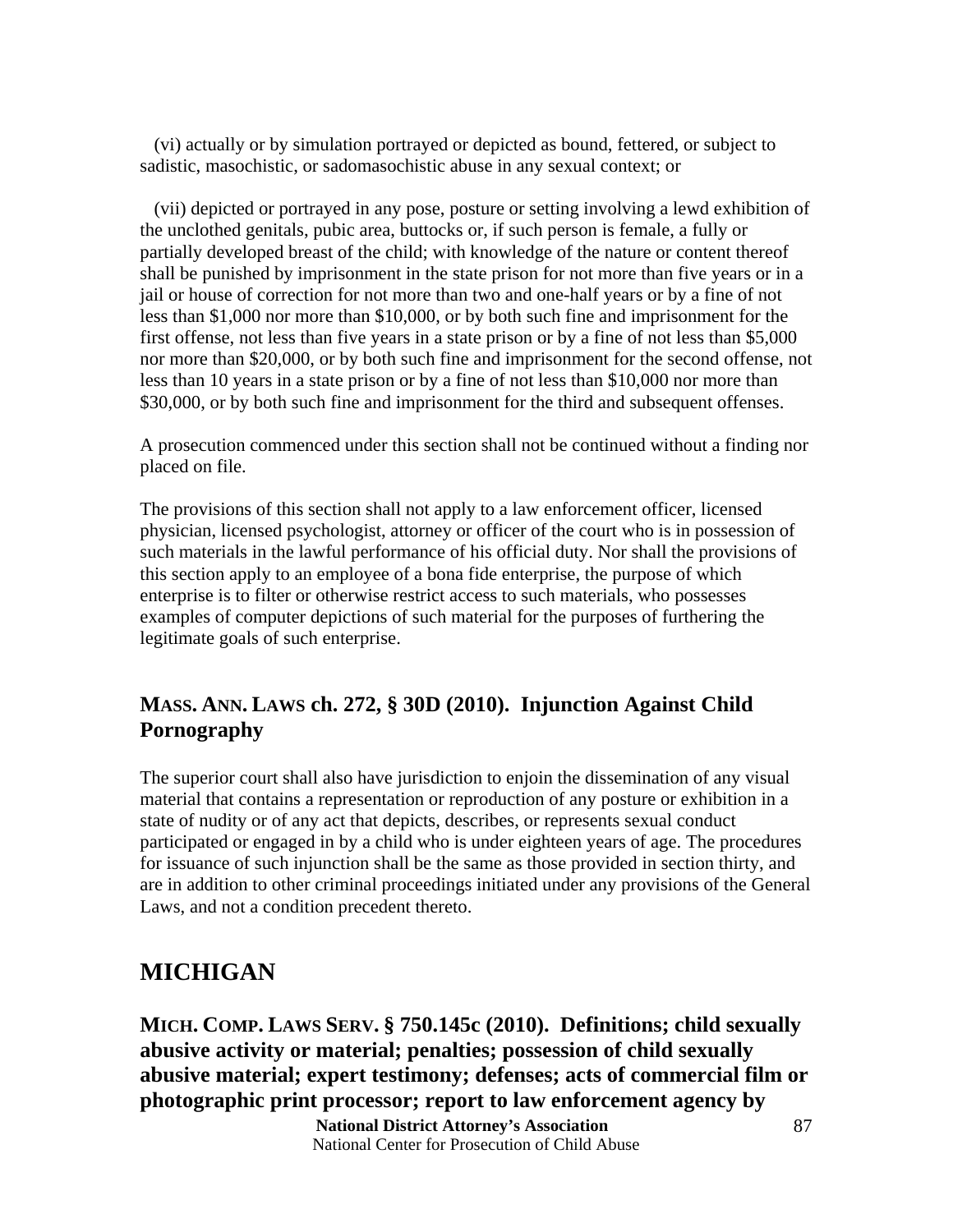### **computer technician; applicability and uniformity of section; enactment or enforcement of ordinances, rules, or regulations prohibited**

Sec. 145c. (1) As used in this section:

 (a) "Appears to include a child" means that the depiction appears to include, or conveys the impression that it includes, a person who is less than 18 years of age, and the depiction meets either of the following conditions:

(i) It was created using a depiction of any part of an actual person under the age of 18.

 (ii) It was not created using a depiction of any part of an actual person under the age of 18, but all of the following apply to that depiction:

 (A)The average individual, applying contemporary community standards, would find the depiction, taken as a whole, appeals to the prurient interest.

 (B)The reasonable person would find the depiction, taken as a whole, lacks serious literary, artistic, political, or scientific value.

(C)The depiction depicts or describes a listed sexual act in a patently offensive way.

 (b) "Child" means a person who is less than 18 years of age, subject to the affirmative defense created in subsection (6) regarding persons emancipated by operation of law.

 (c) "Commercial film or photographic print processor" means a person or his or her employee who, for compensation, develops exposed photographic film into movie films, negatives, slides, or prints; makes prints from negatives or slides; or duplicates movie films or videotapes.

 (d) "Computer technician" means a person who installs, maintains, troubleshoots, upgrades, or repairs computer hardware, software, personal computer networks, or peripheral equipment.

 (e) "Contemporary community standards" means the customary limits of candor and decency in this state at or near the time of the alleged violation of this section.

 (f) "Erotic fondling" means touching a person's clothed or unclothed genitals, pubic area, buttocks, or, if the person is female, breasts, or if the person is a child, the developing or undeveloped breast area, for the purpose of real or simulated overt sexual gratification or stimulation of 1 or more of the persons involved. Erotic fondling does not include physical contact, even if affectionate, that is not for the purpose of real or simulated overt sexual gratification or stimulation of 1 or more of the persons involved.

 (g) "Erotic nudity" means the lascivious exhibition of the genital, pubic, or rectal area of any person. As used in this subdivision, "lascivious" means wanton, lewd, and lustful and tending to produce voluptuous or lewd emotions.

 (h) "Listed sexual act" means sexual intercourse, erotic fondling, sadomasochistic abuse, masturbation, passive sexual involvement, sexual excitement, or erotic nudity.

 (i) "Masturbation" means the real or simulated touching, rubbing, or otherwise stimulating of a person's own clothed or unclothed genitals, pubic area, buttocks, or, if the person is female, breasts, or if the person is a child, the developing or undeveloped breast area, either by manual manipulation or self-induced or with an artificial instrument, for the purpose of real or simulated overt sexual gratification or arousal of the person.

 (j) "Passive sexual involvement" means an act, real or simulated, that exposes another person to or draws another person's attention to an act of sexual intercourse, erotic fondling, sadomasochistic abuse, masturbation, sexual excitement, or erotic nudity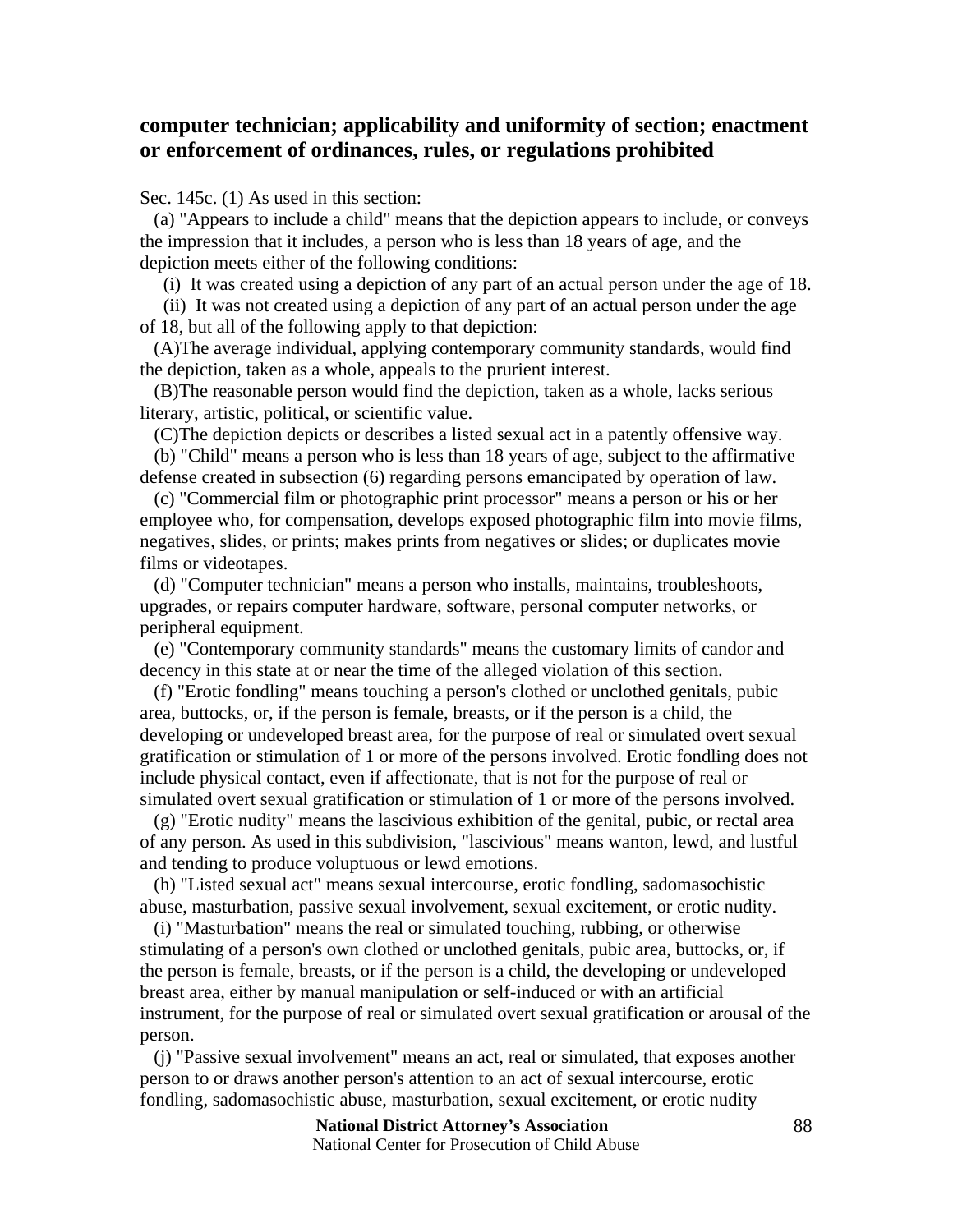because of viewing any of these acts or because of the proximity of the act to that person, for the purpose of real or simulated overt sexual gratification or stimulation of 1 or more of the persons involved.

(k) "Prurient interest" means a shameful or morbid interest in nudity, sex, or excretion.

(l) "Child sexually abusive activity" means a child engaging in a listed sexual act.

 (m) "Child sexually abusive material" means any depiction, whether made or produced by electronic, mechanical, or other means, including a developed or undeveloped photograph, picture, film, slide, video, electronic visual image, computer diskette, computer or computer-generated image, or picture, or sound recording which is of a child or appears to include a child engaging in a listed sexual act; a book, magazine, computer, computer storage device, or other visual or print or printable medium containing such a photograph, picture, film, slide, video, electronic visual image, computer, or computergenerated image, or picture, or sound recording; or any reproduction, copy, or print of such a photograph, picture, film, slide, video, electronic visual image, book, magazine, computer, or computer-generated image, or picture, other visual or print or printable medium, or sound recording.

(n) "Sadomasochistic abuse" means either of the following:

 (i) Flagellation or torture, real or simulated, for the purpose of real or simulated sexual stimulation or gratification, by or upon a person.

 (ii) The condition, real or simulated, of being fettered, bound, or otherwise physically restrained for sexual stimulation or gratification of a person.

 (o) "Sexual excitement" means the condition, real or simulated, of human male or female genitals in a state of real or simulated overt sexual stimulation or arousal.

 (p) "Sexual intercourse" means intercourse, real or simulated, whether genital-genital, oral-genital, anal-genital, or oral-anal, whether between persons of the same or opposite sex or between a human and an animal, or with an artificial genital.

 (2) A person who persuades, induces, entices, coerces, causes, or knowingly allows a child to engage in a child sexually abusive activity for the purpose of producing any child sexually abusive material, or a person who arranges for, produces, makes, or finances, or a person who attempts or prepares or conspires to arrange for, produce, make, or finance any child sexually abusive activity or child sexually abusive material is guilty of a felony, punishable by imprisonment for not more than 20 years, or a fine of not more than \$100,000.00, or both, if that person knows, has reason to know, or should reasonably be expected to know that the child is a child or that the child sexually abusive material includes a child or that the depiction constituting the child sexually abusive material appears to include a child, or that person has not taken reasonable precautions to determine the age of the child.

 (3) A person who distributes or promotes, or finances the distribution or promotion of, or receives for the purpose of distributing or promoting, or conspires, attempts, or prepares to distribute, receive, finance, or promote any child sexually abusive material or child sexually abusive activity is guilty of a felony, punishable by imprisonment for not more than 7 years, or a fine of not more than \$50,000.00, or both, if that person knows, has reason to know, or should reasonably be expected to know that the child is a child or that the child sexually abusive material includes a child or that the depiction constituting the child sexually abusive material appears to include a child, or that person has not taken reasonable precautions to determine the age of the child. This subsection does not apply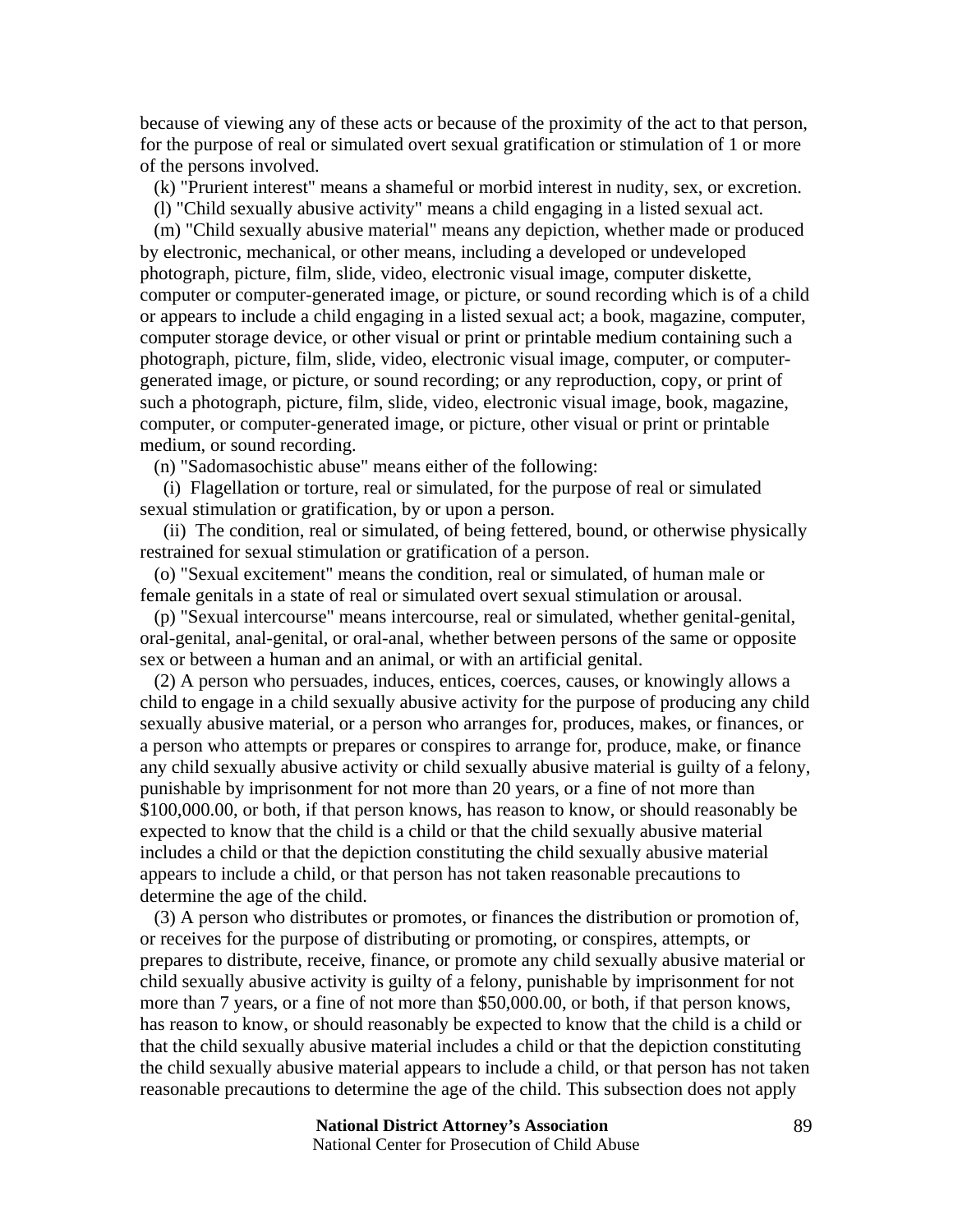to the persons described in section 7 of 1984 PA 343, MCL 752.367.

 (4) A person who knowingly possesses any child sexually abusive material is guilty of a felony punishable by imprisonment for not more than 4 years or a fine of not more than \$10,000.00, or both, if that person knows, has reason to know, or should reasonably be expected to know the child is a child or that the child sexually abusive material includes a child or that the depiction constituting the child sexually abusive material appears to include a child, or that person has not taken reasonable precautions to determine the age of the child. This subsection does not apply to any of the following:

 (a) A person described in section 7 of 1984 PA 343, MCL 752.367, a commercial film or photographic print processor acting pursuant to subsection (8) , or a computer technician acting pursuant to subsection (9) .

(b) A police officer acting within the scope of his or her duties as a police officer.

 (c) An employee or contract agent of the department of social services acting within the scope of his or her duties as an employee or contract agent.

 (d) A judicial officer or judicial employee acting within the scope of his or her duties as a judicial officer or judicial employee.

 (e) A party or witness in a criminal or civil proceeding acting within the scope of that criminal or civil proceeding.

 (f) A physician, psychologist, limited license psychologist, professional counselor, or registered nurse licensed under the public health code, 1978 PA 368, MCL 333.1101 to 333.25211, acting within the scope of practice for which he or she is licensed.

 (g) A social worker registered in this state under article 15 of the public health code, 1978 PA 368, MCL 333.16101 to 333.18838, acting within the scope of practice for which he or she is registered.

 (5) Expert testimony as to the age of the child used in a child sexually abusive material or a child sexually abusive activity is admissible as evidence in court and may be a legitimate basis for determining age, if age is not otherwise proven.

 (6) It is an affirmative defense to a prosecution under this section that the alleged child is a person who is emancipated by operation of law under section 4(2) of 1968 PA 293, MCL 722.4, as proven by a preponderance of the evidence.

 (7) If a defendant in a prosecution under this section proposes to offer in his or her defense evidence to establish that a depiction that appears to include a child was not, in fact, created using a depiction of any part of an actual person under the age of 18, the defendant shall at the time of the arraignment on the information or within 15 days after arraignment but not less than 10 days before the trial of the case, or at such other time as the court directs, file and serve upon the prosecuting attorney of record a notice in writing of his or her intention to offer that defense. The notice shall contain, as particularly as is known to the defendant or the defendant's attorney, the names of witnesses to be called in behalf of the defendant to establish that defense. The defendant's notice shall include specific information as to the facts that establish that the depiction was not, in fact, created using a depiction of any part of an actual person under the age of 18. Failure to file a timely notice in conformance with this subsection precludes a defendant from offering this defense.

 (8) If a commercial film or photographic print processor reports to a law enforcement agency having jurisdiction his or her knowledge or observation, within the scope of his or her professional capacity or employment, of a film, photograph, movie film, videotape,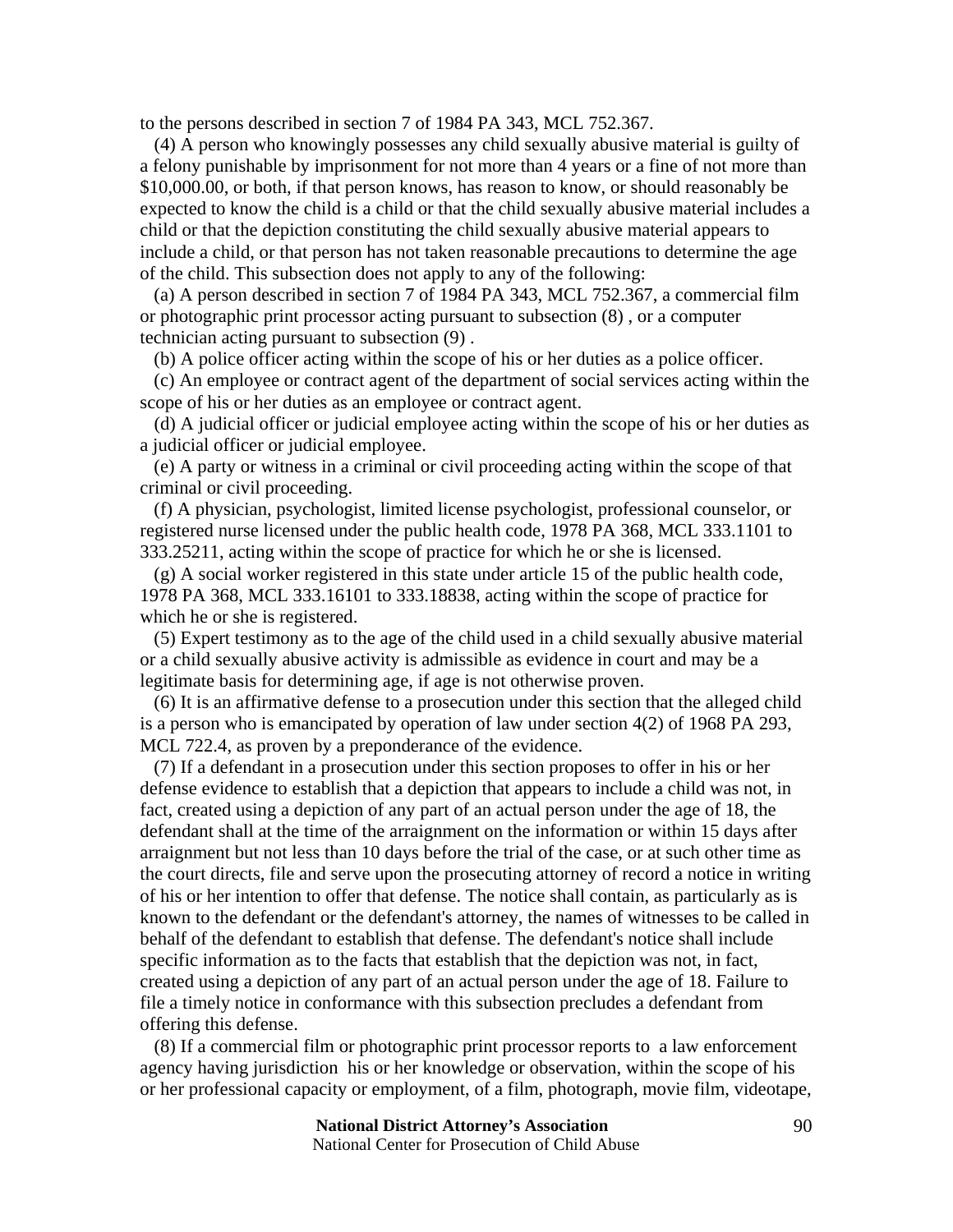negative, or slide depicting a person that the processor has reason to know or reason to believe is a child engaged in a listed sexual act; furnishes a copy of the film, photograph, movie film, videotape, negative, or slide to a law enforcement agency having jurisdiction ; or keeps the film, photograph, movie film, videotape, negative, or slide according to the law enforcement agency's instructions, both of the following shall apply:

 (a) The identity of the processor shall be confidential, subject to disclosure only with his or her consent or by judicial process.

 (b) If the processor acted in good faith, he or she shall be immune from civil liability that might otherwise be incurred by his or her actions. This immunity extends only to acts described in this subsection.

 (9) If a computer technician reports to a law enforcement agency having jurisdiction his or her knowledge or observation, within the scope of his or her professional capacity or employment, of an electronic visual image, computer-generated image or picture or sound recording depicting a person that the computer technician has reason to know or reason to believe is a child engaged in a listed sexual act; furnishes a copy of that image, picture, or sound recording to the law enforcement agency; or keeps the image, picture, or sound recording according to the law enforcement agency's instructions, both of the following shall apply:

 (a) The identity of the computer technician shall be confidential, subject to disclosure only with his or her consent or by judicial process.

 (b) If the computer technician acted in good faith, he or she shall be immune from civil liability that might otherwise be incurred by his or her actions. This immunity extends only to acts described in this subsection.

 (10) This section applies uniformly throughout the state and all political subdivisions and municipalities in the state.

 (11) A local municipality or political subdivision shall not enact ordinances, nor enforce existing ordinances, rules, or regulations governing child sexually abusive activity or child sexually abusive material as defined by this section.

### **MICH. COMP. LAWS SERV. § 752.365 (2010). Obscenity; elements; misdemeanor; penalty; second or subsequent offense as a felony**

Sec. 5. (1) A person is guilty of obscenity when, knowing the content and character of the material, the person disseminates, or possesses with intent to disseminate, any obscene material.

 (2) Obscenity is a misdemeanor, punishable by imprisonment for not more than 1 year, or by a fine of not more than \$100,000.00, or both.

 (3) A person convicted of a second or subsequent offense under this section is guilty of a felony and may be imprisoned for not more than 2 years, and shall be fined not less than \$50,000.00 or more than \$5,000,000.00. For purposes of this section, an offense is considered a second or subsequent offense if the defendant has previously been convicted under this section or under any similar statute of the United States or of any state.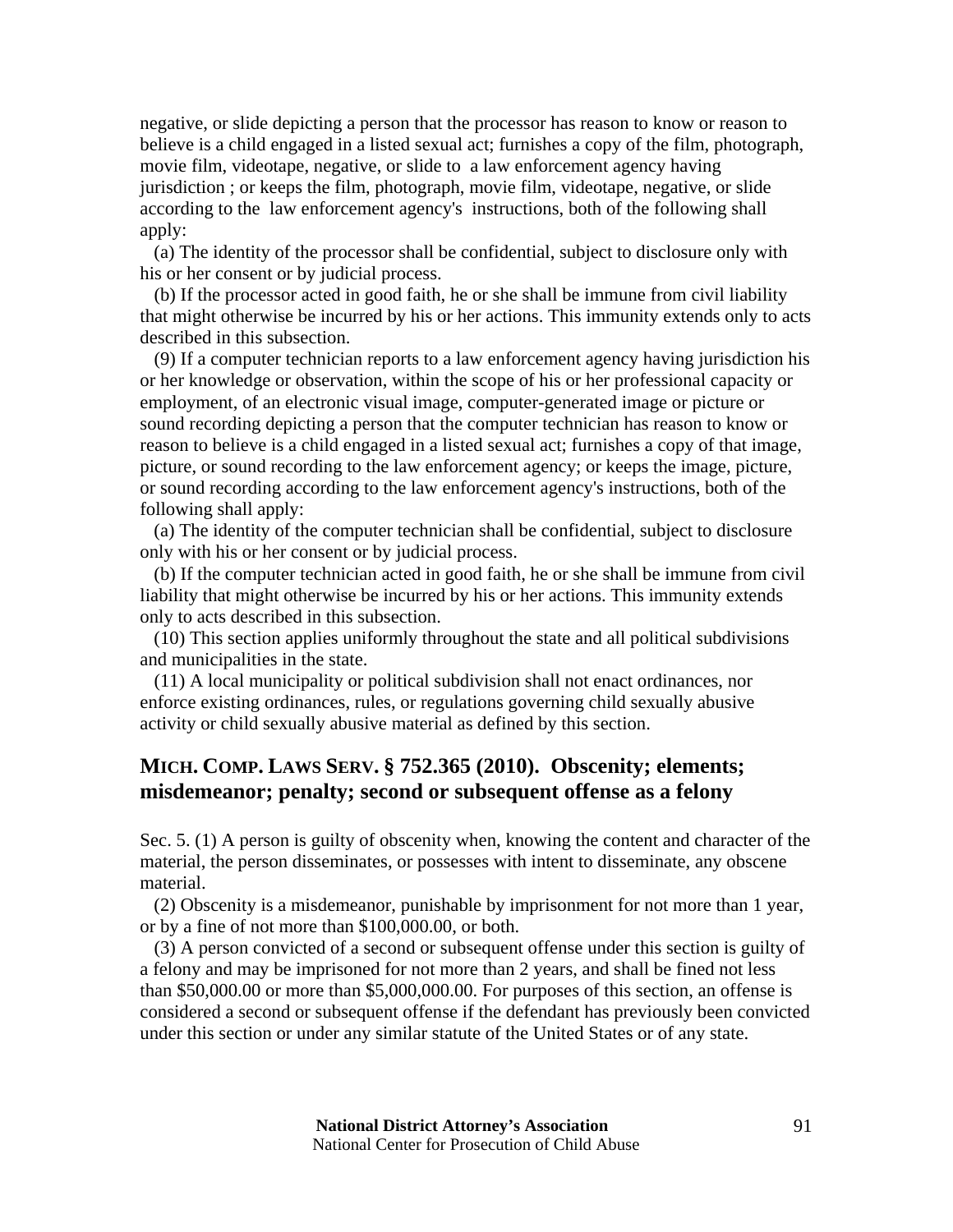# **MINNESOTA**

### **MINN. STAT. § 617.241 (2009). Obscene materials and performances; distribution and exhibition prohibited; penalty**

Subdivision 1. Definitions.

For purposes of this section, the following terms have the meanings given them:

(a) "Obscene" means that the work, taken as a whole, appeals to the prurient interest in sex and depicts or describes in a patently offensive manner sexual conduct and which, taken as a whole, does not have serious literary, artistic, political, or scientific value. In order to determine that a work is obscene, the trier of fact must find:

(1) that the average person, applying contemporary community standards would find that the work, taken as a whole, appeals to the prurient interest in sex;

(2) that the work depicts sexual conduct specifically defined by paragraph (b) in a patently offensive manner; and

(3) that the work, taken as a whole, lacks serious literary, artistic, political, or scientific value.

(b) "Sexual conduct" means any of the following:

(1) An act of sexual intercourse, normal or perverted, actual or simulated, including genital-genital, anal-genital, or oral-genital intercourse, whether between human beings or between a human being and an animal.

(2) Sadomasochistic abuse, meaning flagellation or torture by or upon a person who is nude or clad in undergarments or in a sexually revealing costume or the condition of being fettered, bound, or otherwise physically restricted on the part of one so clothed or who is nude.

(3) Masturbation, excretory functions, or lewd exhibitions of the genitals including any explicit, close-up representation of a human genital organ.

(4) Physical contact or simulated physical contact with the clothed or unclothed pubic areas or buttocks of a human male or female, or the breasts of the female, whether alone or between members of the same or opposite sex or between humans and animals in an act of apparent sexual stimulation or gratification.

(c) "Community" means the political subdivision from which persons properly qualified to serve as jurors in a criminal proceeding are chosen.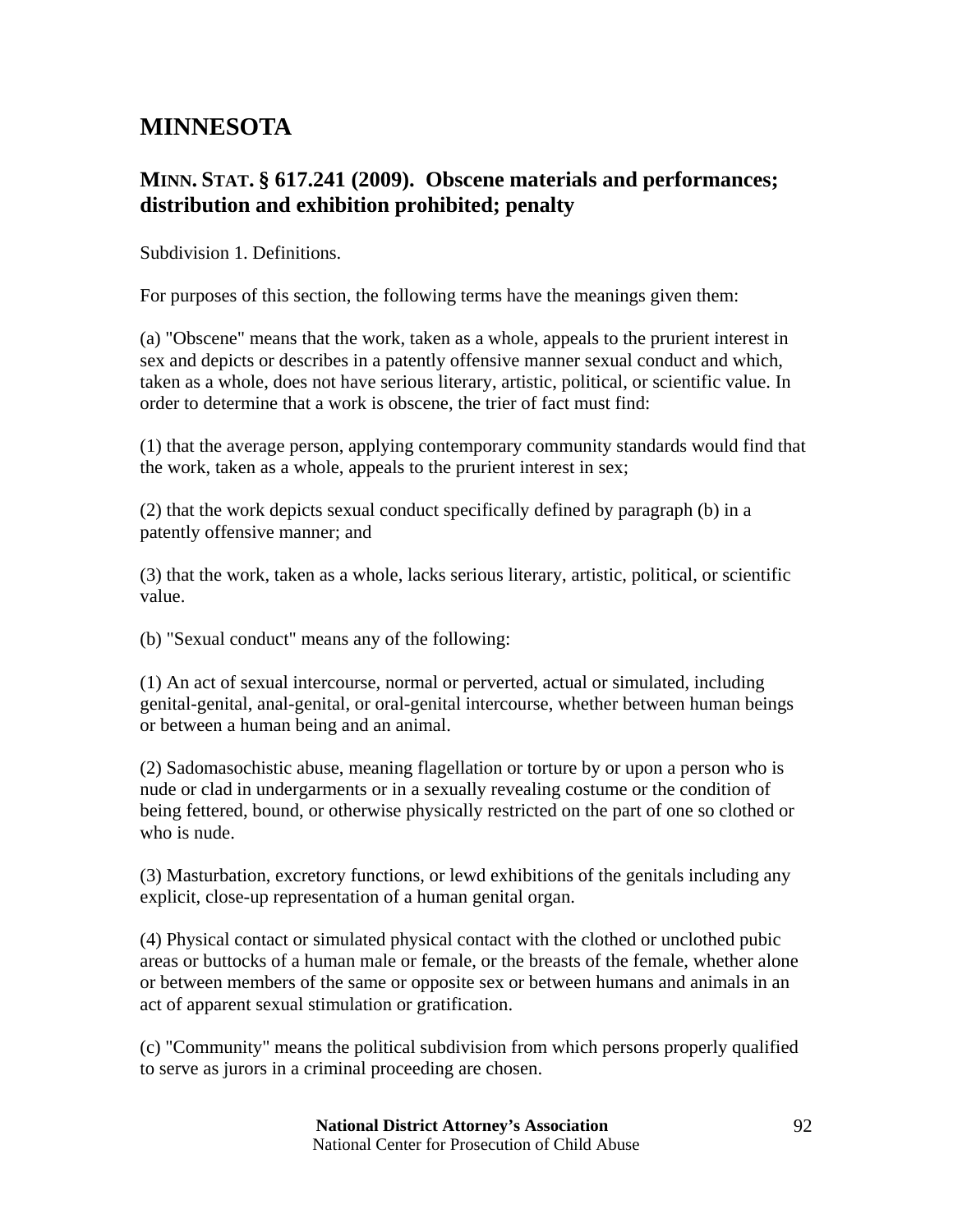(d) "Work" means "material" or "performance."

(e) "Material" means a book, magazine, pamphlet, paper, writing, card, advertisement, circular, print, picture, photograph, motion picture film, videotape, script, image, instrument, statue, drawing, or other article.

(f) "Performance" means a play, motion picture, dance, or other exhibition performed before an audience.

Subd. 2. Crime.

It is unlawful for a person, knowing or with reason to know its content and character, to:

(a) exhibit, sell, print, offer to sell, give away, circulate, publish, distribute or attempt to distribute any obscene material; or

(b) produce, present, participate in, or direct an obscene performance.

Subd. 3. Penalty.

A person violating subdivision 2 is guilty of a gross misdemeanor and may be sentenced to imprisonment for not more than one year, or to payment of a fine of not more than \$3,000, or both.

Subd. 4. Second or subsequent violations.

Whoever violates the provisions of subdivision 2 within five years of a previous conviction under that subdivision is guilty of a felony and may be sentenced to imprisonment for not more than two years, or to payment of a fine of not more than \$10,000, or both.

### **MINN. STAT. § 617.246 (2009). Use of minors in sexual performance prohibited**

Subdivision 1. Definitions.

(a) For the purpose of this section, the terms defined in this subdivision have the meanings given them.

(b) "Minor" means any person under the age of 18.

(c) "Promote" means to produce, direct, publish, manufacture, issue, or advertise.

(d) "Sexual performance" means any play, dance or other exhibition presented before an audience or for purposes of visual or mechanical reproduction that uses a minor to depict actual or simulated sexual conduct as defined by clause (e).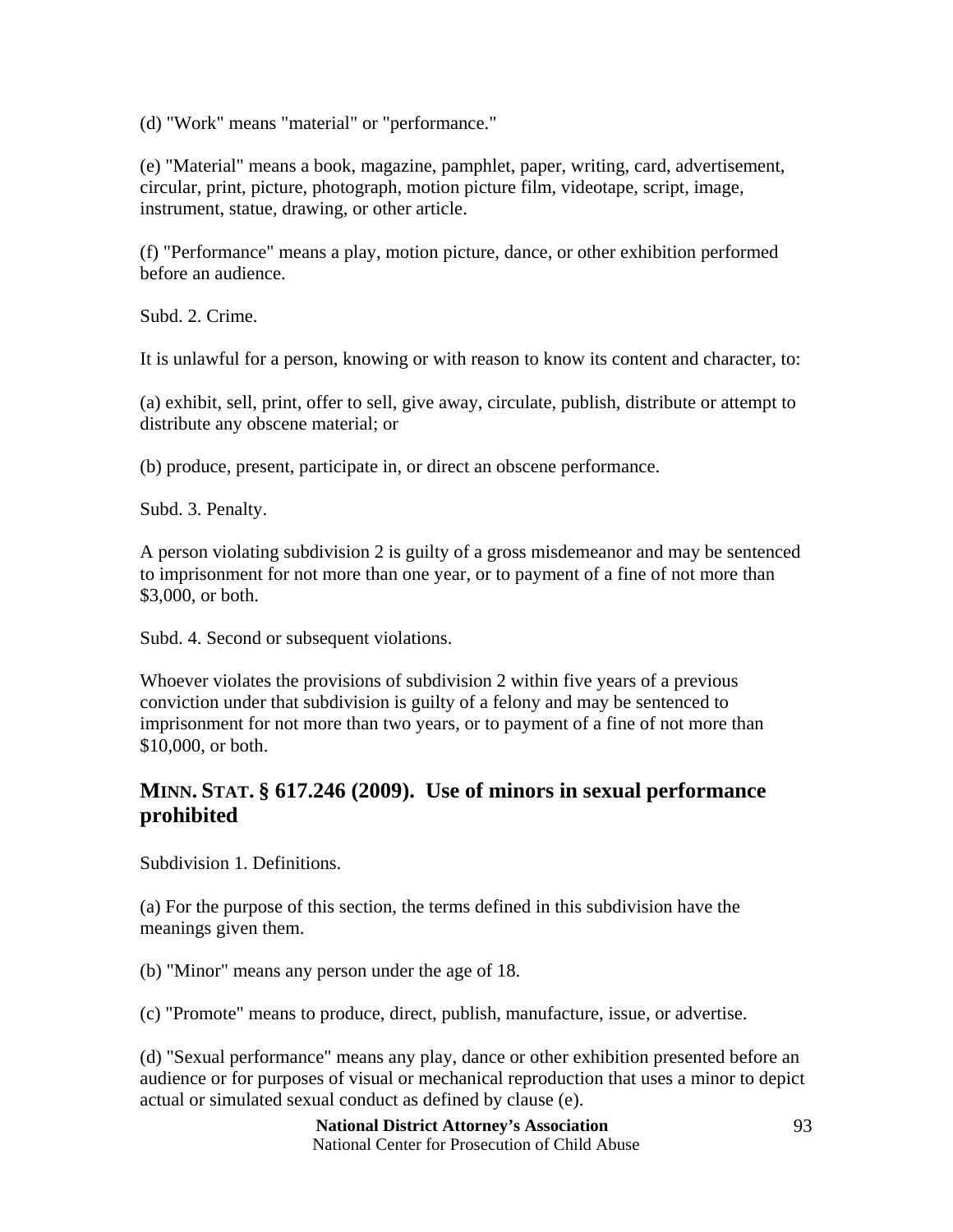(e) "Sexual conduct" means any of the following:

(1) an act of sexual intercourse, normal or perverted, including genital-genital, analgenital, or oral-genital intercourse, whether between human beings or between a human being and an animal;

(2) sadomasochistic abuse, meaning flagellation, torture, or similar demeaning acts inflicted by or upon a person who is nude or clad in undergarments or in a revealing costume, or the condition of being fettered, bound or otherwise physically restrained on the part of one so clothed;

(3) masturbation;

(4) lewd exhibitions of the genitals; or

(5) physical contact with the clothed or unclothed pubic areas or buttocks of a human male or female, or the breasts of the female, whether alone or between members of the same or opposite sex or between humans and animals in an act of apparent sexual stimulation or gratification.

(f) "Pornographic work" means:

(1) an original or reproduction of a picture, film, photograph, negative, slide, videotape, videodisc, or drawing of a sexual performance involving a minor; or

(2) any visual depiction, including any photograph, film, video, picture, drawing, negative, slide, or computer-generated image or picture, whether made or produced by electronic, mechanical, or other means that:

(i) uses a minor to depict actual or simulated sexual conduct;

(ii) has been created, adapted, or modified to appear that an identifiable minor is engaging in sexual conduct; or

(iii) is advertised, promoted, presented, described, or distributed in such a manner that conveys the impression that the material is or contains a visual depiction of a minor engaging in sexual conduct.

For the purposes of this paragraph, an identifiable minor is a person who was a minor at the time the depiction was created or altered, whose image is used to create the visual depiction.

Subd. 2. Use of minor.

It is unlawful for a person to promote, employ, use or permit a minor to engage in or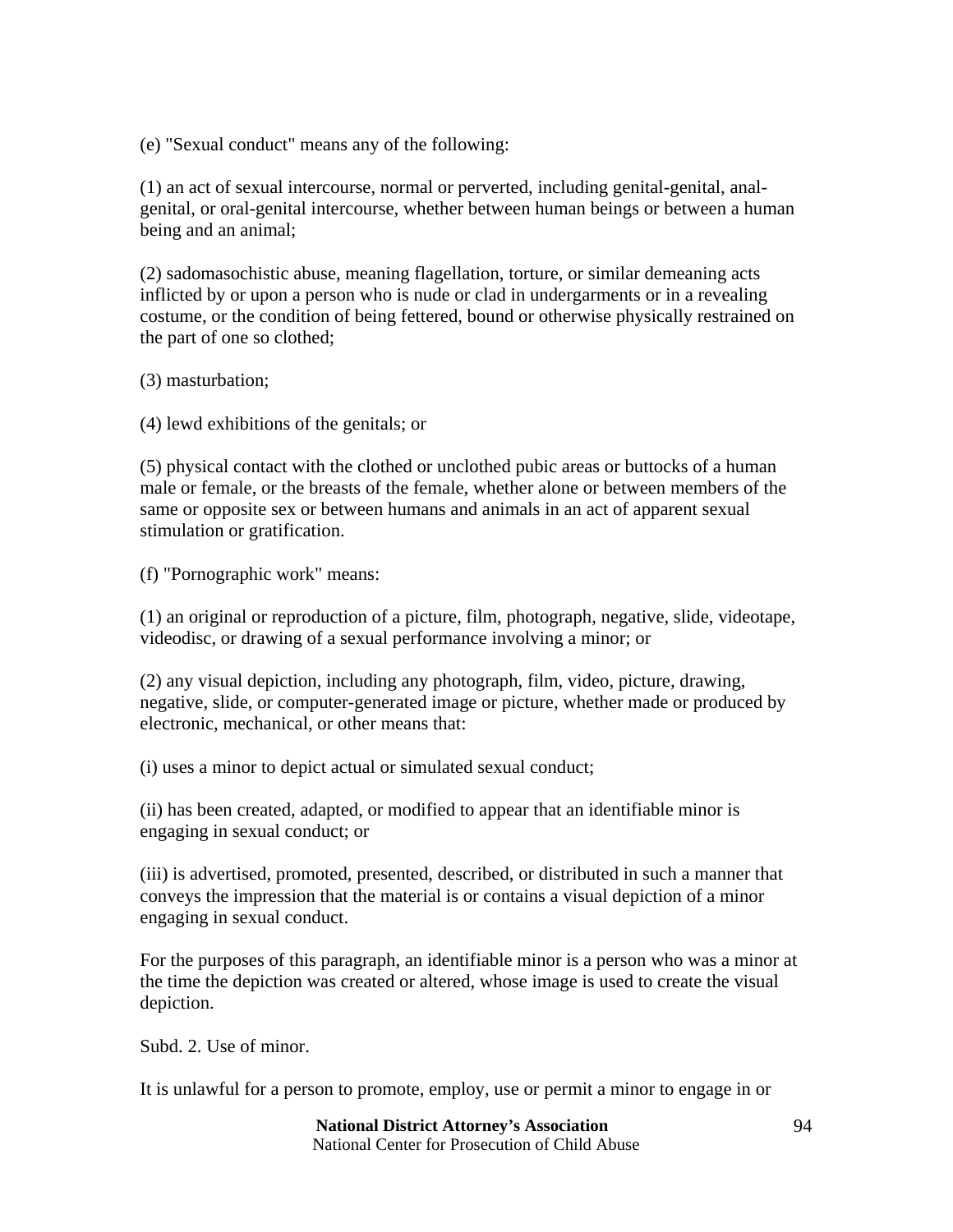assist others to engage minors in posing or modeling alone or with others in any sexual performance or pornographic work if the person knows or has reason to know that the conduct intended is a sexual performance or a pornographic work.

Any person who violates this subdivision is guilty of a felony and may be sentenced to imprisonment for not more than ten years or to payment of a fine of not more than \$20,000 for the first offense and \$40,000 for a second or subsequent offense, or both.

Subd. 3. Operation or ownership of business.

A person who owns or operates a business in which a pornographic work, as defined in this section, is disseminated to an adult or a minor or is reproduced, and who knows the content and character of the pornographic work disseminated or reproduced, is guilty of a felony and may be sentenced to imprisonment for not more than ten years, or to payment of a fine of not more than \$20,000 for the first offense and \$40,000 for a second or subsequent offense, or both.

Subd. 4. Dissemination.

A person who, knowing or with reason to know its content and character, disseminates for profit to an adult or a minor a pornographic work, as defined in this section, is guilty of a felony and may be sentenced to imprisonment for not more than ten years, or to payment of a fine of not more than \$20,000 for the first offense and \$40,000 for a second or subsequent offense, or both.

Subd. 5. Consent; mistake.

Neither consent to sexual performance by a minor or the minor's parent, guardian, or custodian nor mistake as to the minor's age is a defense to a charge of violation of this section.

Subd. 6. Affirmative defense.

It shall be an affirmative defense to a charge of violating this section that the sexual performance or pornographic work was produced using only persons who were 18 years or older.

### **MINN. STAT. § 617.247 (2009). Possession of pornographic work involving minors**

Subdivision 1. Policy; purpose.

It is the policy of the legislature in enacting this section to protect minors from the physical and psychological damage caused by their being used in pornographic work depicting sexual conduct which involves minors. It is therefore the intent of the legislature to penalize possession of pornographic work depicting sexual conduct which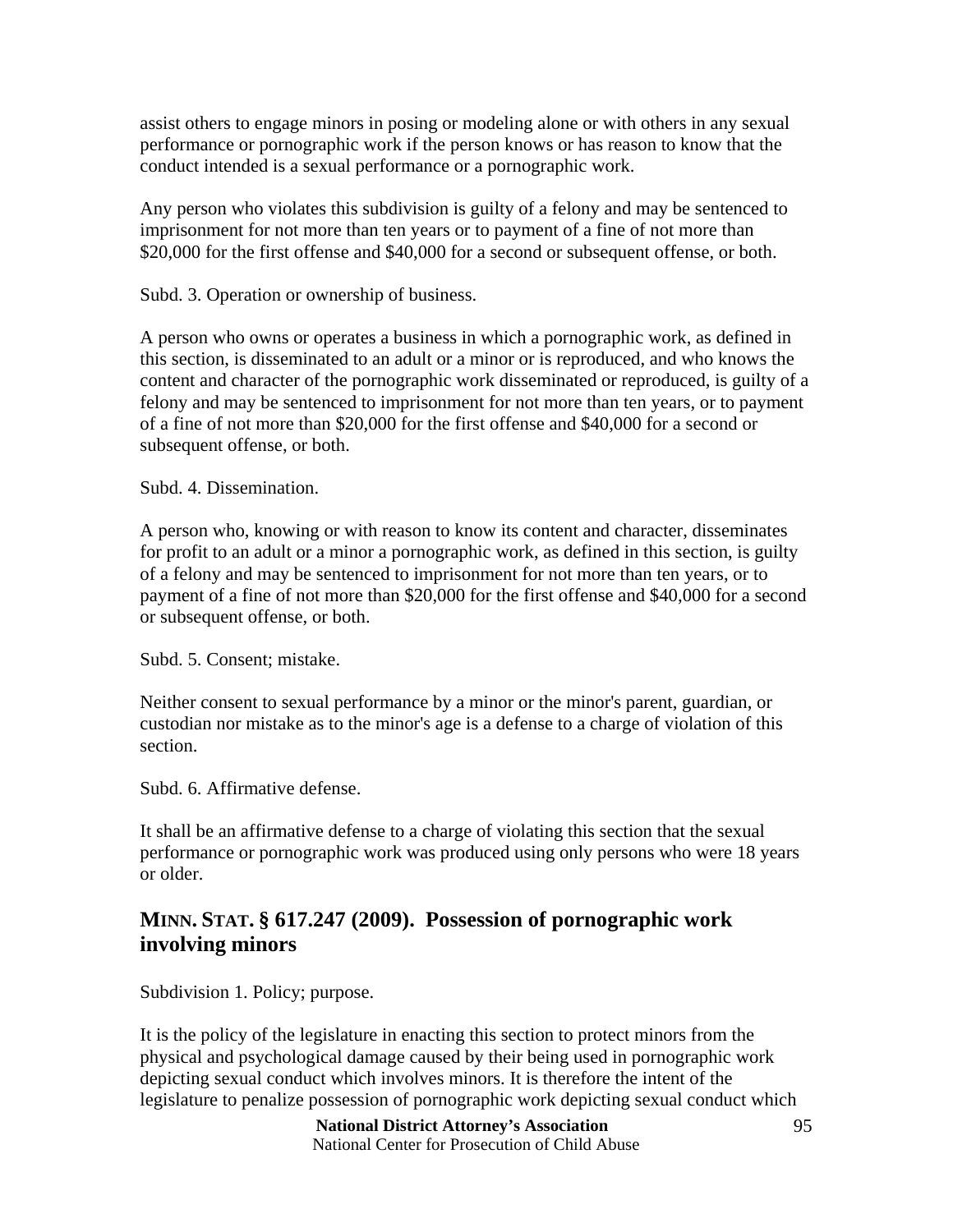involve minors or appears to involve minors in order to protect the identity of minors who are victimized by involvement in the pornographic work, and to protect minors from future involvement in pornographic work depicting sexual conduct.

Subd. 2. Definitions.

For purposes of this section, the following terms have the meanings given them:

(a) "Pornographic work" has the meaning given to it in section 617.246.

(b) "Sexual conduct" has the meaning given to it in section 617.246.

Subd. 3. Dissemination prohibited.

(a) A person who disseminates pornographic work to an adult or a minor, knowing or with reason to know its content and character, is guilty of a felony and may be sentenced to imprisonment for not more than seven years and a fine of not more than \$10,000 for a first offense and for not more than 15 years and a fine of not more than \$20,000 for a second or subsequent offense.

(b) A person who violates paragraph (a) is guilty of a felony and may be sentenced to imprisonment for not more than 15 years if the violation occurs when the person is a registered predatory offender under section 243.166.

Subd. 4. Possession prohibited.

(a) A person who possesses a pornographic work or a computer disk or computer or other electronic, magnetic, or optical storage system or a storage system of any other type, containing a pornographic work, knowing or with reason to know its content and character, is guilty of a felony and may be sentenced to imprisonment for not more than five years and a fine of not more than \$5,000 for a first offense and for not more than ten years and a fine of not more than \$10,000 for a second or subsequent offense.

(b) A person who violates paragraph (a) is guilty of a felony and may be sentenced to imprisonment for not more than ten years if the violation occurs when the person is a registered predatory offender under section 243.166.

Subd. 5. Exception.

This section does not apply to the performance of official duties by peace officers, court personnel, or attorneys, nor to licensed physicians, psychologists, or social workers or persons acting at the direction of a licensed physician, psychologist, or social worker in the course of a bona fide treatment or professional education program.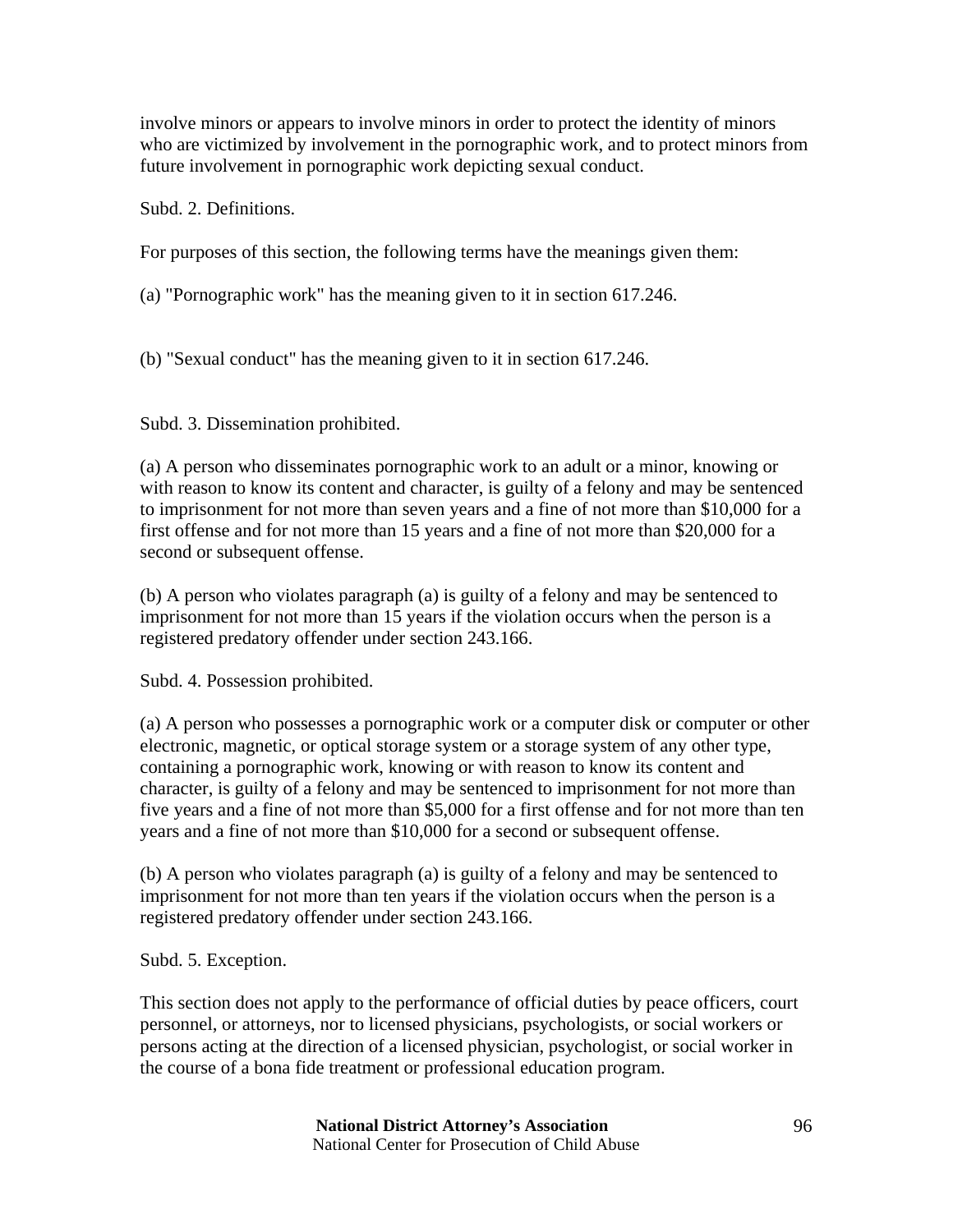Subd. 6. Consent.

Consent to sexual performance by a minor or the minor's parent, guardian, or custodian is not a defense to a charge of violation of this section.

Subd. 7. Second offense.

If a person is convicted of a second or subsequent violation of this section within 15 years of the prior conviction, the court shall order a mental examination of the person. The examiner shall report to the court whether treatment of the person is necessary.

Subd. 8. Affirmative defense.

It shall be an affirmative defense to a charge of violating this section that the pornographic work was produced using only persons who were 18 years or older.

Subd. 9. Conditional release term.

Notwithstanding the statutory maximum sentence otherwise applicable to the offense or any provision of the sentencing guidelines, when a court commits a person to the custody of the commissioner of corrections for violating this section, the court shall provide that after the person has completed the sentence imposed, the commissioner shall place the person on conditional release for five years, minus the time the offender served on supervised release. If the person has previously been convicted of a violation of this section, section 609.342, 609.343, 609.344, 609.345, 609.3451, 609.3453, or 617.246, or any similar statute of the United States, this state, or any state, the commissioner shall place the person on conditional release for ten years, minus the time the offender served on supervised release. The terms of conditional release are governed by section 609.3455, subdivision 8.

# **MISSISSIPPI**

### **MISS. CODE ANN. § 97-5-31 (2009). Exploitation of children; definitions**

As used in Sections 97-5-33 through 97-5-37, the following words and phrases shall have the meanings given to them in this section:

- (a) "Child" means any individual who has not attained the age of eighteen (18) years.
- (b) "Sexually explicit conduct" means actual or simulated:

 (i) Sexual intercourse, including genital-genital, oral-genital, anal-genital, or oralanal, whether between persons of the same or opposite sex;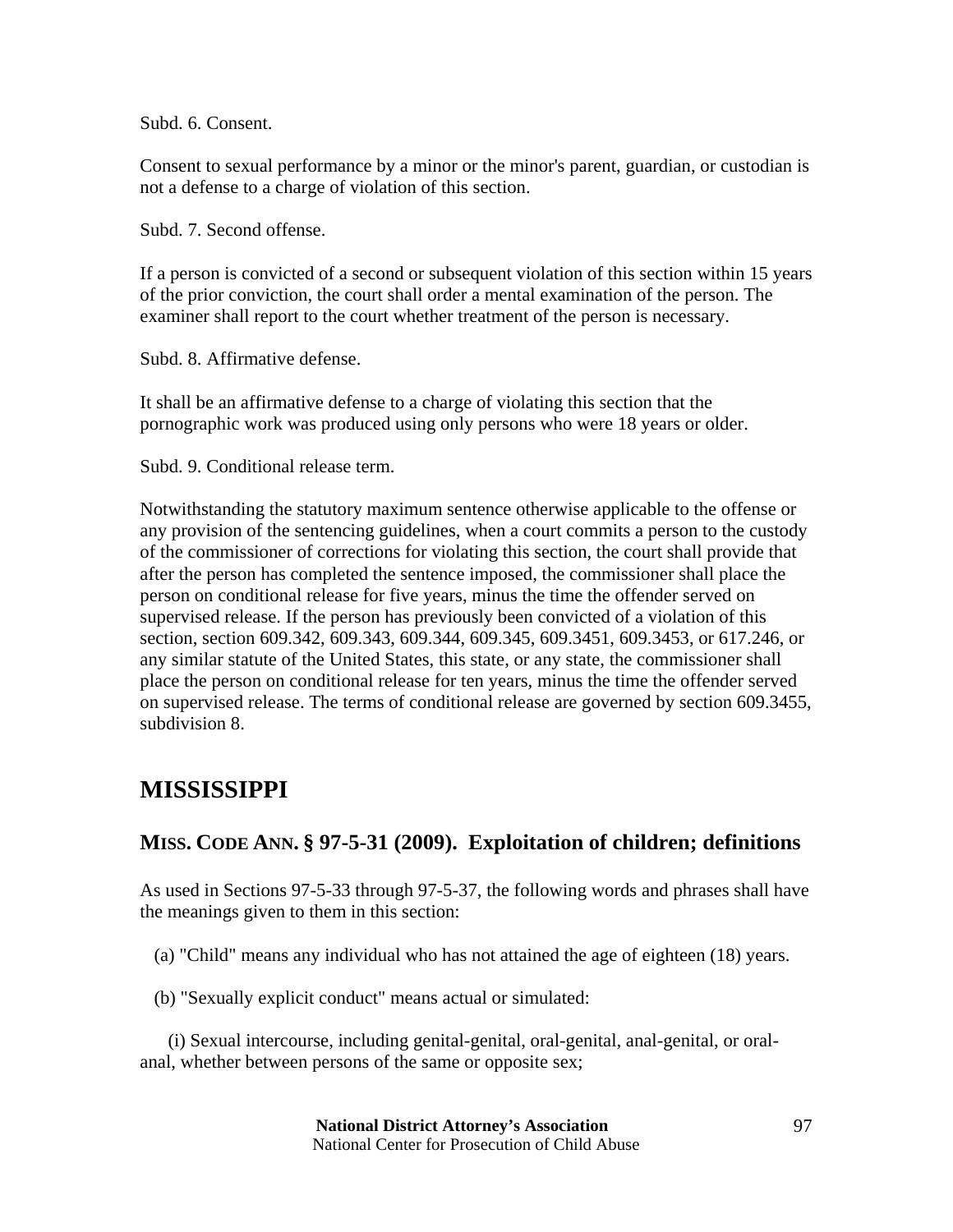(ii) Bestiality;

(iii) Masturbation;

(iv) Sadistic or masochistic abuse;

(v) Lascivious exhibition of the genitals or pubic area of any person; or

 (vi) Fondling or other erotic touching of the genitals, pubic area, buttocks, anus or breast.

 (c) "Producing" means producing, directing, manufacturing, issuing, publishing or advertising.

 (d) "Visual depiction" includes without limitation developed or undeveloped film and video tape or other visual unaltered reproductions by computer.

(e) "Computer" has the meaning given in Title 18, United States Code, Section 1030.

 (f) "Simulated" means any depicting of the genitals or rectal areas that gives the appearance of sexual conduct or incipient sexual conduct.

## **MISS. CODE ANN. § 97-5-33 (2009). Exploitation of children; prohibitions**

(1) No person shall, by any means including computer, cause, solicit or knowingly permit any child to engage in sexually explicit conduct or in the simulation of sexually explicit conduct for the purpose of producing any visual depiction of such conduct.

(2) No person shall, by any means including computer, photograph, film, video tape or otherwise depict or record a child engaging in sexually explicit conduct or in the simulation of sexually explicit conduct.

(3) No person shall, by any means including computer, knowingly send, transport, transmit, ship, mail or receive any photograph, drawing, sketch, film, video tape or other visual depiction of an actual child engaging in sexually explicit conduct.

(4) No person shall, by any means including computer, receive with intent to distribute, distribute for sale, sell or attempt to sell in any manner any photograph, drawing, sketch, film, video tape or other visual depiction of an actual child engaging in sexually explicit conduct.

(5) No person shall, by any means including computer, possess any photograph, drawing, sketch, film, video tape or other visual depiction of an actual child engaging in sexually explicit conduct.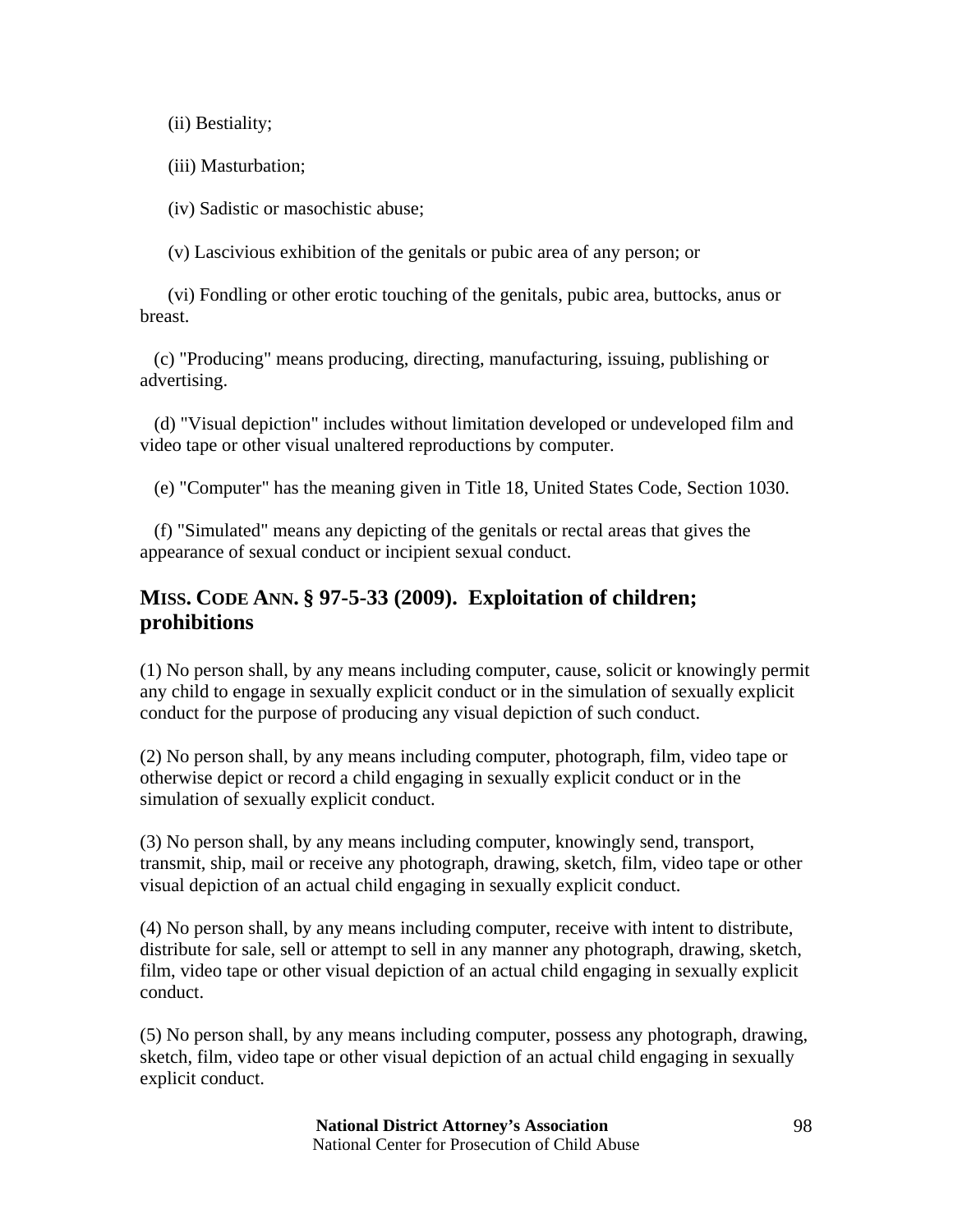(6) No person shall, by any means including computer, knowingly entice, induce, persuade, seduce, solicit, advise, coerce, or order a child to meet with the defendant or any other person for the purpose of engaging in sexually explicit conduct.

(7) No person shall by any means, including computer, knowingly entice, induce, persuade, seduce, solicit, advise, coerce or order a child to produce any visual depiction of adult sexual conduct or any sexually explicit conduct.

(8) The fact that an undercover operative or law enforcement officer posed as a child or was involved in any other manner in the detection and investigation of an offense under this section shall not constitute a defense to a prosecution under this section.

(9) For purposes of determining jurisdiction, the offense is committed in this state if all or part of the conduct described in this section occurs in the State of Mississippi or if the transmission that constitutes the offense either originates in this state or is received in this state.

## **MISS. CODE ANN. § 97-5-35 (2009). Exploitation of children; penalties**

Any person who violates any provision of Section 97-5-33 shall be guilty of a felony and upon conviction shall be fined not less than Fifty Thousand Dollars (\$ 50,000.00) nor more than Five Hundred Thousand Dollars (\$ 500,000.00) and shall be imprisoned for not less than five (5) years nor more than forty (40) years. Any person convicted of a second or subsequent violation of Section 97-5-33 shall be fined not less than One Hundred Thousand Dollars (\$ 100,000.00) nor more than One Million Dollars (\$ 1,000,000.00) and shall be confined in the custody of the Department of Corrections for life or such lesser term as the court may determine, but not less than twenty (20) years.

### **MISS. CODE ANN. § 97-5-37 (2009). Exploitation of children; other remedies**

The provisions of Sections 97-5-31 through 97-5-37 are supplemental to any statute relating to child abuse or neglect, obscenity, enticement of children or contributing to delinquency of a minor and acquittal or conviction pursuant to any other statute shall not be a bar to prosecution under Sections 97-5-31 through 97-5-37. Acquittal or conviction under Sections 97-5-31 through 97-5-37 shall not be a bar to prosecution and conviction under other statutes defining crimes or misdemeanors, nor to any civil or administrative remedy otherwise available.

# **MISSOURI**

### **MO. REV. STAT. § 573.010 (2010). Definitions**

As used in this chapter the following terms shall mean:

**National District Attorney's Association**  National Center for Prosecution of Child Abuse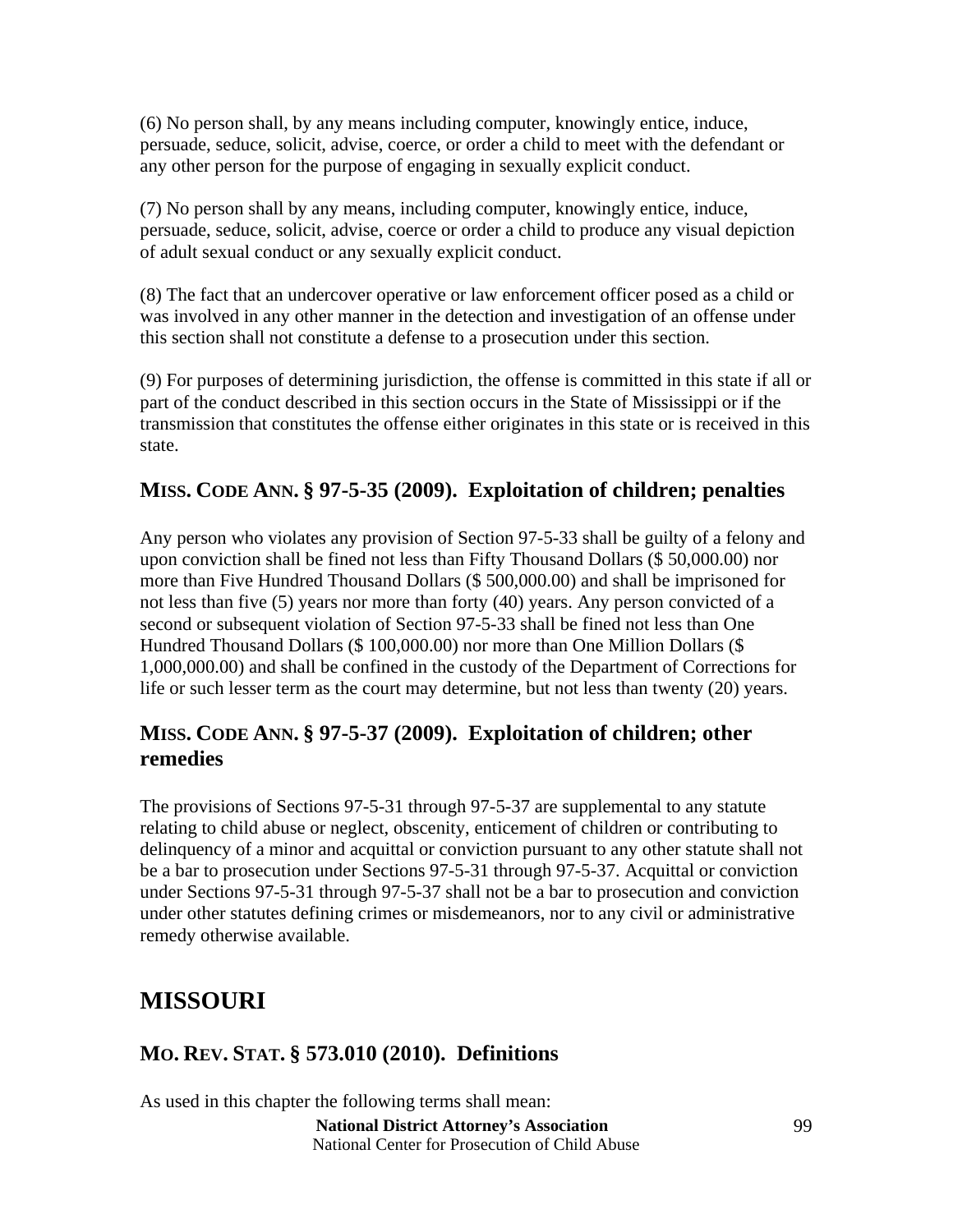(1) "Child", any person under the age of fourteen;

(2) "Child pornography":

 (a) Any obscene material or performance depicting sexual conduct, sexual contact, or a sexual performance, as these terms are defined in section 556.061, RSMo, and which has as one of its participants or portrays as an observer of such conduct, contact, or performance a minor under the age of eighteen; or

 (b) Any visual depiction, including any photograph, film, video, picture, or computer or computer-generated image or picture, whether made or produced by electronic, mechanical, or other means, of sexually explicit conduct where:

 a. The production of such visual depiction involves the use of a minor engaging in sexually explicit conduct;

 b. Such visual depiction is a digital image, computer image, or computer-generated image that is, or is indistinguishable from, that of a minor engaging in sexually explicit conduct; or

 c. Such visual depiction has been created, adapted, or modified to show that an identifiable minor is engaging in sexually explicit conduct;

 (3) "Displays publicly", exposing, placing, posting, exhibiting, or in any fashion displaying in any location, whether public or private, an item in such a manner that it may be readily seen and its content or character distinguished by normal unaided vision viewing it from a street, highway or public sidewalk, or from the property of others or from any portion of the person's store, or the exhibitor's store or property when items and material other than this material are offered for sale or rent to the public;

 (4) "Explicit sexual material", any pictorial or three-dimensional material depicting human masturbation, deviate sexual intercourse, sexual intercourse, direct physical stimulation or unclothed genitals, sadomasochistic abuse, or emphasizing the depiction of postpubertal human genitals; provided, however, that works of art or of anthropological significance shall not be deemed to be within the foregoing definition;

 (5) "Furnish", to issue, sell, give, provide, lend, mail, deliver, transfer, circulate, disseminate, present, exhibit or otherwise provide;

 (6) "Graphic", when used with respect to a depiction of sexually explicit conduct, that a viewer can observe any part of the genitals or pubic area of any depicted person or animal during any part of the time that the sexually explicit conduct is being depicted;

(7) "Identifiable minor":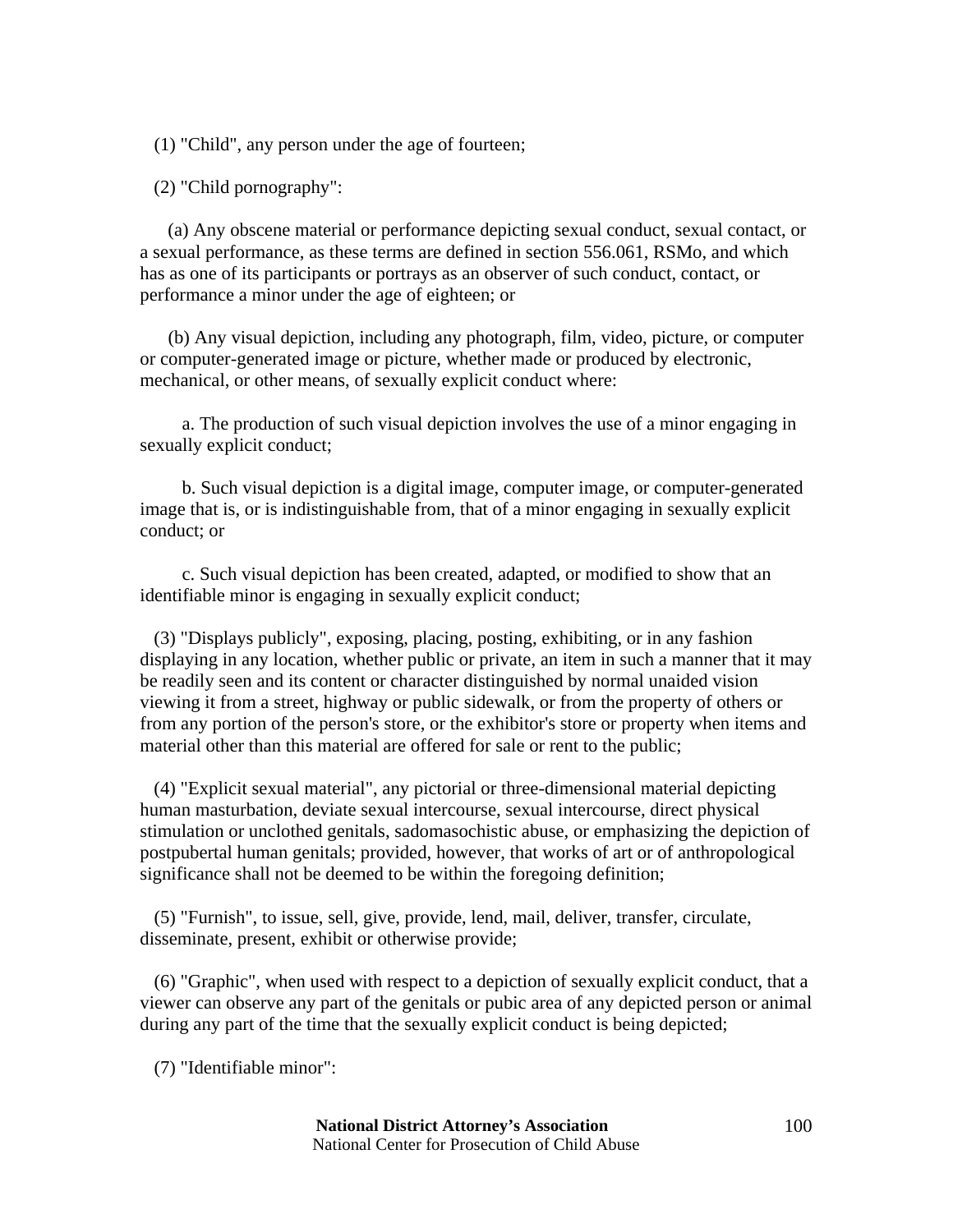(a) A person:

 a. (i) Who was a minor at the time the visual depiction was created, adapted, or modified; or

 (ii) Whose image as a minor was used in creating, adapting, or modifying the visual depiction; and

 b. Who is recognizable as an actual person by the person's face, likeness, or other distinguishing characteristic, such as a unique birthmark or other recognizable feature; and

 (b) The term shall not be construed to require proof of the actual identity of the identifiable minor;

 (8) "Indistinguishable", when used with respect to a depiction, virtually indistinguishable, in that the depiction is such that an ordinary person viewing the depiction would conclude that the depiction is of an actual minor engaged in sexually explicit conduct. Indistinguishable does not apply to depictions that are drawings, cartoons, sculptures, or paintings depicting minors or adults;

 (9) "Material", anything printed or written, or any picture, drawing, photograph, motion picture film, videotape or videotape production, or pictorial representation, or any recording or transcription, or any mechanical, chemical, or electrical reproduction, or stored computer data, or anything which is or may be used as a means of communication. Material includes undeveloped photographs, molds, printing plates, stored computer data and other latent representational objects;

(10) "Minor", any person under the age of eighteen;

 (11) "Nudity", the showing of postpubertal human genitals or pubic area, with less than a fully opaque covering;

(12) "Obscene", any material or performance is obscene if, taken as a whole:

 (a) Applying contemporary community standards, its predominant appeal is to prurient interest in sex; and

 (b) The average person, applying contemporary community standards, would find the material depicts or describes sexual conduct in a patently offensive way; and

 (c) A reasonable person would find the material lacks serious literary, artistic, political or scientific value;

 (13) "Performance", any play, motion picture film, videotape, dance or exhibition performed before an audience of one or more;

> **National District Attorney's Association**  National Center for Prosecution of Child Abuse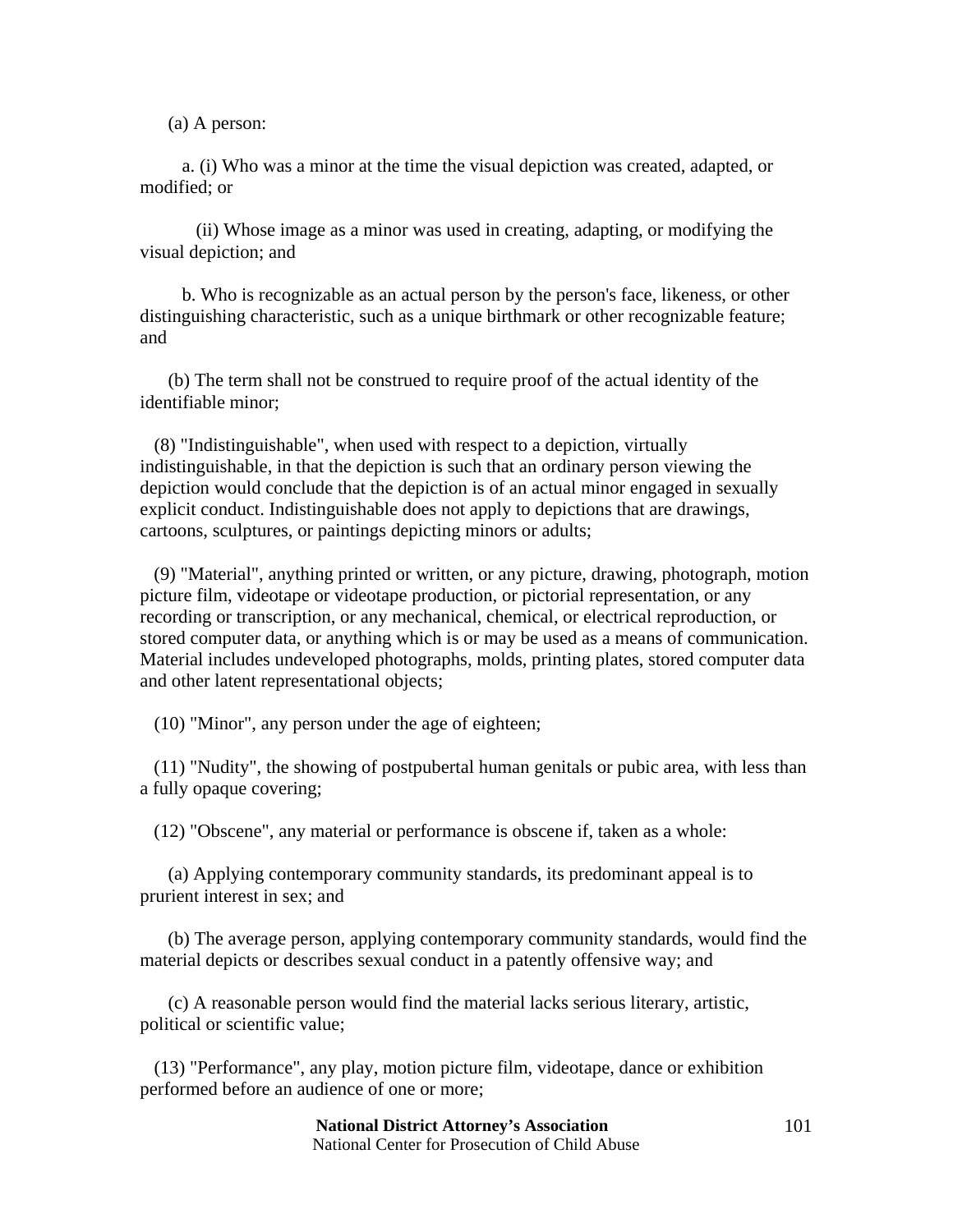(14) "Pornographic for minors", any material or performance is pornographic for minors if the following apply:

 (a) The average person, applying contemporary community standards, would find that the material or performance, taken as a whole, has a tendency to cater or appeal to a prurient interest of minors; and

 (b) The material or performance depicts or describes nudity, sexual conduct, sexual excitement, or sadomasochistic abuse in a way which is patently offensive to the average person applying contemporary adult community standards with respect to what is suitable for minors; and

 (c) The material or performance, taken as a whole, lacks serious literary, artistic, political, or scientific value for minors;

 (15) "Promote", to manufacture, issue, sell, provide, mail, deliver, transfer, transmute, publish, distribute, circulate, disseminate, present, exhibit, or advertise, or to offer or agree to do the same, by any means including a computer;

 (16) "Sadomasochistic abuse", flagellation or torture by or upon a person as an act of sexual stimulation or gratification;

 (17) "Sexual conduct", actual or simulated, normal or perverted acts of human masturbation; deviate sexual intercourse; sexual intercourse; or physical contact with a person's clothed or unclothed genitals, pubic area, buttocks, or the breast of a female in an act of apparent sexual stimulation or gratification or any sadomasochistic abuse or acts including animals or any latent objects in an act of apparent sexual stimulation or gratification;

(18) "Sexually explicit conduct", actual or simulated:

 (a) Sexual intercourse, including genital-genital, oral-genital, anal-genital, or oralanal, whether between persons of the same or opposite sex;

(b) Bestiality;

(c) Masturbation;

(d) Sadistic or masochistic abuse; or

(e) Lascivious exhibition of the genitals or pubic area of any person;

 (19) "Sexual excitement", the condition of human male or female genitals when in a state of sexual stimulation or arousal;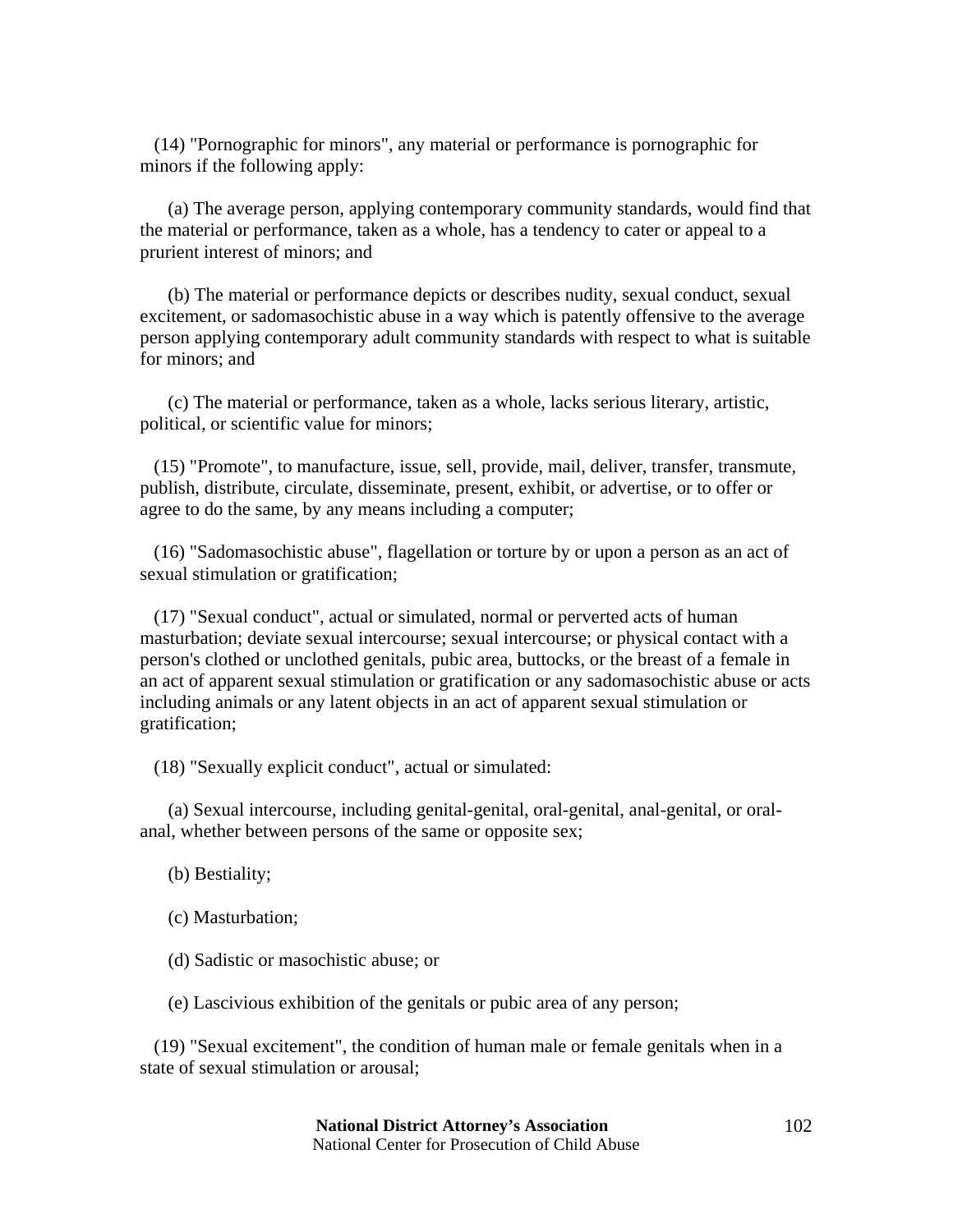(20) "Visual depiction", includes undeveloped film and videotape, and data stored on computer disk or by electronic means which is capable of conversion into a visual image;

 (21) "Wholesale promote", to manufacture, issue, sell, provide, mail, deliver, transfer, transmute, publish, distribute, circulate, disseminate, or to offer or agree to do the same for purposes of resale or redistribution.

## **MO. REV. STAT. § 573.025 (2010). Promoting child pornography in the first degree**

1. A person commits the crime of promoting child pornography in the first degree if, knowing of its content and character, such person possesses with the intent to promote or promotes child pornography of a child less than fourteen years of age or obscene material portraying what appears to be a child less than fourteen years of age.

2. Promoting child pornography in the first degree is a class B felony unless the person knowingly promotes such material to a minor, in which case it is a class A felony. No person who pleads guilty to or is found guilty of, or is convicted of, promoting child pornography in the first degree shall be eligible for probation, parole, or conditional release for a period of three calendar years.

3. Nothing in this section shall be construed to require a provider of electronic communication services or remote computing services to monitor any user, subscriber or customer of the provider, or the content of any communication of any user, subscriber or customer of the provider.

## **MO. REV. STAT. § 573.035 (2010). Promoting child pornography in the second degree**

1. A person commits the crime of promoting child pornography in the second degree if knowing of its content and character such person possesses with the intent to promote or promotes child pornography of a minor under the age of eighteen or obscene material portraying what appears to be a minor under the age of eighteen.

2. Promoting child pornography in the second degree is a class C felony unless the person knowingly promotes such material to a minor, in which case it is a class B felony. No person who is found guilty of, pleads guilty to, or is convicted of promoting child pornography in the second degree shall be eligible for probation.

### **MO. REV. STAT. § 573.037 (2009). Possession of child pornography**

1. A person commits the crime of possession of child pornography if, knowing of its content and character, such person possesses any child pornography of a minor under the age of eighteen or obscene material portraying what appears to be a minor under the age of eighteen.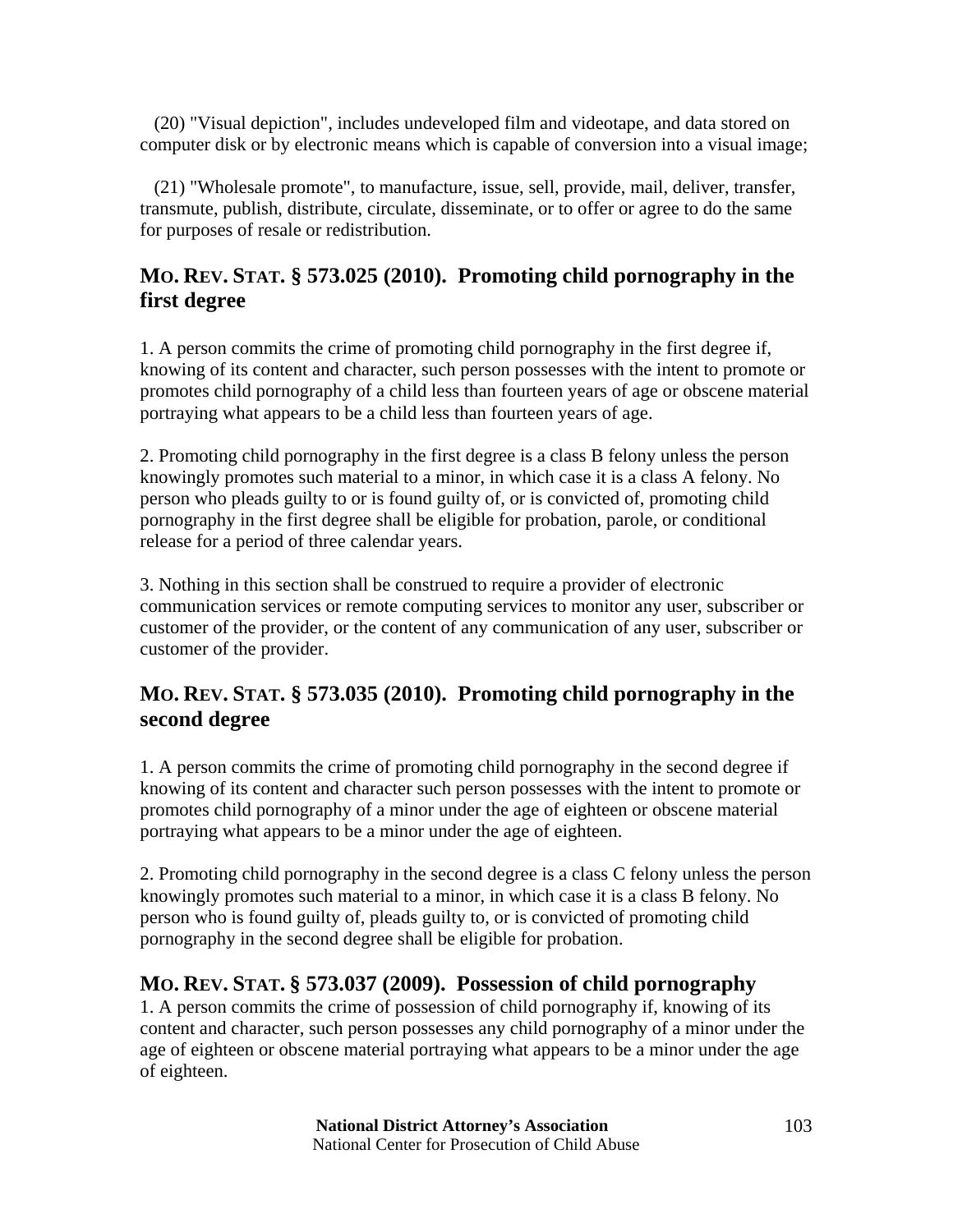2. Possession of child pornography is a class C felony unless the person possesses more than twenty still images of child pornography, possesses one motion picture, film, videotape, videotape production, or other moving image of child pornography, or has pleaded guilty to or has been found guilty of an offense under this section, in which case it is a class B felony.

### **MO. REV. STAT. § 573.050 (2009). Evidence in obscenity and child pornography cases**

1. In any prosecution under this chapter evidence shall be admissible to show:

 (1) What the predominant appeal of the material or performance would be for ordinary adults or minors;

(2) The literary, artistic, political or scientific value of the material or performance;

(3) The degree of public acceptance in this state and in the local community;

 (4) The appeal to prurient interest in advertising or other promotion of the material or performance;

 (5) The purpose of the author, creator, promoter, furnisher or publisher of the material or performance.

2. Testimony of the author, creator, promoter, furnisher, publisher, or expert testimony, relating to factors entering into the determination of the issues of obscenity or child pornography, shall be admissible.

3. In any prosecution for possession of child pornography or promoting child pornography in the first or second degree, the determination that the person who participated in the child pornography was younger than eighteen years of age may be made as set forth in section 568.100, RSMo, or reasonable inferences drawn by a judge or jury after viewing the alleged pornographic material shall constitute sufficient evidence of the child's age to support a conviction.

4. In any prosecution for promoting child pornography in the first or second degree, no showing is required that the performance or material involved appeals to prurient interest, that it lacks serious literary, artistic, political or scientific value, or that it is patently offensive to prevailing standards in the community as a whole.

# **MONTANA**

### **MONT. CODE ANN. § 45-5-625 (2010). Sexual abuse of children**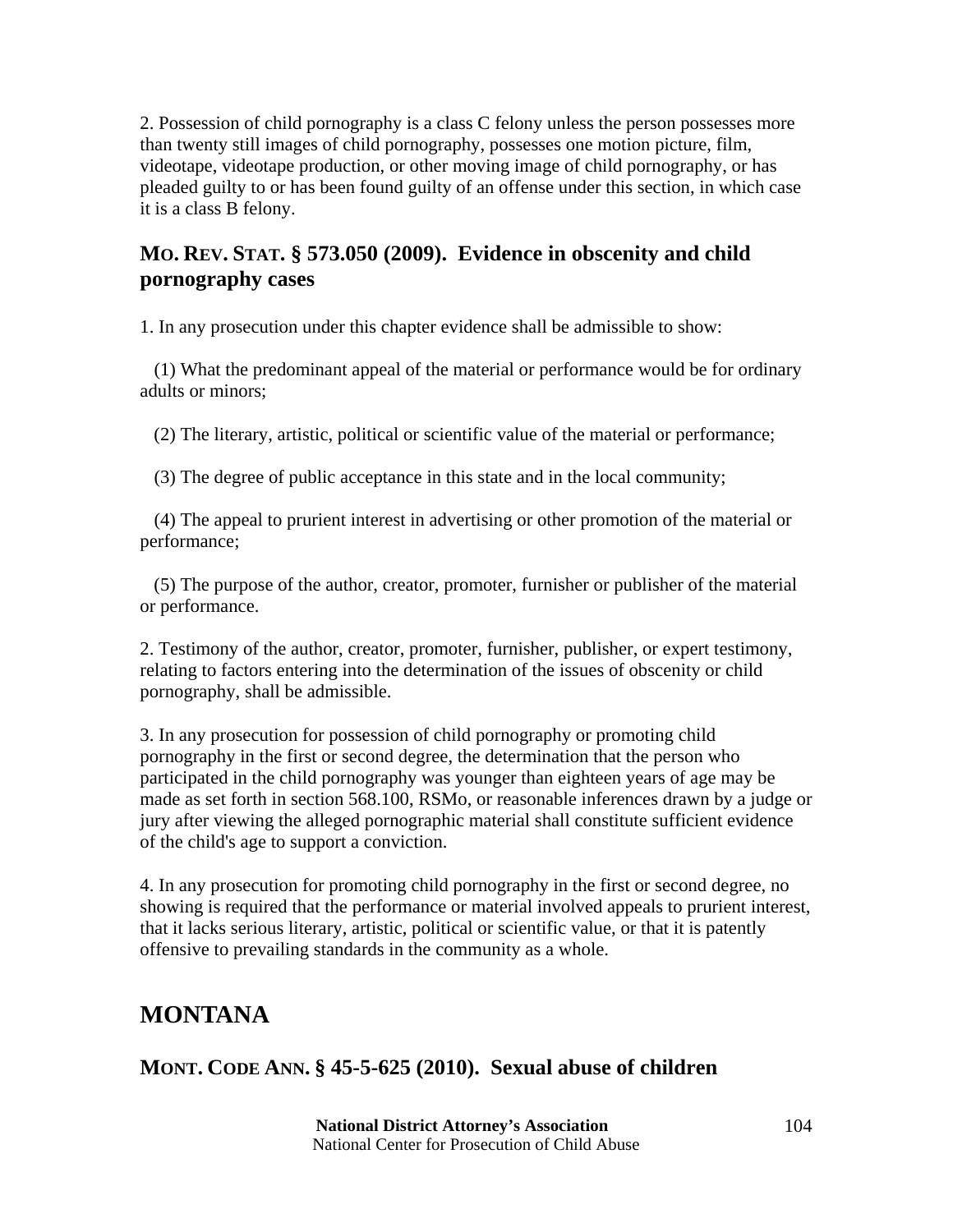(1) A person commits the offense of sexual abuse of children if the person:

(a) knowingly employs, uses, or permits the employment or use of a child in an exhibition of sexual conduct, actual or simulated;

(b) knowingly photographs, films, videotapes, develops or duplicates the photographs, films, or videotapes, or records a child engaging in sexual conduct, actual or simulated;

(c) knowingly, by any means of communication, including electronic communication, persuades, entices, counsels, or procures a child under 16 years of age or a person the offender believes to be a child under 16 years of age to engage in sexual conduct, actual or simulated;

(d) knowingly processes, develops, prints, publishes, transports, distributes, sells, exhibits, or advertises any visual or print medium, including a medium by use of electronic communication in which a child is engaged in sexual conduct, actual or simulated;

(e) knowingly possesses any visual or print medium, including a medium by use of electronic communication in which a child is engaged in sexual conduct, actual or simulated;

(f) finances any of the activities described in subsections (1)(a) through (1)(d) and (1)(g), knowing that the activity is of the nature described in those subsections; or

(g) possesses with intent to sell any visual or print medium, including a medium by use of electronic communication in which a child is engaged in sexual conduct, actual or simulated.

(2) (a) Except as provided in subsection  $(2)(b)$ ,  $(2)(c)$ , or  $(4)$ , a person convicted of the offense of sexual abuse of children shall be punished by life imprisonment or by imprisonment in the state prison for a term not to exceed 100 years and may be fined not more than \$ 10,000.

(b) Except as provided in 46-18-219, if the victim is under 16 years of age, a person convicted of the offense of sexual abuse of children shall be punished by life imprisonment or by imprisonment in the state prison for a term of not less than 4 years or more than 100 years and may be fined not more than \$ 10,000.

(c) Except as provided in 46-18-219, a person convicted of the offense of sexual abuse of children for the possession of material, as provided in subsection (1)(e), shall be fined not to exceed \$ 10,000 or be imprisoned in the state prison for a term not to exceed 10 years, or both.

(3) An offense is not committed under subsections  $(1)(d)$  through  $(1)(g)$  if the visual or

**National District Attorney's Association**  National Center for Prosecution of Child Abuse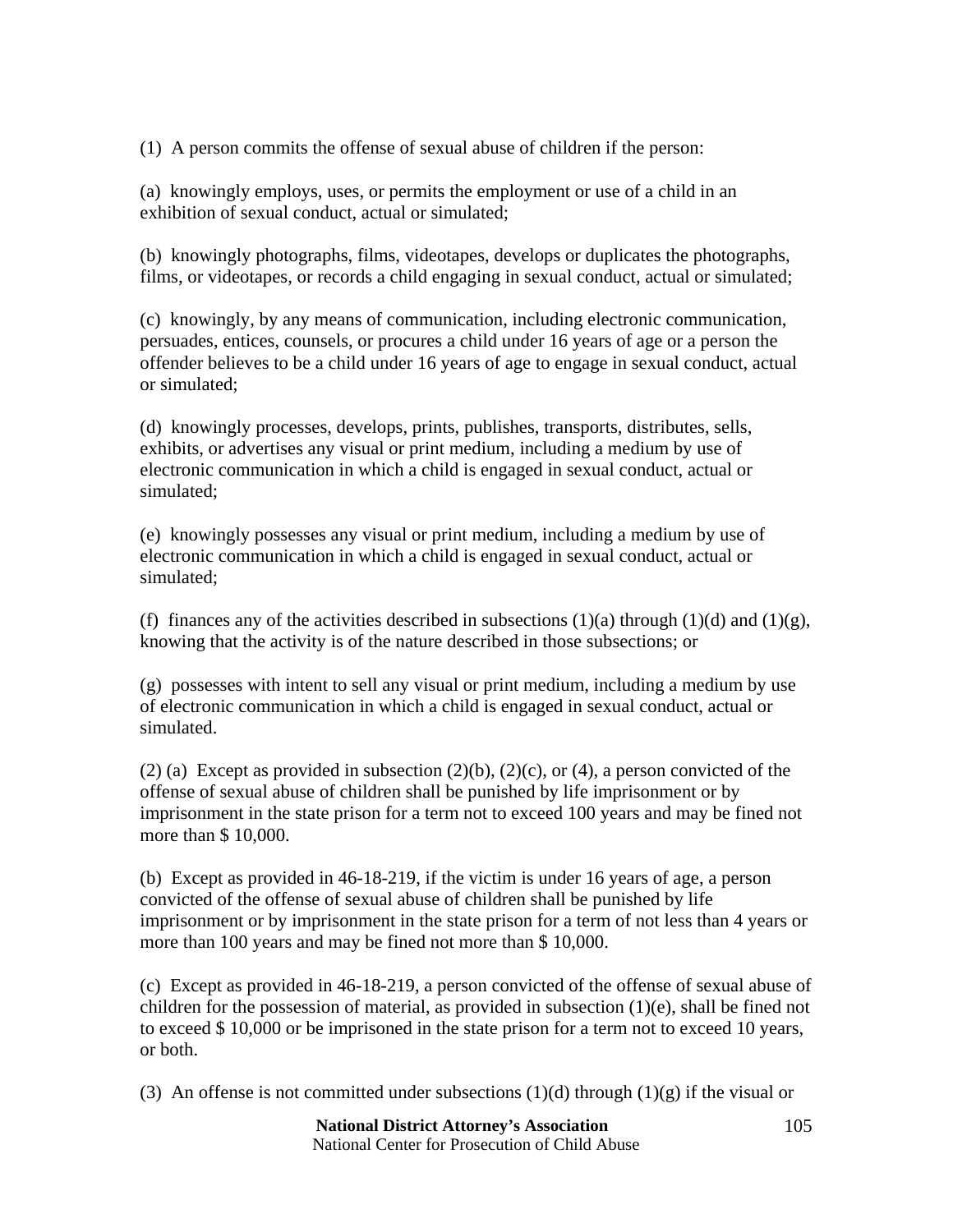print medium is processed, developed, printed, published, transported, distributed, sold, possessed, or possessed with intent to sell, or if the activity is financed, as part of a sexual offender information or treatment course or program conducted or approved by the department of corrections.

(4) (a) If the victim was 12 years of age or younger and the offender was 18 years of age or older at the time of the offense, the offender:

(i) shall be punished by imprisonment in a state prison for a term of 100 years. The court may not suspend execution or defer imposition of the first 25 years of a sentence of imprisonment imposed under this subsection (4)(a)(i) except as provided in 46-18-222, and during the first 25 years of imprisonment, the offender is not eligible for parole.

(ii) may be fined an amount not to exceed \$ 50,000; and

(iii) shall be ordered to enroll in and successfully complete the educational phase and the cognitive and behavioral phase of a sexual offender treatment program provided or approved by the department of corrections.

(b) If the offender is released after the mandatory minimum period of imprisonment, the offender is subject to supervision by the department of corrections for the remainder of the offender's life and shall participate in the program for continuous, satellite-based monitoring provided for in 46-23-1010.

(5) As used in this section, the following definitions apply:

(a) "Electronic communication" means a sign, signal, writing, image, sound, data, or intelligence of any nature transmitted or created in whole or in part by a wire, radio, electromagnetic, photoelectronic, or photo-optical system.

(b) "Sexual conduct" means:

(i) actual or simulated:

(A) sexual intercourse, whether between persons of the same or opposite sex;

(B) penetration of the vagina or rectum by any object, except when done as part of a recognized medical procedure;

(C) bestiality;

(D) masturbation;

- (E) sadomasochistic abuse;
- (F) lewd exhibition of the genitals, breasts, pubic or rectal area, or other intimate parts of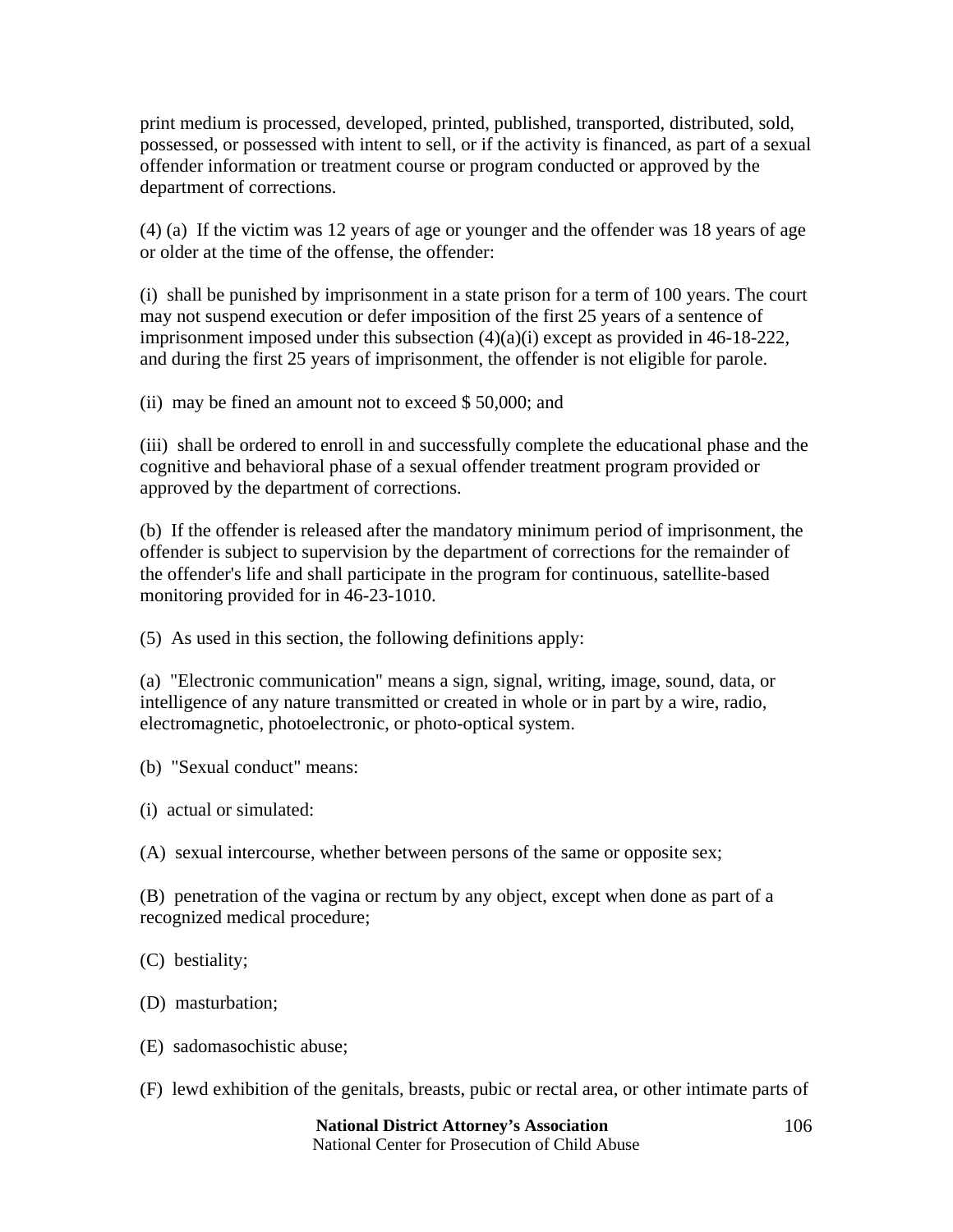any person; or

(G) defecation or urination for the purpose of the sexual stimulation of the viewer; or

(ii) depiction of a child in the nude or in a state of partial undress with the purpose to abuse, humiliate, harass, or degrade the child or to arouse or gratify the person's own sexual response or desire or the sexual response or desire of any person.

(c) "Simulated" means any depicting of the genitals or pubic or rectal area that gives the appearance of sexual conduct or incipient sexual conduct.

(d) "Visual medium" means:

(i) any film, photograph, videotape, negative, slide, or photographic reproduction that contains or incorporates in any manner any film, photograph, videotape, negative, or slide; or

(ii) any disk, diskette, or other physical media that allows an image to be displayed on a computer or other video screen and any image transmitted to a computer or other video screen by telephone line, cable, satellite transmission, or other method.

# **NEBRASKA**

#### **NEB. REV. STAT. ANN. § 28-1463.02 (2010). Terms, defined**

As used in the Child Pornography Prevention Act, unless the context otherwise requires:

 (1) Child, in the case of a participant, shall mean any person under the age of eighteen years and, in the case of a portrayed observer, shall mean any person under the age of sixteen years;

 (2) Erotic fondling shall mean touching a person's clothed or unclothed genitals or pubic area, breasts if the person is a female, or developing breast area if the person is a female child, for the purpose of real or simulated overt sexual gratification or sexual stimulation of one or more persons involved. Erotic fondling shall not be construed to include physical contact, even if affectionate, which is not for the purpose of real or simulated overt sexual gratification or sexual stimulation of one or more of the persons involved;

 (3) Erotic nudity shall mean the display of the human male or female genitals or pubic area, the human female breasts, or the developing breast area of the human female child, for the purpose of real or simulated overt sexual gratification or sexual stimulation of one or more of the persons involved;

(4) Sadomasochistic abuse shall mean flagellation or torture by or upon a nude person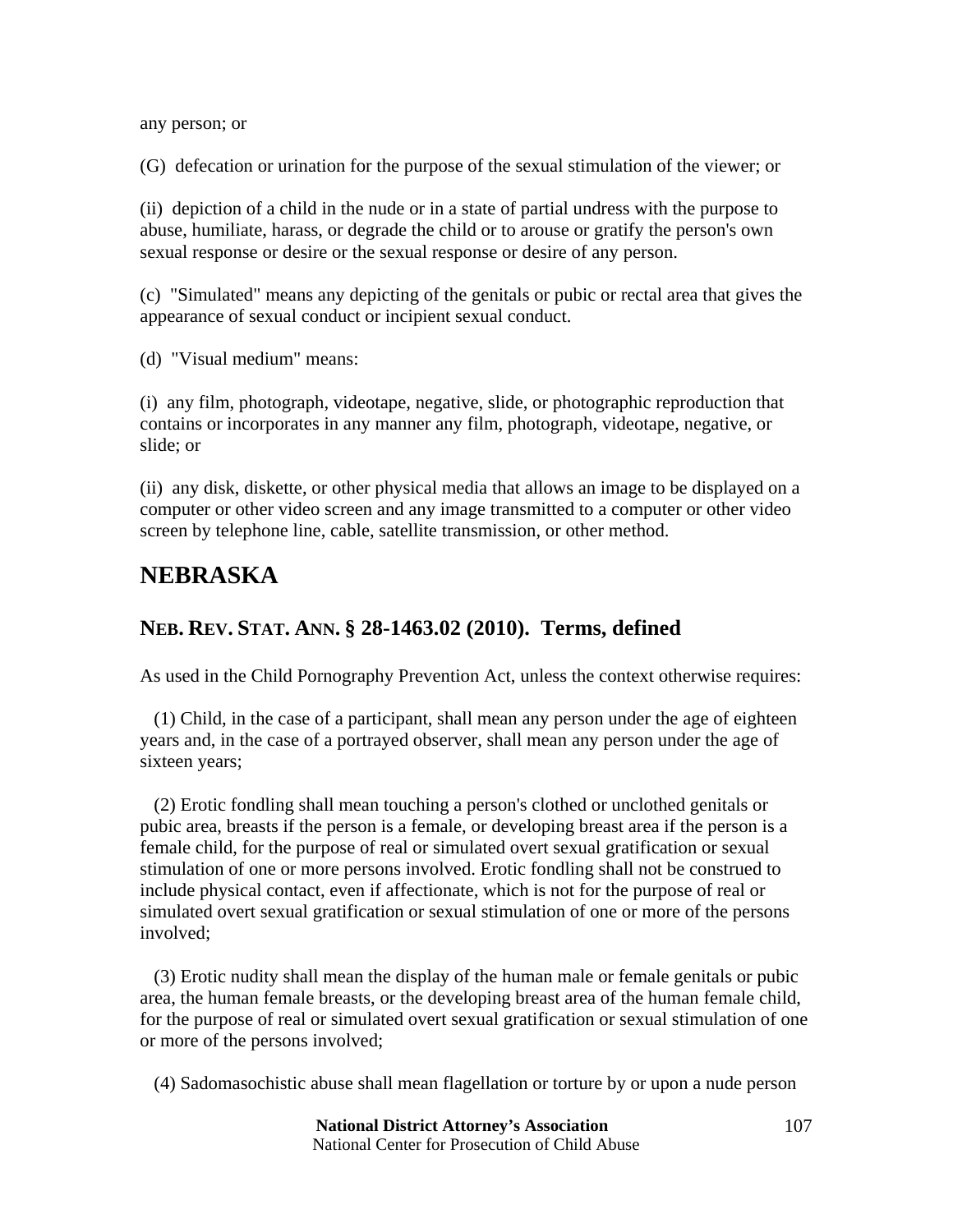or a person clad in undergarments, a mask, or bizarre costume, or the condition of being fettered, bound, or otherwise physically restrained when performed to predominantly appeal to the morbid interest;

 (5) Sexually explicit conduct shall mean: (a) Real or simulated intercourse, whether genital-genital, oral-genital, anal-genital, or oral-anal between persons of the same or opposite sex or between a human and an animal or with an artificial genital; (b) real or simulated masturbation; (c) real or simulated sadomasochistic abuse; (d) erotic fondling; (e) erotic nudity; or (f) real or simulated defecation or urination for the purpose of sexual gratification or sexual stimulation of one or more of the persons involved; and

(6) Visual depiction shall mean live performance or photographic representation.

### **NEB. REV. STAT. ANN. § 28-1463.03 (2010). Visual depiction of sexually explicit conduct; prohibited acts; affirmative defense**

(1) It shall be unlawful for a person to knowingly make, publish, direct, create, provide, or in any manner generate any visual depiction of sexually explicit conduct which has a child as one of its participants or portrayed observers.

(2) It shall be unlawful for a person knowingly to purchase, rent, sell, deliver, distribute, display for sale, advertise, trade, or provide to any person any visual depiction of sexually explicit conduct which has a child as one of its participants or portrayed observers.

(3) It shall be unlawful for a person to knowingly employ, force, authorize, induce, or otherwise cause a child to engage in any visual depiction of sexually explicit conduct which has a child as one of its participants or portrayed observers.

(4) It shall be unlawful for a parent, stepparent, legal guardian, or any person with custody and control of a child, knowing the content thereof, to consent to such child engaging in any visual depiction of sexually explicit conduct which has a child as one of its participants or portrayed observers.

(5) It shall be an affirmative defense to a charge brought pursuant to subsection (1) of this section if the defendant was less than eighteen years of age at the time the visual depiction was created and the visual depiction of sexually explicit conduct includes no person other than the defendant.

(6) It shall be an affirmative defense to a charge brought pursuant to subsection (2) of this section if (a) the defendant was less than eighteen years of age, (b) the visual depiction of sexually explicit conduct includes no person other than the defendant, (c) the defendant had a reasonable belief at the time the visual depiction was sent to another that it was being sent to a willing recipient, and (d) the recipient was at least fifteen years of age at the time the visual depiction was sent.

#### **National District Attorney's Association**  National Center for Prosecution of Child Abuse **NEB. REV. STAT. ANN. § 28-1463.04 (2010). Violation; penalty**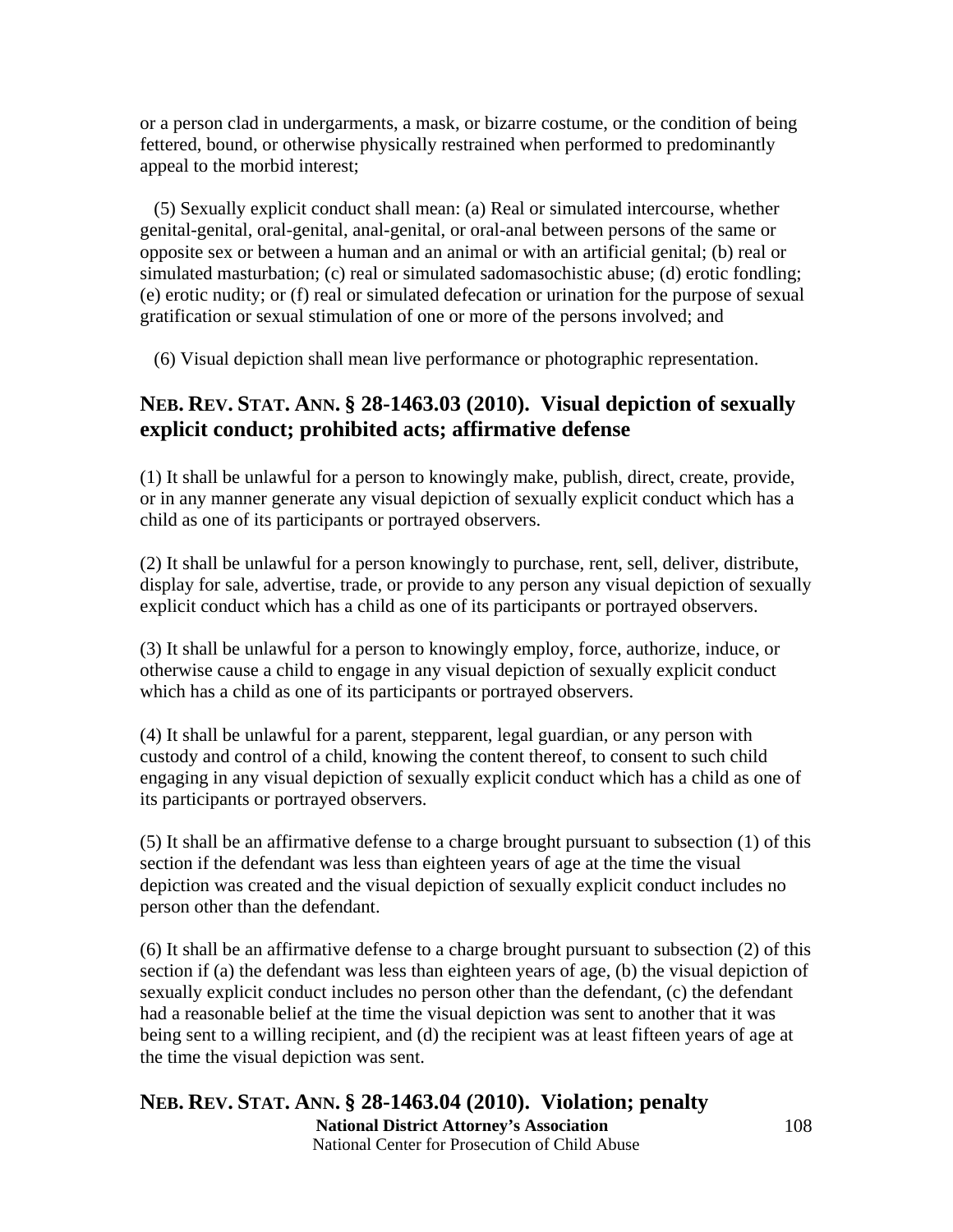(1) Any person who is under nineteen years of age at the time he or she violates section 28-1463.03 shall be guilty of a Class III felony for each offense.

(2) Any person who is nineteen years of age or older at the time he or she violates section 28-1463.03 shall be guilty of a Class ID felony for each offense.

(3) Any person who violates section 28-1463.03 and has previously been convicted of a violation of section 28-1463.03 or section 28-308, 28-309, 28-310, 28-311, 28-313, 28-314, 28-315, 28-319, 28-319.01, 28-320.01, 28-813, 28-833, or 28-1463.05 or subsection (1) or (2) of section 28-320 shall be guilty of a Class IC felony for each offense.

#### **NEB. REV. STAT. ANN. § 28-1463.05 (2010). Visual depiction of sexually explicit acts related to possession; violation; penalty**

(1) It shall be unlawful for a person to knowingly possess with intent to rent, sell, deliver, distribute, trade, or provide to any person any visual depiction of sexually explicit conduct which has a child as one of its participants or portrayed observers.

(2) (a) Any person who is under nineteen years of age at the time he or she violates this section shall be guilty of a Class IIIA felony for each offense.

 (b) Any person who is nineteen years of age or older at the time he or she violates this section shall be guilty of a Class III felony for each offense.

 (c) Any person who violates this section and has previously been convicted of a violation of this section or section 28-308, 28-309, 28-310, 28-311, 28-313, 28-314, 28- 315, 28-319, 28-319.01, 28-320.01, 28-813, 28-833, or 28-1463.03 or subsection (1) or (2) of section 28-320 shall be guilty of a Class IC felony for each offense..

## **NEVADA**

#### **NEV. REV. STAT. ANN. § 200.700 (2009). Definitions**

As used in NRS 200.700 to 200.760, inclusive, unless the context otherwise provides:

 1. "Performance" means any play, film, photograph, computer-generated image, electronic representation, dance or other visual presentation.

 2. "Promote" means to produce, direct, procure, manufacture, sell, give, lend, publish, distribute, exhibit, advertise or possess for the purpose of distribution.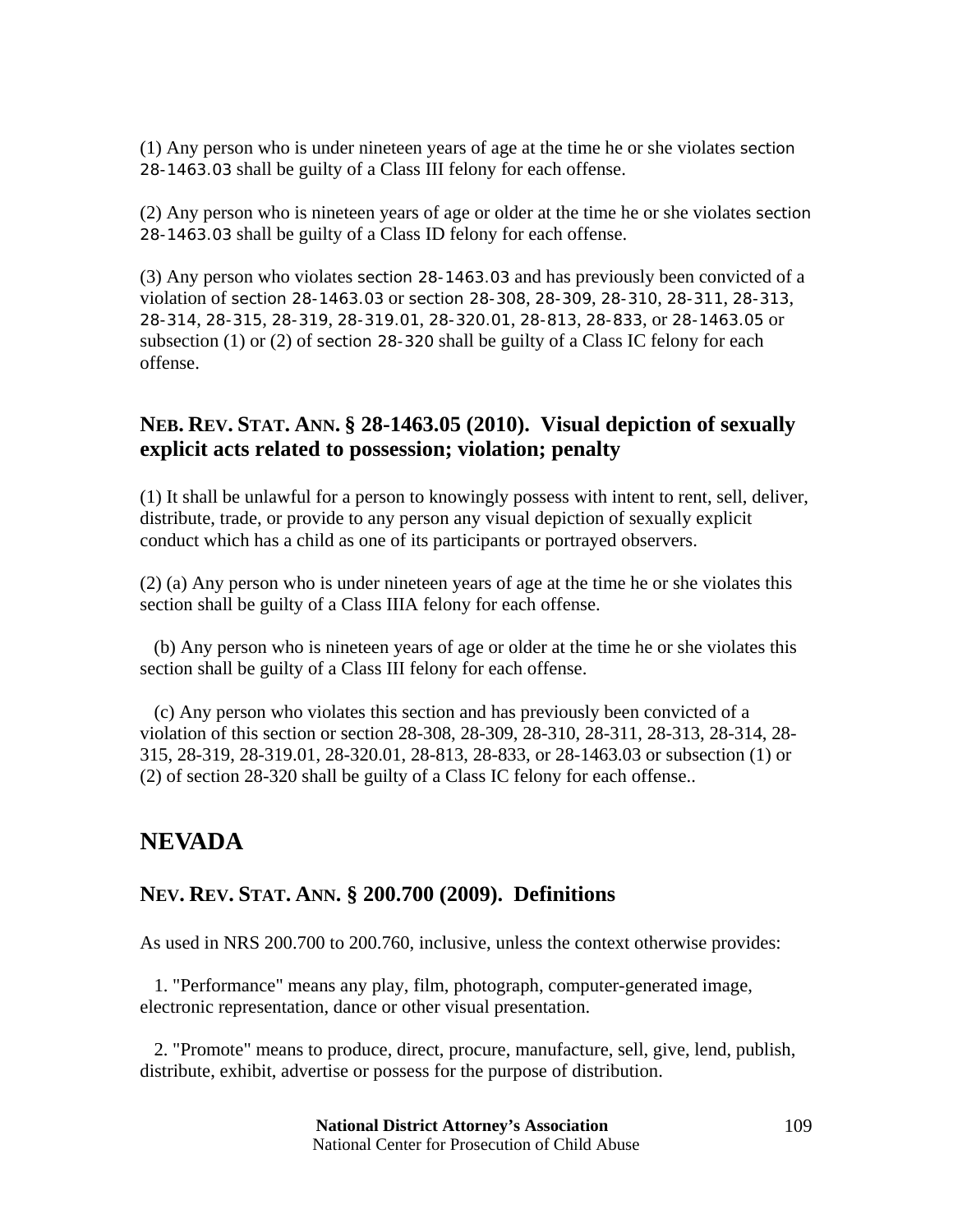3. "Sexual conduct" means sexual intercourse, lewd exhibition of the genitals, fellatio, cunnilingus, bestiality, anal intercourse, excretion, sado-masochistic abuse, masturbation, or the penetration of any part of a person's body or of any object manipulated or inserted by a person into the genital or anal opening of the body of another.

 4. "Sexual portrayal" means the depiction of a person in a manner which appeals to the prurient interest in sex and which does not have serious literary, artistic, political or scientific value.

#### **NEV. REV. STAT. ANN. § 200.720 (2009). Promotion of sexual performance of minor unlawful**

A person who knowingly promotes a performance of a minor:

 1. Where the minor engages in or simulates, or assists others to engage in or simulate, sexual conduct; or

2. Where the minor is the subject of a sexual portrayal,

is guilty of a category A felony and shall be punished as provided in NRS 200.750.

## **NEV. REV. STAT. ANN. § 200.725 (2009). Preparing, advertising or distributing materials depicting pornography involving minor unlawful; penalty**

A person who knowingly prepares, advertises or distributes any item or material that depicts a minor engaging in, or simulating, or assisting others to engage in or simulate, sexual conduct is guilty of a category B felony and shall be punished by imprisonment in the state prison for a minimum term of not less than 1 year and a maximum term of not more than 15 years, or by a fine of not more than \$15,000, or by both fine and imprisonment.

## **NEV. REV. STAT. ANN. § 200.730 (2009). Possession of visual presentation depicting sexual conduct of person under 16 years of age unlawful; penalties**

A person who knowingly and willfully has in his possession for any purpose any film, photograph or other visual presentation depicting a person under the age of 16 years as the subject of a sexual portrayal or engaging in or simulating, or assisting others to engage in or simulate, sexual conduct:

 1. For the first offense, is guilty of a category B felony and shall be punished by imprisonment in the state prison for a minimum term of not less than 1 year and a maximum term of not more than 6 years, and may be further punished by a fine of not more than \$5,000.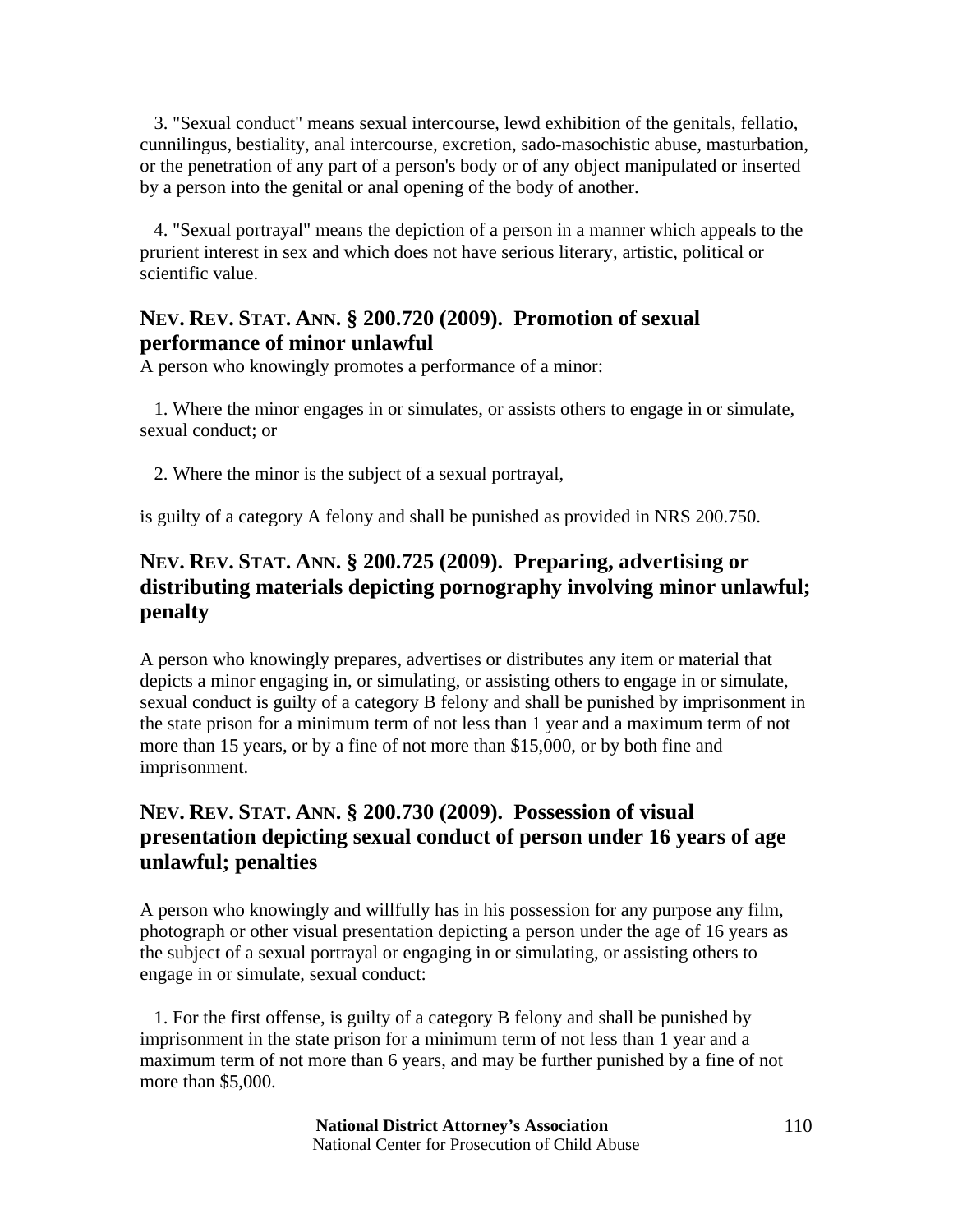2. For any subsequent offense, is guilty of a category A felony and shall be punished by imprisonment in the state prison for a minimum term of not less than 1 year and a maximum term of life with the possibility of parole, and may be further punished by a fine of not more than \$5,000.

#### **NEV. REV. STAT. ANN. § 200.735 (2009). Exemption for purposes of law enforcement**

The provisions of NRS 200.710 to 200.730, inclusive, do not apply to law enforcement personnel during the investigation or prosecution of a violation of the provisions of NRS 200.710 to 200.730, inclusive.

## **NEW HAMPSHIRE**

#### **N.H. REV. STAT. ANN. § 649-A:2 (2010). Definitions**

In this chapter:

I. "Child" means any person under the age of 18 years.

 II. "Disseminate" means to import, publish, produce, print, manufacture, distribute, sell, lease, exhibit, or display.

 III. "Sexually explicit conduct" means human masturbation, the touching of the actor's or other person's sexual organs in the context of a sexual relationship, sexual intercourse actual or simulated, normal or perverted, whether alone or between members of the same or opposite sex or between humans and animals, or any lewd exhibitions of the buttocks, genitals, flagellation, bondage, or torture. Sexual intercourse is simulated when it depicts explicit sexual intercourse that gives the appearance of the consummation of sexual intercourse, normal or perverted.

 IV. "Visual representation" means any visual depiction, including any photograph, film, video, digital image, picture, or computer or computer-generated image or picture, whether made or produced by electronic, mechanical, or other means, of sexually explicit conduct, where:

 (a) The production of such visual depiction involves the use of a child engaging in or being engaged in sexually explicit conduct; or

 (b) Such visual depiction is a digital image, computer image, or computer-generated image of a child engaging in or being engaged in sexually explicit conduct; or

 (c) Such visual depiction has been created, adapted, or modified to appear that an identifiable child is engaging in or being engaged in sexually explicit conduct.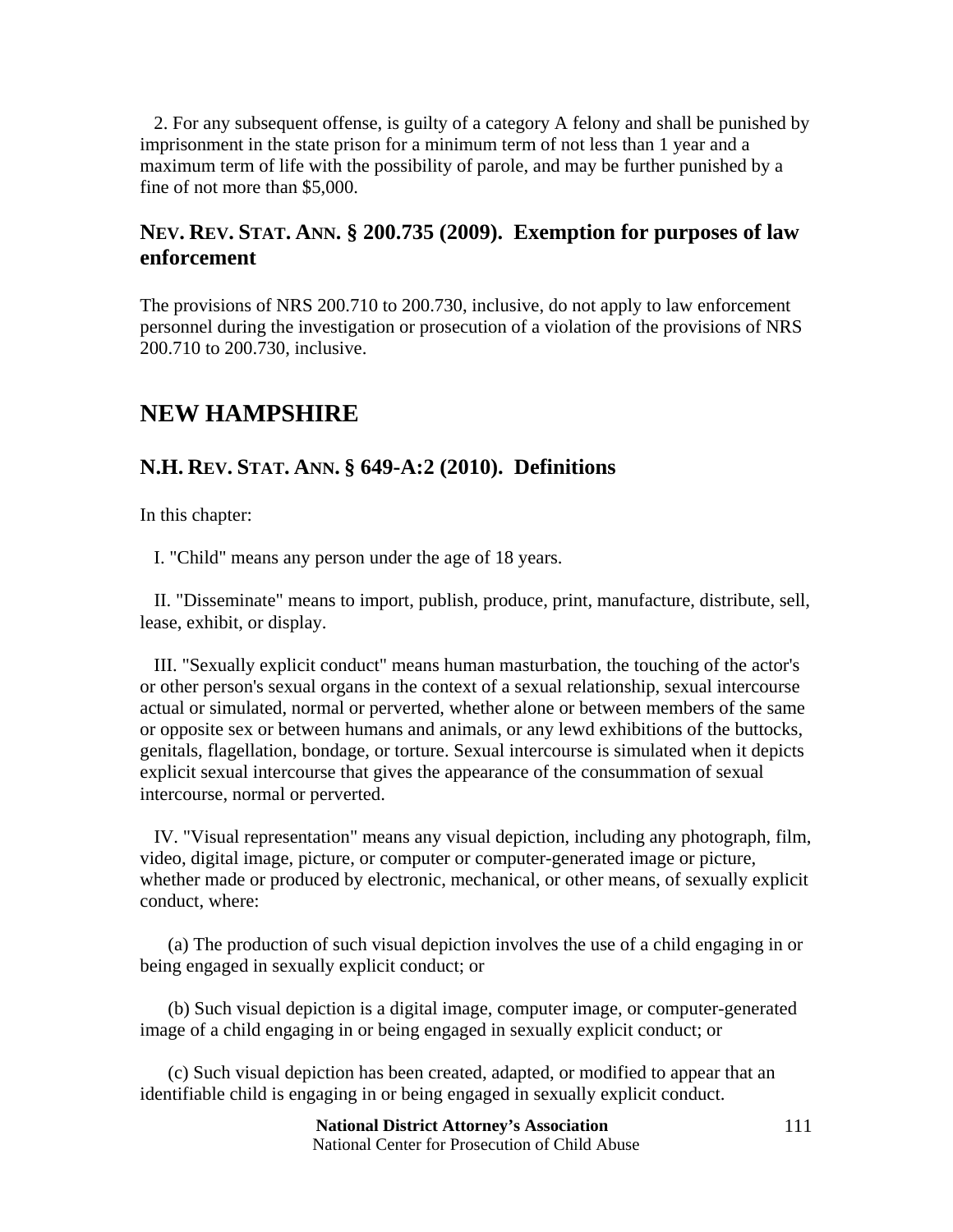V. (a) "Identifiable child" means a person:

 (1) Who was a child at the time the visual depiction was created, adapted, or modified; or

 (2) Whose image as a child was used in creating, adapting, or modifying the visual depiction; and

 (3) Who is recognizable as an actual person by the person's face, likeness, or other distinguishing characteristic, such as a unique birthmark or other recognizable feature.

 (b) The term "identifiable child" shall not be construed to require proof of the actual identity of the identifiable child.

 VI. "Previous conviction" or "previously convicted" means having been convicted by a jury or a judge, or having plead guilty prior to the commission of the current offense. For purposes of this paragraph, a previous conviction need not have been affirmed on appeal.

 VII. "Computer" means an electronic, magnetic, optical, electrochemical, or other high speed data processing device performing logical, arithmetic, or storage functions, and includes any data storage facility or communications facility directly related to or operating in conjunction with such device, but such term does not include an automated typewriter or typesetter, a portable hand held calculator, or other similar device.

## **N.H. REV. STAT. ANN. § 649-A:3 (2010). Possession of Child Sexual Abuse Images**

I. No person shall knowingly:

 (a) Buy, procure, possess, or control any visual representation of a child engaging in sexually explicit conduct; or

 (b) Bring or cause to be brought into this state any visual representation of a child engaging in sexually explicit conduct.

II. An offense under this section shall be a class A felony if such person has had no previous convictions in this state or another jurisdiction for the conduct prohibited by paragraph I. Upon conviction of an offense under this section based on an indictment alleging that the person has been previously convicted of an offense under this section or a reasonably equivalent offense in another jurisdiction, the defendant may be sentenced to a maximum sentence not to exceed 20 years and a minimum sentence not to exceed 1/2 of the maximum sentence.

III. It shall be an affirmative defense to a charge of violating paragraph I of this section that the defendant: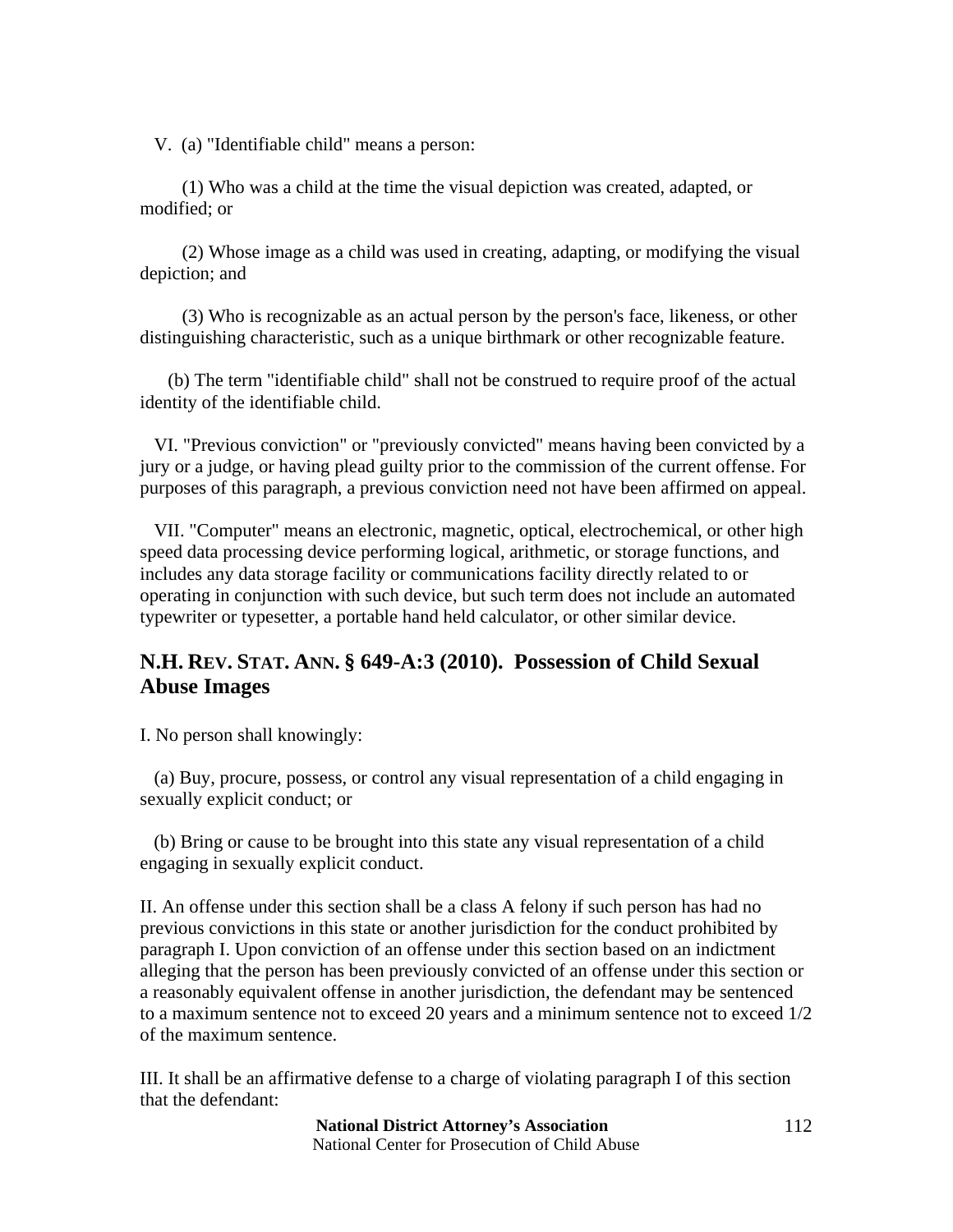(a) Possessed less than 3 images of any visual depiction proscribed by that paragraph; and

 (b) Promptly and in good faith, and without retaining or allowing any person, other than a law enforcement agency, to access any visual depiction or copy thereof:

(1) Took reasonable steps to destroy each such visual depiction; or

 (2) Reported the matter to a law enforcement agency and afforded that agency access to each such visual depiction.

## **N.H. REV. STAT. ANN. § 649-A:3-a (2010). Distribution of Child Sexual Abuse Images**

I. No person shall:

 (a) Knowingly sell, exchange, or otherwise transfer, or possess with intent to sell, exchange, or otherwise transfer any visual representation of a child engaging in or being engaged in sexually explicit conduct;

 (b) Knowingly publish, exhibit, or otherwise make available any visual representation of a child engaging in or being engaged in sexually explicit conduct.

II. (a) If such person has had no previous convictions in this state or another state for the conduct prohibited by paragraph I, the defendant may be sentenced to a maximum sentence not to exceed 20 years and a minimum sentence not to exceed 1/2 of the maximum. Upon conviction of an offense under this section based on an indictment alleging that the person has been previously convicted of an offense under this section or a reasonably equivalent offense in an out-of-state jurisdiction, the defendant may be sentenced to a maximum sentence not to exceed 30 years and a minimum sentence not to exceed 1/2 of the minimum.

 (b) If such person has no previous convictions in this state or another state for the conduct prohibited in paragraph I, and is convicted under subparagraph I(b) with having less than 3 images or visual representations, the defendant will be guilty of a class B felony.

III. Nothing in this chapter shall be construed to limit any law enforcement agency from possessing or displaying or otherwise make available any images as may be necessary to the performance of a valid law enforcement function.

#### **N.H. Rev. Stat. Ann. § 649-A:3-b (2010). Manufacture of Child Sexual Abuse Images**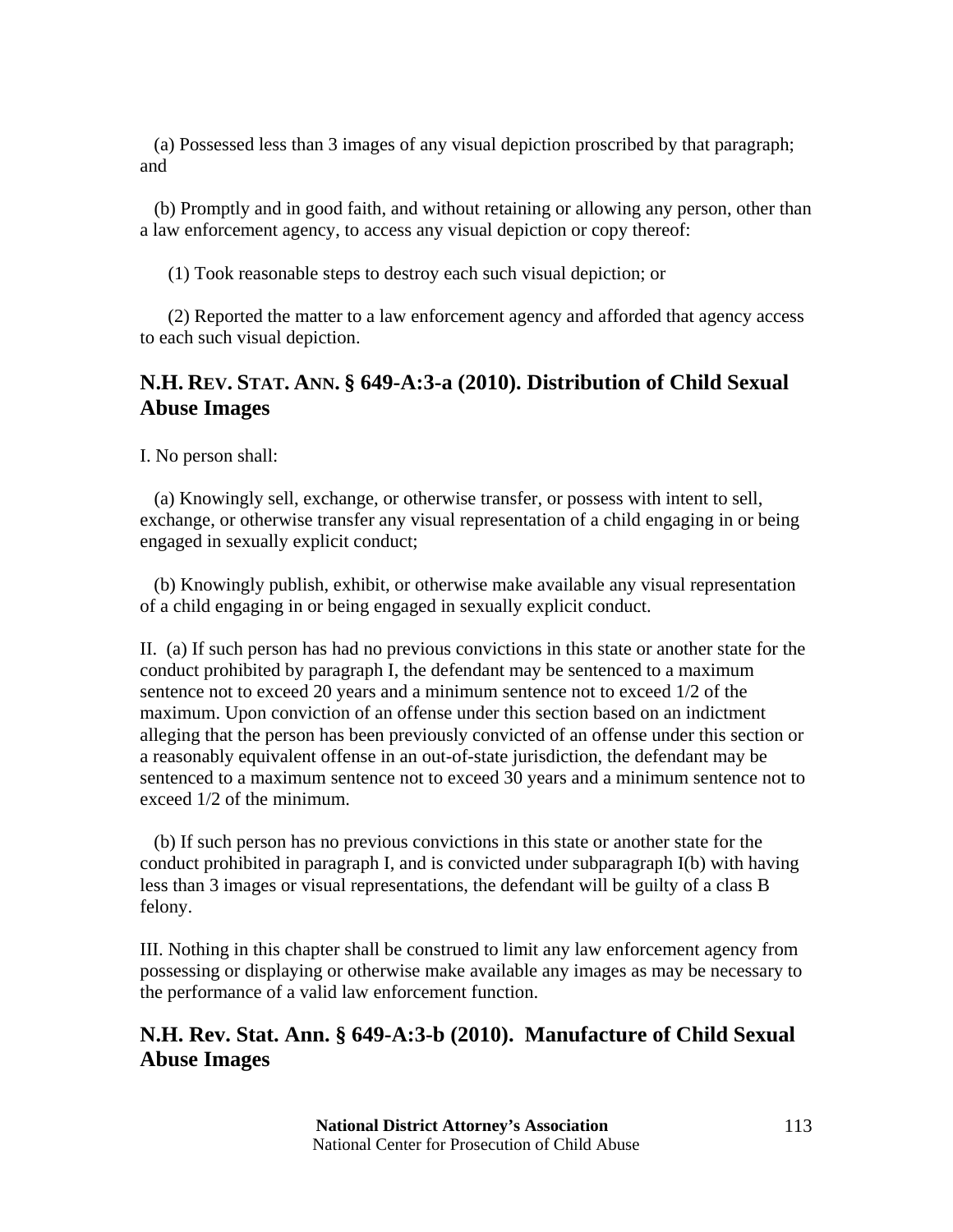I. No person shall knowingly create, produce, manufacture, or direct a visual representation of a child engaging in or being engaged in sexually explicit conduct, or participate in that portion of such visual representation that consists of a child engaging in or being engaged in sexually explicit conduct.

II. If such person has had no previous convictions in this state or another state for the conduct prohibited in this section, the defendant may be sentenced to a maximum sentence not to exceed 30 years and a minimum sentence not to exceed 1/2 of the maximum. Upon conviction of an offense under this section based on an indictment alleging that the person has been previously convicted of an offense under this section or a reasonably equivalent offense in an out-of-state jurisdiction, a person may be sentenced to life imprisonment or for such term as the court may order.

## **N.H. REV. STAT. ANN. § 649-A:4 (2010). Exemption**

A person shall not be guilty of a violation under this chapter if he is a librarian, or a paid or volunteer member of a library staff working under the supervision of a librarian, engaged in the normal course of his employment, or if he is regularly employed by anybody as a motion picture projectionist, stage employee or spotlight operator, cashier, doorman, usher, candy stand attendant, porter or in any other nonmanagerial or nonsupervisory capacity in a motion picture theatre; provided that he has no financial interest, other than his employment, which employment does not encompass compensation based upon any proportion of the gross receipts, in the promotion of a sexual performance for sale, rental or exhibition or in the promotion, presentation or direction of any sexual performance, and provided further that he is not in any way responsible for acquiring such material for sale, rental or exhibition.

#### **N.H. REV. STAT. ANN. § 649-A:5 (2010). Justifiable Dissemination**

It is an affirmative defense to prosecution under this chapter that dissemination was:

 I. Restricted to institutions or persons having scientific, medical, educational, governmental or other similar justification for possessing a visual representation of a child engaging in sexual activity; or

 II. Of the same material available in the same or another form in any public library in the state.

#### **N.H. REV. STAT. ANN. § 649-B:3 (2010). Computer Pornography Prohibited**

I. No person shall knowingly:

(a) Compile, enter into, or transmit by means of computer;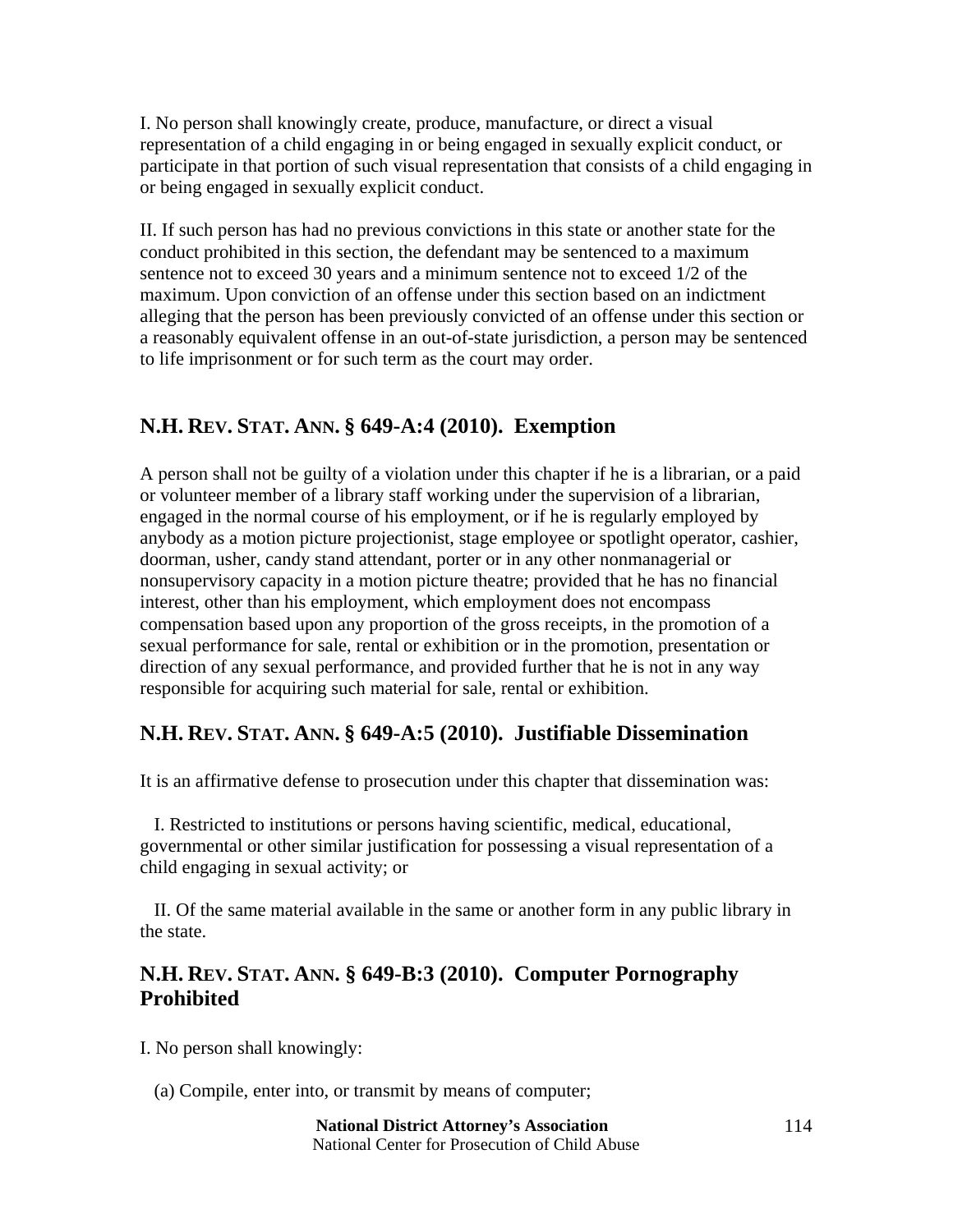- (b) Make, print, publish, or reproduce by other computerized means;
- (c) Cause or allow to be entered into or transmitted by means of computer; or

 (d) Buy, sell, receive, exchange, or disseminate by means of computer, any notice, statement, or advertisement, or any minor's name, telephone number, place of residence, physical characteristics, or other descriptive or identifying information, for purposes of facilitating, encouraging, offering, or soliciting sexual conduct of or with any child, or the visual depiction of such conduct.

II. Any person who violates the provisions of this section is guilty of a class B felony.

## **NEW JERSEY**

## **N.J. STAT. ANN. § 2C:24-4 (2010). Endangering welfare of children**

a. Any person having a legal duty for the care of a child or who has assumed responsibility for the care of a child who engages in sexual conduct which would impair or debauch the morals of the child, or who causes the child harm that would make the child an abused or neglected child as defined in R.S. 9:6-1, R.S. 9:6-3 and P.L. 1974, c. 119, § 1 (C. 9:6-8.21) is guilty of a crime of the second degree. Any other person who engages in conduct or who causes harm as described in this subsection to a child under the age of 16 is guilty of a crime of the third degree.

b. (1) As used in this subsection:

"Child" means any person under 16 years of age.

"Internet" means the international computer network of both federal and non-federal interoperable packet switched data networks.

- "Prohibited sexual act" means
- (a) Sexual intercourse; or
- (b) Anal intercourse; or
- (c) Masturbation; or
- (d) Bestiality; or
- (e) Sadism; or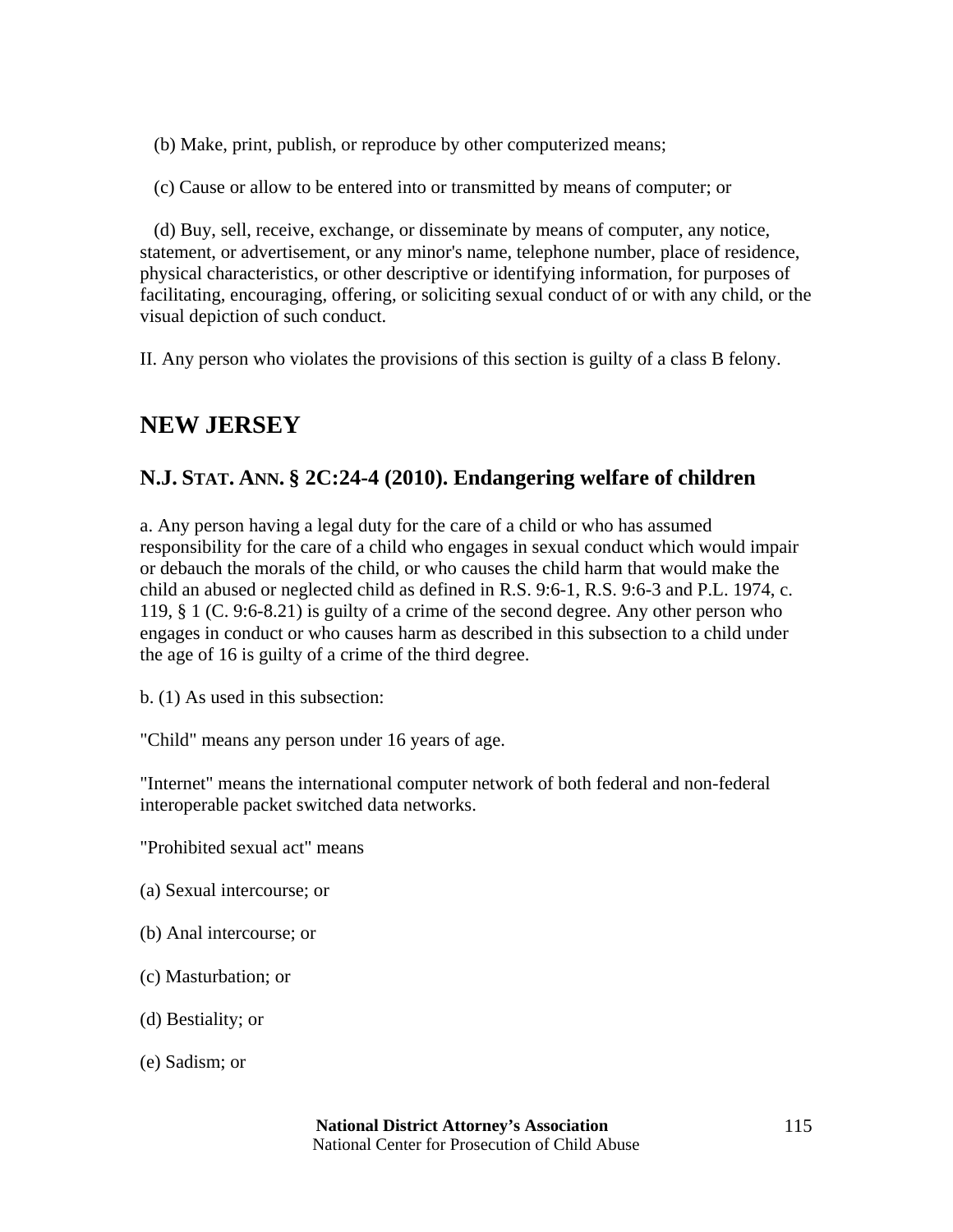(f) Masochism; or

(g) Fellatio; or

(h) Cunnilingus;

(i) Nudity, if depicted for the purpose of sexual stimulation or gratification of any person who may view such depiction; or

(j) Any act of sexual penetration or sexual contact as defined in N.J.S. 2C:14-1.

"Reproduction" means, but is not limited to, computer generated images.

(2) (Deleted by amendment, P.L. 2001, c. 291).

(3) A person commits a crime of the second degree if he causes or permits a child to engage in a prohibited sexual act or in the simulation of such an act if the person knows, has reason to know or intends that the prohibited act may be photographed, filmed, reproduced, or reconstructed in any manner, including on the Internet, or may be part of an exhibition or performance. If the person is a parent, guardian or other person legally charged with the care or custody of the child, the person shall be guilty of a crime of the first degree.

(4) Any person who photographs or films a child in a prohibited sexual act or in the simulation of such an act or who uses any device, including a computer, to reproduce or reconstruct the image of a child in a prohibited sexual act or in the simulation of such an act is guilty of a crime of the second degree.

(5)(a) Any person who knowingly receives for the purpose of selling or who knowingly sells, procures, manufactures, gives, provides, lends, trades, mails, delivers, transfers, publishes, distributes, circulates, disseminates, presents, exhibits, advertises, offers or agrees to offer, through any means, including the Internet, any photograph, film, videotape, computer program or file, video game or any other reproduction or reconstruction which depicts a child engaging in a prohibited sexual act or in the simulation of such an act, is guilty of a crime of the second degree.

(b) Any person who knowingly possesses or knowingly views any photograph, film, videotape, computer program or file, video game or any other reproduction or reconstruction which depicts a child engaging in a prohibited sexual act or in the simulation of such an act, including on the Internet, is guilty of a crime of the fourth degree.

(6) For purposes of this subsection, a person who is depicted as or presents the appearance of being under the age of 16 in any photograph, film, videotape, computer program or file, video game or any other reproduction or reconstruction shall be rebuttably presumed to be under the age of 16. If the child who is depicted as engaging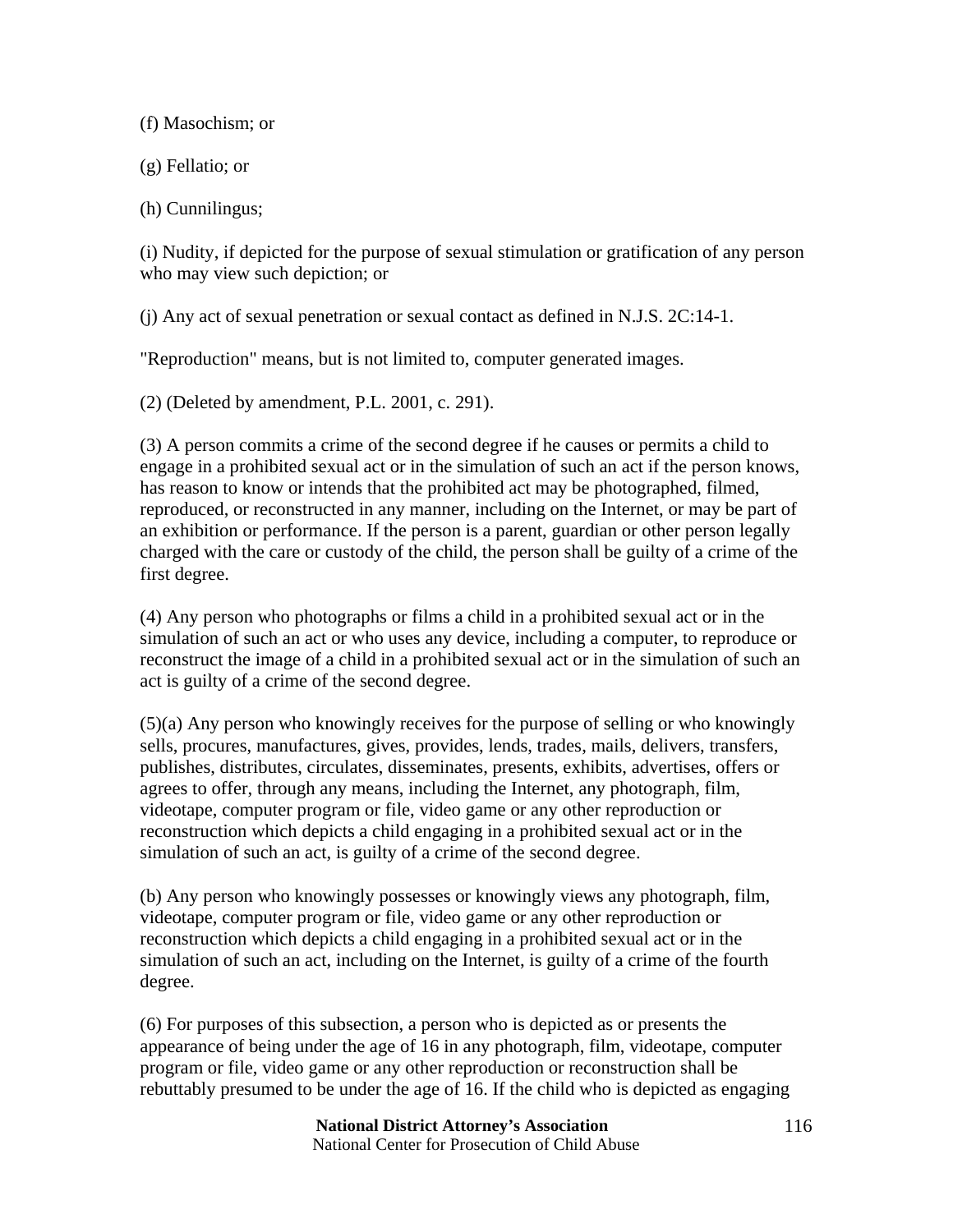in, or who is caused to engage in, a prohibited sexual act or simulation of a prohibited sexual act is under the age of 16, the actor shall be strictly liable and it shall not be a defense that the actor did not know that the child was under the age of 16, nor shall it be a defense that the actor believed that the child was 16 years of age or older, even if such a mistaken belief was reasonable.

## **NEW MEXICO**

#### **N.M. STAT. ANN. § 30-6A-2 (2010). Definitions**

As used in the Sexual Exploitation of Children Act [30-6A-1 NMSA 1978]:

A. "prohibited sexual act" means:

 (1) sexual intercourse, including genital-genital, oral-genital, anal-genital or oral-anal, whether between persons of the same or opposite sex;

(2) bestiality;

(3) masturbation;

(4) sadomasochistic abuse for the purpose of sexual stimulation; or

 (5) lewd and sexually explicit exhibition with a focus on the genitals or pubic area of any person for the purpose of sexual stimulation;

B. "visual or print medium" means:

 (1) any film, photograph, negative, slide, computer diskette, videotape, videodisc or any computer or electronically generated imagery; or

 (2) any book, magazine or other form of publication or photographic reproduction containing or incorporating any film, photograph, negative, slide, computer diskette, videotape, videodisc or any computer generated or electronically generated imagery;

 C. "performed publicly" means performed in a place that is open to or used by the public;

 D. "manufacture" means the production, processing, copying by any means, printing, packaging or repackaging of any visual or print medium depicting any prohibited sexual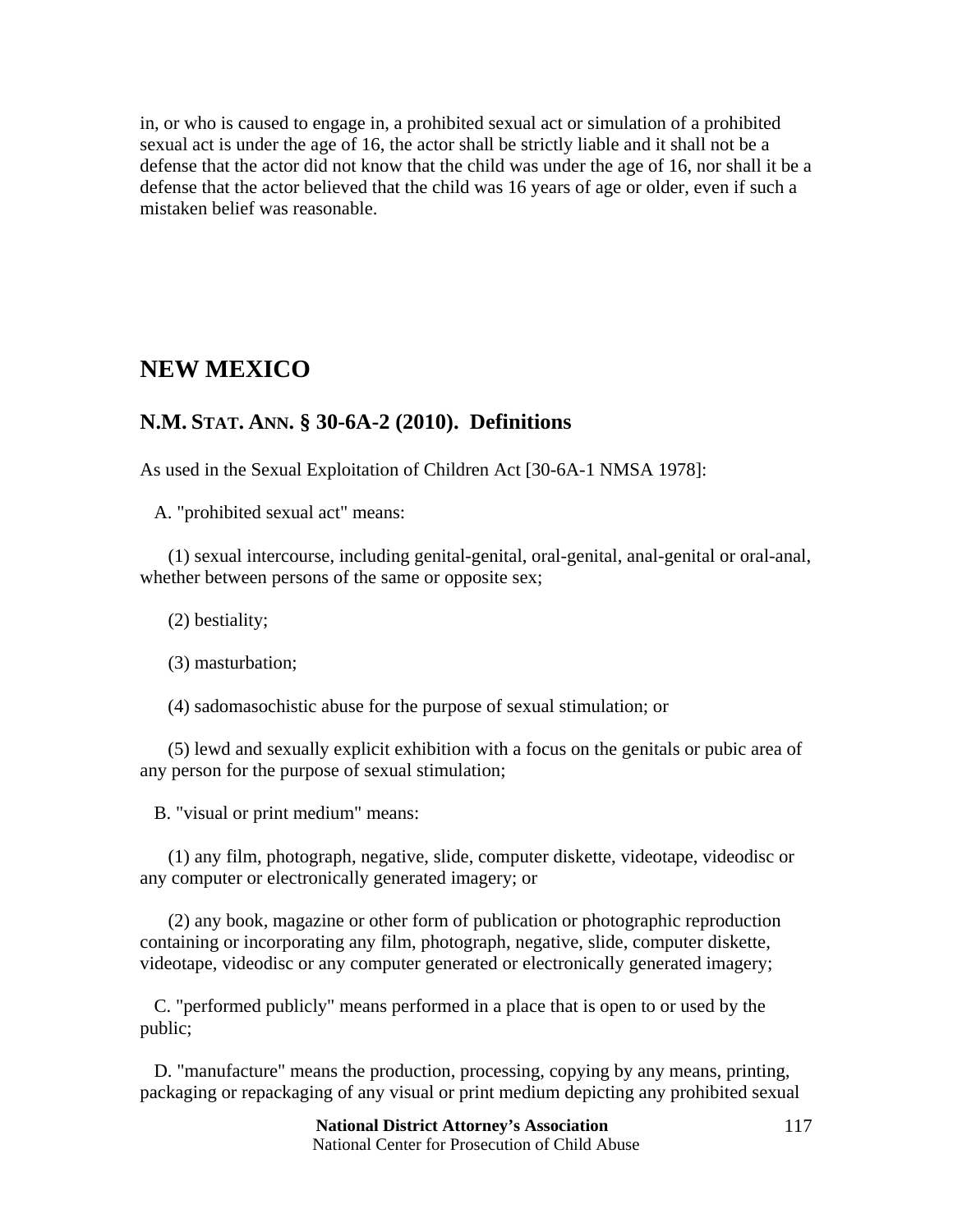act or simulation of such an act if one or more of the participants in that act is a child under eighteen years of age; and

E. "obscene" means any material, when the content if taken as a whole:

 (1) appeals to a prurient interest in sex, as determined by the average person applying contemporary community standards;

(2) portrays a prohibited sexual act in a patently offensive way; and

(3) lacks serious literary, artistic, political or scientific value.

## **N.M. STAT. ANN. § 30-6A-3 (2010). Sexual exploitation of children**

A. It is unlawful for a person to intentionally possess any obscene visual or print medium depicting any prohibited sexual act or simulation of such an act if that person knows or has reason to know that the obscene medium depicts any prohibited sexual act or simulation of such act and if that person knows or has reason to know that one or more of the participants in that act is a child under eighteen years of age. A person who violates the provisions of this subsection is guilty of a fourth degree felony.

B. It is unlawful for a person to intentionally distribute any obscene visual or print medium depicting any prohibited sexual act or simulation of such an act if that person knows or has reason to know that the obscene medium depicts any prohibited sexual act or simulation of such act and if that person knows or has reason to know that one or more of the participants in that act is a child under eighteen years of age. A person who violates the provisions of this subsection is guilty of a third degree felony.

C. It is unlawful for a person to intentionally cause or permit a child under eighteen years of age to engage in any prohibited sexual act or simulation of such an act if that person knows, has reason to know or intends that the act may be recorded in any obscene visual or print medium or performed publicly. A person who violates the provisions of this subsection is guilty of a third degree felony, unless the child is under the age of thirteen, in which event the person is guilty of a second degree felony.

D. It is unlawful for a person to intentionally manufacture any obscene visual or print medium depicting any prohibited sexual act or simulation of such an act if one or more of the participants in that act is a child under eighteen years of age. A person who violates the provisions of this subsection is guilty of a second degree felony.

E. It is unlawful for a person to intentionally manufacture any obscene visual or print medium depicting any prohibited sexual act or simulation of such an act if that person knows or has reason to know that the obscene medium depicts a prohibited sexual act or simulation of such an act and if that person knows or has reason to know that a real child under eighteen years of age, who is not a participant, is depicted as a participant in that act. A person who violates the provisions of this subsection is guilty of a fourth degree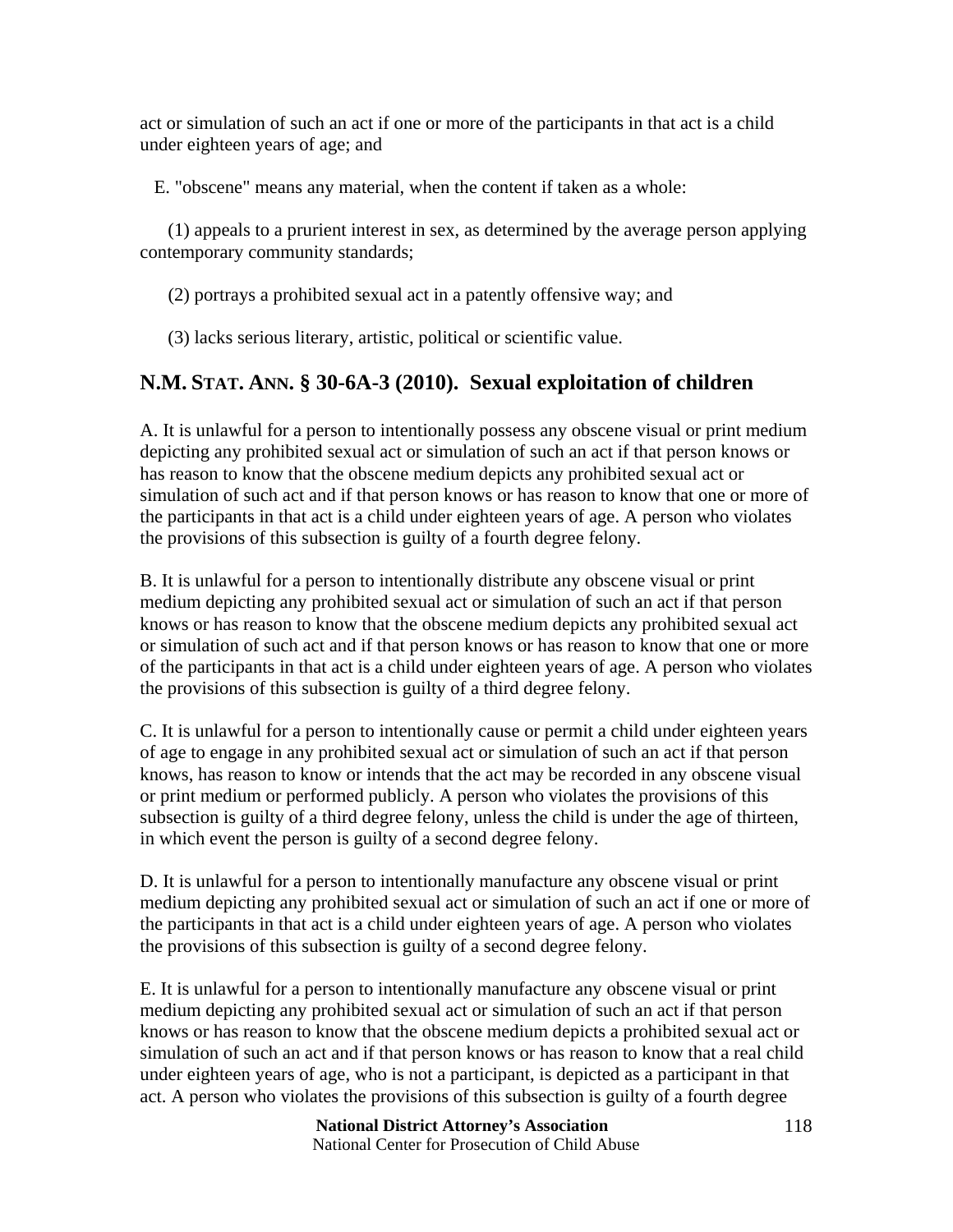felony.

F. It is unlawful for a person to intentionally distribute any obscene visual or print medium depicting any prohibited sexual act or simulation of such an act if that person knows or has reason to know that the obscene medium depicts a prohibited sexual act or simulation of such an act and if that person knows or has reason to know that a real child under eighteen years of age, who is not a participant, is depicted as a participant in that act. A person who violates the provisions of this subsection is guilty of a third degree felony.

G. The penalties provided for in this section shall be in addition to those set out in Section 30-9-11 NMSA 1978.

## **NEW YORK**

## **N.Y. PENAL LAW § 263.00 (2010). Definitions**

As used in this article the following definitions shall apply:

1. "Sexual performance" means any performance or part thereof which, for purposes of section 263.16 of this article, includes sexual conduct by a child less than sixteen years of age or, for purposes of section 263.05 or 263.15 of this article, includes sexual conduct by a child less than seventeen years of age.

2. "Obscene sexual performance" means any performance which, for purposes of section 263.11 of this article, includes sexual conduct by a child less than sixteen years of age or, for purposes of section 263.10 of this article, includes sexual conduct by a child less than seventeen years of age, in any material which is obscene, as such term is defined in section 235.00 of this chapter.

3. "Sexual conduct" means actual or simulated sexual intercourse, [fig 1] oral sexual conduct, anal sexual conduct, sexual [fig 2] bestiality, masturbation, sado-masochistic abuse, or lewd exhibition of the genitals.

4. "Performance" means any play, motion picture, photograph or dance. Performance also means any other visual representation exhibited before an audience.

5. "Promote" means to procure, manufacture, issue, sell, give, provide, lend, mail, deliver, transfer, transmute, publish, distribute, circulate, disseminate, present, exhibit or advertise, or to offer or agree to do the same.

6. "Simulated" means the explicit depiction of any of the conduct set forth in subdivision three of this section which creates the appearance of such conduct and which exhibits any uncovered portion of the breasts, genitals or buttocks.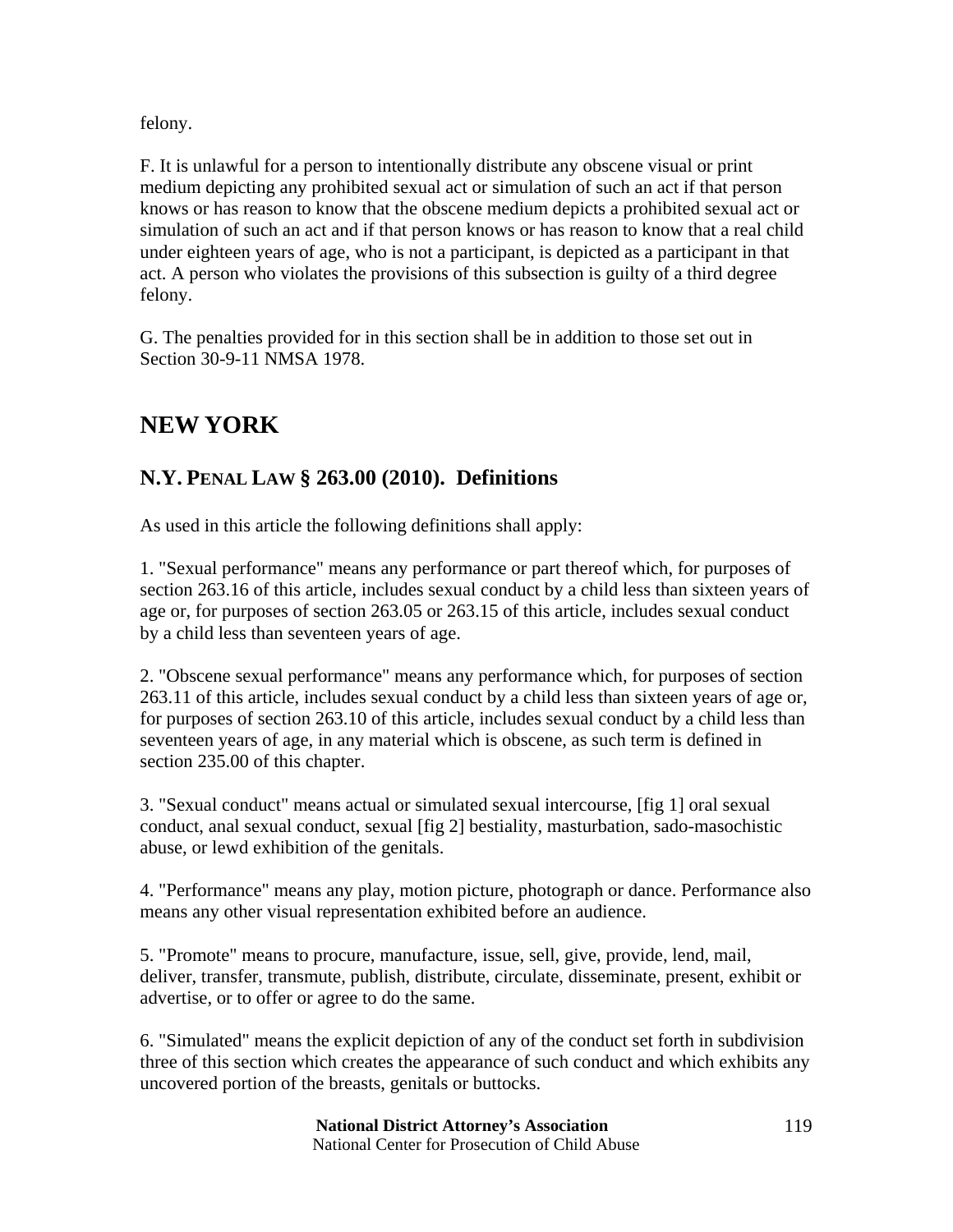7. " [fig 1] Oral sexual conduct" and "anal sexual conduct" mean the conduct defined by subdivision two of section 130.00 of this chapter.

8. "Sado-masochistic abuse" means the conduct defined in subdivision five of section 235.20 of this chapter.

### **N.Y. PENAL LAW § 263.15 (2010). Promoting a sexual performance by a child**

A person is guilty of promoting a sexual performance by a child when, knowing the character and content thereof, he produces, directs or promotes any performance which includes sexual conduct by a child less than [fig 1] seventeen years of age.

Promoting a sexual performance by a child is a class D felony.

#### **N.Y. PENAL LAW § 263.20 (2010). Sexual performance by a child; affirmative defenses**

 1. Under this article, it shall be an affirmative defense that the defendant in good faith reasonably believed the person appearing in the performance was, for purposes of section 263.11 or 263.16 of this article, sixteen years of age or over or, for purposes of section 263.05, 263.10 or 263.15 of this article, seventeen years of age or over.

2. In any prosecution for any offense pursuant to this article, it is an affirmative defense that the person so charged was a librarian engaged in the normal course of his employment, a motion picture projectionist, stage employee or spotlight operator, cashier, doorman, usher, candy stand attendant, porter or in any other non-managerial or nonsupervisory capacity in a motion picture theatre; provided he has no financial interest, other than his employment, which employment does not encompass compensation based upon any proportion of the gross receipts, in the promotion of a sexual performance for sale, rental or exhibition or in the promotion, presentation or direction of any sexual performance, or is in any way responsible for acquiring such material for sale, rental or exhibition.

# **NORTH CAROLINA**

## **N.C. GEN. STAT. § 14-190.16 (2010). First degree sexual exploitation of a minor**

(a) Offense. -- A person commits the offense of first degree sexual exploitation of a minor if, knowing the character or content of the material or performance, he: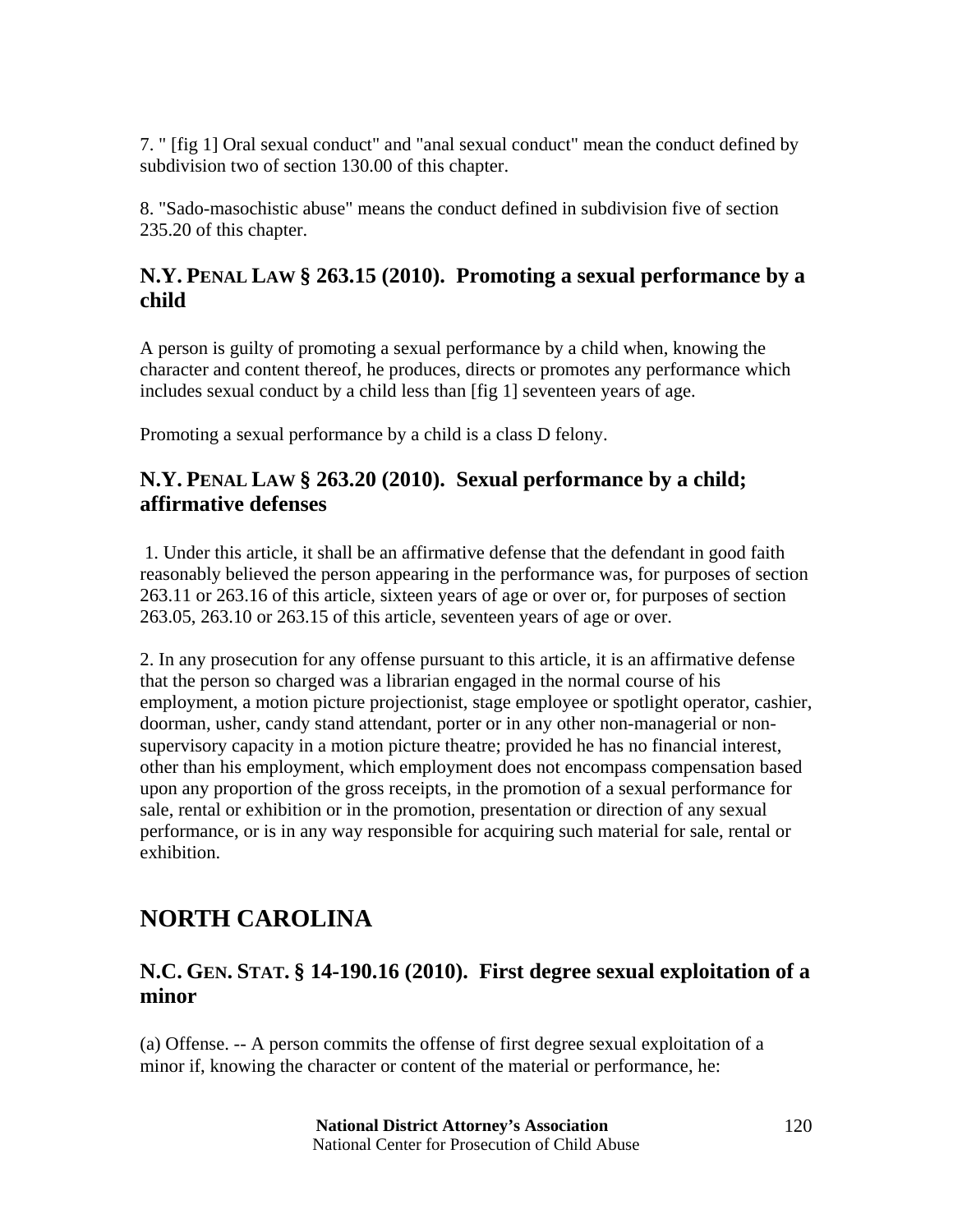(1) Uses, employs, induces, coerces, encourages, or facilitates a minor to engage in or assist others to engage in sexual activity for a live performance or for the purpose of producing material that contains a visual representation depicting this activity; or

 (2) Permits a minor under his custody or control to engage in sexual activity for a live performance or for the purpose of producing material that contains a visual representation depicting this activity; or

 (3) Transports or finances the transportation of a minor through or across this State with the intent that the minor engage in sexual activity for a live performance or for the purpose of producing material that contains a visual representation depicting this activity; or

 (4) Records, photographs, films, develops, or duplicates for sale or pecuniary gain material that contains a visual representation depicting a minor engaged in sexual activity.

(b) Inference. -- In a prosecution under this section, the trier of fact may infer that a participant in sexual activity whom material through its title, text, visual representations, or otherwise represents or depicts as a minor is a minor.

(c) Mistake of Age. -- Mistake of age is not a defense to a prosecution under this section.

(d) Punishment and Sentencing. -- Violation of this section is a Class C felony.

#### **N.C. GEN. STAT. § 14-190.17 (2010). Second degree sexual exploitation of a minor**

(a) Offense. -- A person commits the offense of second degree sexual exploitation of a minor if, knowing the character or content of the material, he:

 (1) Records, photographs, films, develops, or duplicates material that contains a visual representation of a minor engaged in sexual activity; or

 (2) Distributes, transports, exhibits, receives, sells, purchases, exchanges, or solicits material that contains a visual representation of a minor engaged in sexual activity.

(b) Inference. -- In a prosecution under this section, the trier of fact may infer that a participant in sexual activity whom material through its title, text, visual representations or otherwise represents or depicts as a minor is a minor.

(c) Mistake of Age. -- Mistake of age is not a defense to a prosecution under this section.

(d) Punishment and Sentencing. -- Violation of this section is a Class E felony.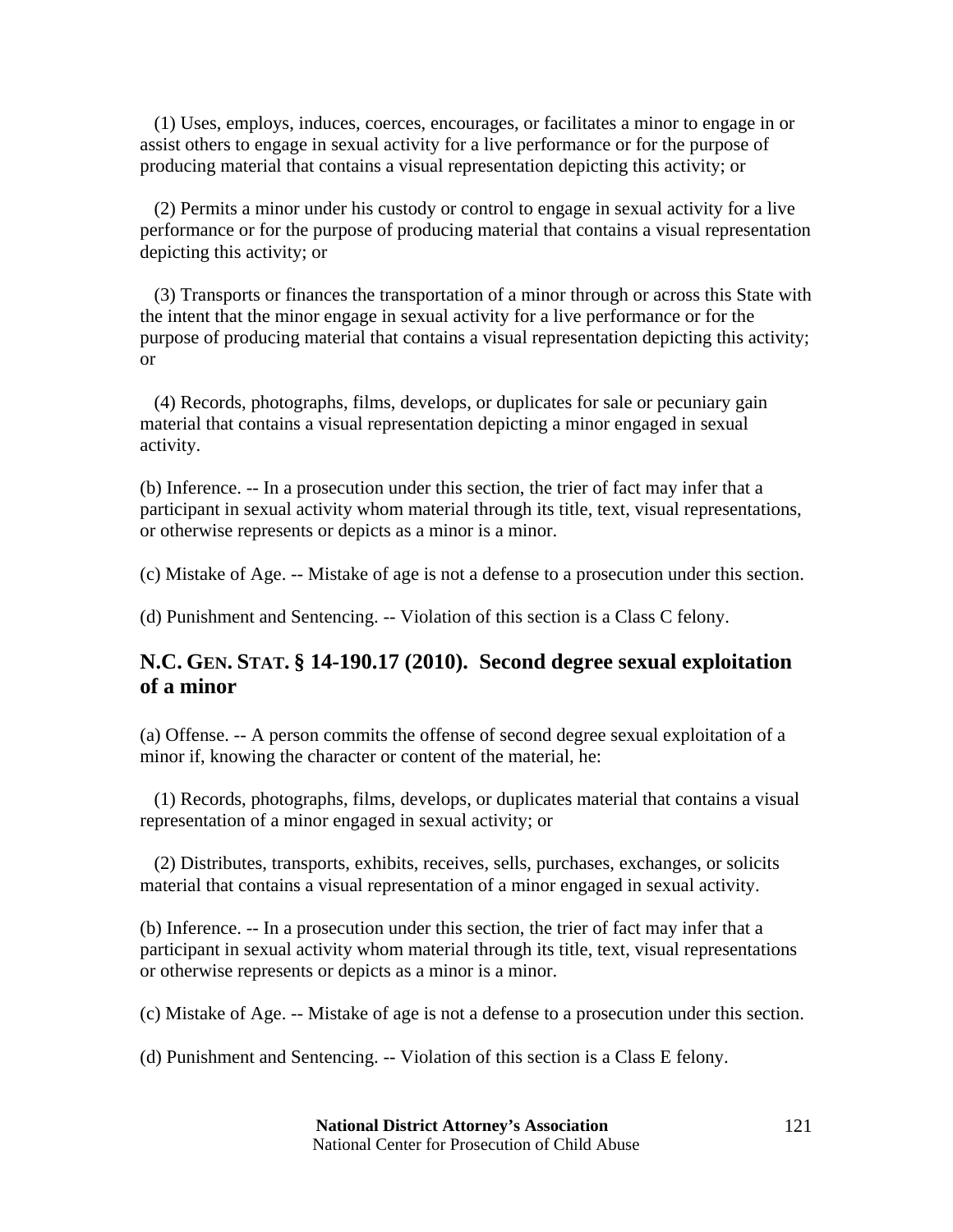## **N.C. GEN. STAT. § 14-190.17A (2010). Third degree sexual exploitation of a minor**

(a) Offense. -- A person commits the offense of third degree sexual exploitation of a minor if, knowing the character or content of the material, he possesses material that contains a visual representation of a minor engaging in sexual activity.

(b) Inference. -- In a prosecution under this section, the trier of fact may infer that a participant in sexual activity whom material through its title, text, visual representations or otherwise represents or depicts as a minor is a minor.

(c) Mistake of Age. -- Mistake of age is not a defense to a prosecution under this section.

(d) Punishment and Sentencing. -- Violation of this section is a Class H felony.

## **NORTH DAKOTA**

#### **N.D. CENT. CODE § 12.1-27.2-01 (2010). Definitions**

As used in this chapter:

 1. "Obscene sexual performance" means any performance which includes sexual conduct by a minor in any obscene material or obscene performance, as defined in section 12.1-27.1-01.

 2. "Performance" means any play, motion picture, photograph, dance, or other visual representation, or any part of a performance.

 3. "Promote" means to procure, manufacture, issue, sell, give, provide, lend, mail, deliver, transfer, transmit, publish, distribute, circulate, disseminate, present, exhibit, or advertise.

 4. "Sexual conduct" means actual or simulated sexual intercourse, sodomy, sexual bestiality, masturbation, sadomasochistic abuse, or lewd exhibition of the genitals, including the further definitions of sodomy and sadomasochistic abuse under section 12.1-27.1-01.

 5. "Sexual performance" means any performance which includes sexual conduct by a minor.

 6. "Simulated" means the explicit depiction of any of the conduct set forth in subsection 4 which creates the appearance of actual sexual conduct and which exhibits any nude or partially denuded human figure, as defined in section 12.1-27.1-03.1.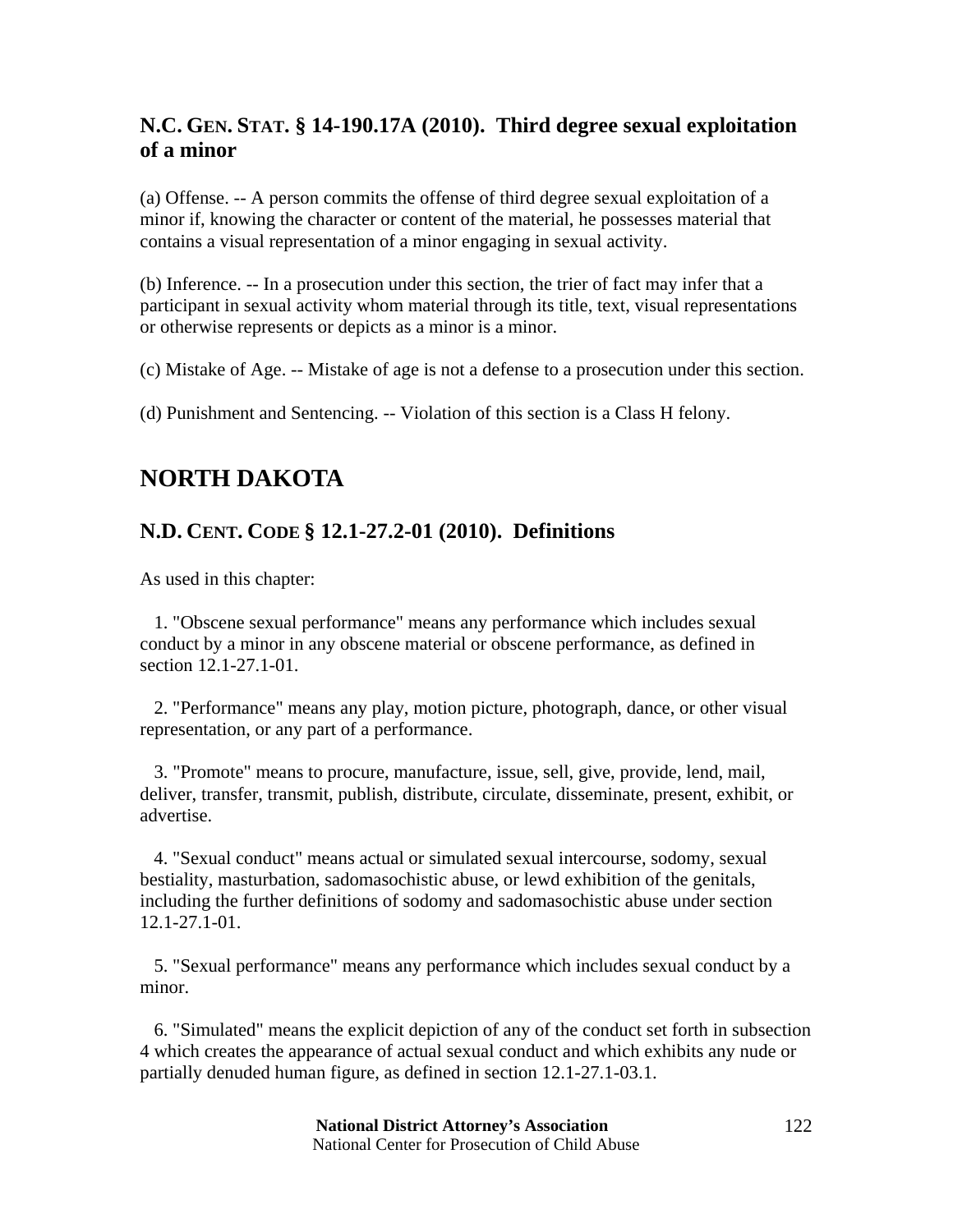## **N.D. CENT. CODE § 12.1-27.2-04 (2010). Promoting a sexual performance by a minor**

A person is guilty of a class C felony if, knowing the character and content of a performance, that person produces, directs, or promotes any performance which includes sexual conduct by a person who was a minor at the time of the performance.

#### **N.D. CENT. CODE § 12.1-27.2-04.1 (2009). Possession of certain materials prohibited**

A person is guilty of a class C felony if, knowing of its character and content, that person knowingly possesses any motion picture, photograph, or other visual representation that includes sexual conduct by a minor.

## **N.D. CENT. CODE § 12.1-27.2-04.2 (2009). Sexual performance by a minor – Enhanced penalties**

 **1.** Notwithstanding the provisions of sections 12.1-32-01 and 12.1-32-01.1 relating to fines, a person who commits an offense under this chapter and who acts in the course of a commercial or for-profit activity or transaction in which the offender had or shared ownership, control, managerial responsibility, or a financial interest other than wages is subject to the following penalty:

**a.** For an individual, a fine not to exceed ten thousand dollars; or

 **b.** For a corporation, limited liability company, association, partnership, or other legal entity, a fine not to exceed twenty-five thousand dollars.

**2.** Notwithstanding the provisions of sections 12.1-32-01 and 12.1-32-01.1 relating to fines, the court shall impose the following fine upon the conviction of a person or entity described in subsection 1 for a second or subsequent offense under this chapter:

**a.** For an individual, a fine not to exceed fifty thousand dollars; or

 **b.** For a corporation, limited liability company, association, partnership, or other legal entity, a fine not to exceed one hundred thousand dollars.

## **N.D. CENT. CODE § 12.1-27.2-05 (2009). Sexual performance by a minor – Affirmative defenses**

It is an affirmative defense to a prosecution under this chapter that:

 **1.** The defendant in good faith reasonably believed the person appearing in the performance was eighteen years of age or older;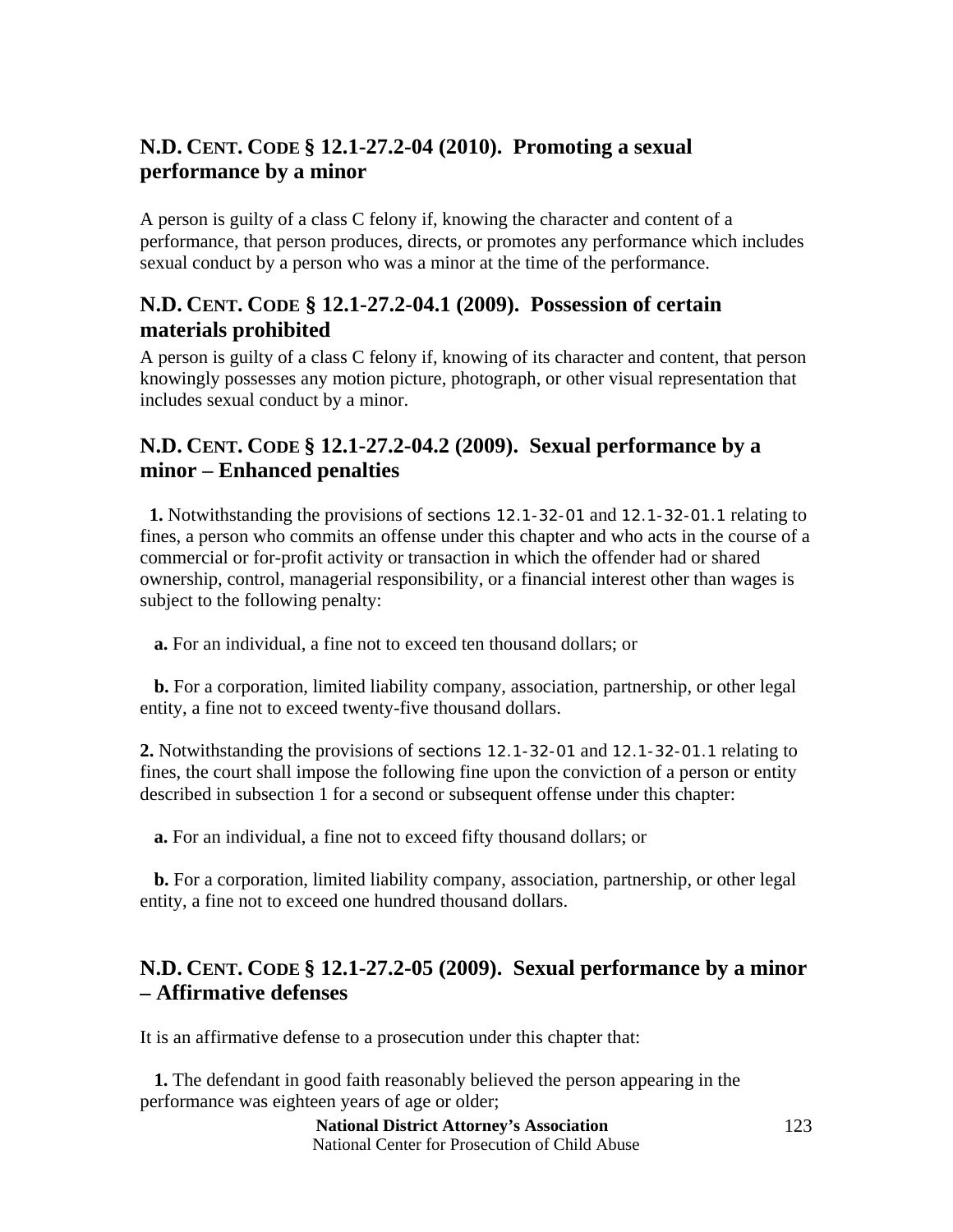**2.** The material or performance involved was disseminated or presented for a bona fide medical, scientific, educational, religious, governmental, judicial, or other appropriate purpose by or to a physician, psychologist, sociologist, scientist, teacher, person pursuing bona fide studies or research, librarian, member of the clergy, prosecutor, judge, or other person having a similar interest in the material or performance; or

 **3.** The defendant had no financial interest in promoting a sexual performance by a minor, other than employment in a theater, which employment does not include compensation based upon any proportion of the receipts arising from promotion of the sexual performance, and that person was in no way responsible for acquiring the material for sale, rental, or exhibition.

## **OHIO**

#### **OHIO REV. CODE ANN. § 2907.322 (2010). Pandering sexually oriented matter involving a minor**

(A) No person, with knowledge of the character of the material or performance involved, shall do any of the following:

 (1) Create, record, photograph, film, develop, reproduce, or publish any material that shows a minor participating or engaging in sexual activity, masturbation, or bestiality;

 (2) Advertise for sale or dissemination, sell, distribute, transport, disseminate, exhibit, or display any material that shows a minor participating or engaging in sexual activity, masturbation, or bestiality;

 (3) Create, direct, or produce a performance that shows a minor participating or engaging in sexual activity, masturbation, or bestiality;

 (4) Advertise for presentation, present, or participate in presenting a performance that shows a minor participating or engaging in sexual activity, masturbation, or bestiality;\*

 (5) Knowingly solicit, receive, purchase, exchange, possess, or control any material that shows a minor participating or engaging in sexual activity, masturbation, or bestiality;

 (6) Bring or cause to be brought into this state any material that shows a minor participating or engaging in sexual activity, masturbation, or bestiality, or bring, cause to be brought, or finance the bringing of any minor into or across this state with the intent that the minor engage in sexual activity, masturbation, or bestiality in a performance or for the purpose of producing material containing a visual representation depicting the minor engaged in sexual activity, masturbation, or bestiality.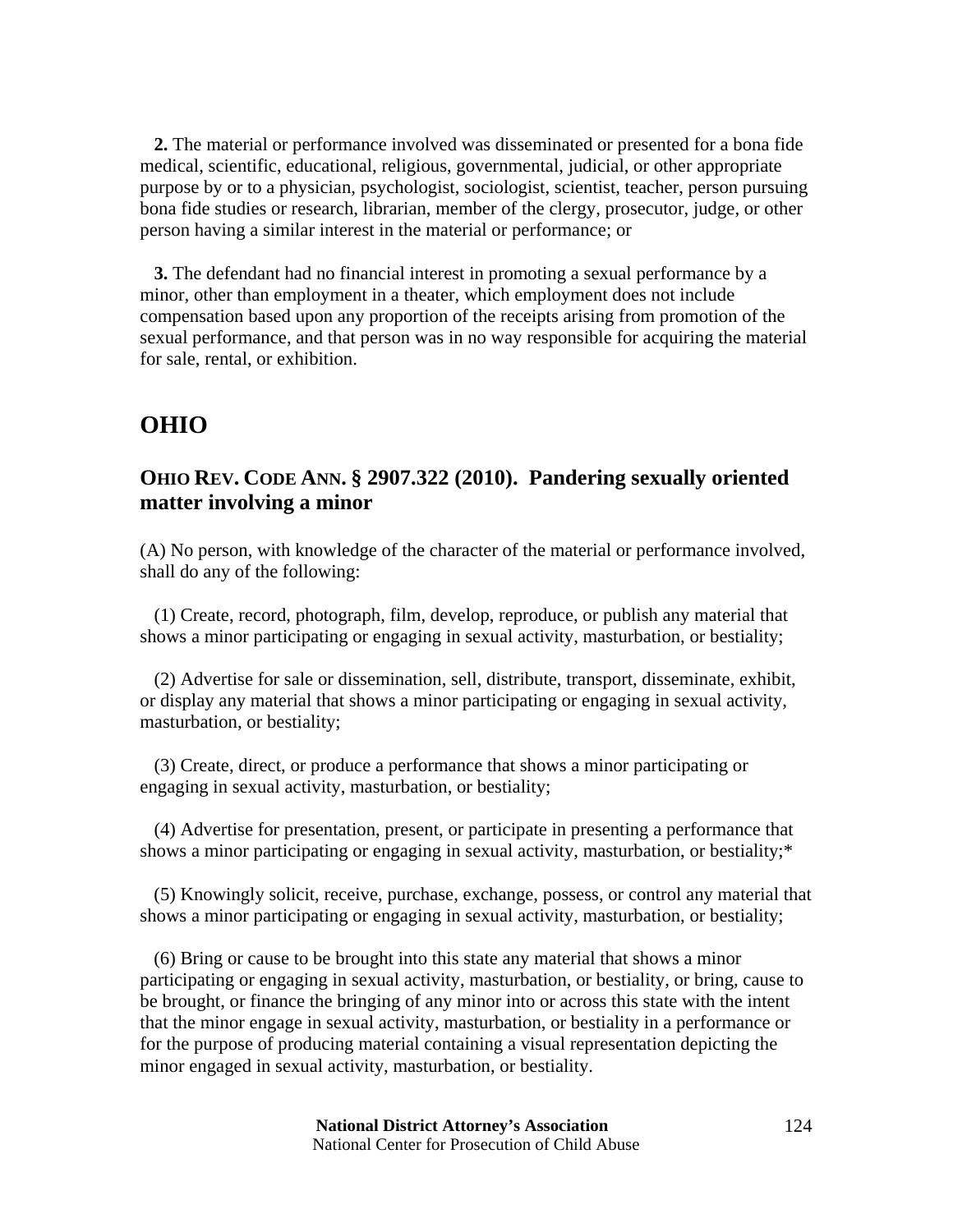(B) (1) This section does not apply to any material or performance that is sold, disseminated, displayed, possessed, controlled, brought or caused to be brought into this state, or presented for a bona fide medical, scientific, educational, religious, governmental, judicial, or other proper purpose, by or to a physician, psychologist, sociologist, scientist, teacher, person pursuing bona fide studies or research, librarian, clergyman, prosecutor, judge, or other person having a proper interest in the material or performance.

(2) Mistake of age is not a defense to a charge under this section.

 (3) In a prosecution under this section, the trier of fact may infer that a person in the material or performance involved is a minor if the material or performance, through its title, text, visual representation, or otherwise, represents or depicts the person as a minor.

(C) Whoever violates this section is guilty of pandering sexually oriented matter involving a minor. Violation of division  $(A)(1)$ ,  $(2)$ ,  $(3)$ ,  $(4)$ , or  $(6)$  of this section is a felony of the second degree. Violation of division (A)(5) of this section is a felony of the fourth degree. If the offender previously has been convicted of or pleaded guilty to a violation of this section or section 2907.321 [2907.32.1] or 2907.323 [2907.32.3] of the Revised Code, pandering sexually oriented matter involving a minor in violation of division (A)(5) of this section is a felony of the third degree.

#### **OHIO REV. CODE ANN. § 2907.323 (2010). Illegal use of minor in nudityoriented material or performance**

(A) No person shall do any of the following:

 (1) Photograph any minor who is not the person's child or ward in a state of nudity, or create, direct, produce, or transfer any material or performance that shows the minor in a state of nudity, unless both of the following apply:

 (a) The material or performance is, or is to be, sold, disseminated, displayed, possessed, controlled, brought or caused to be brought into this state, or presented for a bona fide artistic, medical, scientific, educational, religious, governmental, judicial, or other proper purpose, by or to a physician, psychologist, sociologist, scientist, teacher, person pursuing bona fide studies or research, librarian, member of the clergy, prosecutor, judge, or other person having a proper interest in the material or performance;

 (b) The minor's parents, guardian, or custodian consents in writing to the photographing of the minor, to the use of the minor in the material or performance, or to the transfer of the material and to the specific manner in which the material or performance is to be used.

 (2) Consent to the photographing of the person's minor child or ward, or photograph the person's minor child or ward, in a state of nudity or consent to the use of the person's minor child or ward in a state of nudity in any material or performance, or use or transfer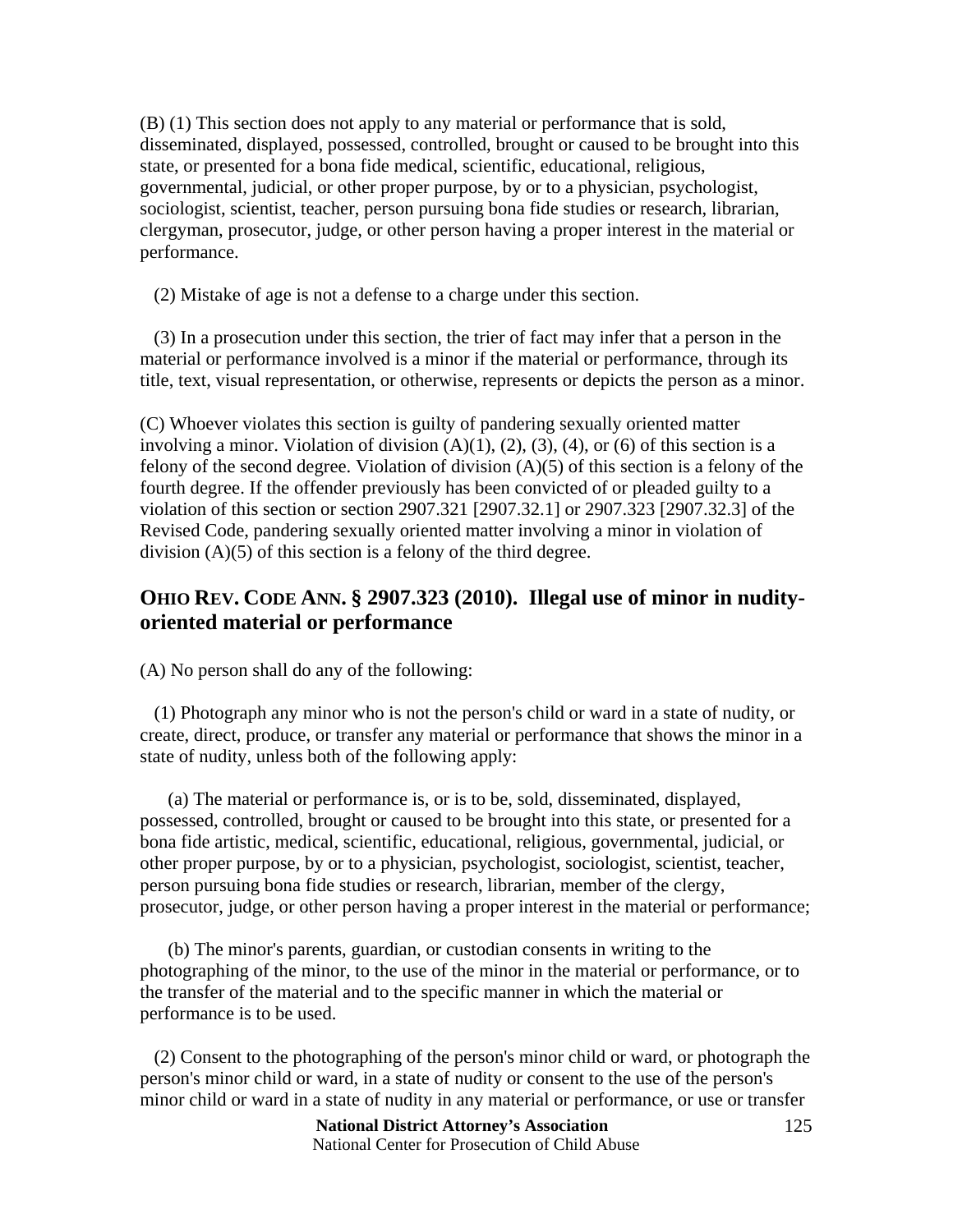a material or performance of that nature, unless the material or performance is sold, disseminated, displayed, possessed, controlled, brought or caused to be brought into this state, or presented for a bona fide artistic, medical, scientific, educational, religious, governmental, judicial, or other proper purpose, by or to a physician, psychologist, sociologist, scientist, teacher, person pursuing bona fide studies or research, librarian, member of the clergy, prosecutor, judge, or other person having a proper interest in the material or performance;

 (3) Possess or view any material or performance that shows a minor who is not the person's child or ward in a state of nudity, unless one of the following applies:

 (a) The material or performance is sold, disseminated, displayed, possessed, controlled, brought or caused to be brought into this state, or presented for a bona fide artistic, medical, scientific, educational, religious, governmental, judicial, or other proper purpose, by or to a physician, psychologist, sociologist, scientist, teacher, person pursuing bona fide studies or research, librarian, member of the clergy, prosecutor, judge, or other person having a proper interest in the material or performance.

 (b) The person knows that the parents, guardian, or custodian has consented in writing to the photographing or use of the minor in a state of nudity and to the manner in which the material or performance is used or transferred.

(B) Whoever violates this section is guilty of illegal use of a minor in a nudity-oriented material or performance. Whoever violates division  $(A)(1)$  or  $(2)$  of this section is guilty of a felony of the second degree. Except as otherwise provided in this division, whoever violates division (A)(3) of this section is guilty of a felony of the fifth degree. If the offender previously has been convicted of or pleaded guilty to a violation of this section or section 2907.321 [2907.32.1] or 2907.322 [2907.32.2.] of the Revised Code, illegal use of a minor in a nudity-oriented material or performance in violation of division (A)(3) of this section is a felony of the fourth degree. If the offender who violates division  $(A)(1)$  or  $(2)$  of this section also is convicted of or pleads guilty to a specification as described in section 2941.1422 [2941.14.22] of the Revised Code that was included in the indictment, count in the indictment, or information charging the offense, the court shall sentence the offender to a mandatory prison term as provided in division (D)(7) of section 2929.14 of the Revised Code and shall order the offender to make restitution as provided in division (B)(8) of section 2929.18 of the Revised Code.

## **OKLAHOMA**

#### **OKLA. STAT. ANN. tit. 21, § 1021 (2010). Indecent exposure--Indecent exhibitions--Obscene material or child pornography--Solicitation of minors**

A. Every person who willfully and knowingly either: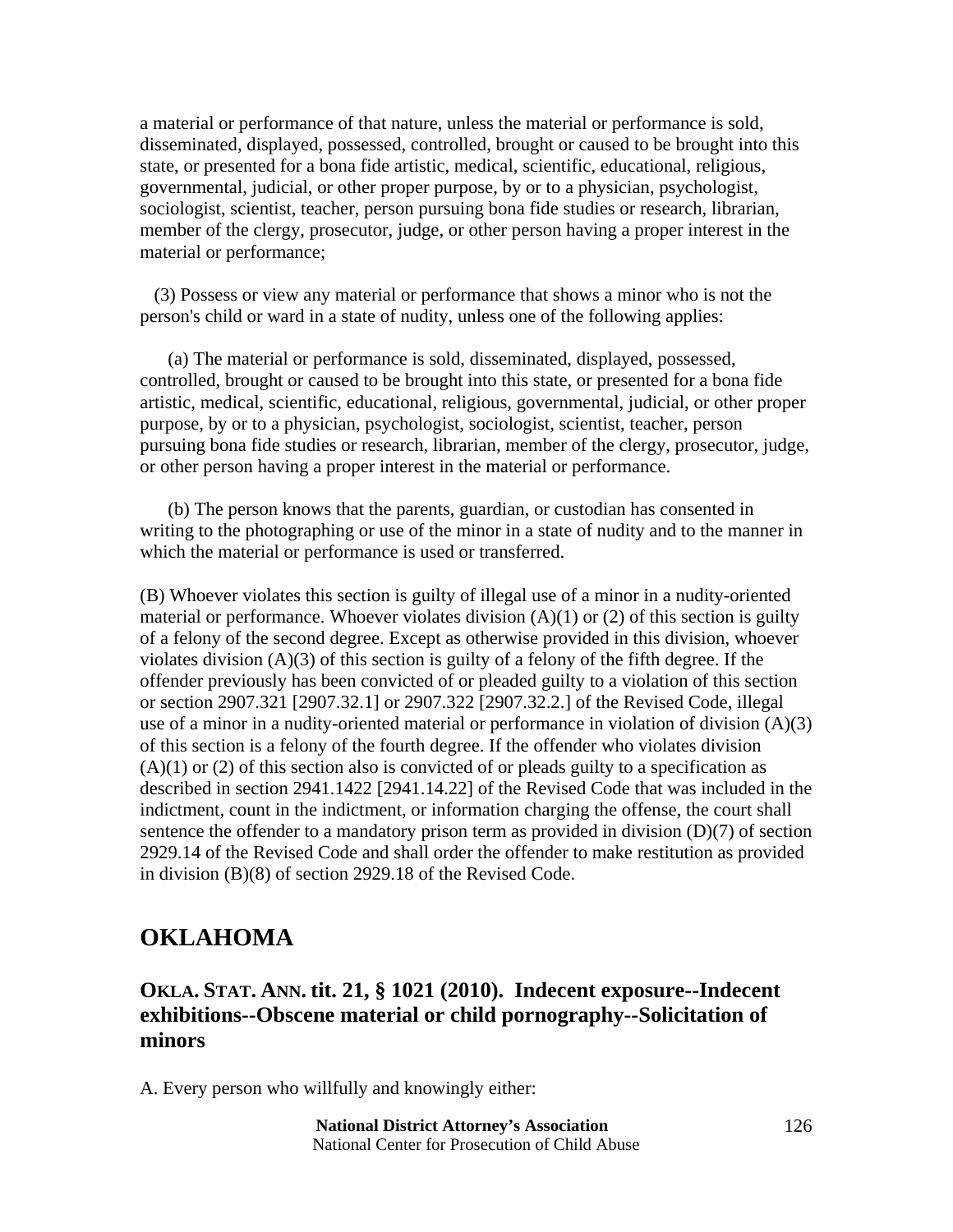1. Lewdly exposes his person or genitals in any public place, or in any place where there are present other persons to be offended or annoyed thereby;

 2. Procures, counsels, or assists any person to expose such person, or to make any other exhibition of such person to public view or to the view of any number of persons, for the purpose of sexual stimulation of the viewer;

 3. Writes, composes, stereotypes, prints, photographs, designs, copies, draws, engraves, paints, molds, cuts, or otherwise prepares, publishes, sells, distributes, keeps for sale, knowingly downloads on a computer, or exhibits any obscene material or child pornography; or

 4. Makes, prepares, cuts, sells, gives, loans, distributes, keeps for sale, or exhibits any disc record, metal, plastic, or wax, wire or tape recording, or any type of obscene material or child pornography,

shall be guilty, upon conviction, of a felony and shall be punished by the imposition of a fine of not less than Five Hundred Dollars (\$ 500.00) nor more than Twenty Thousand Dollars (\$ 20,000.00) or by imprisonment for not less than thirty (30) days nor more than ten (10) years, or by both such fine and imprisonment.

B. Every person who:

1. Willfully solicits or aids a minor child to perform; or

 2. Shows, exhibits, loans, or distributes to a minor child any obscene material or child pornography for the purpose of inducing said minor to participate in,

any act specified in paragraphs 1, 2, 3 or 4 of subsection A of this section shall be guilty of a felony, upon conviction, and shall be punished by imprisonment in the custody of the Department of Corrections for not less than ten (10) years nor more than thirty (30) years, except when the minor child is under twelve (12) years of age at the time the offense is committed, and in such case the person shall, upon conviction, be punished by imprisonment in the custody of the Department of Corrections for not less than twentyfive (25) years.

C. Persons convicted under this section shall not be eligible for a deferred sentence.

 D. Except for persons sentenced to life or life without parole, any person sentenced to imprisonment for two (2) years or more for a violation of this section shall be required to serve a term of post-imprisonment supervision pursuant to subparagraph f of paragraph 1 of subsection A of Section 991a of Title 22 of the Oklahoma Statutes under conditions determined by the Department of Corrections. The jury shall be advised that the mandatory post-imprisonment supervision shall be in addition to the actual imprisonment.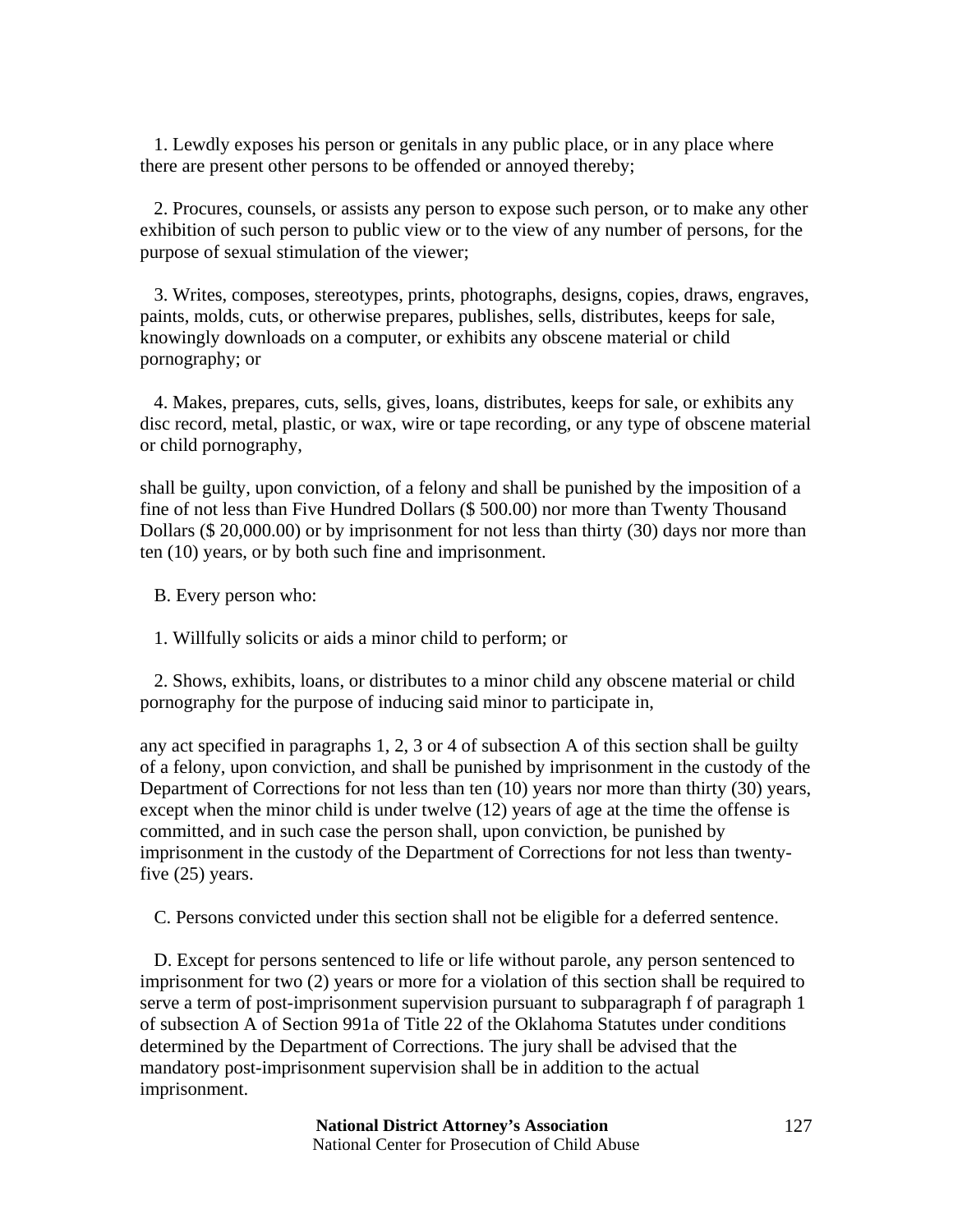E. For purposes of this section, "downloading on a computer" means electronically transferring an electronic file from one computer or electronic media to another computer or electronic media.

#### **OKLA. STAT. ANN. tit. 21, § 1021.1 (2010). Persons to whom act does not apply--Civil or injunctive relief**

A. Sections 1021 through 1024.4 of this title shall not apply to persons who may possess or distribute obscene matter or child pornography or participate in conduct otherwise prescribed by this act, when such possession, distribution, or conduct occurs in the course of law enforcement activities.

 B. The criminal provisions of this title shall not prohibit the district attorney from seeking civil or injunctive relief to enjoin the production, publication, dissemination, distribution, sale of or participation in any obscene material or child pornography, or the dissemination to minors of material harmful to minors, or the possession of child pornography.

#### **OKLA. STAT. ANN. tit. 21, § 1021.2 (2010). Minors--Procuring for participation in pornography**

A. Any person who shall procure or cause the participation of any minor under the age of eighteen (18) years in any child pornography or who knowingly possesses, procures, or manufactures, or causes to be sold or distributed any child pornography shall be guilty, upon conviction, of a felony and shall be punished by imprisonment for not more than twenty (20) years or by the imposition of a fine of not more than Twenty-five Thousand Dollars (\$ 25,000.00) or by both said fine and imprisonment. Persons convicted under this section shall not be eligible for a deferred sentence. Except for persons sentenced to life or life without parole, any person sentenced to imprisonment for two (2) years or more for a violation of this subsection shall be required to serve a term of postimprisonment supervision pursuant to subparagraph f of paragraph 1 of subsection A of Section 991a of Title 22 of the Oklahoma Statutes under conditions determined by the Department of Corrections. The jury shall be advised that the mandatory postimprisonment supervision shall be in addition to the actual imprisonment.

 B. The consent of the minor, or of the mother, father, legal guardian, or custodian of the minor to the activity prohibited by this section shall not constitute a defense.

#### **OKLA. STAT. ANN. tit. 21, § 1024.1 (2010). Definitions**

A. As used in Sections 1021, 1021.1 through 1021.3, Sections 1022 through 1024, and Sections 1040.8 through 1040.24 of this title, "child pornography" means and includes any film, motion picture, videotape, photograph, negative, undeveloped film, slide,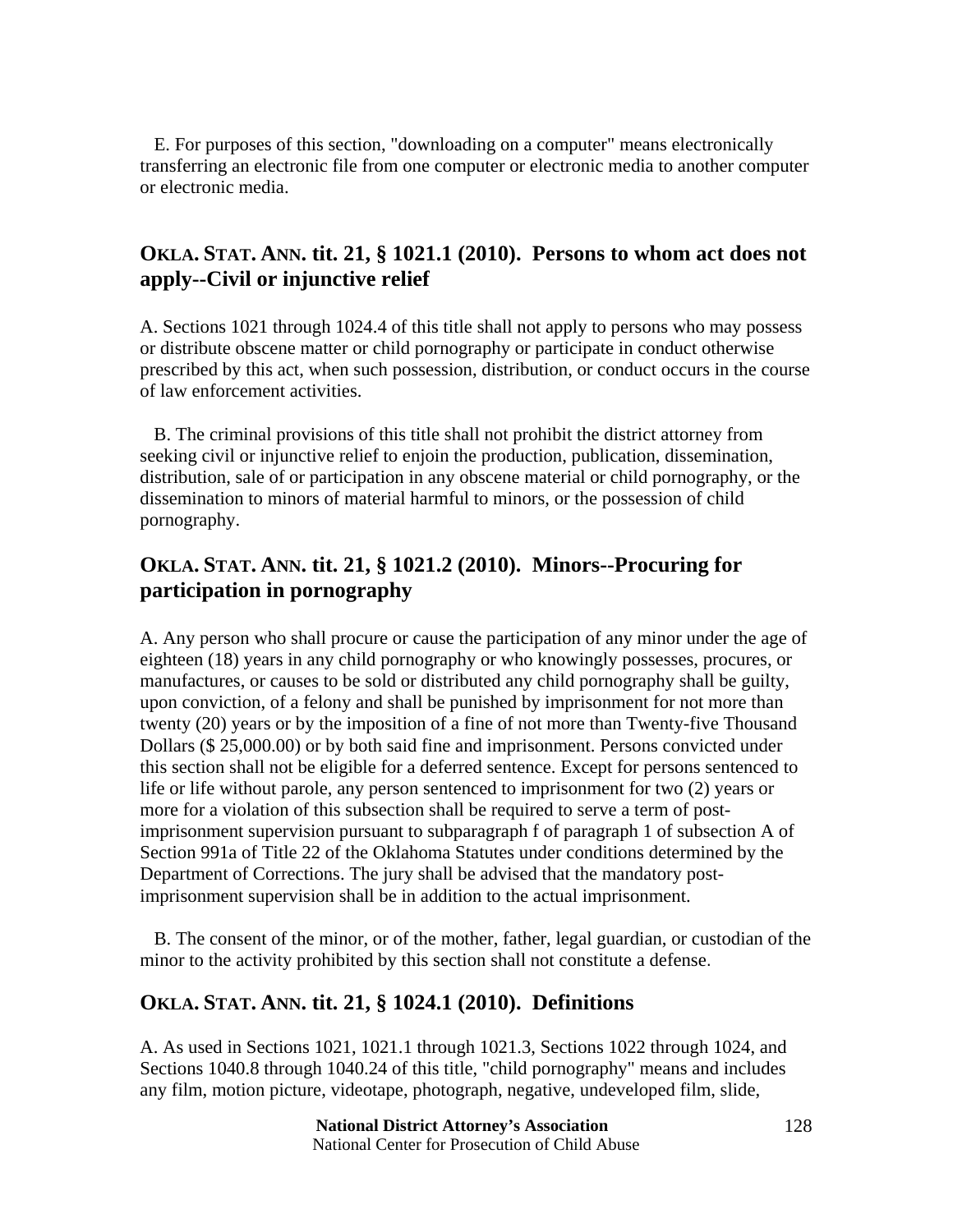photographic product, reproduction of a photographic product, CD-ROM, magnetic disk memory, magnetic tape memory, electronic or photo-optical format, play or performance wherein a minor under the age of eighteen (18) years is engaged in any act with a person, other than his or her spouse, of sexual intercourse which is normal or perverted, in any act of anal sodomy, in any act of sexual activity with an animal, in any act of sadomasochistic abuse including, but not limited to, flagellation or torture, or the condition of being fettered, bound or otherwise physically restrained in the context of sexual conduct, in any act of fellatio or cunnilingus, in any act of excretion in the context of sexual conduct, in any lewd exhibition of the uncovered genitals in the context of masturbation or other sexual conduct, or where the lewd exhibition of the uncovered genitals, buttocks or, if such minor is a female, the breast, has the purpose of sexual stimulation of the viewer, or wherein a person under the age of eighteen (18) years observes such acts or exhibitions.

 B. As used in Sections 1021 through 1024.4 and Sections 1040.8 through 1040.24 of this title:

 1. "Obscene material" means and includes any representation, performance, depiction or description of sexual conduct, whether in any form or medium including still photographs, undeveloped photographs, motion pictures, undeveloped film, videotape, CD-ROM, magnetic disk memory, magnetic tape memory, electronic or photo-optical format, or a purely photographic product or a reproduction of such product in any book, pamphlet, magazine, or other publication or electronic or photo-optical format, if said items contain the following elements:

 a. depictions or descriptions of sexual conduct which are patently offensive as found by the average person applying contemporary community standards,

 b. taken as a whole, have as the dominant theme an appeal to prurient interest in sex as found by the average person applying contemporary community standards, and

 c. a reasonable person would find the material or performance taken as a whole lacks serious literary, artistic, educational, political, or scientific purposes or value.

The standard for obscenity applied in this section shall not apply to child pornography;

 2. "Performance" means and includes any display, live or recorded, in any form or medium;

3. "Sexual conduct" means and includes any of the following:

 a. acts of sexual intercourse including any intercourse which is normal or perverted, actual or simulated,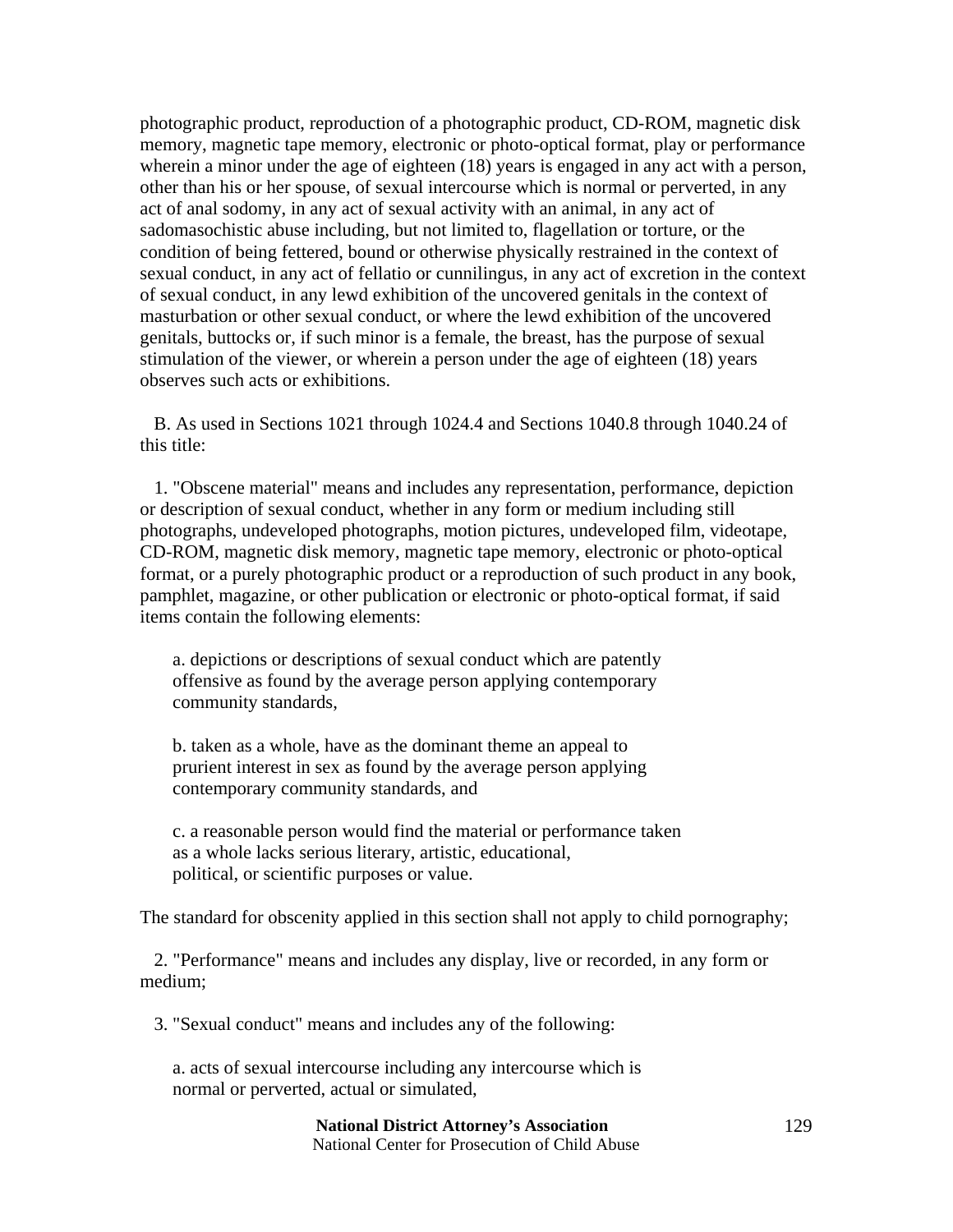b. acts of deviate sexual conduct, including oral and anal sodomy,

c. acts of masturbation,

d. acts of sadomasochistic abuse including but not limited to:

 (1) flagellation or torture by or upon any person who is nude or clad in undergarments or in a costume which is of a revealing nature, or

 (2) the condition of being fettered, bound, or otherwise physically restrained on the part of one who is nude or so clothed,

e. acts of excretion in a sexual context, or

f. acts of exhibiting human genitals or pubic areas; and

 4. "Explicit child pornography" means material which a law enforcement officer can immediately identify upon first viewing without hesitation as child pornography.

 The types of sexual conduct described in paragraph 3 of this subsection are intended to include situations when, if appropriate to the type of conduct, the conduct is performed alone or between members of the same or opposite sex or between humans and animals in an act of apparent sexual stimulation or gratification.

#### **OKLA. STAT. TIT. 21, § 1024.2 (2010). Purchase, Procurement, or Possession of Child Pornography**

It shall be unlawful for any person to buy, procure or possess child pornography in violation of Sections 1024.1 through 1024.4 of this title. Such person shall, upon conviction, be guilty of a felony and shall be imprisoned for a period of not more than five (5) years or a fine up to, but not exceeding, Five Thousand Dollars (\$ 5,000.00) or by both such fine and imprisonment.

#### **OKLA. STAT. ANN. tit. 21, § 1040.8 (2010). Publication, distribution or participation in preparation of obscene material or child pornography-- Unsolicited mailings**

 A. No person shall knowingly photograph, act in, pose for, model for, print, sell, offer for sale, give away, exhibit, publish, offer to publish, or otherwise distribute, display, or exhibit any book, magazine, story, pamphlet, paper, writing, card, advertisement, circular, print, picture, photograph, motion picture film, electronic video game or recording, image, cast, slide, figure, instrument, statue, drawing, presentation, or other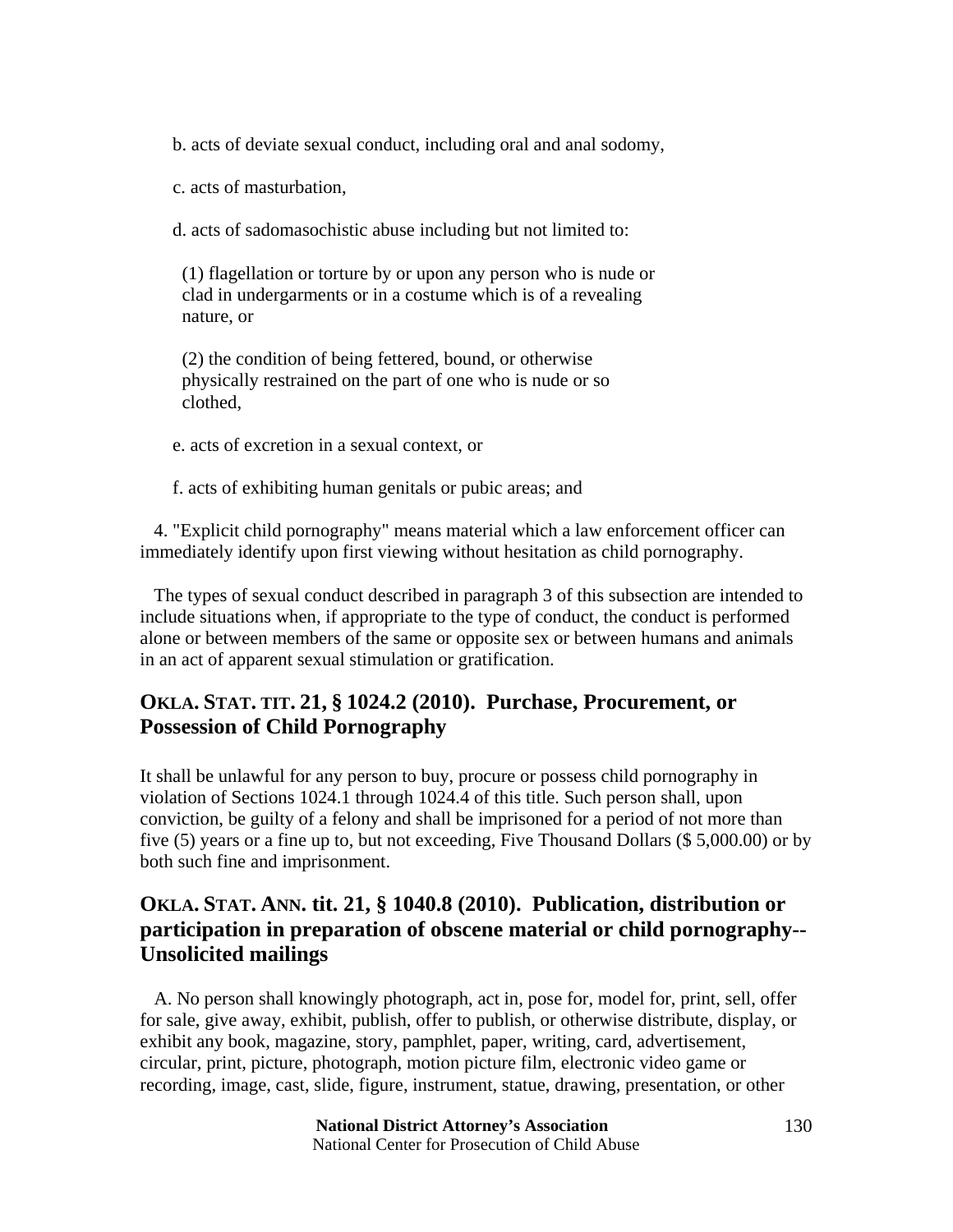article which is obscene material or child pornography, as defined in Section 1024.1 of this title. In the case of any unsolicited mailing of any of the material listed in this section, the offense is deemed complete from the time such material is deposited in any post office or delivered to any person with intent that it shall be forwarded. Also, unless preempted by federal law, no unsolicited mail which is harmful to minors pursuant to Section 1040.75 of this title shall be mailed to any person. The party mailing the materials specified in this section may be indicted and tried in any county wherein such material is deposited or delivered, or in which it is received by the person to whom it is addressed.

 B. Any person who violates any provision of this section involving obscene materials, upon conviction, shall be guilty of a misdemeanor and shall be punished by imprisonment in the county jail for not more than one (1) year, or by a fine not exceeding One Thousand Dollars (\$ 1,000.00), or by both such fine and imprisonment.

 C. Any person who violates any provision of this section involving child pornography, upon conviction, shall be guilty of a felony and shall be punished by imprisonment in the custody of the Department of Corrections for not more than twenty (20) years, or by a fine of not exceeding Ten Thousand Dollars (\$ 10,000.00), or by both such fine and imprisonment. The violator, upon conviction, shall be required to register as a sex offender under the Sex Offenders Registration Act.

#### **Okla. Stat. Ann. tit. 21, § 1040.13 (2010). Acts prohibited – Felony**

Every person who, with knowledge of its contents, sends, brings, or causes to be sent or brought into this state for sale or commercial distribution, or in this state prepares, sells, exhibits, commercially distributes, gives away, offers to give away, or has in his possession with intent to sell, to commercially distribute, to exhibit, to give away, or to offer to give away any obscene material or child pornography or gives information stating when, where, how, or from whom, or by what means obscene material or child pornography can be purchased or obtained, upon conviction, is guilty of a felony and shall be punished by imprisonment for not more than ten (10) years in prison or by a fine of not more than Ten Thousand Dollars (\$ 10,000.00), or by both such imprisonment and fine.

## **OREGON**

## **OR. REV. STAT. § 163.665 (2010). Definitions for ORS 163.670 to 163.693**

As used in ORS 163.670 to 163.693:

(1) "Child" means a person who is less than 18 years of age, and any reference to a child in relation to a photograph, motion picture, videotape or other visual recording of the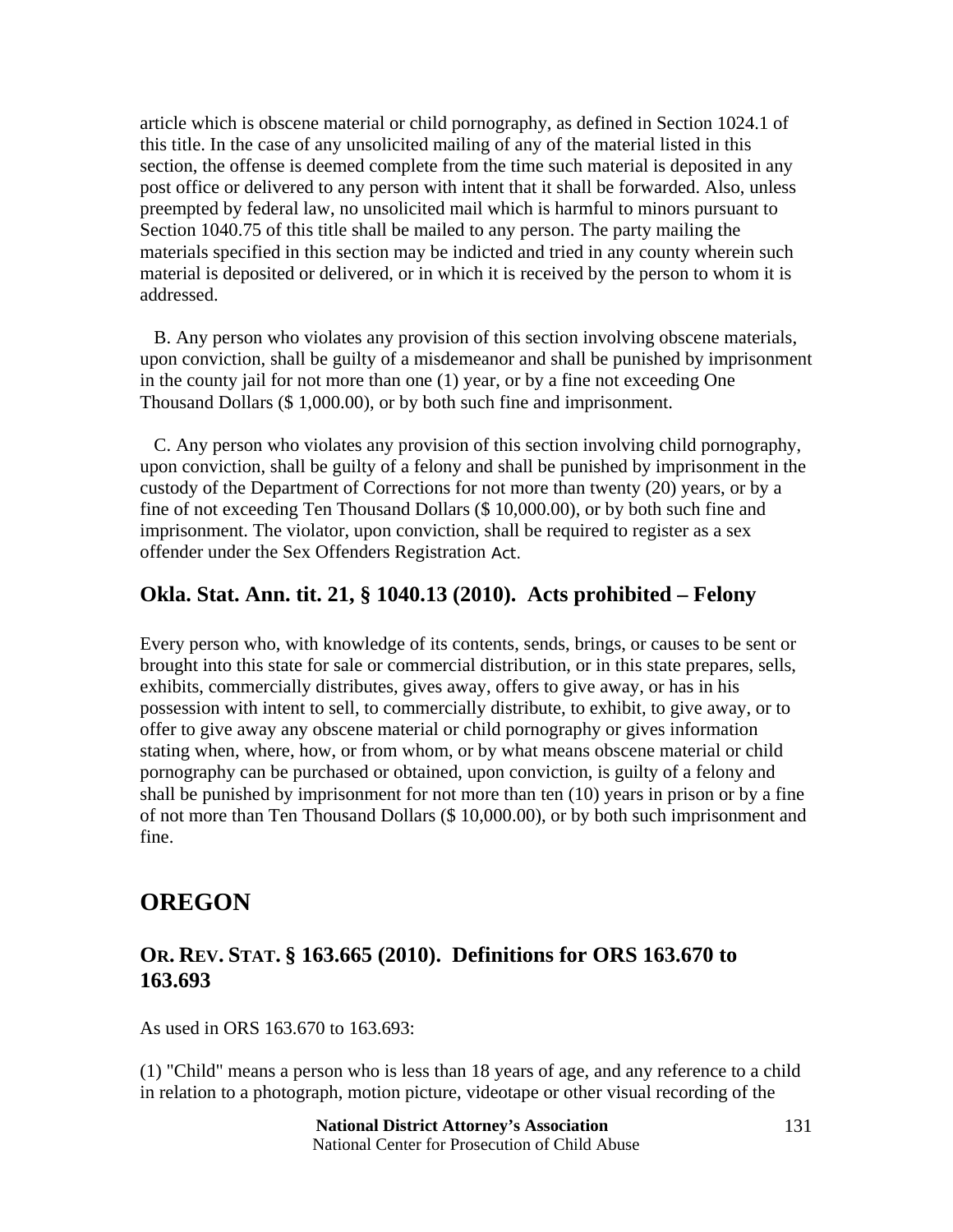child is a reference to a person who was less than 18 years of age at the time the original image in the photograph, motion picture, videotape or other visual recording was created and not the age of the person at the time of an alleged offense relating to the subsequent reproduction, use or possession of the visual recording.(2) "Child abuse" means conduct that constitutes, or would constitute if committed in this state, a crime in which the victim is a child.

(3) "Sexually explicit conduct" means actual or simulated:

(a) Sexual intercourse or deviant sexual intercourse;

(b) Genital-genital, oral-genital, anal-genital or oral-anal contact, whether between persons of the same or opposite sex or between humans and animals;

(c) Penetration of the vagina or rectum by any object other than as part of a medical diagnosis or treatment or as part of a personal hygiene practice;

(d) Masturbation;

(e) Sadistic or masochistic abuse; or

(f) Lewd exhibition of sexual or other intimate parts.

(4) "Visual depiction" includes, but is not limited to, photographs, films, videotapes, pictures or computer or computer-generated images or pictures, whether made or produced by electronic, mechanical or other means.

## **OR. REV. STAT. § 163.676 (2010). Exemption from prosecution under ORS 163.684**

 (1) No employee is liable to prosecution under ORS 163.684 or under any city or home rule county ordinance for exhibiting or possessing with intent to exhibit any obscene matter or performance provided the employee is acting within the scope of regular employment at a showing open to the public.

(2) As used in this section, "employee" means any person regularly employed by the owner or operator of a motion picture theater if the person has no financial interest other than salary or wages in the ownership or operation of the motion picture theater, no financial interest in or control over the selection of the motion pictures shown in the theater, and is working within the motion picture theater where the person is regularly employed, but does not include a manager of the motion picture theater.

## **OR. REV. STAT. § 163.682 (2010). Exceptions to ORS 163.665 to 163.693**

The provisions of ORS 163.665 to 163.693 do not apply to: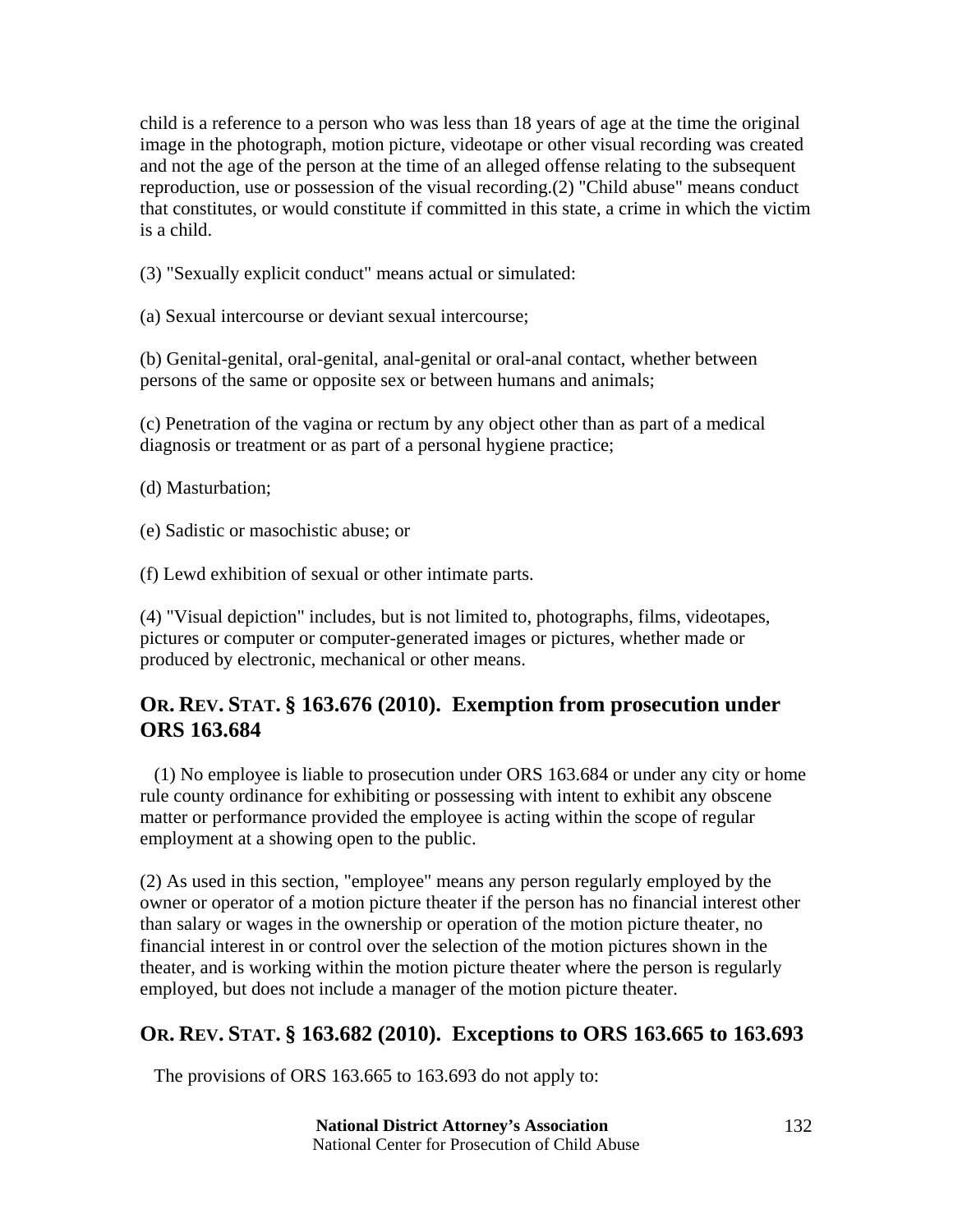(1) Any legitimate medical procedure performed by or under the direction of a person licensed to provide medical services for the purpose of medical diagnosis or treatment, including the recording of medical procedures;

(2) Any activity undertaken in the course of bona fide law enforcement activity or necessary to the proper functioning of the criminal justice system, except that this exception shall not apply to any activity prohibited by ORS 163.670;

(3) Any bona fide educational activity, including studies and lectures, in the fields of medicine, psychotherapy, sociology or criminology, except that this exception shall not apply to any activity prohibited by ORS 163.670;

(4) Obtaining, viewing or possessing a photograph, motion picture, videotape or other visual recording as part of a bona fide treatment program for sexual offenders; or

(5) A public library, as defined in ORS 357.400, or a library exempt from taxation under ORS 307.090 or 307.130, except that these exceptions do not apply to any activity prohibited by ORS 163.670.

## **OR. REV. STAT. § 163.684 (2010). Encouraging child sexual abuse in the first degree**

(1) A person commits the crime of encouraging child sexual abuse in the first degree if the person:

(a)(A) Knowingly develops, duplicates, publishes, prints, disseminates, exchanges, displays, finances, attempts to finance or sells any photograph, motion picture, videotape or other visual recording of sexually explicit conduct involving a child or possesses such matter with the intent to develop, duplicate, publish, print, disseminate, exchange, display or sell it; or

(B) Knowingly brings into this state, or causes to be brought or sent into this state, for sale or distribution, any photograph, motion picture, videotape or other visual recording of sexually explicit conduct involving a child; and

(b) Knows or is aware of and consciously disregards the fact that creation of the visual recording of sexually explicit conduct involved child abuse.(2) Encouraging child sexual abuse in the first degree is a Class B felony.

## **OR. REV. STAT. § 163.686 (2010). Encouraging child sexual abuse in the second degree**

 (1) A person commits the crime of encouraging child sexual abuse in the second degree if the person: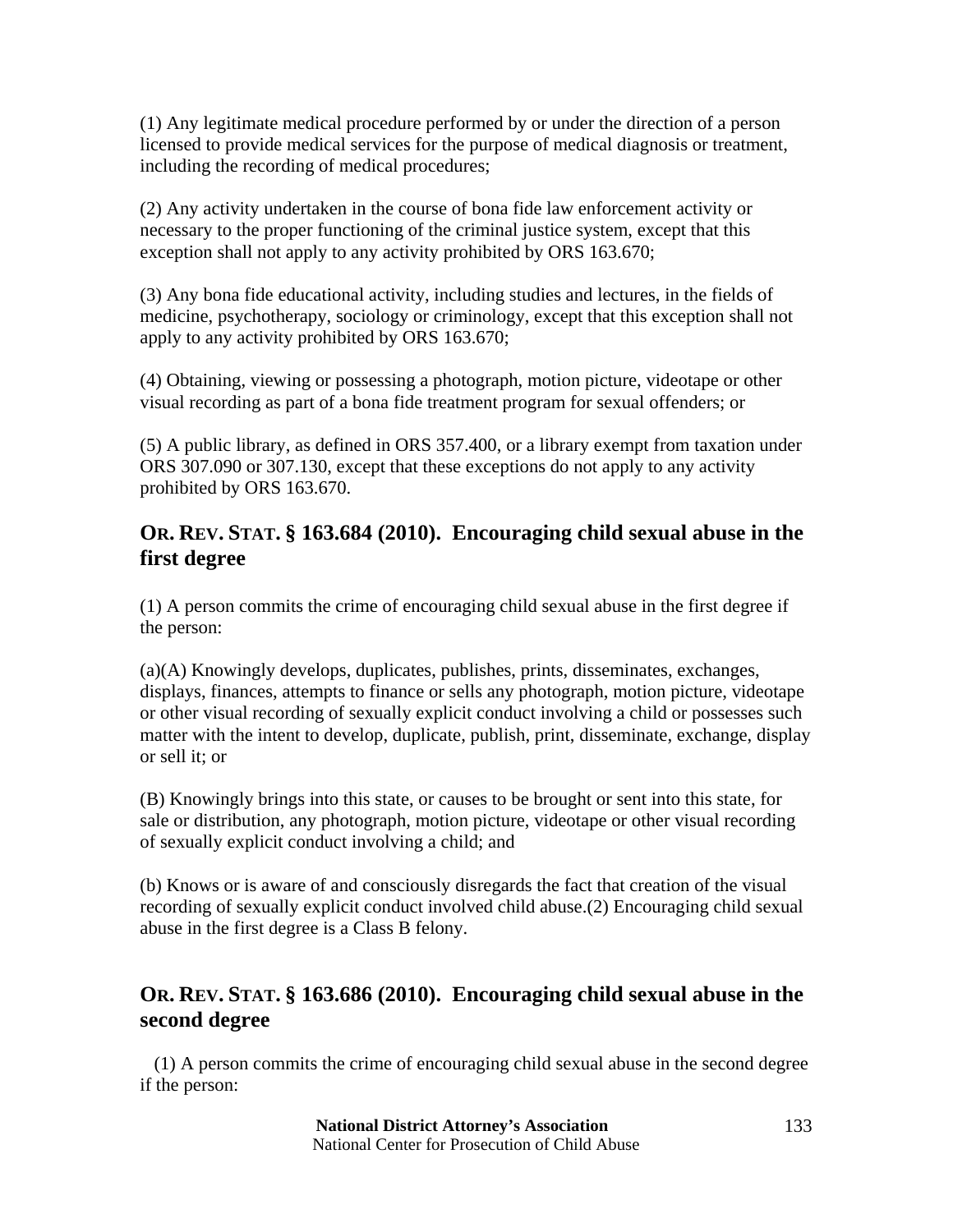(a)(A)(i) Knowingly possesses or controls any photograph, motion picture, videotape or other visual recording of sexually explicit conduct involving a child for the purpose of arousing or satisfying the sexual desires of the person or another person; or

(ii) Knowingly pays, exchanges or gives anything of value to obtain or view a photograph, motion picture, videotape or other visual recording of sexually explicit conduct involving a child for the purpose of arousing or satisfying the sexual desires of the person or another person; and

(B) Knows or is aware of and consciously disregards the fact that creation of the visual recording of sexually explicit conduct involved child abuse; or

(b)(A) Knowingly pays, exchanges or gives anything of value to observe sexually explicit conduct by a child or knowingly observes, for the purpose of arousing or gratifying the sexual desire of the person, sexually explicit conduct by a child; and

(B) Knows or is aware of and consciously disregards the fact that the conduct constitutes child abuse.

(2) Encouraging child sexual abuse in the second degree is a Class C felony.

## **OR. REV. STAT. § 163.687 (2010). Encouraging child sexual abuse in the third degree**

 (1) A person commits the crime of encouraging child sexual abuse in the third degree if the person:

(a)(A)(i) Knowingly possesses or controls any photograph, motion picture, videotape or other visual recording of sexually explicit conduct involving a child for the purpose of arousing or satisfying the sexual desires of the person or another person; or

(ii) Knowingly pays, exchanges or gives anything of value to obtain or view a photograph, motion picture, videotape or other visual recording of sexually explicit conduct involving a child for the purpose of arousing or satisfying the sexual desires of the person or another person; and

(B) Knows or fails to be aware of a substantial and unjustifiable risk that the creation of the visual recording of sexually explicit conduct involved child abuse; or

(b)(A) Knowingly pays, exchanges or gives anything of value to observe sexually explicit conduct by a child or knowingly observes, for the purpose of arousing or gratifying the sexual desire of the person, sexually explicit conduct by a child; and(B) Knows or fails to be aware of a substantial and unjustifiable risk that the conduct constitutes child abuse.

(2) Encouraging child sexual abuse in the third degree is a Class A misdemeanor.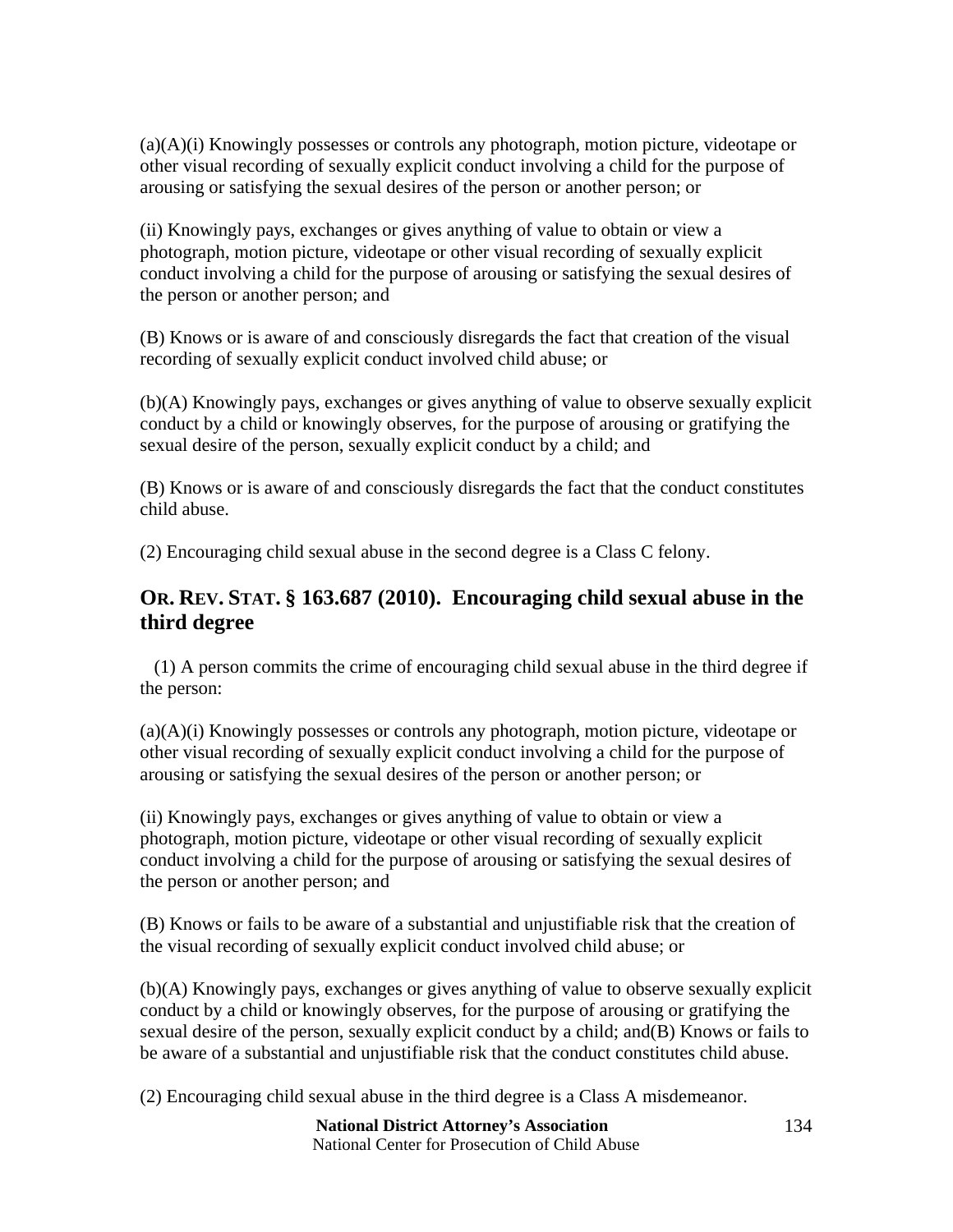## **OR. REV. STAT. § 163.688 (2010). Possession of materials depicting sexually explicit conduct of a child in the first degree**

(1) A person commits the crime of possession of materials depicting sexually explicit conduct of a child in the first degree if the person:

(a) Knowingly possesses any visual depiction of sexually explicit conduct involving a child or any visual depiction of sexually explicit conduct that appears to involve a child; and

(b) Uses the visual depiction to induce a child to participate or engage in sexually explicit conduct.

(2) Possession of materials depicting sexually explicit conduct of a child in the first degree is a Class B felony.

## **OR. REV. STAT. § 163.689 (2010). Possession of materials depicting sexually explicit conduct of a child in the second degree**

(1) A person commits the crime of possession of materials depicting sexually explicit conduct of a child in the second degree if the person:

(a) Knowingly possesses any visual depiction of sexually explicit conduct involving a child or any visual depiction of sexually explicit conduct that appears to involve a child; and

(b) Intends to use the visual depiction to induce a child to participate or engage in sexually explicit conduct.

(2) Possession of materials depicting sexually explicit conduct of a child in the second degree is a Class C felony.

## **PENNSYLVANIA**

#### **18 PA. CONS. STAT. ANN. § 6312 (2010). Sexual abuse of children**

(a) Deleted by 2009, July 14, P.L. \_\_\_, No. 15, 1, effective in 60 days [Sept. 14, 2009].

 (b) Photographing, videotaping, depicting on computer or filming sexual acts.--Any person who causes or knowingly permits a child under the age of 18 years to engage in a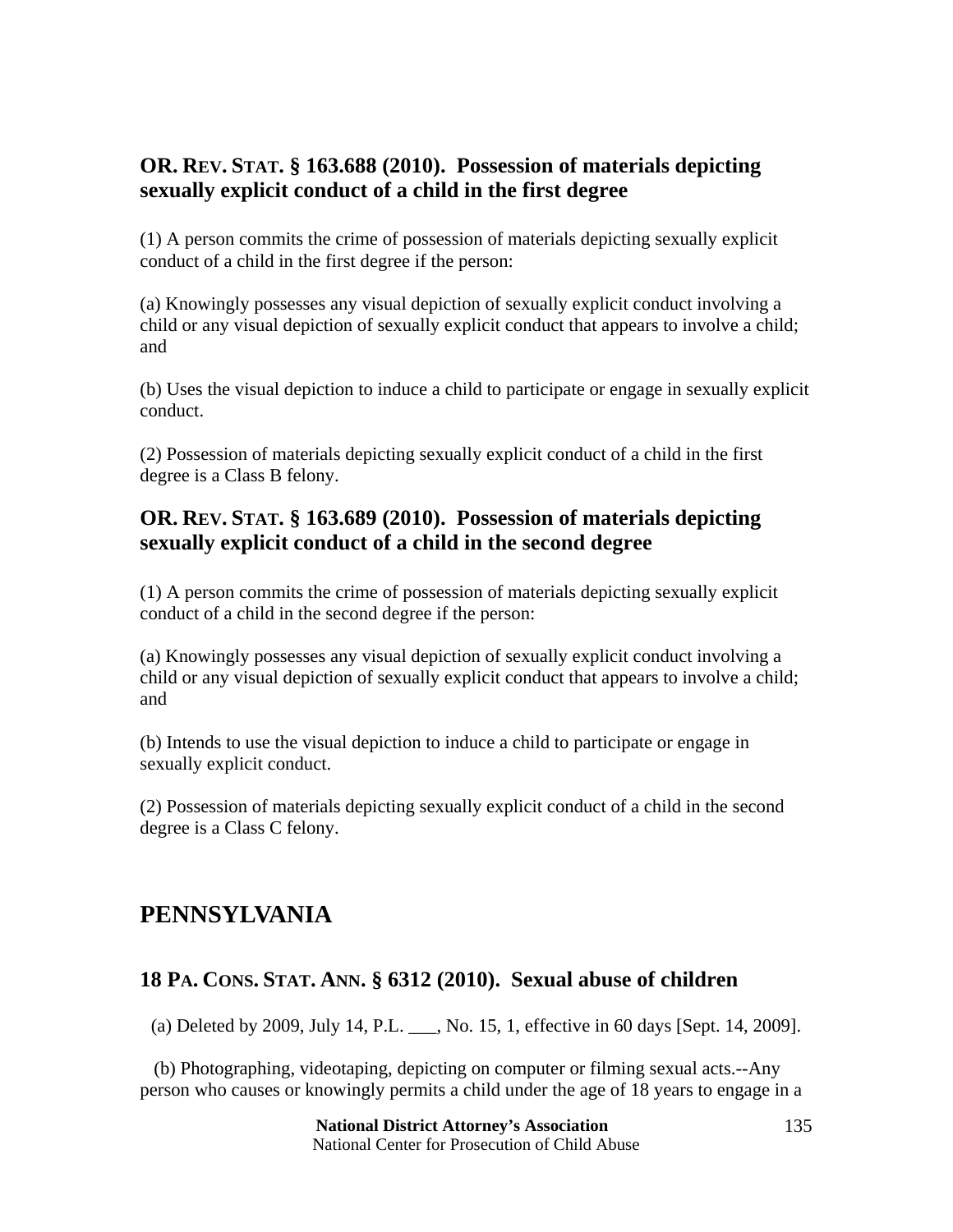prohibited sexual act or in the simulation of such act is guilty of a felony of the second degree if such person knows, has reason to know or intends that such act may be photographed, videotaped, depicted on computer or filmed. Any person who knowingly photographs, videotapes, depicts on computer or films a child under the age of 18 years engaging in a prohibited sexual act or in the simulation of such an act is guilty of a felony of the second degree.

(c) Dissemination of photographs, videotapes, computer depictions and films.

 --(1) Any person who knowingly sells, distributes, delivers, disseminates, transfers, displays or exhibits to others, or who possesses for the purpose of sale, distribution, delivery, dissemination, transfer, display or exhibition to others, any book, magazine, pamphlet, slide, photograph, film, videotape, computer depiction or other material depicting a child under the age of 18 years engaging in a prohibited sexual act or in the simulation of such act commits an offense.

 (2) A first offense under this subsection is a felony of the third degree, and a second or subsequent offense under this subsection is a felony of the second degree.

(d) Child pornography.

 (1) Any person who intentionally views or knowingly possesses or controls any book, magazine, pamphlet, slide, photograph, film, videotape, computer depiction or other material depicting a child under the age of 18 years engaging in a prohibited sexual act or in the simulation of such act commits an offense.

 (2) A first offense under this subsection is a felony of the third degree, and a second or subsequent offense under this subsection is a felony of the second degree.

 (e) Evidence of age.--In the event a person involved in a prohibited sexual act is alleged to be a child under the age of 18 years, competent expert testimony shall be sufficient to establish the age of said person.

 (e.1) Mistake as to age.--Under subsection (b) only, it is no defense that the defendant did not know the age of the child. Neither a misrepresentation of age by the child nor a bona fide belief that the person is over the specified age shall be a defense.

 (f) Exceptions.--This section does not apply to any material that is viewed, possessed, controlled, brought or caused to be brought into this Commonwealth, or presented for a bona fide educational, scientific, governmental or judicial purpose.

 (g) Definitions.--As used in this section, the following words and phrases shall have the meanings given to them in this subsection:

 "Intentionally views." The deliberate, purposeful, voluntary viewing of material depicting a child under 18 years of age engaging in a prohibited sexual act or in the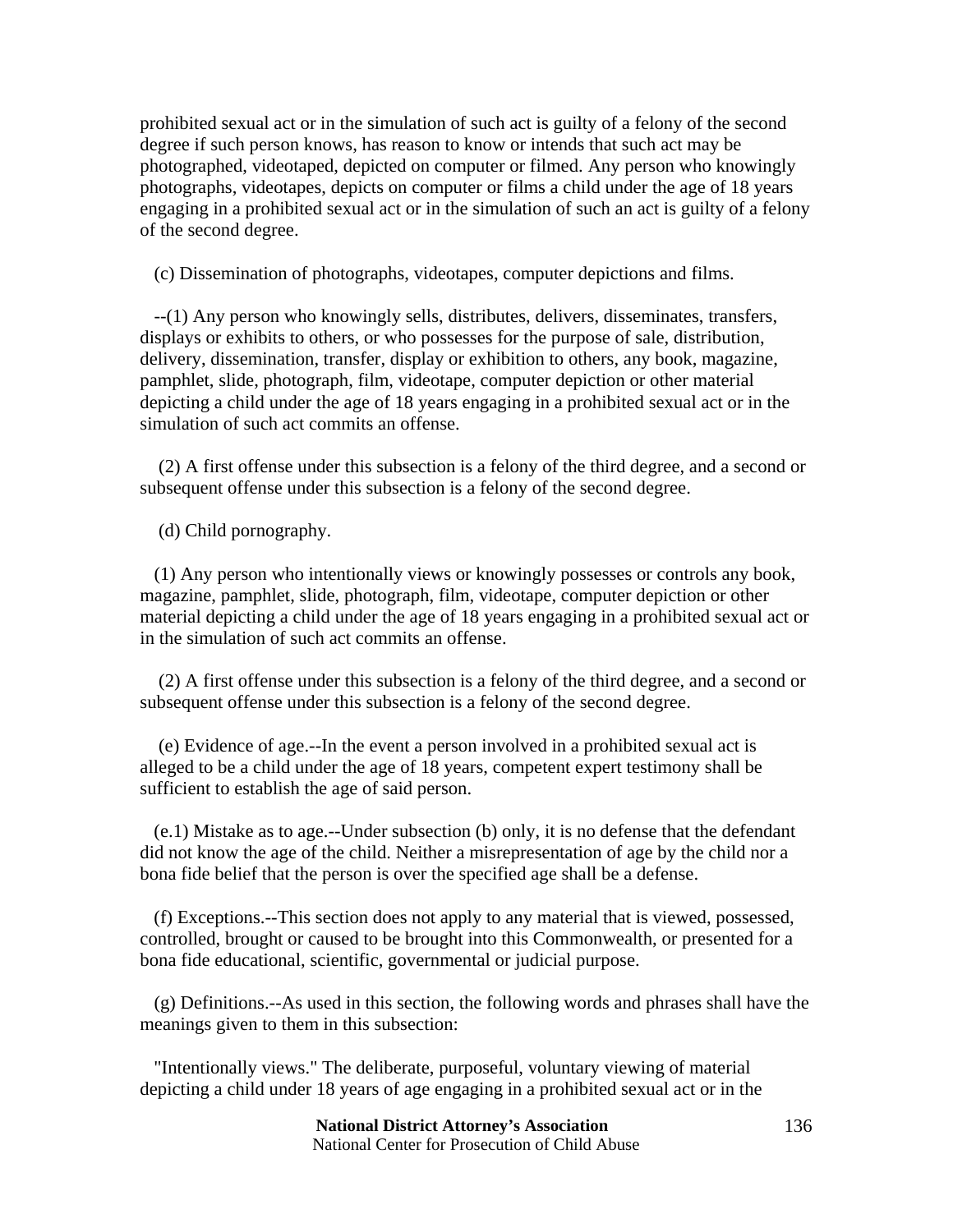simulation of such act. The term shall not include the accidental or inadvertent viewing of such material.

 "Prohibited sexual act." Sexual intercourse as defined in section 3101 (relating to definitions), masturbation, sadism, masochism, bestiality, fellatio, cunnilingus, lewd exhibition of the genitals or nudity if such nudity is depicted for the purpose of sexual stimulation or gratification of any person who might view such depiction.

## **RHODE ISLAND**

#### **R.I. GEN. LAWS § 11-9-1.1 (2010). Child nudity prohibited in publications**

Every person, firm, association, or corporation which shall publish, sell, offer for sale, loan, give away, or otherwise distribute any book, magazine, pamphlet, or other publication, or any photograph, picture, or film which depicts any child, or children, under the age of eighteen (18) years and known to be under the age of eighteen (18) years of age by the person, firm, association, or corporation in a setting which taken as a whole suggests to the average person that the child, or children, is about to engage in or has engaged in, any sexual act, or which depicts any child under eighteen (18) years of age performing sodomy, oral copulation, sexual intercourse, masturbation, or bestiality, shall, for the first offense, be punished by imprisonment for not more than ten (10) years, or by a fine of not more than ten thousand dollars (\$ 10,000), or both; for any subsequent offense, by imprisonment for not more than fifteen (15) years, or by a fine of not more than fifteen thousand dollars (\$ 15,000), or both. Provided, that artistic drawings, sketches, paintings, sculptures, or other artistic renditions, shall be exempt from the provisions of this section.

#### **R.I. GEN. LAWS § 11-9-1.3 (2010). Child pornography prohibited**

(a) Violations. It is a violation of this section for any person to:

(1) Knowingly produce any child pornography;

 (2) Knowingly mail, transport, deliver or transfer by any means, including by computer, any child pornography;

 (3) Knowingly reproduce any child pornography by any means, including the computer; or

 (4) Knowingly possess any book, magazine, periodical, film, videotape, computer disk, computer file or any other material that contains an image of child pornography.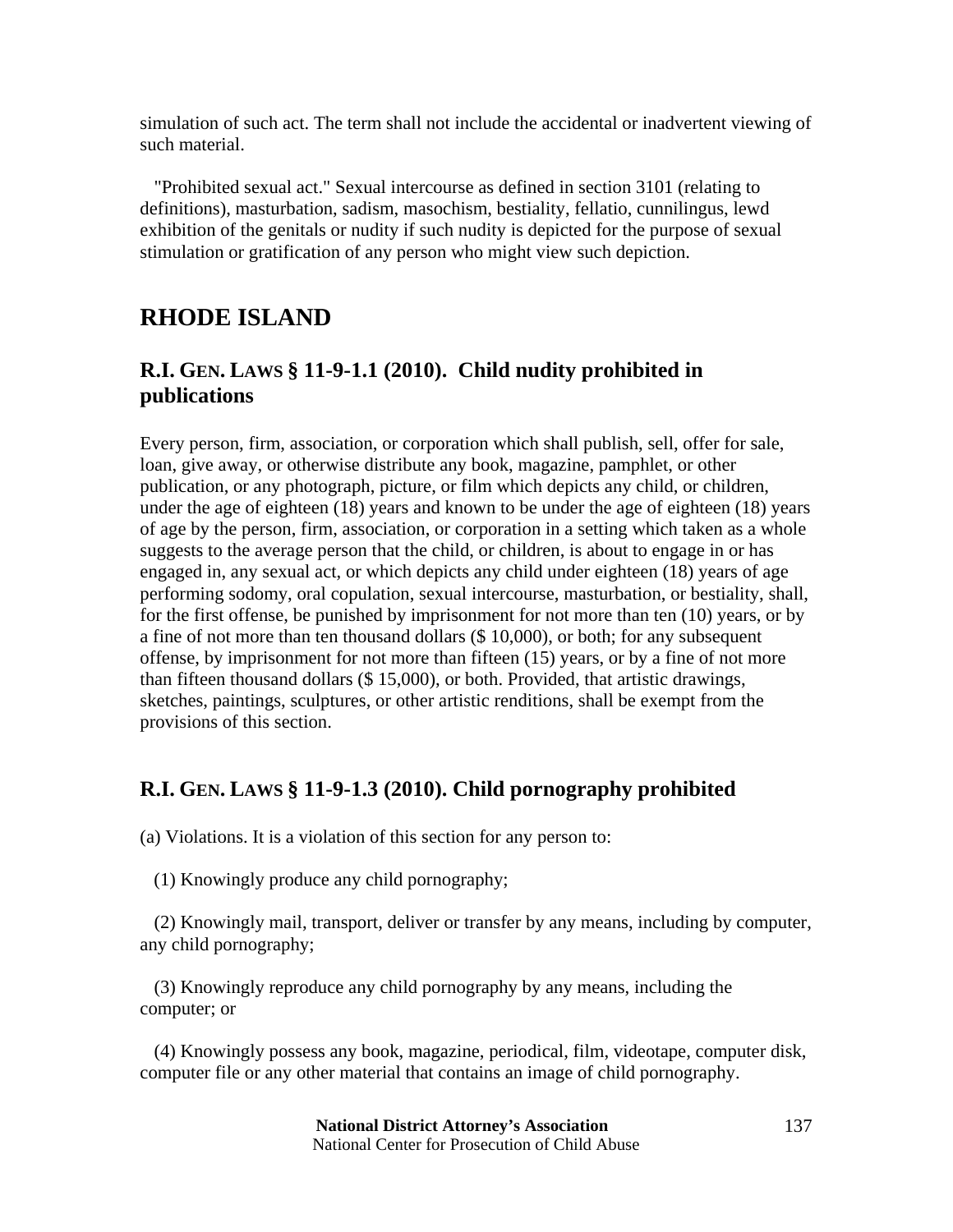(b) Penalties.

(1) Whoever violates or attempts or conspires to violate subdivisions (a)(1), (a)(2) or  $(a)(3)$  of this section shall be subject to a fine of not more than five thousand dollars (\$) 5,000), or imprisoned for not more than fifteen (15) years, or both.

 (2) Whoever violates or attempts or conspires to violate subdivision (a)(4) of this section shall be subject to a fine of not more than five thousand dollars (\$ 5,000), or imprisoned not more than five (5) years, or both.

(c) Definitions. For purposes of this section:

 (1) "Child pornography" means any visual depiction, including any photograph, film, video, picture, or computer or computer-generated image or picture, whether made or produced by electronic, mechanical, or other means, of sexually explicit conduct where:

 (i) The production of such visual depiction involves the use of a minor engaging in sexually explicit conduct;

 (ii) Such visual depiction is a digital image, computer image, or computer-generated image of a minor engaging in sexually explicit conduct; or

 (iii) Such visual depiction has been created, adapted, or modified to display an identifiable minor engaging in sexually explicit conduct.

(2) "Computer" has the meaning given to that term in section 11-52-1;

(3) "Minor" means any person not having reached eighteen (18) years of age;

(4) "Identifiable minor."

(i) Means a person:

 (A) (I) Who was a minor at the time the visual depiction was created, adapted, or modified; or

 (II) Whose image as a minor was used in creating, adapting, or modifying the visual depiction; and

 (ii) Who is recognizable as an actual person by the person's face, likeness, or other distinguishing characteristic, such as a unique birthmark or other recognizable feature; and

 (B) Shall not be construed to require proof of the actual identity of the identifiable minor.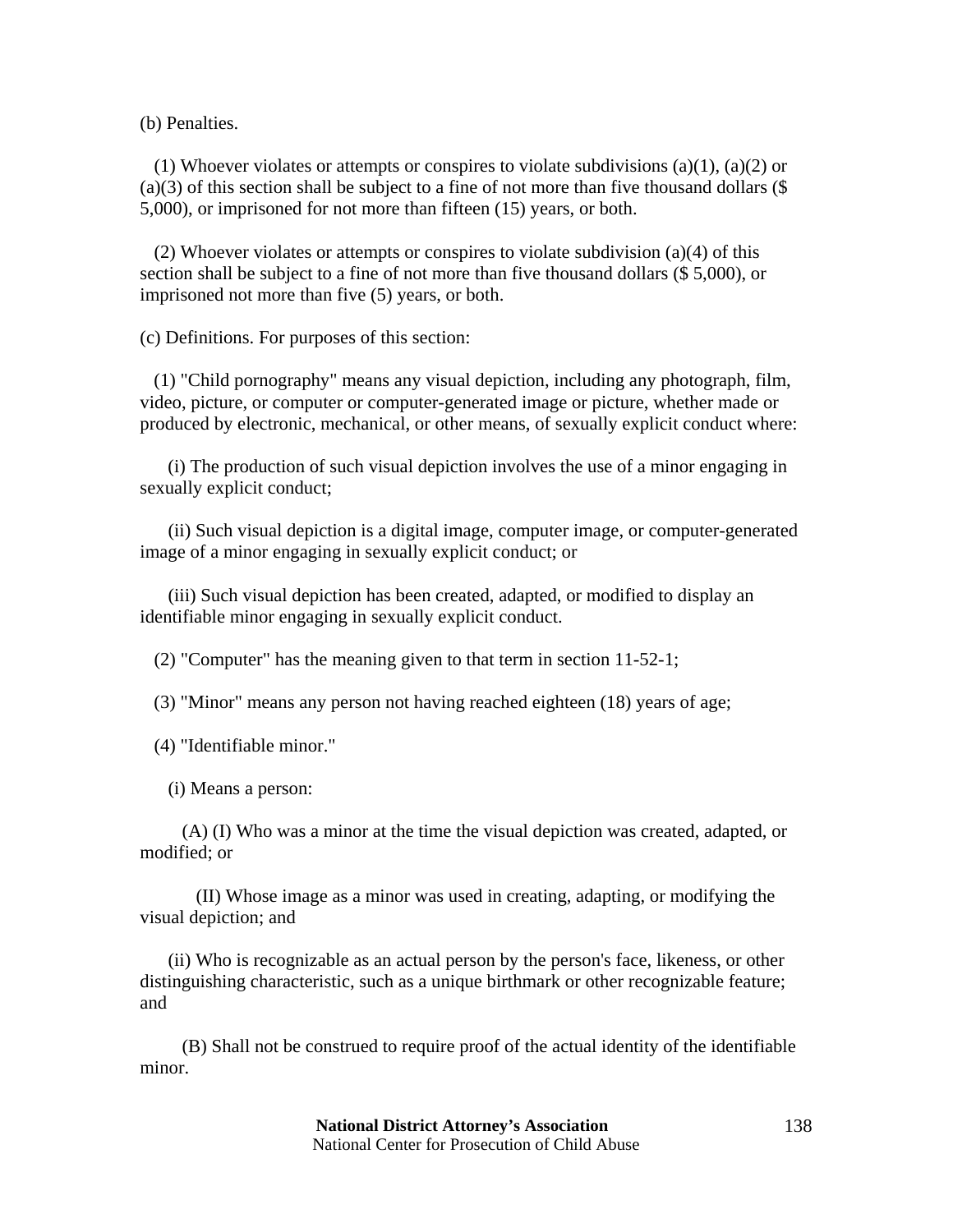(5) "Producing" means producing, directing, manufacturing, issuing, publishing or advertising;

(6) "Sexually explicit conduct" means actual:

 (i) Graphic sexual intercourse, including genital-genital, oral-genital, anal-genital, or oral-anal, or lascivious sexual intercourse where the genitals, or pubic area of any person is exhibited;

(ii) Bestiality;

(iii) Masturbation;

(iv) Sadistic or masochistic abuse; or

(v) Graphic or lascivious exhibition of the genitals or pubic area of any person;

 (7) "Visual depiction" includes undeveloped film and videotape and data stored on a computer disk or by electronic means, which is capable of conversion into a visual image;

 (8) "Graphic," when used with respect to a depiction of sexually explicit conduct, means that a viewer can observe any part of the genitals or pubic area of any depicted person or animal during any part of the time that the sexually explicit conduct is being depicted.

(d) Affirmative defenses.

(1) It shall be an affirmative defense to a charge of violating subdivision  $(a)(1)$ ,  $(a)(2)$ , or  $(a)(3)$  of this section that:

 (i) The alleged child pornography was produced using an actual person or persons engaging in sexually explicit conduct; and

(ii) Each such person was an adult at the time the material was produced; and

 (iii) The defendant did not advertise, promote, present, describe or distribute the material in such a manner as to convey the impression that it is or contains a visual depiction of a minor engaging in sexually explicit conduct.

 (2) It shall be an affirmative defense to a charge of violating subdivision (a)(4) of this section that the defendant:

(i) Possessed less than three (3) images of child pornography; and

(ii) Promptly and in good faith and without retaining or allowing any person, other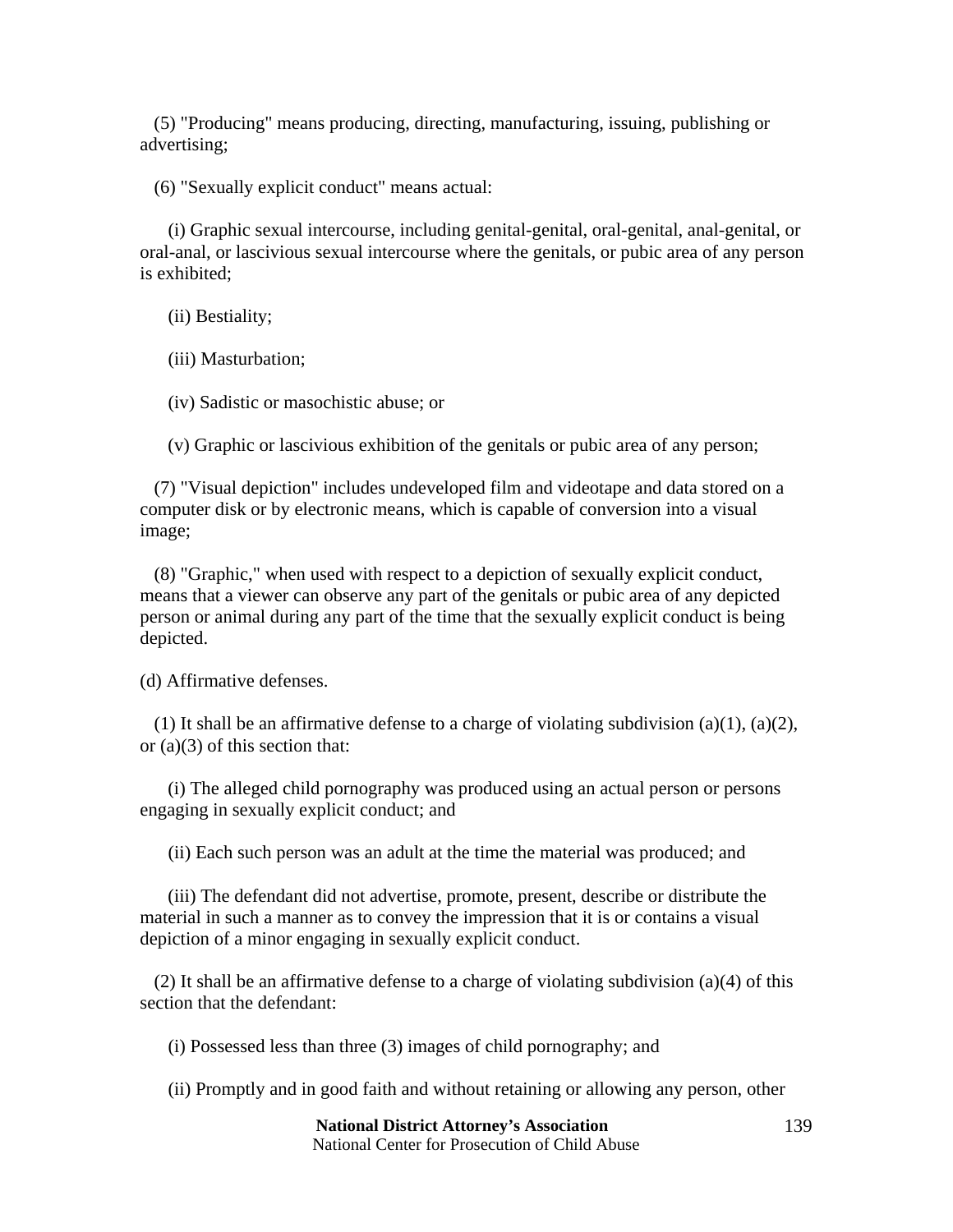than a law enforcement agency, to access any image or copy of it:

(A) Took reasonable steps to destroy each such image; or

 (B) Reported the matter to a law enforcement agency and afforded that agency access to each such image.

(e) Severability. If any provision or provisions of this section, or the application of this section to any person or circumstance is held invalid by a court of competent authority, that invalidity does not affect other provisions or applications of this section which can be given effect without that invalid provision or provisions or application of the provision or provisions, and to this end the provisions of this section are declared to be separable and severable.

## **SOUTH CAROLINA**

## **S.C. CODE ANN. § 16-3-820 (2009). Producing, directing or promoting sexual performance by child; penalty**

 (a) It is unlawful for any person to produce, direct, or promote a performance that includes sexual conduct by a child younger than eighteen years of age.

(b) Any person violating the provisions of subsection (a) of this section is guilty of criminal sexual conduct of the third degree and upon conviction shall be punished as provided in § 16-3-654.

## **S.C. CODE ANN. § 16-15-375 (2009). Definitions applicable to §§ 16-15- 385 through 16-15-425**

The following definitions apply to Section 16-15-385, disseminating or exhibiting to minors harmful material or performances; Section 16-15-387, employing a person under the age of eighteen years to appear in a state of sexually explicit nudity in a public place; Section 16-15-395, first degree sexual exploitation of a minor; Section 16-15-405, second degree sexual exploitation of a minor; Section 16-15-410, third degree sexual exploitation of a minor; Section 16-15-415, promoting prostitution of a minor; and Section 16-15-425, participating in prostitution of a minor.

(1) "Harmful to minors" means that quality of any material or performance that depicts sexually explicit nudity or sexual activity and that, taken as a whole, has the following characteristics:

(a) the average adult person applying contemporary community standards would find that the material or performance has a predominant tendency to appeal to a prurient interest of minors in sex; and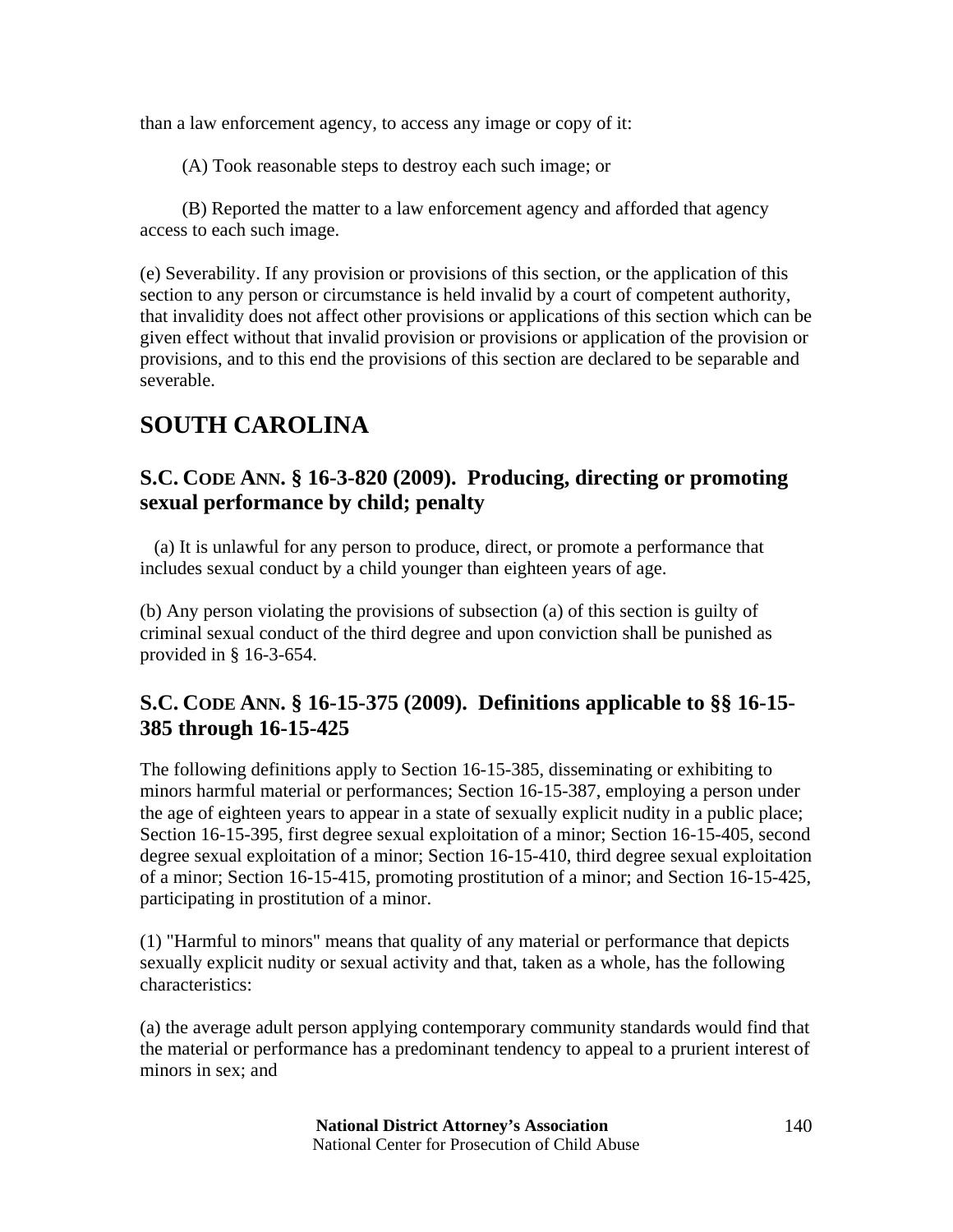(b) the average adult person applying contemporary community standards would find that the depiction of sexually explicit nudity or sexual activity in the material or performance is patently offensive to prevailing standards in the adult community concerning what is suitable for minors; and

(c) to a reasonable person, the material or performance taken as a whole lacks serious literary, artistic, political, or scientific value for minors.

(2) "Material" means pictures, drawings, video recordings, films, digital electronic files, or other visual depictions or representations but not material consisting entirely of written words.

(3) "Minor" means an individual who is less than eighteen years old.

(4) "Prostitution" means engaging or offering to engage in sexual activity with or for another in exchange for anything of value.

(5) "Sexual activity" includes any of the following acts or simulations thereof:

(a) masturbation, whether done alone or with another human or animal;

(b) vaginal, anal, or oral intercourse, whether done with another human or an animal;

(c) touching, in an act of apparent sexual stimulation or sexual abuse, of the clothed or unclothed genitals, pubic area, or buttocks of another person or the clothed or unclothed breasts of a human female;

(d) an act or condition that depicts bestiality, sado-masochistic abuse, meaning flagellation or torture by or upon a person who is nude or clad in undergarments or in a costume which reveals the pubic hair, anus, vulva, genitals, or female breast nipples, or the condition of being fettered, bound, or otherwise physically restrained on the part of the one so clothed;

(e) excretory functions;

(f) the insertion of any part of a person's body, other than the male sexual organ, or of any object into another person's anus or vagina, except when done as part of a recognized medical procedure.

(6) "Sexually explicit nudity" means the showing of:

(a) uncovered, or less than opaquely covered human genitals, pubic area, or buttocks, or the nipple or any portion of the areola of the human female breast; or

(b) covered human male genitals in a discernibly turgid state.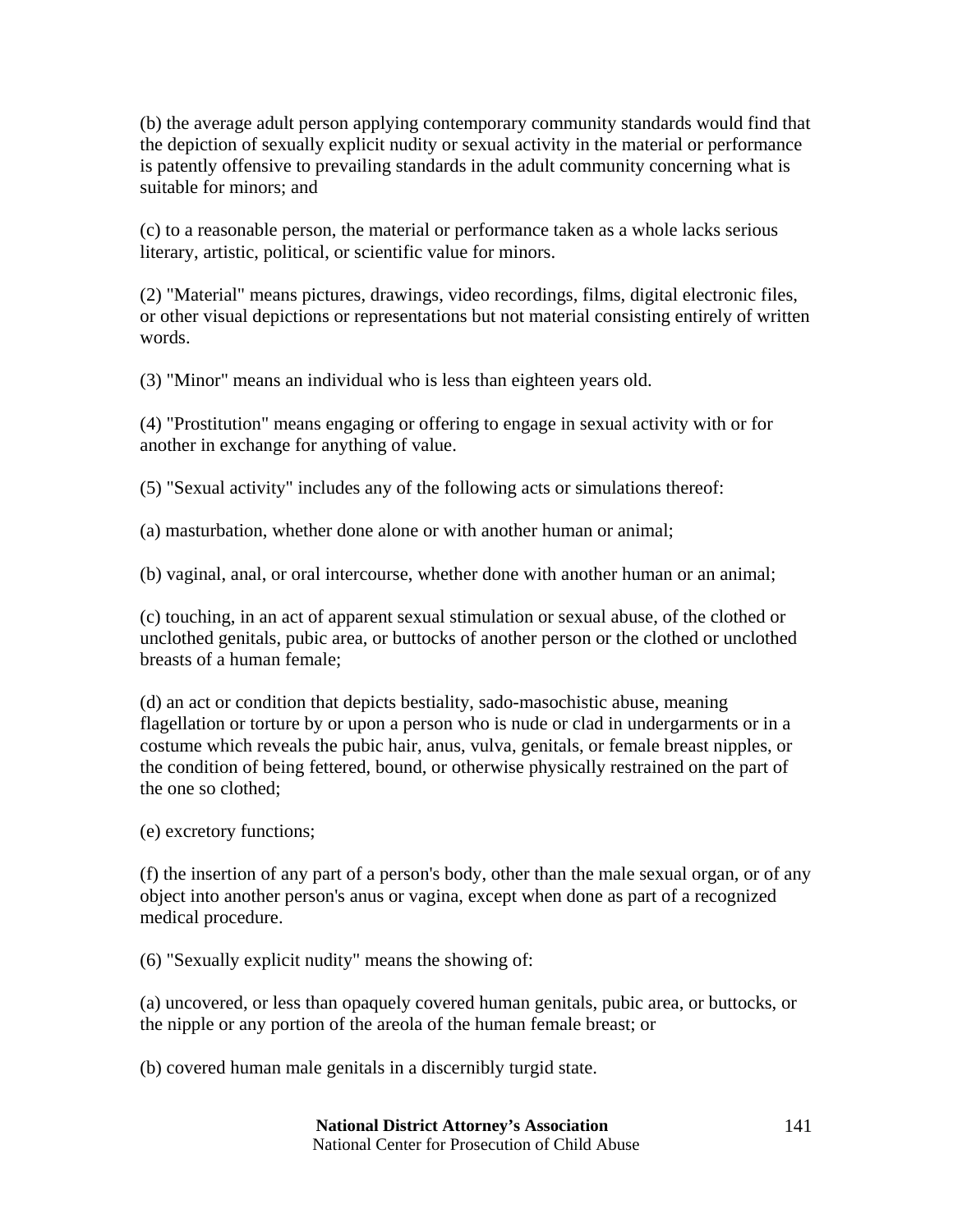## **S.C. CODE ANN. § 16-15-395 (2009). First degree sexual exploitation of a minor defined; presumptions; defenses; penalties**

 (A) An individual commits the offense of first degree sexual exploitation of a minor if, knowing the character or content of the material or performance, he:

(1) uses, employs, induces, coerces, encourages, or facilitates a minor to engage in or assist others to engage in sexual activity for a live performance or for the purpose of producing material that contains a visual representation depicting this activity;

(2) permits a minor under his custody or control to engage in sexual activity for a live performance or for the purpose of producing material that contains a visual representation depicting this activity;

(3) transports or finances the transportation of a minor through or across this State with the intent that the minor engage in sexual activity for a live performance or for the purpose of producing material that contains a visual representation depicting this activity; or

(4) records, photographs, films, develops, duplicates, produces, or creates a digital electronic file for sale or pecuniary gain material that contains a visual representation depicting a minor engaged in sexual activity.

(B) In a prosecution under this section, the trier of fact may infer that a participant in a sexual activity depicted in material as a minor through its title, text, visual representations, or otherwise, is a minor.

(C) Mistake of age is not a defense to a prosecution under this section.

(D) A person who violates the provisions of this section is guilty of a felony and, upon conviction, must be imprisoned for not less than three years nor more than twenty years. No part of the minimum sentence of imprisonment may be suspended nor is the individual convicted eligible for parole until he has served the minimum term of imprisonment. Sentences imposed pursuant to this section must run consecutively with and commence at the expiration of another sentence being served by the person sentenced.

## **S.C. CODE ANN. § 16-15-405 (2009). Second degree sexual exploitation of a minor defined; presumptions; defenses; penalties**

(A) An individual commits the offense of second degree sexual exploitation of a minor if, knowing the character or content of the material, he:

(1) records, photographs, films, develops, duplicates, produces, or creates digital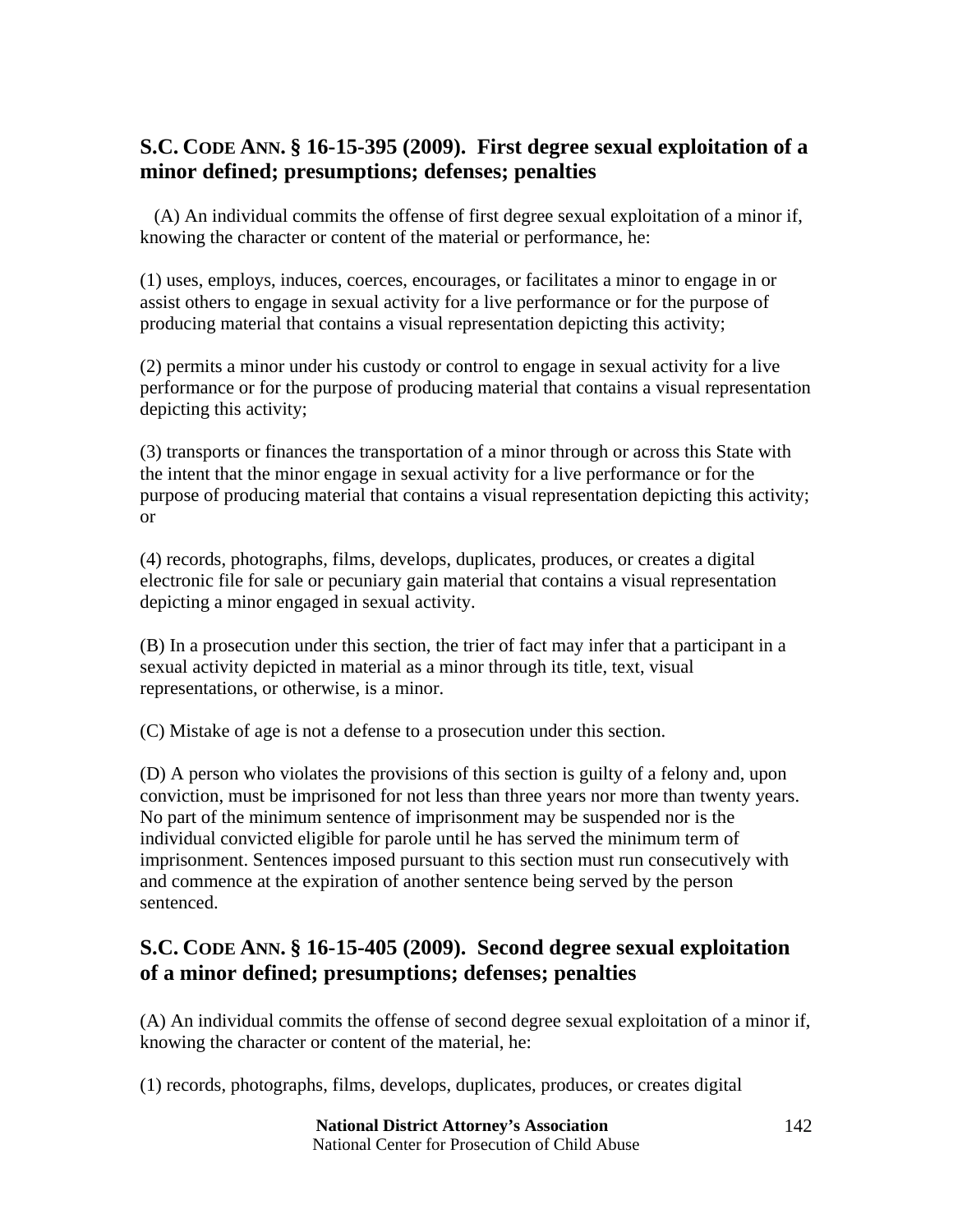electronic file material that contains a visual representation of a minor engaged in sexual activity; or

(2) distributes, transports, exhibits, receives, sells, purchases, exchanges, or solicits material that contains a visual representation of a minor engaged in sexual activity.

(B) In a prosecution under this section, the trier of fact may infer that a participant in sexual activity depicted in material as a minor through its title, text, visual representations, or otherwise, is a minor.

(C) Mistake of age is not a defense to a prosecution under this section.

(D) A person who violates the provisions of this section is guilty of a felony and, upon conviction, must be imprisoned not less than two years nor more than ten years. No part of the minimum sentence may be suspended nor is the individual convicted eligible for parole until he has served the minimum sentence.

## **S.C. CODE ANN. § 16-15-410 (2009). Third degree sexual exploitation of a minor defined; penalties; exception**

(A) An individual commits the offense of third degree sexual exploitation of a minor if, knowing the character or content of the material, he possesses material that contains a visual representation of a minor engaging in sexual activity.

(B) In a prosecution pursuant to this section, the trier of fact may infer that a participant in sexual activity depicted as a minor through its title, text, visual representation, or otherwise is a minor.

(C) A person who violates the provisions of this section is guilty of a felony and, upon conviction, must be imprisoned not more than ten years.

(D) This section does not apply to an employee of a law enforcement agency, including the State Law Enforcement Division, a prosecuting agency, including the South Carolina Attorney General's Office, or the South Carolina Department of Corrections who, while acting within the employee's official capacity in the course of an investigation or criminal proceeding, is in possession of material that contains a visual representation of a minor engaging in sexual activity.

# **SOUTH DAKOTA**

## **S.D. CODIFIED LAWS § 22-24A-1 (2009). Sale of child pornography -- Penalty**

Any person who sells, or displays for sale, any book, magazine, pamphlet, slide,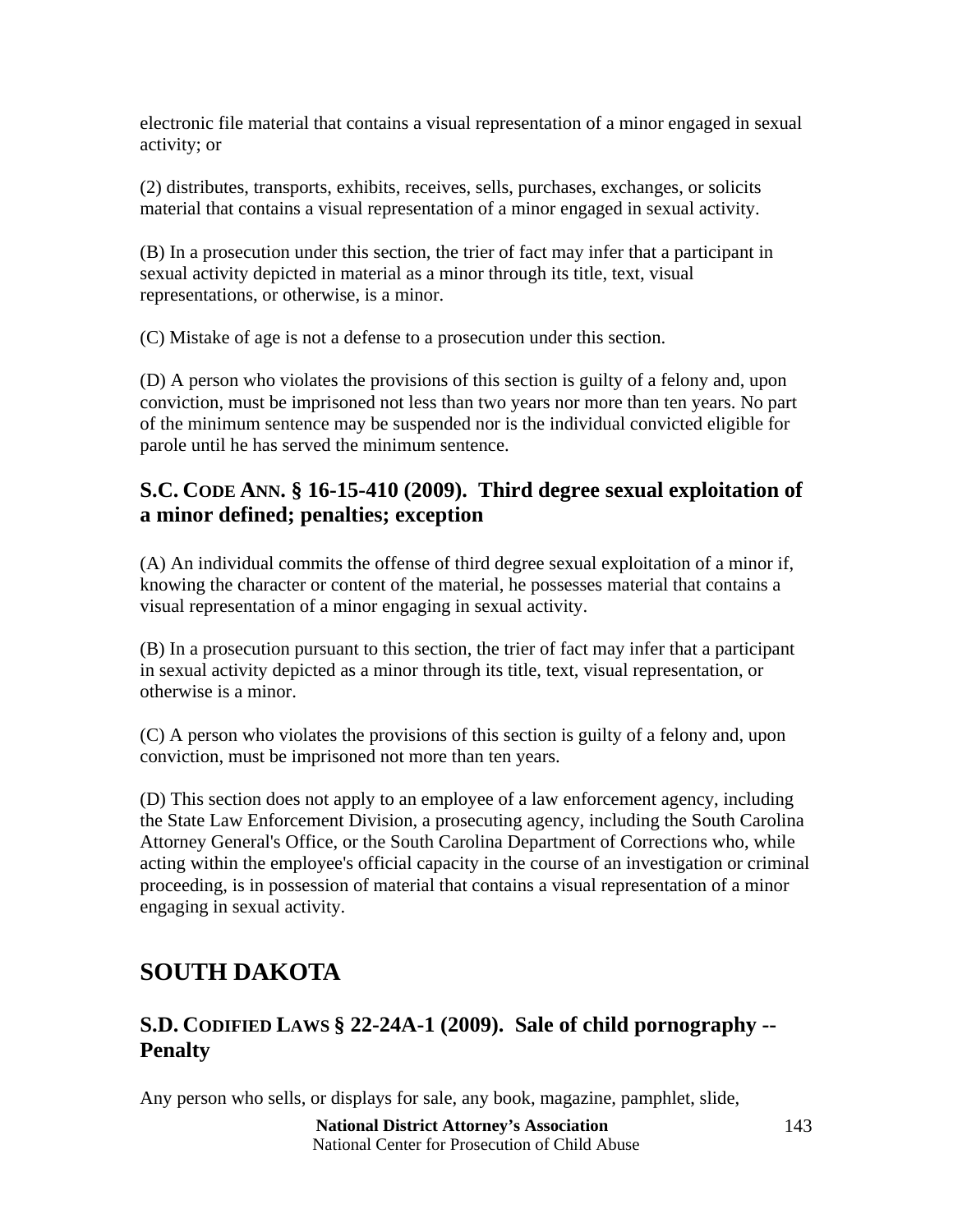photograph, film, or electronic or digital media image depicting a minor engaging in a prohibited sexual act, or engaging in an activity that involves nudity, or in the simulation of any such act is guilty of a Class 6 felony.

#### **S.D. CODIFIED LAWS § 22-24A-2 (2009). Definitions**

 Terms used in §§ 22-19A-1, 22-24A-1 to 22-24A-20, inclusive, 22-24B-1, 23A-27- 14.1, and 43-43B-1 to 43-43B-3, inclusive, mean:

(1) "Adult," any person eighteen years of age or older;

 (2) "Child pornography," any image or visual depiction of a minor engaged in prohibited sexual acts;

(3) "Child" or "minor," any person under the age of eighteen years;

 (4) "Computer," any electronic, magnetic, optical, electrochemical, or other high-speed data processing device performing logical, arithmetic, or storage functions and includes any data storage facility or communications facility directly related to or operating in conjunction with such device, including wireless communication devices such as cellular phones. The term also includes any on-line service, internet service, or internet bulletin board;

(5) Deleted by SL 2005, ch 120, § 408.

 (6) "Digital media," any electronic storage device, including a floppy disk or other magnetic storage device or any compact disc that has memory and the capacity to store audio, video, or written materials;

 (7) "Harmful to minors," any reproduction, imitation, characterization, description, visual depiction, exhibition, presentation, or representation, of whatever kind or form, depicting nudity, sexual conduct, or sexual excitement if it:

(a) Predominantly appeals to the prurient, shameful, or morbid interest of minors;

 (b) Is patently offensive to prevailing standards in the adult community as a whole with respect to what is suitable material for minors; and

 (c) Taken as a whole, is without serious literary, artistic, political, or scientific value for minors. This term does not include a mother's breast-feeding of her baby;

 (8) "Masochism," sexual gratification achieved by a person through, or the association of sexual activity with, submission or subjection to physical pain, suffering, humiliation, torture, or death;

(9) "Nudity," the showing or the simulated showing of the human male or female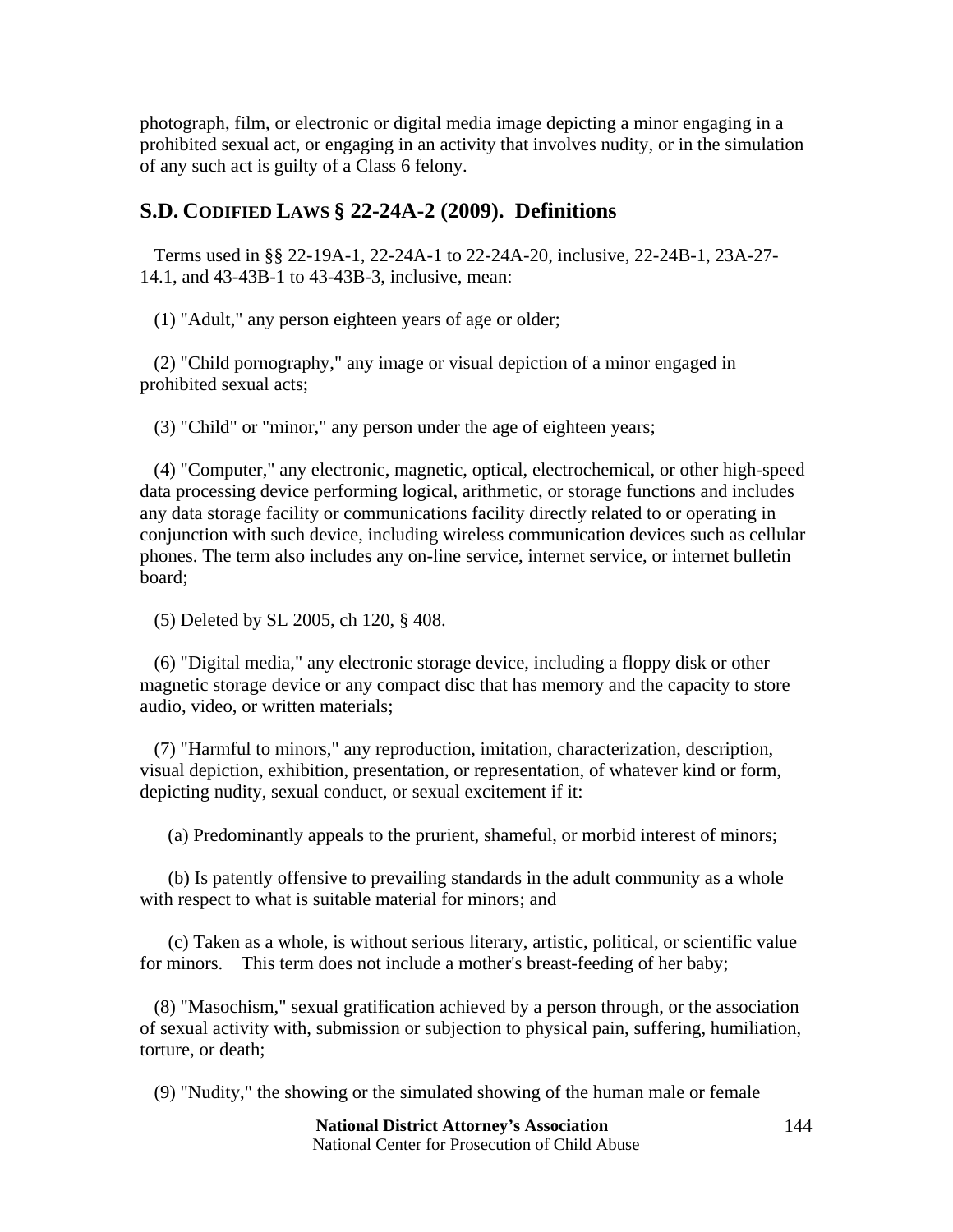genitals, pubic area, or buttocks with less than a fully opaque covering; or the showing of the female breast with less than a fully opaque covering of any portion thereof below the top of the nipple; or the depiction of covered male genitals in a discernibly turgid state for the purpose of creating sexual excitement. This term does not include a mother's breastfeeding of her baby irrespective of whether or not the nipple is covered during or incidental to feeding;

(10) "Obscene," the status of material which:

 (a) The average person, applying contemporary community standards, would find, taken as a whole, appeals to the prurient interest;

(b) Depicts or describes, in a patently offensive way, prohibited sexual acts; and

 (c) Taken as a whole, lacks serious literary, artistic, political, or scientific value. This term does not include a mother's breast-feeding of her baby;

 (11) "Person," includes individuals, children, firms, associations, joint ventures, partnerships, estates, trusts, business trusts, syndicates, fiduciaries, corporations, and all other groups or combinations;

 (12) "Sadism," sexual gratification achieved through, or the association of sexual activity with, the infliction of physical pain, suffering, humiliation, torture, or death;

 (13) "Sadomasochistic abuse," flagellation or torture by or upon a minor, or the condition of being fettered, bound, or otherwise physically restrained, for the purpose of deriving sexual satisfaction, or satisfaction brought about as a result of sadistic violence, from inflicting harm on another or receiving such harm oneself;

 (14) "Sexual battery," oral, anal, or vaginal penetration by, or union with, the sexual organ of another or the anal or vaginal penetration of another by any other object. This term does not include an act done for a bona fide medical purpose;

 (15) "Sexual bestiality," any sexual act, actual or simulated, between a person and an animal involving the sex organ of the one and the mouth, anus, or vagina of the other;

 (16) "Prohibited sexual act," actual or simulated sexual intercourse, sadism, masochism, sexual bestiality, incest, masturbation, or sadomasochistic abuse; actual or simulated exhibition of the genitals, the pubic or rectal area, or the bare feminine breasts, in a lewd or lascivious manner; actual physical contact with a person's clothed or unclothed genitals, pubic area, buttocks, or, if such person is a female, breast with the intent to arouse or gratify the sexual desire of either party; defecation or urination for the purpose of creating sexual excitement in the viewer; or any act or conduct which constitutes sexual battery or simulates that sexual battery is being or will be committed. The term includes encouraging, aiding, abetting or enticing any person to commit any such acts as provided in this subdivision. The term does not include a mother's breast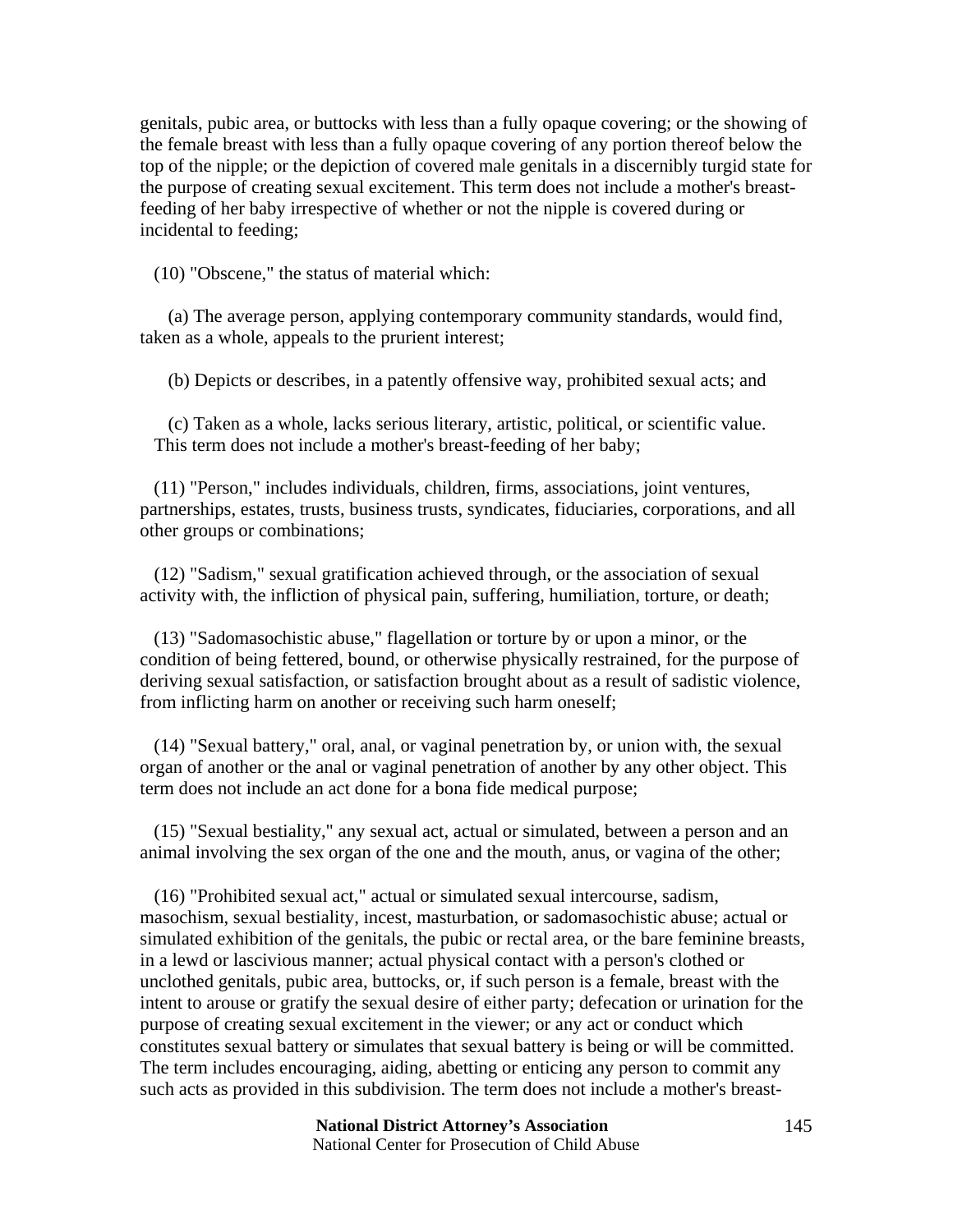feeding of her baby;

 (17) "Sexual excitement," the condition of the human male or female genitals if in a state of sexual stimulation or arousal;

 (18) "Sexually oriented material," any book, article, magazine, publication, visual depiction or written matter of any kind or any drawing, etching, painting, photograph, motion picture film, or sound recording that depicts sexual activity, actual or simulated, involving human beings or human beings and animals, that exhibits uncovered human genitals or the pubic region in a lewd or lascivious manner, or that exhibits human male genitals in a discernibly turgid state, even if completely and opaquely covered;

 (19) "Simulated," the explicit depiction of conduct described in subdivision (16) of this section that creates the appearance of such conduct and that exhibits any uncovered portion of the breasts, genitals, or anus;

 (20) "Visual depiction," any developed and undeveloped film, photograph, slide and videotape, and any photocopy, drawing, printed or written material, and any data stored on computer disk, digital media, or by electronic means that are capable of conversion into a visual image.

## **S.D. CODIFIED LAWS § 22-24A-3 (2009). Possession, manufacture, or distribution of child pornography -- Consent or mistake not a defense -- Penalty**

A person is guilty of possessing, manufacturing, or distributing child pornography if the person:

 (1) Creates any visual depiction of a minor engaging in a prohibited sexual act, or in the simulation of such an act;

 (2) Causes or knowingly permits the creation of any visual depiction of a minor engaged in a prohibited sexual act, or in the simulation of such an act; or

 (3) Knowingly possesses, distributes, or otherwise disseminates any visual depiction of a minor engaging in a prohibited sexual act, or in the simulation of such an act.

 Consent to performing these proscribed acts by a minor or a minor's parent, guardian, or custodian, or mistake as to the minor's age is not a defense to a charge of violating this section.

 A violation of this section is a Class 4 felony. If a person is convicted of a second or subsequent violation of this section within fifteen years of the prior conviction, the violation is a Class 3 felony.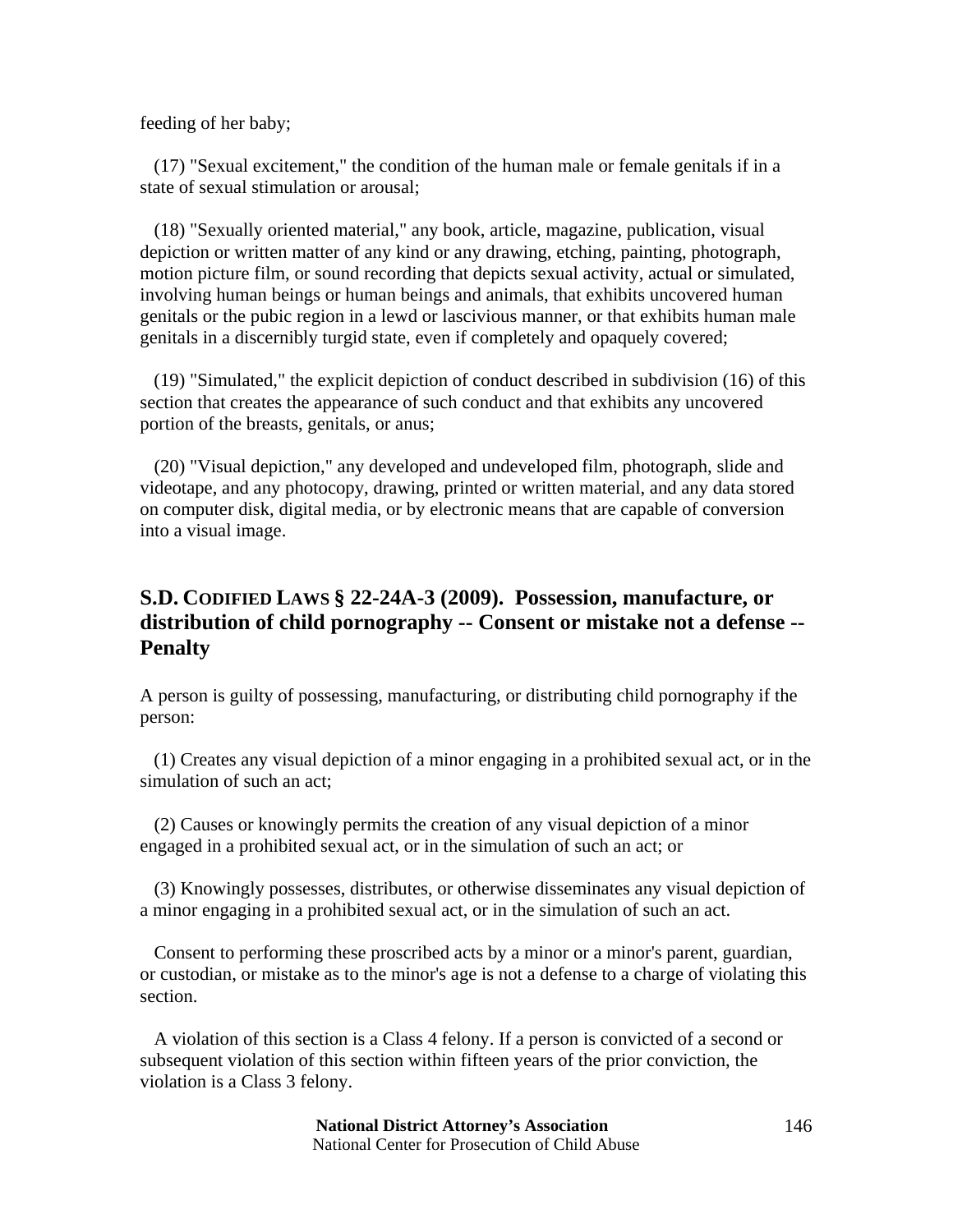The court shall order an assessment pursuant to § 22-22-1.3 of any person convicted of violating this section.

## **TENNESSEE**

## **TENN. CODE ANN. § 39-17-1002 (2010). Part definitions**

The following definitions apply in §§ 39-17-1002  $-$  39-17-1007, unless the context otherwise requires:

(1) "Community" means the judicial district, as defined by § 16-2-506, in which a violation is alleged to have occurred;

(2) "Material" means:

 (A) Any picture, drawing, photograph, undeveloped film or film negative, motion picture film, videocassette tape or other pictorial representation;

(B) Any statue, figure, theatrical production or electrical reproduction;

 (C) Any image stored on a computer hard drive, a computer disk of any type, or any other medium designed to store information for later retrieval; or

 (D) Any image transmitted to a computer or other electronic media or video screen, by telephone line, cable, satellite transmission, or other method that is capable of further transmission, manipulation, storage or accessing, even if not stored or saved at the time of transmission;

(3) "Minor" means any person who has not reached eighteen (18) years of age;

(4) "Patently offensive" means that which goes substantially beyond customary limits of candor in describing or representing such matters;

(5) "Performance" means any play, motion picture, photograph, dance, or other visual representation that can be exhibited before an audience of one (1) or more persons;

(6) "Promote" means to finance, produce, direct, manufacture, issue, publish, exhibit or advertise, or to offer or agree to do those things;

(7) "Prurient interest" means a shameful or morbid interest in sex; and

(8) "Sexual activity" means any of the following acts:

(A) Vaginal, anal or oral intercourse, whether done with another person or an animal;

## **National District Attorney's Association**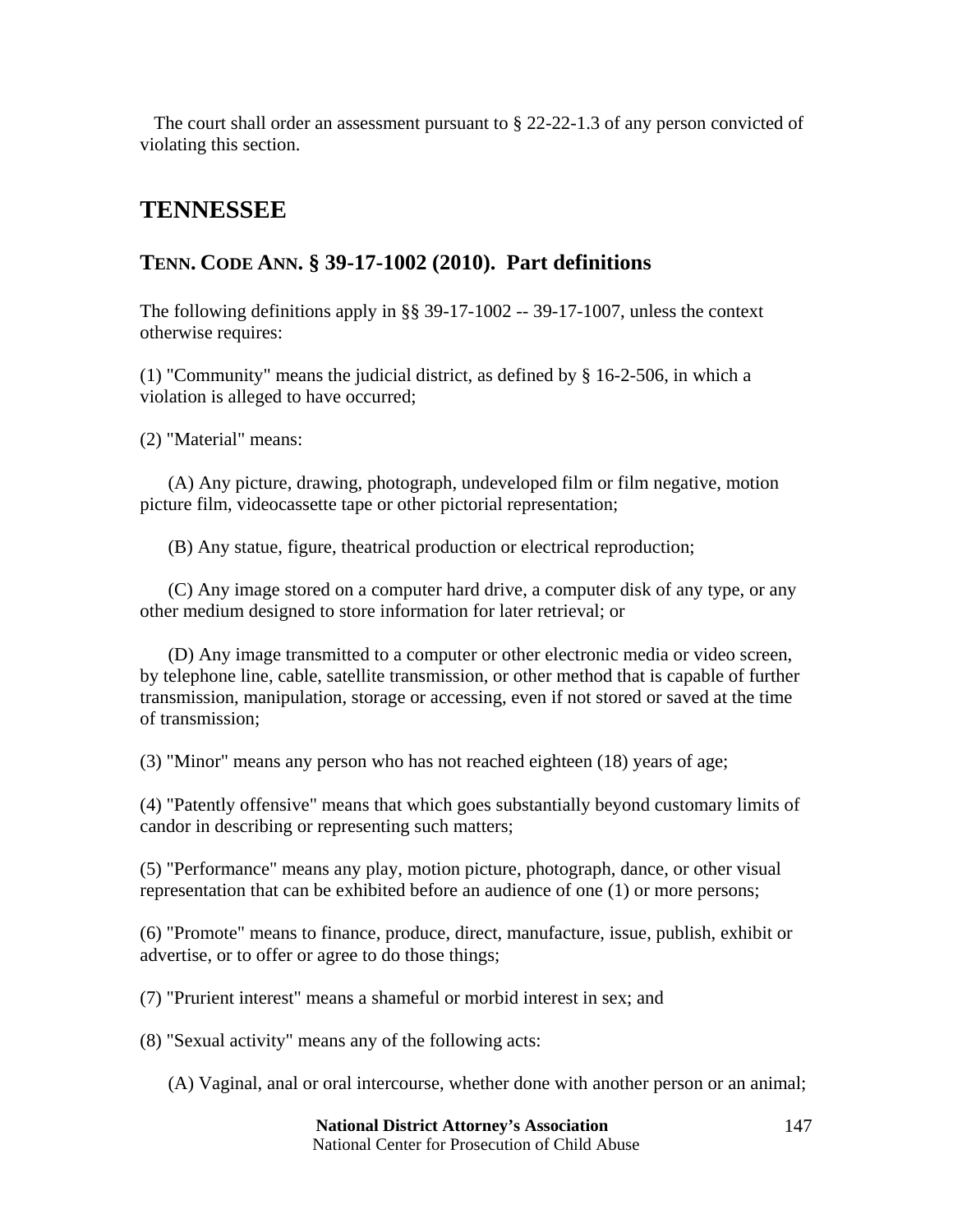(B) Masturbation, whether done alone or with another human or an animal;

 (C) Patently offensive, as determined by contemporary community standards, physical contact with or touching of a person's clothed or unclothed genitals, pubic area, buttocks or breasts in an act of apparent sexual stimulation or sexual abuse;

 (D) Sadomasochistic abuse, including flagellation, torture, physical restraint, domination or subordination by or upon a person for the purpose of sexual gratification of any person;

 (E) The insertion of any part of a person's body or of any object into another person's anus or vagina, except when done as part of a recognized medical procedure by a licensed professional;

 (F) Patently offensive, as determined by contemporary community standards, conduct, representations, depictions or descriptions of excretory functions; or

 (G) Lascivious exhibition of the female breast or the genitals, buttocks, anus or pubic or rectal area of any person.

## **TENN. CODE ANN. § 39-17-1003 (2010). Offense of sexual exploitation of a minor**

(a) It is unlawful for any person to knowingly possess material that includes a minor engaged in:

(1) Sexual activity; or

(2) Simulated sexual activity that is patently offensive.

(b) A person possessing material that violates subsection (a) may be charged in a separate count for each individual image, picture, drawing, photograph, motion picture film, videocassette tape, or other pictorial representation. Where the number of materials possessed is greater than fifty (50), the person may be charged in a single count to enhance the class of offense under subsection (d).

(c) In a prosecution under this section, the trier of fact may consider the title, text, visual representation, Internet history, physical development of the person depicted, expert medical testimony, expert computer forensic testimony, and any other relevant evidence, in determining whether a person knowingly possessed the material, or in determining whether the material or image otherwise represents or depicts that a participant is a minor.

(d) A violation of this section is a Class D felony; however, if the number of individual images, materials, or combination of images and materials, that are possessed is more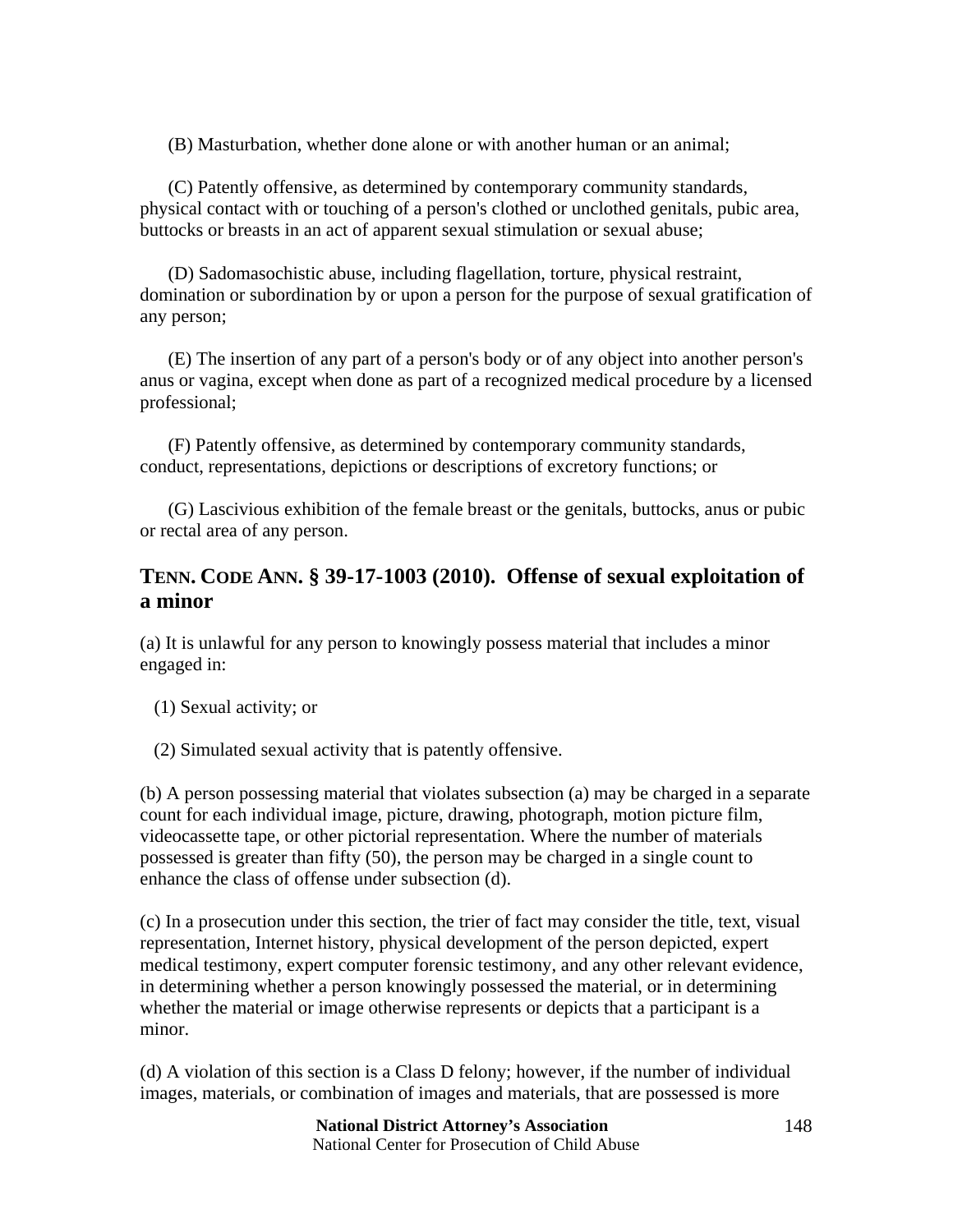than fifty (50), then the offense shall be a Class C felony. If the number of individual images, materials, or combination of images and materials, exceeds one hundred (100), the offense shall be a Class B felony.

(e) In a prosecution under this section, the state is not required to prove the actual identity or age of the minor.

## **TENN. CODE ANN. § 39-17-1004 (2010). Offense of aggravated sexual exploitation of a minor**

(a) (1) It is unlawful for a person to knowingly promote, sell, distribute, transport, purchase or exchange material, or possess with the intent to promote, sell, distribute, transport, purchase or exchange material, that includes a minor engaged in:

- (A) Sexual activity; or
- (B) Simulated sexual activity that is patently offensive.

 (2) A person who violates subdivision (a)(1) may be charged in a separate count for each individual image, picture, drawing, photograph, motion picture film, videocassette tape, or other pictorial representation. Where the number of materials involved in a violation under subdivision  $(a)(1)$  is greater than twenty-five  $(25)$ , the person may be charged in a single count to enhance the class of offense under subdivision (a)(4).

 (3) In a prosecution under this section, the trier of fact may consider the title, text, visual representation, Internet history, physical development of the person depicted, expert medical testimony, expert computer forensic testimony, and any other relevant evidence, in determining whether a person knowingly promoted, sold, distributed, transported, purchased, exchanged or possessed the material for these purposes, or in determining whether the material or image otherwise represents or depicts that a participant is a minor.

 (4) A violation of this section is a Class C felony; however, if the number of individual images, materials, or combination of images and materials that are promoted, sold, distributed, transported, purchased, exchanged or possessed, with intent to promote, sell, distribute, transport, purchase or exchange, is more than twenty-five (25), then the offense shall be a Class B felony.

(b) (1) It is unlawful for a person to knowingly promote, sell, distribute, transport, purchase or exchange material that is obscene, as defined in § 39-17-901(10), or possess material that is obscene, with the intent to promote, sell, distribute, transport, purchase or exchange the material, which includes a minor engaged in:

- (A) Sexual activity; or
- (B) Simulated sexual activity that is patently offensive.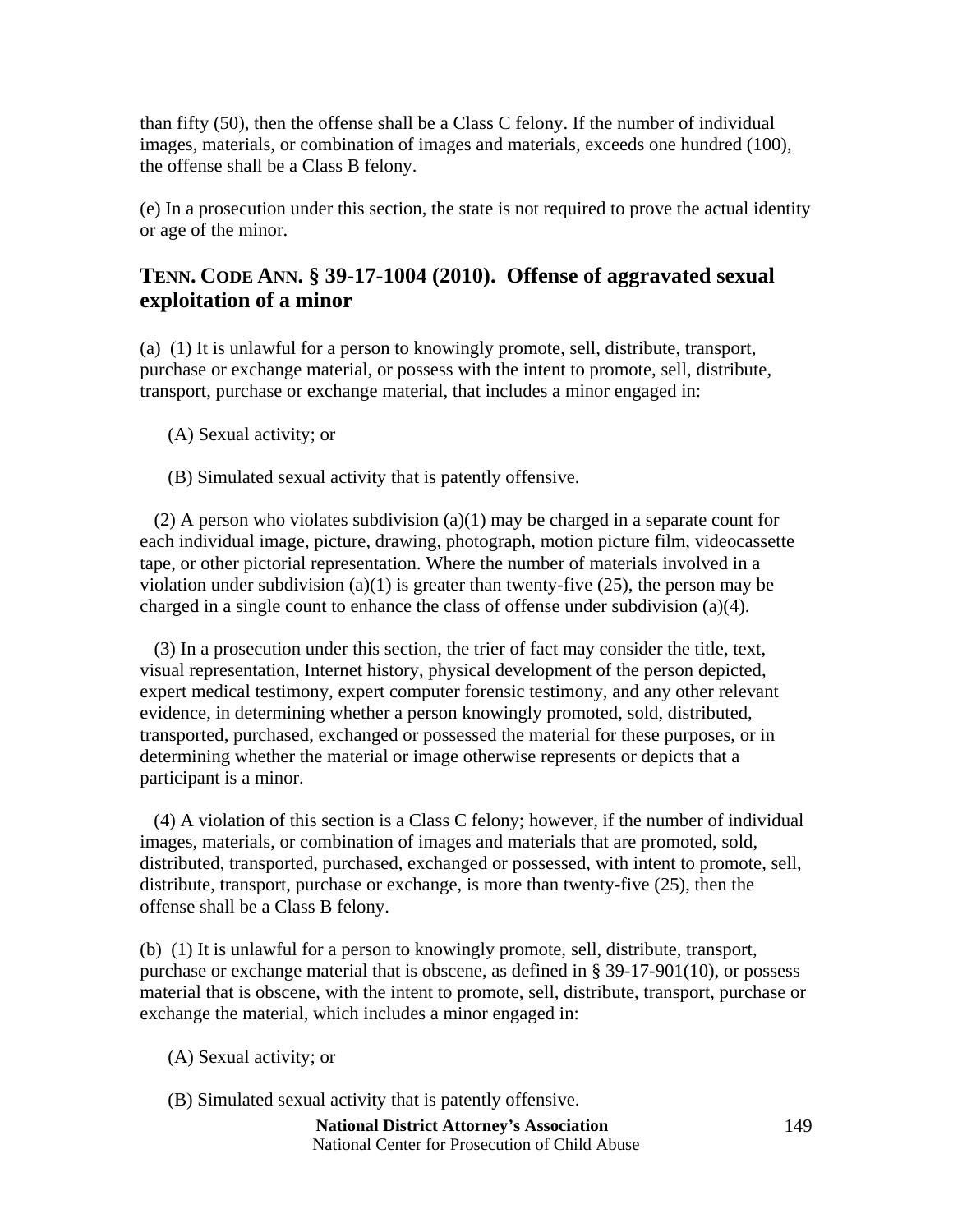(2) A person who violates subdivision (b)(1) may be charged in a separate count for each individual image, picture, drawing, photograph, motion picture film, videocassette tape, or other pictorial representation. Where the number of materials involved in a violation under subdivision  $(b)(1)$  is greater than twenty-five  $(25)$ , the person may be charged in a single count to enhance the class of offense under subdivision (b)(4).

 (3) In a prosecution under this section, the trier of fact may consider the title, text, visual representation, Internet history, physical development of the person depicted, expert medical testimony, expert computer forensic testimony, and any other relevant evidence, in determining whether a person knowingly promoted, sold, distributed, transported, purchased, exchanged or possessed the material for these purposes, or in determining whether the material or image otherwise represents or depicts that a participant is a minor.

 (4) A violation of this section is a Class C felony; however, if the number of individual images, materials, or combination of images and materials, that are promoted, sold, distributed, transported, purchased, exchanged or possessed, with intent to promote, sell, distribute, transport, purchase or exchange, is more than twenty-five (25), then the offense shall be a Class B felony.

(c) In a prosecution under this section, the state is not required to prove the actual identity or age of the minor.

(d) A person is subject to prosecution in this state under this section for any conduct that originates in this state, or for any conduct that originates by a person located outside this state, where the person promoted, sold, distributed, transported, purchased, exchanged or possessed, with intent to promote, sell, distribute, transport, purchase or exchange material within this state.

## **TENN. CODE ANN. § 39-17-1005 (2010). Offense of especially aggravated sexual exploitation of a minor**

 (a) It is unlawful for a person to knowingly promote, employ, use, assist, transport or permit a minor to participate in the performance of, or in the production of, acts or material that includes the minor engaging in:

(1) Sexual activity; or

(2) Simulated sexual activity that is patently offensive.

(b) A person violating subsection (a) may be charged in a separate count for each individual performance, image, picture, drawing, photograph, motion picture film, videocassette tape, or other pictorial representation.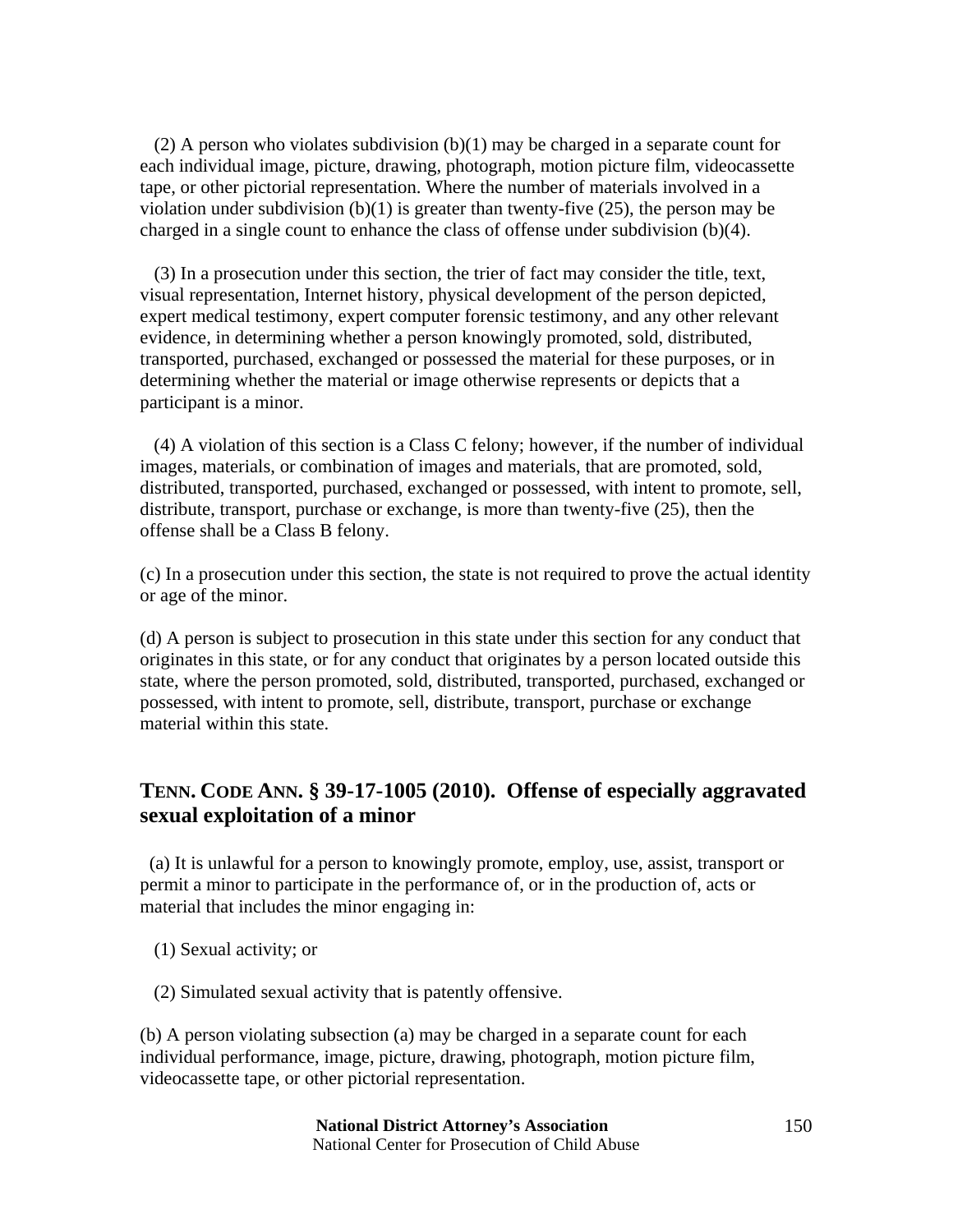(c) In a prosecution under this section, the trier of fact may consider the title, text, visual representation, Internet history, physical development of the person depicted, expert medical testimony, expert computer forensic testimony, and any other relevant evidence, in determining whether a person knowingly promoted, employed, used, assisted, transported or permitted a minor to participate in the performance of or in the production of acts or material for these purposes, or in determining whether the material or image otherwise represents or depicts that a participant is a minor.

(d) A violation of this section is a Class B felony. Nothing in this section shall be construed as limiting prosecution for any other sexual offense under this chapter, nor shall a joint conviction under this section and any other related sexual offense, even if arising out of the same conduct, be construed as limiting any applicable punishment, including consecutive sentencing under § 40-35-115, or the enhancement of sentence under § 40-35-114.

(e) In a prosecution under this section, the state is not required to prove the actual identity or age of the minor.

(f) A person is subject to prosecution in this state under this section for any conduct that originates in this state, or for any conduct that originates by a person located outside this state, where the person promoted, employed, assisted, transported or permitted a minor to engage in the performance of, or production of, acts or material within this state.

## **TEXAS**

#### **TEX. PENAL CODE ANN. § 43.21 (2010). Definitions**

(a) In this subchapter:

(1) "Obscene" means material or a performance that:

 (A) the average person, applying contemporary community standards, would find that taken as a whole appeals to the prurient interest in sex;

(B) depicts or describes:

 (i) patently offensive representations or descriptions of ultimate sexual acts, normal or perverted, actual or simulated, including sexual intercourse, sodomy, and sexual bestiality; or

 (ii) patently offensive representations or descriptions of masturbation, excretory functions, sadism, masochism, lewd exhibition of the genitals, the male or female genitals in a state of sexual stimulation or arousal, covered male genitals in a discernibly turgid state or a device designed and marketed as useful primarily for stimulation of the human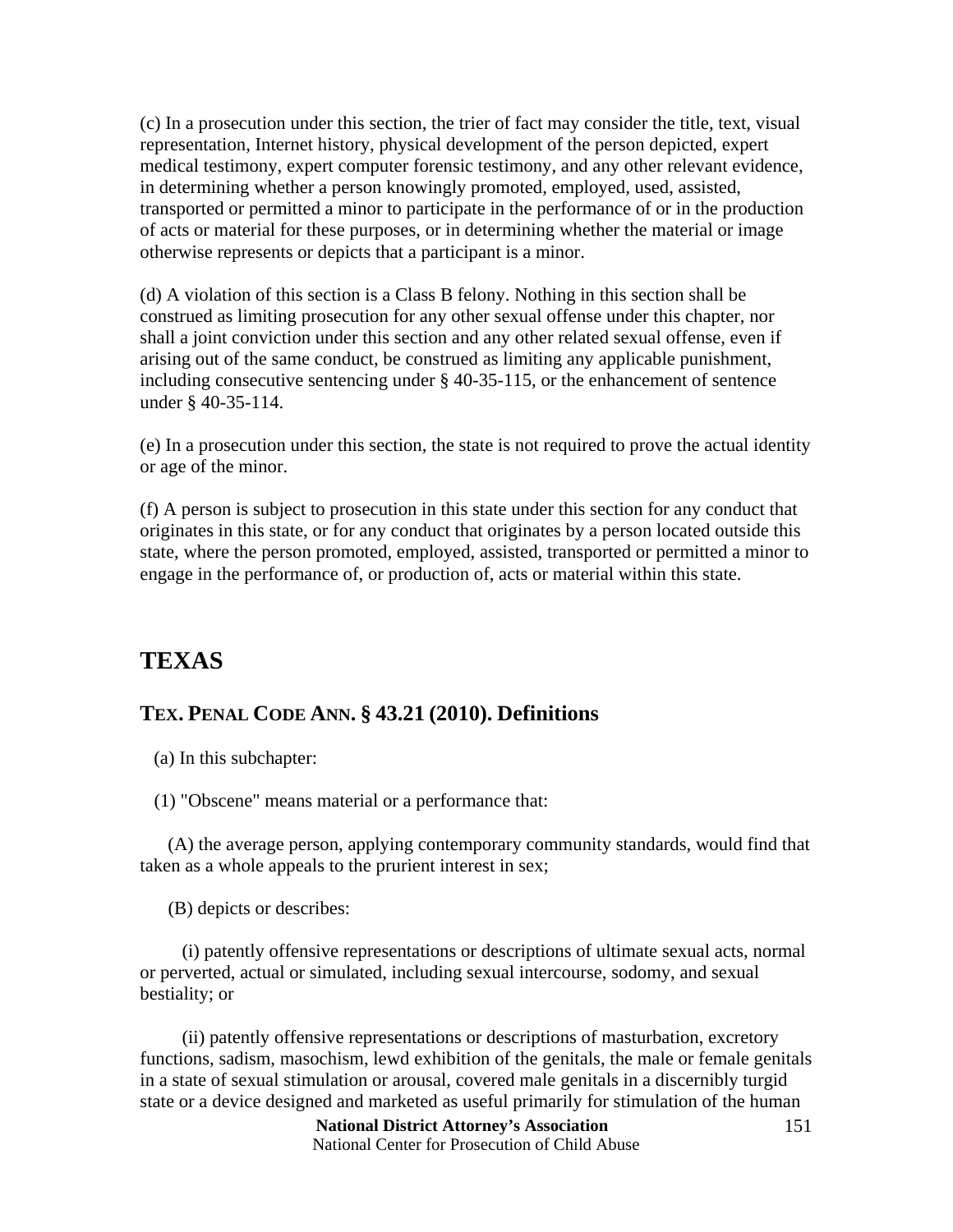genital organs; and

(C) taken as a whole, lacks serious literary, artistic, political, and scientific value.

 (2) "Material" means anything tangible that is capable of being used or adapted to arouse interest, whether through the medium of reading, observation, sound, or in any other manner, but does not include an actual three dimensional obscene device.

 (3) "Performance" means a play, motion picture, dance, or other exhibition performed before an audience.

 (4) "Patently offensive" means so offensive on its face as to affront current community standards of decency.

 (5) "Promote" means to manufacture, issue, sell, give, provide, lend, mail, deliver, transfer, transmit, publish, distribute, circulate, disseminate, present, exhibit, or advertise, or to offer or agree to do the same.

 (6) "Wholesale promote" means to manufacture, issue, sell, provide, mail, deliver, transfer, transmit, publish, distribute, circulate, disseminate, or to offer or agree to do the same for purpose of resale.

 (7) "Obscene device" means a device including a dildo or artificial vagina, designed or marketed as useful primarily for the stimulation of human genital organs.

(b) If any of the depictions or descriptions of sexual conduct described in this section are declared by a court of competent jurisdiction to be unlawfully included herein, this declaration shall not invalidate this section as to other patently offensive sexual conduct included herein.

#### **TEX. PENAL CODE ANN. § 43.25 (2010). Sexual Performance by a Child**

(a) In this section:

 (1) "Sexual performance" means any performance or part thereof that includes sexual conduct by a child younger than 18 years of age.

 (2) "Sexual conduct" means sexual contact, actual or simulated sexual intercourse, deviate sexual intercourse, sexual bestiality, masturbation, sado-masochistic abuse, or lewd exhibition of the genitals, the anus, or any portion of the female breast below the top of the areola.

 (3) "Performance" means any play, motion picture, photograph, dance, or other visual representation that can be exhibited before an audience of one or more persons.

(4) "Produce" with respect to a sexual performance includes any conduct that directly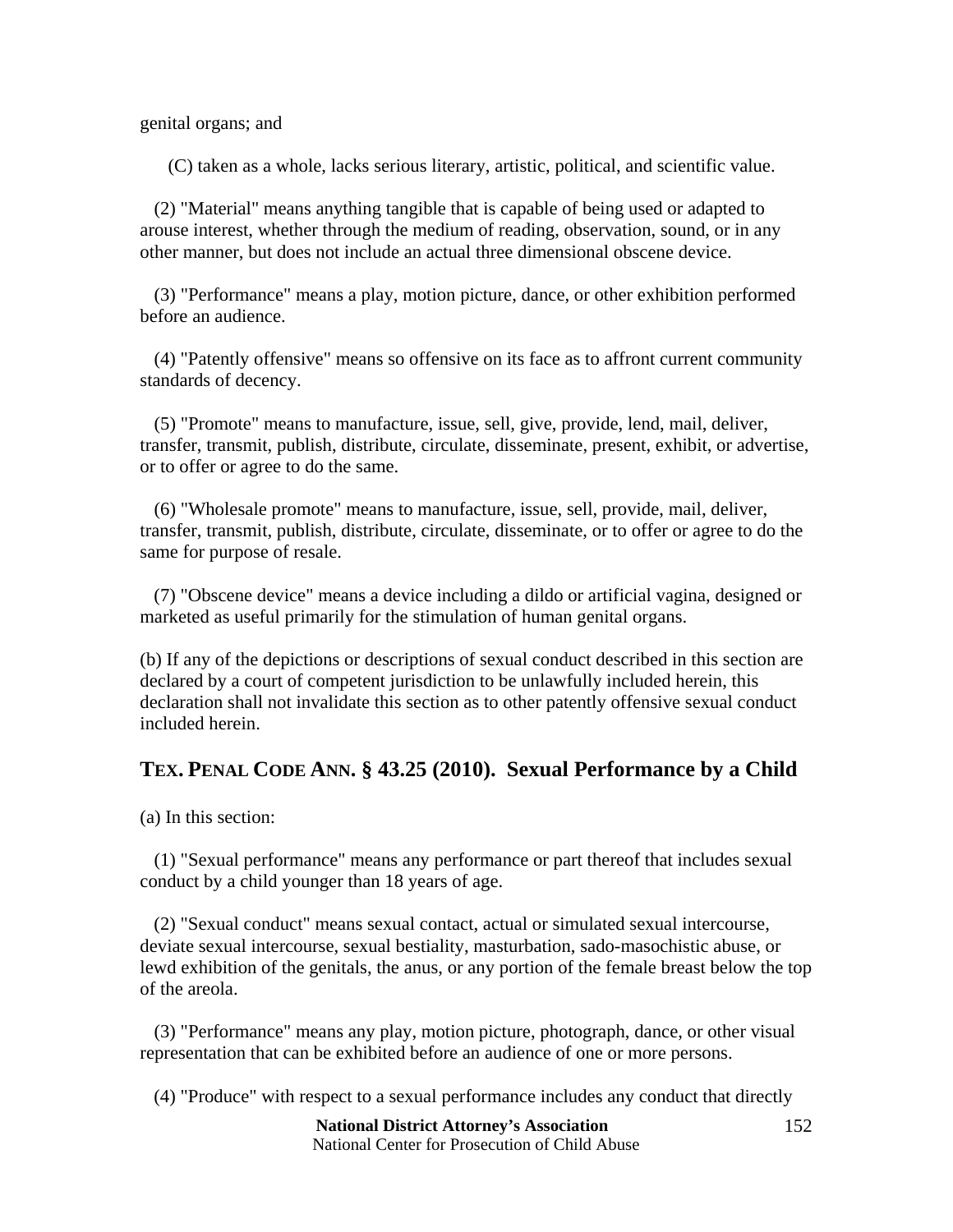contributes to the creation or manufacture of the sexual performance.

 (5) "Promote" means to procure, manufacture, issue, sell, give, provide, lend, mail, deliver, transfer, transmit, publish, distribute, circulate, disseminate, present, exhibit, or advertise or to offer or agree to do any of the above.

 (6) "Simulated" means the explicit depiction of sexual conduct that creates the appearance of actual sexual conduct and during which a person engaging in the conduct exhibits any uncovered portion of the breasts, genitals, or buttocks.

 (7) "Deviate sexual intercourse" and "sexual contact" have the meanings assigned by Section 43.01.

(b) A person commits an offense if, knowing the character and content thereof, he employs, authorizes, or induces a child younger than 18 years of age to engage in sexual conduct or a sexual performance. A parent or legal guardian or custodian of a child younger than 18 years of age commits an offense if he consents to the participation by the child in a sexual performance.

(c) An offense under Subsection (b) is a felony of the second degree, except that the offense is a felony of the first degree if the victim is younger than 14 years of age at the time the offense is committed.

(d) A person commits an offense if, knowing the character and content of the material, he produces, directs, or promotes a performance that includes sexual conduct by a child younger than 18 years of age.

(e) An offense under Subsection (d) is a felony of the third degree, except that the offense is a felony of the second degree if the victim is younger than 14 years of age at the time the offense is committed.

(f) It is an affirmative defense to a prosecution under this section that:

(1) the defendant was the spouse of the child at the time of the offense;

 (2) the conduct was for a bona fide educational, medical, psychological, psychiatric, judicial, law enforcement, or legislative purpose; or

(3) the defendant is not more than two years older than the child.

(g) When it becomes necessary for the purposes of this section or Section 43.26 to determine whether a child who participated in sexual conduct was younger than 18 years of age, the court or jury may make this determination by any of the following methods:

(1) personal inspection of the child;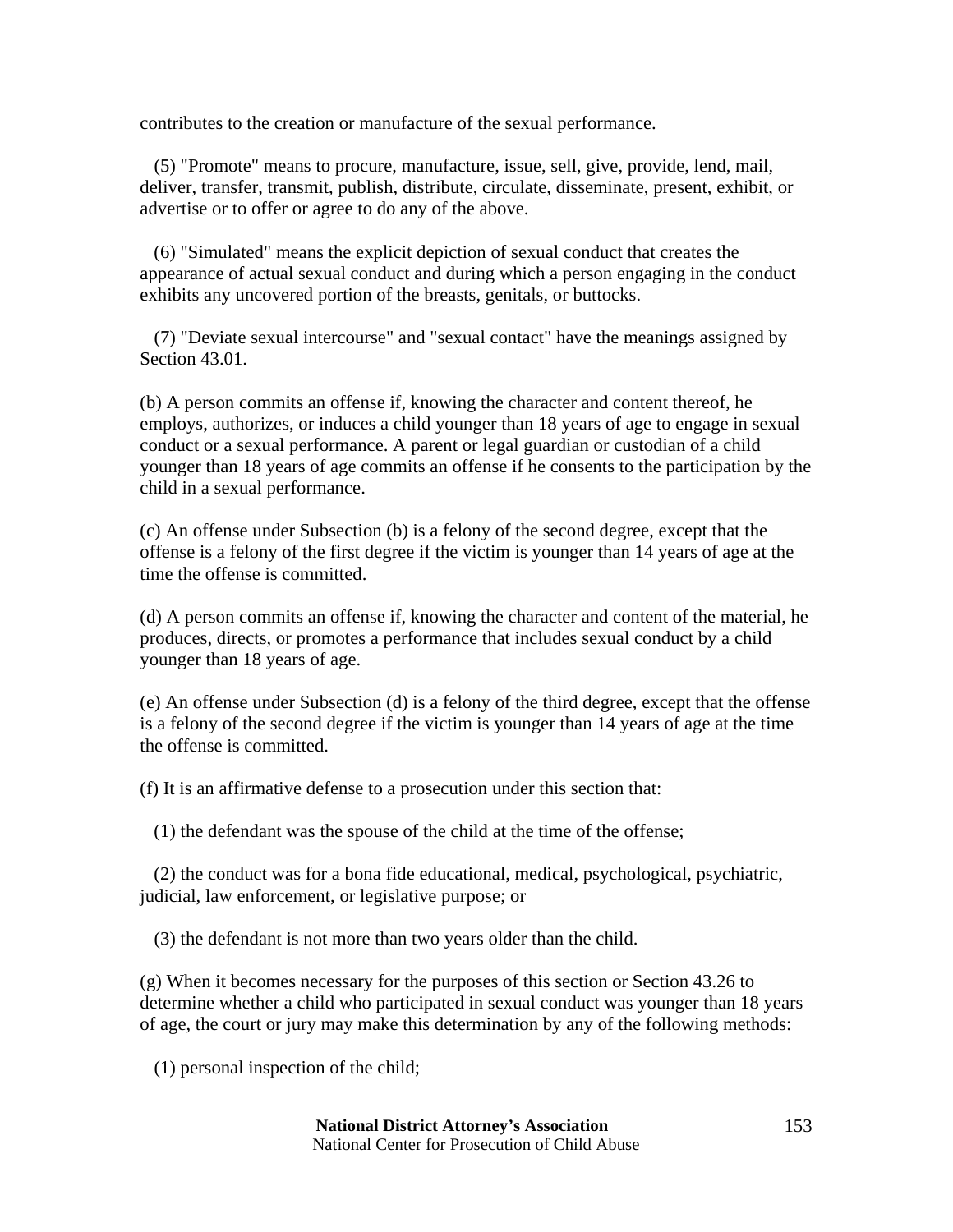(2) inspection of the photograph or motion picture that shows the child engaging in the sexual performance;

 (3) oral testimony by a witness to the sexual performance as to the age of the child based on the child's appearance at the time;

 (4) expert medical testimony based on the appearance of the child engaging in the sexual performance; or

(5) any other method authorized by law or by the rules of evidence at common law.

## **TEX. PENAL CODE ANN. § 43.26 (2010). Possession or Promotion of Child Pornography**

(a) A person commits an offense if:

 (1) the person knowingly or intentionally possesses visual material that visually depicts a child younger than 18 years of age at the time the image of the child was made who is engaging in sexual conduct; and

(2) the person knows that the material depicts the child as described by Subdivision (1).

(b) In this section:

(1) "Promote" has the meaning assigned by Section 43.25.

(2) "Sexual conduct" has the meaning assigned by Section 43.25.

(3) "Visual material" means:

 (A) any film, photograph, videotape, negative, or slide or any photographic reproduction that contains or incorporates in any manner any film, photograph, videotape, negative, or slide; or

 (B) any disk, diskette, or other physical medium that allows an image to be displayed on a computer or other video screen and any image transmitted to a computer or other video screen by telephone line, cable, satellite transmission, or other method.

(c) The affirmative defenses provided by Section 43.25(f) also apply to a prosecution under this section.

(d) An offense under Subsection (a) is a felony of the third degree.

(e) A person commits an offense if:

(1) the person knowingly or intentionally promotes or possesses with intent to promote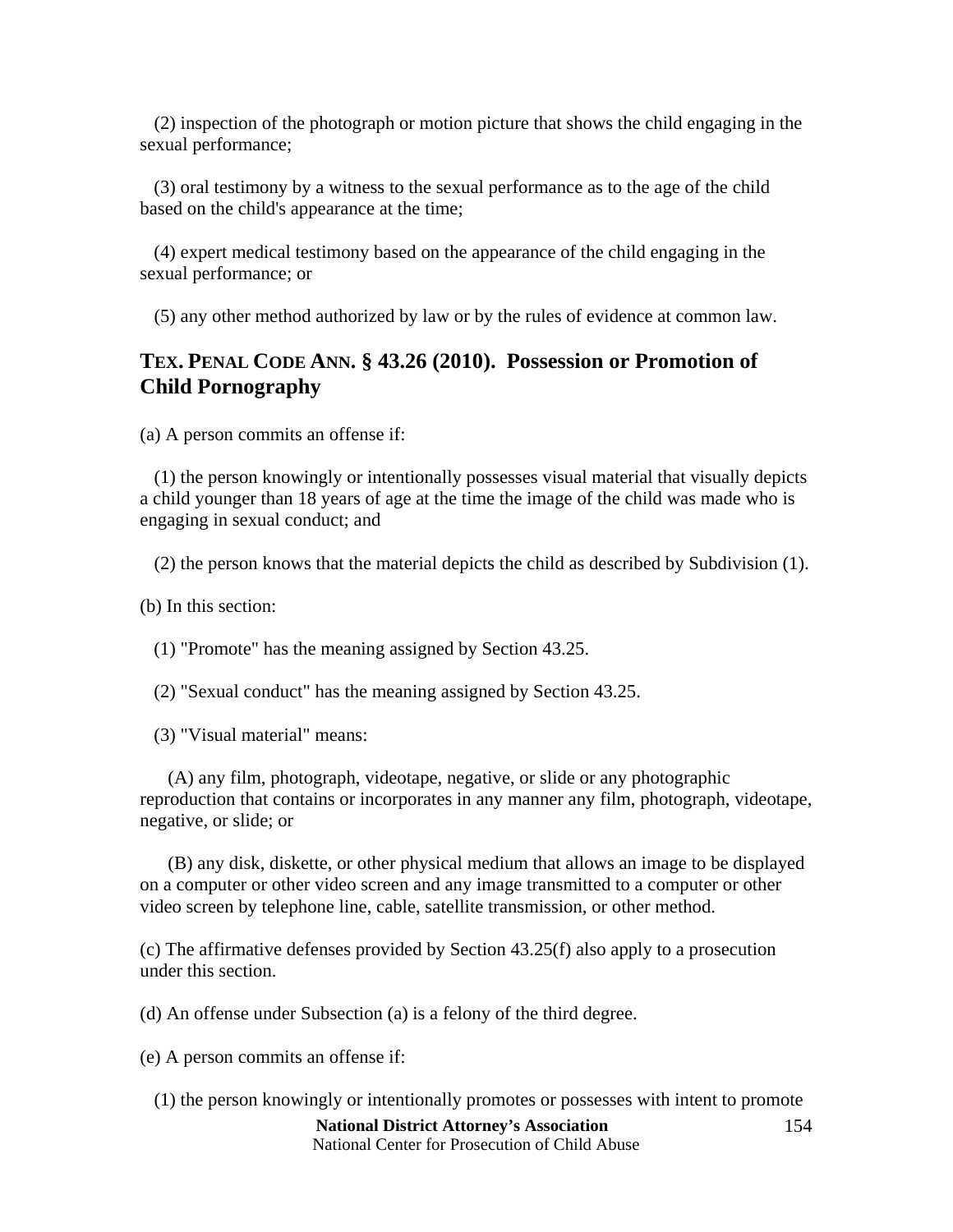material described by Subsection (a)(1); and

 (2) the person knows that the material depicts the child as described by Subsection  $(a)(1)$ .

(f) A person who possesses visual material that contains six or more identical visual depictions of a child as described by Subsection (a)(1) is presumed to possess the material with the intent to promote the material.

(g) An offense under Subsection (e) is a felony of the second degree.

# **UTAH**

## **UTAH CODE ANN. § 76-5a-2 (2010). Definitions**

As used in this chapter:

 (1) "Child pornography" means any visual depiction, including any live performance, photograph, film, video, picture, or computer or computer-generated image or picture, whether made or produced by electronic, mechanical, or other means, of sexually explicit conduct, where:

 (a) the production of the visual depiction involves the use of a minor engaging in sexually explicit conduct;

(b) the visual depiction is of a minor engaging in sexually explicit conduct; or

 (c) the visual depiction has been created, adapted, or modified to appear that an identifiable minor is engaging in sexually explicit conduct.

 (2) "Distribute" means the selling, exhibiting, displaying, wholesaling, retailing, providing, giving, granting admission to, or otherwise transferring or presenting child pornography with or without consideration.

(3) "Identifiable minor":

(a) means a person:

 (i) (A) who was a minor at the time the visual depiction was created, adapted, or modified; or

 (B) whose image as a minor was used in creating, adapting, or modifying the visual depiction; and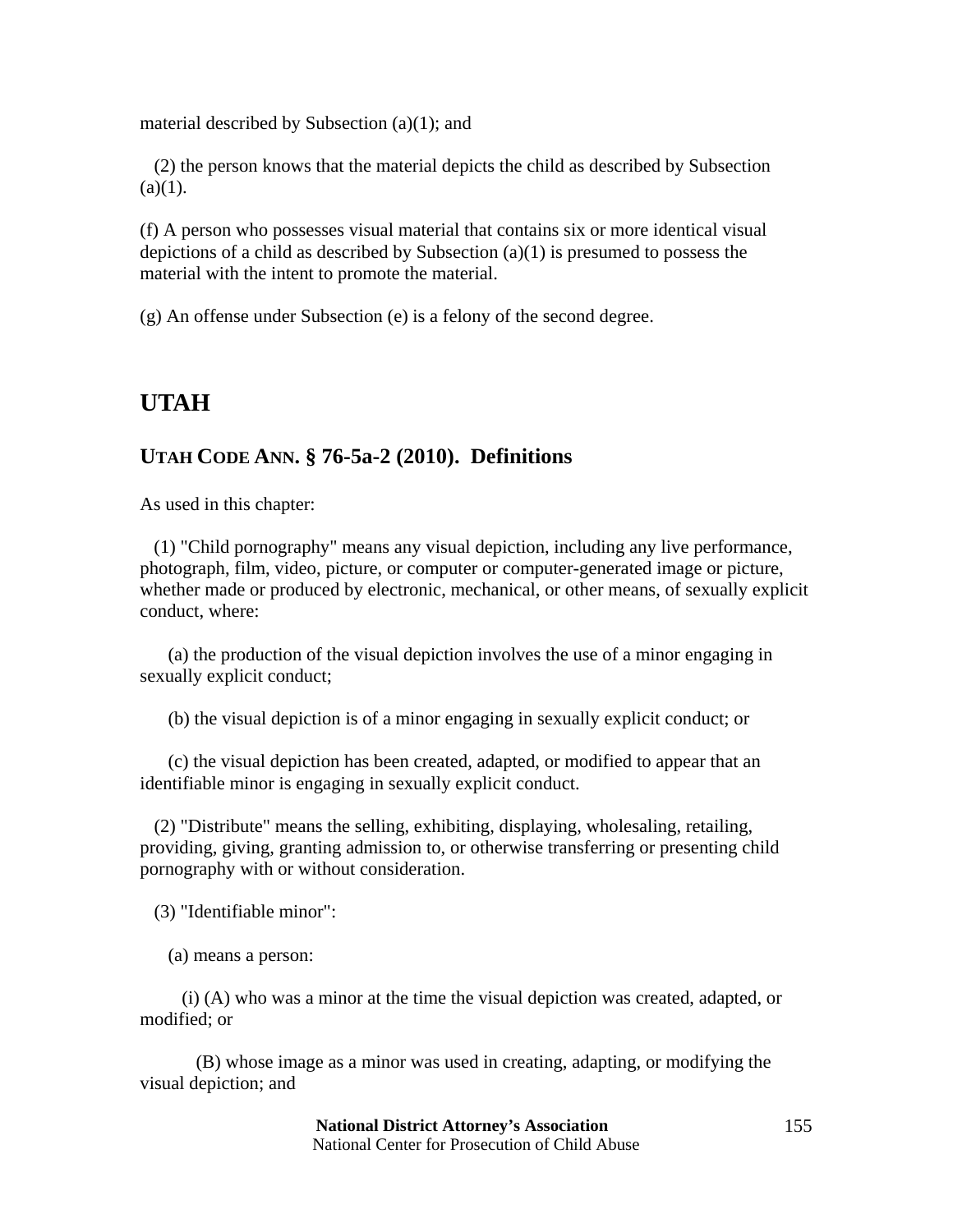(ii) who is recognizable as an actual person by the person's face, likeness, or other distinguishing characteristic, such as a birthmark, or other recognizable feature; and

(b) does not require proof of the actual identity of the identifiable minor.

 (4) "Live performance" means any act, play, dance, pantomime, song, or other activity performed by live actors in person.

(5) "Minor" means a person younger than 18 years of age.

 (6) "Nudity or partial nudity" means any state of dress or undress in which the human genitals, pubic region, buttocks, or the female breast, at a point below the top of the areola, is less than completely and opaquely covered.

 (7) "Produce" means the photographing, filming, taping, directing, producing, creating, designing, or composing of child pornography or the securing or hiring of persons to engage in the production of child pornography.

(8) "Sexually explicit conduct" means actual or simulated:

 (a) sexual intercourse, including genital-genital, oral-genital, anal-genital, or oralanal, whether between persons of the same or opposite sex;

(b) masturbation;

(c) bestiality;

(d) sadistic or masochistic activities;

(e) lascivious exhibition of the genitals or pubic area of any person;

 (f) the visual depiction of nudity or partial nudity for the purpose of causing sexual arousal of any person;

 (g) the fondling or touching of the genitals, pubic region, buttocks, or female breast; or

(h) the explicit representation of the defecation or urination functions.

 (9) "Simulated sexually explicit conduct" means a feigned or pretended act of sexually explicit conduct which duplicates, within the perception of an average person, the appearance of an actual act of sexually explicit conduct.

## **UTAH CODE ANN. § 76-5a-3 (2010). Sexual exploitation of a minor -- Offenses**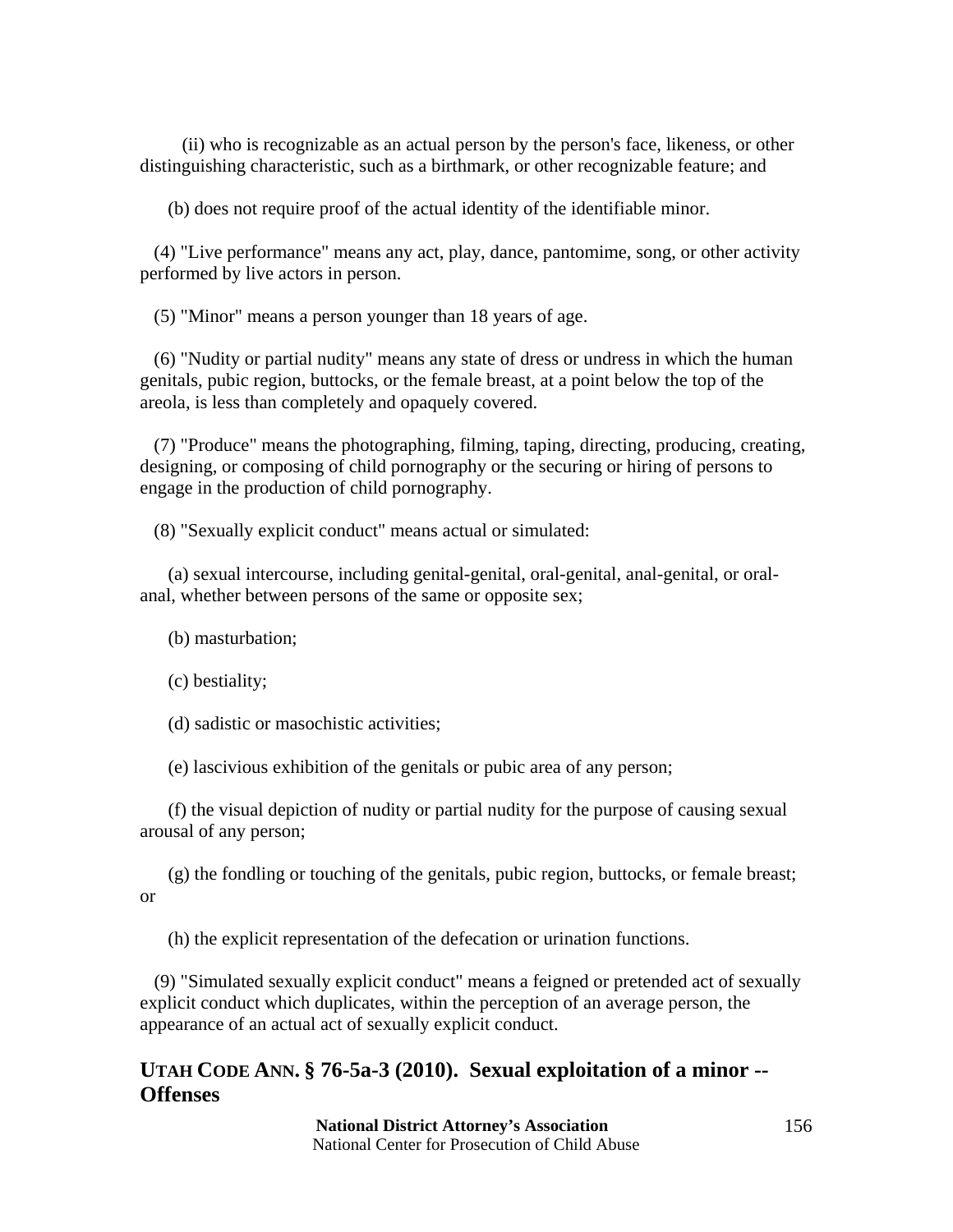(1) A person is guilty of sexual exploitation of a minor:

(a) when the person:

 (i) knowingly produces, possesses, or possesses with intent to distribute child pornography; or

(ii) intentionally distributes or views child pornography; or

 (b) if the person is a minor's parent or legal guardian and knowingly consents to or permits that minor to be sexually exploited under Subsection (1)(a).

(2) Sexual exploitation of a minor is a felony of the second degree.

(3) It is a separate offense under this section:

 (a) for each minor depicted, and if more than one minor is depicted in the child pornography in violation of this section, the depiction of each individual minor in the child pornography is a separate offense; and

(b) each time the same minor is depicted in different child pornography.

(4) It is an affirmative defense to a charge of violating this section that no person under 18 years of age was actually depicted in the visual depiction or used in producing or advertising the visual depiction.

(5) This section may not be construed to impose criminal or civil liability on:

 (a) any entity or an employee, director, officer, or agent of an entity when acting within the scope of employment, for the good faith performance of:

(i) reporting or data preservation duties required under any federal or state law; or

 (ii) implementing a policy of attempting to prevent the presence of child pornography on any tangible or intangible property, or of detecting and reporting the presence of child pornography on the property; or

(b) any law enforcement officer acting within the scope of a criminal investigation.

## **UTAH CODE ANN. § 76-10-1206 (2010). Dealing in material harmful to a minor -- Penalties -- Exemptions for Internet service providers and hosting companies**

**National District Attorney's Association**  National Center for Prosecution of Child Abuse (1) A person is guilty of dealing in material harmful to minors when, knowing or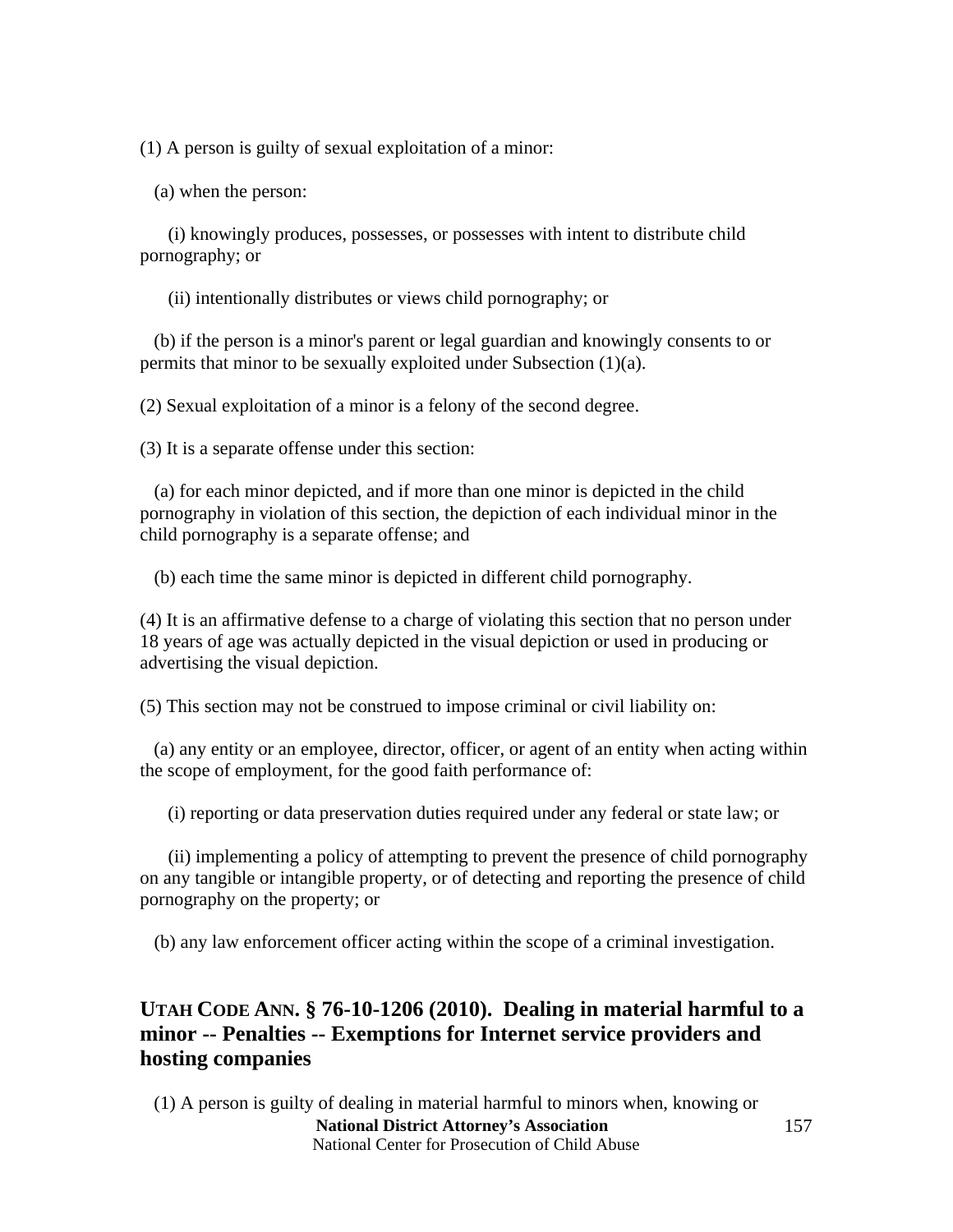believing that a person is a minor, or having negligently failed to determine the proper age of a minor, the person intentionally:

 (a) distributes or offers to distribute, or exhibits or offers to exhibit, to a minor or a person the actor believes to be a minor, any material harmful to minors;

 (b) produces, performs, or directs any performance, before a minor or a person the actor believes to be a minor, that is harmful to minors; or

 (c) participates in any performance, before a minor or a person the actor believes to be a minor, that is harmful to minors.

(2) (a) Each separate offense under this section committed by a person 18 years of age or older is a third degree felony punishable by:

 (i) a minimum mandatory fine of not less than \$ 1,000, plus \$ 10 for each article exhibited up to the maximum allowed by law; and

(ii) incarceration, without suspension of sentence, for a term of not less than 14 days.

 (b) Each separate offense under this section committed by a person 16 or 17 years of age is a class A misdemeanor.

 (c) Each separate offense under this section committed by a person younger than 16 years of age is a class B misdemeanor.

(d) Subsection (2)(a) supersedes Section 77-18-1.

(3) (a) If a defendant 18 years of age or older has been previously convicted or adjudicated to be under the jurisdiction of the juvenile court under this section, each separate subsequent offense is a second degree felony punishable by:

 (i) a minimum mandatory fine of not less than \$ 5,000, plus \$ 10 for each article exhibited up to the maximum allowed by law; and

(ii) incarceration, without suspension of sentence, for a term of not less than one year.

 (b) If a defendant younger than 18 years of age has been previously convicted or adjudicated to be under the jurisdiction of the juvenile court under this section, each separate subsequent offense is a third degree felony.

(c) Subsection (3)(a) supersedes Section 77-18-1.

 (d) (i) This section does not apply to an Internet service provider, as defined in Section 76-10-1230, a provider of an electronic communications service as defined in 18 U.S.C. Sec. 2510, a telecommunications service, information service, or mobile service as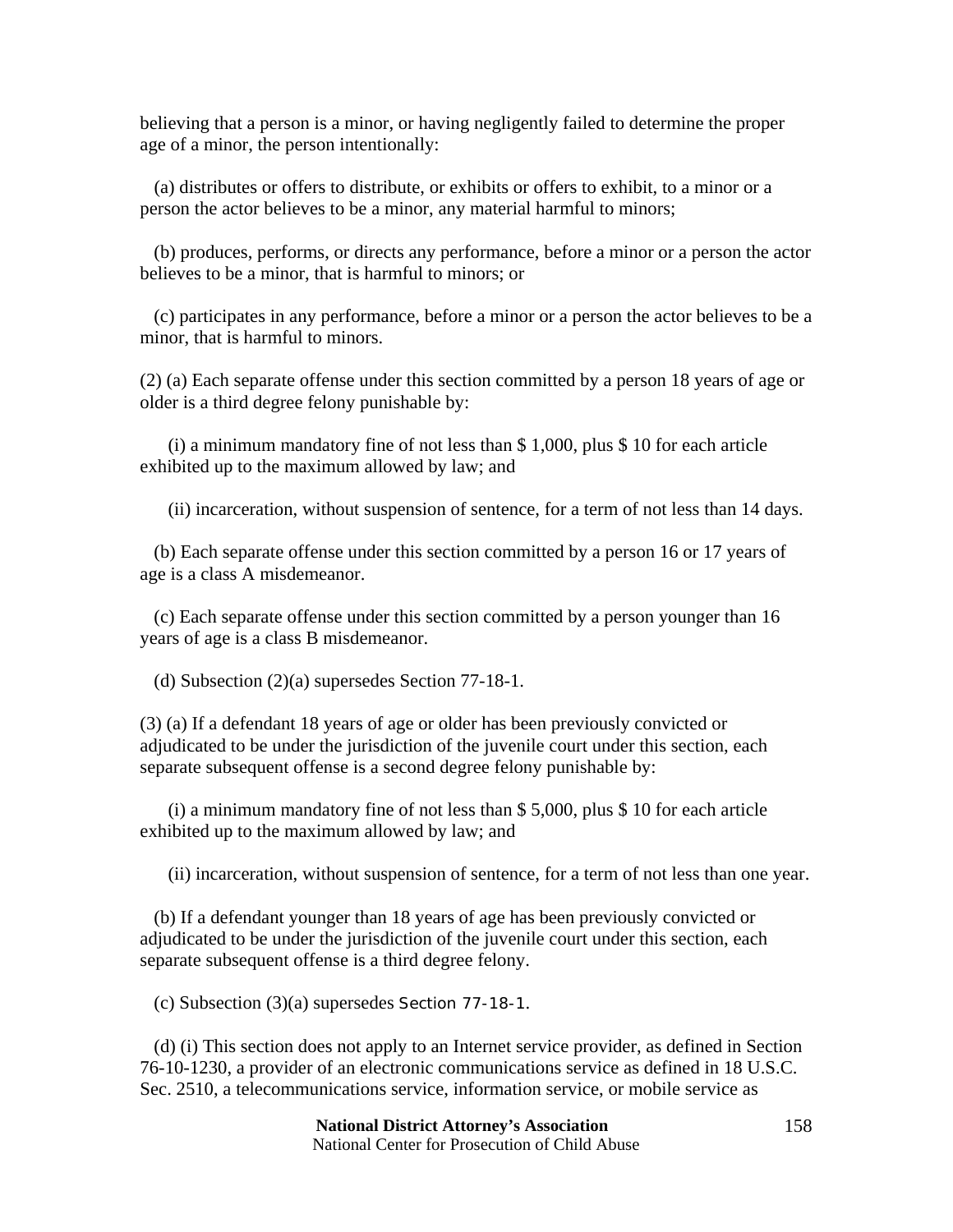defined in 47 U.S.C. Sec. 153, including a commercial mobile service as defined in 47 U.S.C. Sec. 332(d), or a cable operator as defined in 47 U.S.C. Sec. 522, if:

 (A) the distribution of pornographic material by the Internet service provider occurs only incidentally through the provider's function of:

(I) transmitting or routing data from one person to another person; or

(II) providing a connection between one person and another person;

 (B) the provider does not intentionally aid or abet in the distribution of the pornographic material; and

 (C) the provider does not knowingly receive from or through a person who distributes the pornographic material a fee greater than the fee generally charged by the provider, as a specific condition for permitting the person to distribute the pornographic material.

 (ii) This section does not apply to a hosting company, as defined in Section 76-10- 1230, if:

 (A) the distribution of pornographic material by the hosting company occurs only incidentally through the hosting company's function of providing data storage space or data caching to a person;

 (B) the hosting company does not intentionally engage, aid, or abet in the distribution of the pornographic material; and

 (C) the hosting company does not knowingly receive from or through a person who distributes the pornographic material a fee greater than the fee generally charged by the provider, as a specific condition for permitting the person to distribute, store, or cache the pornographic material.

(4) A service provider, as defined in Section 76-10-1230, is not negligent under this section if it complies with Section 76-10-1231.

(5) A person 18 years of age or older who knowingly solicits, requests, commands, encourages, or intentionally aids another person younger than 18 years of age to engage in conduct in violation of Subsection (1) is guilty of a third degree felony and is subject to the penalties under Subsection (2)(a).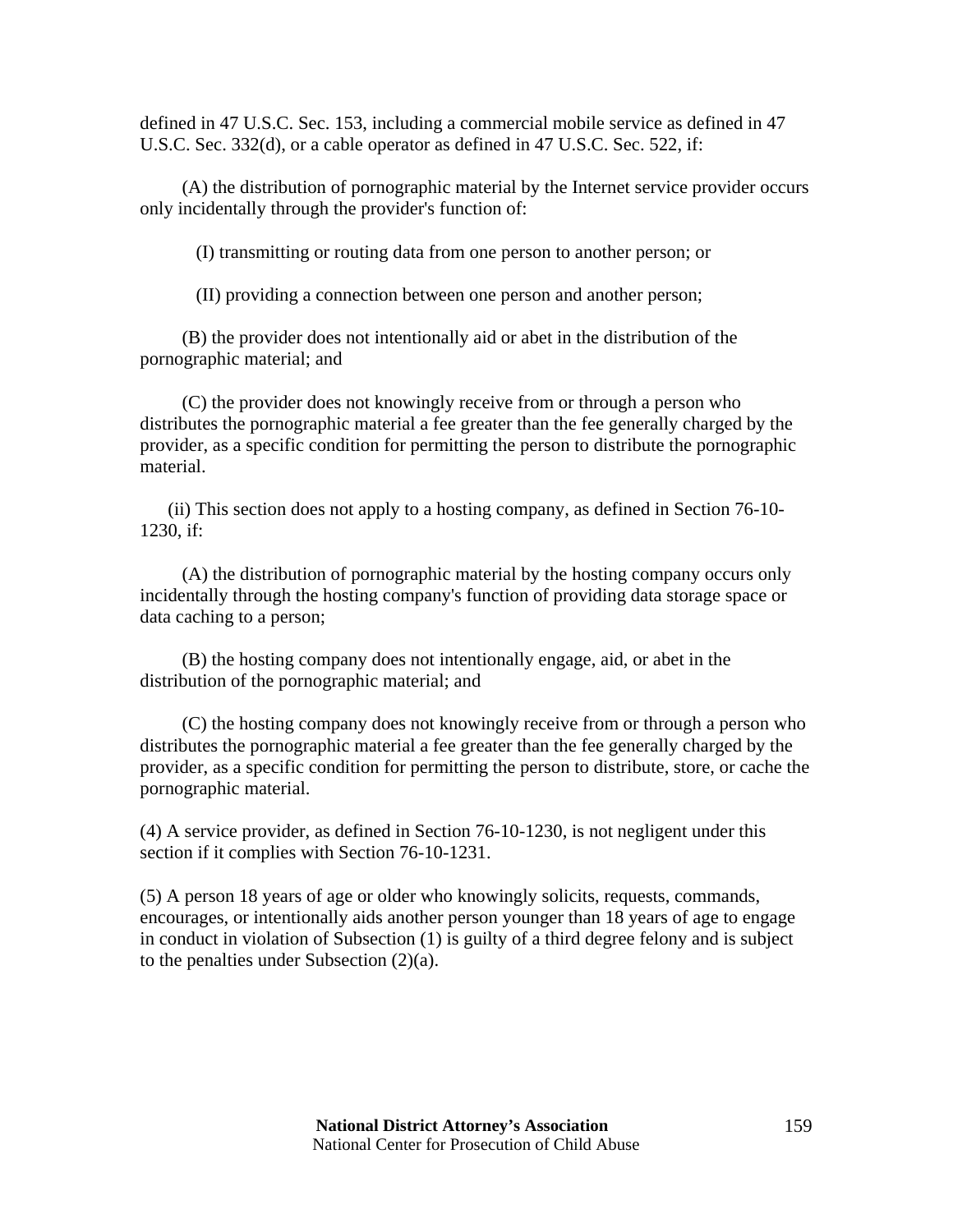## **VERMONT**

#### **VT. STAT. ANN. tit. 13, § 2821 (2010). Definitions**

As used in this chapter:

(1) "Child" means any person under the age of 16 years.

(2) "Sexual conduct" means any of the following:

 (A) any conduct involving contact between the penis and the vulva, the penis and the penis, the penis and the anus, the mouth and the penis, the mouth and the anus, the vulva and the vulva or the mouth and the vulva;

 (B) any intrusion, however slight, by any part of a person's body or any object into the genital or anal opening of another with the intent of arousing, appealing to, or gratifying the lust, passions or sexual desire of any person;

 (C) any intentional touching, not through the clothing, of the genitals, anus or breasts of another with the intent of arousing, appealing to, or gratifying the lust, passions or sexual desire of any person;

(D) masturbation;

(E) bestiality; or

(F) sadomasochistic abuse for sexual purposes.

(3) "Performance" means:

(A) an event which is photographed, filmed or visually recorded; or

(B) a play, dance or other visual presentation or exhibition before an audience.

 (4) "Sexual performance" means any performance or any part of a performance, which includes sexual conduct by a child.

 (5) "Promote" means to procure, issue, manufacture, publish, sell, give, provide, lend, mail, deliver, distribute, disseminate, circulate, present, exhibit, advertise, or offer to do the same, by any means, including electronic transmission.

## **VT. STAT. ANN. tit. 13, § 2822 (2010). Use of a child in a sexual performance**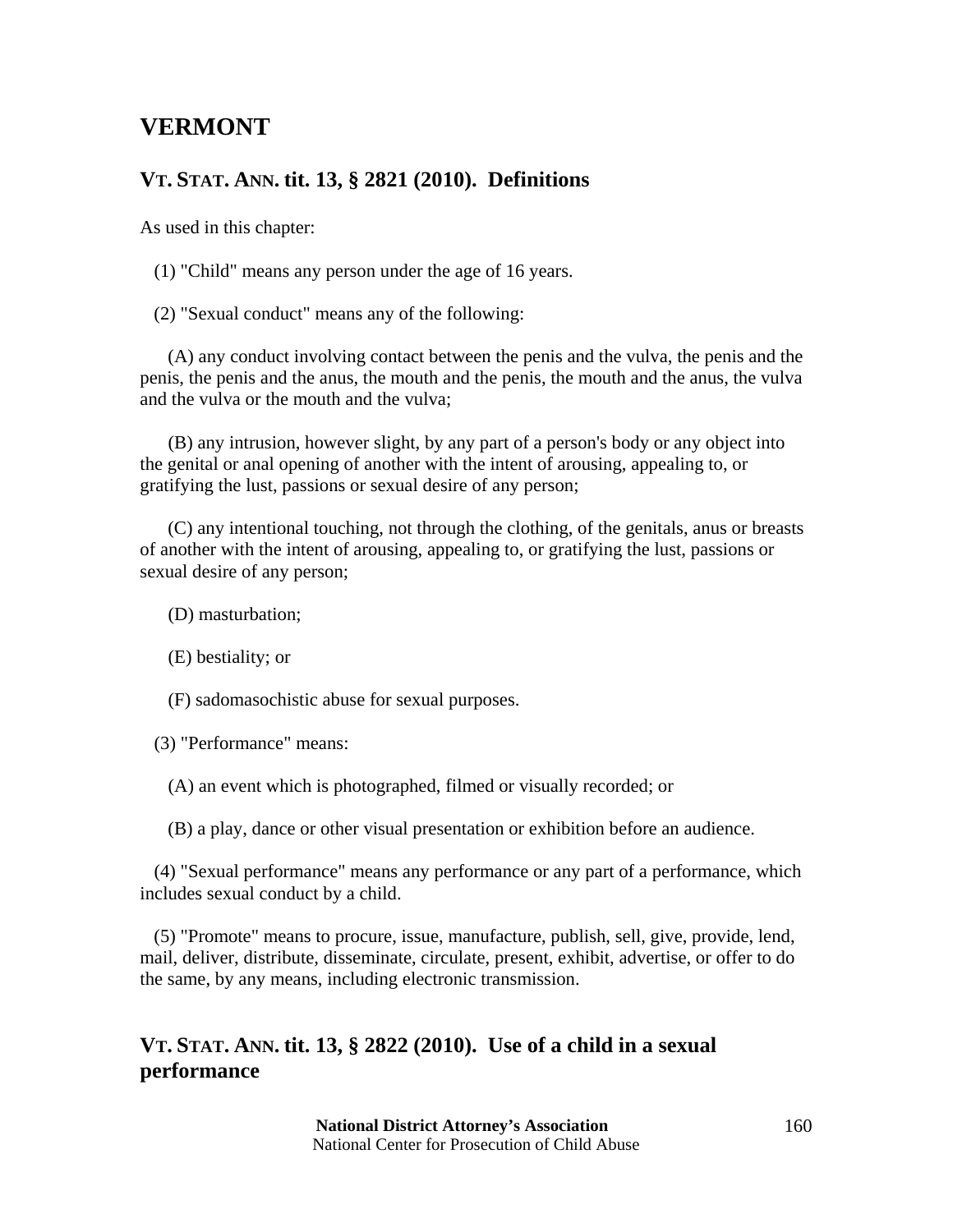(a) No person shall, with knowledge of the character and content, promote a sexual performance by a child or a performance which contains a lewd exhibition of the genitals, anus or breasts of a child, or hire, employ, procure, use, cause or induce a child to engage in such a performance.

(b) In any prosecution arising under this section, the defendant may raise as an affirmative defense that before the child participated in the sexual performance, the defendant, in good faith, had a reasonable and factual basis to conclude that the child had in fact attained the age of 16; and the defendant did not rely solely upon the oral allegations or representations of the child as to his or her age.

## **VT. STAT. ANN. tit. 13, § 2824 (2010). Promoting a recording of sexual conduct**

(a) No person may, with knowledge of the character and content, promote any photograph, film or visual recording of sexual conduct by a child, or of a lewd exhibition of a child's genitals or anus. This subsection does not apply to paintings, drawings, or to non-visual or written descriptions of sexual conduct.

(b) In any prosecution arising under this section, the defendant may raise any of the following affirmative defenses:

 (1) that the recording was promoted for a bona fide medical, psychological, social work, legislative, judicial or law enforcement purpose, by or to a physician, psychologist, social worker, legislator, judge, prosecutor, law enforcement officer, or other person having such a bona fide interest in the subject matter.

 (2) that the defendant was a bona fide school, museum or public library, or was a person acting in the course of employment as an employee or official of such an organization or of a retail outlet affiliated with and serving the educational or intended purpose of that school, museum or library.

 (3) that the defendant in good faith had a reasonable basis to conclude that the child in fact had attained the age of 16 when the recording was made.

## **VT. STAT. ANN. TIT. 13, § 2827 (2010). Possession of Child Pornography**

 (a) No person shall, with knowledge of the character and content, possess any photograph, film or visual depiction, including any depiction which is stored electronically, of sexual conduct by a child or of a clearly lewd exhibition of a child's genitals or anus.

(b) This section does not apply: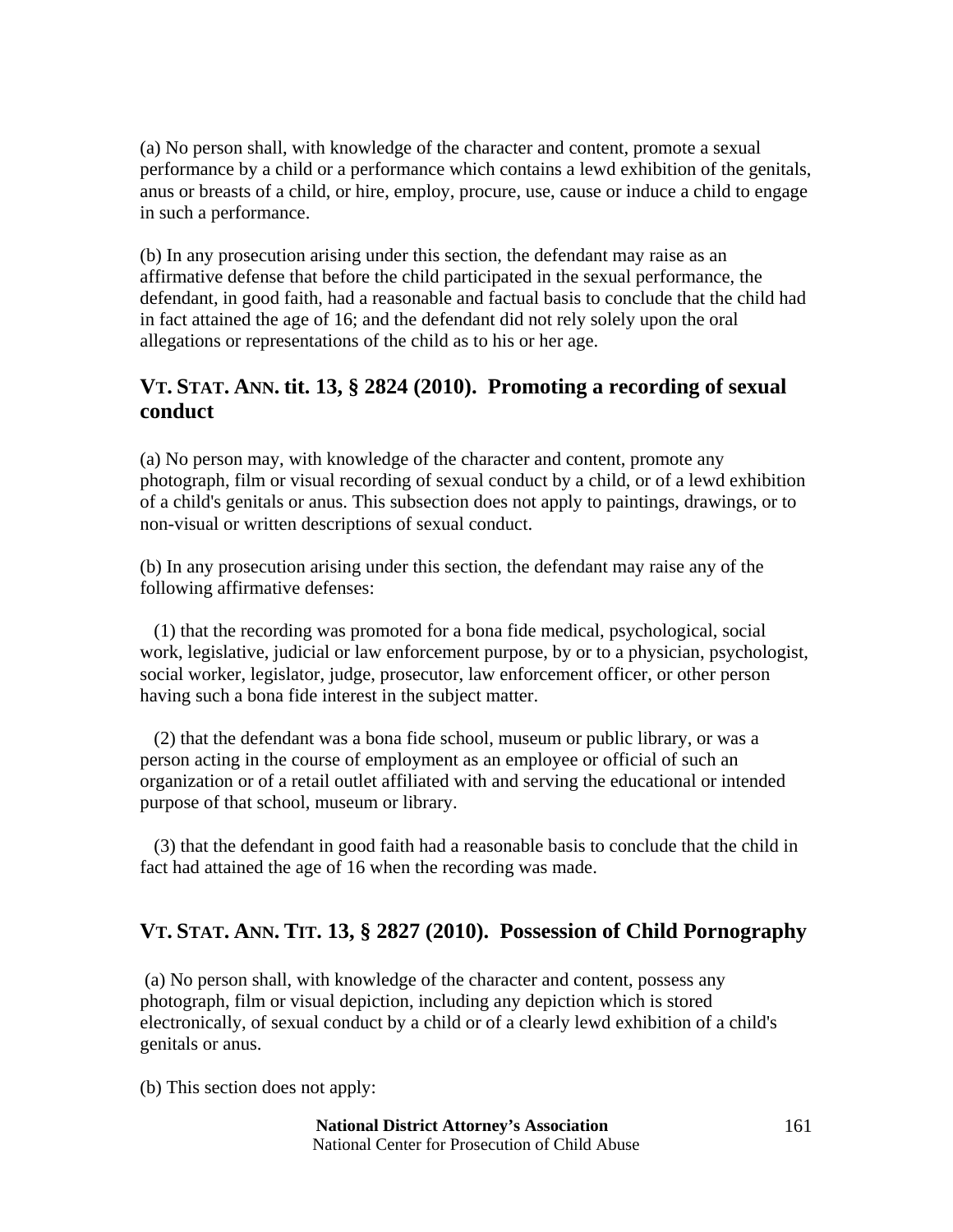(1) if the depiction was possessed for a bona fide medical, psychological, social work, legislative, judicial or law enforcement purpose, by a physician, psychologist, social worker, legislator, judge, prosecutor, law enforcement officer, or other person having such a bona fide interest in the subject matter;

 (2) if the person was a bona fide school, museum or public library, or was a person acting in the course of employment as an employee or official of such an organization or of a retail outlet affiliated with and serving the educational or intended purpose of that school, museum or library;

(3) to paintings, drawings, or nonvisual or written descriptions of sexual conduct.

(c) In any prosecution arising under this section, the defendant may raise any of the following affirmative defenses, which shall be proven by a preponderance of the evidence:

 (1) that the defendant in good faith had a reasonable basis to conclude that the child in fact had attained the age of 16 when the depiction was made;

 (2) that the defendant in good faith took reasonable steps, whether successful or not, to destroy or eliminate the depiction.

## **VIRGINIA**

## **VA. CODE ANN. § 18.2-374.1 (2010). Production, publication, sale, financing, etc., of child pornography; presumption as to age; severability**

A. For purposes of this article and Article 4 (§ 18.2-362 et seq.) of this chapter, *"child pornography"* means sexually explicit visual material which utilizes or has as a subject an identifiable minor. An identifiable minor is a person who was a minor at the time the visual depiction was created, adapted, or modified; or whose image as a minor was used in creating, adapting or modifying the visual depiction; and who is recognizable as an actual person by the person's face, likeness, or other distinguishing characteristic, such as a unique birthmark or other recognizable feature; and shall not be construed to require proof of the actual identity of the identifiable minor.

For the purposes of this article and Article 4 (§ 18.2-362 et seq.) of this chapter, the term *"sexually explicit visual material"* means a picture, photograph, drawing, sculpture, motion picture film, digital image, including such material stored in a computer's temporary Internet cache when three or more images or streaming videos are present, or similar visual representation which depicts sexual bestiality, a lewd exhibition of nudity,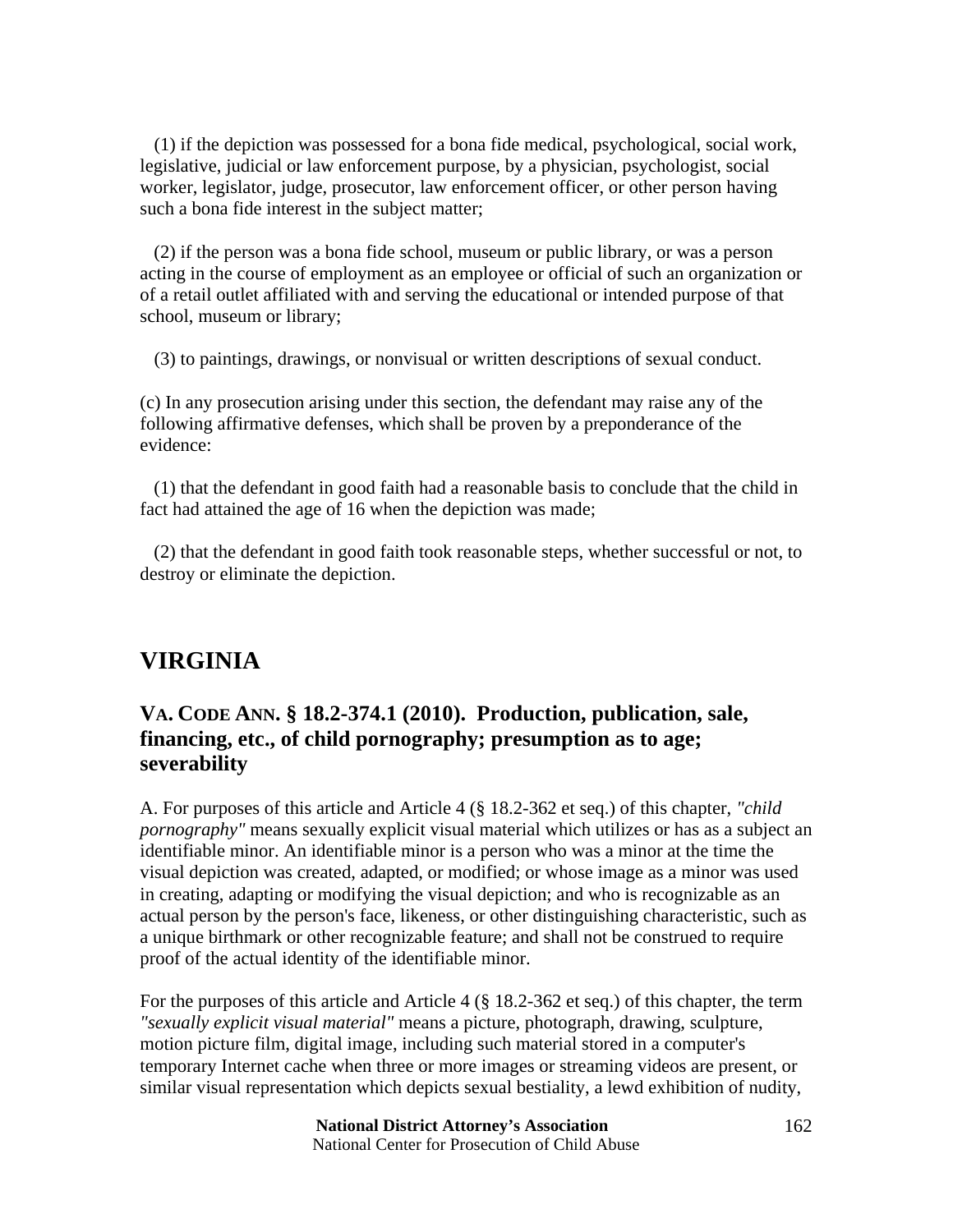as nudity is defined in § 18.2-390, or sexual excitement, sexual conduct or sadomasochistic abuse, as also defined in § 18.2-390, or a book, magazine or pamphlet which contains such a visual representation. An undeveloped photograph or similar visual material may be sexually explicit material notwithstanding that processing or other acts may be required to make its sexually explicit content apparent.

B. A person shall be guilty of production of child pornography who:

 1. Accosts, entices or solicits a person less than 18 years of age with intent to induce or force such person to perform in or be a subject of child pornography; or

2. Produces or makes or attempts or prepares to produce or make child pornography; or

 3. Who knowingly takes part in or participates in the filming, photographing, or other production of child pornography by any means; or

4. Knowingly finances or attempts or prepares to finance child pornography.

#### 5. [Repealed.]

#### B1. [Repealed.]

C1. Any person who violates this section, when the subject of the child pornography is a child less than 15 years of age, shall be punished by not less than five years nor more than 30 years in a state correctional facility. However, if the person is at least seven years older than the subject of the child pornography the person shall be punished by a term of imprisonment of not less than five years nor more than 30 years in a state correctional facility, five years of which shall be a mandatory minimum term of imprisonment. Any person who commits a second or subsequent violation of this section where the person is at least seven years older than the subject shall be punished by a term of imprisonment of not less than 15 years nor more than 40 years, 15 years of which shall be a mandatory minimum term of imprisonment.

C2. Any person who violates this section, when the subject of the child pornography is a person at least 15 but less than 18 years of age, shall be punished by not less than one year nor more than 20 years in a state correctional facility. However, if the person is at least seven years older than the subject of the child pornography the person shall be punished by term of imprisonment of not less than three years nor more than 30 years in a state correctional facility, three years of which shall be a mandatory minimum term of imprisonment. Any person who commits a second or subsequent violation of this section when he is at least seven years older than the subject shall be punished by a term of imprisonment of not less than 10 years nor more than 30 years, 10 years of which shall be a mandatory minimum term of imprisonment.

D. For the purposes of this section it may be inferred by text, title or appearance that a person who is depicted as or presents the appearance of being less than 18 years of age in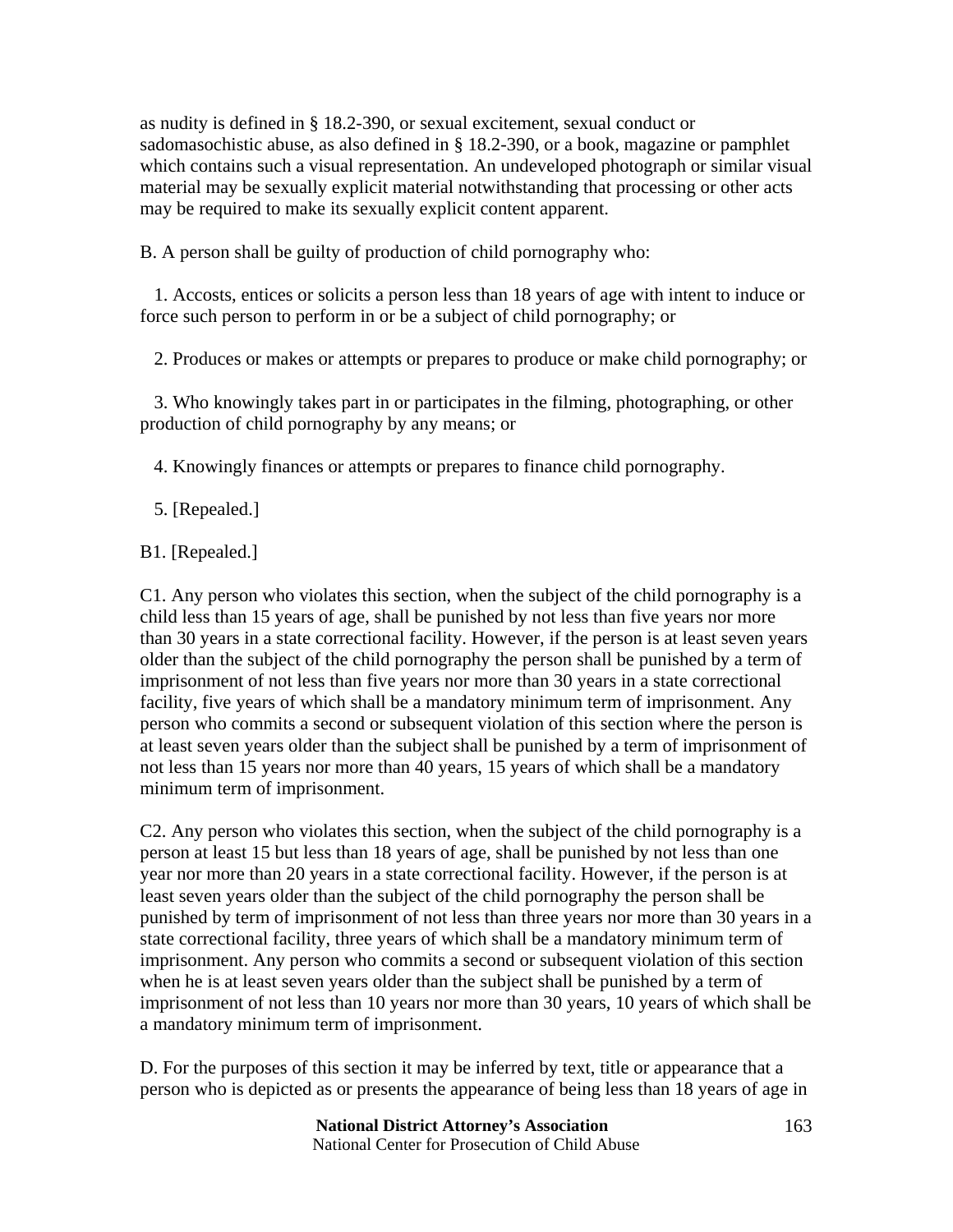sexually explicit visual material is less than 18 years of age.

E. Venue for a prosecution under this section may lie in the jurisdiction where the unlawful act occurs or where any sexually explicit visual material associated with a violation of this section is produced, reproduced, found, stored, or possessed.

F. The provisions of this section shall be severable and, if any of its provisions shall be held unconstitutional by a court of competent jurisdiction, then the decision of such court shall not affect or impair any of the remaining provisions.

## **VA. CODE ANN. § 18.2-374.1:1 (2010). Possession, reproduction, distribution, and facilitation of child pornography; penalty**

A. Any person who knowingly possesses child pornography is guilty of a Class 6 felony.

B. Any person who commits a second or subsequent violation of subsection A is guilty of a Class 5 felony.

C. Any person who reproduces by any means, including by computer, sells, gives away, distributes, electronically transmits, displays with lascivious intent, purchases, or possesses with intent to sell, give away, distribute, transmit, or display child pornography with lascivious intent shall be punished by not less than five years nor more than 20 years in a state correctional facility. Any person who commits a second or subsequent violation under this subsection shall be punished by a term of imprisonment of not less than five years nor more than 20 years in a state correctional facility, five years of which shall be a mandatory minimum term of imprisonment.

D. Any person who intentionally operates an Internet website for the purpose of facilitating the payment for access to child pornography is guilty of a Class 4 felony.

E. All child pornography shall be subject to lawful seizure and forfeiture pursuant to § 19.2-386.31.

F. For purposes of this section it may be inferred by text, title or appearance that a person who is depicted as or presents the appearance of being less than 18 years of age in sexually explicit visual material is less than 18 years of age.

G. Venue for a prosecution under this section may lie in the jurisdiction where the unlawful act occurs or where any child pornography is produced, reproduced, found, stored, received, or possessed in violation of this section.

H. The provisions of this section shall not apply to any such material that is possessed for a bona fide medical, scientific, governmental, or judicial purpose by a physician, psychologist, scientist, attorney, or judge who possesses such material in the course of conducting his professional duties as such.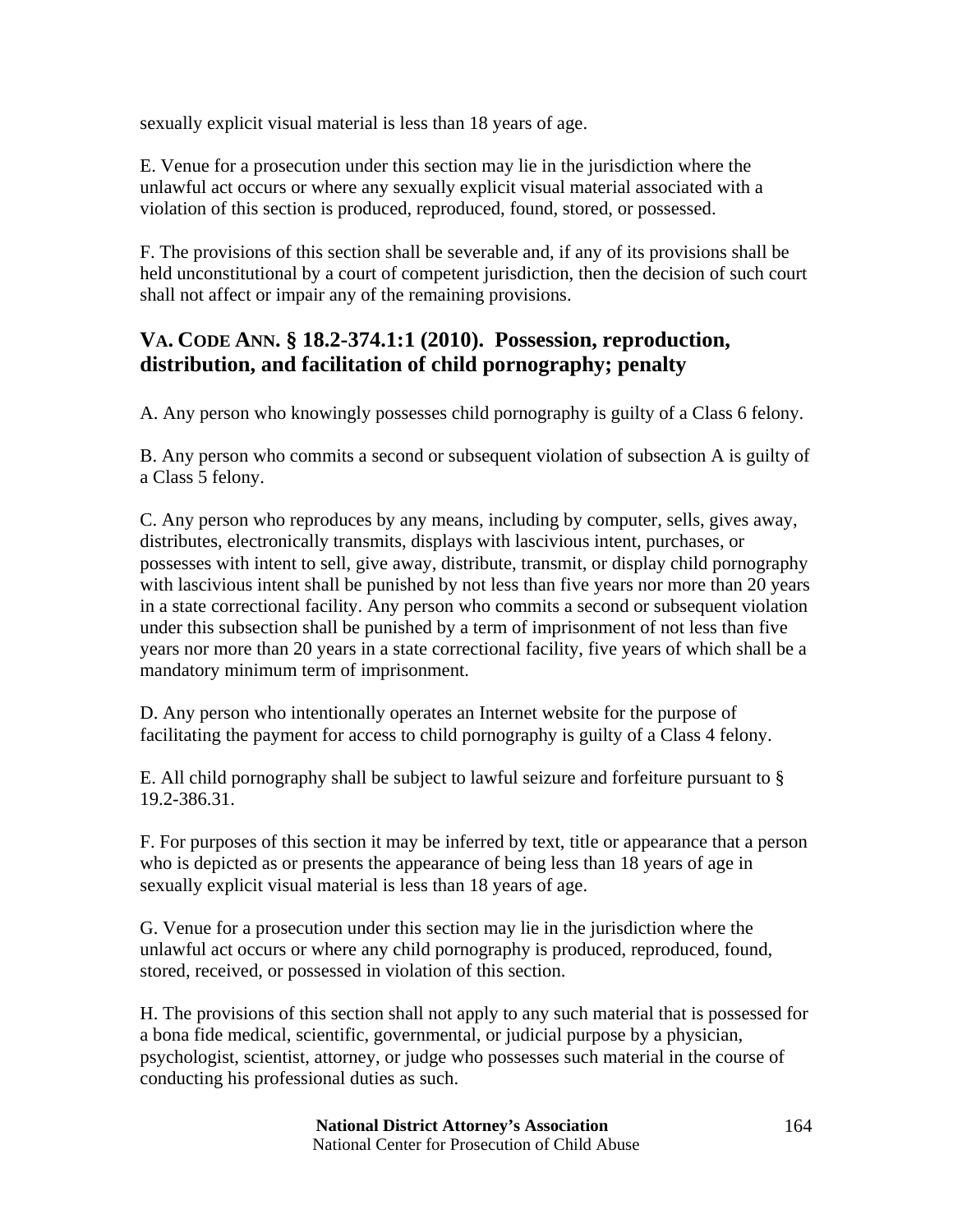## **WASHINGTON**

#### **WASH. REV. CODE ANN. § 9.68A.011 (2010). Definitions**

 Unless the context clearly indicates otherwise, the definitions in this section apply throughout this chapter.

 (1) To "photograph" means to make a print, negative, slide, digital image, motion picture, or videotape. A "photograph" means anything tangible or intangible produced by photographing.

 (2) "Visual or printed matter" means any photograph or other material that contains a reproduction of a photograph.

(3) "Sexually explicit conduct" means actual or simulated:

 (a) Sexual intercourse, including genital-genital, oral-genital, anal-genital, or oralanal, whether between persons of the same or opposite sex or between humans and animals;

(b) Penetration of the vagina or rectum by any object;

(c) Masturbation;

(d) Sadomasochistic abuse for the purpose of sexual stimulation of the viewer;

 (e) Exhibition of the genitals or unclothed pubic or rectal areas of any minor, or the unclothed breast of a female minor, for the purpose of sexual stimulation of the viewer;

(f) Defecation or urination for the purpose of sexual stimulation of the viewer; and

 (g) Touching of a person's clothed or unclothed genitals, pubic area, buttocks, or breast area for the purpose of sexual stimulation of the viewer.

(4) "Minor" means any person under eighteen years of age.

 (5) "Live performance" means any play, show, skit, dance, or other exhibition performed or presented to or before an audience of one or more, with or without consideration.

## **WASH. REV. CODE ANN. § 9.68A.050 (2010). Dealing in depictions of minor engaged in sexually explicit conduct**

A person who: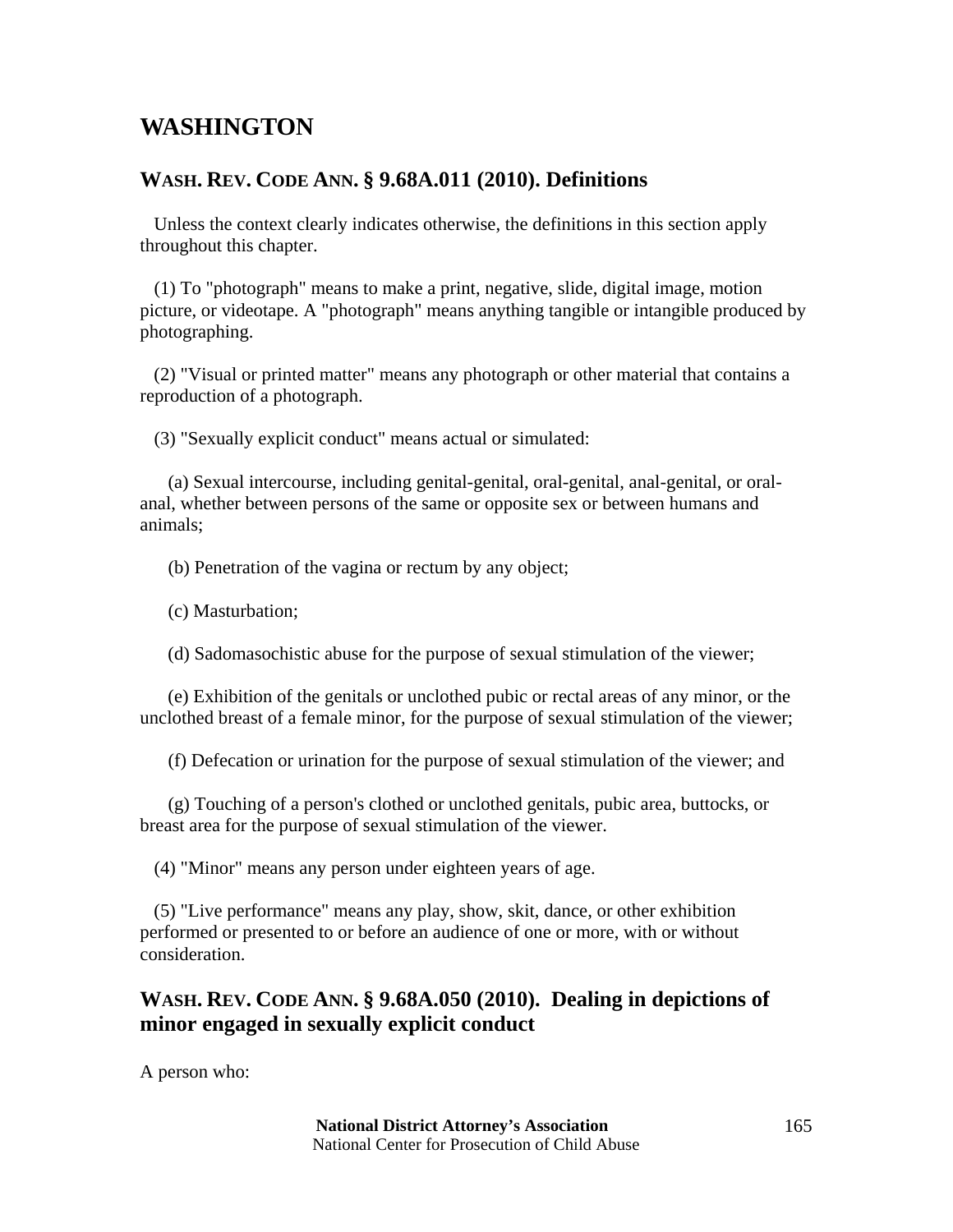(1) Knowingly develops, duplicates, publishes, prints, disseminates, exchanges, finances, attempts to finance, or sells any visual or printed matter that depicts a minor engaged in an act of sexually explicit conduct; or

 (2) Possesses with intent to develop, duplicate, publish, print, disseminate, exchange, or sell any visual or printed matter that depicts a minor engaged in an act of sexually explicit conduct is guilty of a class C felony punishable under chapter 9A.20 RCW.

## **WASH. REV. CODE ANN. § 9.68A.060 (2010). Sending, bringing into state depictions of minor engaged in sexually explicit conduct**

A person who knowingly sends or causes to be sent, or brings or causes to be brought, into this state for sale or distribution, any visual or printed matter that depicts a minor engaged in sexually explicit conduct is guilty of a class C felony punishable under chapter 9A.20 RCW.

## **WASH. REV. CODE ANN. § 9.68A.070 (2010). Possession of minor engaged in sexually explicit conduct.**

A person who knowingly possesses visual or printed matter depicting a minor engaged in sexually explicit conduct is guilty of a class B felony.

## **WASH. REV. CODE ANN. § 9.68A.080 (2010). Reporting of depictions of minor engaged in sexually explicit conduct -- Civil immunity**

(1) A person who, in the course of processing or producing visual or printed matter either privately or commercially, has reasonable cause to believe that the visual or printed matter submitted for processing or producing depicts a minor engaged in sexually explicit conduct shall immediately report such incident, or cause a report to be made, to the proper law enforcement agency. Persons failing to do so are guilty of a gross misdemeanor.

(2) If, in the course of repairing, modifying, or maintaining a computer that has been submitted either privately or commercially for repair, modification, or maintenance, a person has reasonable cause to believe that the computer stores visual or printed matter that depicts a minor engaged in sexually explicit conduct, the person performing the repair, modification, or maintenance may report such incident, or cause a report to be made, to the proper law enforcement agency.

(3) A person who makes a report in good faith under this section is immune from civil liability resulting from the report.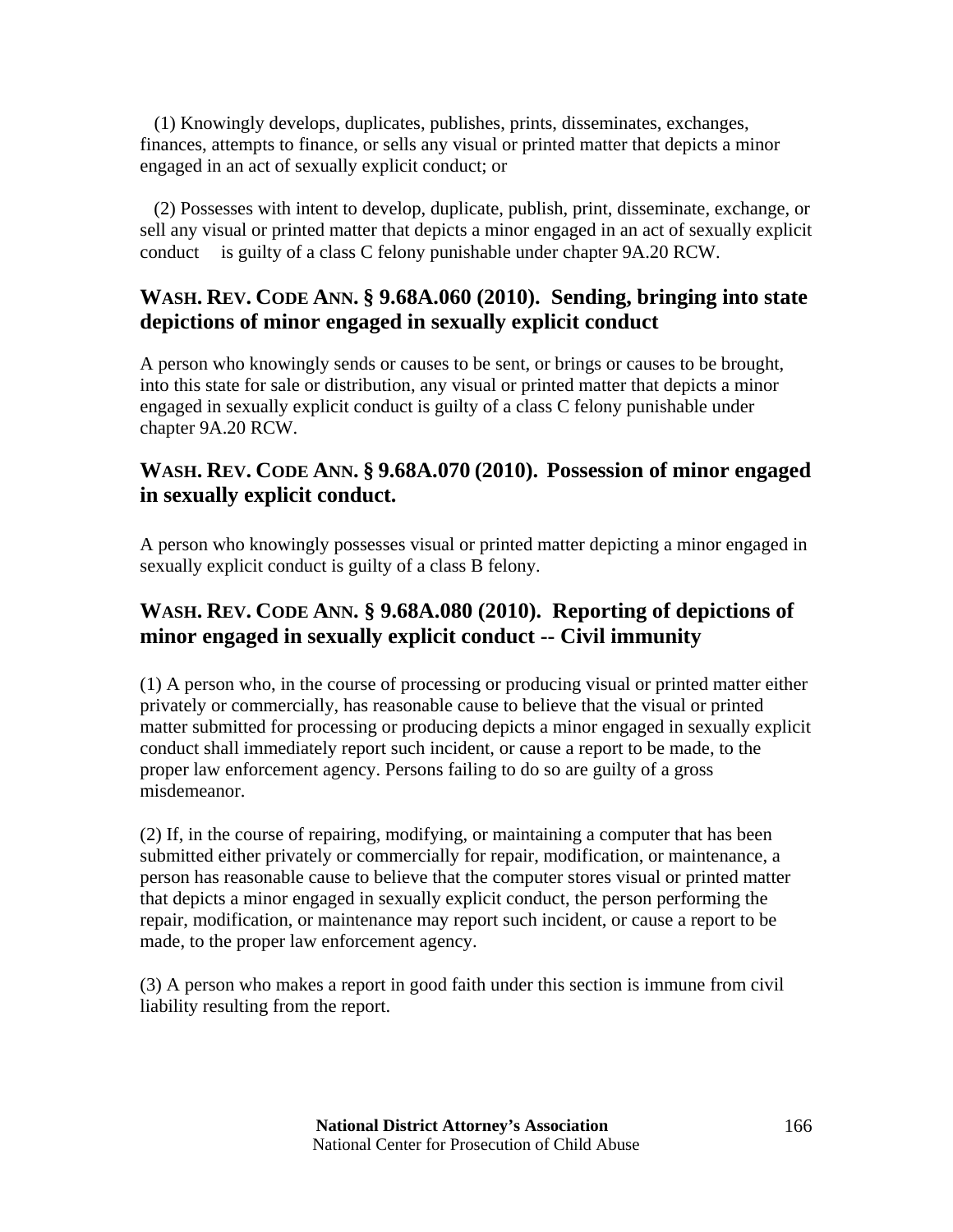## **WEST VIRGINIA**

### **W. VA. CODE ANN. § 61-8C-1 (2010). Definitions**

For the purposes of this article:

**(a)** "Minor" means any child under eighteen years of age.

 **(b)** "Knowledge" means knowing or having reasonable cause to know which warrants further inspection or inquiry.

 **(c)** "Sexually explicit conduct" includes any of the following, whether actually performed or simulated:

**(1)** Genital to genital intercourse;

**(2)** Fellatio;

**(3)** Cunnilingus;

**(4)** Anal intercourse;

**(5)** Oral to anal intercourse;

**(6)** Bestiality;

**(7)** Masturbation;

 **(8)** Sadomasochistic abuse, including, but not limited to, flagellation, torture or bondage;

**(9)** Excretory functions in a sexual context; or

**(10)** Exhibition of the genitals, pubic or rectal areas of any person in a sexual context.

 **(d)** "Person" means an individual, partnership, firm, association, corporation or other legal entity.

## **W. VA. CODE ANN. § 61-8C-3 (2010). Distribution and exhibiting of material depicting minors engaged in sexually explicit conduct prohibited; penalty**

Any person who, with knowledge, sends or causes to be sent, or distributes, exhibits, possesses or displays or transports any material visually portraying a minor engaged in any sexually explicit conduct is guilty of a felony, and, upon conviction thereof, shall be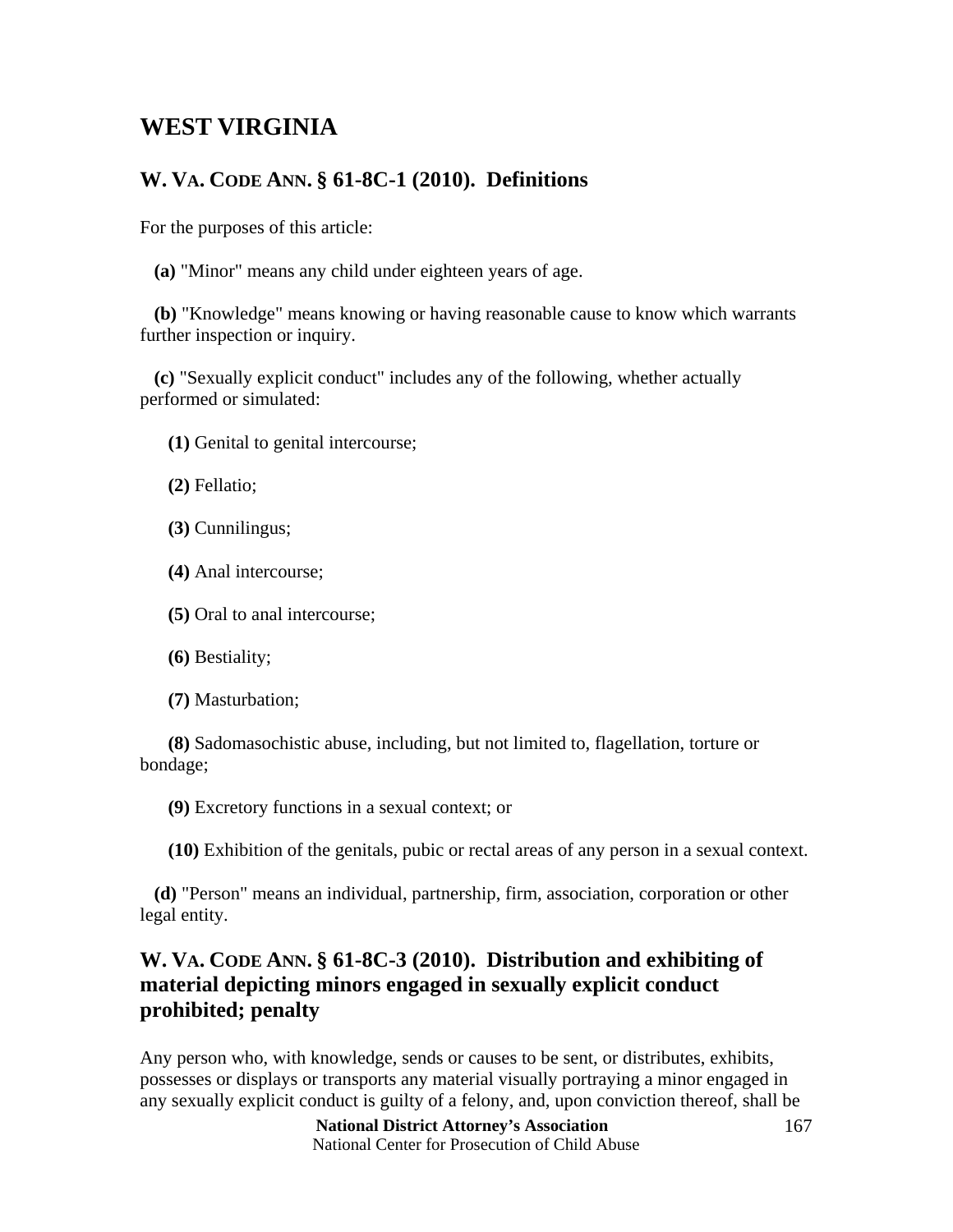imprisoned in the penitentiary not more than two years, and fined not more than two thousand dollars.

## **W. VA. CODE ANN. § 61-8D-6 (2010). Sending, distributing, exhibiting, possessing, displaying or transporting material by a parent, guardian or custodian, depicting a child engaged in sexually explicit conduct; penalty**

Any parent, guardian or custodian who, with knowledge, sends or causes to be sent, or distributes, exhibits, possesses, displays or transports, any material visually portraying a child under his or her care, custody or control engaged in any sexually explicit conduct, is guilty of a felony, and, upon conviction thereof, shall be imprisoned in the penitentiary not more than two years, and fined not less than four hundred dollars nor more than four thousand dollars.

## **WISCONSIN**

## **WIS. STAT. ANN. § 948.05 (2010). Sexual exploitation of a child**

(1) Whoever does any of the following with knowledge of the character and content of the sexually explicit conduct involving the child may be penalized under sub. (2p):

(a) Employs, uses, persuades, induces, entices, or coerces any child to engage in sexually explicit conduct for the purpose of recording or displaying in any way the conduct.

(b) Records or displays in any way a child engaged in sexually explicit conduct.

(1m) Whoever produces, performs in, profits from, promotes, imports into the state, reproduces, advertises, sells, distributes, or possesses with intent to sell or distribute, any recording of a child engaging in sexually explicit conduct may be penalized under sub. (2p) if the person knows the character and content of the sexually explicit conduct involving the child and if the person knows or reasonably should know that the child engaging in the sexually explicit conduct has not attained the age of 18 years.

(2) A person responsible for a childs welfare who knowingly permits, allows or encourages the child to engage in sexually explicit conduct for a purpose proscribed in sub. (1) (a) or (b) or (1m) may be penalized under sub. (2p)

(2p)

(a) Except as provided in par. (b), a person who violates sub.  $(1)$ ,  $(1m)$ , or  $(2)$  is guilty of a Class C felony.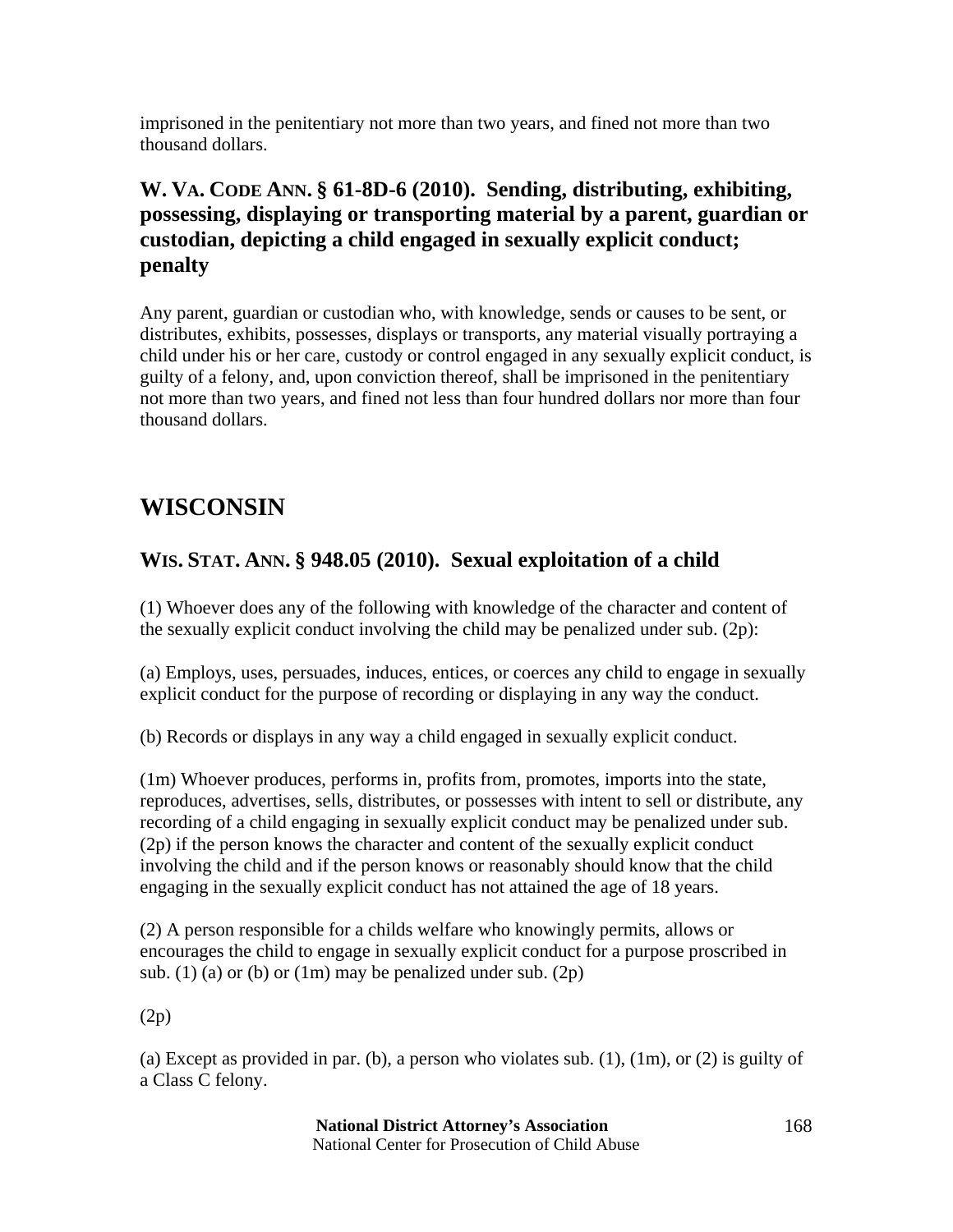(b) A person who violates sub.  $(1)$ ,  $(1m)$ , or  $(2)$  is guilty of a Class F felony if the person is under 18 years of age when the offense occurs.

(3) It is an affirmative defense to prosecution for violation of sub. (1) (a) or (b) or (2) if the defendant had reasonable cause to believe that the child had attained the age of 18 years. A defendant who raises this affirmative defense has the burden of proving this defense by a preponderance of the evidence.

## **WIS. STAT. ANN. § 948.12 (2010). Possession of child pornography**

(1m) Whoever possesses any undeveloped film, photographic negative, photograph, motion picture, videotape, or other recording of a child engaged in sexually explicit conduct under all of the following circumstances may be penalized under sub. (3):(a) The person knows that he or she possesses the material.(b) The person knows the character and content of the sexually explicit conduct in the material.(c) The person knows or reasonably should know that the child engaged in sexually explicit conduct has not attained the age of 18 years.

(2m) Whoever exhibits or plays a recording of a child engaged in sexually explicit conduct, if all of the following apply, may be penalized under sub. (3):(a) The person knows that he or she has exhibited or played the recording.(b) Before the person exhibited or played the recording, he or she knew the character and content of the sexually explicit conduct.(c) Before the person exhibited or played the recording, he or she knew or reasonably should have known that the child engaged in sexually explicit conduct had not attained the age of 18 years.

 $(3)$  (a) Except as provided in par. (b), a person who violates sub. (1m) or  $(2m)$  is guilty of a Class D felony.(b) A person who violates sub. (1m) or (2m) is guilty of a Class I felony if the person is under 18 years of age when the offense occurs.

## **WYOMING**

## **WYO. STAT. ANN. § 6-4-303 (2010). Sexual exploitation of children; penalties; definitions**

(a) As used in this section:

(i) "Child" means a person under the age of eighteen (18) years;

 (ii) "Child pornography" means any visual depiction, including any photograph, film, video, picture, computer or computer-generated image or picture, whether or not made or produced by electronic, mechanical or other means, of explicit sexual conduct, where: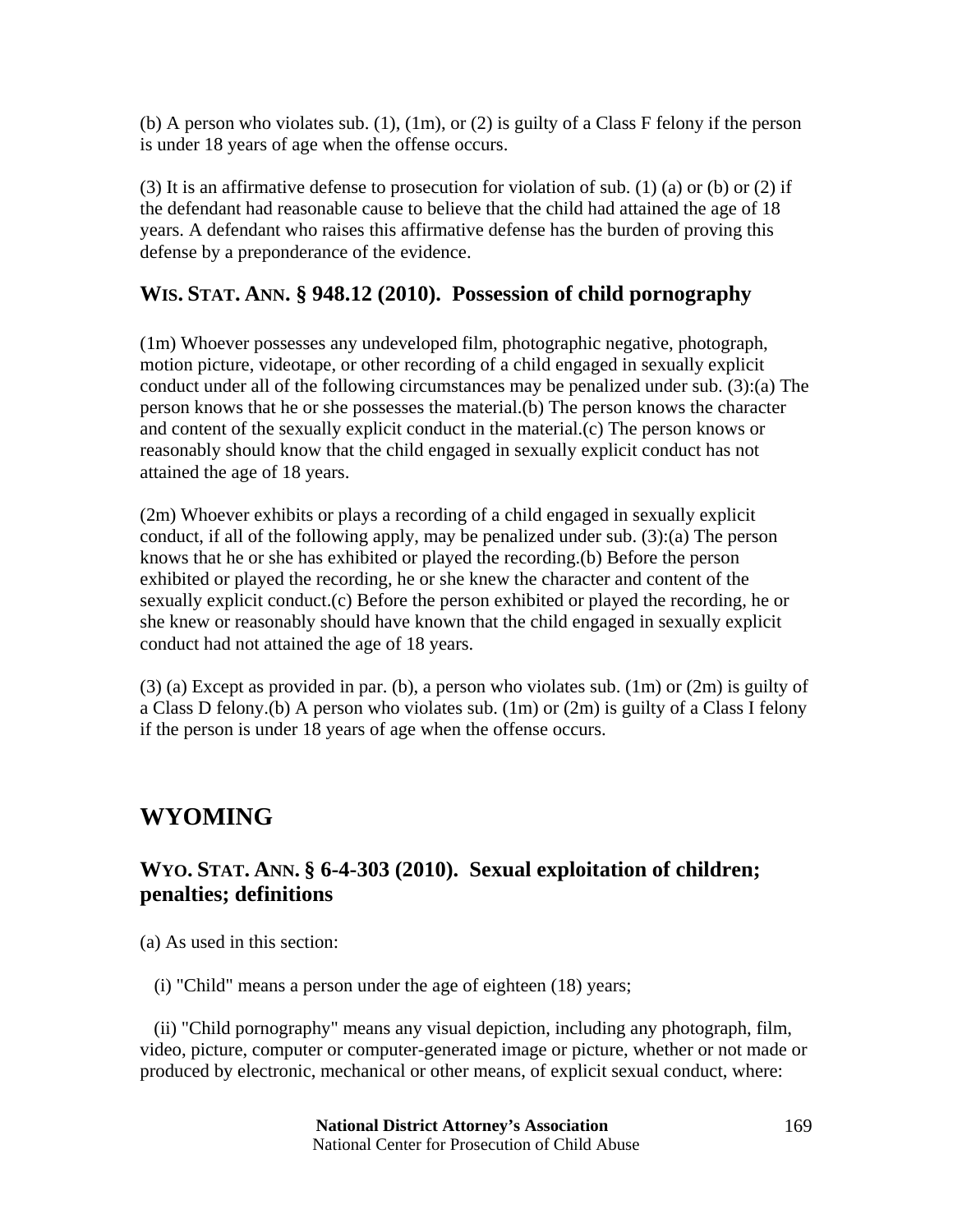(A) The production of the visual depiction involves the use of a child engaging in explicit sexual conduct;

 (B) The visual depiction is of explicit sexual conduct involving a child or an individual virtually indistinguishable from a child; or

 (C) The visual depiction has been created, adapted or modified to depict explicit sexual conduct involving a child or an individual virtually indistinguishable from a child.

(D) Repealed by Laws 2005, ch. 70, § 2.

 (iii) "Explicit sexual conduct" means actual or simulated sexual intercourse, including genital-genital, oral-genital, anal-genital or oral-anal, between persons of the same or opposite sex, bestiality, masturbation, sadistic or masochistic abuse or lascivious exhibition of the genitals or pubic area of any person;

 (iv) "Visual depiction" means developed and undeveloped film and videotape, and data stored on computer disk or by electronic means which is capable of conversion into a visual image.

(b) A person is guilty of sexual exploitation of a child if, for any purpose, he knowingly:

 (i) Causes, induces, entices, coerces or permits a child to engage in, or be used for, the making of child pornography;

 (ii) Causes, induces, entices or coerces a child to engage in, or be used for, any explicit sexual conduct;

 (iii) Manufactures, generates, creates, receives, distributes, reproduces, delivers or possesses with the intent to deliver, including through digital or electronic means, whether or not by computer, any child pornography;

(iv) Possesses child pornography, except that this paragraph shall not apply to:

 (A) Peace officers, court personnel or district attorneys engaged in the lawful performance of their official duties;

 (B) Physicians, psychologists, therapists or social workers, provided such persons are duly licensed in Wyoming and the persons possess such materials in the course of a bona fide treatment or evaluation program at the treatment or evaluation site; or

(C) Counsel for a person charged under this section.

(c) The sexual exploitation of a child pursuant to paragraphs (b)(i) through (iii) of this section is a felony punishable by imprisonment for not less than five (5) years nor more than twelve (12) years, a fine of not more than ten thousand dollars (\$10,000.00), or both.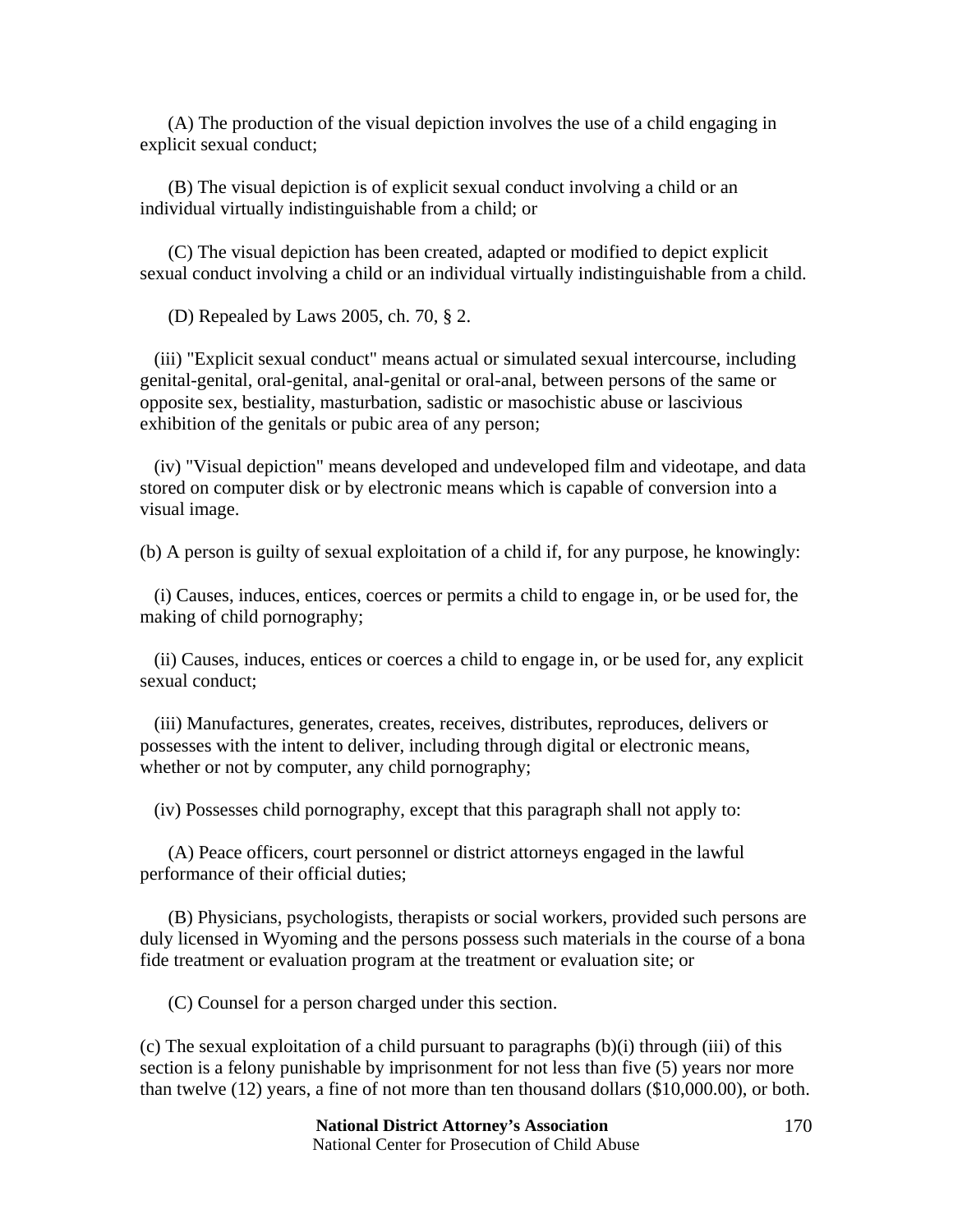(d) The sexual exploitation of a child by possession of sexually exploitive material pursuant to paragraph (b)(iv) of this section is a felony punishable by imprisonment for not more than ten (10) years, a fine of not more than ten thousand dollars (\$10,000.00), or both.

(e) A second or subsequent conviction pursuant to paragraphs (b)(i) through (iv) of this section, or of a substantially similar law of any other jurisdiction, is a felony punishable by imprisonment for not less than seven (7) years nor more than twelve (12) years, a fine of not more than ten thousand dollars (\$10,000.00), or both.

(f) Any person who is convicted of an offense under this section shall forfeit to the state the person's interest in:

 (i) Any visual depiction of a child engaging in explicit sexual conduct in violation of this section, or any book, magazine, periodical, film, videotape or other matter which contains any such visual depiction, which was produced, transported, mailed, shipped, possessed or received in violation of this section;

 (ii) Any property, real or personal, constituting or traceable to gross proceeds obtained from such offense;

 (iii) Any property, real or personal, used or intended to be used to commit or to promote the commission of such offense.

## **FEDERAL LEGISLATION**

## **18 U.S.C.S. § 2251 (2010). Sexual exploitation of children**

(a) Any person who employs, uses, persuades, induces, entices, or coerces any minor to engage in, or who has a minor assist any other person to engage in, or who transports any minor in or affecting interstate or foreign commerce, or in any Territory or Possession of the United States, with the intent that such minor engage in, any sexually explicit conduct for the purpose of producing any visual depiction of such conduct or for the purpose of transmitting a live visual depiction of such conduct, shall be punished as provided under subsection (e), if such person knows or has reason to know that such visual depiction will be transported or transmitted using any means or facility of interstate or foreign commerce or in or affecting interstate or foreign commerce or mailed, if that visual depiction was produced or transmitted using materials that have been mailed, shipped, or transported in or affecting interstate or foreign commerce by any means, including by computer, or if such visual depiction has actually been transported or transmitted using any means or facility of interstate or foreign commerce or in or affecting interstate or foreign commerce or mailed.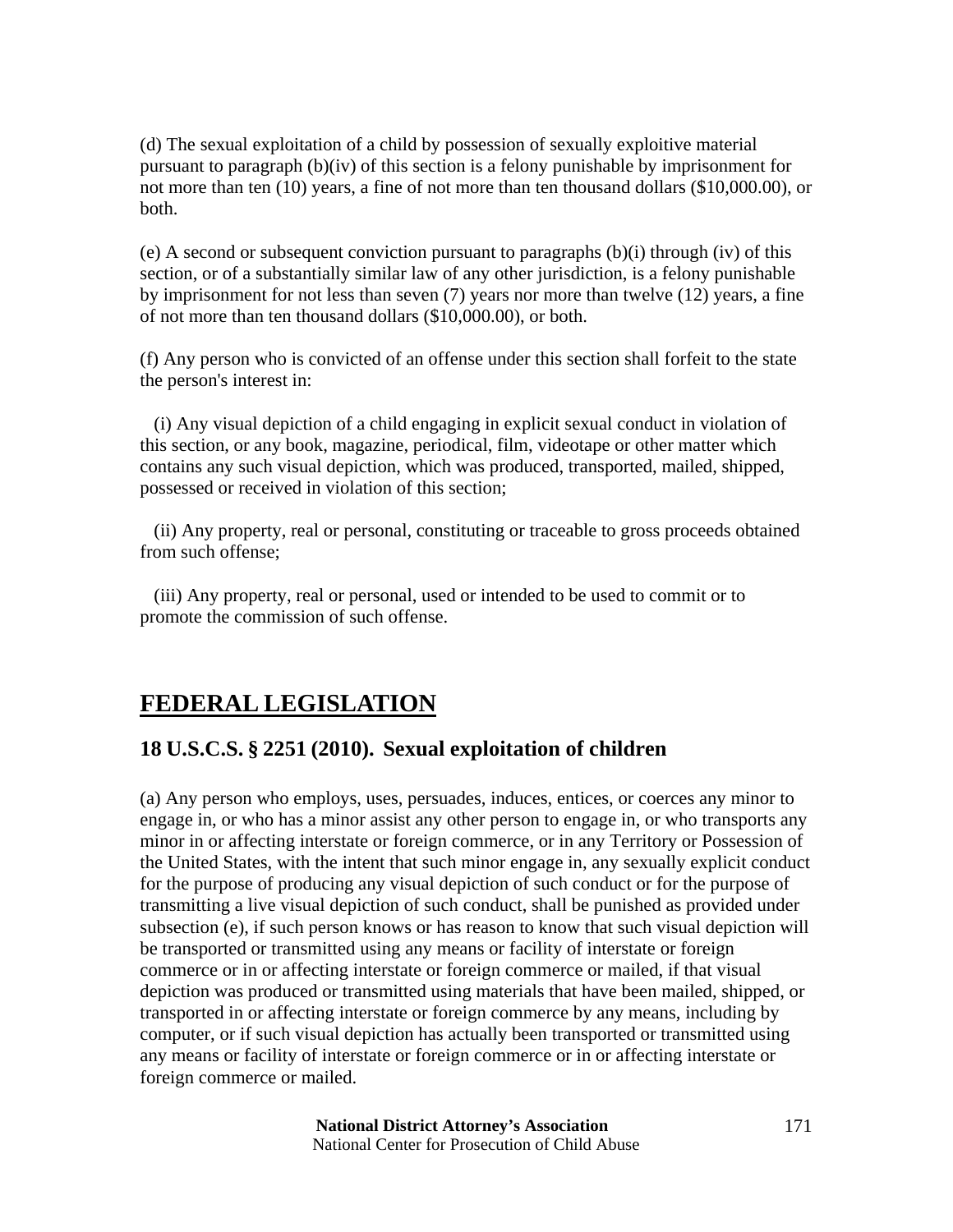(b) Any parent, legal guardian, or person having custody or control of a minor who knowingly permits such minor to engage in, or to assist any other person to engage in, sexually explicit conduct for the purpose of producing any visual depiction of such conduct or for the purpose of transmitting a live visual depiction of such conduct shall be punished as provided under subsection (e) of this section, if such parent, legal guardian, or person knows or has reason to know that such visual depiction will be transported or transmitted using any means or facility of interstate or foreign commerce or in or affecting interstate or foreign commerce or mailed, if that visual depiction was produced or transmitted using materials that have been mailed, shipped, or transported in or affecting interstate or foreign commerce by any means, including by computer, or if such visual depiction has actually been transported or transmitted using any means or facility of interstate or foreign commerce or in or affecting interstate or foreign commerce or mailed.

#### $(c)$

 (1) Any person who, in a circumstance described in paragraph (2), employs, uses, persuades, induces, entices, or coerces any minor to engage in, or who has a minor assist any other person to engage in, any sexually explicit conduct outside of the United States, its territories or possessions, for the purpose of producing any visual depiction of such conduct, shall be punished as provided under subsection (e).

(2) The circumstance referred to in paragraph (1) is that--

 (A) the person intends such visual depiction to be transported to the United States, its territories or possessions, by any means, including by using any means or facility of interstate or foreign commerce or mail; or

 (B) the person transports such visual depiction to the United States, its territories or possessions, by any means, including by using any means or facility of interstate or foreign commerce or mail.

#### (d)

 (1) Any person who, in a circumstance described in paragraph (2), knowingly makes, prints, or publishes, or causes to be made, printed, or published, any notice or advertisement seeking or offering--

 (A) to receive, exchange, buy, produce, display, distribute, or reproduce, any visual depiction, if the production of such visual depiction involves the use of a minor engaging in sexually explicit conduct and such visual depiction is of such conduct; or

 (B) participation in any act of sexually explicit conduct by or with any minor for the purpose of producing a visual depiction of such conduct;

shall be punished as provided under subsection (e).

(2) The circumstance referred to in paragraph (1) is that--

 (A) such person knows or has reason to know that such notice or advertisement will be transported using any means or facility of interstate or foreign commerce or in or affecting interstate or foreign commerce by any means including by computer or mailed; or

 (B) such notice or advertisement is transported using any means or facility of interstate or foreign commerce or in or affecting interstate or foreign commerce by any means including by computer or mailed.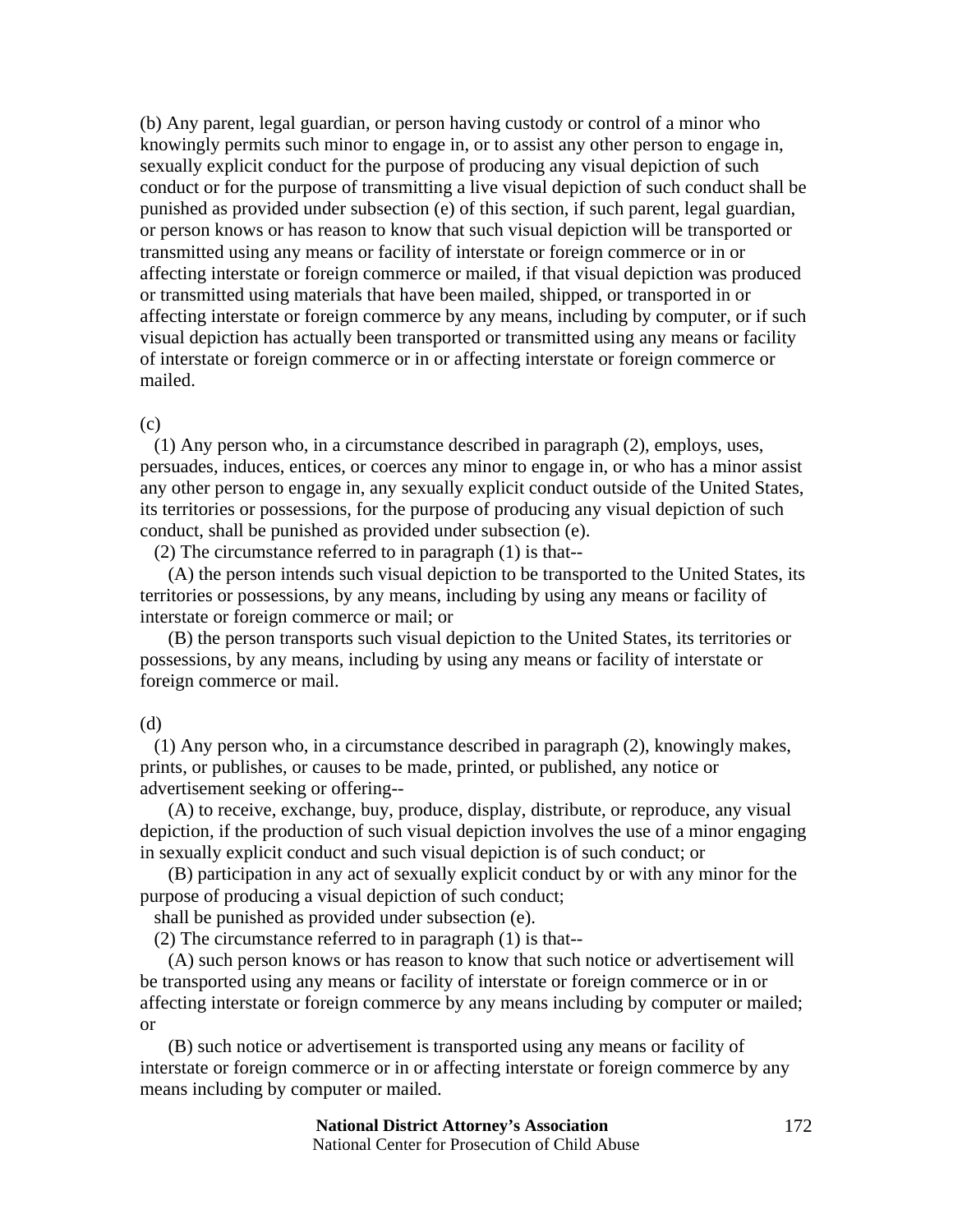(e) Any individual who violates, or attempts or conspires to violate, this section shall be fined under this title and imprisoned not less than 15 years nor more than 30 years, but if such person has one prior conviction under this chapter, section 1591 [18 USCS § 1591], chapter 71, chapter 109A, or chapter 117 [18 USCS §§ 2251 et seq., 18 USCS §§ 1460 et seq., 2241 et seq., or 2421 et seq.], or under section 920 of title 10 (article 120 of the Uniform Code of Military Justice), or under the laws of any State relating to aggravated sexual abuse, sexual abuse, abusive sexual contact involving a minor or ward, or sex trafficking of children, or the production, possession, receipt, mailing, sale, distribution, shipment, or transportation of child pornography, such person shall be fined under this title and imprisoned for not less than 25 years nor more than 50 years, but if such person has 2 or more prior convictions under this chapter, chapter 71, chapter 109A, or chapter 117 [18 USCS §§ 2251 et seq., 18 USCS §§ 1460 et seq., 2241 et seq., or 2421 et seq.], or under section 920 of title 10 (article 120 of the Uniform Code of Military Justice), or under the laws of any State relating to the sexual exploitation of children, such person shall be fined under this title and imprisoned not less than 35 years nor more than life. Any organization that violates, or attempts or conspires to violate, this section shall be fined under this title. Whoever, in the course of an offense under this section, engages in conduct that results in the death of a person, shall be punished by death or imprisoned for not less than 30 years or for life.

#### **18 U.S.C.S. § 2252 (2010). Certain activities relating to material involving the sexual exploitation of minors**

(a) Any person who--

 (1) knowingly transports or ships using any means or facility of interstate or foreign commerce or in or affecting interstate or foreign commerce by any means including by computer or mails, any visual depiction, if--

 (A) the producing of such visual depiction involves the use of a minor engaging in sexually explicit conduct; and

(B) such visual depiction is of such conduct;

 (2) knowingly receives, or distributes, any visual depiction using any means or facility of interstate or foreign commerce or that has been mailed, or has been shipped or transported in or affecting interstate or foreign commerce, or which contains materials which have been mailed or so shipped or transported, by any means including by computer, or knowingly reproduces any visual depiction for distribution using any means or facility of interstate or foreign commerce or in or affecting interstate or foreign commerce by any means including by computer or through the mails, if--

 (A) the producing of such visual depiction involves the use of a minor engaging in sexually explicit conduct; and

(B) such visual depiction is of such conduct;

(3) either--

 (A) in the special maritime and territorial jurisdiction of the United States, or on any land or building owned by, leased to, or otherwise used by or under the control of the Government of the United States, or in the Indian country as defined in section 1151 of this title [18 USCS § 1151], knowingly sells or possesses with intent to sell any visual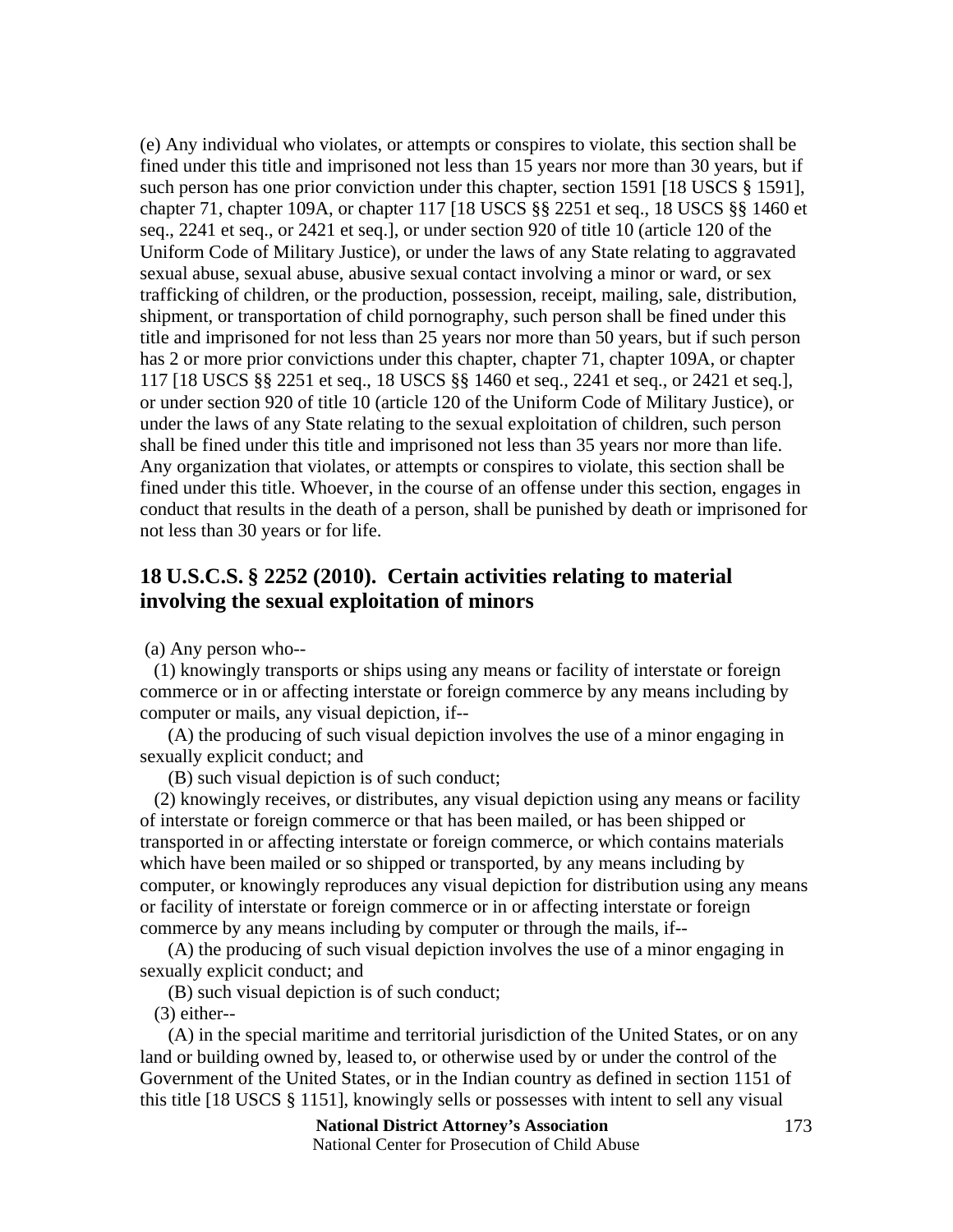depiction; or

 (B) knowingly sells or possesses with intent to sell any visual depiction that has been mailed, shipped, or transported using any means or facility of interstate or foreign commerce, or has been shipped or transported in or affecting interstate or foreign commerce, or which was produced using materials which have been mailed or so shipped or transported using any means or facility of interstate or foreign commerce, including by computer, if--

 (i) the producing of such visual depiction involves the use of a minor engaging in sexually explicit conduct; and

(ii) such visual depiction is of such conduct; or

(4) either--

 (A) in the special maritime and territorial jurisdiction of the United States, or on any land or building owned by, leased to, or otherwise used by or under the control of the Government of the United States, or in the Indian country as defined in section 1151 of this title [18 USCS § 1151], knowingly possesses, or knowingly accesses with intent to view, 1 or more books, magazines, periodicals, films, video tapes, or other matter which contain any visual depiction; or

 (B) knowingly possesses, or knowingly accesses with intent to view, 1 or more books, magazines, periodicals, films, video tapes, or other matter which contain any visual depiction that has been mailed, or has been shipped or transported using any means or facility of interstate or foreign commerce or in or affecting interstate or foreign commerce, or which was produced using materials which have been mailed or so shipped or transported, by any means including by computer, if--

 (i) the producing of such visual depiction involves the use of a minor engaging in sexually explicit conduct; and

(ii) such visual depiction is of such conduct;

shall be punished as provided in subsection (b) of this section.

#### (b)

 (1) Whoever violates, or attempts or conspires to violate, paragraph (1), (2), or (3) of subsection (a) shall be fined under this title and imprisoned not less than 5 years and not more than 20 years, but if such person has a prior conviction under this chapter, section 1591 [18 USCS § 1591], chapter 71, chapter 109A, or chapter 117 [18 USCS §§ 2251 et seq., §§ 1460 et seq., 2241 et seq., or 2421 et seq.], or under section 920 of title 10 (article 120 of the Uniform Code of Military Justice), or under the laws of any State relating to aggravated sexual abuse, sexual abuse, or abusive sexual conduct involving a minor or ward, or the production, possession, receipt, mailing, sale, distribution, shipment, or transportation of child pornography, or sex trafficking of children, such person shall be fined under this title and imprisoned for not less than 15 years nor more than 40 years.

 (2) Whoever violates, or attempts or conspires to violate, paragraph (4) of subsection (a) shall be fined under this title or imprisoned not more than 10 years, or both, but if such person has a prior conviction under this chapter, chapter 71, chapter 109A, or chapter 117 [18 USCS §§ 2251 et seq., §§ 1460 et seq., 2241 et seq., or 2421 et seq.], or under section 920 of title 10 (article 120 of the Uniform Code of Military Justice), or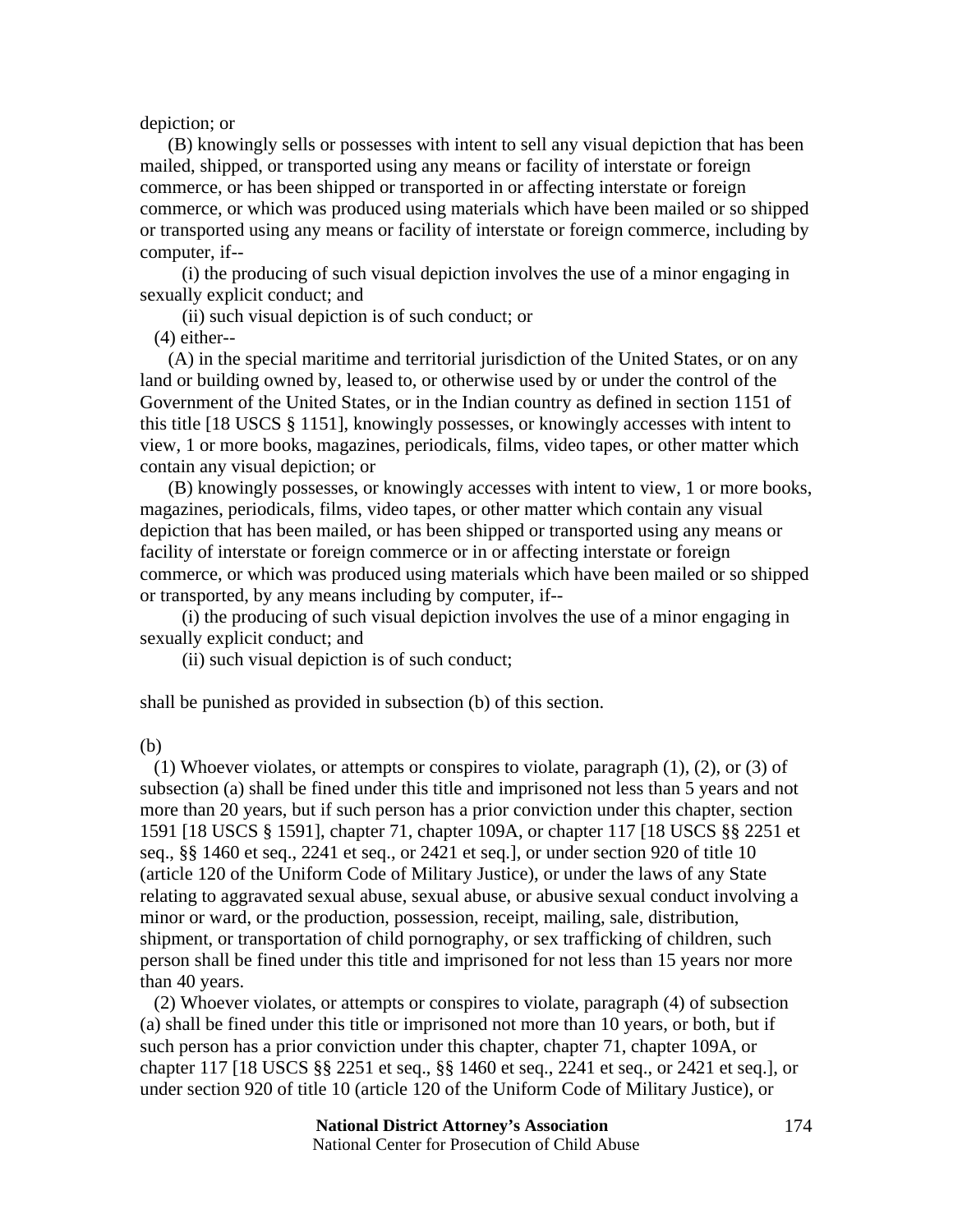under the laws of any State relating to aggravated sexual abuse, sexual abuse, or abusive sexual conduct involving a minor or ward, or the production, possession, receipt, mailing, sale, distribution, shipment, or transportation of child pornography, such person shall be fined under this title and imprisoned for not less than 10 years nor more than 20 years.

(c) Affirmative defense. It shall be an affirmative defense to a charge of violating paragraph (4) of subsection (a) that the defendant--

 (1) possessed less than three matters containing any visual depiction proscribed by that paragraph; and

 (2) promptly and in good faith, and without retaining or allowing any person, other than a law enforcement agency, to access any visual depiction or copy thereof--

(A) took reasonable steps to destroy each such visual depiction; or

 (B) reported the matter to a law enforcement agency and afforded that agency access to each such visual depiction.

#### **18 U.S.C.S. § 2252A (2010). Certain activities relating to material constituting or containing child pornography**

(a) Any person who--

 (1) knowingly mails, or transports or ships using any means or facility of interstate or foreign commerce or in or affecting interstate or foreign commerce by any means, including by computer, any child pornography;

(2) knowingly receives or distributes--

 (A) any child pornography that has been mailed, or using any means or facility of interstate or foreign commerce shipped or transported in or affecting interstate or foreign commerce by any means, including by computer; or

 (B) any material that contains child pornography that has been mailed, or using any means or facility of interstate or foreign commerce shipped or transported in or affecting interstate or foreign commerce by any means, including by computer;

(3) knowingly--

 (A) reproduces any child pornography for distribution through the mails, or using any means or facility of interstate or foreign commerce or in or affecting interstate or foreign commerce by any means, including by computer; or

 (B) advertises, promotes, presents, distributes, or solicits through the mails, or using any means or facility of interstate or foreign commerce or in or affecting interstate or foreign commerce by any means, including by computer, any material or purported material in a manner that reflects the belief, or that is intended to cause another to believe, that the material or purported material is, or contains--

(i) an obscene visual depiction of a minor engaging in sexually explicit conduct; or

 (ii) a visual depiction of an actual minor engaging in sexually explicit conduct; (4) either--

 (A) in the special maritime and territorial jurisdiction of the United States, or on any land or building owned by, leased to, or otherwise used by or under the control of the United States Government, or in the Indian country (as defined in section 1151 [18 USCS § 1151]), knowingly sells or possesses with the intent to sell any child pornography; or

(B) knowingly sells or possesses with the intent to sell any child pornography that has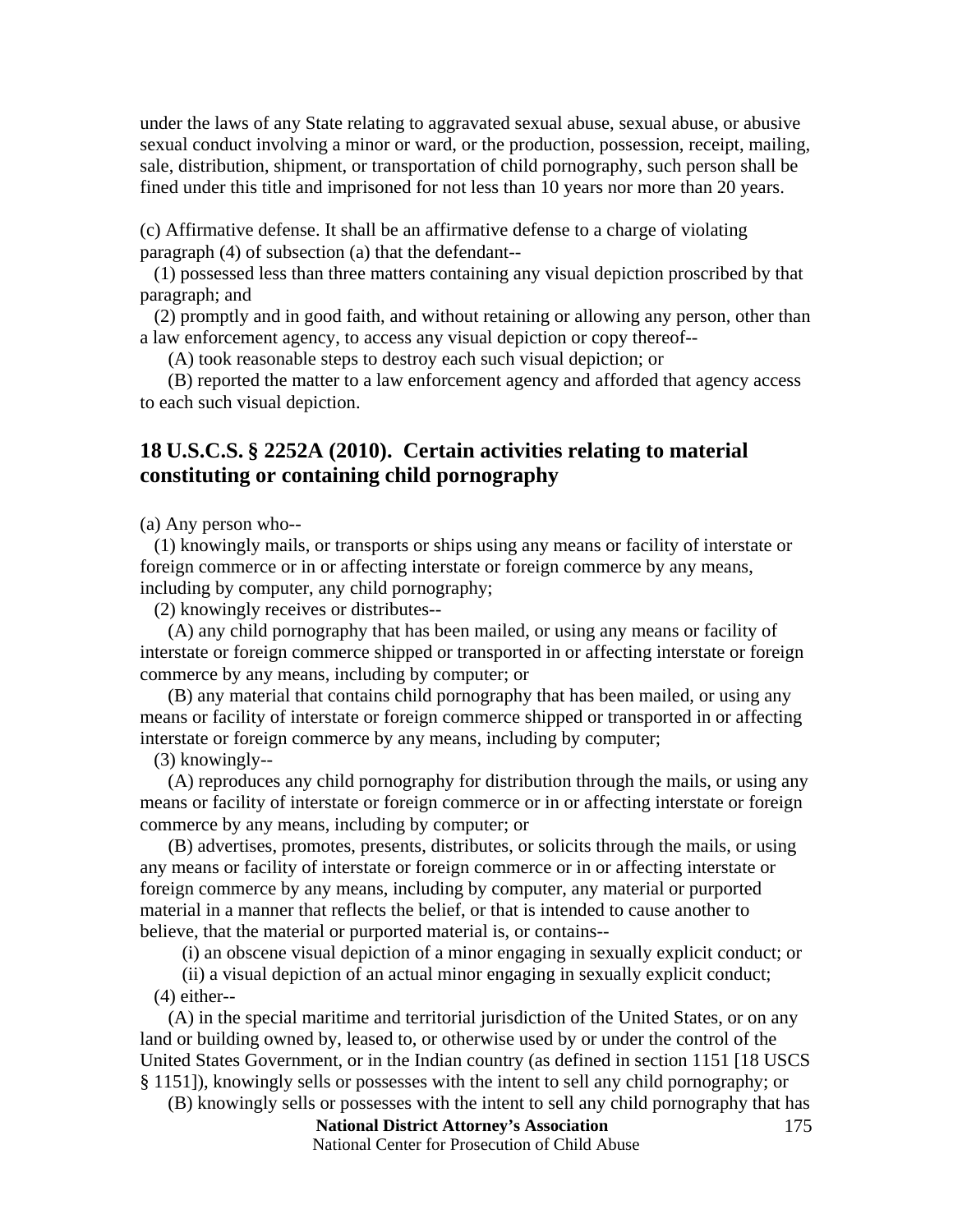been mailed, or shipped or transported using any means or facility of interstate or foreign commerce or in or affecting interstate or foreign commerce by any means, including by computer, or that was produced using materials that have been mailed, or shipped or transported in or affecting interstate or foreign commerce by any means, including by computer;

(5) either--

 (A) in the special maritime and territorial jurisdiction of the United States, or on any land or building owned by, leased to, or otherwise used by or under the control of the United States Government, or in the Indian country (as defined in section 1151 [18 USCS § 1151]), knowingly possesses, or knowingly accesses with intent to view, any book, magazine, periodical, film, videotape, computer disk, or any other material that contains an image of child pornography; or

 (B) knowingly possesses, or knowingly accesses with intent to view, any book, magazine, periodical, film, videotape, computer disk, or any other material that contains an image of child pornography that has been mailed, or shipped or transported using any means or facility of interstate or foreign commerce or in or affecting interstate or foreign commerce by any means, including by computer, or that was produced using materials that have been mailed, or shipped or transported in or affecting interstate or foreign commerce by any means, including by computer;

 (6) knowingly distributes, offers, sends, or provides to a minor any visual depiction, including any photograph, film, video, picture, or computer generated image or picture, whether made or produced by electronic, mechanical, or other means, where such visual depiction is, or appears to be, of a minor engaging in sexually explicit conduct--

 (A) that has been mailed, shipped, or transported using any means or facility of interstate or foreign commerce or in or affecting interstate or foreign commerce by any means, including by computer;

 (B) that was produced using materials that have been mailed, shipped, or transported in or affecting interstate or foreign commerce by any means, including by computer; or

 (C) which distribution, offer, sending, or provision is accomplished using the mails or any means or facility of interstate or foreign commerce,

 for purposes of inducing or persuading a minor to participate in any activity that is illegal; or

 (7) knowingly produces with intent to distribute, or distributes, by any means, including a computer, in or affecting interstate or foreign commerce, child pornography that is an adapted or modified depiction of an identifiable minor.

shall be punished as provided in subsection (b); or

#### (b)

 (1) Whoever violates, or attempts or conspires to violate, paragraph (1), (2), (3), (4), or (6) of subsection (a) shall be fined under this title and imprisoned not less than 5 years and not more than 20 years, but, if such person has a prior conviction under this chapter, section 1591 [18 USCS § 1591], chapter 71, chapter 109A, or chapter 117 [18 USCS §§ 2251 et seq., §§ 1460 et seq., 2241 et seq., or 2421 et seq.], or under section 920 of title 10 (article 120 of the Uniform Code of Military Justice), or under the laws of any State relating to aggravated sexual abuse, sexual abuse, or abusive sexual conduct involving a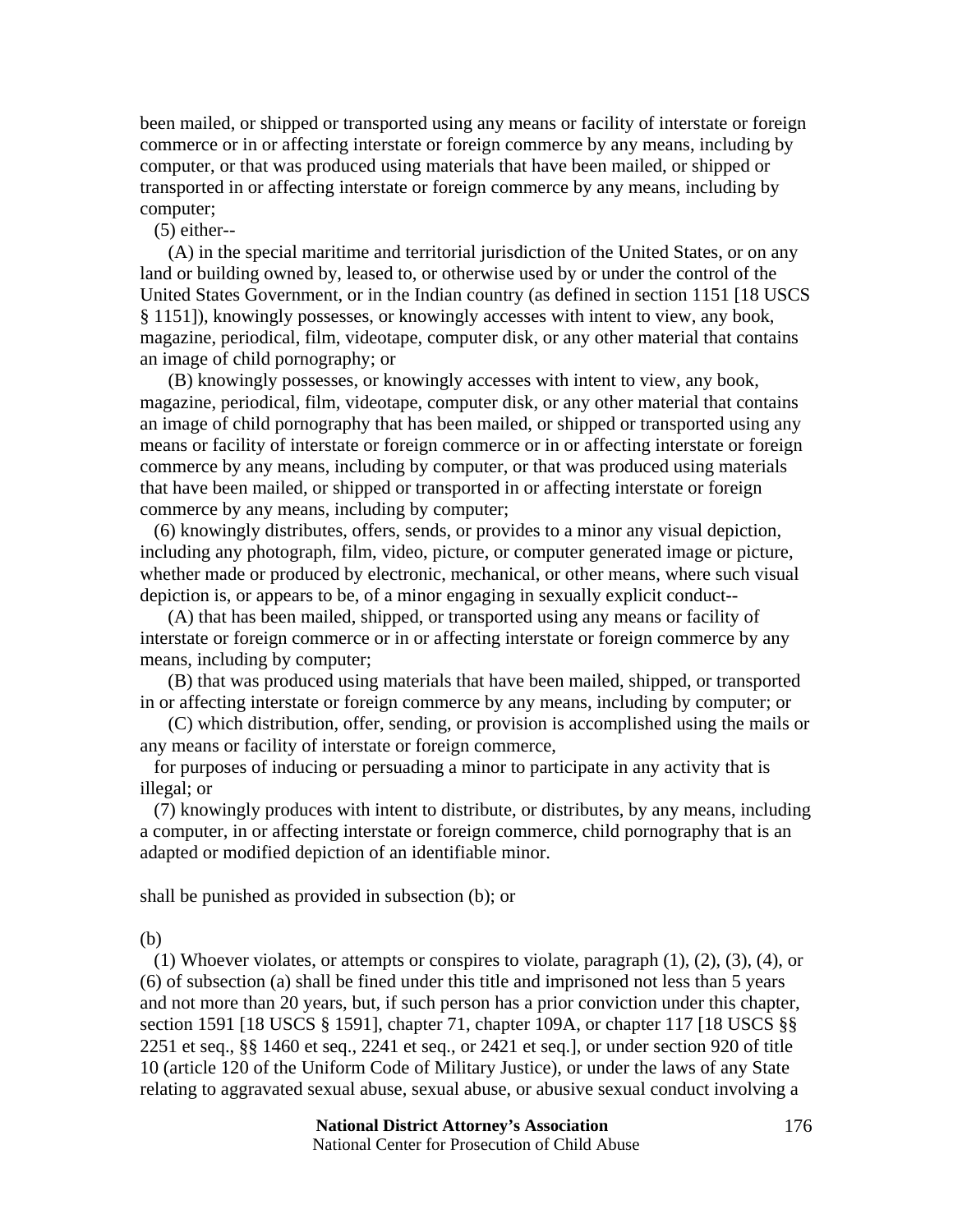minor or ward, or the production, possession, receipt, mailing, sale, distribution, shipment, or transportation of child pornography, or sex trafficking of children, such person shall be fined under this title and imprisoned for not less than 15 years nor more than 40 years.

 (2) Whoever violates, or attempts or conspires to violate, subsection (a)(5) shall be fined under this title or imprisoned not more than 10 years, or both, but, if such person has a prior conviction under this chapter, chapter 71, chapter 109A, or chapter 117 [18] USCS §§ 2251 et seq., §§ 1460 et seq., 2241 et seq., or 2421 et seq.], or under section 920 of title 10 (article 120 of the Uniform Code of Military Justice), or under the laws of any State relating to aggravated sexual abuse, sexual abuse, or abusive sexual conduct involving a minor or ward, or the production, possession, receipt, mailing, sale, distribution, shipment, or transportation of child pornography, such person shall be fined under this title and imprisoned for not less than 10 years nor more than 20 years.

 (3) Whoever violates, or attempts or conspires to violate, subsection (a)(7) shall be fined under this title or imprisoned not more than 15 years, or both.

(c) It shall be an affirmative defense to a charge of violating paragraph (1), (2), (3)(A),  $(4)$ , or  $(5)$  of subsection  $(a)$  that--

(1)

 (A) the alleged child pornography was produced using an actual person or persons engaging in sexually explicit conduct; and

(B) each such person was an adult at the time the material was produced; or

(2) the alleged child pornography was not produced using any actual minor or minors.

No affirmative defense under subsection  $(c)(2)$  shall be available in any prosecution that involves child pornography as described in section 2256(8)(C) [18 USCS § 2256(8)(C)]. A defendant may not assert an affirmative defense to a charge of violating paragraph (1), (2), (3)(A), (4), or (5) of subsection (a) unless, within the time provided for filing pretrial motions or at such time prior to trial as the judge may direct, but in no event later than 14 days before the commencement of the trial, the defendant provides the court and the United States with notice of the intent to assert such defense and the substance of any expert or other specialized testimony or evidence upon which the defendant intends to rely. If the defendant fails to comply with this subsection, the court shall, absent a finding of extraordinary circumstances that prevented timely compliance, prohibit the defendant from asserting such defense to a charge of violating paragraph  $(1)$ ,  $(2)$ ,  $(3)(A)$ ,  $(4)$ , or  $(5)$ of subsection (a) or presenting any evidence for which the defendant has failed to provide proper and timely notice.

(d) Affirmative defense. It shall be an affirmative defense to a charge of violating subsection (a)(5) that the defendant--

(1) possessed less than three images of child pornography; and

 (2) promptly and in good faith, and without retaining or allowing any person, other than a law enforcement agency, to access any image or copy thereof--

(A) took reasonable steps to destroy each such image; or

 (B) reported the matter to a law enforcement agency and afforded that agency access to each such image.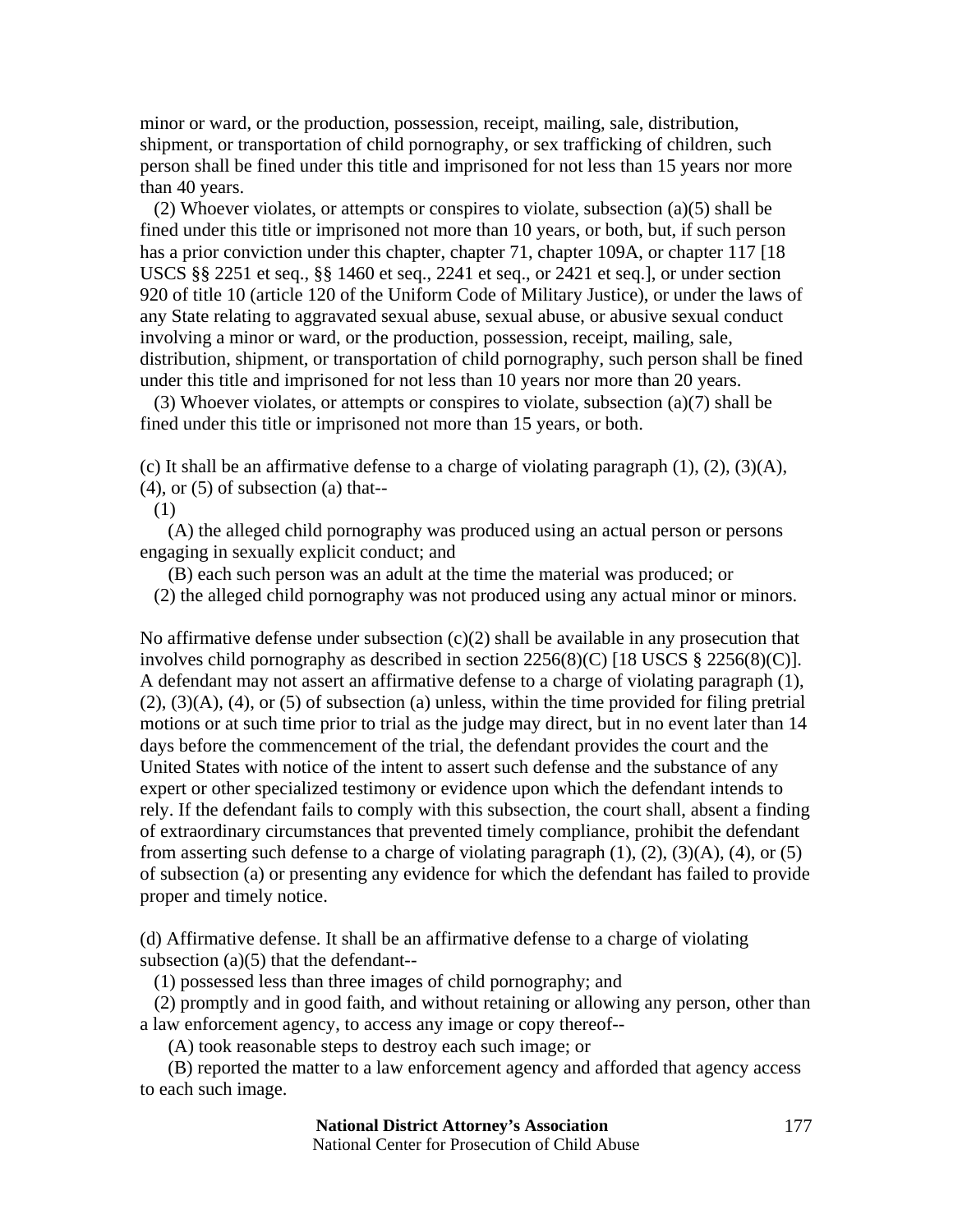(e) Admissibility of evidence. On motion of the government, in any prosecution under this chapter [18 USCS §§ 2251 et seq.] or section 1466A [18 USCS § 1466A], except for good cause shown, the name, address, social security number, or other nonphysical identifying information, other than the age or approximate age, of any minor who is depicted in any child pornography shall not be admissible and may be redacted from any otherwise admissible evidence, and the jury shall be instructed, upon request of the United States, that it can draw no inference from the absence of such evidence in deciding whether the child pornography depicts an actual minor.

#### (f) Civil remedies.

 (1) In general. Any person aggrieved by reason of the conduct prohibited under subsection (a) or (b) or section 1466A [18 USCS § 1466A] may commence a civil action for the relief set forth in paragraph (2).

 (2) Relief. In any action commenced in accordance with paragraph (1), the court may award appropriate relief, including--

(A) temporary, preliminary, or permanent injunctive relief;

(B) compensatory and punitive damages; and

 (C) the costs of the civil action and reasonable fees for attorneys and expert witnesses.

(g) Child exploitation enterprises.

 (1) Whoever engages in a child exploitation enterprise shall be fined under this title and imprisoned for any term of years not less than 20 or for life.

 (2) A person engages in a child exploitation enterprise for the purposes of this section if the person violates section 1591 [18 USCS § 1591], section 1201 [18 USCS § 1201] if the victim is a minor, or chapter 109A [18 USCS §§ 2241 et seq.] (involving a minor victim), 110 [18 USCS §§ 2251 et seq.] (except for sections 2257 and 2257A [18 USCS §§ 2257 and 2257A]), or 117 [18 USCS §§ 2421 et seq.] (involving a minor victim), as a part of a series of felony violations constituting three or more separate incidents and involving more than one victim, and commits those offenses in concert with three or more other persons.

## **AMERICAN SAMOA**

# **AM. SAMOA CODE ANN. § 46.4402 (2007). Promoting pornography in the first degree**

(a) A person commits the crime of promoting pornography in the first degree if, knowing its content and character:

(1) he wholesale promotes or possesses with the purpose to wholesale promote any pornographic material; or

(2) he wholesale promotes for minors or possesses with the purpose to wholesale promote for minors any material pornographic for minors.

(b) Promoting pornography in the first degree is a class C felony.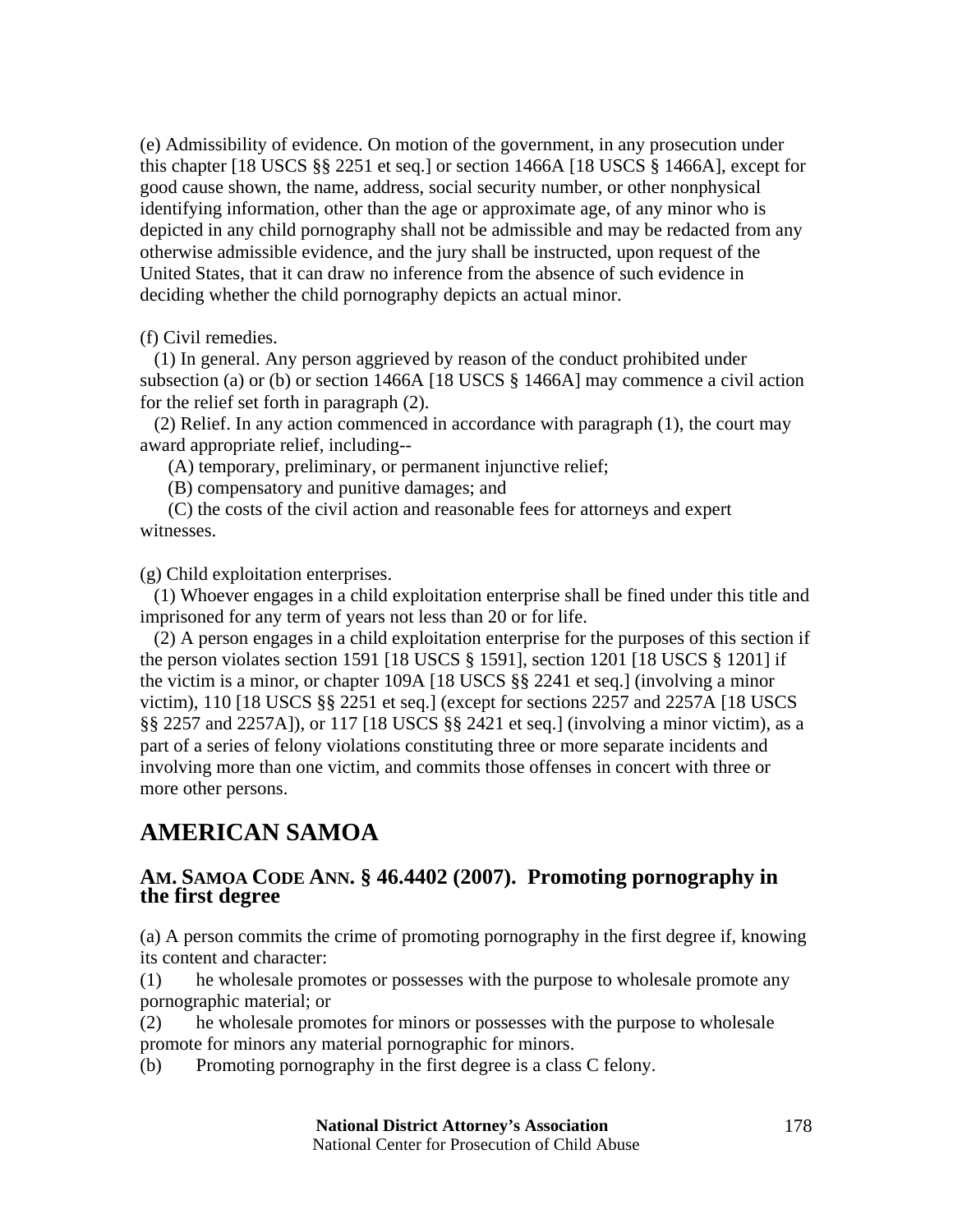# **AM. SAMOA CODE ANN. § 46.4403 (2007). Promoting pornography in the second degree**

(a) A person commits the crime of promoting pornography in the second degree if, knowing its content and character, he:

(1) promotes or possesses with the purpose to promote any pornographic material for pecuniary gain; or

(2) produces, presents, directs, or participates in any pornographic performance for pecuniary gain.

(b) Promoting pornography in the second degree is a class D felony.

## **GUAM**

## **GUAM CODE ANN. tit. 9, § 28.40 (2009). Definitions**

As used in this Article:

(a) Material means any picture, drawing, photograph, motion picture or pictorial representation, or any statue or other figure, or any mechanical, chemical or electrical reproduction, or anything which is or may be used as a means of communication (other than the written or spoken word). Material includes molds, printing plates and other latent representational objects.

(b) Prurient interest means a shameful or morbid interest in nudity, sex or excretion.

(c) Performance means any physical human bodily activity, whether engaged in alone or with other persons, including but not limited to dancing, acting, simulating or pantomiming which is either public or for commercial gain.

(d) Distribute means to transfer possession of material.

(e) Any material or performance is obscene if:

(1) The average person, applying contemporary community standards, finds that the material or performance, taken as a whole, appeals to the prurient interest; and

(2) The material or performance depicts or describes in a patently offensive way, sexual conduct, normal or perverted, actual or simulated; and

(3) The material or performance, taken as a whole, lacks serious literary, artistic, political or scientific value.

(f) Sadomasochistic abuse means flagellation or torture by or upon a person as an act of sexual stimulation or gratification.